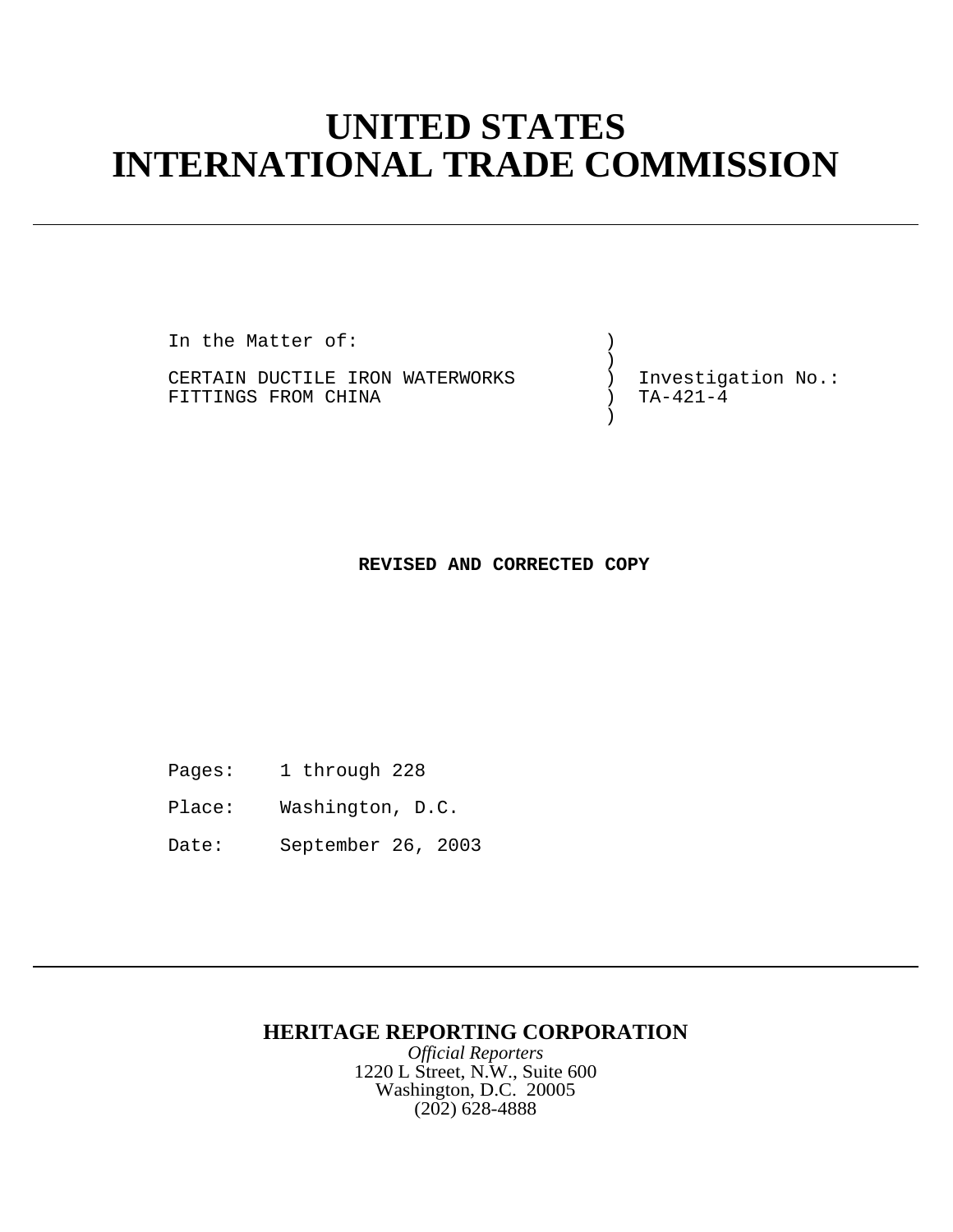#### THE UNITED STATES INTERNATIONAL TRADE COMMISSION

| In the Matter of:               |                   |
|---------------------------------|-------------------|
|                                 |                   |
| CERTAIN DUCTILE IRON WATERWORKS | ) Investigation   |
| FITTINGS FROM CHINA             | ) No.: $TA-421-4$ |
|                                 |                   |

Friday, September 26, 2003

 Room 101 U. S. International Trade Commission 500 E St., SW Washington, D.C.

The conference commenced, pursuant to Notice, at 10:10 a.m., before the United States International Trade Commission, ROBERT CARPENTER, Presiding.

#### APPEARANCES:

#### On behalf of the International Trade Commission:

### Staff:

DIANE MAZUR, Supervisory Investigator FRED RUGGLES, Investigator BILL GEARHART, Attorney/Advisor JOHN BENEDETTO, Economist DAVID BOYLAND, Accountant BILL GREENE, Industry Analyst

#### ADDITIONAL APPEARANCES:

IN SUPPORT OF IMPORT RELIEF:

DAVID GREEN President Ransom Industries, LP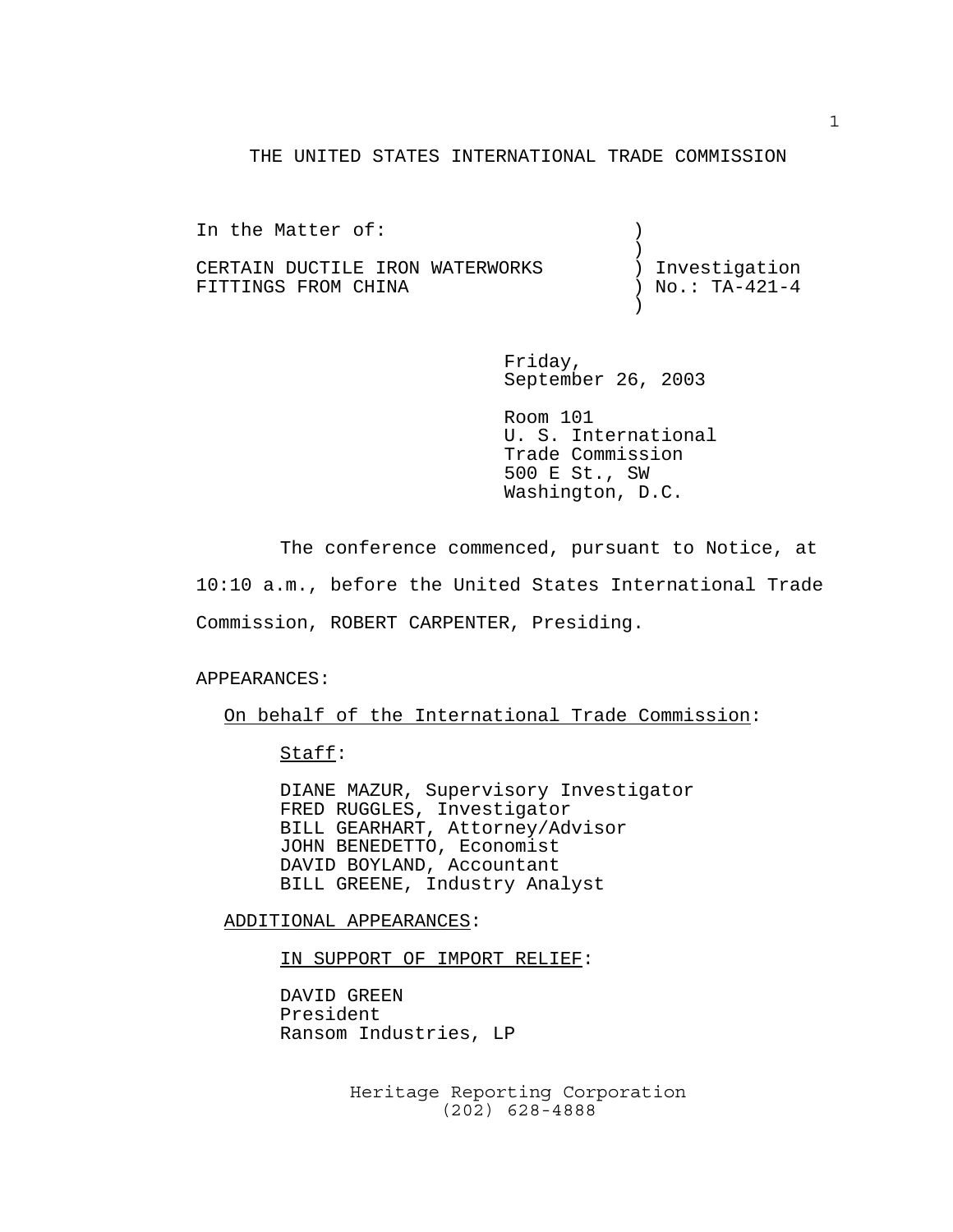APPEARANCES: (Continued)

IN SUPPORT OF IMPORT RELIEF:

DON WAUGAMAN Vice President for Sales and Administration Tyler Pipe Co.

JOEL BLAIR National Sales for Utility Products Tyler Pipe Co.

THOMAS TESKE General Manager East Jordan Iron Works, Inc.

WILLIAM KLINEFELTER Assistant to the International President, Legislative and Political Director United Steelworkers Union of America

MICHAEL KERWIN Georgetown Economic Services, LLC

BRAD HUDGENS Georgetown Economic Services, LLC

PAUL ROSENTHAL, Of Counsel Collier Shannon Scott, PLLC Washington, D.C.

ROBIN GILBERT, Of Counsel Collier Shannon Scott, PLLC Washington, D.C.

IN OPPOSITION TO IMPORT RELIEF:

DAN McCUTCHEON Vice President Star Pipe Products, Inc.

FRANCIS J. SAILER, Of Counsel Lafave & Sailer, LLP Washington, D.C.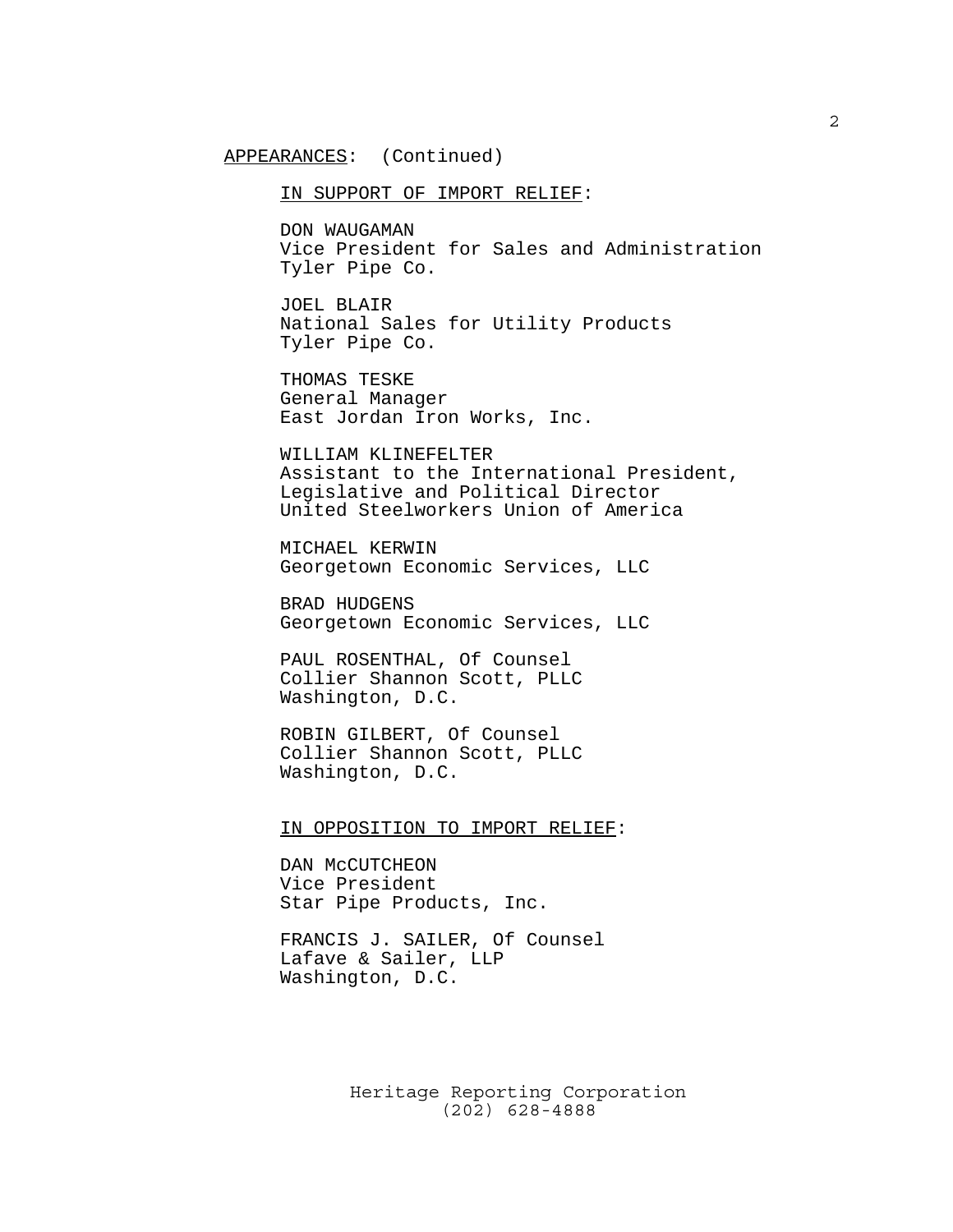IN OPPOSITION TO IMPORT RELIEF:

STEVE SAHA Executive Vice-President Pipeline Components, Inc.

LAWRENCE J. BOGARD, Of Counsel Neville Peterson, LLP Washington, D.C.

VICTOR PAIS President SIGMA

SIDDHARTH BHATTACHARJI Vice President SIGMA

LARRY RYBACKI Vice President, Marketing SIGMA

KEIR WHITSON Consultant SIGMA

ROBERT GOSSELINK, Of Counsel White & Case Washington, D.C.

JOHN REILLY Nathan Associates, Inc. On Behalf of Beijing Tongzhou Songzhuang Foundry, Beijing Cheng Hong Foundry and the China Chamber of Commerce of Metals, Minerals & Chemical Importers and Exporters

HAMILTON LOEB, Of Counsel Paul, Hastings, Janofsky & Walker, LLP Washington, D.C.

SCOTT FLICKER, Of Counsel Paul, Hastings, Janofsky & Walker, LLP Washington, D.C.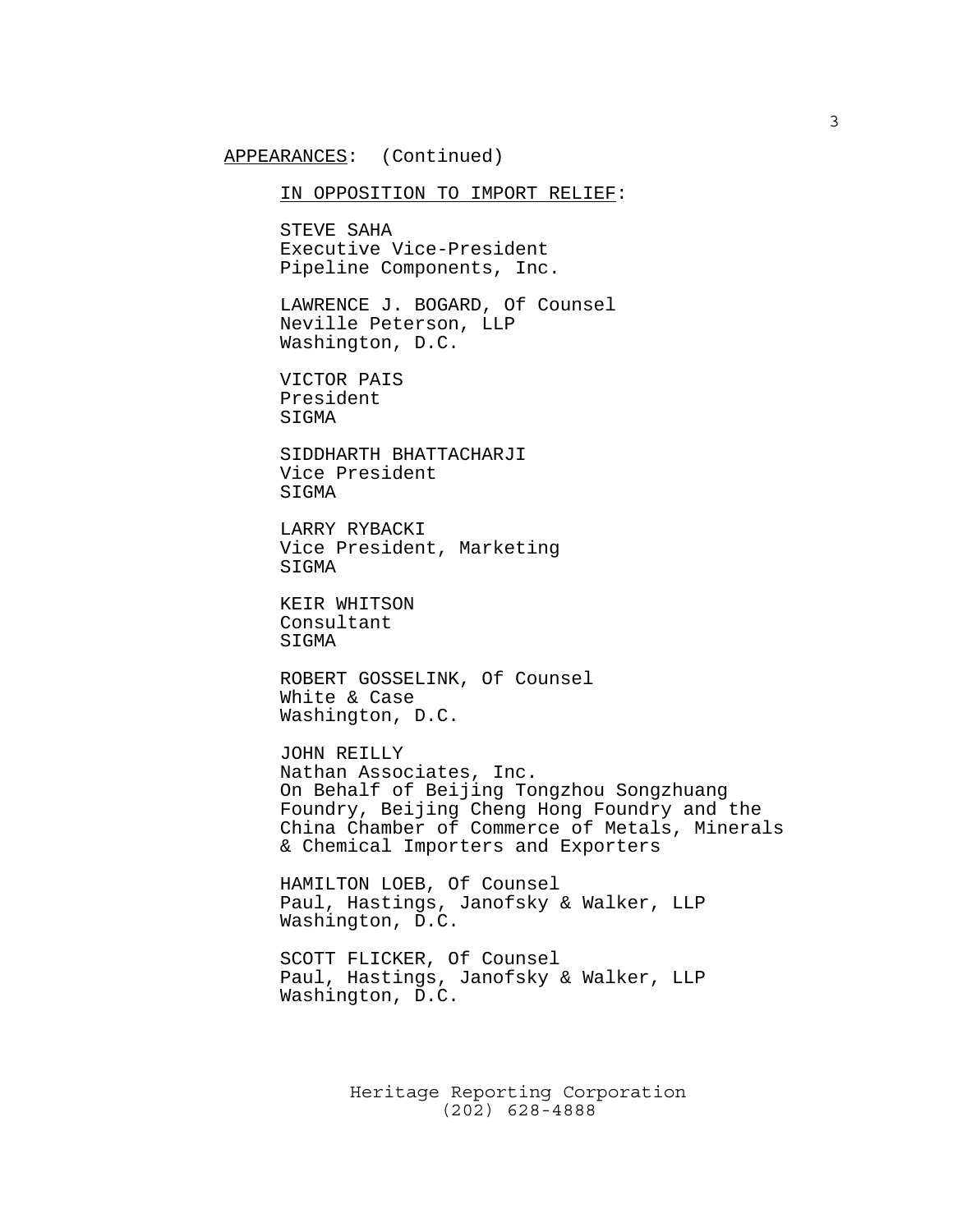## IN OPPOSITION TO IMPORT RELIEF:

ALEXANDER W. KOFF. Of Counsel Paul, Hastings, Janofsky & Walker, LLP Washington, D.C.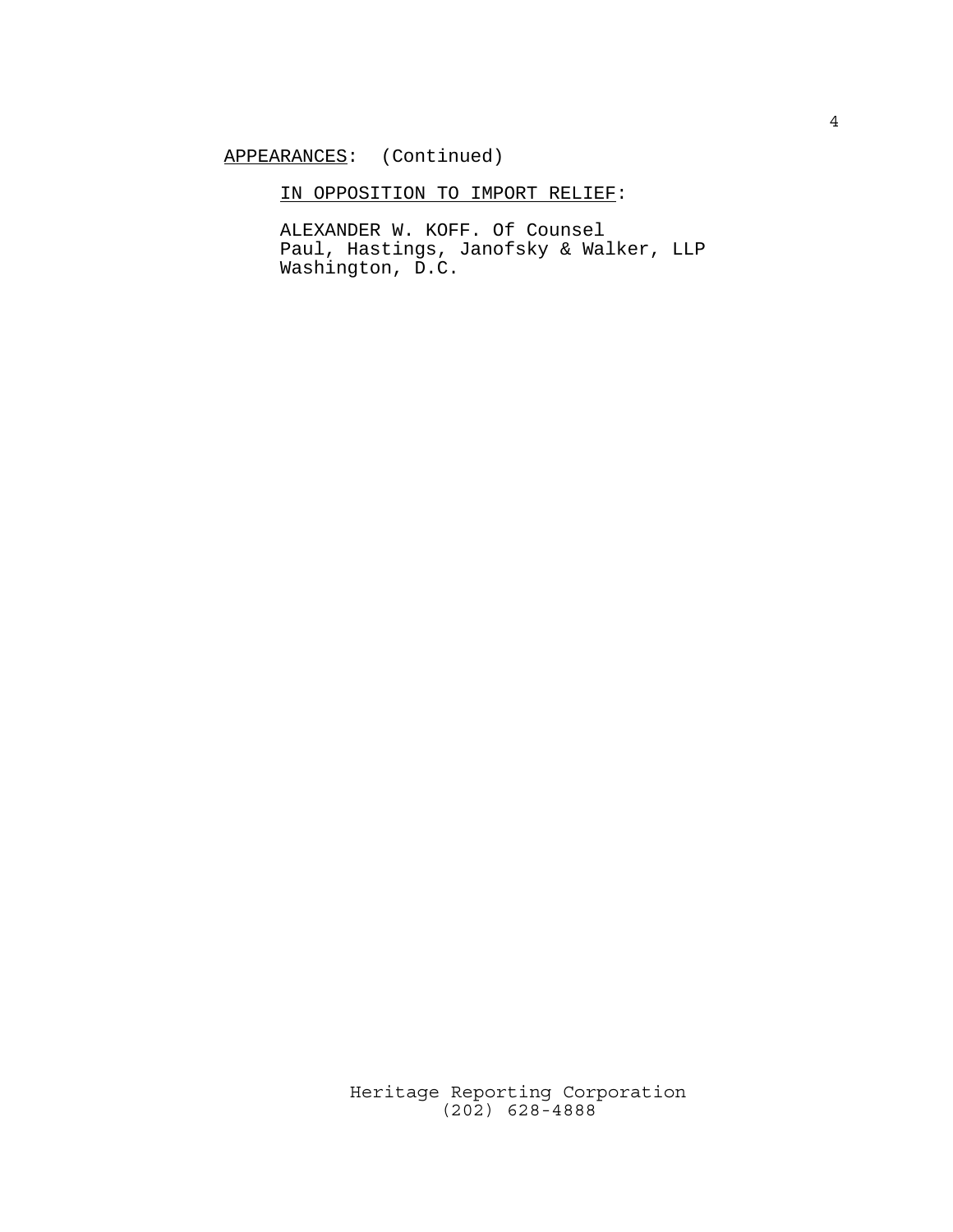## I N D E X

| OPENING STATEMENT OF MR. CARPENTER                                                                                                                            | 7  |
|---------------------------------------------------------------------------------------------------------------------------------------------------------------|----|
| STATEMENT OF PAUL ROSENTHAL OF COUNSEL,<br>COLLIER SHANNON SCOTT                                                                                              | 9  |
| STATEMENT OF HAMILTON LOEB, OF COUNSEL,<br>PAUL, HASTINGS, JANOFSKY & WALKER, LLP                                                                             | 12 |
| TESTIMONY OF DAVID GREEN, PRESIDENT,<br>RANSOM INDUSTRIES, LP                                                                                                 | 17 |
| TESTIMONY OF DON WAUGAMAN, VICE PRESIDENT FOR<br>SALES AND ADMINISTRATION, TYLER PIPE CO.                                                                     | 24 |
| TESTIMONY OF JOEL BLAIR, NATIONAL SALES FOR<br>UTILITY PRODUCTS, TYLER PIPE CO.                                                                               | 29 |
| TESTIMONY OF THOMAS TESKE, GENERAL MANAGER,<br>EAST JORDAN IRON WORKS, INC.                                                                                   | 32 |
| TESTIMONY OF WILLIAM KLINEFELTER,<br>ASSISTANT TO THE<br>INTERNATIONAL PRESIDENT, LEGISLATIVE AND POLITICAL<br>DIRECTOR, UNITED STEELWORKERS UNION OF AMERICA | 36 |
| TESTIMONY OF MICHAEL KERWIN,<br>GEORGETOWN ECONOMIC<br>SERVICES, LLC                                                                                          | 39 |
| TESTIMONY OF PAUL ROSENTHAL, OF COUNSEL,<br>COLLIER SHANNON SCOTT, PLLC                                                                                       | 45 |
| TESTIMONY OF STEVE SAHA, EXECUTIVE VICE-PRESIDENT, 139<br>PIPELINE COMPONENTS, INC.                                                                           |    |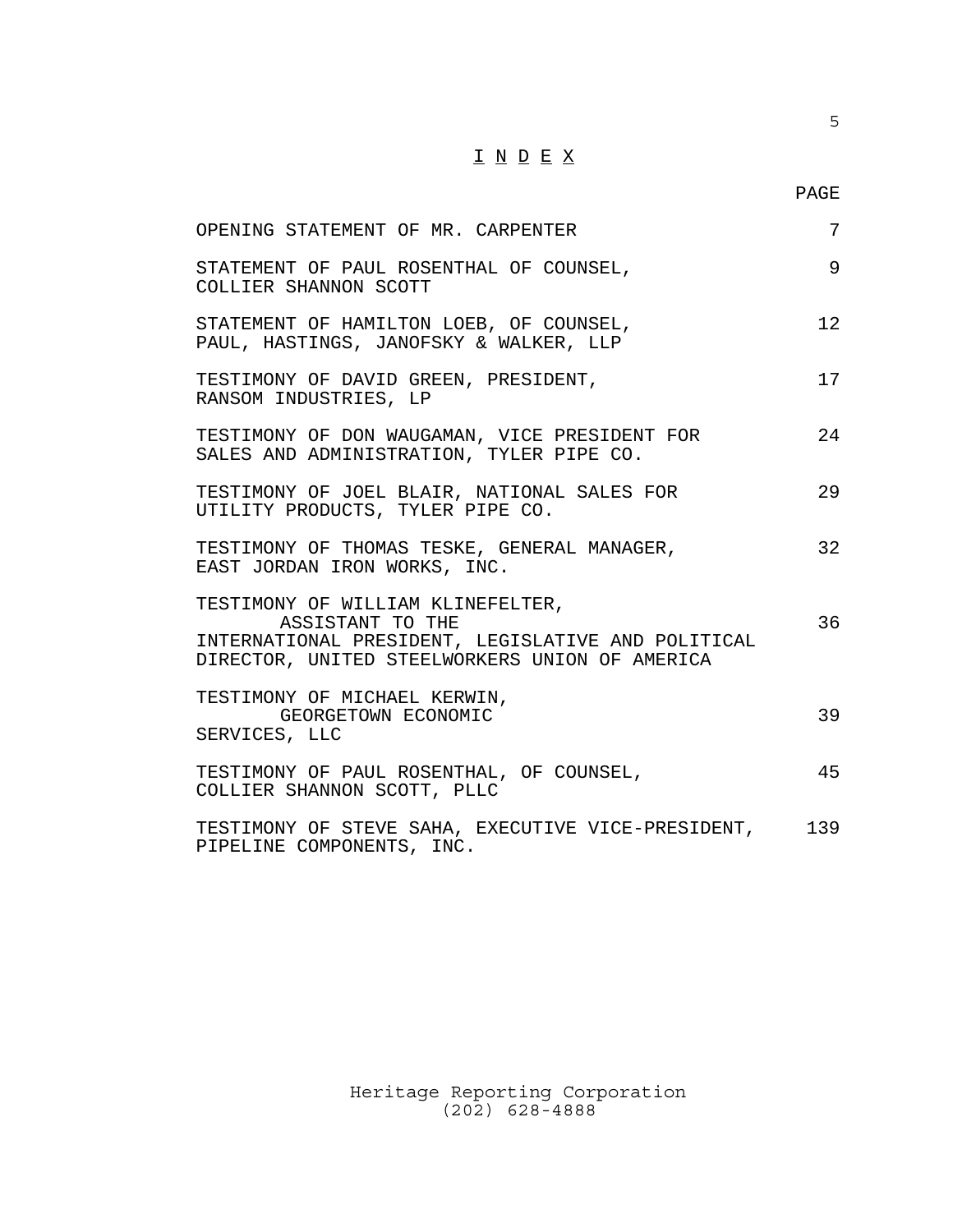## I N D E X

| TESTIMONY OF HAMILTON LOEB, OF COUNSEL,<br>PAUL, HASTINGS, JANOFSKY & WALKER, LLP                                                                                                                                                       | 140 |
|-----------------------------------------------------------------------------------------------------------------------------------------------------------------------------------------------------------------------------------------|-----|
| TESTIMONY OF SCOTT FLICKER, OF COUNSEL,<br>PAUL, HASTINGS, JANOFSKY & WALKER, LLP                                                                                                                                                       | 141 |
| TESTIMONY OF JOHN REILLY, NATHAN ASSOCIATES, INC. 148<br>ON BEHALF OF BEIJING TONGZHOU SONGZHUANG<br>FOUNDRY, BEIJING CHENG HONG FOUNDRY AND THE<br>CHINA CHAMBER OF COMMERCE OF METALS, MINERALS<br>& CHEMICAL IMPORTERS AND EXPORTERS |     |
| TESTIMONY OF LARRY RYBACKI, VICE PRESIDENT,<br>MARKETING, SIGMA                                                                                                                                                                         | 159 |
| TESTIMONY OF DAN MCCUTCHEON, VICE PRESIDENT,<br>STAR PIPE PRODUCTS, INC.                                                                                                                                                                | 175 |
| TESTIMONY OF SIDDHARTH BHATTACHARJI,<br>VICE PRESIDENT, SIGMA                                                                                                                                                                           | 186 |
| TESTIMONY OF VICTOR PAIS, PRESIDENT,<br>SIGMA                                                                                                                                                                                           | 208 |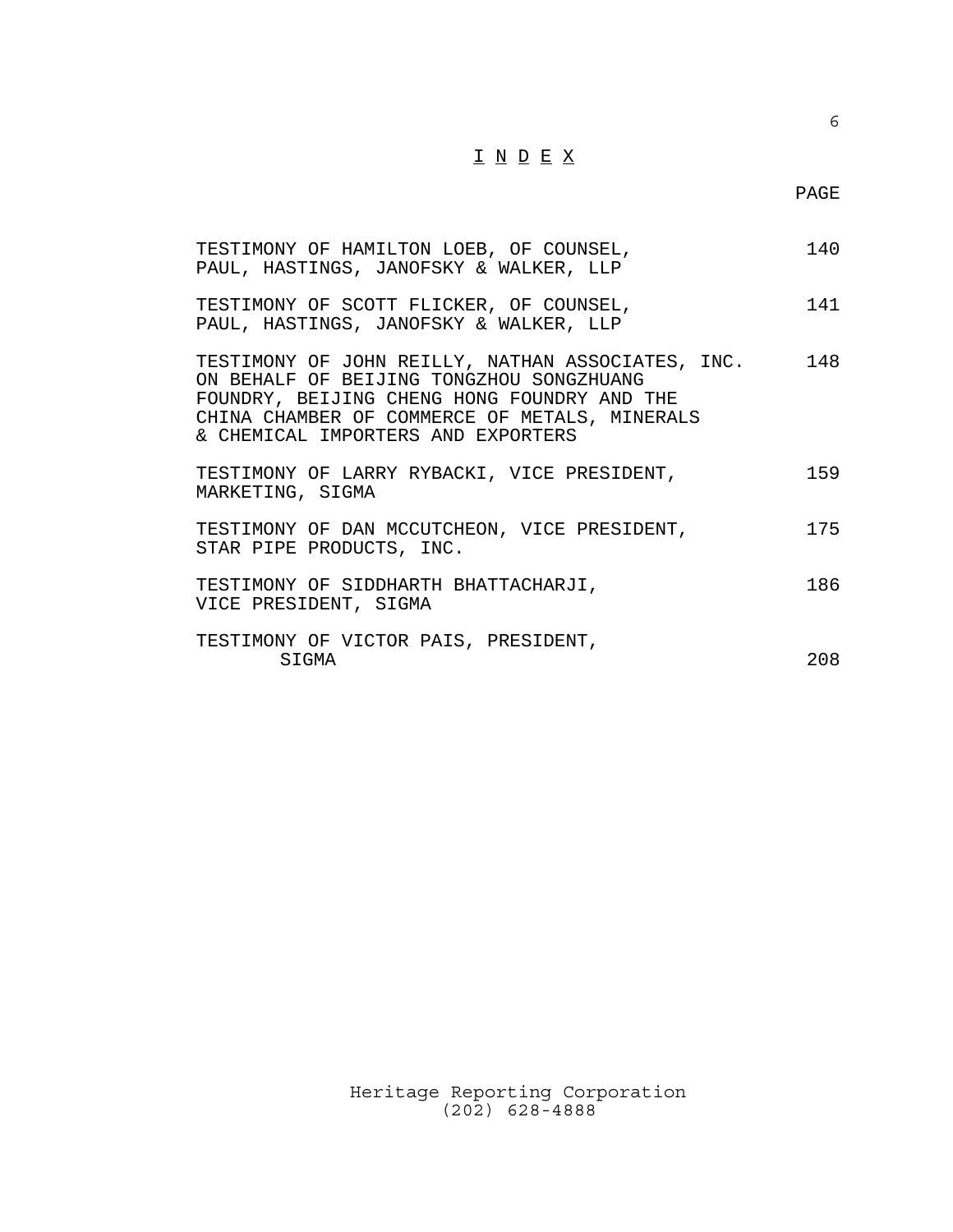Heritage Reporting Corporation P R O C E E D I N G S (10:10 a.m.) MR. CARPENTER: Once again, I apologize for the delay. Apparently the problem was on our end where the Commission did not inform the reporting service that they needed to be here this morning. We certainly think the court reporter for getting here on such short notice. She just found out about it about a half-hour ago, and was able to get over here quickly. So we appreciate that. Well, good morning and welcome to the United States International Trade Commission's conference in connection with Investigation No. TA-421-4 concerning imports of certain ductile iron waterworks fittings from China. My name is Robert Carpenter. I am the Commission's Director of Investigations and I will preside at this conference. Among those present from the Commission staff are from my far right: Red Ruggles, the investigation; on my right, Diane Mazur, the supervisory investigator; on my left, Bill Gearhart, 23 the attorney/advisor; John Benedetto, the economist; David Boyland, the accountant; and Bill Greene, the industry analyst.

(202) 628-4888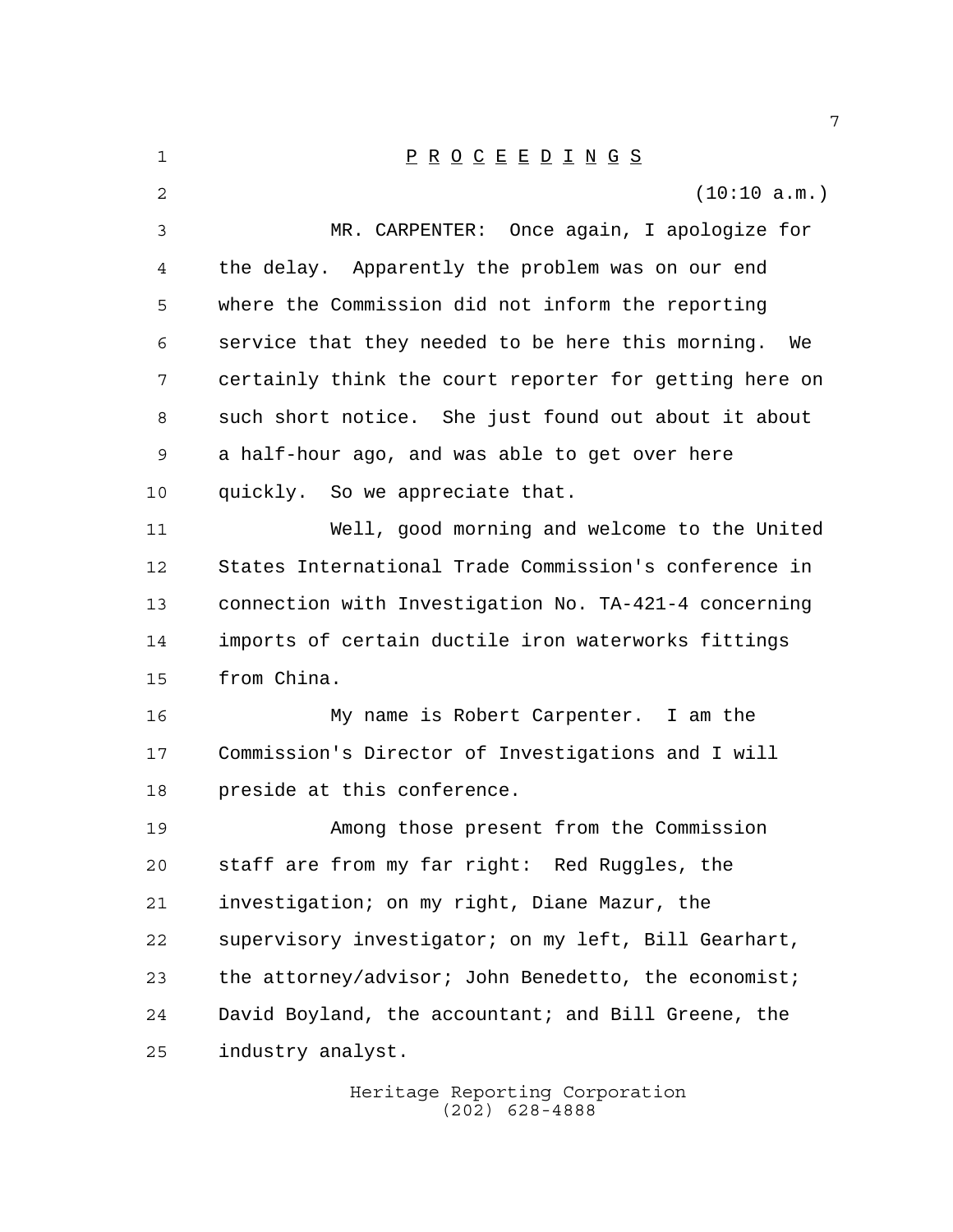The purpose of this conference is to allow you to present your views on the subject matter of the investigation in order to assist the Commission in determining whether market disruption exists by reason of the subject imports, and whether delay in taking action under Section 421(i) of the Trade Act would cause damage to the domestic industry that would be difficult to repair.

 We will start the conference with a five- minute opening statement from each side, beginning with the petitioners. Following the opening statements, each side will be given one hour for their direct testimony. The staff will ask questions of each panel after their presentations, but no questions from opposing parties will be permitted. At the conclusion of the statements from both sides, each side will be given ten minutes to rebut opposing statements and make concluding remarks.

 Speakers will not be sworn in. However, you are reminded of the applicability of 18 USC 1001 to false or misleading statements. Speakers are also reminded not to refer in their remarks to confidential business information, and to speak directly into the microphones.

Heritage Reporting Corporation (202) 628-4888 Finally, we ask that you state your name and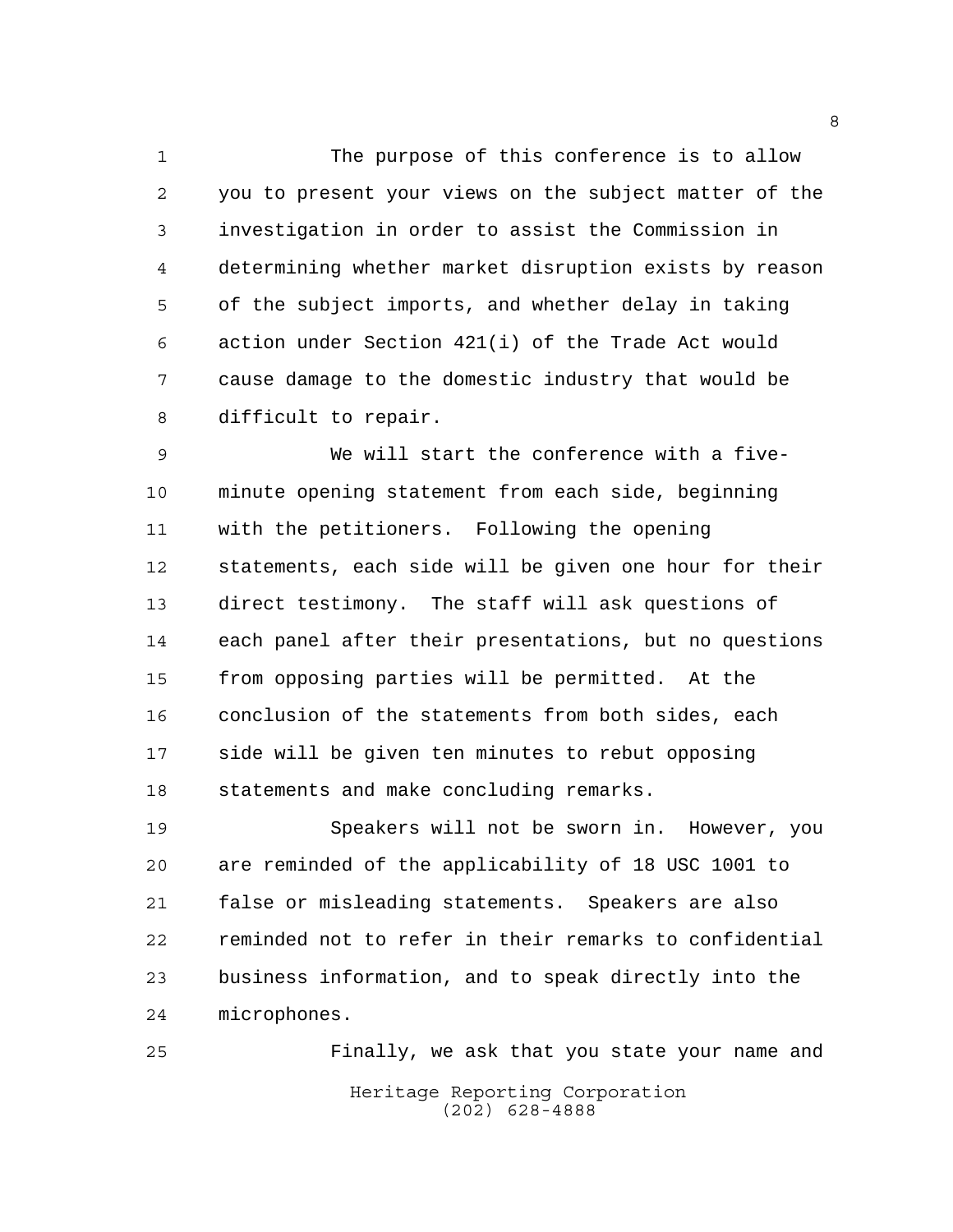affiliation for the record before you beginning your presentation.

 Are there any questions? (No response.) MR. CARPENTER: If not, welcome, Mr. Rosenthal, and please proceed with your opening statement. MR. ROSENTHAL: Thank you, Mr. Carpenter, thank you members of the staff for being here this morning. Because you lost time earlier, I will speak very rapidly. I'm just kidding. This hearing is an extraordinary opportunity for the Commission and the President to finally make use of the 421 statute in an appropriate case. I know that the Commission has made recommendations for relief in a couple of the previous cases, but the President has declined to do so. We're hoping, obviously, as a result of these proceedings that the President will act to save the jobs that are at stake

in this industry.

 Now, as we all know, the 421 statute says that relief is appropriate if imports are increasing in such quantities or under such conditions as to cause or threaten market disruption to domestic

> Heritage Reporting Corporation (202) 628-4888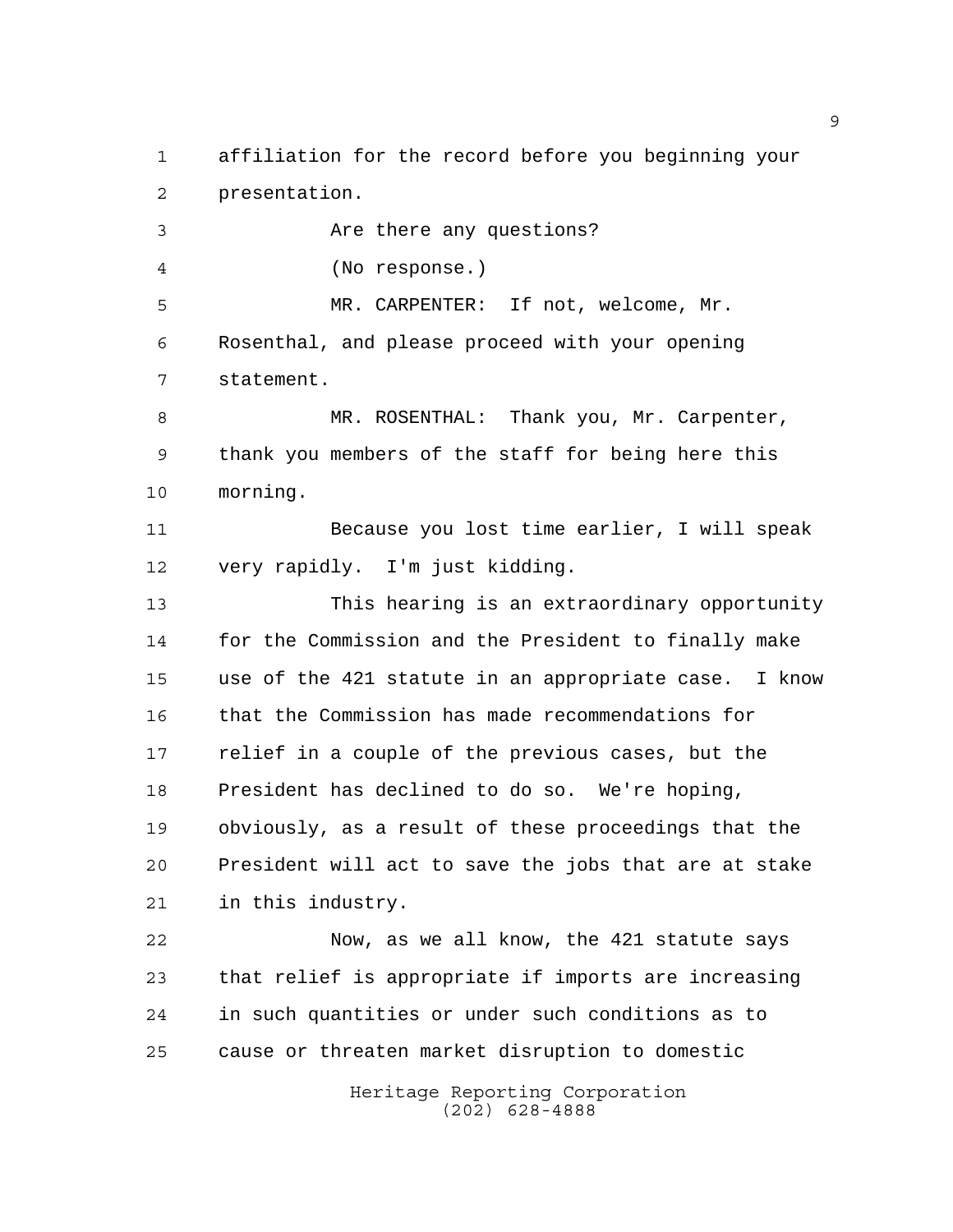producers of a like or a directly competitive product. And as the Commission as recognized in previous cases, that standard is met if imports are increasing rapidly, either absolutely or relatively, if the domestic industry is materially injured or threatened with material injury, and that the rapidly increasing imports are a significant cause of the material injury or threat.

 Here, as we will demonstrate this morning and as you will have seen in our questionnaire responses and in the petition, here all of the statutory standards are met.

 While confidentiality concerns prevent us from making a detailed discussion of all the data in the record, there can be no dispute about a few facts that are public or will be, we hope, public, and that has to do with the rapid rise in imports, the excessively and extremely low price of those imports, the downward pressure on domestic pricing that the imports from China have caused, and the consequent injury suffered by the domestic industry which includes total plant closures, partial plant closures, layoffs, furloughs, and a virtual sea of red ink for those survivors.

Heritage Reporting Corporation (202) 628-4888 The injury in this case is manifested both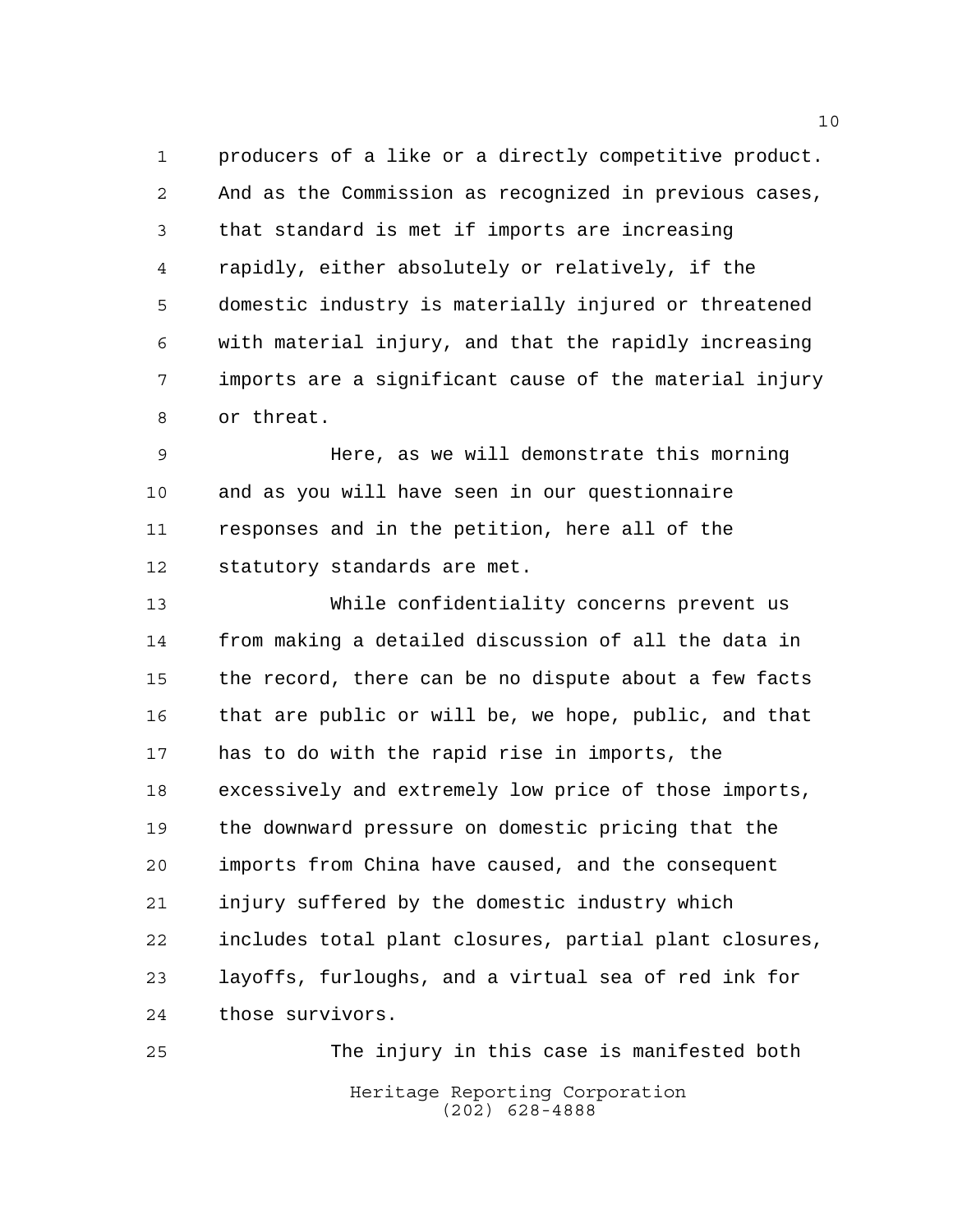Heritage Reporting Corporation by lost production volumes and lower prices as I said. The lower levels of production, of course, have exacerbated the problems faced by the remaining domestic producers because fewer units are being produced by the high six cost assets of the industry. And as the data should show, pricing has been abysmal over the period of investigation, especially in the latter years of that period. Are imports from China the only cause of injury to the domestic industry? No, and we're not going to argue to you today that they are the only cause. There are other imports in the marketplace that contribute to the domestic industry's problems, but China is far and away the largest source of the industry's injury both in terms of volume and price. Imports from China are, in the words of the statute, a significant cause of material injury suffered by the domestic industry. Unfortunately, this morning you won't be able to hear much from all the other entities that have been hurt by the Chinese import surge. Much of the domestic industry has either ceased production altogether or begun to import from China or elsewhere. What you have before you are representatives

(202) 628-4888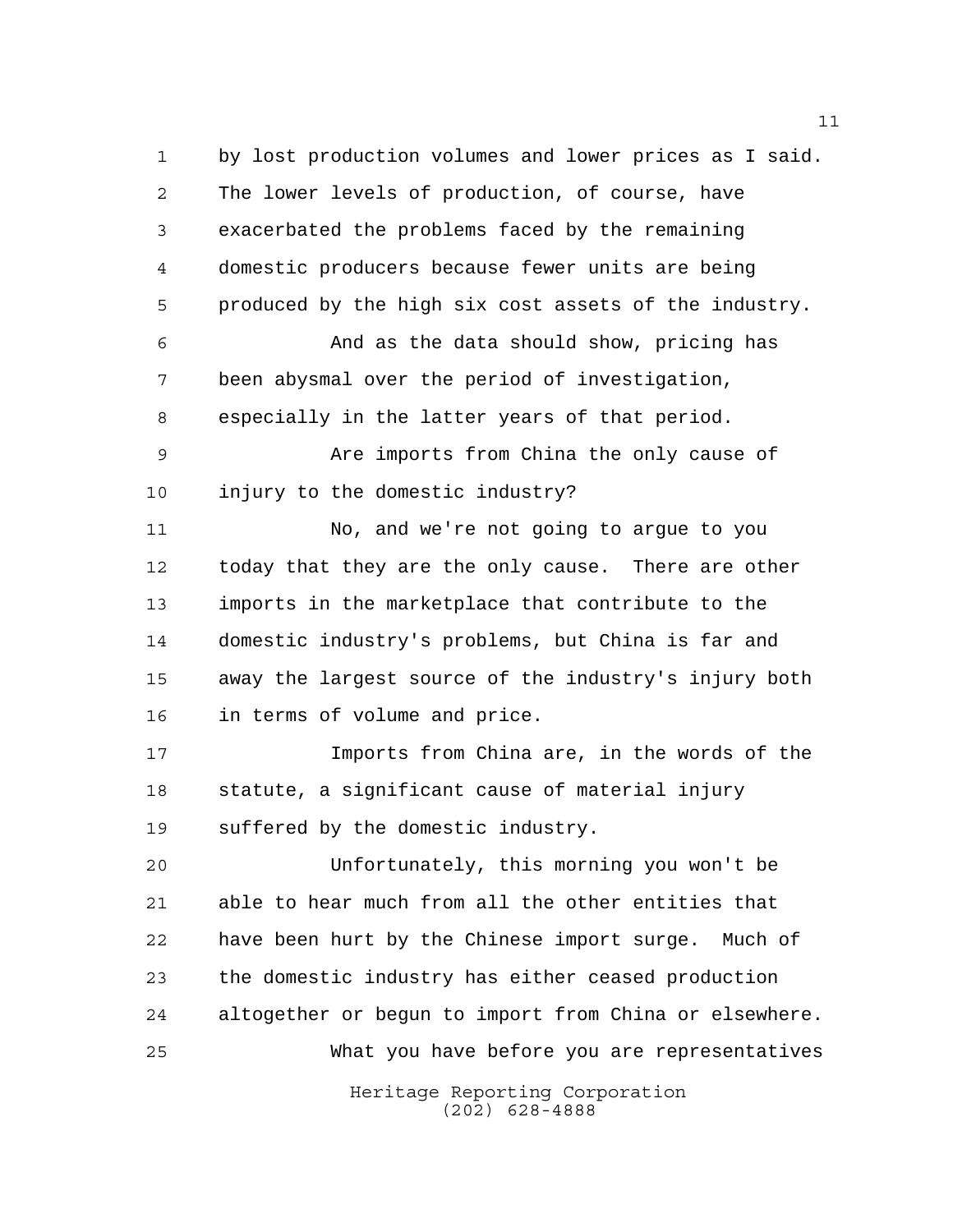Heritage Reporting Corporation (202) 628-4888 of the survivors, the companies and workers who want to take a stand, who want to continue producing U.S. waterworks fittings here in the United States to supply a very, very important infrastructure need. So I won't take anymore time in my introduction today other than to say that you will understand, I hope, by the time this conference is done, why the industry is eligible for relief. Thank you. MR. CARPENTER: Thank you, Mr. Rosenthal. Mr. Loeb, if you could come forward now. 12 MR. LOEB: Thank you, Mr. Carpenter. I am Hamilton Loeb with Paul, Hastings, representing the Chinese producers. I am going to use the podium just for the convenience of the group, so that everyone doesn't have to relocate for me to make my opening remarks. And I apologize to Mr. Boyland and Mr. Greene for speaking to their heads. You know, there is one simple rule in life, which is that you can't make an omelette without eggs. Similarly, you can't have a 421 case without a surge. **Here there is no surge.** The imports at issue are not only not increasing rapidly, as the statute requires, they are not increasing at all. And you now have questionnaires from the foreign producers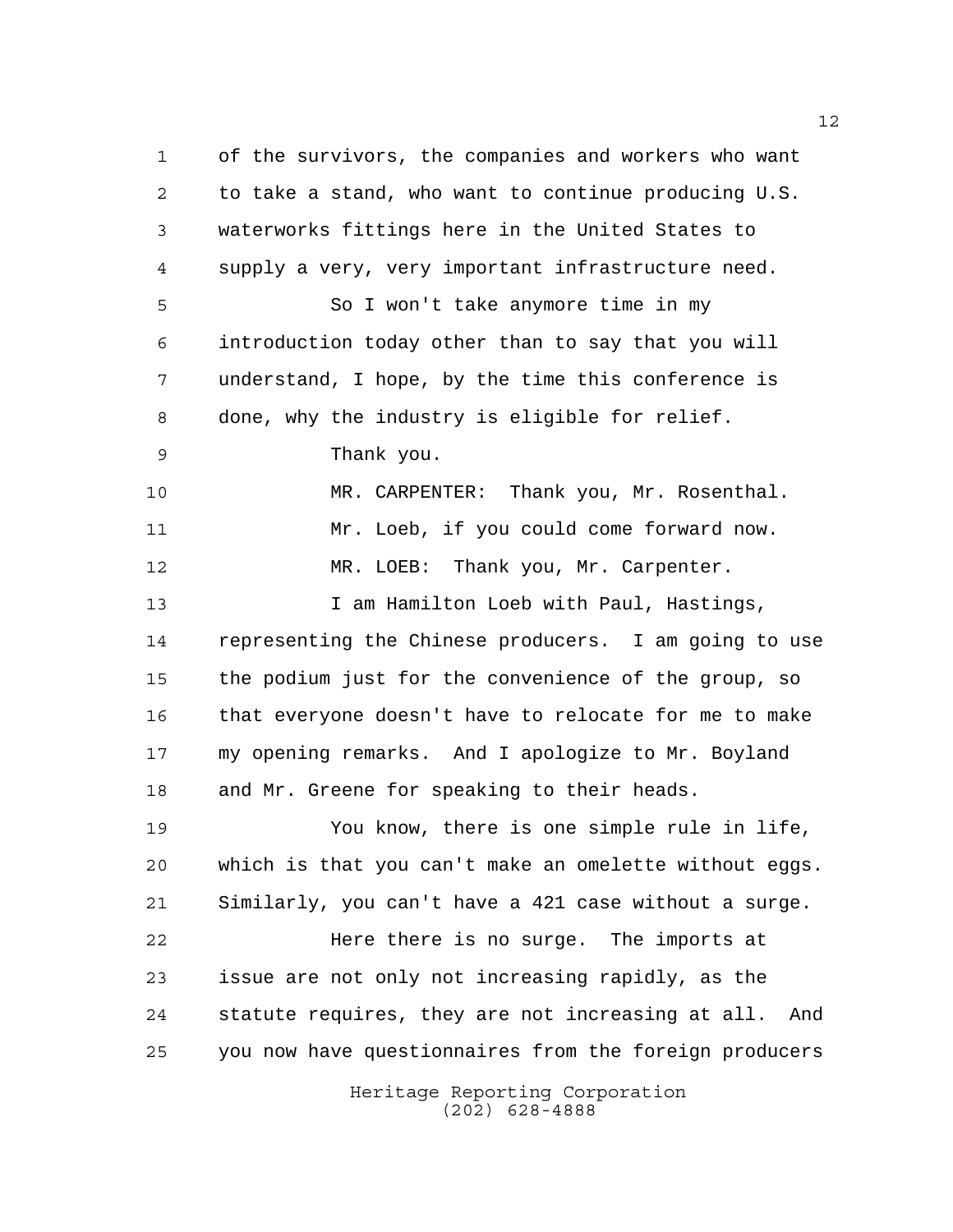and exporters that demonstrate that, that cover virtually all, if not all, of the imports. And I would suggest to you you have that information at warp speed and record time for the Commission. We probably had 10 days to get everybody in the industry to get this stuff pulled together, and I think they did just a wonderful job at it.

8 So what we have here now is a record with no surge, but yet a 421 case that was not only filed but filed with a critical circumstances allegation. I didn't hear Paul Rosenthal mention it, but the reason we are here this morning as opposed to going through the normal process beginning with a full hearing in 421 is that we're here because of critical circumstances, and this is the first time that provision in the 421 statute has ever been claimed or asserted.

 We'll have a good bit to say in our direct presentation about the statutory standard and the facts related to the critical circumstances issues. Scott Flicker will cover that in our presentation in some detail.

 But I would just say at the opening you certainly cannot get the critical circumstances without a very strong showing of rapid increase in

> Heritage Reporting Corporation (202) 628-4888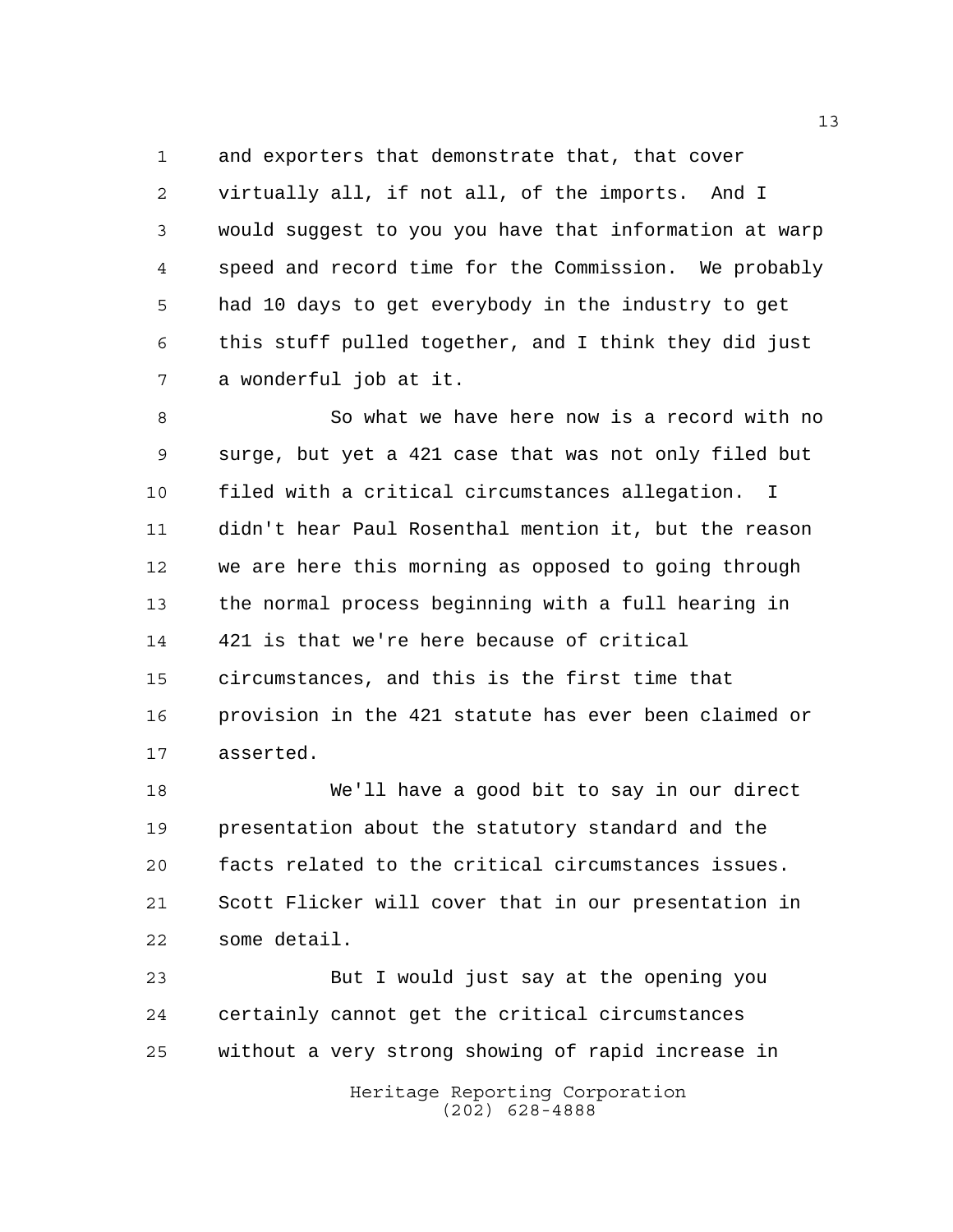imports or surge over a very short period of time. That is the only thing that could justify having everything in the already extremely rapid 421 process accelerated even further for having a second proceeding in front of the Commission and the Commission staff as we are this morning, and potentially for going to the President twice, not once, with respect to this supposed claim of market disruptions.

**Here, the imports not only are not surging**  in the short period of time, the record shows you that the 2003 imports of the subject merchandise are going down. So it is very difficult to understand how a claim of critical circumstances can be sustained on its face.

 What the petitioners have tried to bring in is not eggs, but egg substitute, and the egg substitute is a concocted set of numbers which were drawn from the HTS import data that they got from the Census Bureau. You will see that that analysis is based on errors piled on top of assumptions on top of mistake. John Reilly will go into that in some detail in our presentation, and I think it's worth paying close attention to because it shows that the petition should never have been filed.

> Heritage Reporting Corporation (202) 628-4888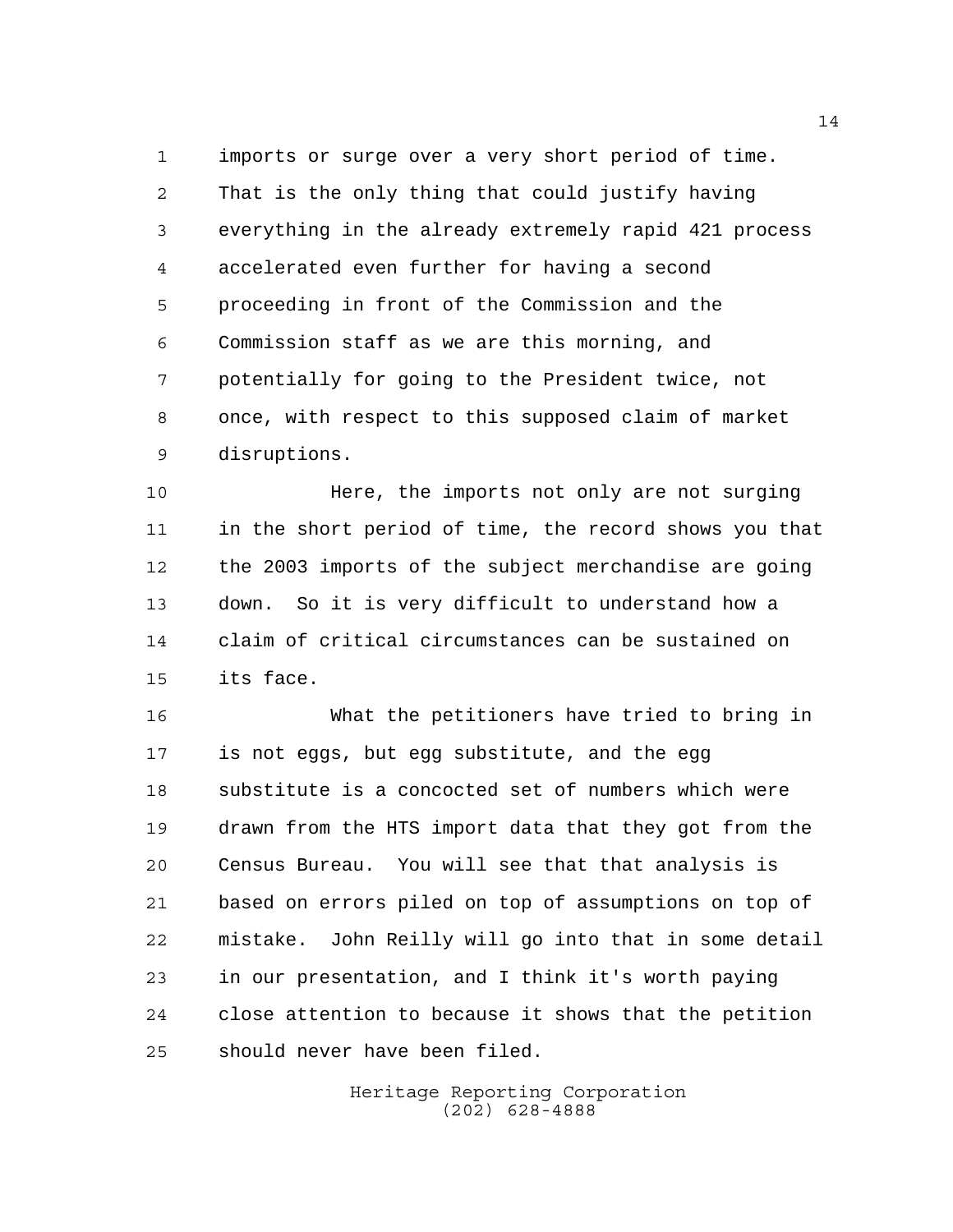But it was filed on the basis of that pile of errors and assumptions which we will go into. And now we have essentially unscrambled the egg substitute and we've also shown in the foreign producer questionnaires what the real data is with respect to the import volumes.

 And again, as I say, there is nothing to support any claim of increased, much less rapid increase, much less surge, much less surge in such an immediate period that critical circumstances can be shown.

 I've said nothing so far about market disruption. We will cover that in our direct presentation. Suffice it to say that the record will show you, now that you have one, that contrary to what Paul said, prices in this product are not subject to downward pressure, not subject to extremely low pricing by the Chinese producers.

 I hope you will ask the producers when you have a chance to question them, the domestic producers, about their own price increase implementation over the course of the last 12 months. We will also cover the difficult to repair issue. I think we are really here, if nothing else, to cover the issue of whether something will happen

> Heritage Reporting Corporation (202) 628-4888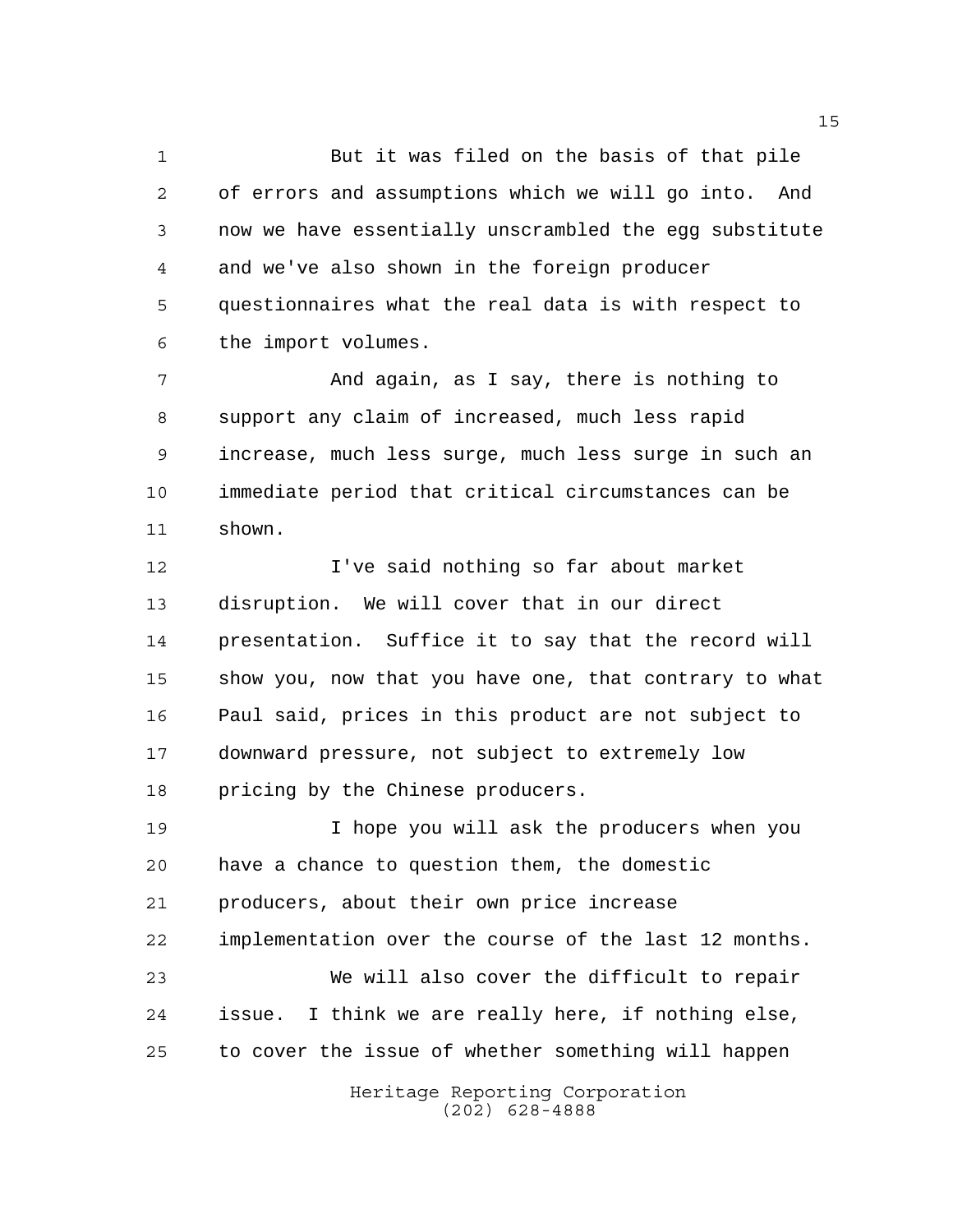that is so difficult to repair that the Commission should intervene twice and should move everything up, and the only reason for doing that would be if there were such a difficult injury that immediate relief is needed, not just the relief you get almost immediately in the normal Section 421 process.

 And I believe our presentation will show that there is no such injury alleged in the petition, and I don't think you will hear anything from the petitioners that will suggest to you that there is an injury that will be difficult to repair sufficient to create a critical circumstances claim.

Thank you.

14 MR. CARPENTER: Thank you, Mr. Loeb.

 And Mr. Rosenthal, I'll turn it back to you. MR. ROSENTHAL: Thank you. As a lawyer who

 has worked for the poultry industry, I love agricultural analogies and I'll be glad to talk about eggs and egg substitutes later.

 In the meantime, I would like to introduce our panelists, and have them present their direct testimony. Our first witness today will be David Green, who is the President of Ransom Industries, and he will be followed by Don Waugaman, who will provide his title. Then will come Mr. Joel Blair; then Tom

> Heritage Reporting Corporation (202) 628-4888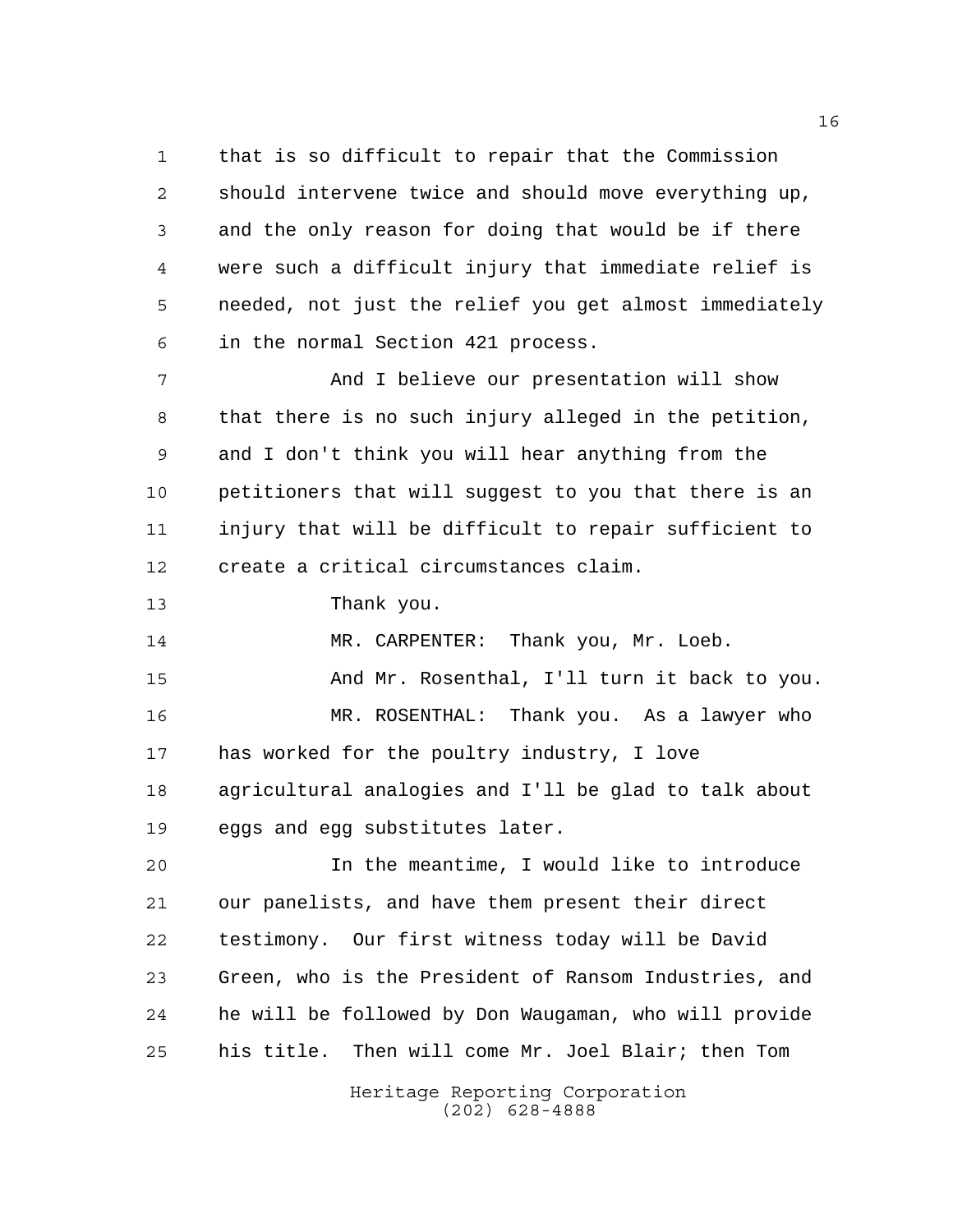Teske, who is not from McWane Industries, but is 2 distributor of waterworks fittings products; then Mr. William Klinefelter of the United Steelworkers of America; and then it will be Mr. Michael Kerwin of Georgetown Economic Services to present an economic analysis to you.

 Finally, I'll say a few words about critical circumstances, and some of the other interesting statutory and philosophical issues that are raised by this case.

 With that, I'll turn it over to Mr. Green. MR. GREEN: Good morning, Mr. Carpenter and members of the Commission staff. My name is David Green. I am the president of Ransom Industries.

 Ransom Industries is a subsidiary of McWane, Incorporated, and is responsible for overseeing and managing the operations of two of the three facilities owned by McWane that produce ductal iron waterworks fittings, otherwise known as DIWF, in the United States.

 In particular, Ransom Industries is responsible for managing the operations of the Union Foundry Company located in Anniston, Alabama, and the Tyler Pipe Company which operates in Tyler, Texas. McWane also operates a third facility, the Clow Water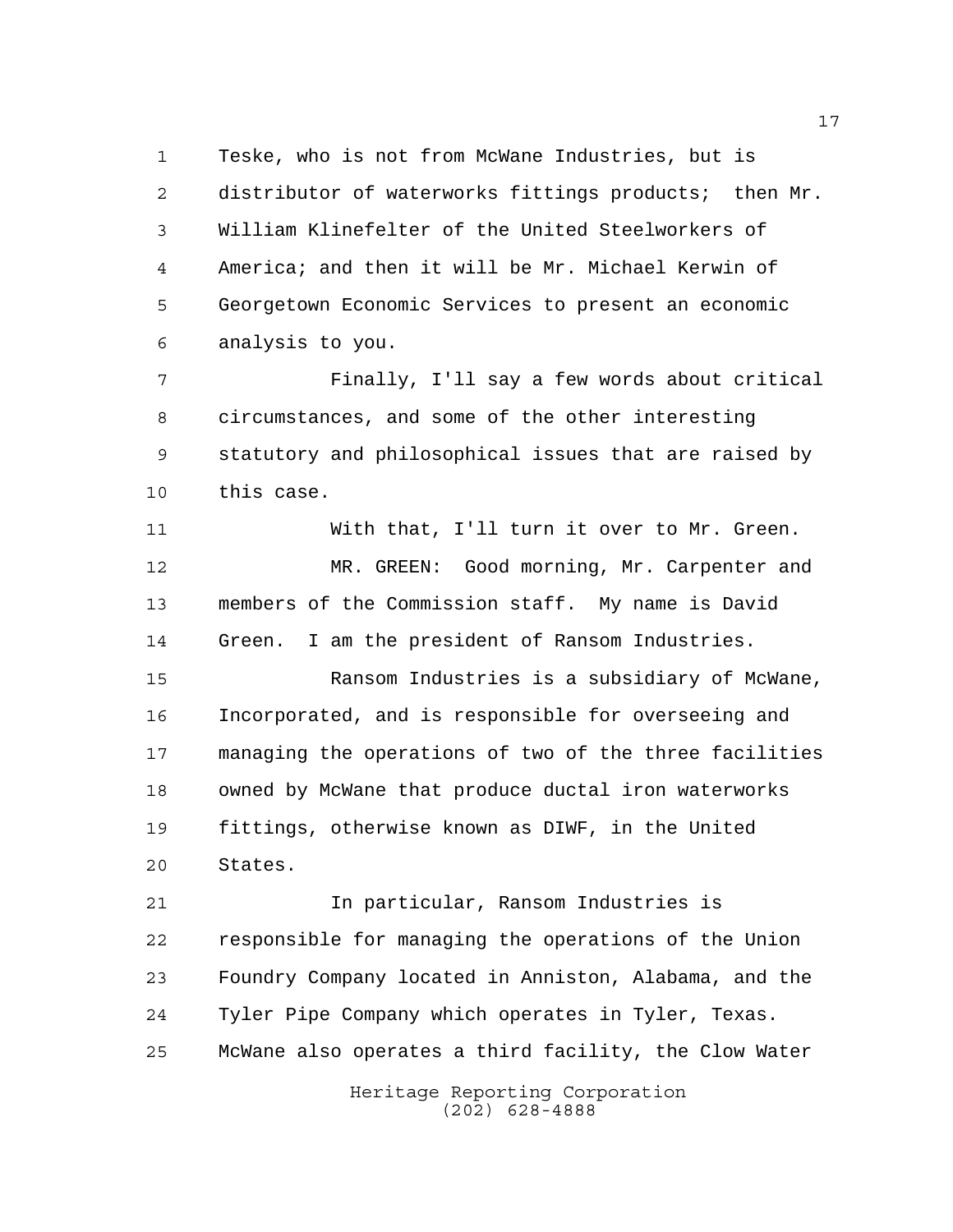Systems Company in Coshocton, Ohio, that produces ductal iron waterworks fittings.

 I have served as the president of Ransom Industries since February of 2001, and have been employed by McWane since 1993. During my tenure with McWane I have also held senior management positions with Clow Water Systems Company, Kennedy Valve and Hydrant Company, M&H Valve and Hydrant Company, all of which are McWane subsidiaries.

 The three fitting facilities operated by McWane account for the vast majority of the remaining ductile production of DIWF in the United States. At the time of the Commission's 1993 dumping investigation, there were six domestic producers of DIWF in the United States. There has been a significant reduction in the domestic production of DIWF since then.

 Of those producers, American Cast Iron Pipe Company has shrunk domestic production of DIWF to a fraction of prior levels, and imports some DIWF. Griffin Pipe Products ceased production of DIWF and is buying import product. U.S. Pipe and Foundry Company has closed a DIWF production facility recently, and shrunk to a fraction of the 1993 production levels of DIWF.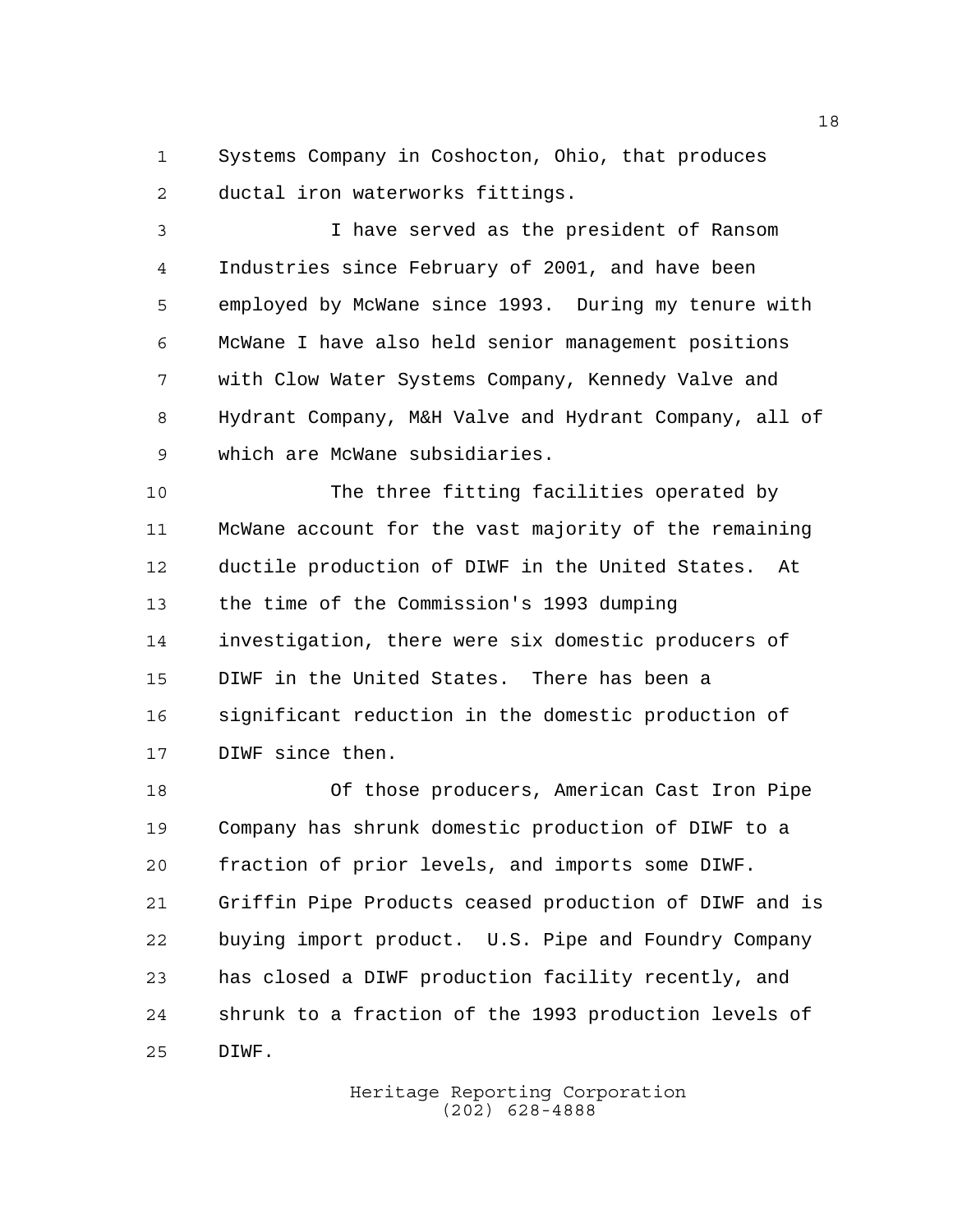This leaves Clow, Tyler and Union as the last significant domestic producers of DIWF left standing. Absent the President providing our industry with safeguard relief from the increasing volumes of Chinese DIWF entering the United States, and sold at depressed prices, we too likely -- we too will likely be forced to cease domestic production of DIWF.

 The impact of the growing volume of imports of DIWF from China on our industry has been devastating. While we have not yet been forced to import DIWF to supply our customers, we have incurred significant operating losses. We are now at a point where we cannot continue to incur these losses we have been suffering.

 Absent relief from the disruptive effects and downward pricing pressures of the Chinese DIWF enter the United States, we will be forced to shut our production operations resulting in the end of volume production of DIWF in the United States, and our country's complete dependence on imported waterworks fittings, a key component of our country's domestic potable water supply infrastructure.

 We have requested that Commission find that critical circumstances exist with respect to our industry's condition. We recognize that this is the

Heritage Reporting Corporation (202) 628-4888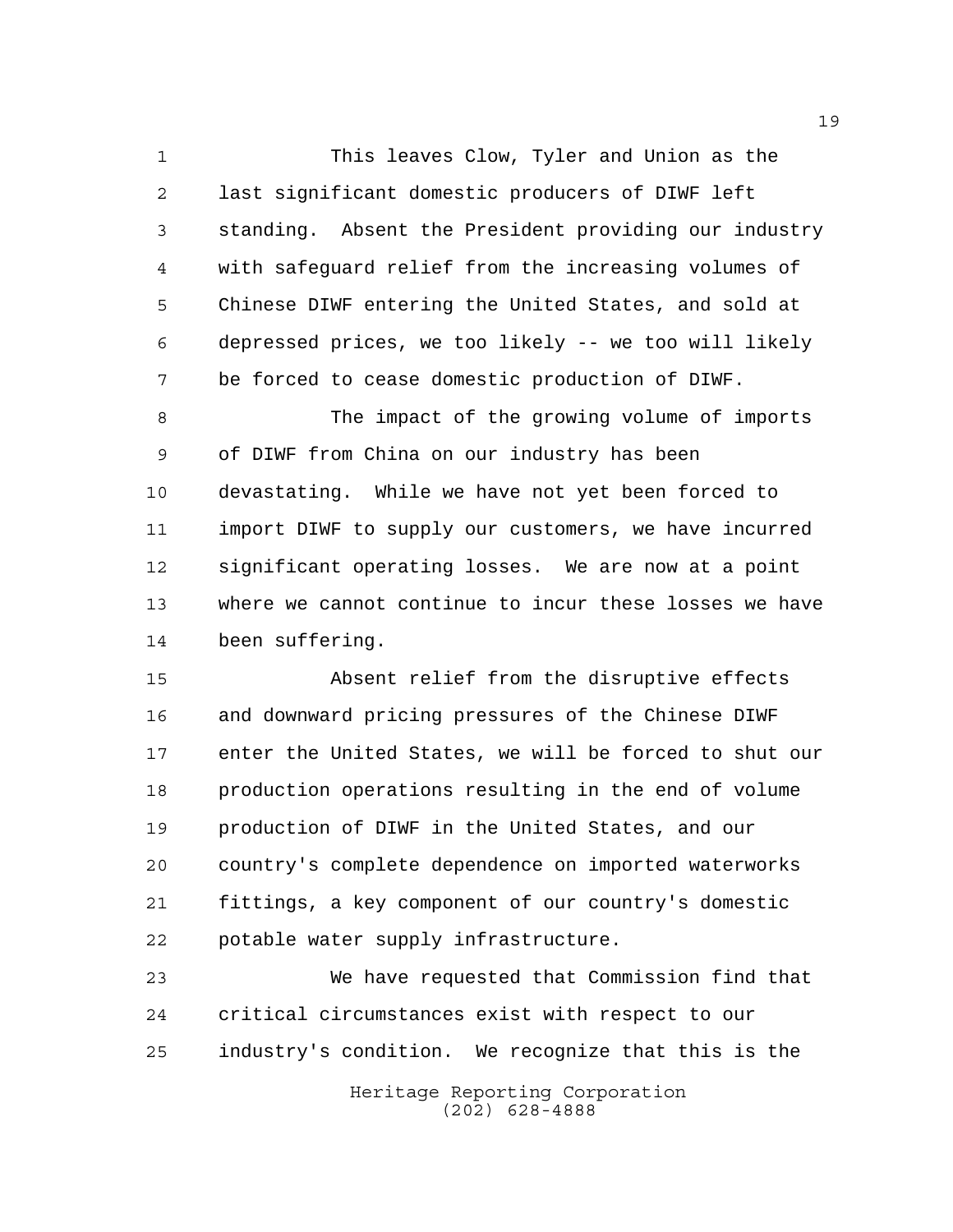first time that such relief has been requested in a Section 421 proceeding, and that it is a request that the Commission is not often confronted with in the safeguards proceedings.

 Our industry's need for import relief, however, is acute and it is urgent.

 Earlier this summer we considered closing one of our two main DIWF production facilities. A final decision on closures however was postponed based upon our hope that we will be able to secure an affirmative critical circumstances determination from the Commission and provisional import relief from the President.

 As an interim step, production volume at Union Foundry was reduced approximately 44 percent, and that 145 people lost their jobs when we shut down a modern automatic molding line that was installed in the year 2000.

 As you know, we have requested interim relief under the critical circumstances provision. The reason we have requested this provisional relief is the dire financial situation of the business. We don't know how much longer we can continue to lose money on every pound of product we sell.

Heritage Reporting Corporation (202) 628-4888 Does that mean if we don't get interim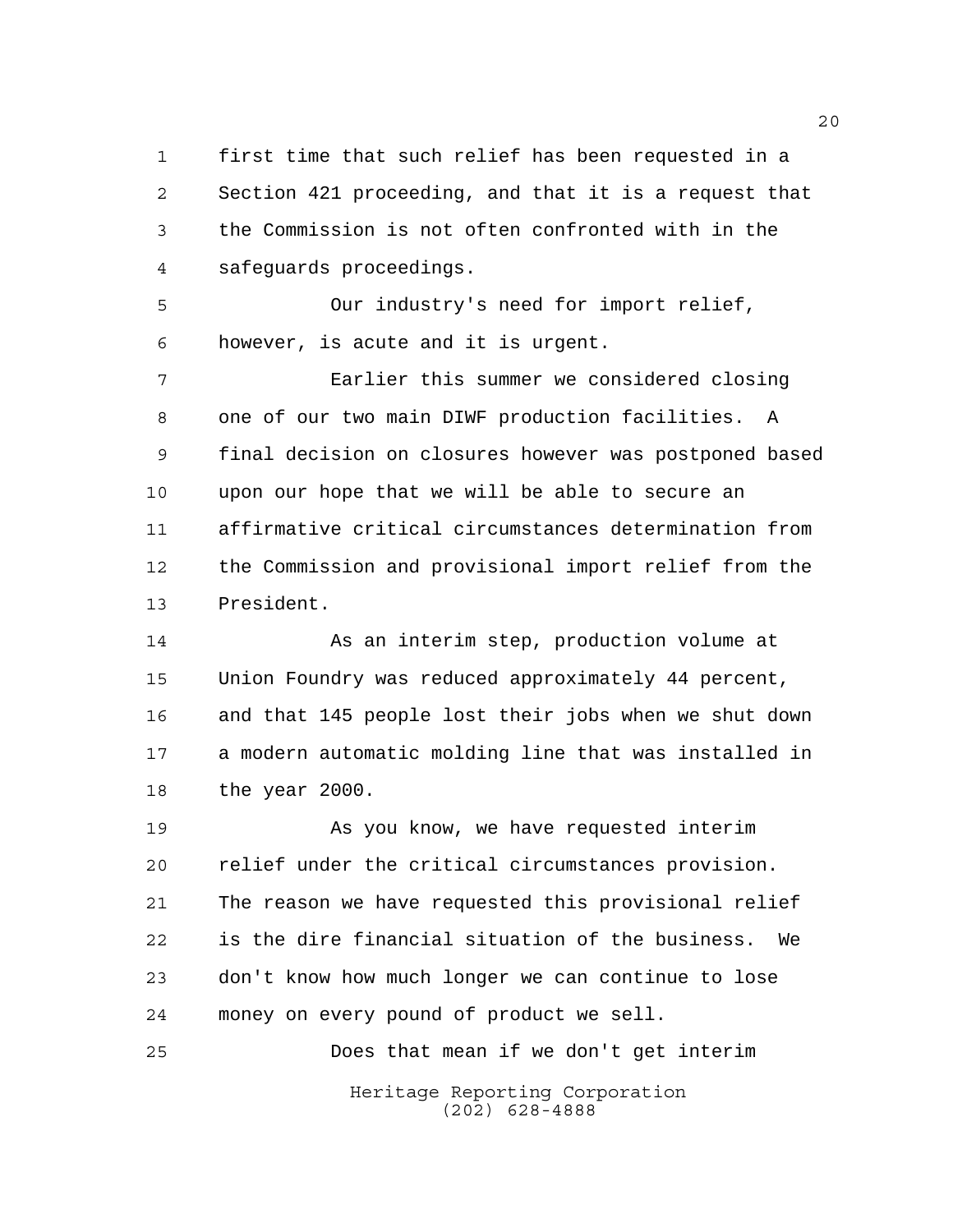relief we will shut down our facilities immediately? No.

 First, we have an obligation to our customers to supply them so we will not precipitously close our plants. We will continue to do everything possible to try to increase our sales and maintain employment, and we obviously hope that the market will improve. But realistically, we will at a minimum have to increase the number of days our plants are idle.

 To be clear, we will not announce an immediate shutdown. We will, however, be forced to further downsize our operations and withhold additional needed investments. Moreover, in the event the Commission or the President reaches a negative final determination, we will likely reduce production capacity dramatically over the ensuing months to match the declining market for domestically- produced DIWF.

18 18 If we have to turn to imports totally, this would result in the loss of close to 1,000 manufacturing job in Ohio, Texas, and Alabama, and would add to the growing number of manufacturing jobs that have been lost in the United States within the last few years.

 Because of the very sensitive nature of these decisions, my ability to speak about them today

Heritage Reporting Corporation (202) 628-4888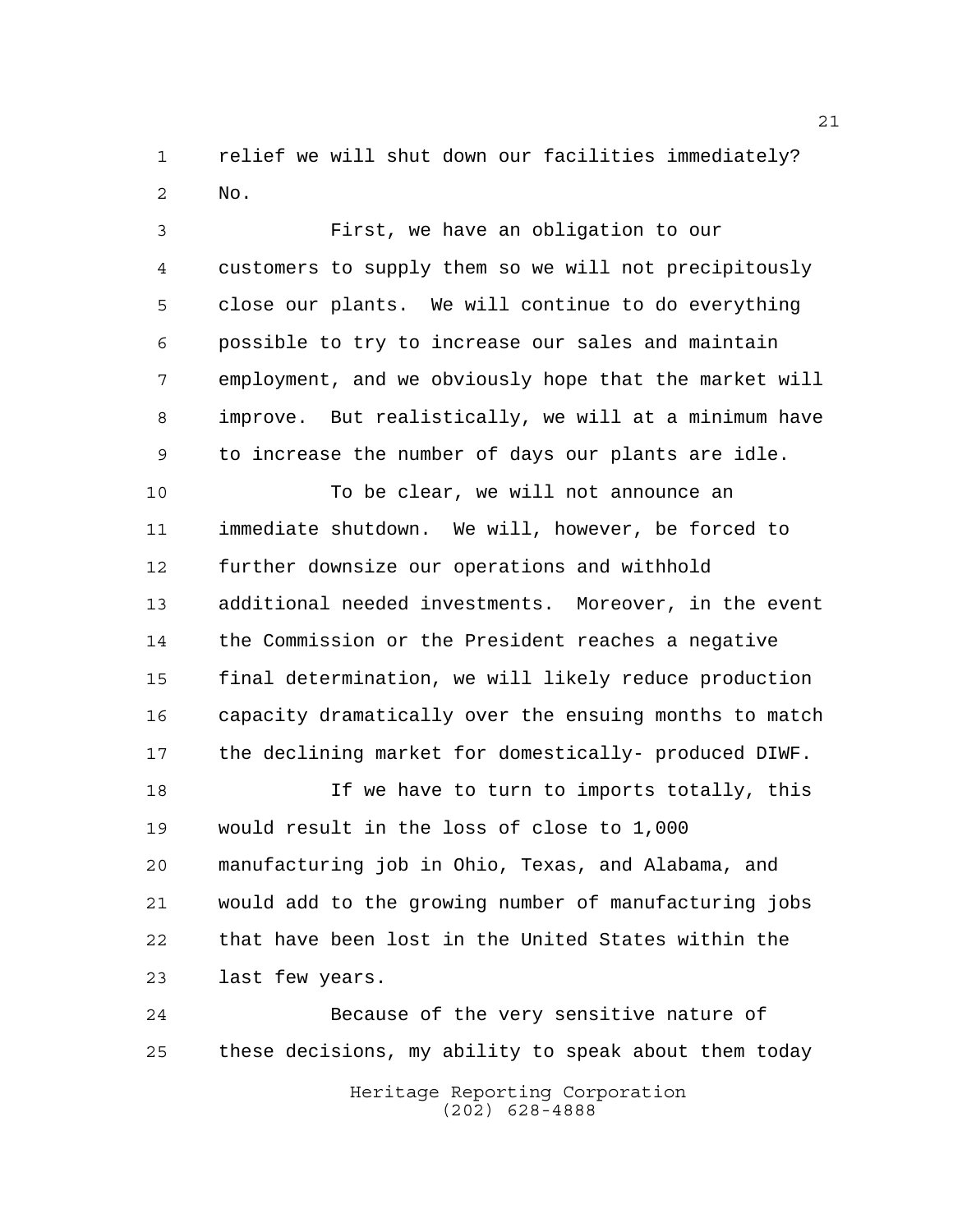in this public hearing is limited. We have, however, attempted to provide the Commission with a significant degree of detail concerning our current analysis of the industry's situation and our response to the Commissioner's questionnaire.

 We will also be addressing the critical circumstances issues in our post-conference brief, and would welcome an opportunity to respond to written questions from the Commission.

 McWane and Ransom Industries have a strong desire to continue producing DIWF in the United States, and are committed to making additional investments in our facilities and personnel to further increase our ability to compete against imports of DIWF from China in the event our industry receives an import relief program.

 The DIWF industry is both highly competitive and capital intensive. To stay competitive producers must continuously make capital improvements and investments to maintain and improve production facilities. Just this week, however, we were forced to decline an additional investment at one of our facilities, which we will describe further in a post-conference brief.

Heritage Reporting Corporation (202) 628-4888 We have already made significant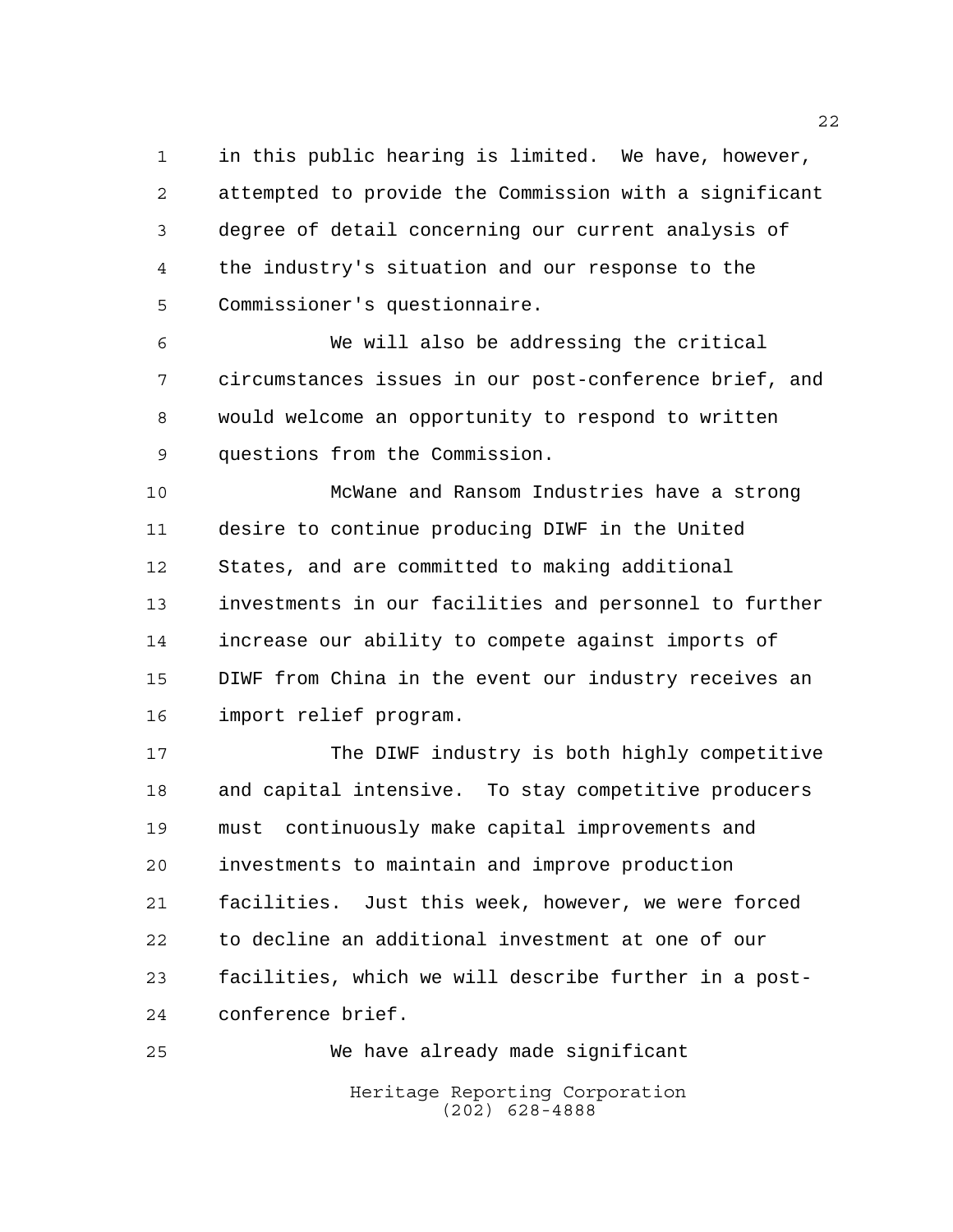improvements to improve productivity as well as our safety and environmental compliance. The investments made to date, however, have been insufficient to enable us to deal with the unprecedented volume of low-priced imports of DIWF from China surging in the United States.

 It is absolutely crucial that we have the opportunity to realize a reasonable return on these investments. The unprecedented volume of low-priced imports of DIWF from China has undermined our return and threatens our industry's continued existence.

 We are awaiting a signal from the Commission and the President. We are a long-term domestic producer and desire very much to continue our operations in the United States. Absent a period of relief from the large volume of low-priced imports from China, however, we will be forced to close facilities and to source DIWF from abroad.

 Accordingly, we request that the Commission reach an affirmative finding concerning the existence of critical circumstances, and make a strong remedy recommendation to the President.

 We appreciate the hard work by the Commission and its staff on this case. We realize this type of an investigation is particularly

> Heritage Reporting Corporation (202) 628-4888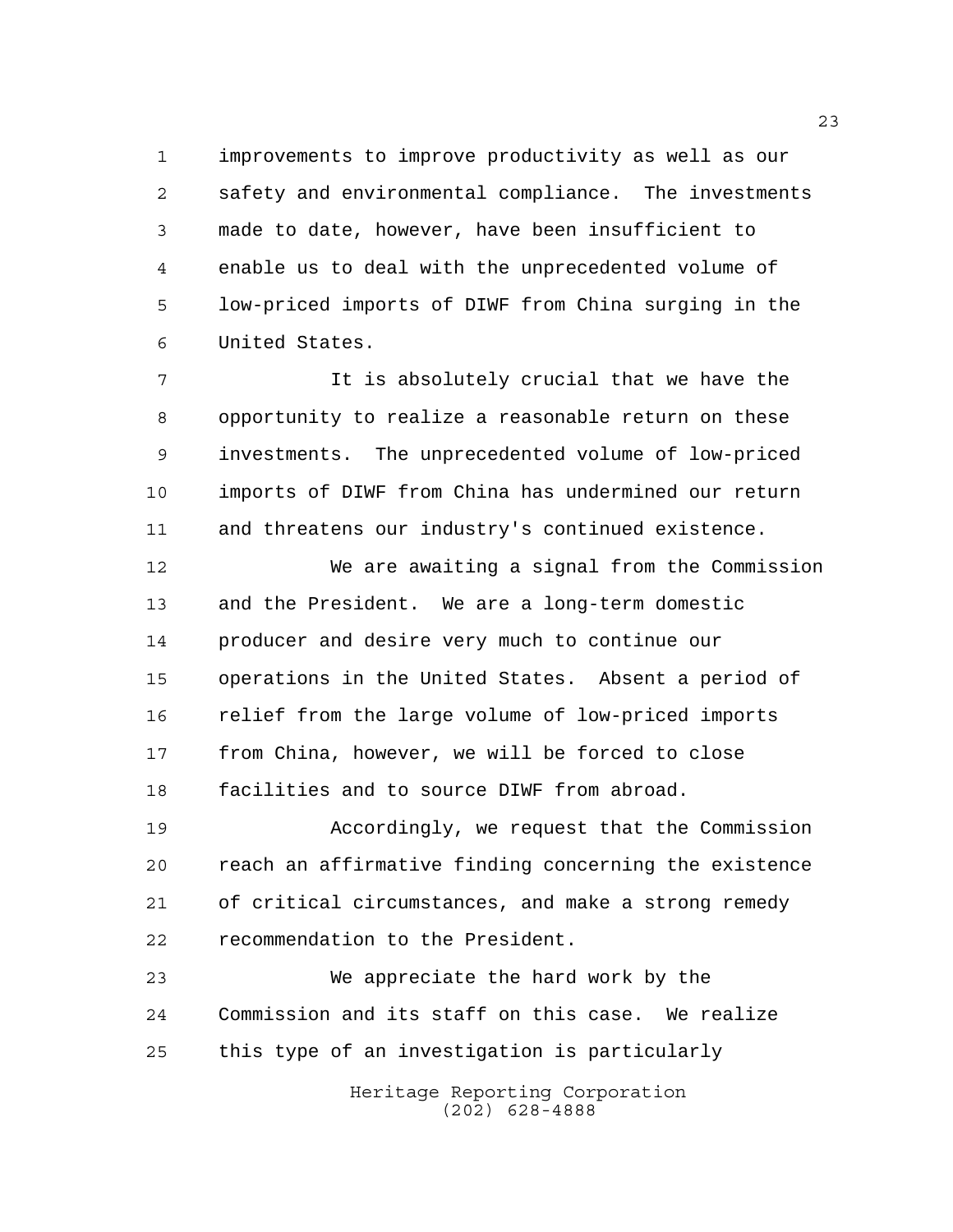difficult and intense with many short deadlines. Your work is very important and vital to the continued existence of our industry. I would be pleased to answer your question at the appropriate time.

MR. ROSENTHAL: Mr. Waugaman.

 MR. WAUGAMAN: Good morning. I'm Don Waugaman. Vice President of Sales and Administration for Tyler Pipe Company. I have been a vice president with Tyler Pipe Company for the last nine years, and before that spent 20 years in sales and distribution in a nonrelated industry.

 I am also vice president of sales for Tyler Union with Ransom Industries, a position I assumed in 2002.

14 I want to thank you for the opportunity to speak with you this morning about the ductile iron waterworks fittings industry and why we need the Commission's help.

 First, the products we make and/or supply in the United States cover a full range of products in our petition, from small diameters of two-inch up through 42-inch product. We are competitive with import DIWF from China in every way, including quality, delivery time, service, and broad product offerings. But we can't sell as cheaply as the Chinese ductile iron waterworks fittings and remain in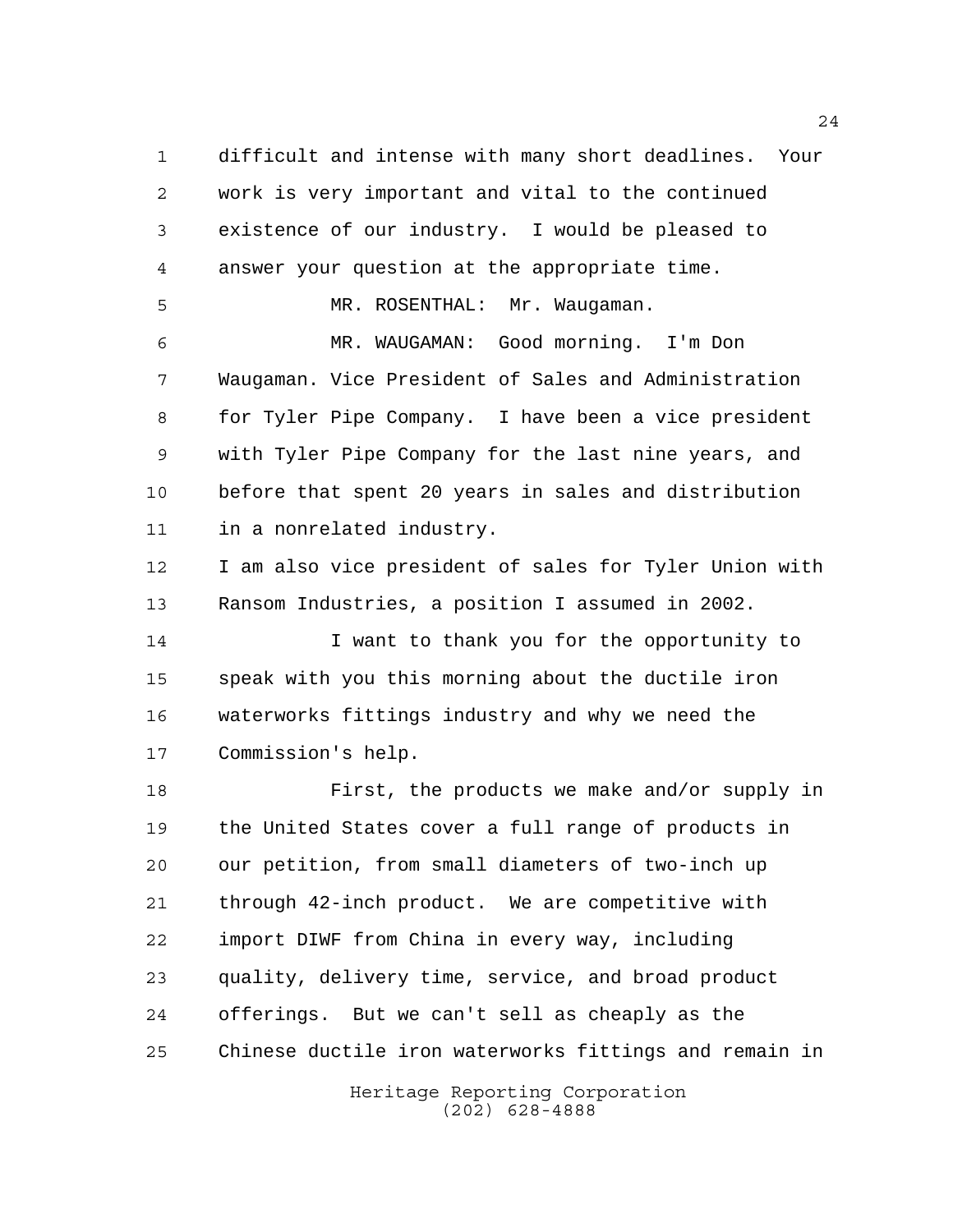business.

| 2  | Ductile iron waterworks fittings are an                |
|----|--------------------------------------------------------|
| 3  | integral part of our municipal water systems and are   |
| 4  | used mainly to connect pipes, valves, hydrants and     |
| 5  | other fittings where there is a change in direction of |
| 6  | water flow. Whether domestically made or imported,     |
| 7  | ductile iron waterworks fittings are marketed almost   |
| 8  | entirely through distributors. Even when you see       |
| 9  | products listed in manufacturers' catalogues and on    |
| 10 | inventory in manufacturers' web pages, these products  |
| 11 | are being offered for sale mostly to distributors.     |
| 12 | These distributors, in turn, sell to end               |
| 13 | users who are municipalities, utilities and            |
| 14 | contractors. Because of this structure, when we price  |
| 15 | our products we have to consider not only what price   |
| 16 | we would like to get from our distributor, but also    |
| 17 | whether that distributor is able and willing to buy    |
| 18 | from us at that price, allowing him to them resell     |
| 19 | product to end users competitive with imports from     |
| 20 | China being offered by other distributors.             |
| 21 | Our pricing system is based on a published             |
| 22 | list price. We sell to our distributors at a           |
| 23 | percentage discount off of that list price, depending  |
| 24 | on the local market conditions. This percentage        |
| 25 | discount is reflected by applying a multiplier to the  |
|    | Heritage Reporting Corporation<br>$(202)$ 628-4888     |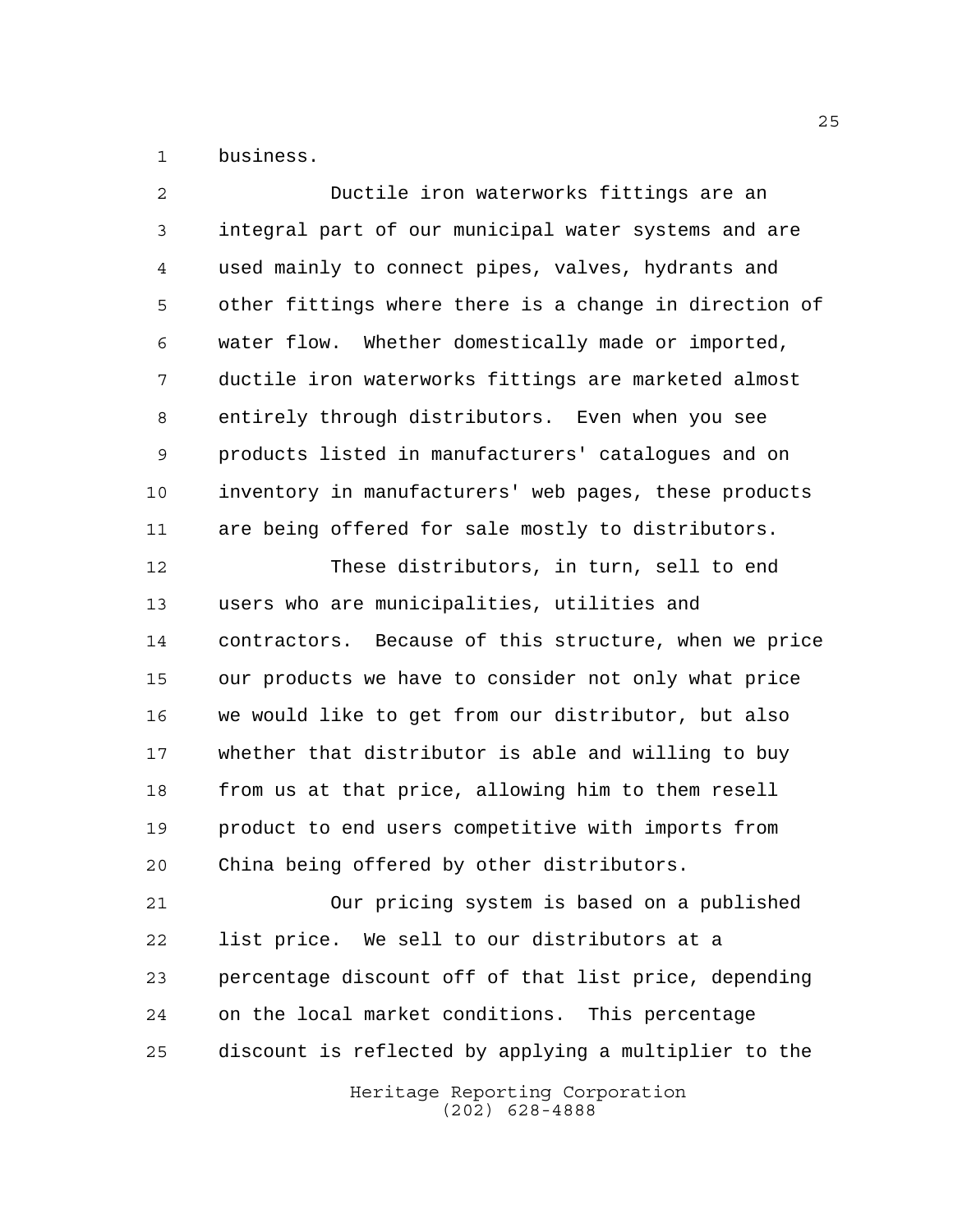list price. For example, a .03 multiplier is in fact a 70 percent discount off of list price.

 This system is used by domestic producers as well as importers. Determining a competitor's market multiplier in a given area through routine market intelligence is not difficult for either manufacturers or importers. For this reason, it's very reason for importers of Chinese ductile iron waterworks fittings to offer prices that undercut ours.

 Our market multipliers vary throughout the country, and it seems no matter where the level of our market price the Chinese importers are constantly below. If have a multiplier of a .043, they may be at a multiplier of a .036. If we are at a .29 multiplier, they may be at a .26 or even lower.

 These pricing practices have brought the U.S. industry to the dire situation that we are in today.

 Ironically, we are being injured at the time when housing starts and other construction projects have kept demand for ductile iron waterworks fittings fairly strong even in an otherwise weakened economy. The U.S. industry's precarious financial position is not because of a declining demand. It is because we can't continue to maintain sales volumes at

> Heritage Reporting Corporation (202) 628-4888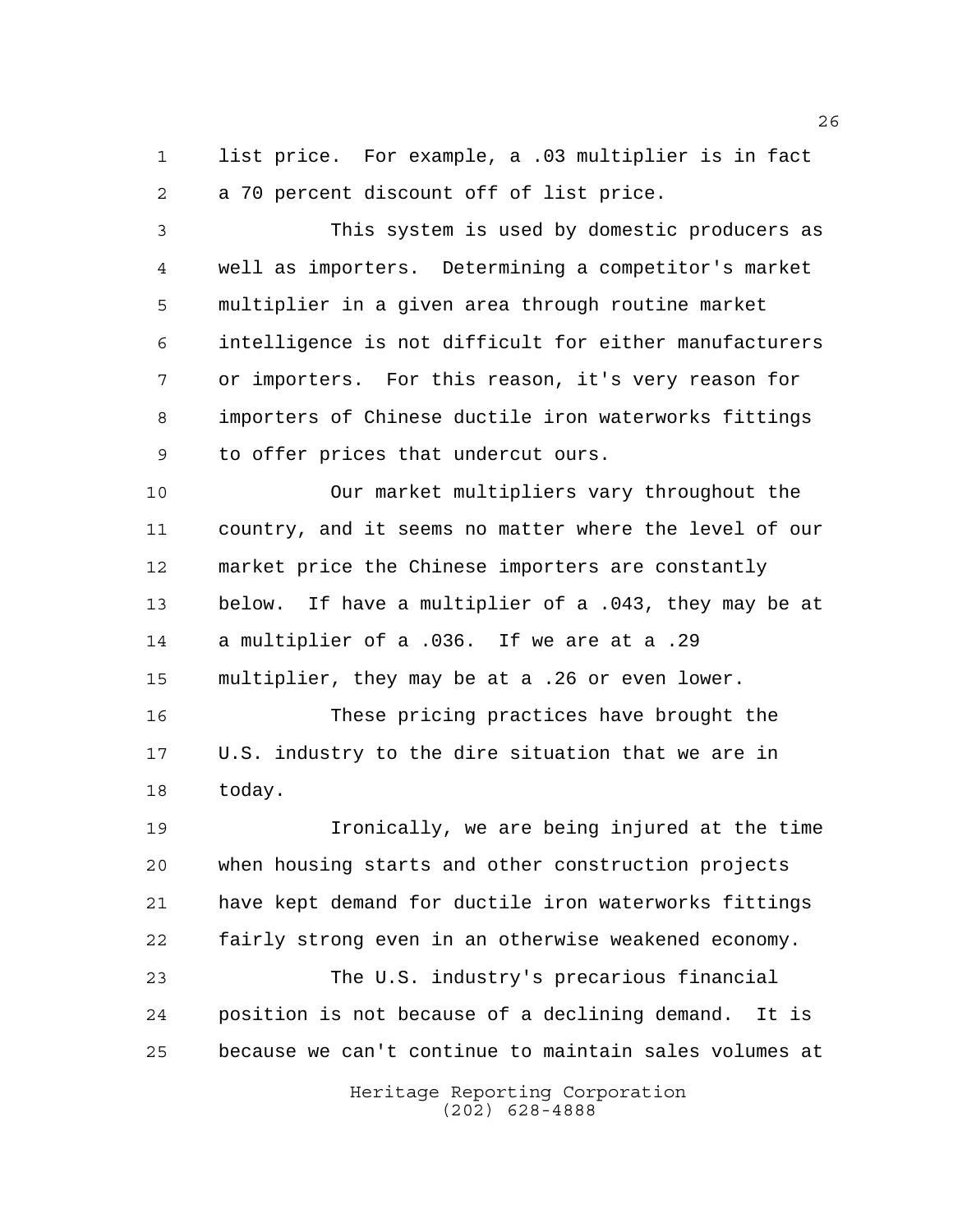a price level that gives us a return.

| 2  | Years ago there were greater differences               |
|----|--------------------------------------------------------|
| 3  | between imported and domestic ductile iron waterworks  |
| 4  | fittings than there are today. Imports were not        |
| 5  | always of equivalent quality and did not always meet   |
| 6  | technical standards. Those differences have since      |
| 7  | been eliminated, leaving price the only real           |
| 8  | differentiating factor in a purchasing decision.       |
| 9  | There are still distributors and end users             |
| 10 | who would like to buy U.S. made product out of         |
| 11 | preference. But even that preference is not a          |
| 12 | deciding factor as pricing gets more cutthroat.        |
| 13 | Just yesterday when visiting a distributor             |
| 14 | in northern Virginia, I was informed that Loudon       |
| 15 | County, which is one of the last remaining counties in |
| 16 | Virginia that preferred domestically-produced          |
| 17 | products, are now accepting Chinese ductile iron       |
| 18 | waterworks fittings only because the price difference  |
| 19 | is so great despite that fact that our multiplier in   |
| 20 | northern Virginia is the lowest in the country at a 71 |
| 21 | percent discount off of list price.                    |
| 22 | So the only way we have been able to keep              |
| 23 | certain production volumes and market share has been   |
| 24 | to join the race to the bottom. We just can't do that  |
| 25 | anymore as the financial data we have presented to you |
|    |                                                        |

Heritage Reporting Corporation (202) 628-4888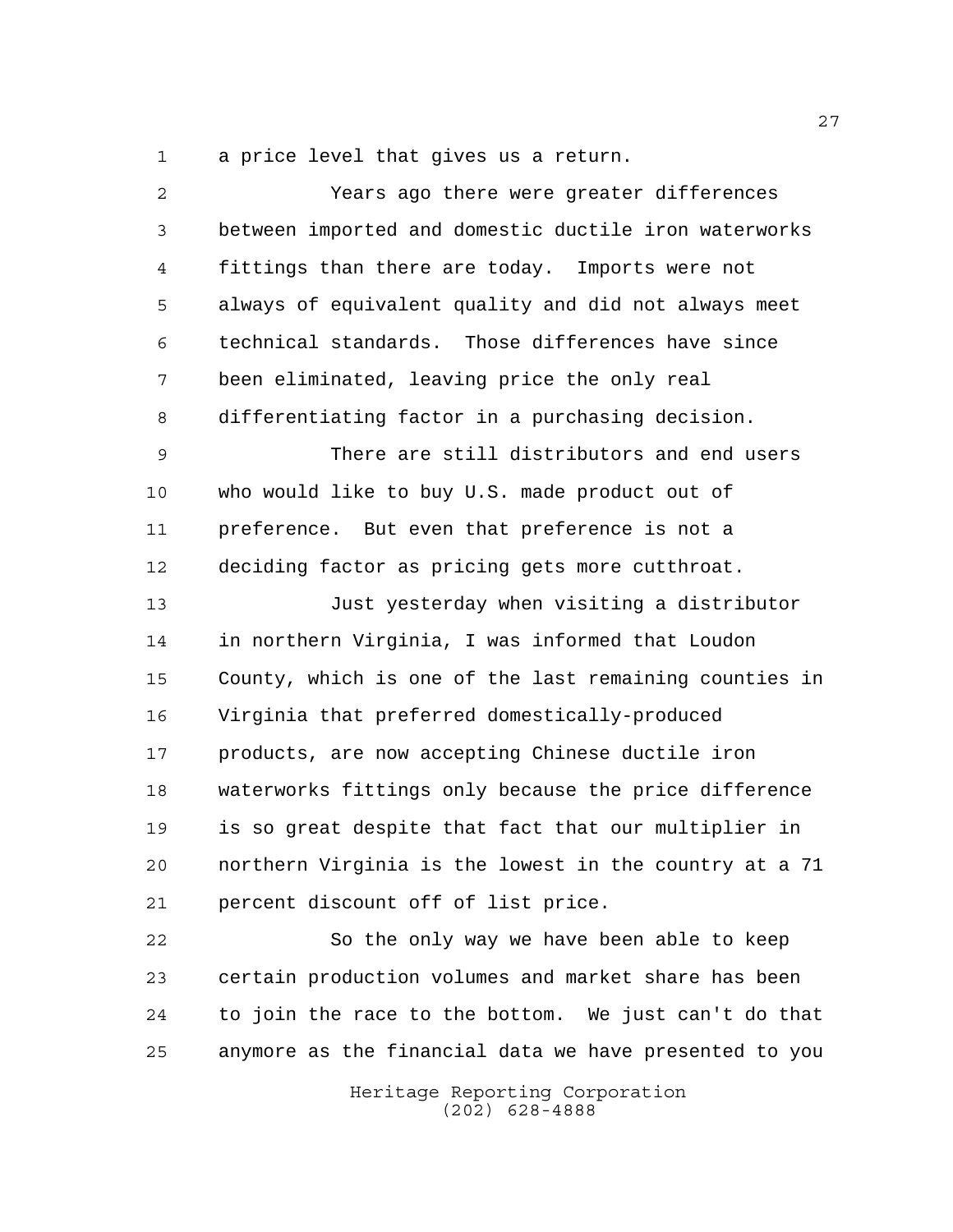makes very clear.

| 2  | In a moment, I'm going to ask two other                |
|----|--------------------------------------------------------|
| 3  | witnesses to speak with you about the competitive      |
| 4  | issues in our market from their own perspective. Joel  |
| 5  | Blair can tell you more about pricing, sales and       |
| 6  | marketing issues from his experience working both for  |
| 7  | U.S. producers and for importers of ductile iron       |
| 8  | waterworks fittings.                                   |
| 9  | Tom Teske, of East Jordan Iron Works, is a             |
| 10 | longstanding distributor in the U.S. industry's        |
| 11 | ductile iron waterworks fittings market, as well as a  |
| 12 | U.S. producer of other foundry products.               |
| 13 | As a final point, I would like to note that            |
| 14 | when the Commission and staff look at the evidence of  |
| 15 | lost sales and lost revenues in this case, the         |
| 16 | collected information may not be typical of what you   |
| 17 | have seen in other cases. This is because the          |
| 18 | difference in the way ductile iron waterworks fittings |
| 19 | are sold; that is, we sell mainly through distributors |
| 20 | rather than directly bidding to end users.             |
| 21 | If we are not competitive with the marketing           |
| 22 | selling price to our distributors, then they, in turn, |
| 23 | lose bids to Chinese imports.                          |
| 24 | We gave more detail on this in a recent                |
| 25 | submission to the Commission, and I would be happy to  |
|    | Heritage Reporting Corporation<br>$(202)$ 628-4888     |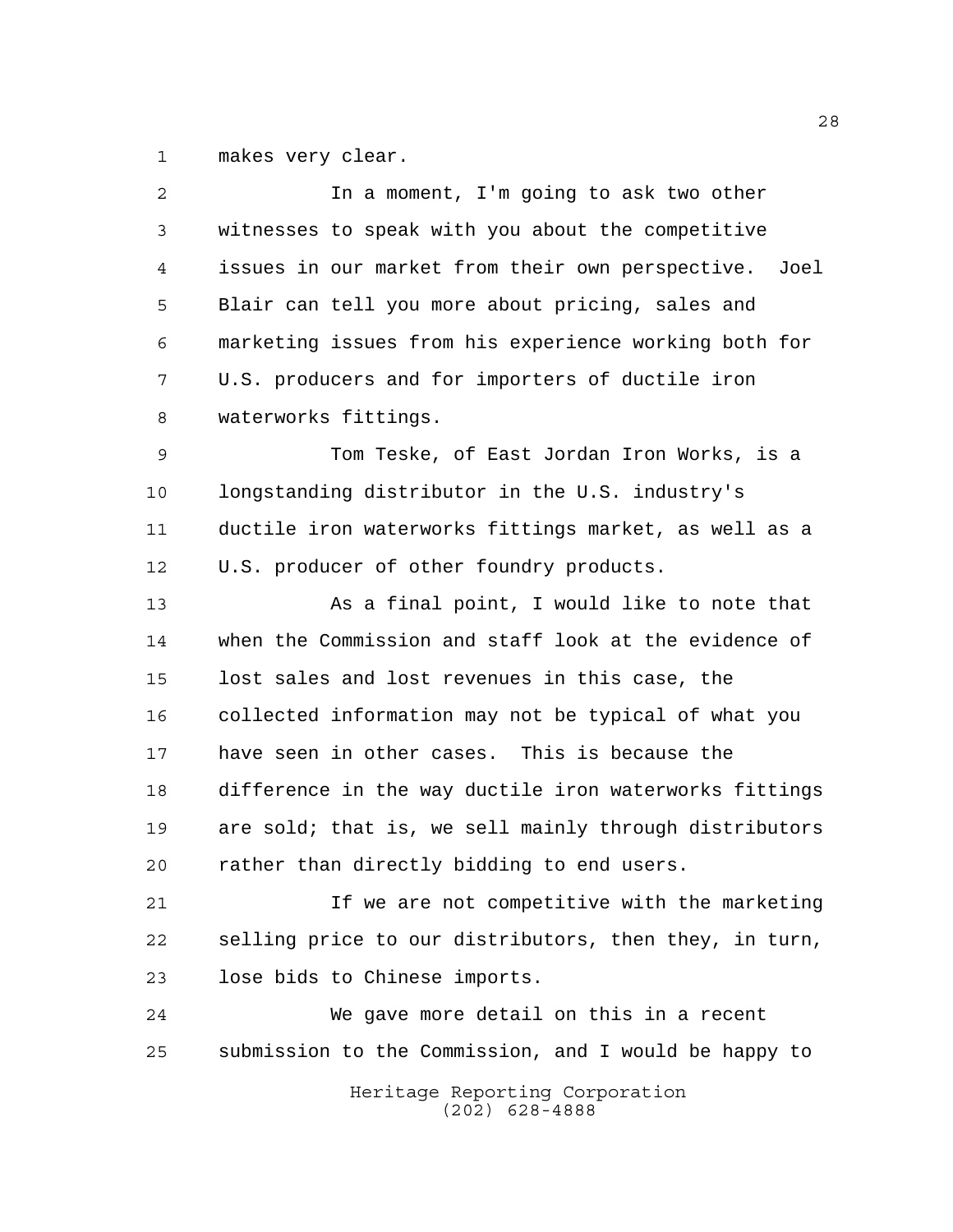answer any questions about this submission either at this staff conference, or if it involves proprietary information, in a written submission following the conference.

 Thank you for your time. Now I would like to introduce Joel Blair. Joel.

 MR. BLAIR: You're going to have to kind of help me relax a little bit.

 Good morning. I'm Joel Blair. I am the national sales manager for the utilities division of Tyler Pipe and Union Foundry. And as you can probably judge, I have been in this business for a long, long time.

 My testimony today may be of particular interest to the Commission and the staff in this case. As Don mentioned, I have firsthand experience in sales and marketing of both domestic and imported waterworks fittings, including the ductile iron waterworks fittings that are the subject of this investigation.

 For several years, I was a partner in a business located in Kansas City selling waterworks fittings. I joined Tyler Pipe's sales staff in 1985, and in 1987, became sales managers. I left Tyler and joined an importer, Star Pipe Products, as its sales manager. I was with Star Pipe from February of 1997

> Heritage Reporting Corporation (202) 628-4888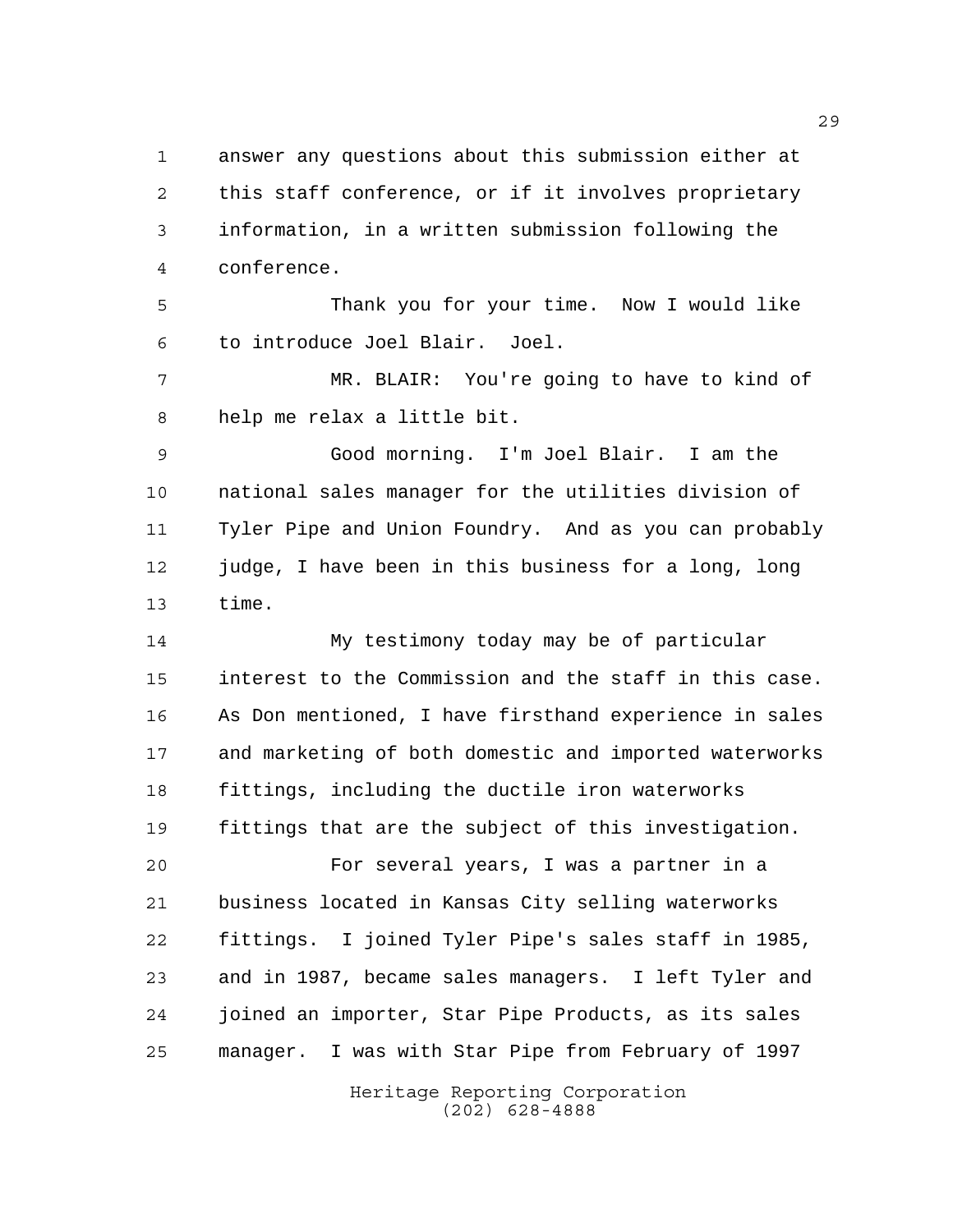to August of 2000, at which time I returned to Tyler Pipe.

 With this background, I am well versed in the competitive issues between domestic and imported waterworks fittings including fittings imported from China.

 There are many similarities and few differences between U.S. made and imported ductile iron waterworks fittings. We, as well as the importers, sell ductile iron waterworks fittings through a network of distributors. These products are generally not sold to contractors or municipalities who are actually the end users. The products are also similar in quality and meet the same standards established by AWWA, which is the American WaterWorks Association.

17 17 In fact, at the time I was with Star, I believe that the quality of products Star imported was comparable to that of Tyler and Union, and I believe that to be true today.

 In our business, selling price is established, or selling price to distributors is established by applying a multiplier to a published list price. As a matter of fact, other domestic producers and importers have published list prices

> Heritage Reporting Corporation (202) 628-4888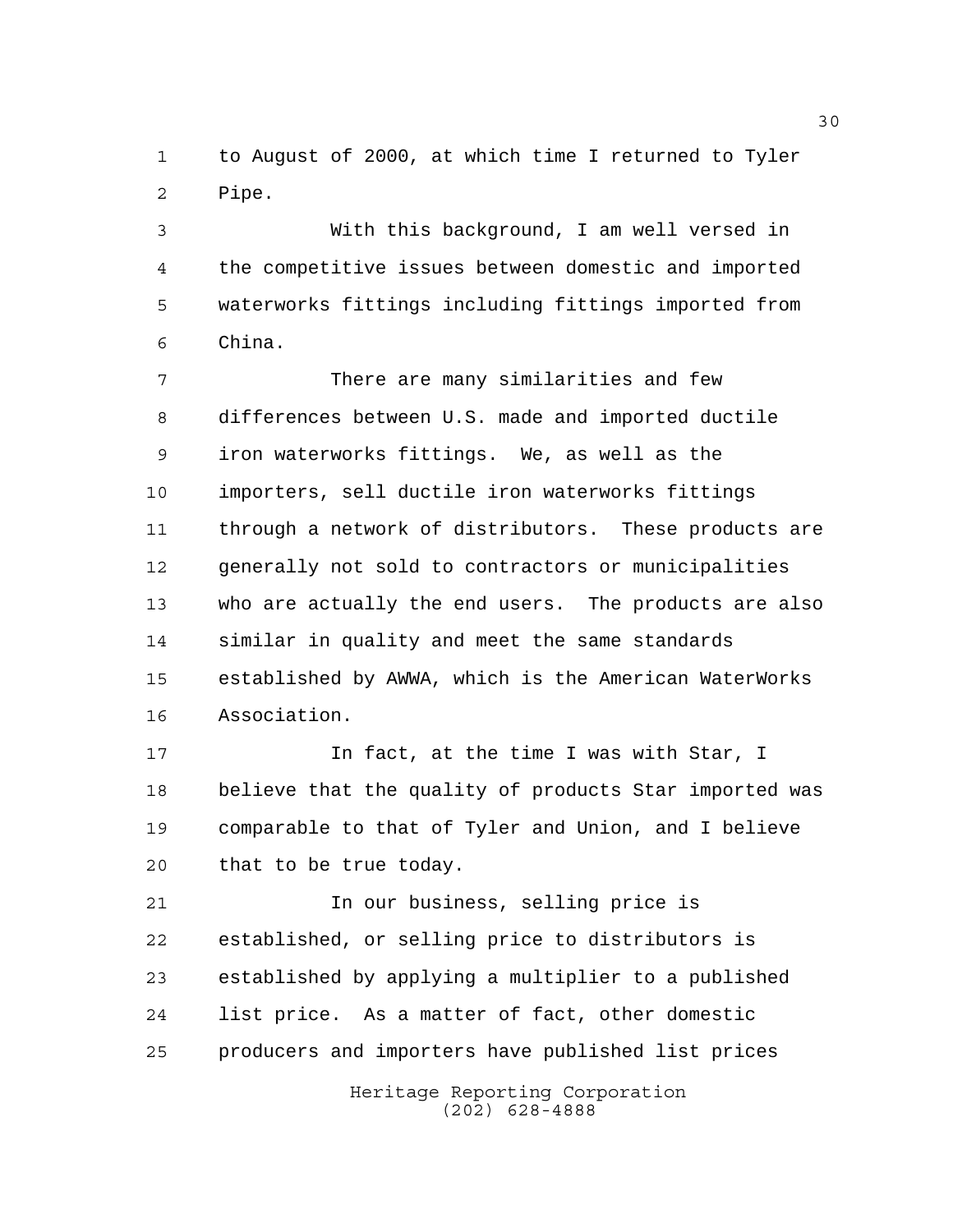that virtually mirror ours.

 A specific multiplier applies to a trade area, such as a state or several states. These multipliers can and do change as market conditions change.

 We, as well as Star, SIGMA, and PCI use this method of pricing system. Consequently, without too much effort our competitors can find our pricing level and easily sell to distributors at multipliers lower than ours.

 Chinese ductile iron waterworks fittings are selling at prices so low that we have difficulty selling domestically-produced product. If we reduce our price in an effort to maintain sales volume, they further reduce their prices. In fact, when I was with Star, inside sales personnel were authorized to reduce prices to secure a sale, and with that kind of flexibility many sales were made.

 Another example of the competitive marketing practices of importers of Chinese ductile iron waterworks fittings involved offering special services at no additional cost to the customer. Importers, particularly SIGMA, not only priced their ductile iron waterworks fittings lower than the domestic prices, but they offer special delivery services without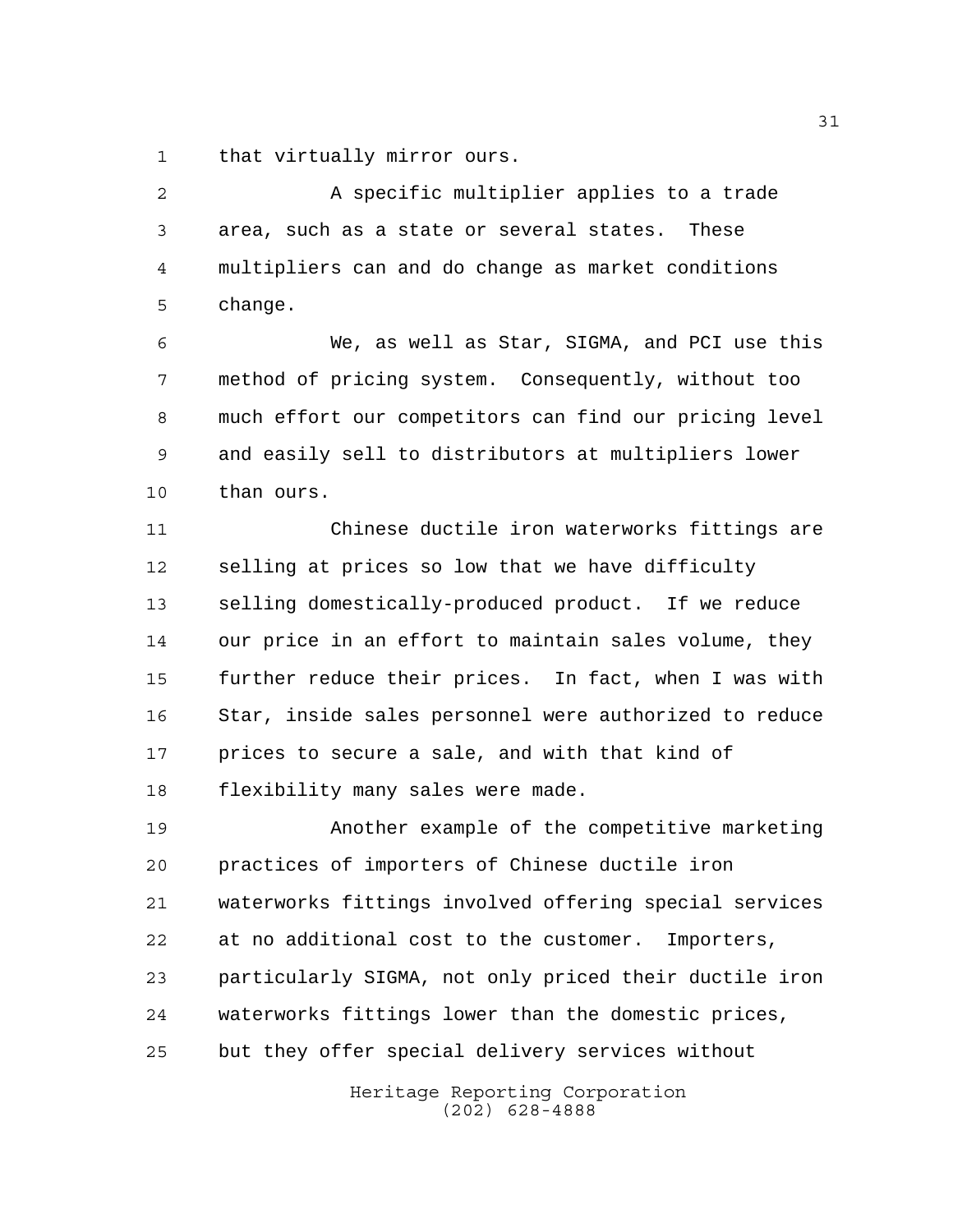charging the customer the freight cost.

Heritage Reporting Corporation (202) 628-4888 The services involves running what is called a route truck several areas in the country with inside sales reps calling customers ahead of the truck schedule to offer quick delivery on very short notice. This was a great service but it's very costly. In most businesses the customer would be expected to pay a freight for this service, but SIGMA and the other importers have found another way to undercut us in the market. I appreciate your time and I'll be happy to answer any questions that you may have. MR. ROSENTHAL: Our next witness is Mr. Teske. MR. TESKE: Good morning. My name is Thomas Teske. I am general manager and vice president of sales and marketing for East Jordan Iron Works in East Jordan, Michigan. East Jordan Iron Works has been in operation since 1883, and has been family owned throughout the history. East Jordan Iron Works is a producer of municipal construction castings, fire hydrants and waterworks valves. In the upper midwest, East Jordan Iron Works also operates as a distributor of waterworks products.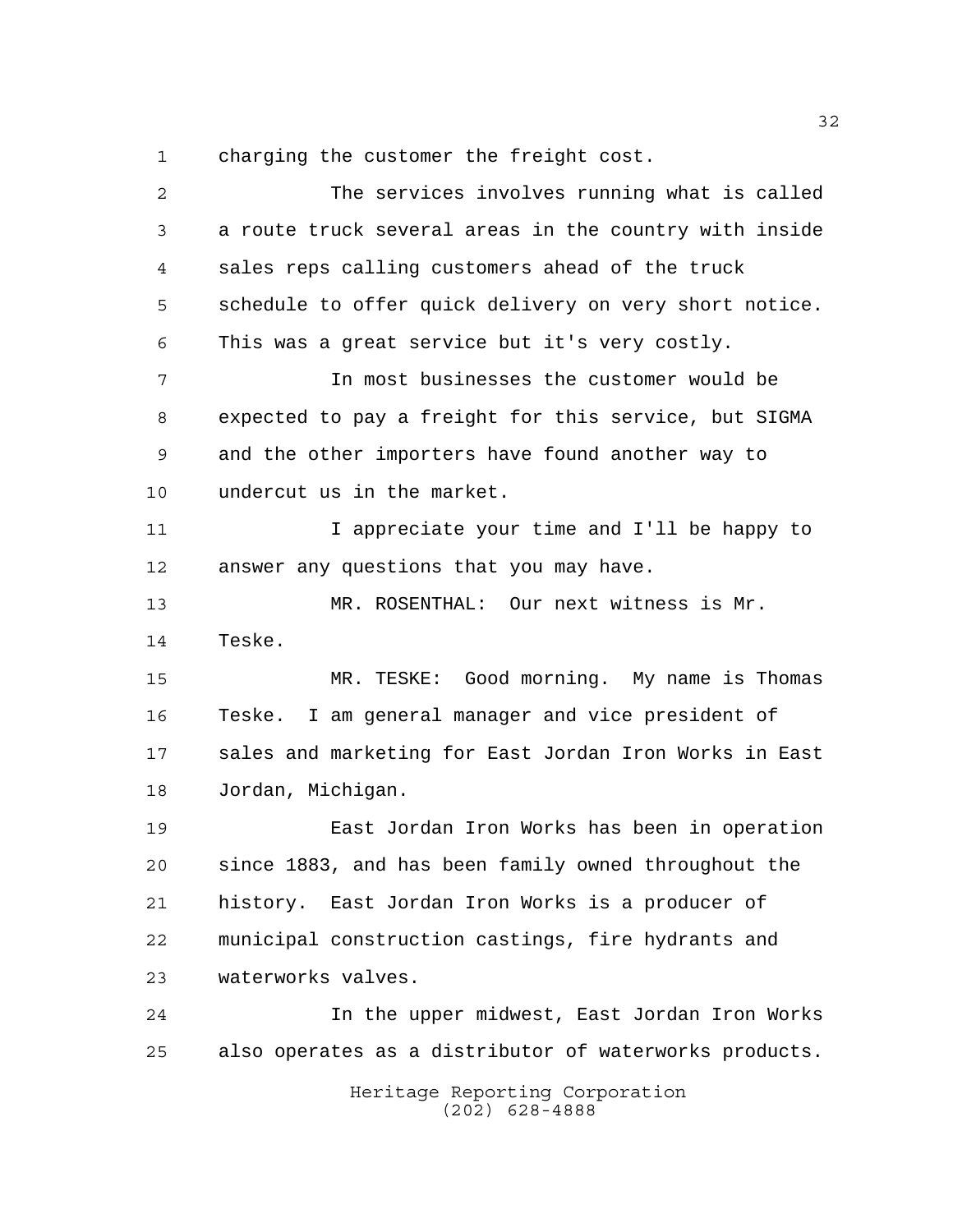1 1 I am here today to speak in particular about East Jordan Iron Works concerns as a distributor of waterworks products, but I can also speak about these concerns from an understanding of what it is like to be a U.S. manufacturers trying to compete against very low-priced imports.

 My company itself has been involved as a petitioner in antidumping and countervailing duty cases that have resulted in orders against imported municipal castings products.

 East Jordan Iron Works has purchased waterworks fittings from Tyler Pipe for approximately 40 years, and we have been building ductile iron waterworks fittings since the company started making them about 20 years ago.

 EJIW has purchased ductile iron waterworks fittings from Tyler for the following reasons: excellent service and delivery, high quality, broad product offerings, and competitive pricing.

 Tyler Pipe maintains large inventories of ductile iron waterworks fittings and provides fast and reliable deliveries on a regular basis.

 East Jordan Iron Works is committing to providing products of high quality that are made in the USA, but we cannot ourselves compete against

> Heritage Reporting Corporation (202) 628-4888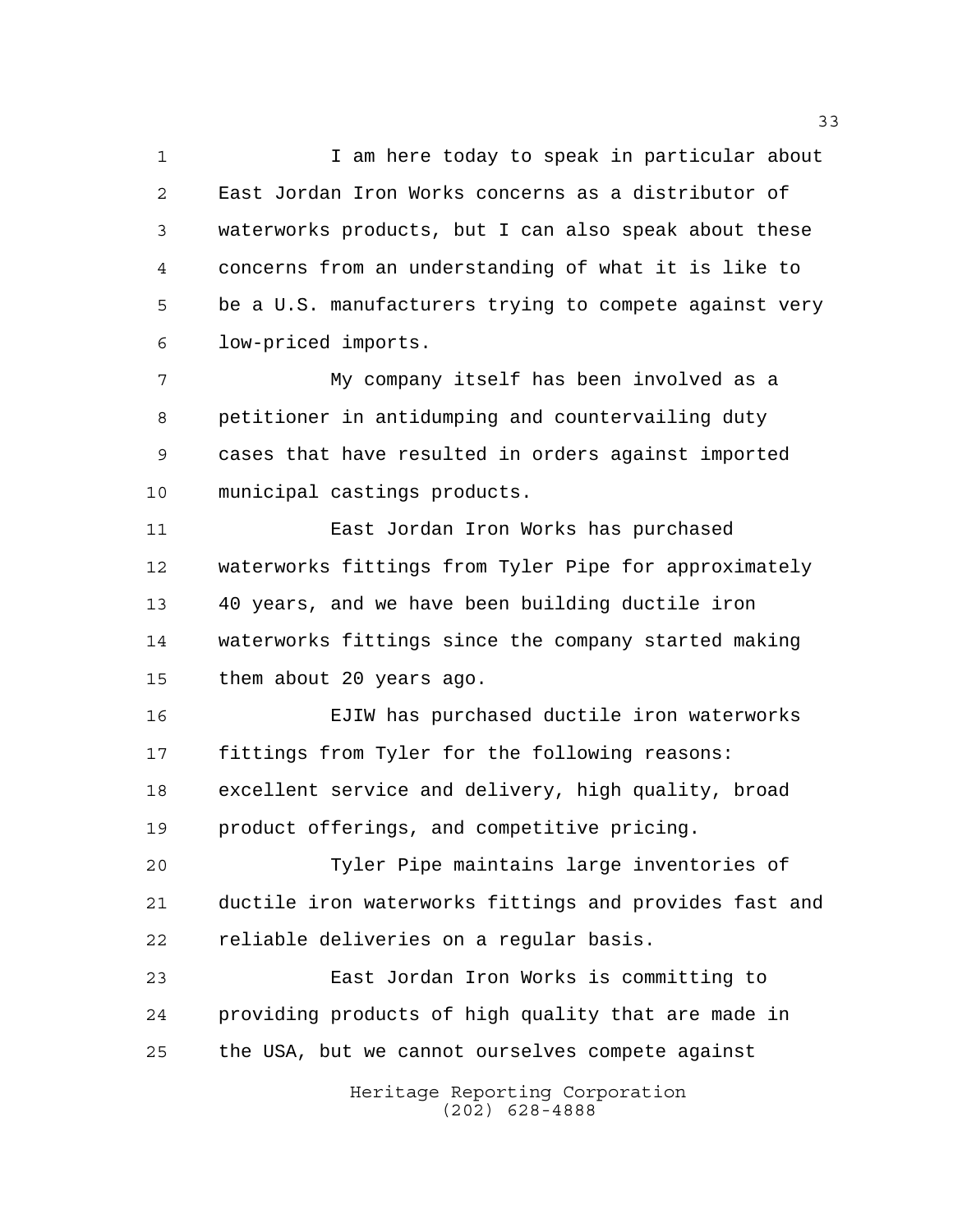distributors of Chinese-produced ductile iron

 waterworks fittings unless we are able to charge competitive prices to our customers.

 We know that Tyler Pipes has had to consistently reduce its prices to customers just to keep Chinese imports from taking away its market share, but that they can't keep doing this and stay in business.

 We have received solicitations from importers and manufactures of Chinese waterworks fittings since approximately 1990. The early products and solicitations were mainly for high-volume generic fittings of questionable quality. Since 1990, we have seen the number and size of importers grow substantially.

 Today, companies such as SIGMA, Star Pipe, Pipeline Components, Inc. are handling significant quantities of ductile iron waterworks fittings that are imported from China. The quality and breadth of product offerings of the ductile iron waterworks fittings has also increased since 1990. So the Chinese product is extremely competitive with domestically produced fittings.

 We are solicited on a regular basis via the internet directly from Chinese manufacturers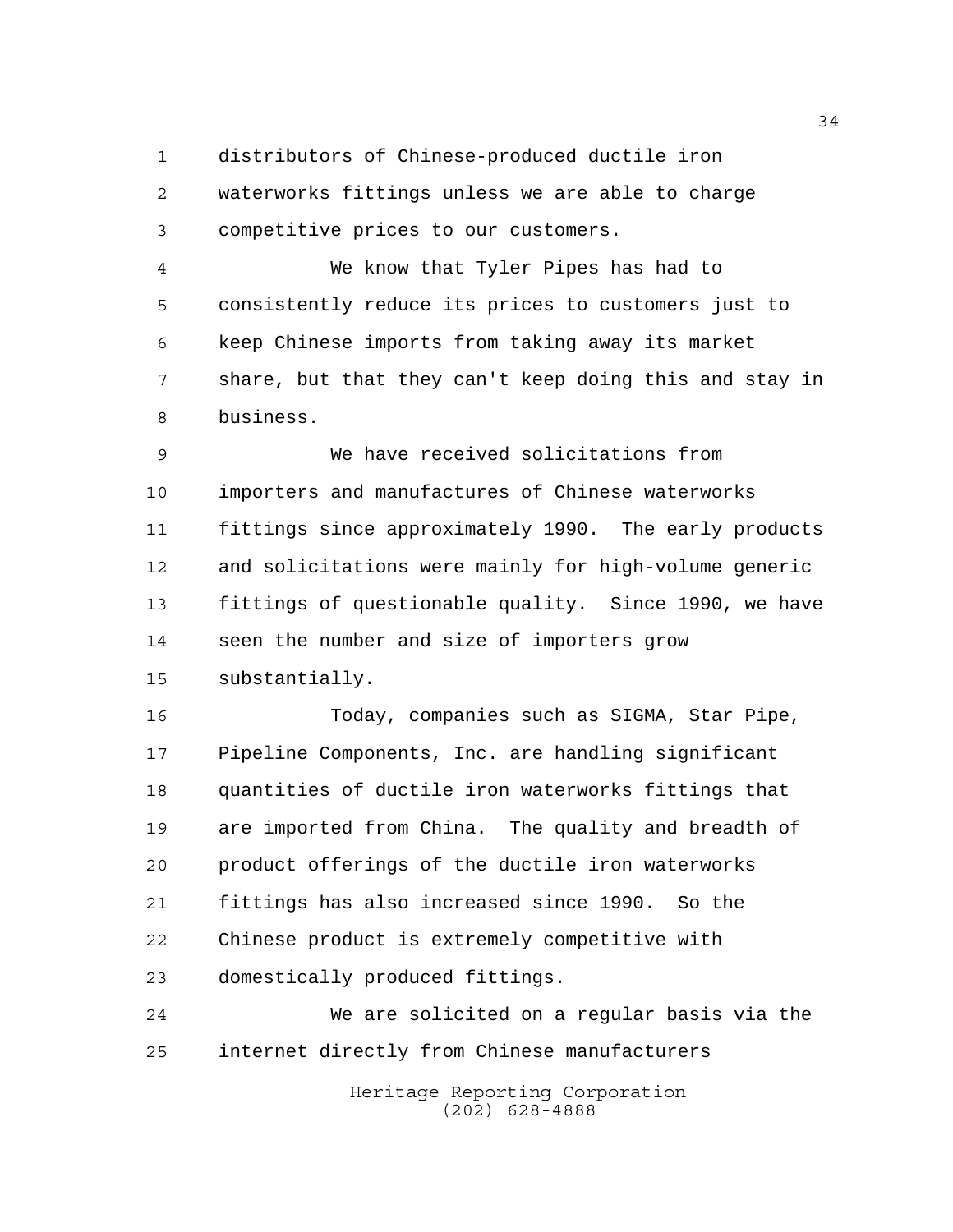interested in supplying us with enormous castings, including ductile iron waterworks fittings. I have copies of e-mails that I can provide in the post-conference brief.

 As a distributor of waterworks fittings, East Jordan Iron Works is very familiar with the prices offered by importers and domestic manufacturers because we have to compete against the prices offered by other distributors. The prices at which importer waterworks fittings are offered are lower than the prices offered by Tyler Pipe.

 Some of our customers who are the end users of waterworks fittings still have a preference for products made in the USA and are willing to pay a small premium for a domestically manufactured product. But other customers, given that imports meet the quality and the technical standards established by the American Waterworks Associations, will simply purchase based on price.

 I noticed because East Jordan Iron Works has branches throughout the United States, and there are some parts of the country where the markets have shifted entirely to Chinese fittings solely because of price.

Heritage Reporting Corporation (202) 628-4888 Given this reality, the continuing and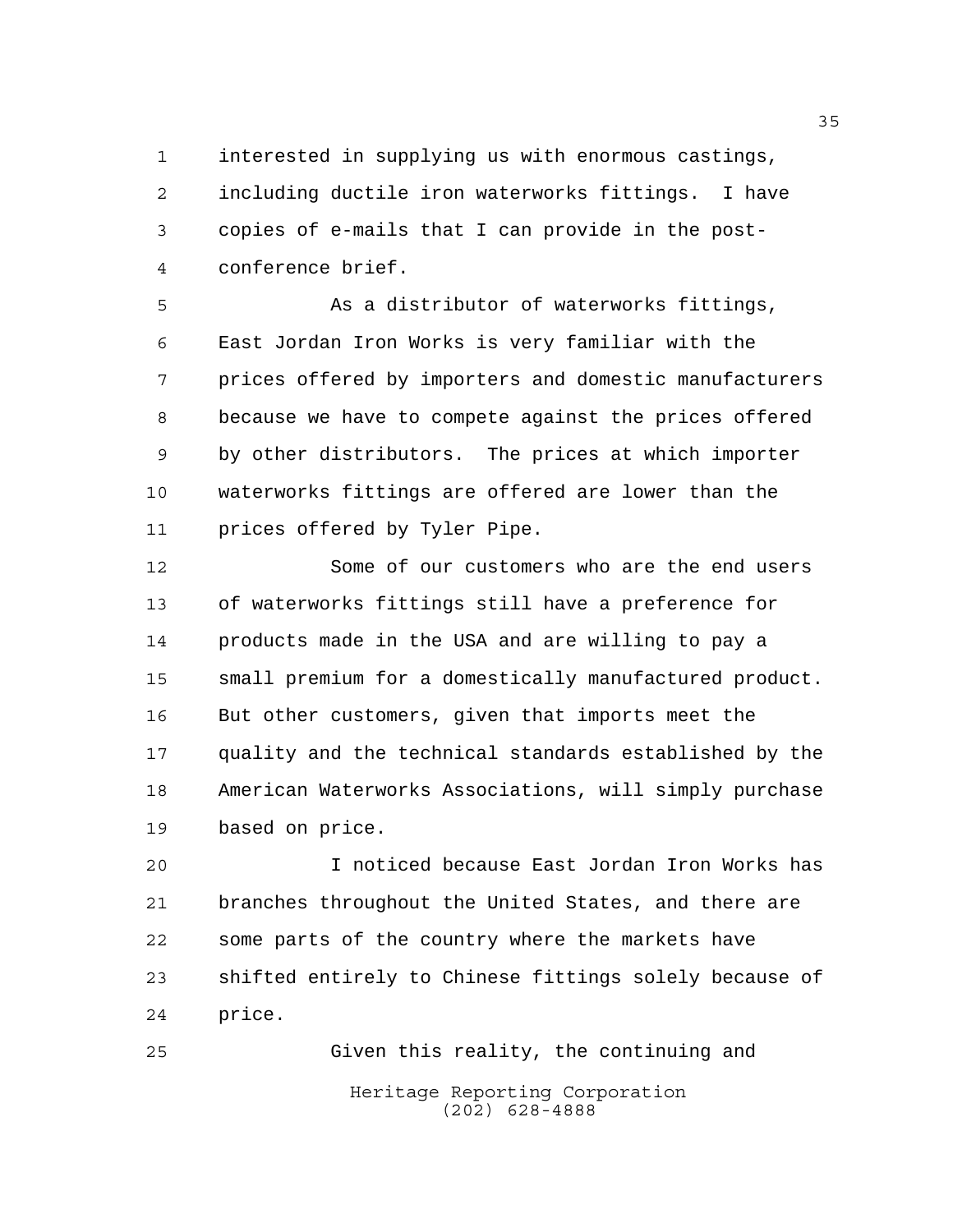increasing marketing activities of importers and manufacturers of ductile iron waterworks fittings from China is a serious threat to the U.S. manufacturers of ductile iron waterworks fittings, and to all other related products for the waterworks business.

 There currently is am ample supply of waterworks fittings produced in the United States, but if current trends continue the number of domestic producers will continue to decline. The only way out of this trend is for the U.S. Government to intercede on behalf of the ductile iron waterworks fittings industry and provide a remedy so the industry can raise its prices to a reasonable level.

14 14 If the U.S. industry cannot get some price relief, we will soon have no domestic source for these critical elements of the country's waterworks systems.

 As a distributor that wants to represent quality products that are made in the USA, I sincerely hope we can prevent the U.S. industry from going away of so many other manufacturing businesses.

 Thank you for providing me the opportunity to present my views.

MR. ROSENTHAL: Mr. Klinefelter.

MR. KLINEFELTER: Good morning, Mr.

Carpenter, members of the Staff. It's a pleasure as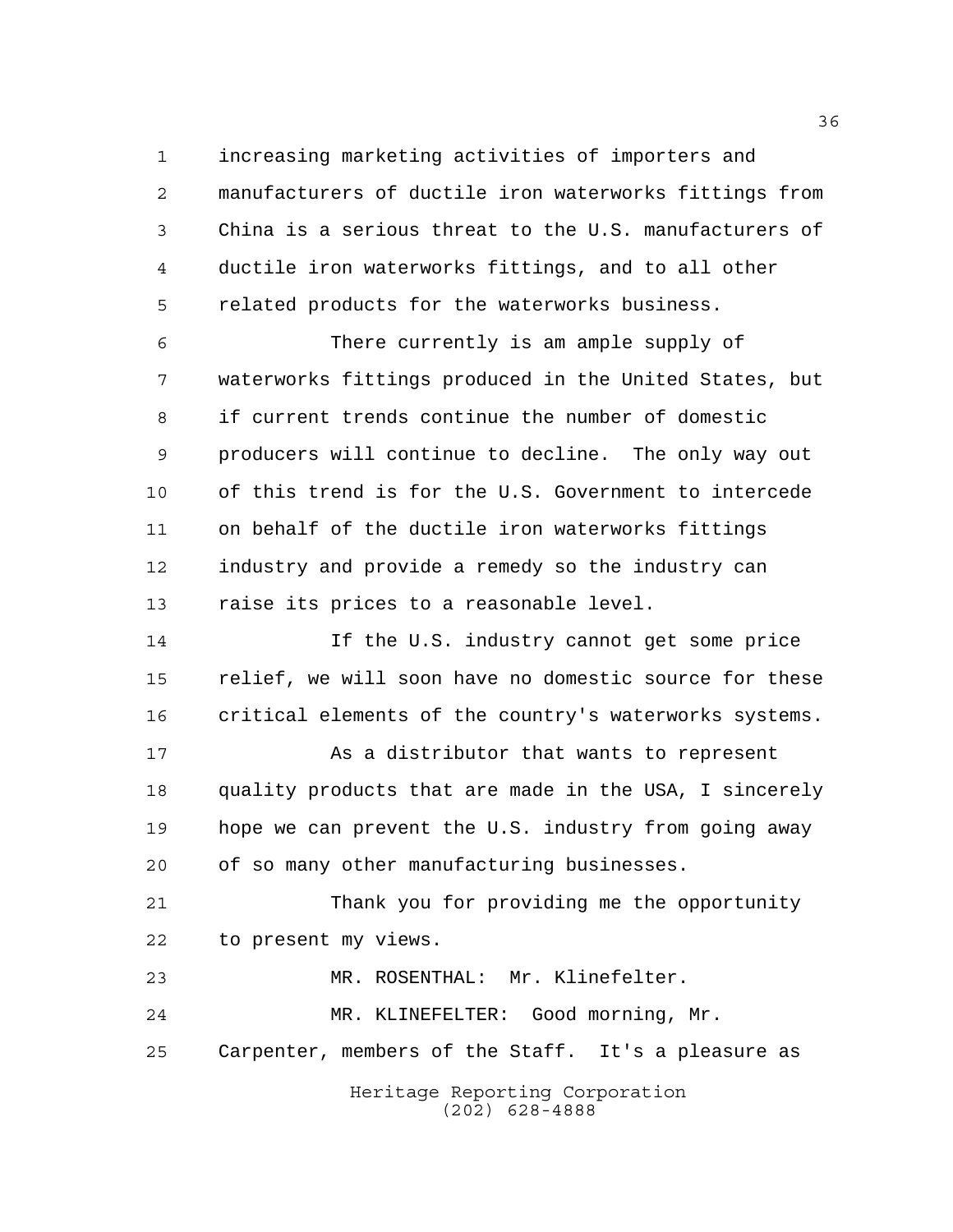always to be here to defend American workers.

 I am William J. Klinefelter. I'm the assistant to the president, legislative and political director of the United Steelworkers of America.

 And our union strongly supports the domestic industry's petition on ductile iron waterworks fittings.

 The USWA represents workers employed at two of the three McWane plants producing ductile iron waterworks fittings or DIWF. USWA members have been adversely affected by the market disruptions caused by increased imports of low priced DIWF from China. The domestic industry has suffered plant closures and layoffs as a direct result of these imports. We are concerned about additional layoffs and plant closures due to low-priced imports.

17 As the Commission knows, 10 years ago there were six companies producing DIWF in the United States. There are now half as many significant domestic producers and employment has declined significantly. Indeed, steelworkers at Tyler Pipe recently have sought trade adjustment assistance from the Department of Labor.

 As bad as things have been in the DIWF industry, they could get worse. Without relief from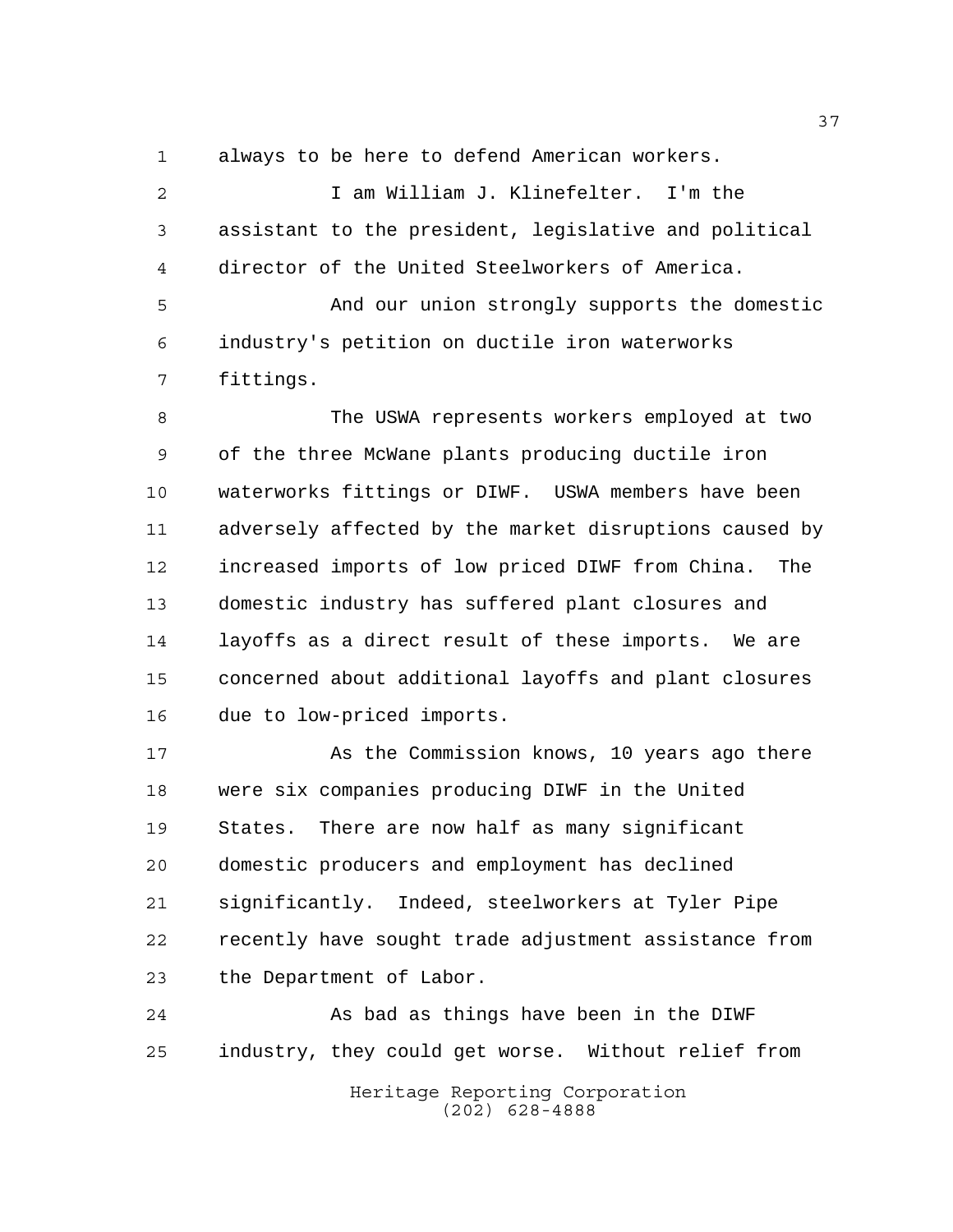the imports of DIWF, McWane may be forced to close one or more of its plants or possibly cease all domestic production of DIWF. That would be devastating to the domestic industry and its workers. It would also be terrible for the communities that rely on this industry, these foundries for employment opportunities.

 If you have ever visited these communities, these facilities are really the rock bed of employment in these areas, and so they are very significant to the overall economy.

 Now, there has been a lot of discussion in the press recently, including speeches by the administration, the secretary of commerce recently, about the crisis in manufacturing. I mean, we have lost 3 million manufacturing jobs and those losses are continuing. We have to do something to stem that tide.

 And one of the things that could be done and the administration has pointed to China in many ways being a significant problem to the United States in terms of manufacturing jobs. One of the things that you could do as the Commission and ultimately the President could take some actions to stem the loss of jobs in the United States and to maintain the industry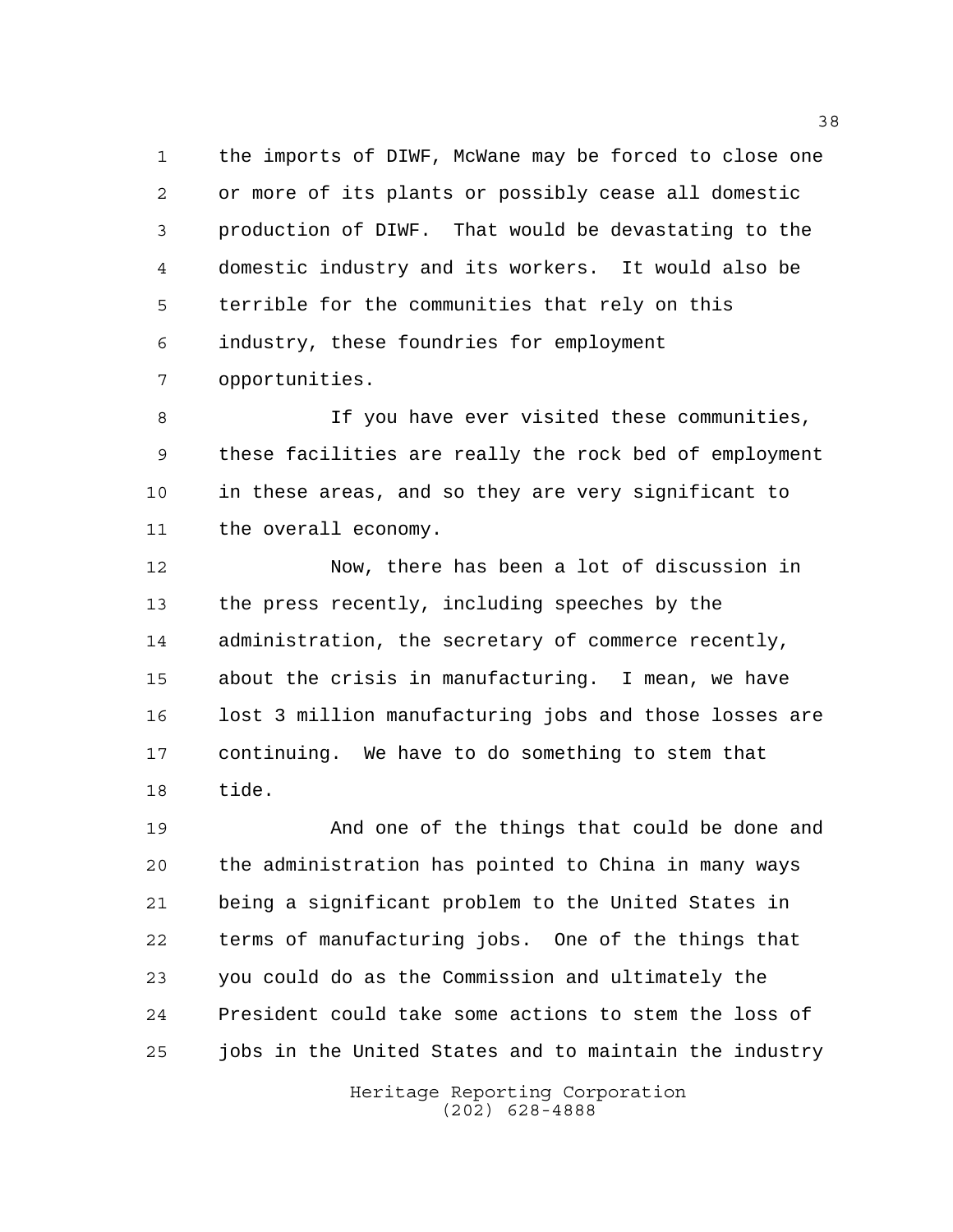that is vital to the country's infrastructure; namely, finding critical circumstances in this case.

 The USWA strongly urges the Commission to make affirmative determinations about critical circumstances and market disruptions in this investigation, and to recommend to the President that he impose provisional relief in the form of import tariffs of 95 percent, as well as appropriate and necessary long-term import relief.

 I heard an allusion at the beginning of this that this was about eggs. Well, this isn't only about eggs. This is about eggs and this is about bacon and this is about shelter and this is about wages and this about education and this is about family supportive 15 jobs which we can no longer afford to lose in this country. And I know that this Commission is always at the tip of the spear in these kind of disputes, and we urge you to find what is necessary in order to preserve the livelihood of these families in these communities.

Thank you.

 MR. ROSENTHAL: Thank you. Mr. Kerwin. MR. KERWIN: Good morning. I'm Michael Kerwin of Georgetown Economic Services. I would like to say a few words this morning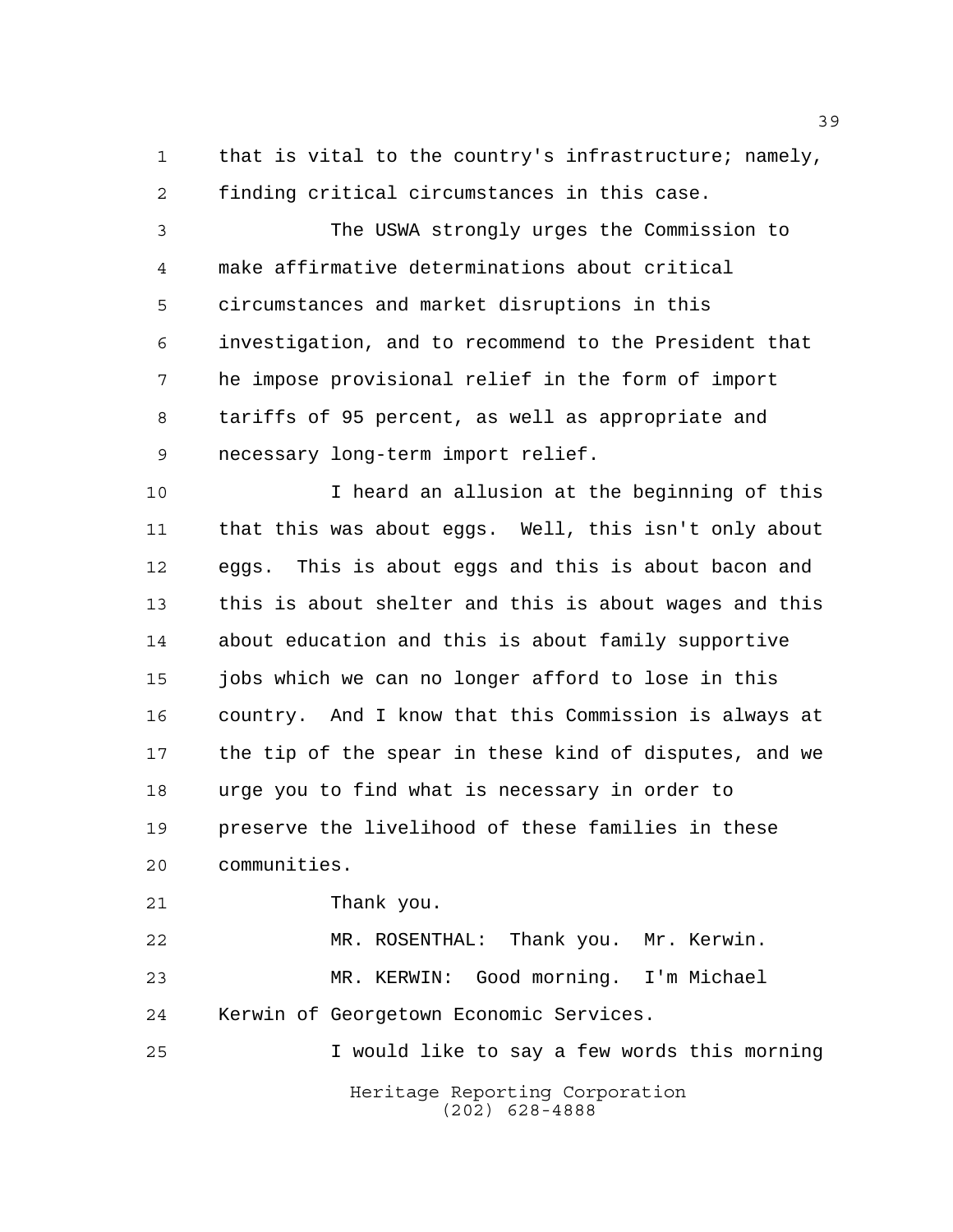about the import data on ductile iron waterworks fittings from China and the condition of the domestic industry. Because the specifics of the industry data remain business proprietary and because of the limitations of the import database, my remarks will be necessarily broad and mercifully brief.

 As was noted in our petition, the classification under the U.S. Harmonized Tariff Schedule that corresponds to ductile iron waterworks fittings was just created in January of 2002. For this reason, we do not currently have reliable import data for the period 1998 through 2001. We made some broad estimations of these data in our petition, but we realize that it will only be through the Commission's questionnaire process that we will arrive at accurate import figures for the subject merchandise for the 1998 through 2001 period.

 Even with the breakout of the subject merchandise under the U.S. Harmonized Tariff Schedule in 2002, the import statistics did not become immediately accurate. Early in 2002, there was obvious misclassification of import entries of DIWF as both importers and customs personnel were unaware of the new tariff breakout.

Heritage Reporting Corporation (202) 628-4888 It was not until representatives of the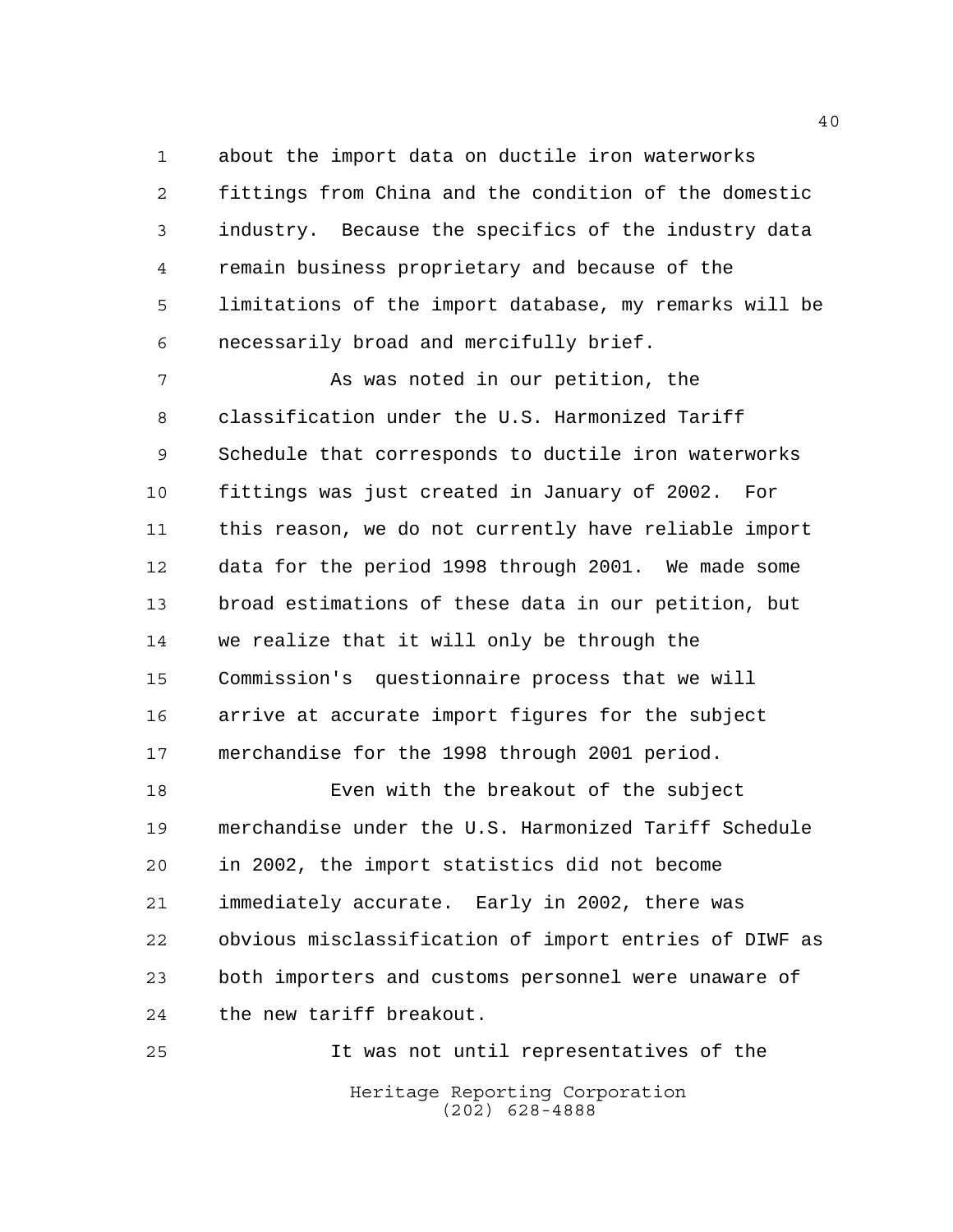domestic industry visited customs officials at the port level and explained the significance of the new HTS breakout that imports began to be properly classified on a regular basis. For this reasons, the official statistics for at least the first half of 2002 are unreliable.

 So what can we say about the Chinese imports of DIWF and why do we believe that a critical circumstances finding is warranted in this case? Well, we can tell that the official statistics in the first six months of 2003 were nearly

 seven times as high as those in the first half of 2002, and were more than twice as high as those in the second half of 2002.

 We know that imports in the first half of 2003 were on the same order of magnitude as those estimated for four of the five calendar year periods from the period 1998 through 2002.

 We also know that China has been the largest source of imports of DIWF throughout the entire period of investigation, and that the average unit values of imports from China were the lowest or among the lowest of any source country throughout this period.

 Finally, although we do not yet have a comprehensive database, we do know that the data

> Heritage Reporting Corporation (202) 628-4888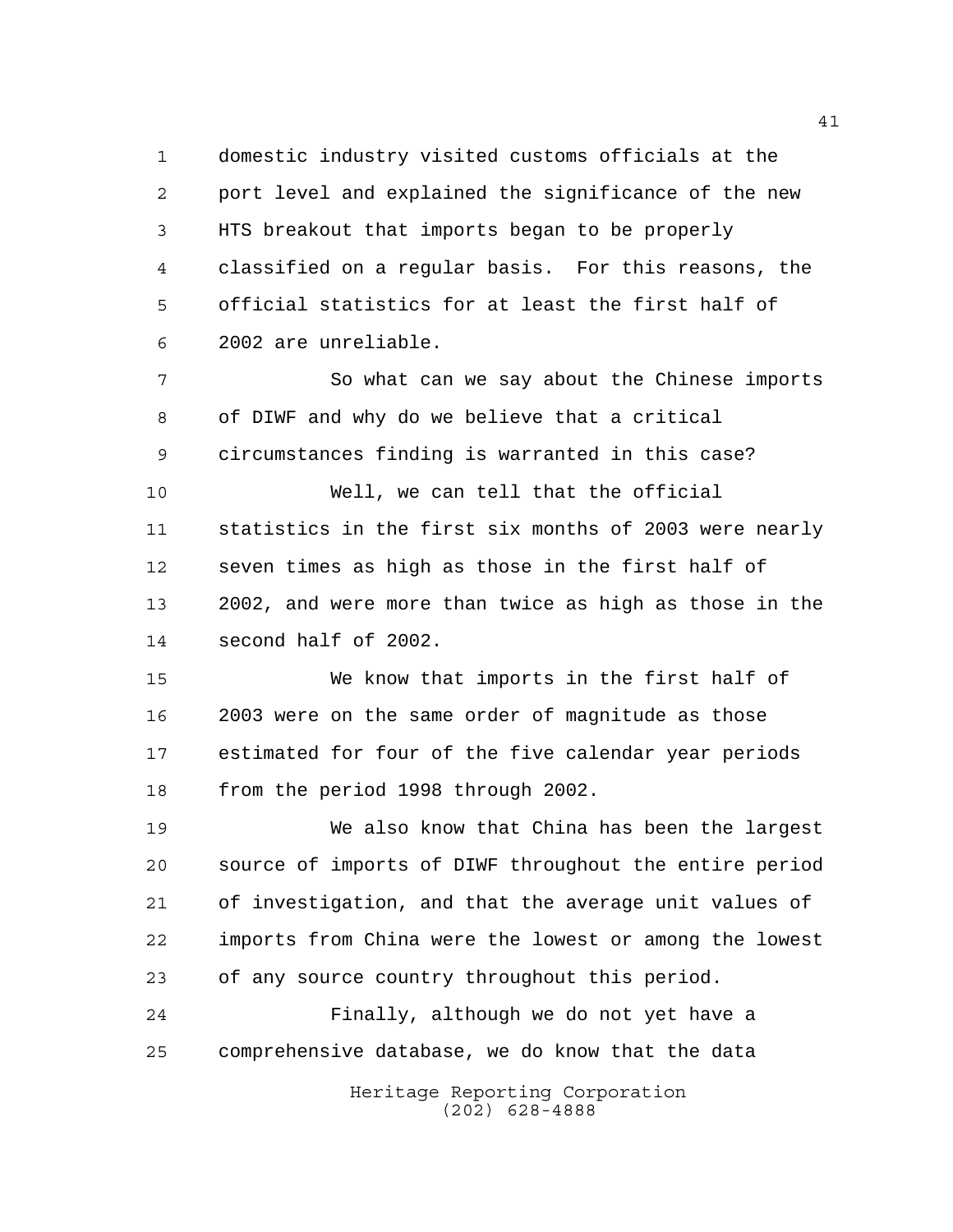available so far from responses to the Commission's questionnaires support our claims.

 We also have the firsthand knowledge of Tyler Pipe, Union Foundry, and Clow Water Systems as to the increasingly destructive levels of imports of DIWF from China on their operations as you have heard this morning.

 The members of the industry have seen China expand its presence and its market share in the market 10 for ductile iron waterworks fittings. More and more distributors are carrying Chinese fittings, and more end users are willing to purchase Chinese DIWF, particularly when the pricing is significantly below that of the domestically-produced product.

 The injury suffered by the domestic industry has not been attributable to any declines in U.S. demand for ductile iron waterworks fittings, which has been relatively healthy during the period of investigation. Because demand for DIWF is to a significant extent keyed off of housing starts, the U.S. market for the product has not suffered in the same manner as many of the other ferrous metals that are used as industrial inputs.

 Chinese imports, rather than consumption trends, have been a significant cause of the injury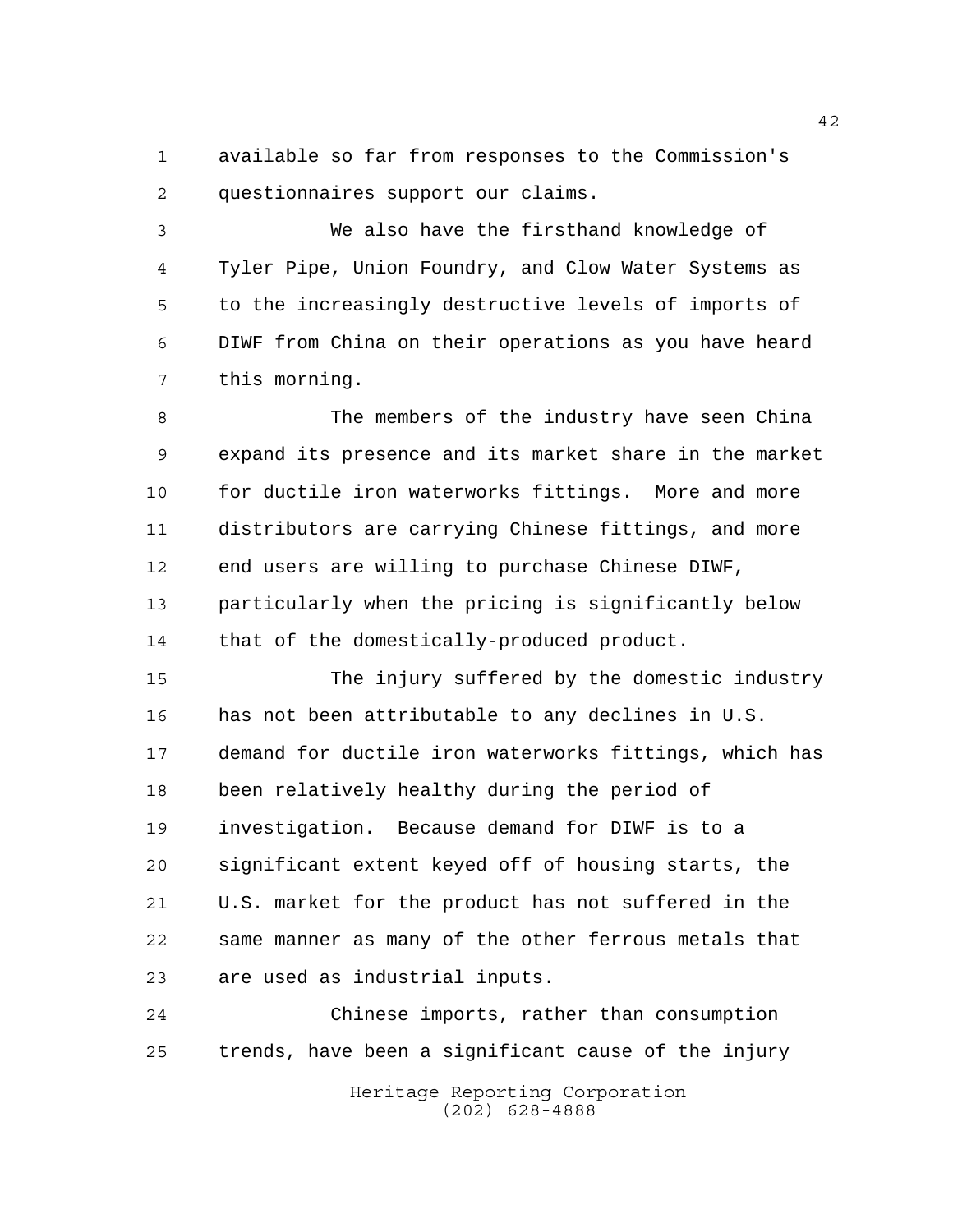suffered by the domestic industry during this period. As a result of the growth in low-priced ductile iron waterworks fittings from China, domestic industry shipments and profitability have been in decline since 1999. Indeed, as domestic industry shipments have fallen, the industry's operating returns have gone from profitability to substantial losses.

 Because production of ductile iron waterworks fittings is capital intensive, domestic producers have attempted to maintain production volumes in order to keep costs down. Despite these efforts, Chinese imports have continued to undersell the domestic industry and in the face of rapidly growing inventories the industry has had little option but to curtail production. You can't lose money on every sale and make it up on volume.

 Production cutbacks have resulted in employment declines. Union Foundry was forced to lay off 60 employees due to a shift reduction in July of this year, and terminated an additional 85 employees in August as an entire production line was shut down. As production levels fall, at some point it simply becomes economically infeasible to continue producing ductile iron waterworks fittings.

> Heritage Reporting Corporation (202) 628-4888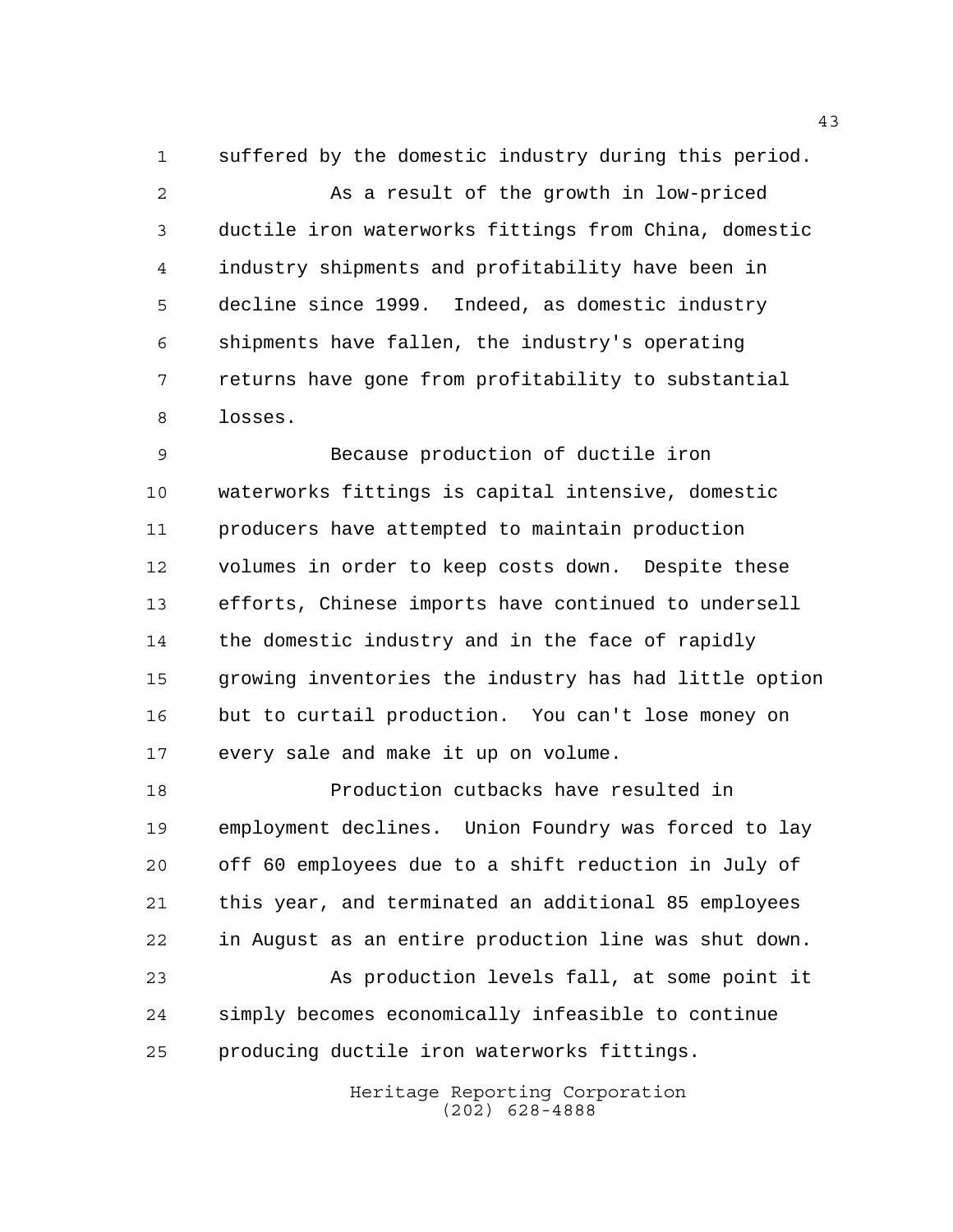Just this summer U.S. Pipe closed its Alabama facility in which DIWF was produced. These production shutdowns affect not just the families of the laid-off employees, but also have a substantial impacts on independent suppliers to the foundry, and their communities.

 It should be noted that the domestic industry has made ever effort to compete with Chinese imports. McWane has invested millions throughout the period of investigation at Tyler, Union and Clow in order to improve efficiency and to improve worker and environmental conditions.

 As we saw at our plant tour this week at Union Foundry's facility in Alabama, significant capital investments have been made in the industry over the last several years there, demonstrating a commitment to continued efficient domestic production of ductile iron waterworks fittings.

 Indeed, McWane has specific capital investments that it would like to make in order to further improve production efficiency and output. However, in the face of substantial operating losses over the last several years there is simply no way that additional investment can be justified under current market conditions.

> Heritage Reporting Corporation (202) 628-4888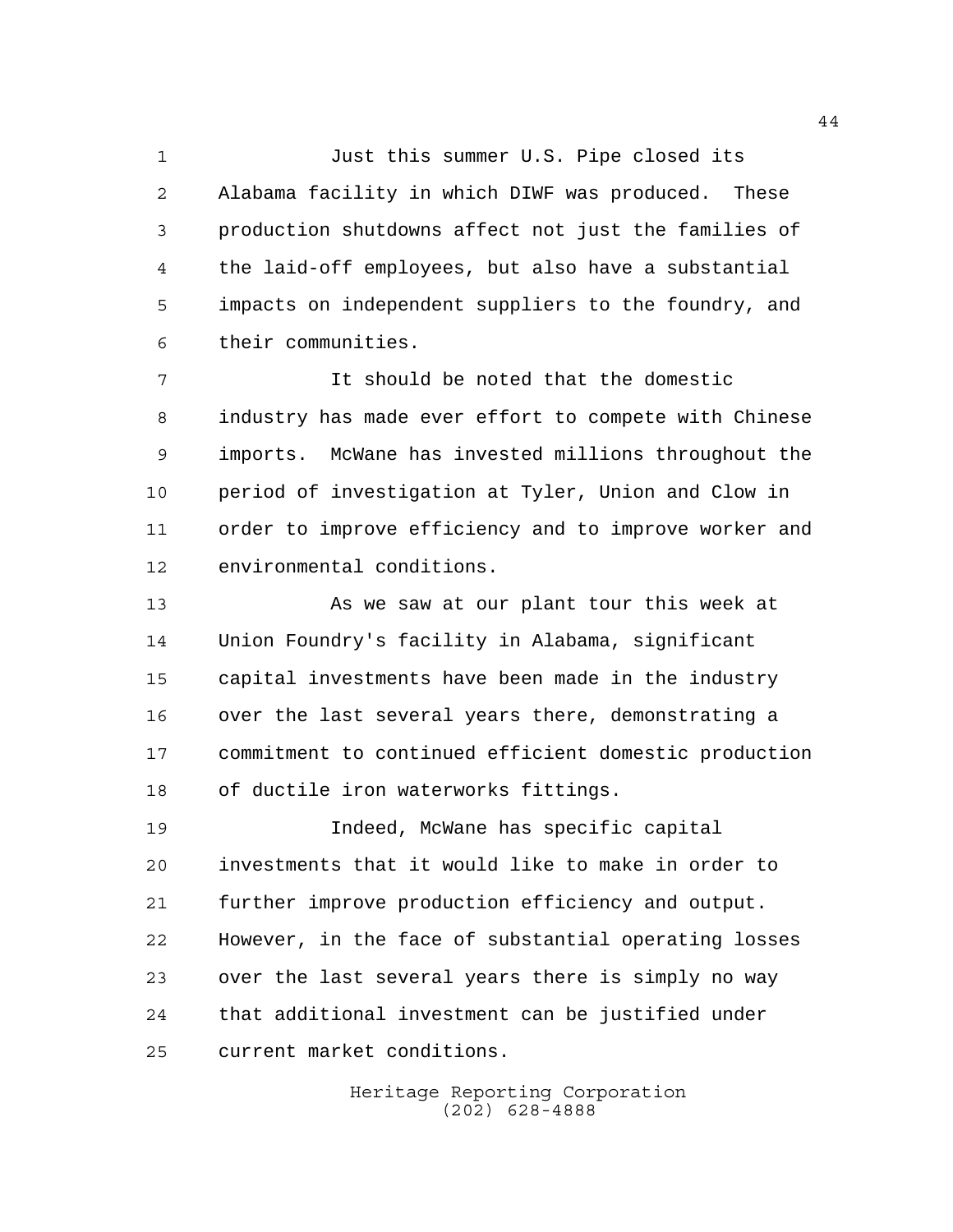The ductile iron waterworks fittings industry is in desperate need of relief from Chinese imports, and a critical first step in its turnaround is an affirmative critical circumstances finding in this investigation.

 That concludes my remarks this morning. Thank you for your attention.

 MR. ROSENTHAL: Thank you, Mr. Kerwin. I would like to make a few remarks concerning critical circumstances and some of the other legal or factual issues that might arise, and I'm sure I will invoke or precipitate some questions from the staff after I get done.

 First, I want to just note the questions of surge that Mr. Loeb raised in his opening statement. We disagree with what I recall his position has been in other 421 cases that the Commission should only look at the most recent period and only should look at the period after the time that the U.S./China bilateral agreement was signed or since the 421 law went into effect. I believe that's his argument, and he may make that later today.

 First, as a factual matter I do believe the data will show that there is an import surge and it won't matter particularly whether you look at the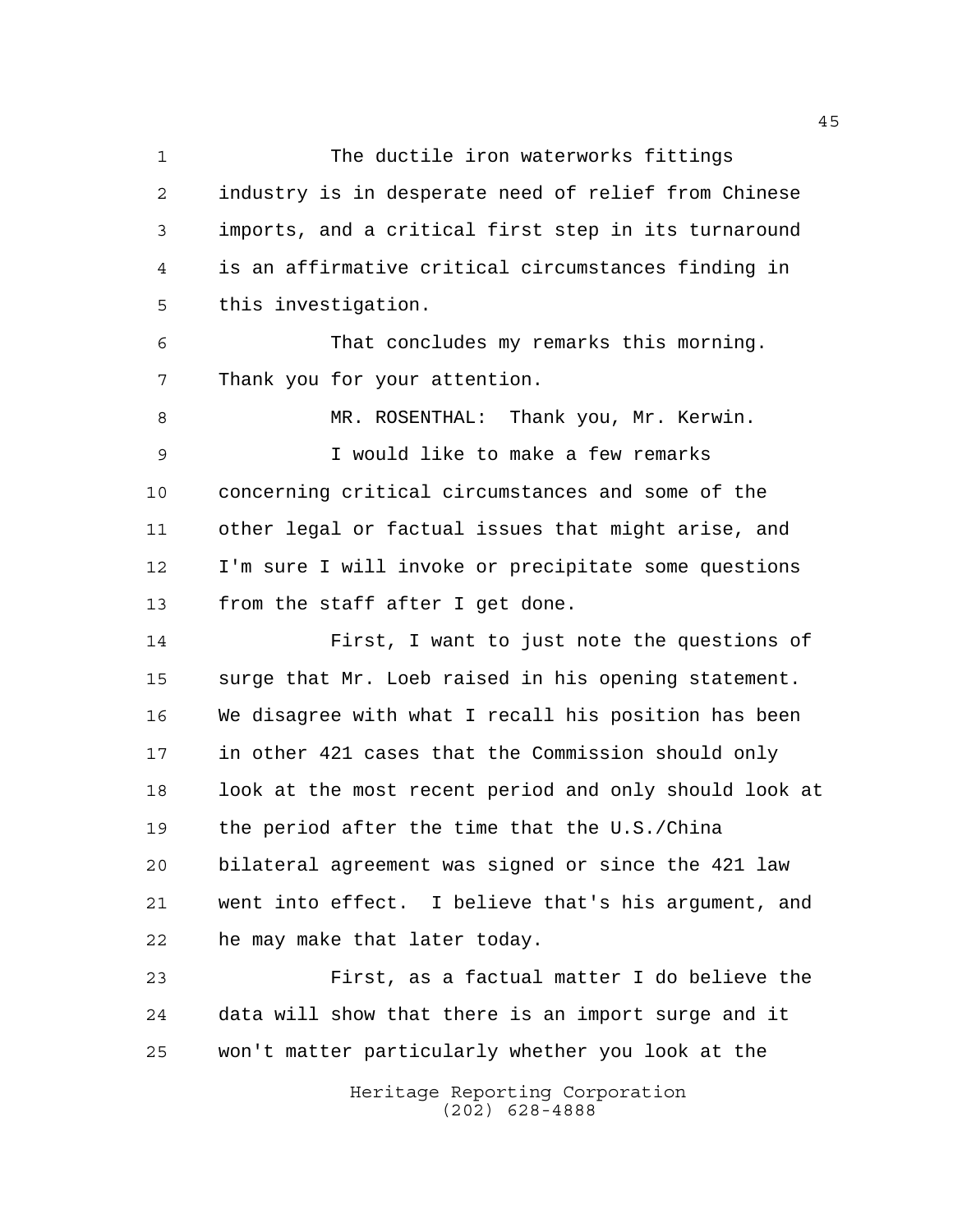entire period of investigation or even the most recent few year period.

 But be that as it may, I don't believe the basis for his argument that you should only focus on the period since the 421 enactment, or the China/U.S. bilateral agreement went into effect makes much sense, because when the U.S. and China reached their deal, and when Congress put in the 421 law, it wasn't as if there was any tariff concessions being made on the U.S. side.

 This is a deal in which the Chinese were granting greater access to their market. They were the ones making the concession, and its concessions. It was not like a NAFTA or other deal where the U.S. was opening up its market further. The theory was our market is pretty open as it was, and it was the Chinese who had to make adjustments to their markets.

 And the 421 provision and the special China safeguard provision was a recognition that China was different. It was a non-market economy and it was in a transitional period. This is not a situation where China could be treated the same way that other market economy countries could be treated, and yet they were a real threat to U.S. industry and manufacturing.

So the notion that you look at imports only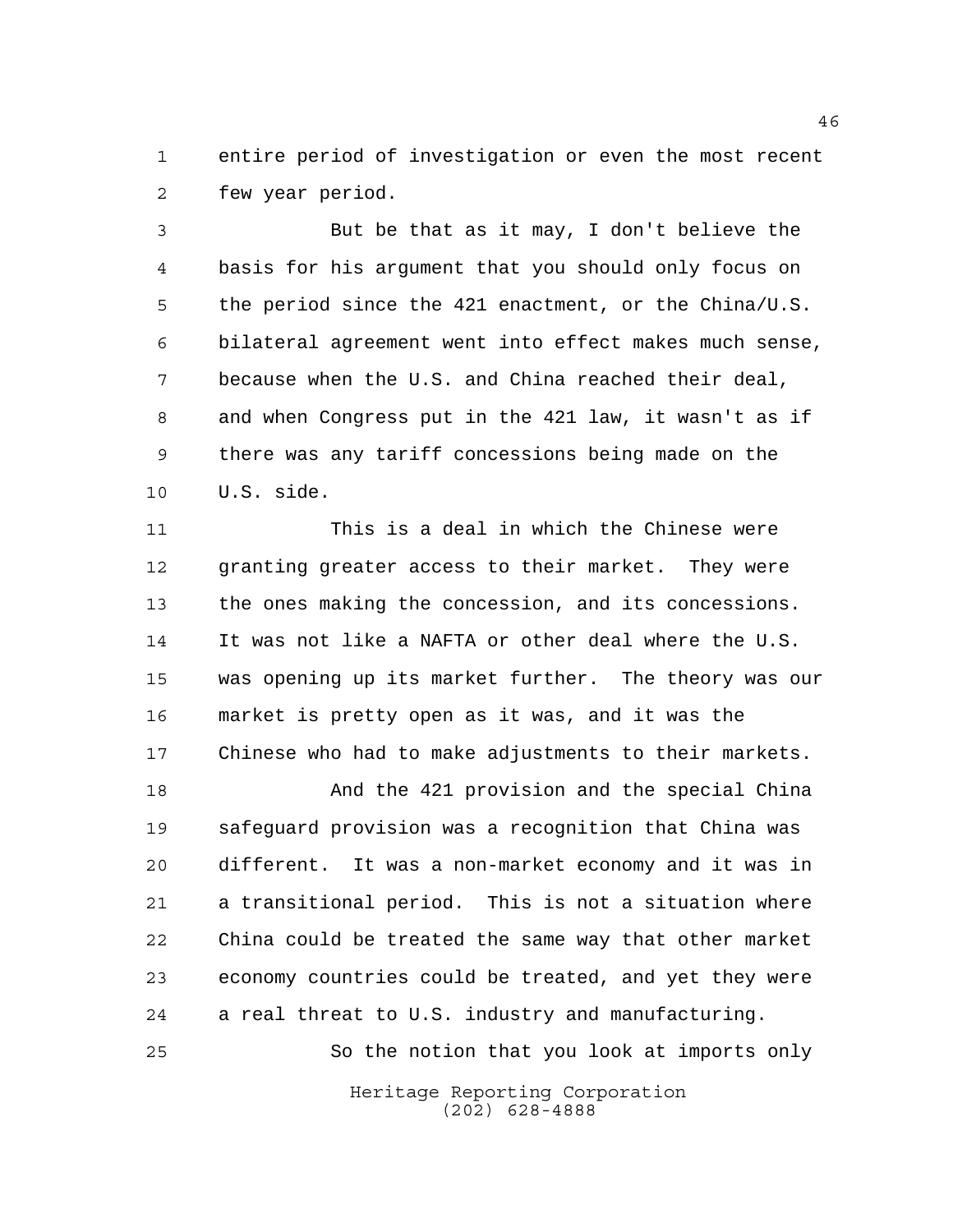after that agreement because somehow there would be a surge as a result of tariff concessions has no basis in the record or in the legislative history. So that's point number one.

 Point number two has to do with what the statute said, increased quantities or under such conditions. As you see here, imports are coming in in increased quantities without any question, and a rapid increase in those quantities. But also under the conditions that make it very difficult for the U.S. industry to compete.

 Namely, they are offering incredibly low- priced terms, and as Mr. Blair mentioned, other non- price terms that effectively lower the price to their customers.

 But in contemplating the statutory provision and then seeing Mr. John Reilly behind me, I was thinking that Commission ought to really have a little broader look at how it interprets the 421 statute, or at least make sure that it doesn't ignore the "under such condition" provision.

22 And by the way, I have a great deal of respect for Mr. Reilly who is the economist for the respondents in this case. I am sure I will agree with nothing he says when he gets up here later, but I do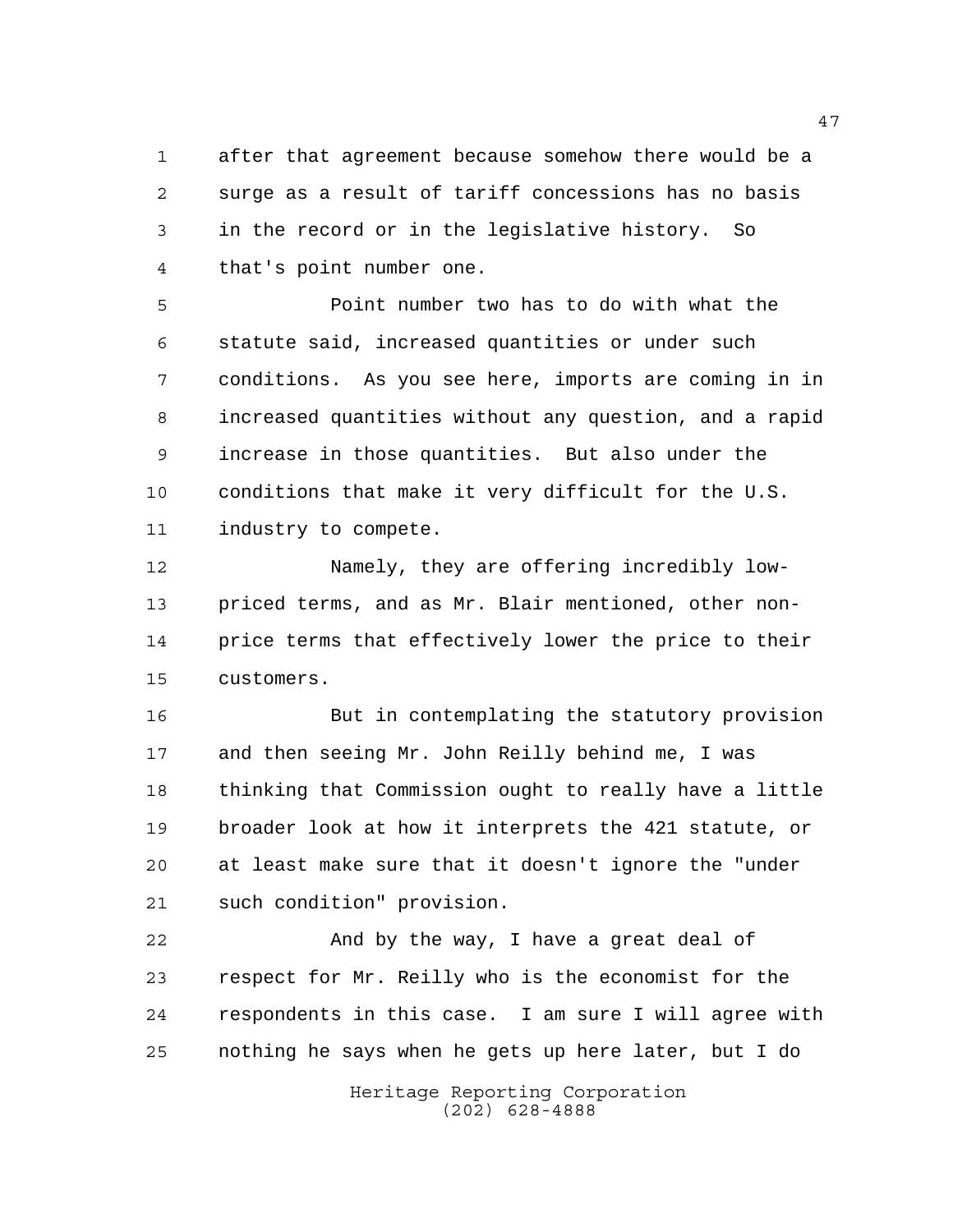believe he tells the truth or tries to as he sees it. I'm sure he's getting very nervous now that I have said that.

 But in about 1989, he appeared on behalf of the Japanese forklift truck industry at a hearing, actually it was in the other building just before you moved here because the final hearing was here and the prelim. was at the building at 7th and E, Northwest.

 Mr. Irvin was the presiding officer at the staff conference, and Mr. Irvin asked why the Japanese in the wake of the change in the value of the yen did not increase their prices. And Mr. Reilly answered truthfully, because if they increase their prices, they would lose market share. Now, that was the undoubtedly correct, true answer.

 Flash forward to 2003, and understand what the waterworks fittings industry has done in order to prevent further erosion of their market share. If you look at the data here, you will see a surge in imports from the beginning of this period, and then a continued increased, although a slowing of that increase, I believe the data will show.

 Why is that? Because the domestic industry realized that if it continued to have its prices at a level where it could make a profit, it was going to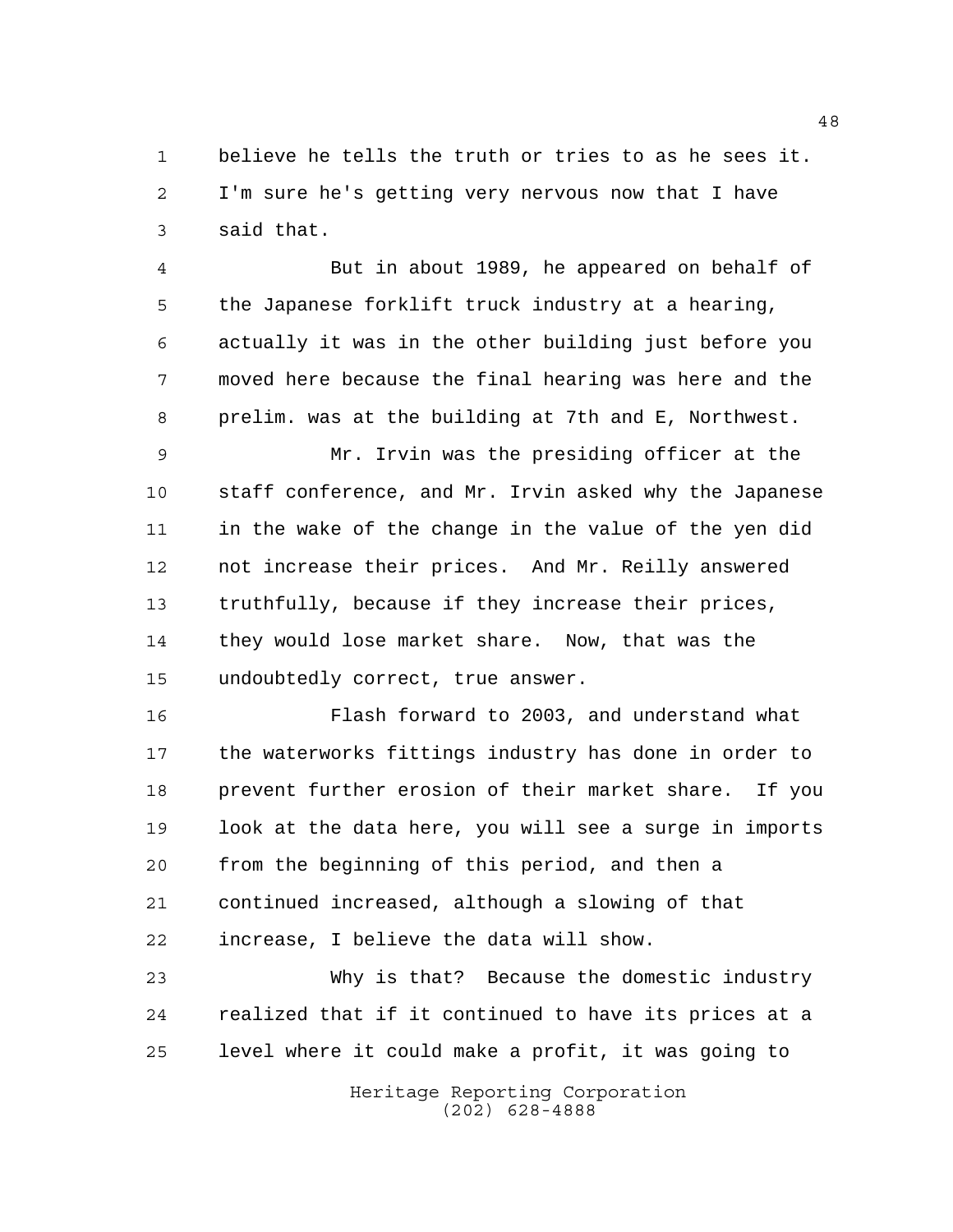lose market share, and therefore it decreased its prices, or at least did not increase its prices in a way to cover its increased costs and maintained its competitiveness as best as it could with the Chinese imports, thereby slowing the rate of increase, but having two effects: One, losing money on every ton it sold; and yet still managing to lose market share to the imports.

 I believe that that scenario is justification for import relief under Section 421. The flip side of that is that if the

 industry decides that it's not going to lower its prices and compete with the Chinese imports, and therefore it must lose more market share in order to be eligible for relief, it will be an invitation to have the rest of this industry close down in order to gain relief, which doesn't make a lot of sense.

 And let me turn now to this question of critical circumstances because it is a tough issue, and I recognize that you and the Commission and we and the respondents will be struggling with it.

 Point number one, this is an industry, if you look at the data, that is losing money at a rapid pace.

Heritage Reporting Corporation (202) 628-4888 Point number two, they have already done a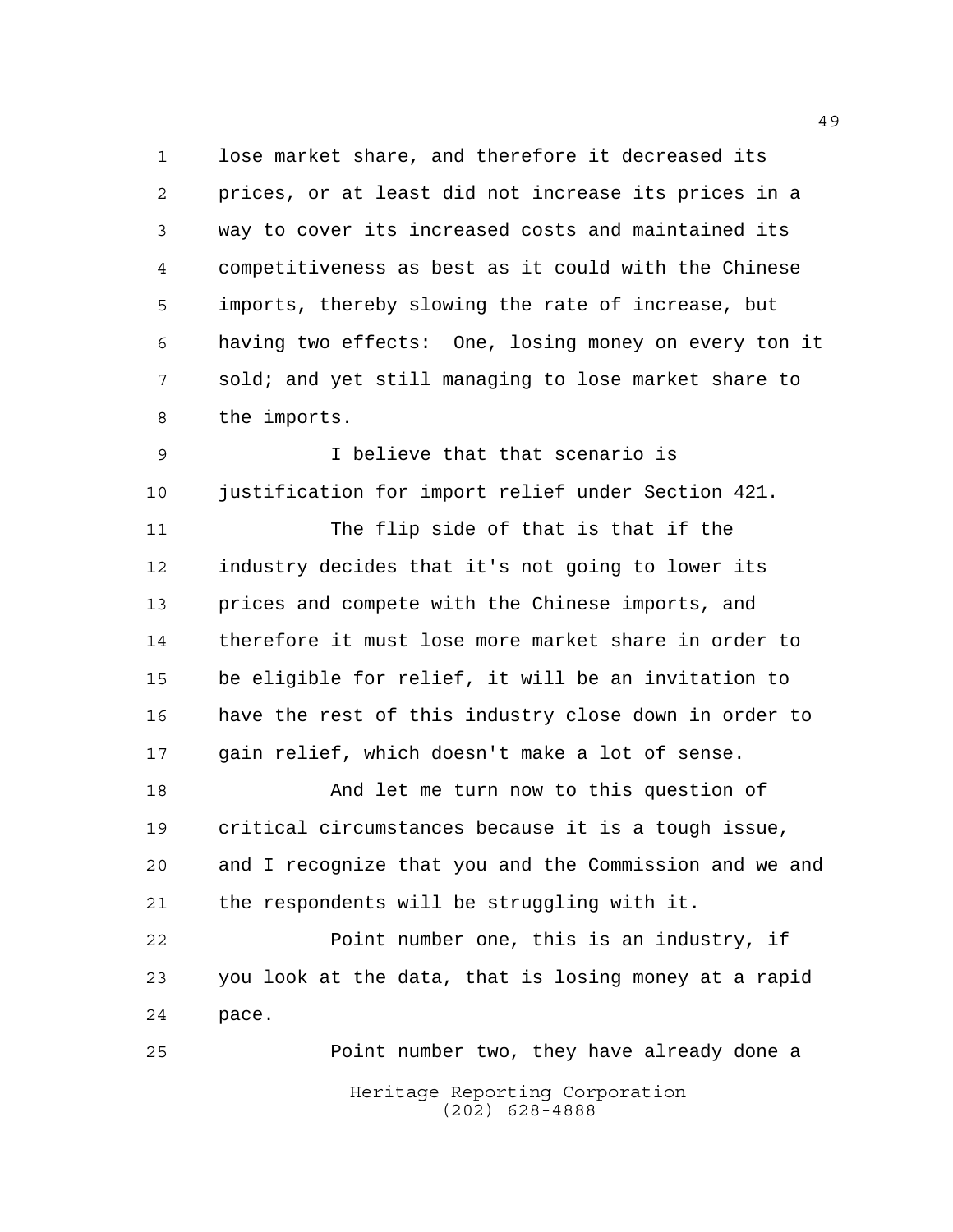lot to invest to make themselves more competitive.

 Point number three, they have already closed idled production facilities and had layoffs.

 Then we reach the question of what do you do now? How much longer do you continue to lose money before you decide you're going to close more productive capacity, before you lay off more workers?

 Enter Collier Shannon. What's the advice that you give as Collier Shannon to these clients in this dire situation? Do you have to actually -- first of all, do you have to threaten that you're going to close the plants in order to show that you're going to have harm that's difficult to repair?

 My view, quite honestly, is I never like to come to the Commission and threaten anything. I think it's bad form. I don't believe that you should have to say or want to say if you don't give us relief, we are closing our doors tomorrow.

 And as you heard Mr. Green's testimony today, we are very careful to back off from anything that would be, considered to be a threat of that nature, because as a practical matter we're not, or McWane is not going to close the doors the day after a presidential decision that might be adverse to them. That's not the way the industry works and they have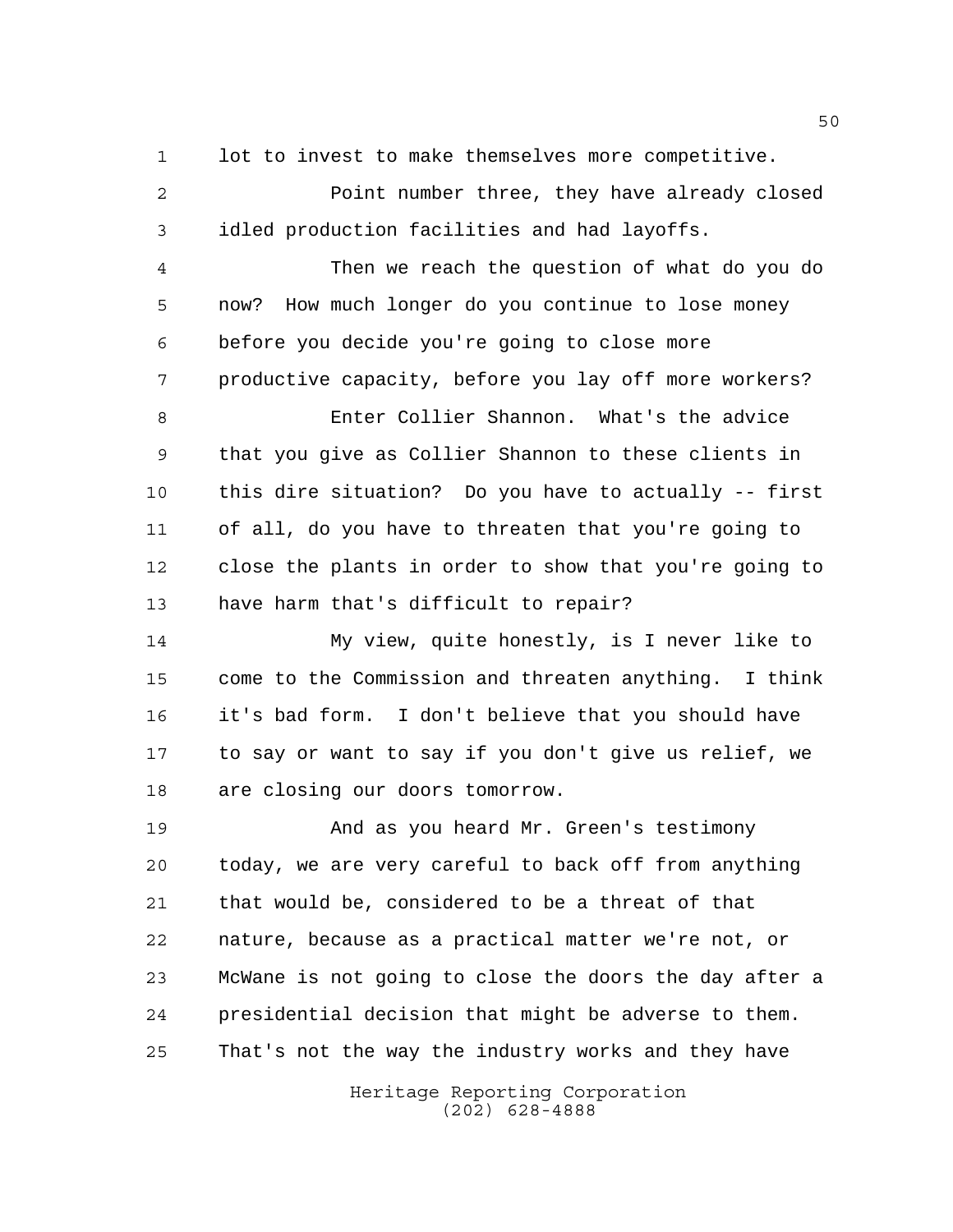got relationships with their customers that are too valuable, et cetera.

 And I've very curious to hear what the respondents will say about what is harm that's difficult to repair. I can't go into what the questionnaire responses said in any detail, but we have tried to explain what the economic costs would be if we didn't get relief.

 The question for McWane in particular is how much in additional losses can you take before you decide it's no longer worth investing in this industry and before you have to begin an orderly shutdown of production facilities, before you have to actually import significant volumes of imports to supply your customers because they are no longer willing to pay the price for your product that will cover your costs. And you know, as Mr. Klinefelter said, I

 mean, is it harm that's difficult to repair if you lay off workers?

 I am very curious to hear if the respondents will say that if workers lose their jobs, that is harm that's difficult to repair. Is it reparable, will they consider reparable that workers are laid off but they can be recalled three months later? Is that reparable harm so the industry is not eligible for

> Heritage Reporting Corporation (202) 628-4888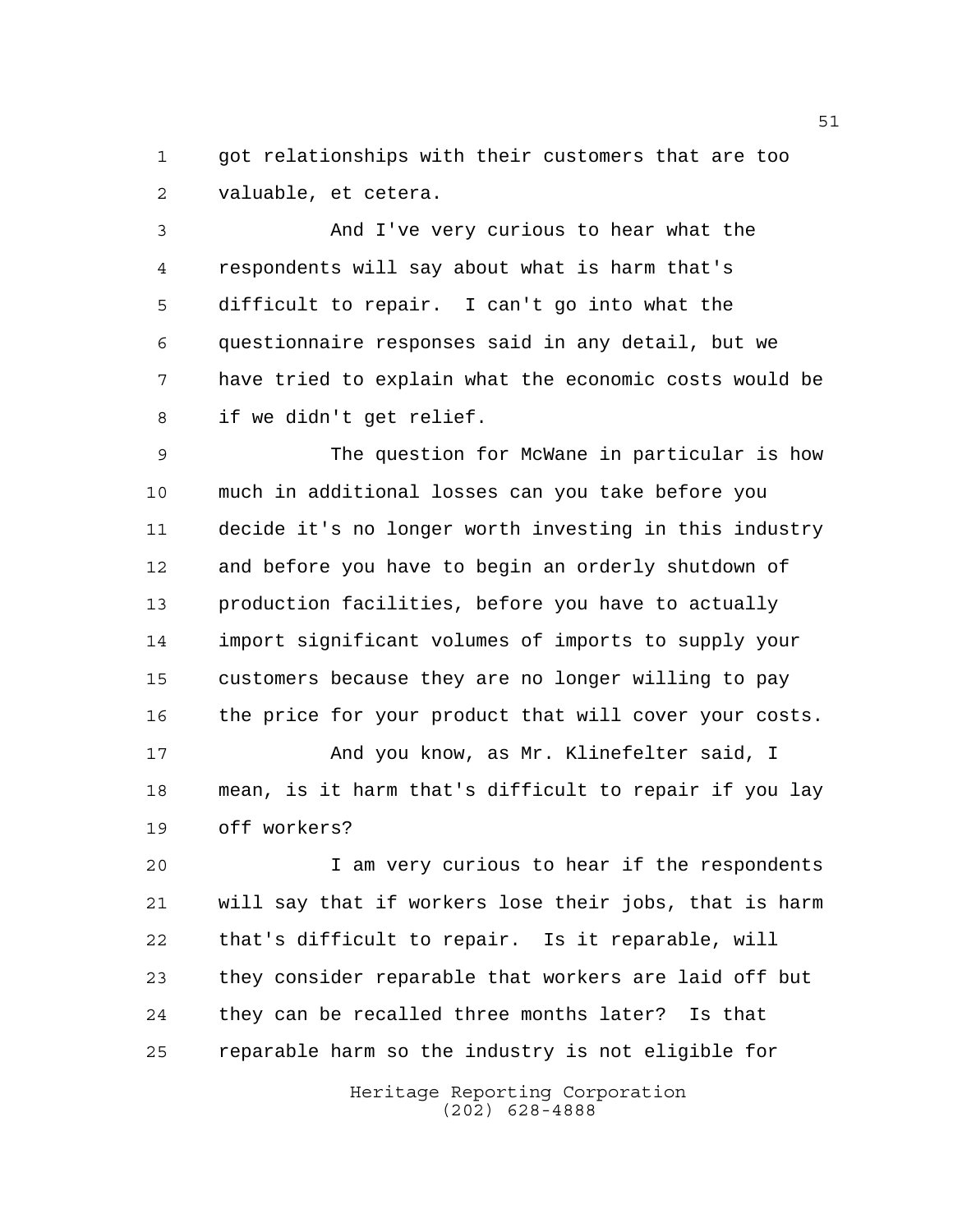action under the critical circumstance provision? I mean, we're struggling with this too. I want to hear what they have to say about that too. There have already been 145 workers laid off over this summer. If more workers are laid off, is that enough for a critical circumstance finding, or does it have to be something else?

8 From my perspective, I'm going to still have a job after the critical circumstance determination is made, but there are jobs in jeopardy, and the statute doesn't talk about that, but it is inevitable that over the course of the next months workers will either be furloughed because there is not enough work for them to do, or they will lose their job permanently.

 Again, it is a very difficult area to get into because to the McWane folks credit, they have come in, they have invested a lot of money, they have tried to maintain a workforce in the United States and tried to turn around companies that were going out of business in order to maintain U.S. production. They are committed to U.S. production. But at some point they have got to say we're can no longer invest, we can no longer afford to lose money day after day. And I am now going through the public musings, publicly our conversations about what does it

> Heritage Reporting Corporation (202) 628-4888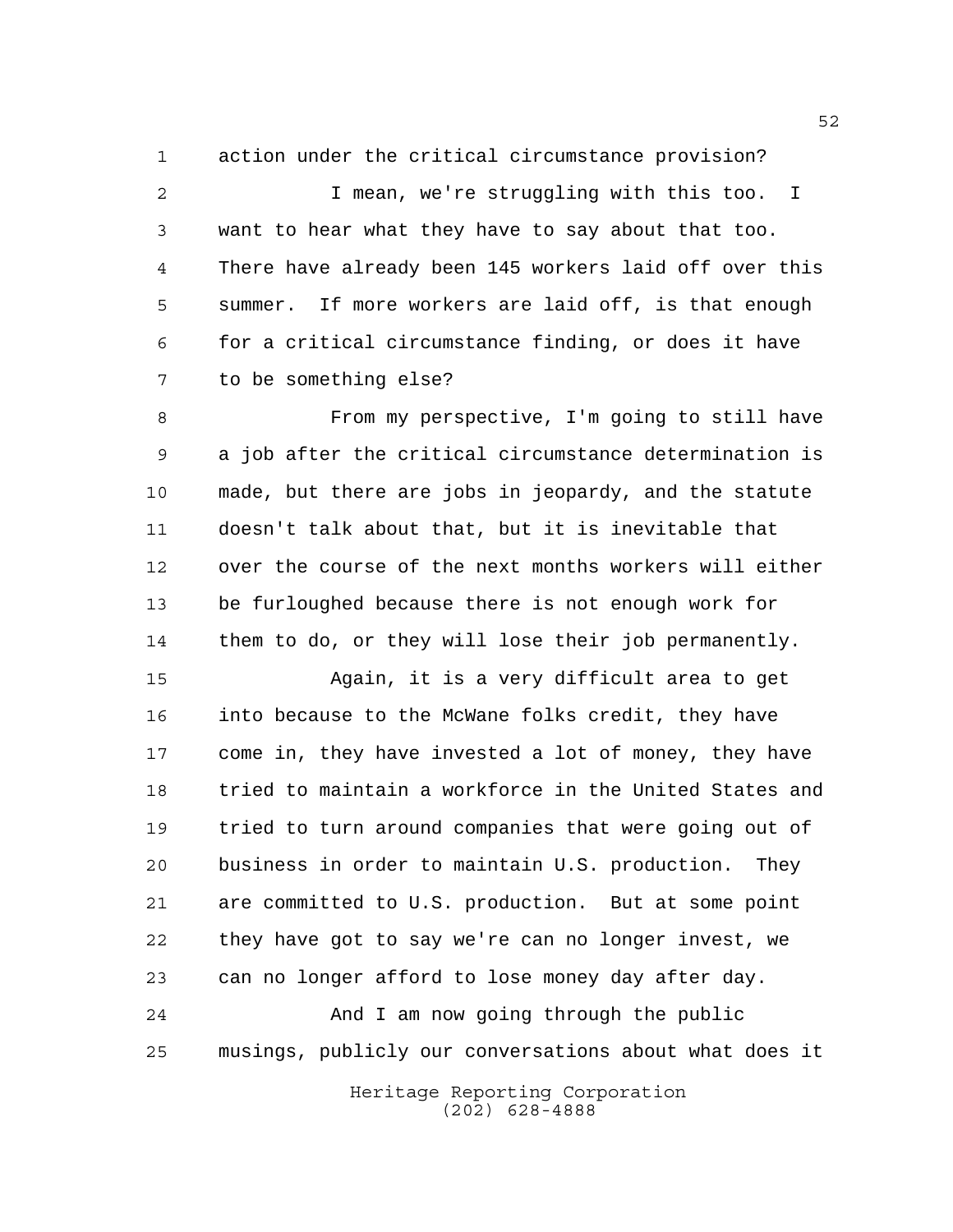take to prove critical circumstances, what is going to happen over the next several months at McWane if things aren't changed?

 I'll tell you, going back to the statement I made earlier, what they really need to do in order to stop the hemorrhaging is to raise their prices. But if they do that, they will lose their market share, and there will be no through-put at the facilities, and they will have to begin to import in a serious way in order to meet their customer needs. 11 11 I will stop there and invite questions later. Thank you. That concludes our statement. MR. CARPENTER: Thank you Mr. Rosenthal, and thank you very much to the panel for your presentations. It was very helpful. We'll begin the questions with Mr. Ruggles. MR. RUGGLES: Fred Ruggles, Office of Investigations. A couple quick questions. Nonsubject imports, how significant are they? Where are they coming from? And does McWane have any production facilities offshore? You can answer them here or in a post-hearing. MR. ROSENTHAL: Non-subject imports, you've got the data and we'll summarize that in the post-hearing brief. They are a problem, principally

Heritage Reporting Corporation (202) 628-4888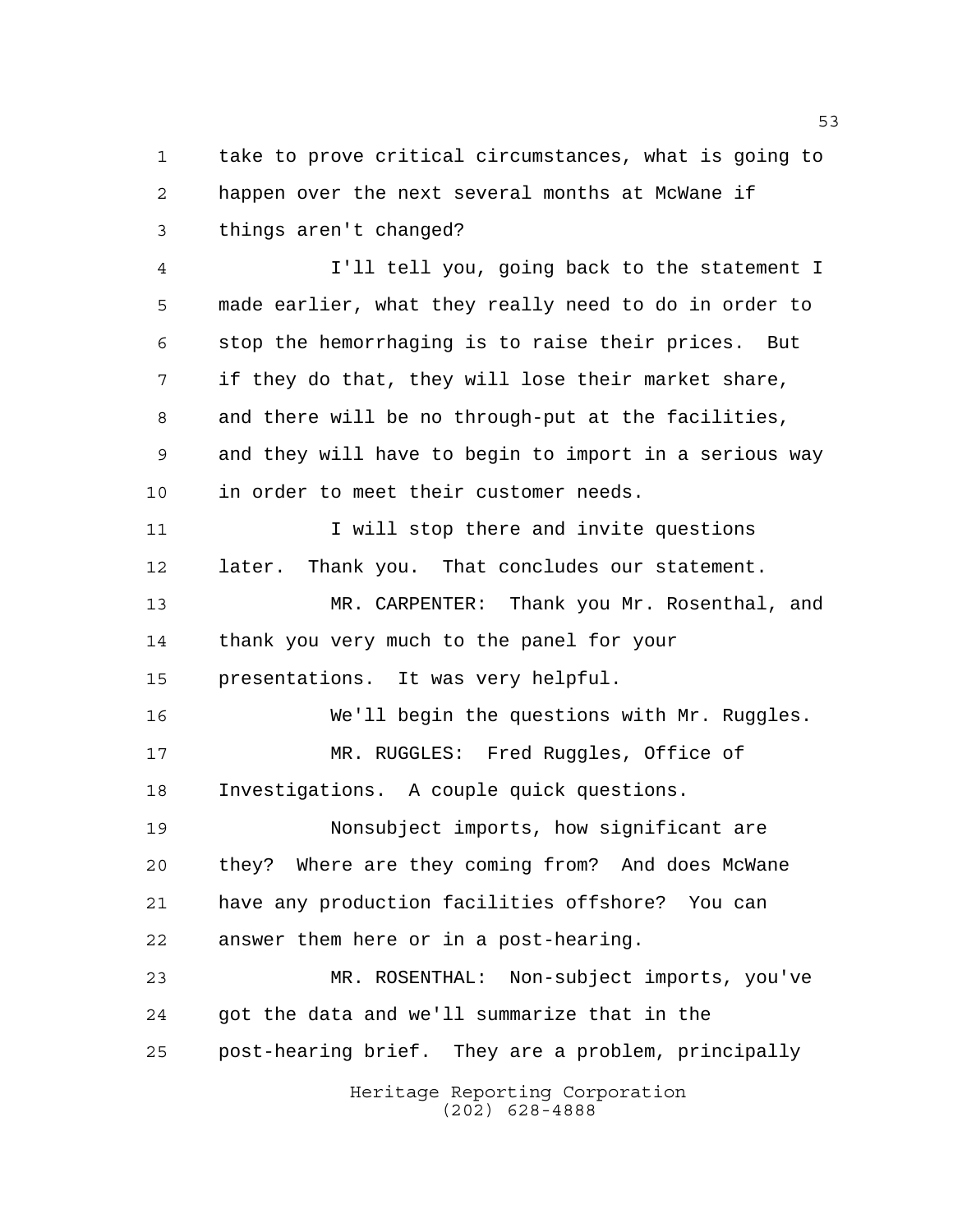imports from Korea, India, and Brazil. They are less of a problem than imports from China, but China is really the leader of the importers in terms of price and certainly they account for the lion's share of the import volume, but the other imports are chasing the Chinese and all competing against one another as well and so they are certainly contributors to the problems that the industry is facing.

 China is by far and away the most significant problem. The other imports are a real problem and a concern and one of the issues that we have to grapple with to be sure, but I think to be fair, if you solve the China problem, you, the commission, the President, you're not going to solve the problem that the domestic industry is facing, but you will go a long way towards solving that problem.

 With respect to where McWane has other facilities, they have facilities in Canada, but not waterworks fittings facilities.

 MR. GREEN: I believe the question was does McWane have offshore production facilities and we do not have -- in this product line, we do not have offshore production facilities.

 MR. RUGGLES: Do you know of any other domestic producers or former producers that have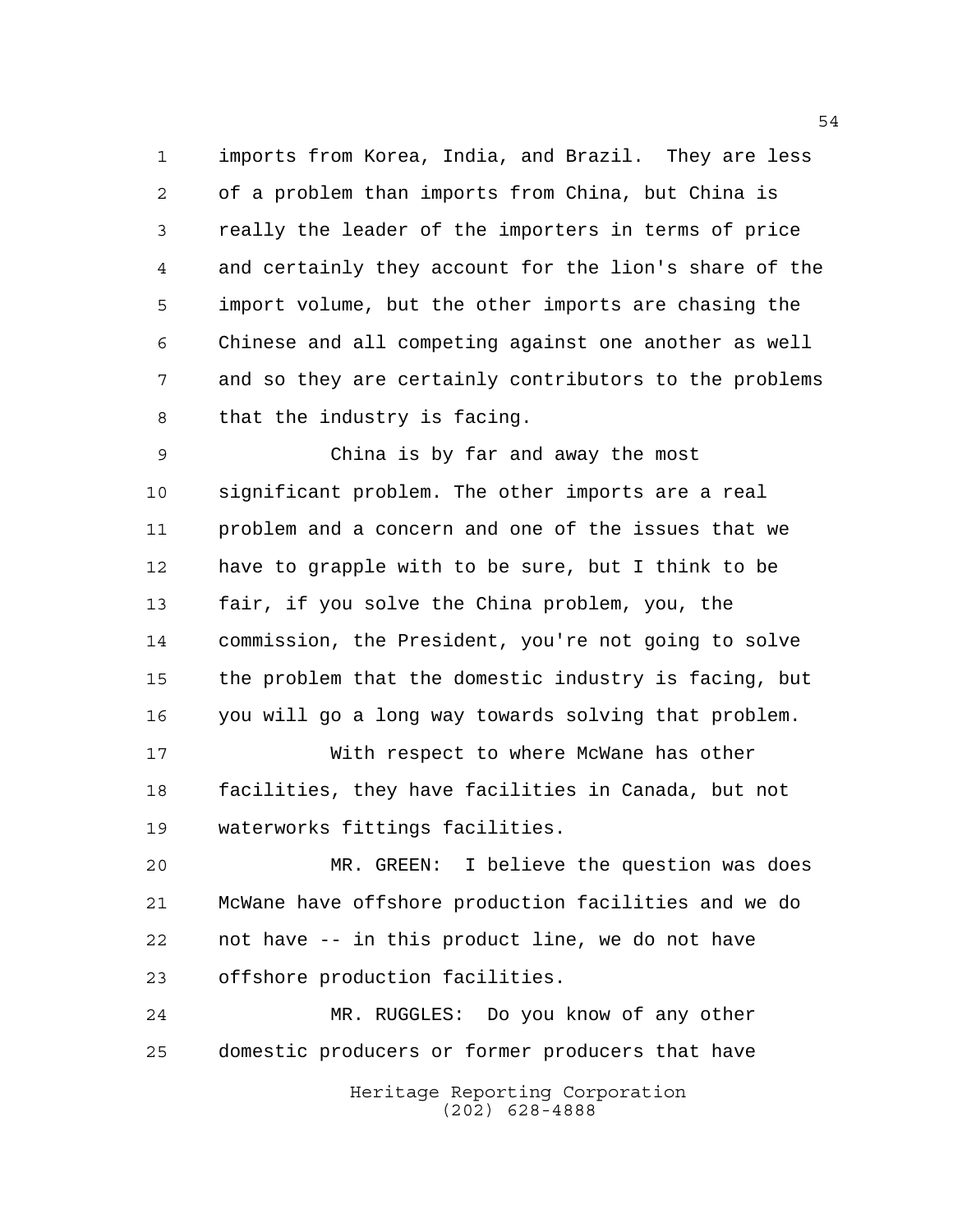offshore production facilities?

Heritage Reporting Corporation (202) 628-4888 MR. GREEN: I do not. Maybe Don knows. MR. WAUGAMAN: It's my understanding that Griffin Pipe did for a period of time own a foundry in Mexico, which I understand they do not own any longer. I guess you would consider that an offshore facility. I don't know of any of the other producers, domestic producers, that have actually purchased or owned offshore facilities. MR. RUGGLES: No further questions right now. 12 MR. CARPENTER: Mr. Gearhart? MR. GEARHART: Bill Gearhart in the Office of the General Counsel. I'd like to start first with the prong of 16 the statute that relates to delay in taking action caused damage to the relevant domestic industry which would be difficult to repair. Mr. Rosenthal, what is the delay we're talking about here in terms of number of days? MR. ROSENTHAL: I think we're talking about a couple of months. MR. GEARHART: When you talk about a couple of months, can you be a little more precise? MR. ROSENTHAL: I can get you the precise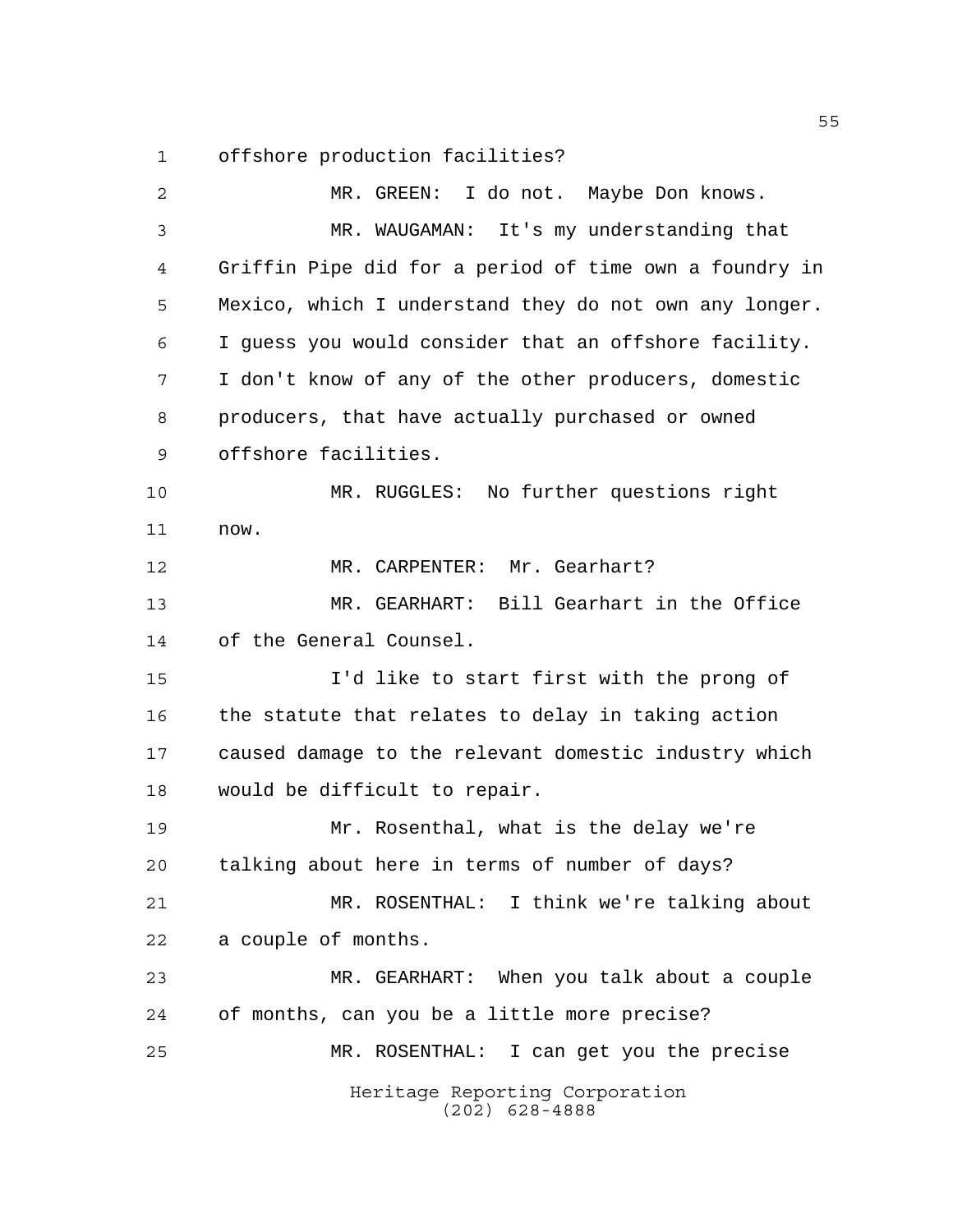Heritage Reporting Corporation (202) 628-4888 number of days from the statutory time line, I just haven't counted them up on a day-by-day basis. Mr. Gearhart, do you know the answer to that question or are you -- MR. GEARHART: Well, there are -- I'm trying to see what your view of this is. There seems to be one way of counting if you look at Section 421(i) and there's another way if you're looking at 421(h) and you come up with two different numbers. MR. ROSENTHAL: I don't have it. We can get you our calculation on a daily basis. We have not done that. MR. GEARHART: Okay. But you are arguing that a delay will cause damage -- MR. ROSENTHAL: Yes. And our assumption is that the difference between waiting for the normal time period and getting relief under critical circumstances is a couple of months. MR. GEARHART: But you don't know what the time period is yet. MR. ROSENTHAL: No, you asked me the precise number of days and I said I don't know the precise number of days. MR. GEARHART: The second question is, again, it's going to this issue, when the statute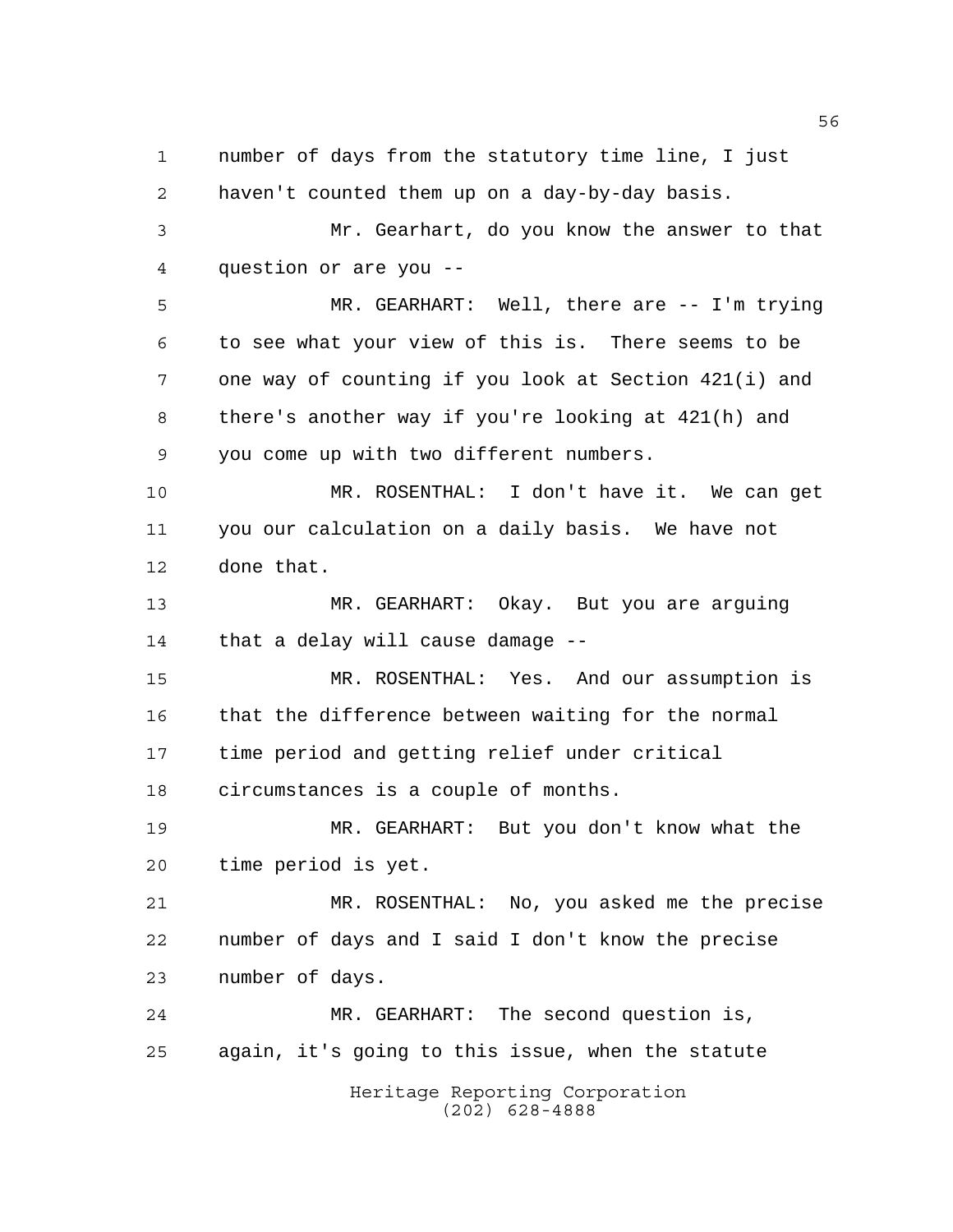refers to damage, what kind of damage in a legal sense should the commission be looking at? Should we be looking at a specific event, for example?

 MR. ROSENTHAL: I think damage that's difficult to repair would include such things as the firing or letting go of workers, taking out of production equipment that is used to make the product. It is financial harm that is large enough to prevent the sort of investment in the industry that would be necessary to get more efficient over the ensuing period.

 So, for example, unlike what I would regard in preliminary injunction cases where it's often said that monetary damages would not qualify as irreparable harm in a preliminary injunction context, in this context, I believe that monetary damages or monetary harm is enough because in a preliminary injunction, 18 the normal theory there is that if you can get repaid by the defendant in the case and it's only money, so to speak, then it's not irreparable harm, if there's something else that's going on here.

 In this kind of proceeding, McWane, the domestic industry is not going to be repaid the millions of dollars they are losing. They are going to be foregoing that money forever and to the extent

> Heritage Reporting Corporation (202) 628-4888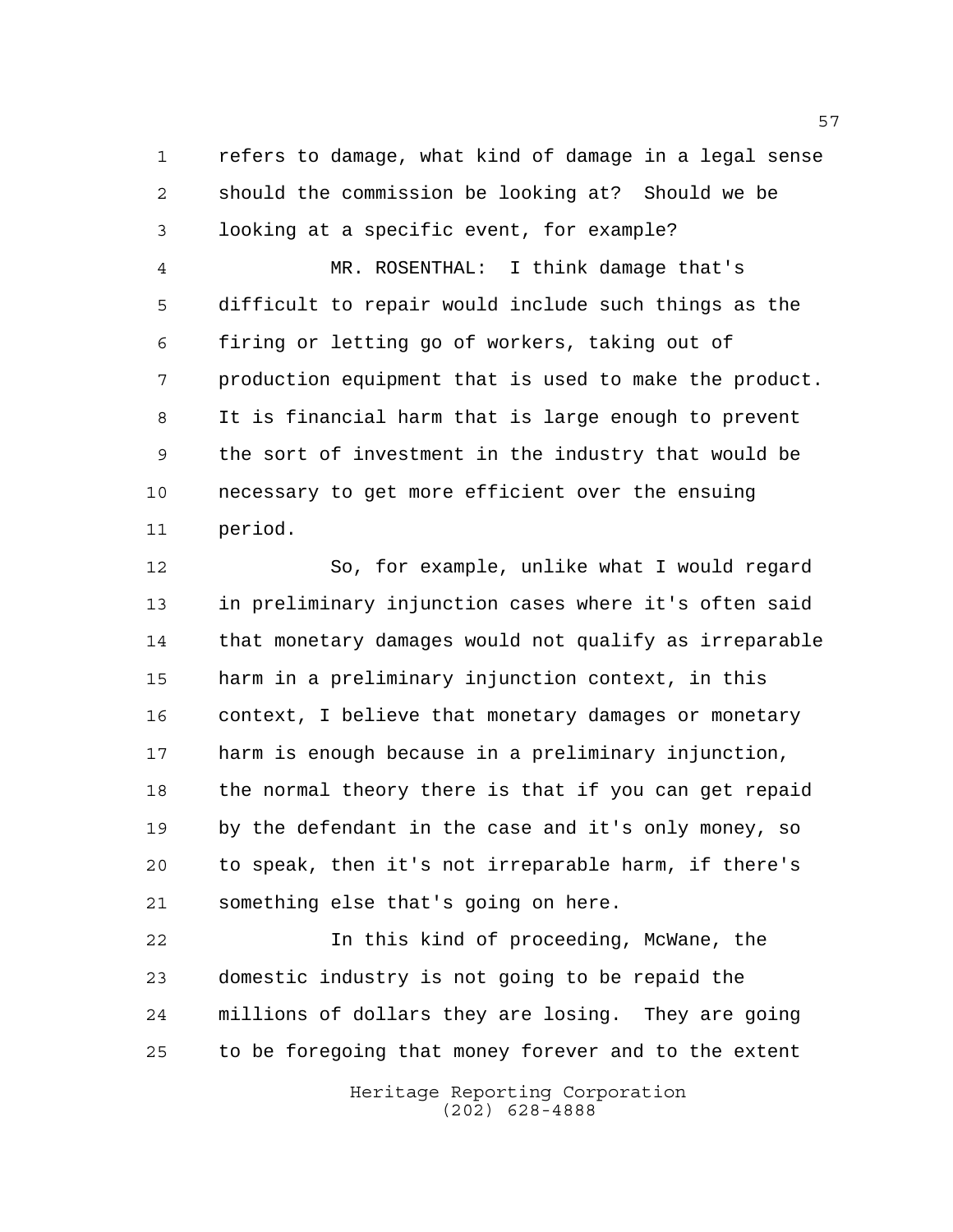that money is foregone, that means it is that much less that they will be able to invest to make their facilities more competitive.

 MR. GEARHART: Again, should we be looking in terms of the statutory standard? Should we be looking for something that we can identify, that we can measure, either a specific event such as something will happen or loss of the contract or something else that is reasonably certain to happen, as opposed to something that could conceivably happen. I'm trying to get your sense as to what the statute intends we find or would have to find in order to find that there would be damage that would be difficult to repair.

 MR. ROSENTHAL: Obviously, a difficult answer because there's been no other finding and the best I can tell you is the following: obviously, if you had an identifiable event, if McWane or anyone would say that the day after a critical circumstance determination were made, if it were negative, that the plants would close, workers would be laid off, that would be a specific identifiable event, that would probably make it easier for you to make a decision or understand what the consequences are of a negative decision.

Heritage Reporting Corporation (202) 628-4888 I think that, for the reasons I indicated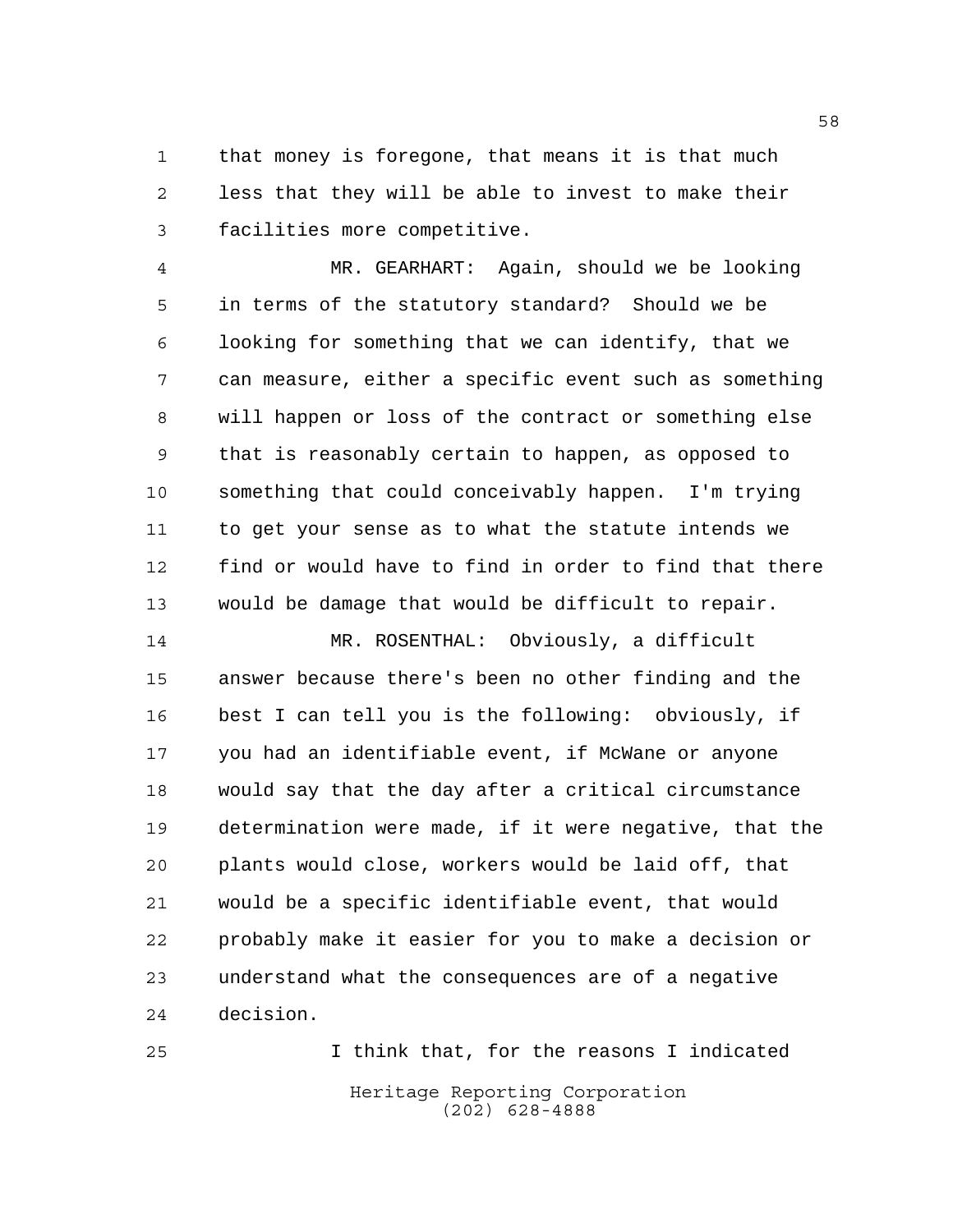earlier, we are not willing to make that sort of stark statement and it certainly makes the decision for the commission harder.

 I think that in our questionnaire responses we have identified certain things that will happen to the company if there isn't relief granted: the loss of money and either the furloughing or firing of workers I would think might qualify as events, if you will. The alternative, though, is to say to McWane keep them on the payroll even though they are no longer making money for you and therefore avoid that event. This is why I'm struggling and I'm trying to answer your question.

14 MR. GEARHART: I appreciate that.

 MR. ROSENTHAL: For us, I know it would be easier to say if you do this or you don't take action here, the following consequences will inevitably flow and nothing that we can do will prevent that from taking place. And I would like to make that argument in a way, but I cannot be disingenuous to tell you that if on November 15th we don't have relief that McWane won't get another contract or something else might not happen that will allow them to stay in business.

Heritage Reporting Corporation (202) 628-4888 So to go back to your original question, is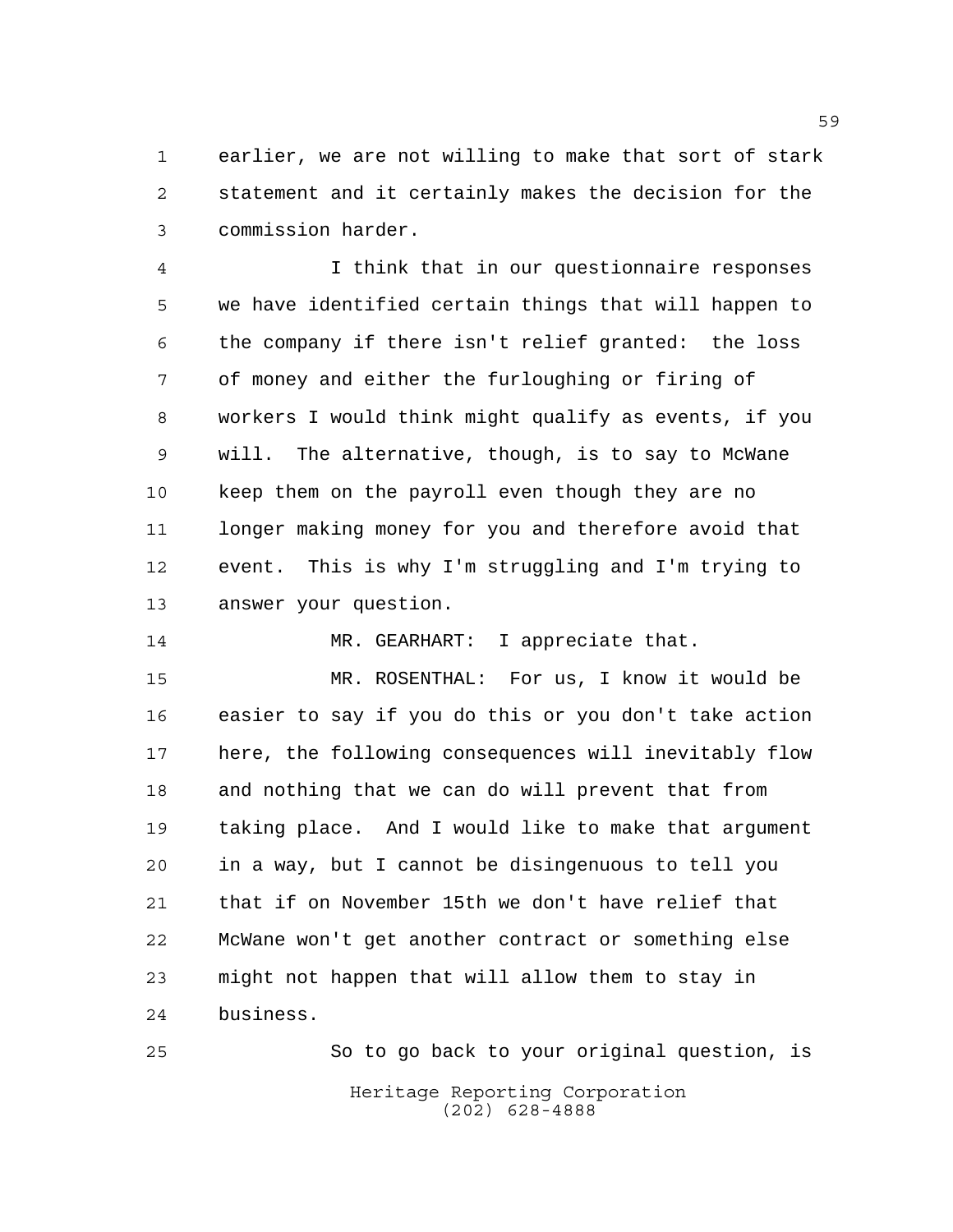there a specific event or does the statute require a specific event? I would say no. I understand that it would make the decision by the commission and the President easier if there were one, but I don't think there is an event required.

 You have to try to analyze whether the harm that has been described is difficult to repair or to and, to me, as I said before, that is not an objective standard or a specific event that is easily defined.

 MR. GEARHART: So in other words, if I can paraphrase what you're saying, that accumulation of possible events or ongoing events would be sufficient to meet the statutory standard?

 MR. ROSENTHAL: I think that several adverse effects, several adverse events that could not be reversed or ameliorated, would be sufficient. Harm that's difficult to repair, which is the statutory phrase, remember, it says difficult to repair, not impossible to repair. If it's difficult to repair, I would say that you could have several adverse effects that if you could not reverse those or ameliorate those sufficiently would be sufficient to meet the statutory standards.

 MR. GEARHART: Now, would these have to occur during this period that we're looking at or

> Heritage Reporting Corporation (202) 628-4888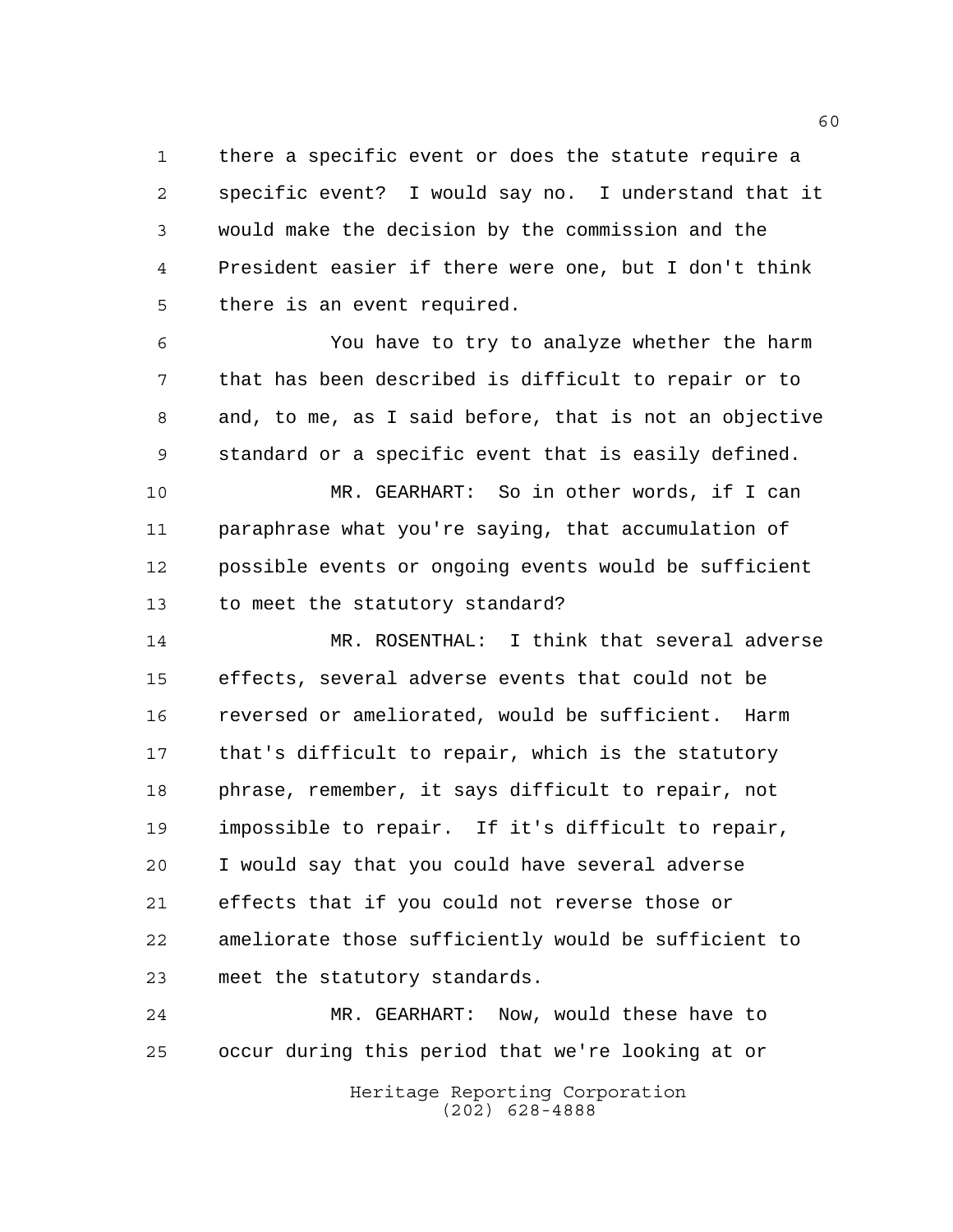could they be events that are happening or maybe taking effect outside of the period?

 MR. ROSENTHAL: I would say that the easier case is if it happened only in that period, but I don't think the statute requires you to look only at that couple months or however many days you're looking at there because there may be things that happen during that period that will lead to other events beyond that period that cannot be fixed and the reason why I stumble a bit here is because Mr. Green alluded to a decision that was made just this week, right after we filed the questionnaire responses, about a particular investment that McWane was considering for one of their facilities.

 Their decision, and it was a multi-million dollar investment, their decision was we cannot make that investment today under the current market circumstances and my question to them was, well, what happens if you made this investment or made the decision to make the investment in November after the President's decision?

 And they said, well, that's actually too late because to make that investment work for us, we have to do the order this week. And we'll go into detail in our post-conference brief on that.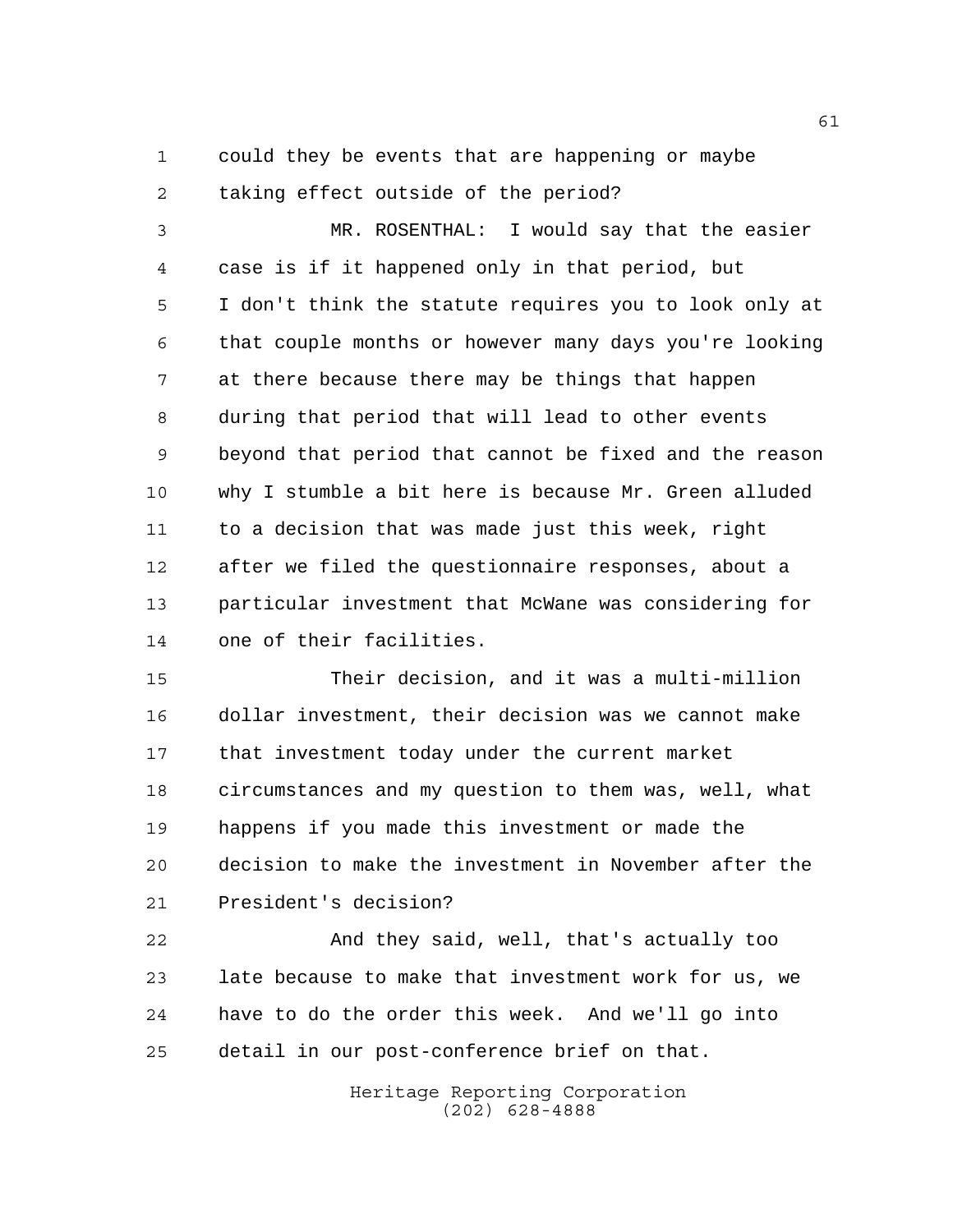It means the ripple effect from not making that decision the week of September 22nd will mean that there will be consequences for both the Union and Tyler plants several months down the road. And it will also mean a lack of ongoing cost reduction. Now, they can make this decision to make this investment in December or they can make it in March, but not only will they have lost money over that time period, but they will lose a particular opportunity to maximize the efficiency of this. So I know it's a lengthy answer and when you see in the post-conference brief what I'm talking about, I hope you'll understand why I believe from a legal perspective it would be unfortunate to take too narrow a view of the time period that you're looking at. MR. GEARHART: Okay. That's helpful. And if in your post-conference submission you could provide us with any additional analysis in terms of the direction the statute sends us in as well as legislative history and any guidance that we can glean from prior commission cases, that would be helpful, too. MR. ROSENTHAL: Mr. Gearhart, I have to say one thing. As a lawyer looking at the statute, I'm

Heritage Reporting Corporation (202) 628-4888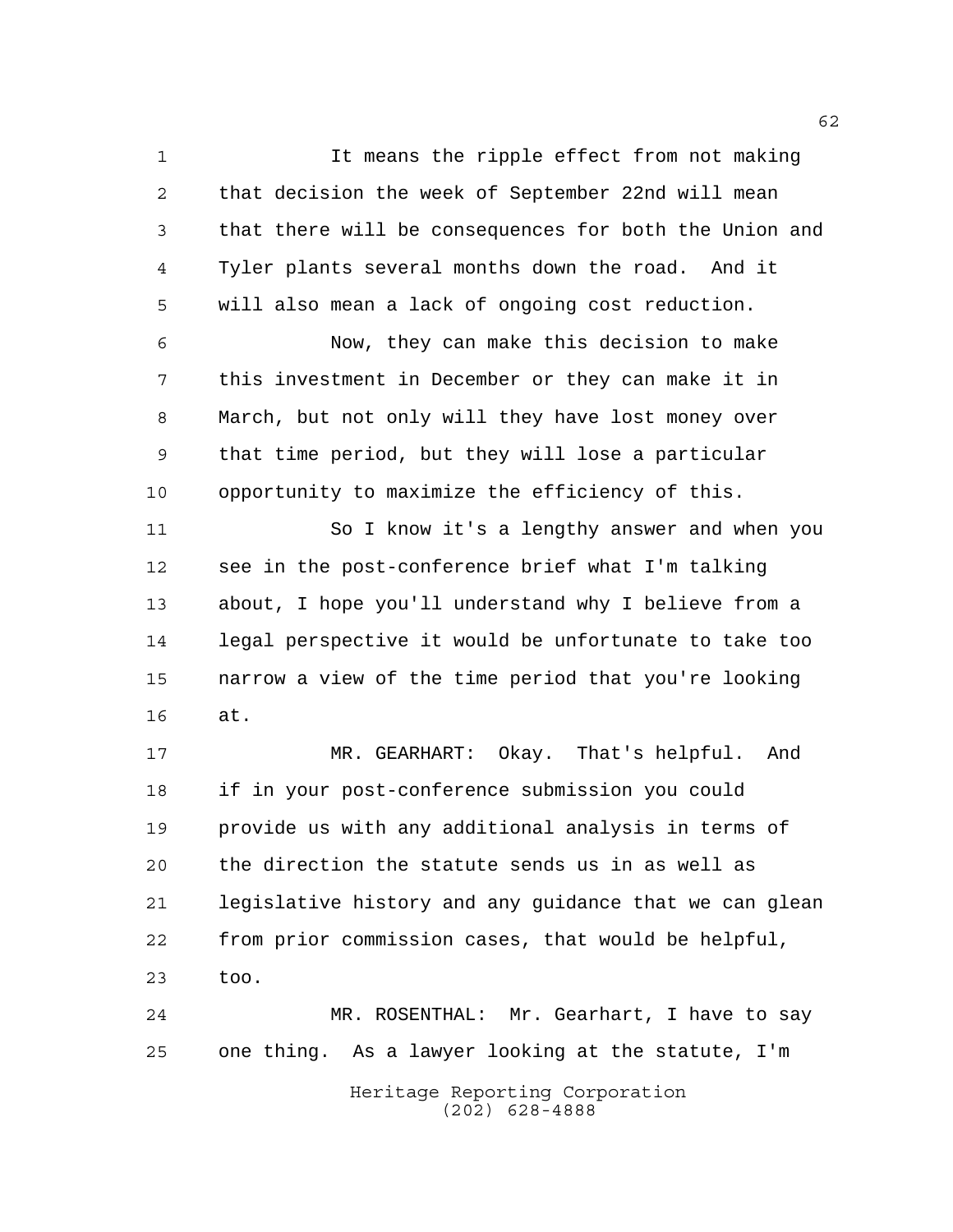talking to clients and say, gee, it would be great -- our best case would be if you could say X, Y, or Z, it would enhance the case. And they say, Paul, life is not that simple, we have 87 different decisions that are coming at us to decide how we're going to be competitive, if we make an investment here, what does it do to the investment there.

 Business people don't have quite the linear life that I would like them to have in this kind of environment where every day something is happening that affects your investment, it makes like complicated. And, understandably, when the commission has a statute in front of it and is trying to figure out how to apply that statute to these particular facts, things get a little bit more messy than I would like them to be as a lawyer.

 MR. KERWIN: Excuse me. Could I just add one observation as a non-legal person? And maybe you don't really want to hear my opinion, but --

Heritage Reporting Corporation MR. GEARHART: No, please go ahead. MR. KERWIN: But to its credit, the commission has long -- I've always felt that the commission has really shown a great appreciation for common sense in its determinations and obviously you're going into an area here where the commission

(202) 628-4888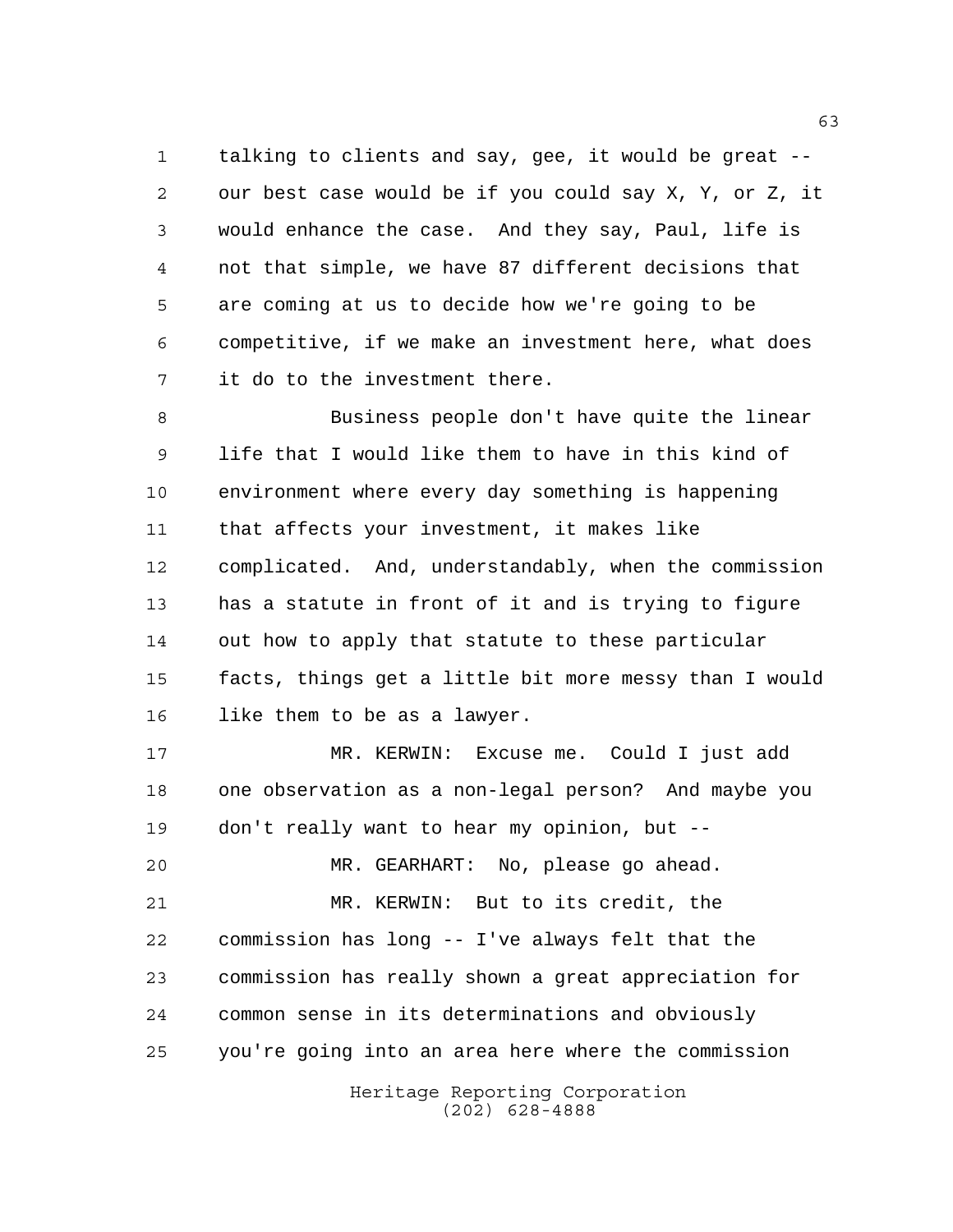has not blazed a trail before, you don't have a long history of previous determinations in regard to this critical circumstances question, but one of the things -- what this reminds me of to some extent is making a threat determination in the sense that you have to look backwards to make some kind of a determination as to what you may think going forward.

 From my perspective, it's very difficult to say with any -- we can't say with any certainty what will happen in the period of the next several months.

 What we can say with certainty is what has 12 gone on in 2003 and how the industry has been affected and what its track record has been, that we've seen rounds of layoffs, we've seen whole lines being shut down at production facilities. We've seen entire production facilities shut down.

 So to some extent, you have to believe that what is past is prologue. And we've also seen an industry that's just hemorrhaging money. And so from my perspective, it's not a legal perspective, but from my perspective and a common sense perspective, I think, the writing is on the wall here, that things are not going to improve unless some action is taken and that there has been a pattern of very damaging occurrences that have gone on over the course of 2003

> Heritage Reporting Corporation (202) 628-4888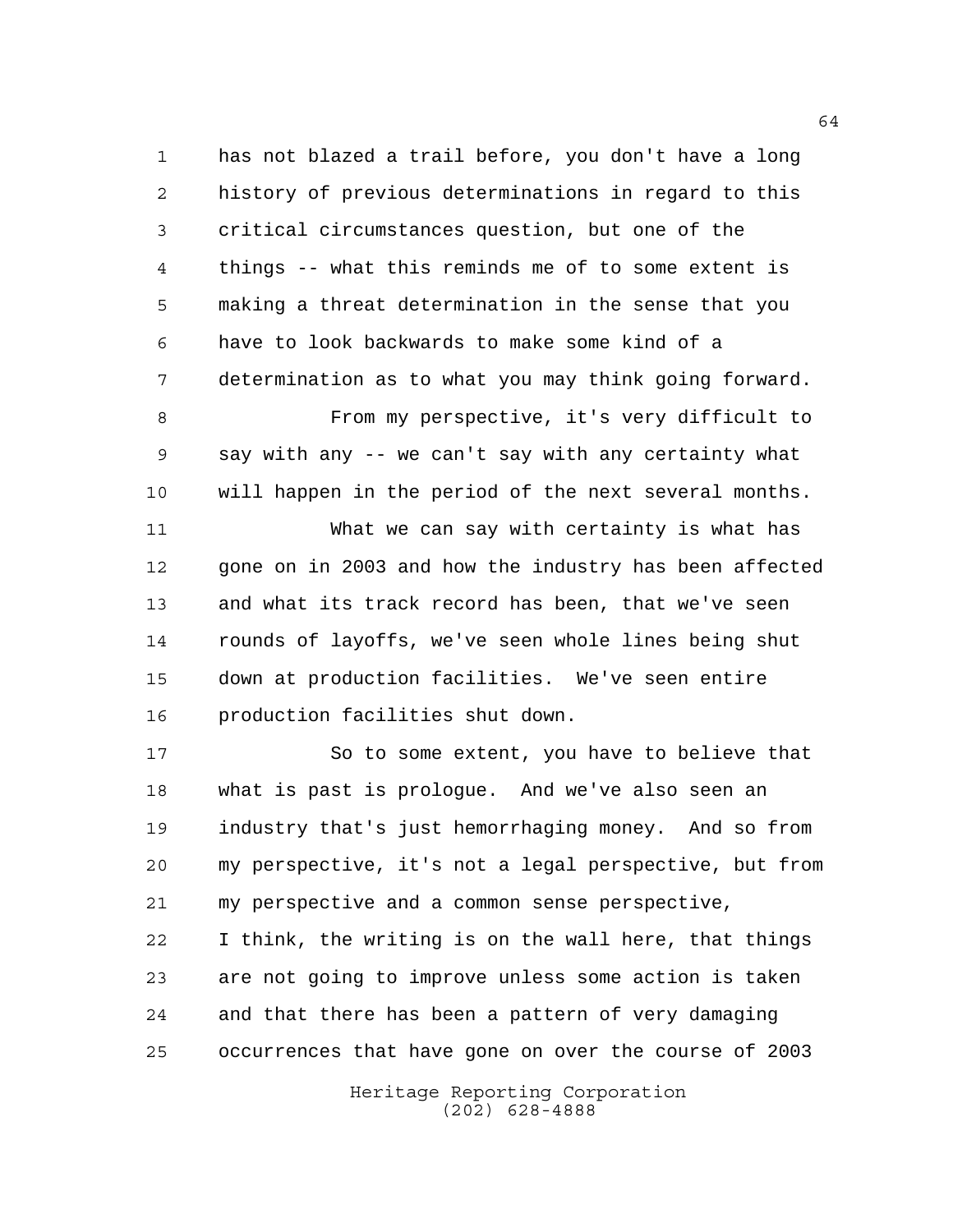and that any industry and any company can only lose so much money for so long in producing a manufactured product.

 So I think you have to put it in the context of the totality of what's gone on in the course of this year in much the same way that the commission would in a threat context, to look back and see what has happened over the last couple of years in order to come up with some kind of a vision as to what might happen down the road.

 MR. ROSENTHAL: May I ask the staff's indulgence? Mr. Klinefelter has to leave shortly. Do you have any questions that you might direct to him at this point?

 MR. GEARHART: I don't have any questions. MR. CARPENTER: I do have one question for Mr. Klinefelter.

 MR. ROSENTHAL: I'm sorry, the same applies to Mr. Teske. I apologize. As you know, we had the late start.

 MR. CARPENTER: Mr. Klinefelter, I believe you said in your testimony that one of the producers has filed a petition with the Department of Labor for trade adjustment assistance. Do you know if any determination has been made in that case?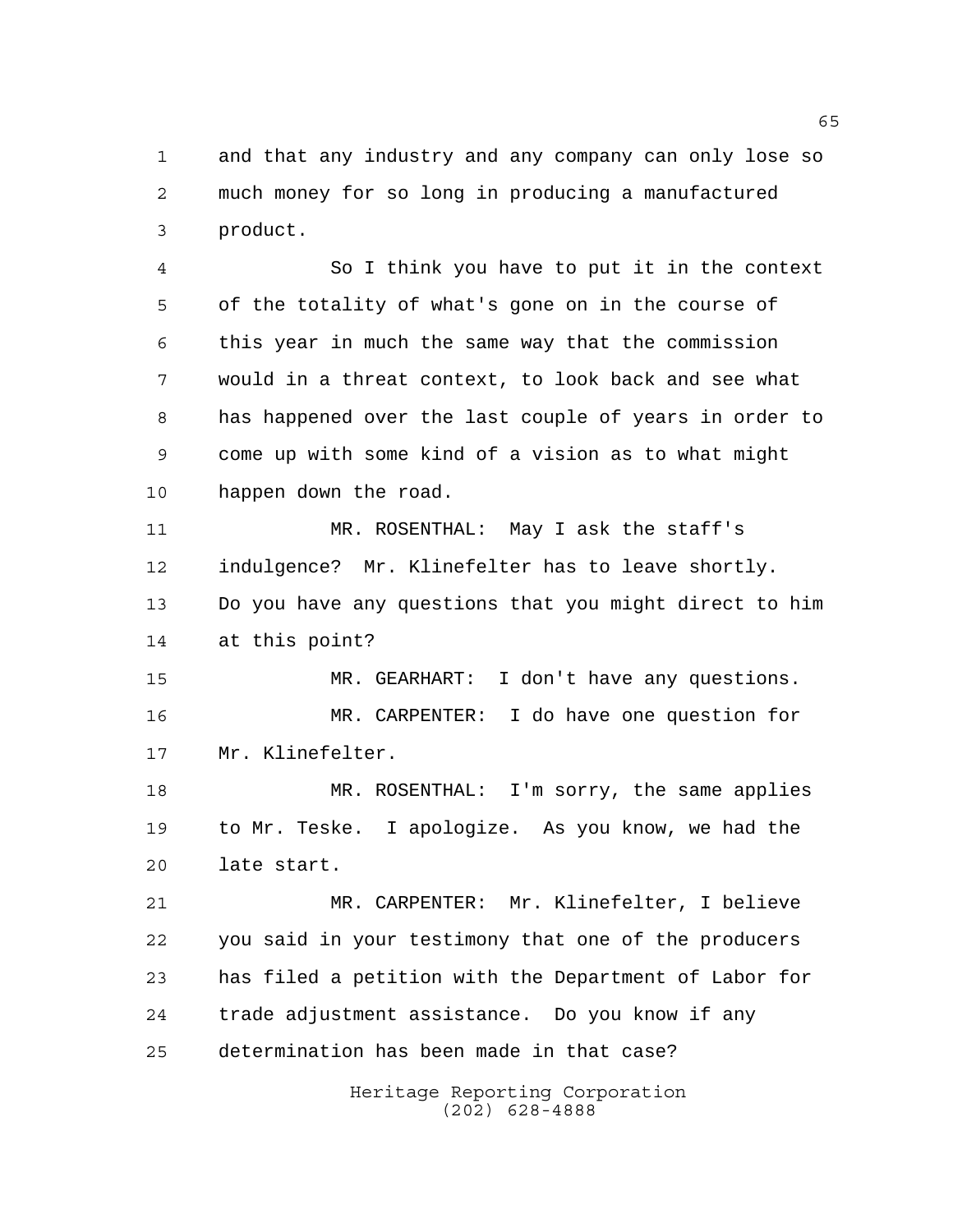Heritage Reporting Corporation (202) 628-4888 MR. KLINEFELTER: No, no determination has been made at this point in time. MR. GEARHART: Thank you. MR. KLINEFELTER: But I will say, as we always say, trade adjustment assistance is a wonderful invention, but what we really want is jobs. MR. GEARHART: Sure. 8 MR. ROSENTHAL: Any questions for Mr. Teske? MR. BENEDETTO: John Benedetto with the Office of Economics. You mentioned some e-mail solicitations. It might be very helpful if you could submit those, please. And you had also said that you noticed Chinese fittings first entering the marking in 1990, but they were lower quality. About what time did they start to turn up as higher quality and higher volume products? Or roughly. It doesn't need to be exact. MR. TESKE: The product lines have improved their breadth, too, along with quality. There have been continued improvements. I think it's been a continuous quality improvement on behalf of the importers and foreign manufacturers. MR. BENEDETTO: Thank you. MR. ROSENTHAL: Mr. Gearhart, Mr. Green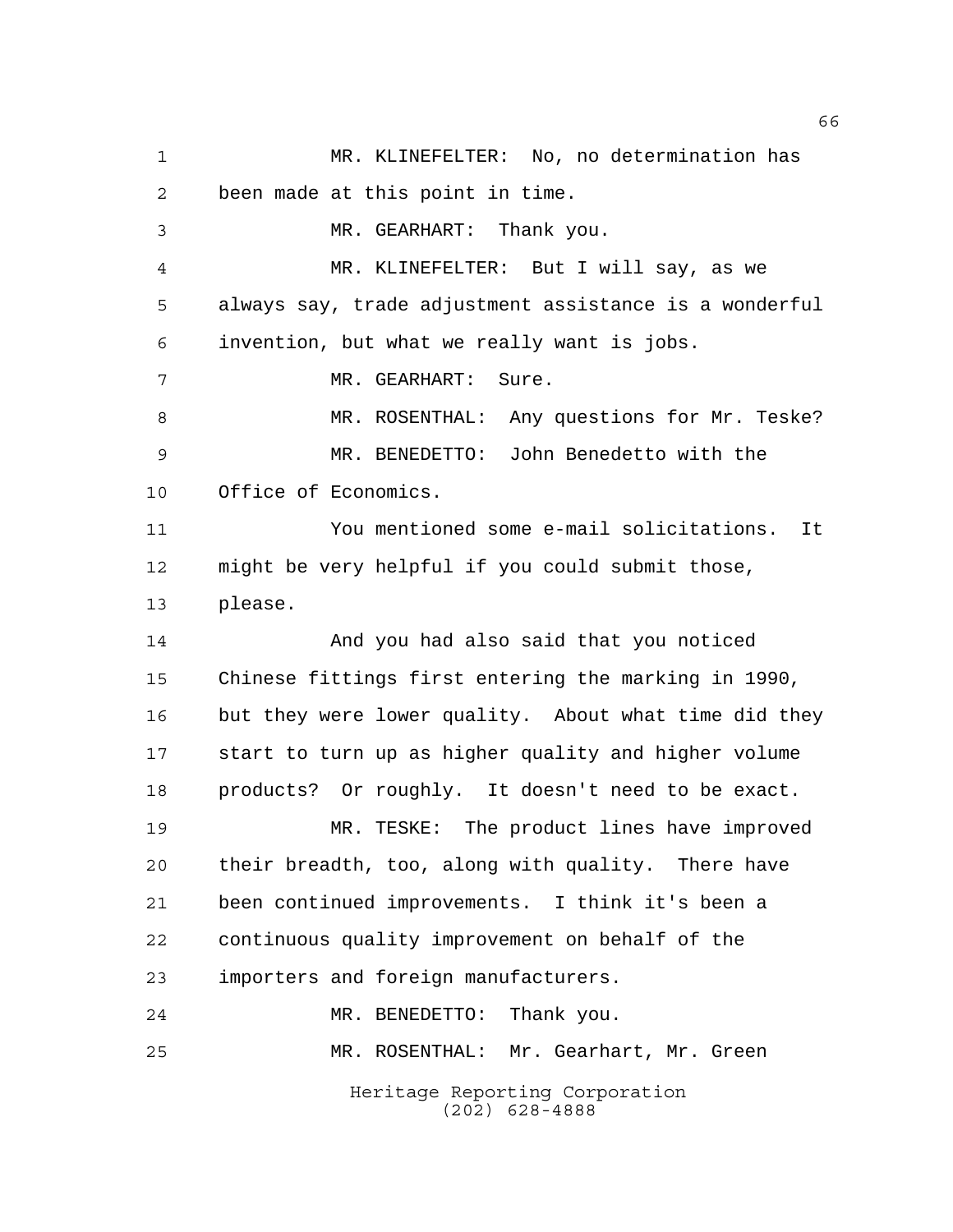wants to add one more thing to answer your last question.

 MR. GREEN: Some of the dynamics that are at manufacturing facilities, in our opinion, if we delay relief, we think every week is important and the reason being if we delay relief then our idle plant weeks, the weeks that we're idle, increase and then our experienced workers at our facilities have less monthly income, then they end up going somewhere else because they have bills to pay. So we starting getting a deterioration of the experienced worker staff at the facility that actually make the product and manage the workers.

 Also, secondarily, the capital projects get delayed. The decisions on those capital projects get delayed. We would like to make the decisions, they naturally, just like a construction project down the street, have a certain amount of months that you have to be able to get the equipment in, get it in place, to get that benefit, and we need to be able to get these benefits prior to the selling season, which is typically weather-related throughout the country. We would rather get those capital projects in place and get those maximum benefits starting right out in the selling season. That's all I have.

> Heritage Reporting Corporation (202) 628-4888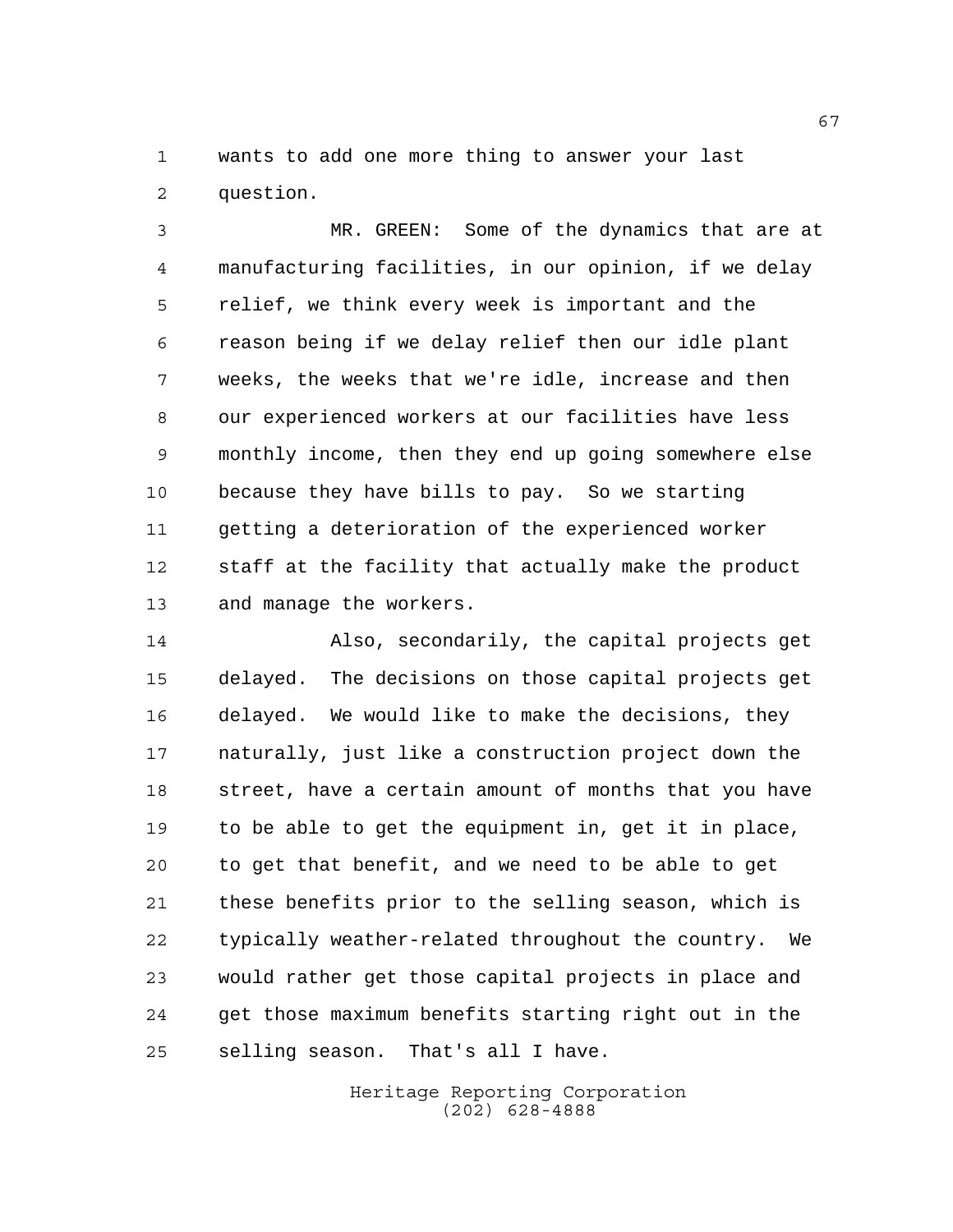MR. GEARHART: Thank you. I'd like to now turn to some questions relating to market disruption, which is the other prong. Let me start with the domestic industry. How would you define or describe -- and I know you've done some of this in the petition -- the domestic product that is like or directly competitive

 with the imported product? What is the domestic product?

 MR. ROSENTHAL: Double iron waterworks fittings.

 MR. GEARHART: Is it like or is it directly competitive, or is it like and directly competitive? I'm just trying to essentially establish a record, that we have all of this.

 MR. ROSENTHAL: It is like the ductile iron waterworks fittings that are imported from China. We're not making a directly competitive argument there.

 MR. GEARHART: And could you then run through the five factors -- again, I'm trying to build a record here -- that the commission typically considers in looking at determining whether an article is like or directly competitive, starting with physical properties. And some of this you can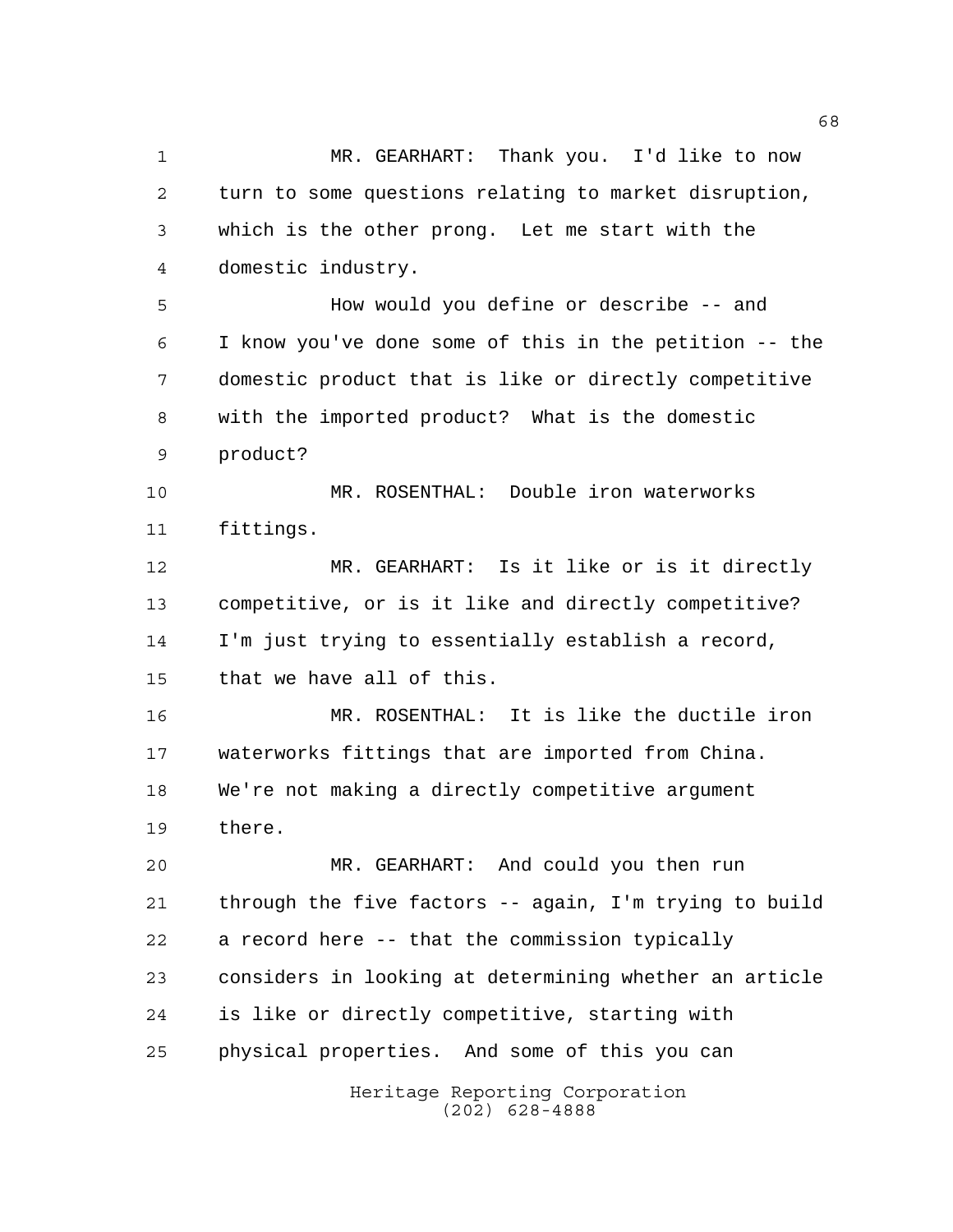certainly spell out in your post-conference brief, too. If you could follow that order, it would be very helpful.

 MR. ROSENTHAL: Certainly. The physical properties are identical. They all have to meet certain specifications, as mentioned before.

 The channels for distribution are the same. MR. GEARHART: Same physical properties? MR. ROSENTHAL: Yes. First, physical properties.

11 MR. GEARHART: Okay.

 MR. ROSENTHAL: Second, the channels for distribution are the same. Virtually all, with some minor exceptions, are distributed through this distribution process you heard described earlier. There are some very small sales accounting for a tiny percentage of the market that goes to end users and both the domestic and the importers sell to that small end user market as well, so there's no distinction there.

In terms of the --

 MR. GEARHART: So if I could just stop you on that, if the Loudon County government, for example, were looking for some fittings, they would find that the domestic and the imported product, whether it's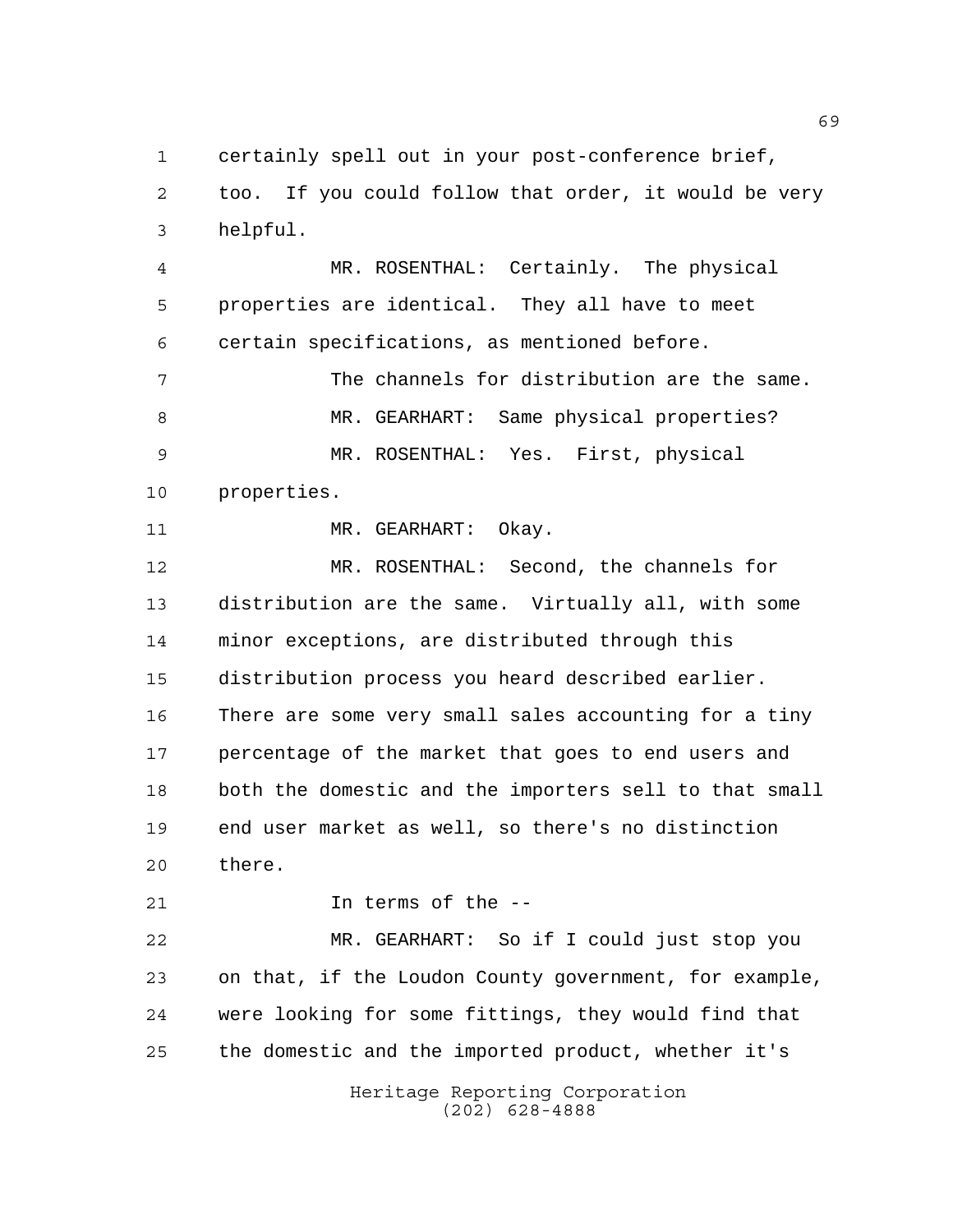Chinese, Indian, or whatever, would be offered for sale by the same distributors?

 MR. WAUGAMAN: I would say that they would find there is a number of distributors that they could buy from. Some would offer domestic product, some would offer imported product, and some would offer both.

 MR. GEARHART: But the selling channels would be the same and many of the distributors would be selling products from multiple sources?

 MR. WAUGAMAN: Yes. The distribution channel would be the same.

 MR. GEARHART: What about uses? I'll let you go through the list.

 MR. ROSENTHAL: The uses are identical. There are not any different uses for the products, whether they're U.S. or imported, and there are no -- these particular products are used only in particular applications and you're not going to see a waterworks fitting that meets the AWA specifications used for an application like a plumbing fixture in somebody's house or some other application that doesn't need to have those specifications met.

 MR. GEARHART: Next issue would be where and how made. And that probably involves two questions: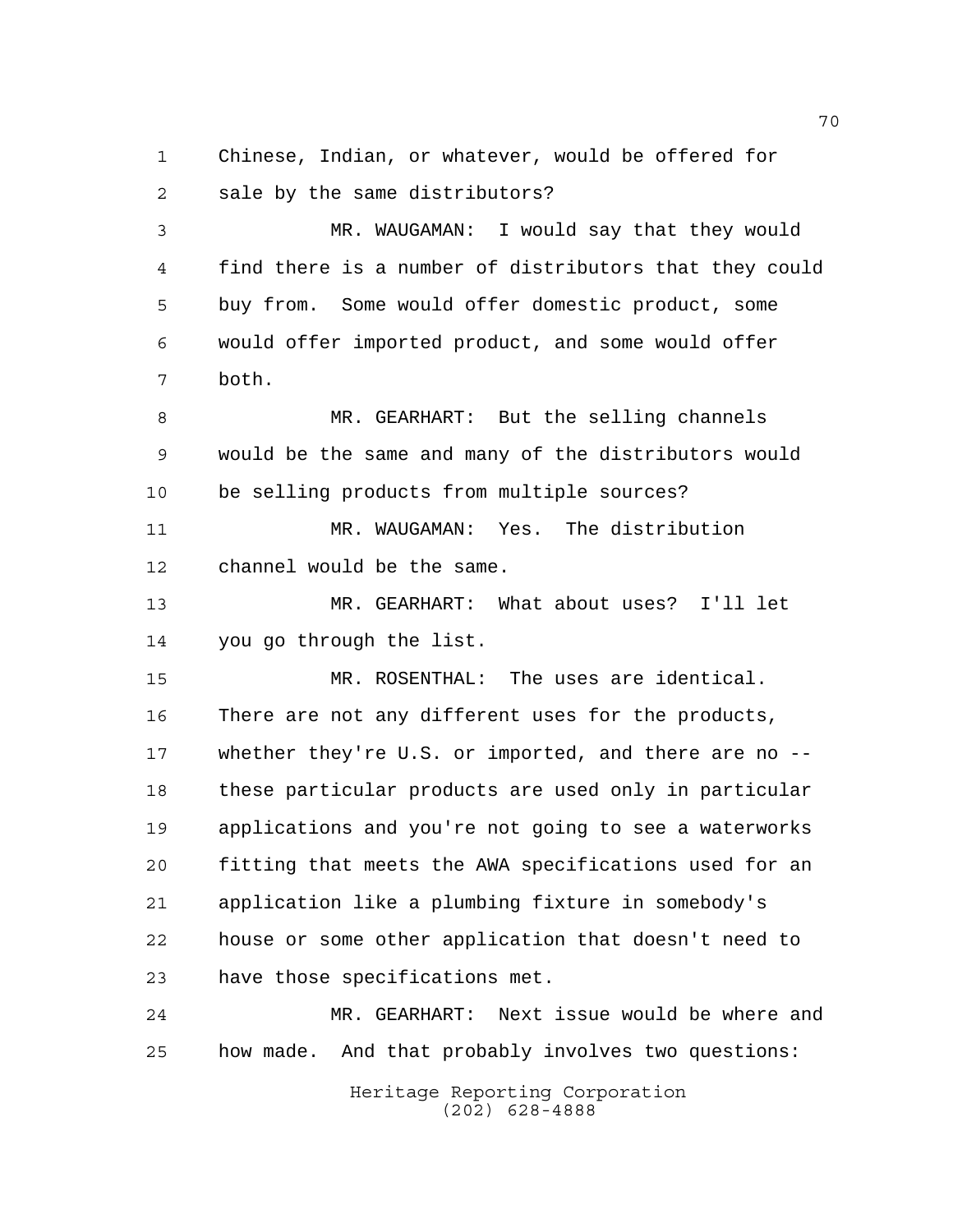the domestic products, are all the fittings that are part of the like product as you describe it, are they basically made in the same plants on the same equipment by the same workers or are some made in one plant, let's say, and others made in a different plant on different equipment?

 MR. GREEN: They're basically made -- the processes are fairly comparable. Most of the product can be made between Union Foundry or Tyler Pipe. Clow Water does not have the ability, they're not a major producer. Now, probably 70 percent of the product that is made a Union can be made at Tyler, but there is still some product that has to be made at Union. MR. GEARHART: What would those products be

and can you be more specific on that?

 MR. ROSENTHAL: I think he's talking only about ductile iron waterworks fittings. They have dedicated lines that make only ductile iron waterworks fittings at these facilities. There are some lines that can be used for products other ductile iron waterworks fittings and I think we indicated in the questionnaire response what the percentage of other products might be manufactured on some other of the lines.

Heritage Reporting Corporation (202) 628-4888 MR. GEARHART: Okay. These are products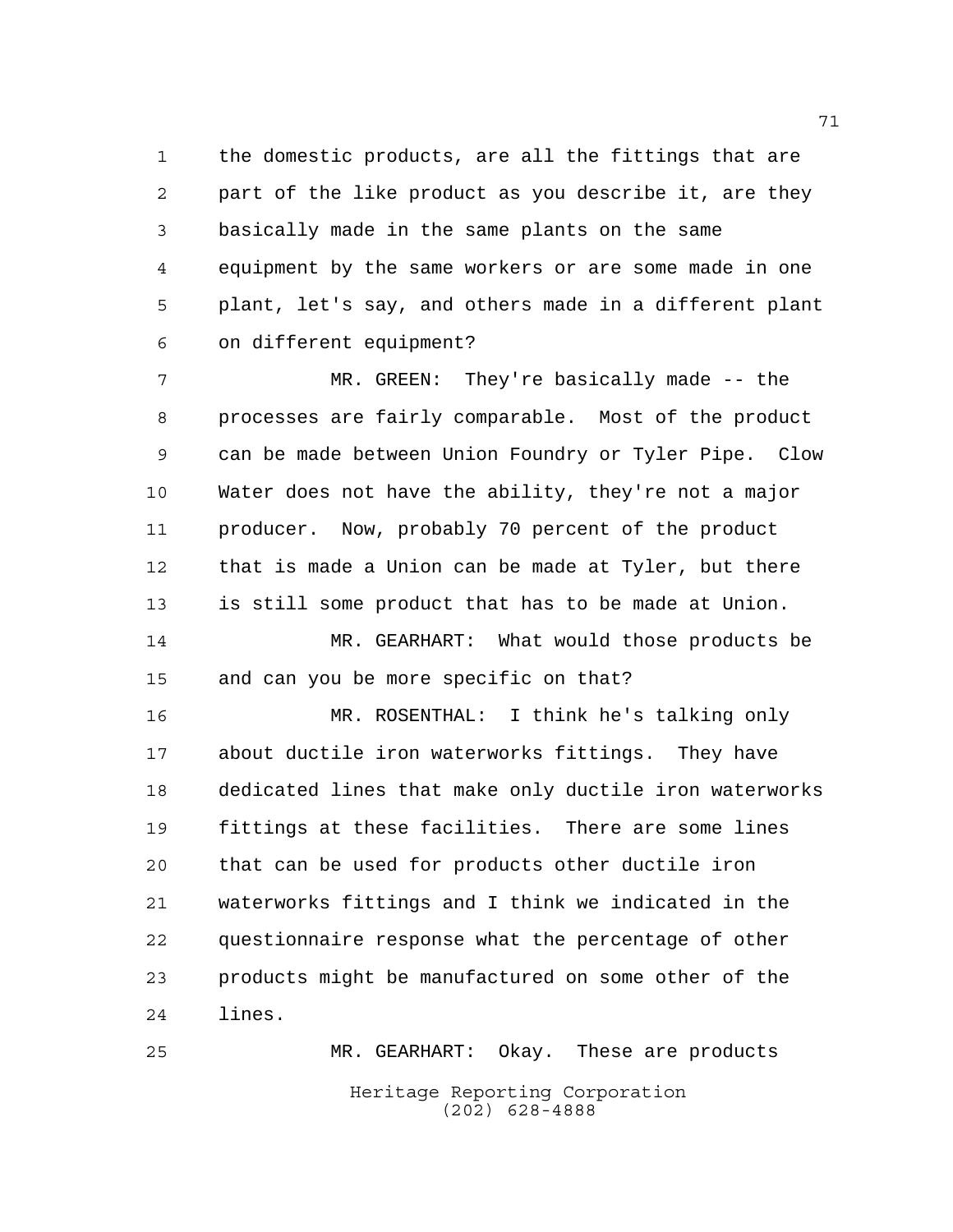outside the scope of the investigation?

Heritage Reporting Corporation MR. ROSENTHAL: Correct. Yes. MR. GEARHART: But in terms of the products included within the scope of the investigation -- MR. WAUGAMAN: There are some that currently are only able to be made -- within the scope of this investigation only able to be made at Union at this time. MR. GEARHART: And why is that? Is that because of the size of the product and the machinery? You need different machinery for it? MR. WAUGAMAN: No, actually, it's because of the breadth -- I would say in this product line there's probably 1500 different configurations in the DIWF category and different end configurations, so you have a vast investment of patterns and tooling that was made years ago at Union Foundry but we may not have duplicate of that type of configuration or type of product at Tyler Pipe, the same duplication of tooling along that whole product line. MR. GEARHART: What about the imported products? And you may not be the right ones to answer this, but in terms of how the imported products are produced in China, are they essentially made on the same equipment in the same manner as the domestic

(202) 628-4888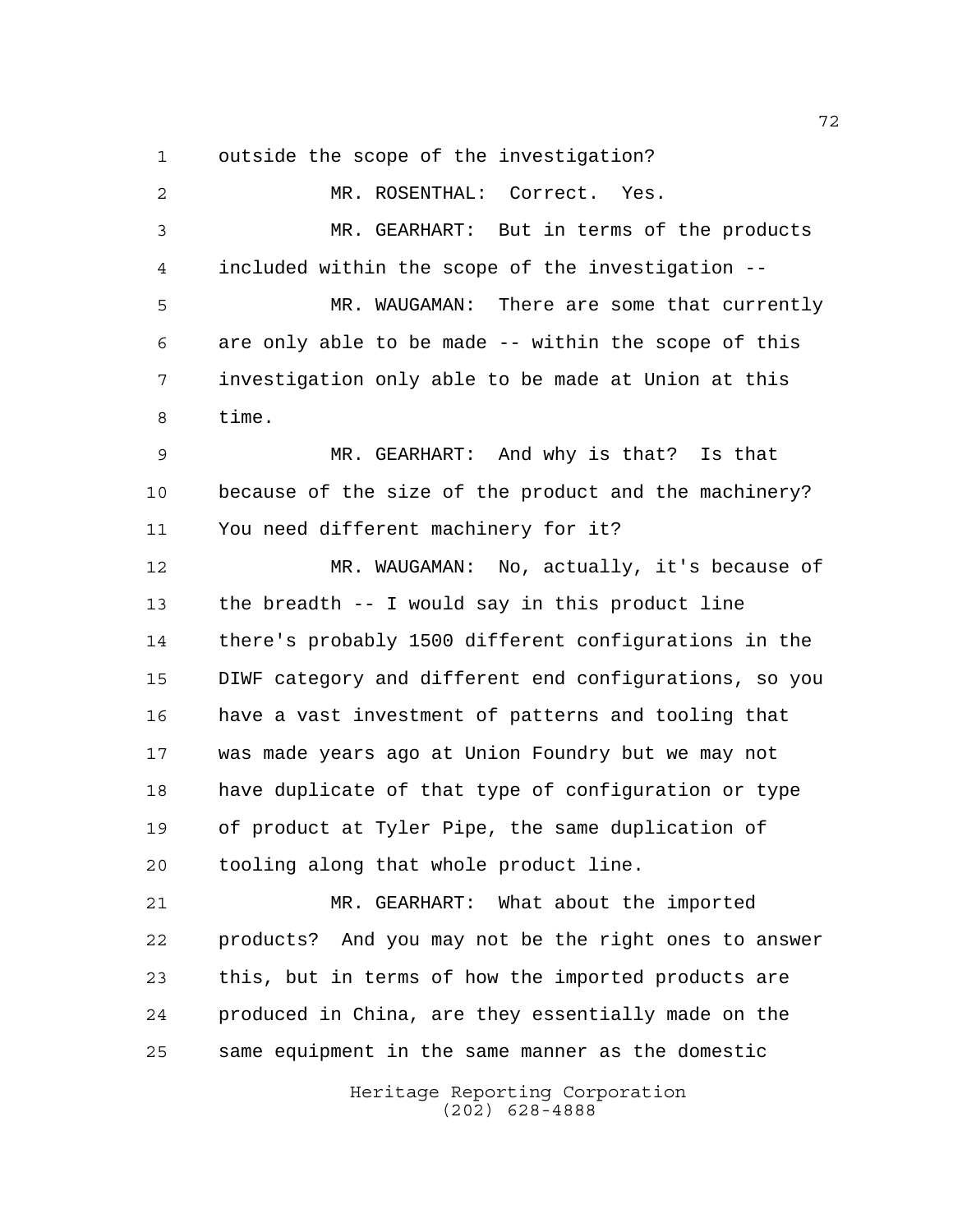product or are they made by a different process on very different equipment?

 MR. GREEN: I can't speak specifically of how they produce over in China. I will say that as the industry has evolved and we have invested more and more into automated equipment because of labor costs, I would think it's a similar process, it's a matter of whether you do it by hand or whether you use automated equipment. And ours is mainly automated equipment.

 MR. GEARHART: Anything else anyone can add? MR. WAUGAMAN: No, not at all. I think that question could probably be better answered by the other people in the room.

 MR. GEARHART: Let me move on to another question in this area.

 Is there one like product or are you arguing that there are several potential like products? MR. ROSENTHAL: We believe there's one like

product here.

 MR. GEARHART: And even though there are different sizes of fittings -- what would your argument be, then, in terms of why these different sizes and shapes and whatever of fittings should be all part of one product?

Heritage Reporting Corporation (202) 628-4888 MR. ROSENTHAL: Interestingly enough, when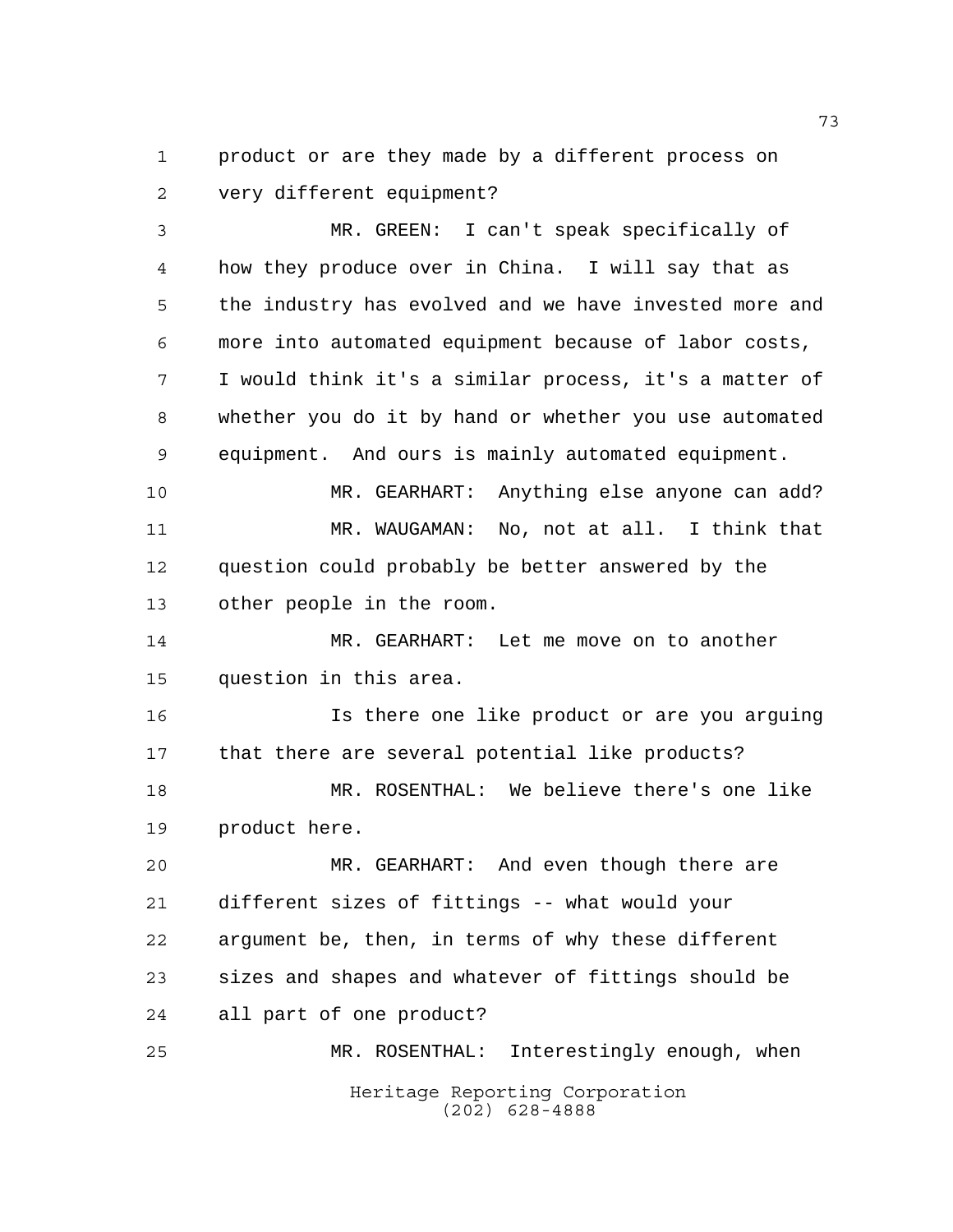we first brought the petition in the ductile iron waterworks fittings case in 1983, the dumping petition, we argued that the like product should be compact ductile iron waterworks fittings up to 16 inches in diameter, because that was really the bulk of the market, probably 90 percent of the domestic production and the imports went into that and the rest of the production really wasn't of much consequence.

 The commission rejected that and did not put an upper limit on the size of the fittings and we have decided the better part of valor is not to argue about that. We believed that the commission determination ultimately was the correct one and so we believe there's one like product here.

 MR. KERWIN: Could I just add? Mr. Green accompanied us on a tour of Union Foundry this week in Alabama and one of the things that struck me in seeing their production process was just -- having seen a number of other production facilities of different types before -- was how much ability they have to make this broad spectrum of products on the same machinery and you actually see, for example, in the tar dipping line, you see one type of fitting followed by a very different type of fitting, all coming down the same line. And even in the casting end of it, they can

> Heritage Reporting Corporation (202) 628-4888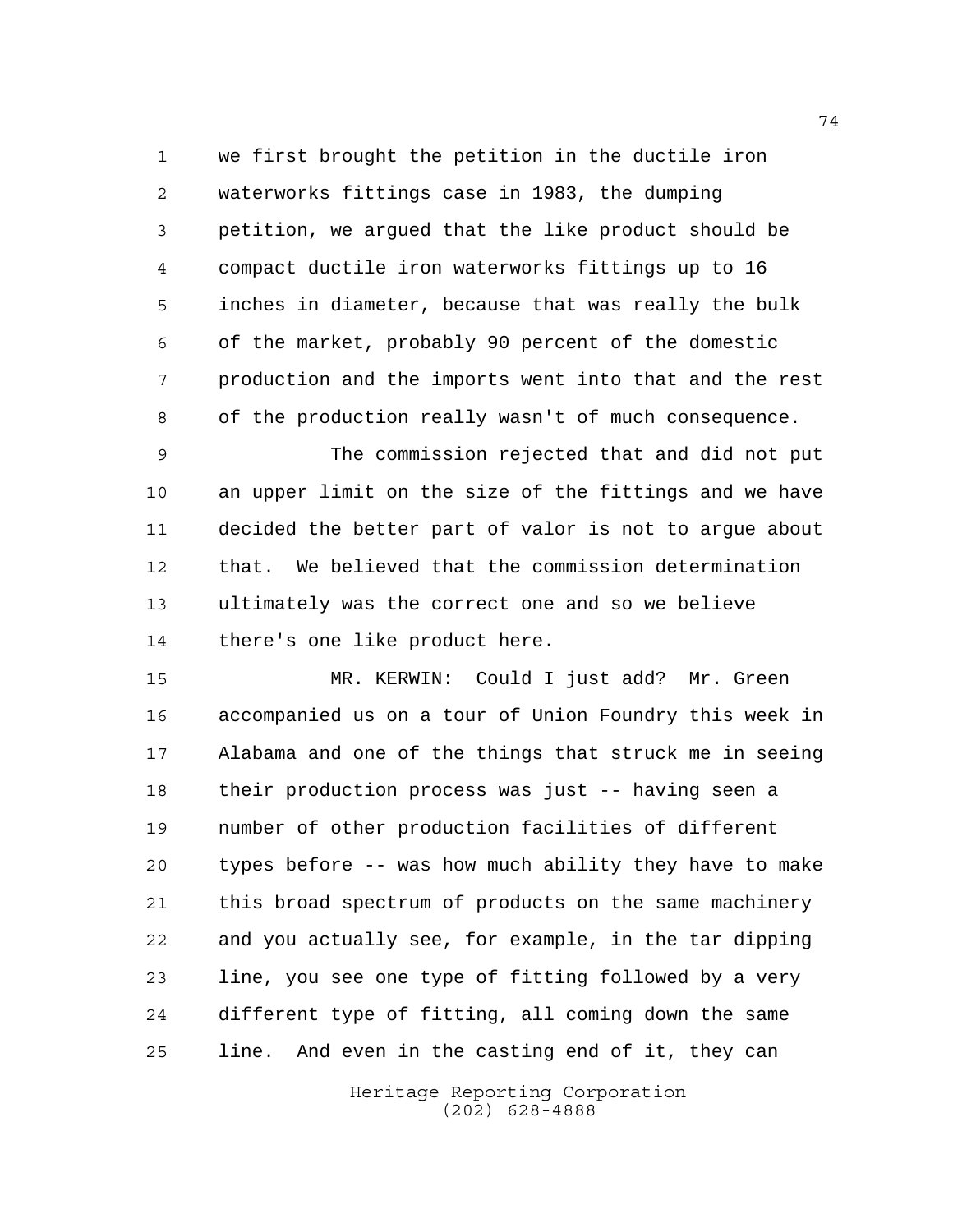switch very quickly between different types of

 fittings on the same line. So that really struck me, that it's very much the entire spectrum of products that's being made on the same production equipment in the same facilities.

 MR. GEARHART: In other words, it's sort of like a continuum, the term that the commission has used in other cases?

MR. ROSENTHAL: Yes.

 MR. GEARHART: Let me move on to rapidly increasing imports. What is the basis for your claim that imports are rapidly increasing? What period of time -- and I know you touched on this a little bit earlier, but what period of time should the commission be looking at to see whether there's a rapid increase?

 MR. ROSENTHAL: I believe you should be looking at the entire period of investigation when looking at the increase and the rapidity. As I said earlier, I don't believe there's any basis for focusing only on the period post the U.S.-China bilateral agreement or the 421.

 I recognize that there are arguments that have been made about just looking at the last year or two of the period. I don't believe there's any basis in the statute for that, from a factual point of view.

> Heritage Reporting Corporation (202) 628-4888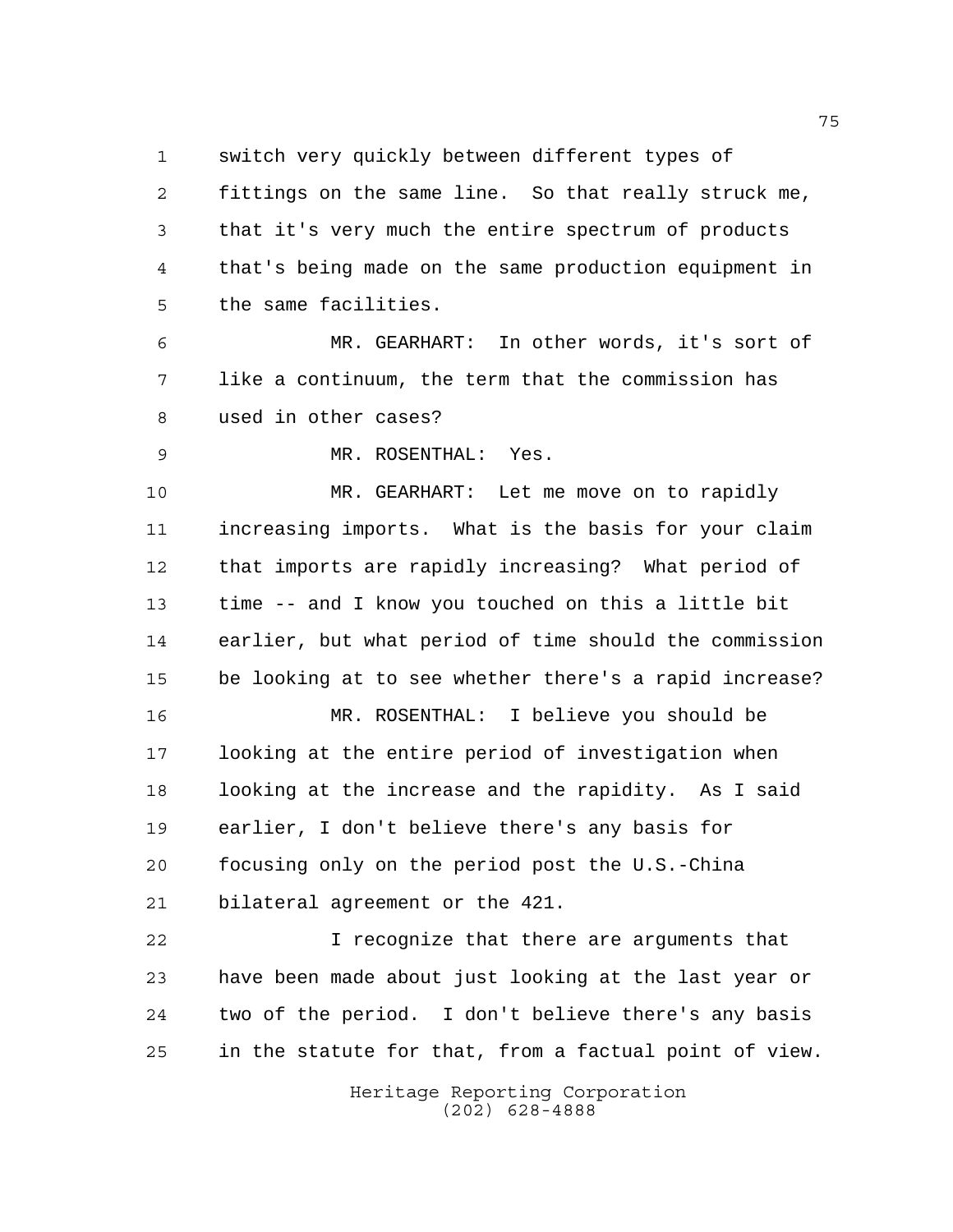So if you're looking for a legal answer, that's my legal answer. From a factual point of view, I think we will satisfy anybody's definition of rapidly increasing imports, whether you look at the beginning of the period through the end or just the last couple of years.

 Mr. Kerwin, you may want to add to that. I recognize we've got some confidentially concerns here.

 MR. KERWIN: Yes. I would prefer not to get into too much detail about what we have available so far in terms of the questionnaire responses, but I would be happy to cover that in detail in the brief.

 MR. GEARHART: I know some of the data are confidential and perhaps you would be uncomfortable 16 for that reason answering this question, but if we were look at just imports between 1998 and 2002, let's say, are imports rapidly increasing?

 MR. ROSENTHAL: In my view, yes. MR. GEARHART: Since 1999? MR. ROSENTHAL: I would say yes. MR. GEARHART: Since 2000? MR. ROSENTHAL: Is this like an eye test? I'm sorry. MR. GEARHART: Again, I don't want you to be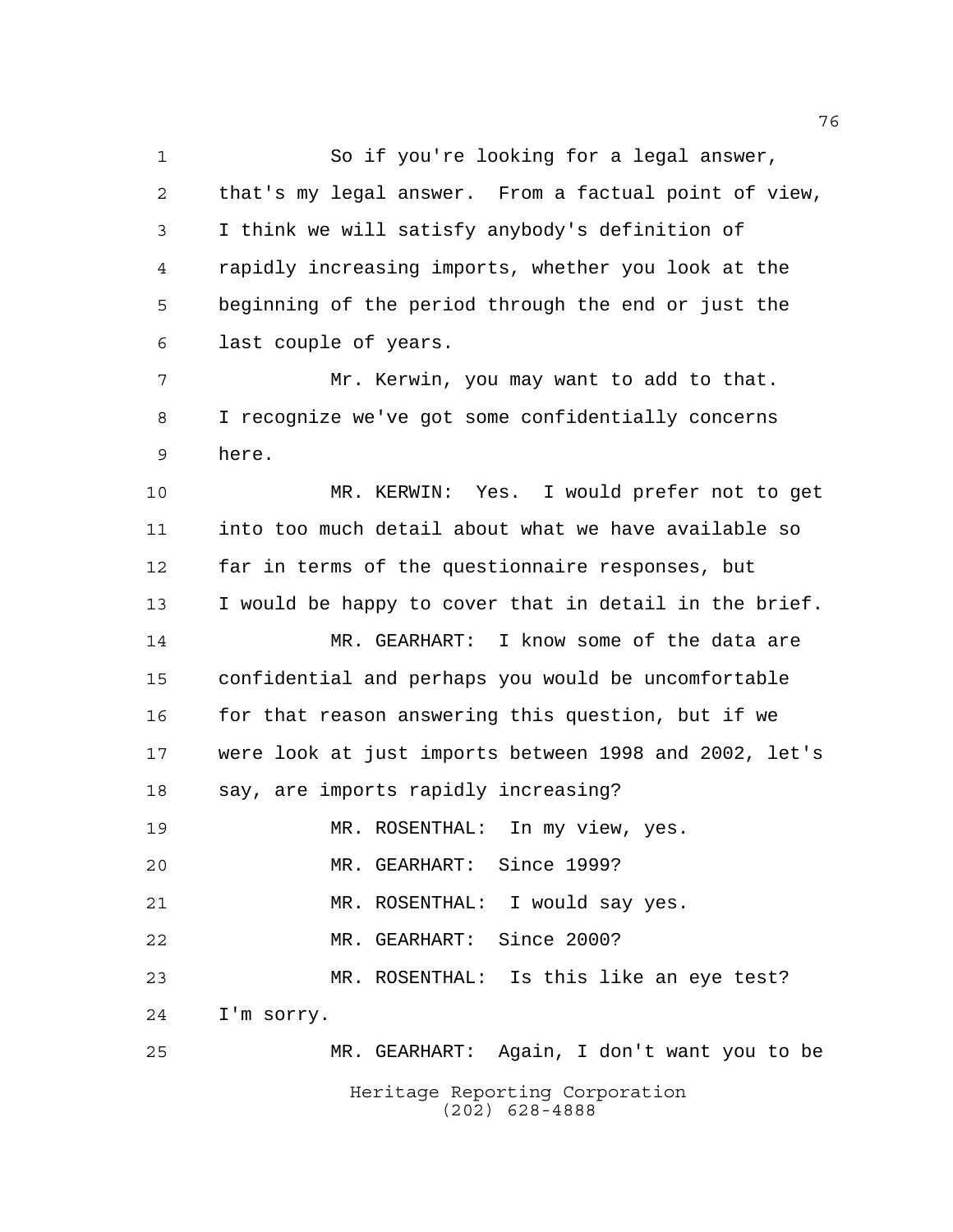Heritage Reporting Corporation divulging confidential information either, but -- MR. ROSENTHAL: Well, now I'm trying to recall what I've seen. I would say yes, but I would prefer -- the answer would be yes and what I recall seeing is that the rate of growth has slowed in the last, or at least based on the data I've seen, slowed towards the end of the period, but I think it is still growing and a lot depends on where you measure from. Certainly if you measure from the beginning of the period, it is rapid and a surge under anyone's definition. I'm sure Mr. Loeb will argue just look at the last couple of seconds. MR. GEARHART: What about since 2001? MR. ROSENTHAL: I would argue that there was an increase. MR. GEARHART: This is in actual terms? Relative? MR. ROSENTHAL: Well, that's one of the other things that we have to look at. I'm just looking at -- I don't have the data right now, I don't want to characterize that now, but my understanding of the imports, in an absolute term, there have been increases and rapid ones through the course of the period. I believe the rate of increase has slowed

(202) 628-4888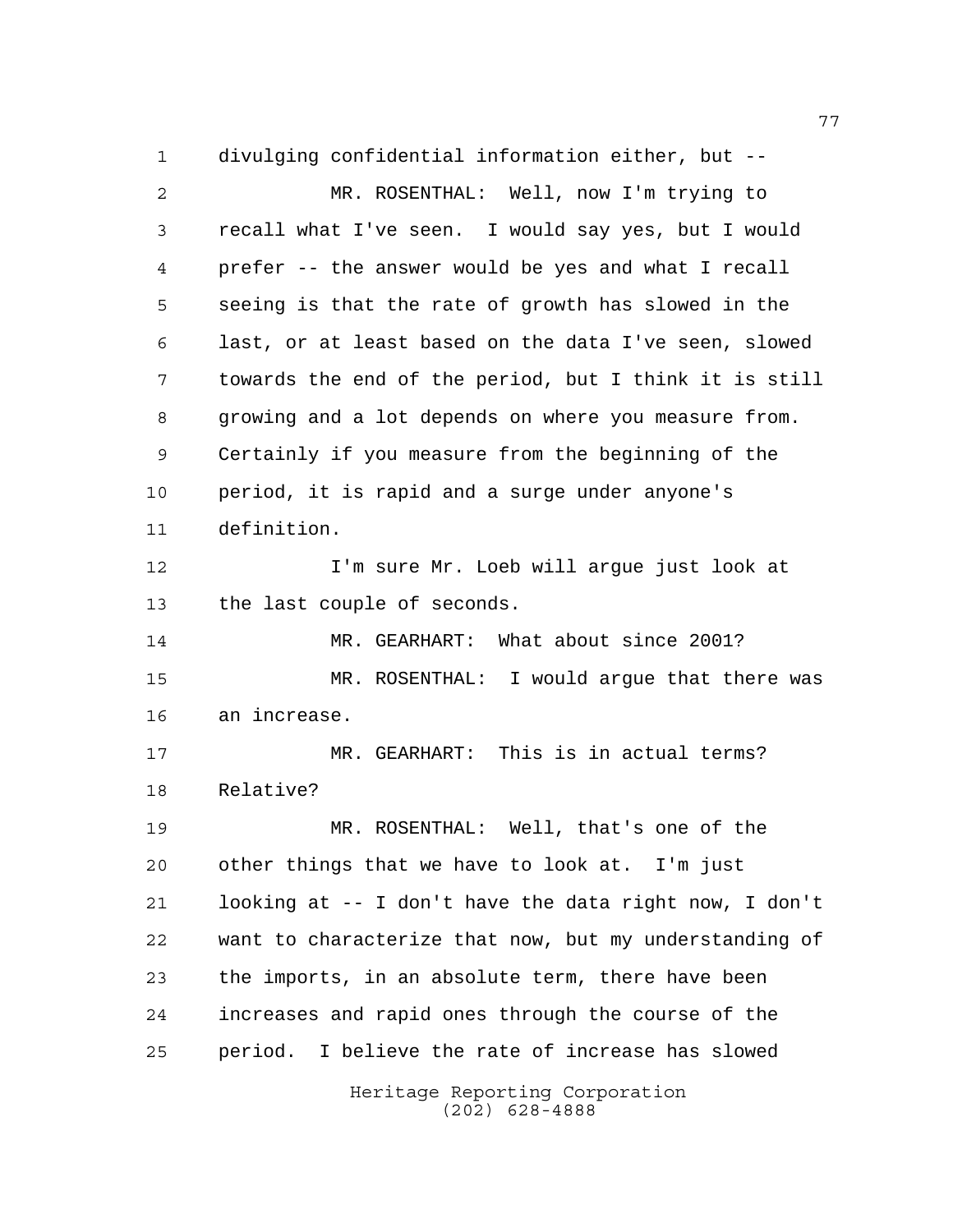towards the end of the period in absolute terms, but we have not looked at whether they have increased or surged or grown rapidly towards the end of the period in relative terms because we don't have all the consumption data.

 MR. GEARHART: What weight should the commission give to the interim imports?

8 MR. ROSENTHAL: I'm sorry?

MR. GEARHART: The interim year imports.

 MR. ROSENTHAL: I think you should -- there's no reason to weigh the interim imports more heavily or lighter than otherwise. And when you're looking at interim reports, you've got to look not just at the volumes, but at the prices as well. So I don't think you should give particularly more weight to the interim imports.

 And I do want to return you to the point 18 that I made in my testimony earlier, Mr. Gearhart, which is when you're looking at volume, you cannot or you should not look only at that because the statute talks about the phrase under such other conditions, it says increased quantities or under such conditions. And I'm not disputing that there has to be an increased volume of imports over the period you analyze, but if you accept my theory that the domestic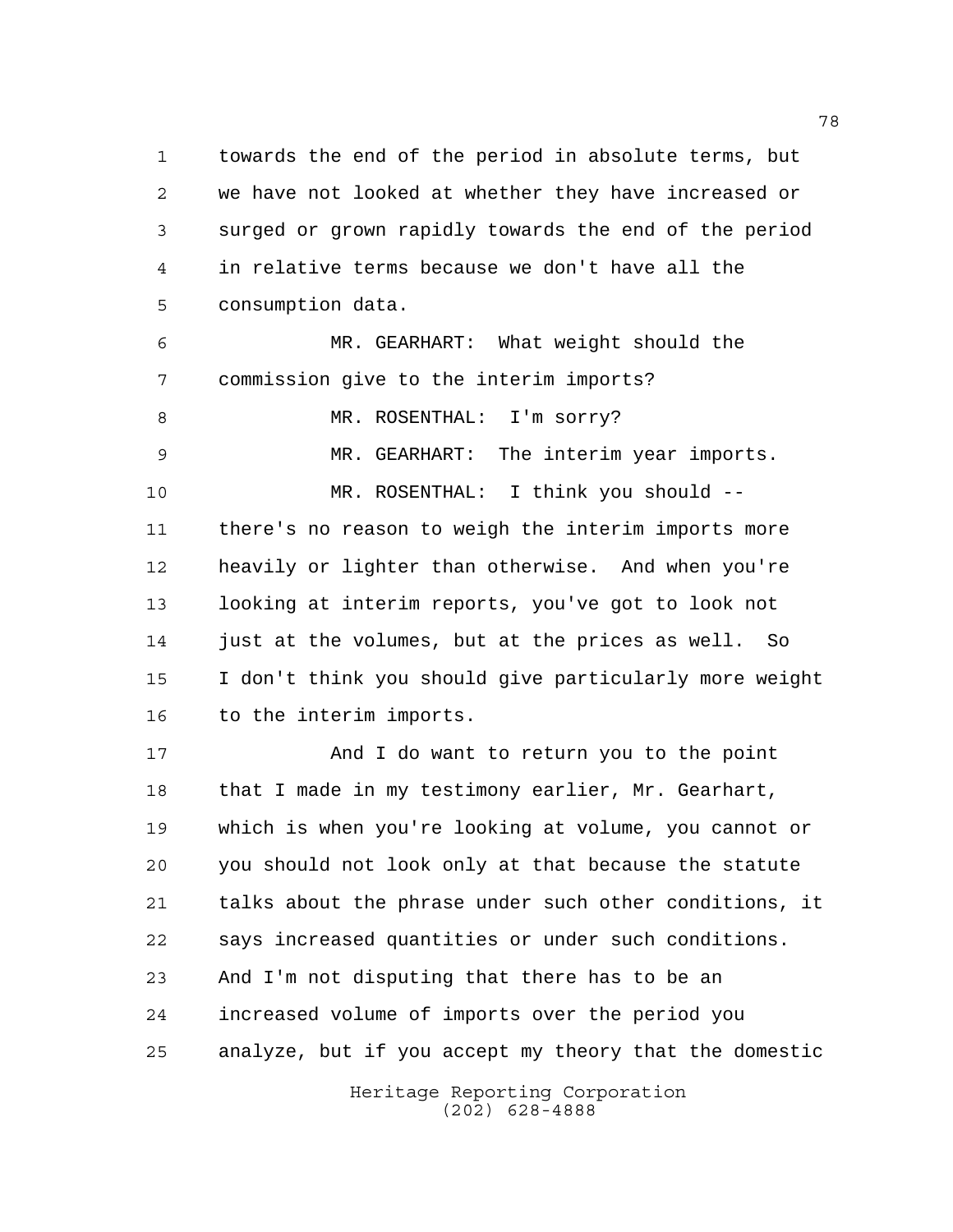industry has two choices when they're facing import competition, which is keep your prices up and watch your market share go or drop your prices to maintain market share, I think when you see a slowing of the import growth in any time during the period, you have to look at whether it was done in conjunction with having the domestic industry be more price competitive with the imports so that they didn't lose additional market share. Those are the other such conditions I think you need to look at.

 MR. GEARHART: Let me just ask one more and then I'll turn it over to others because I've got some additional questions I'll come back to, but just following up on the other conditions argument, if imports were not increasing, how would they under such conditions be causing market disruption if you didn't have market disruption because imports weren't rapidly increasing? And realize there's a threat element in there, too.

 MR. ROSENTHAL: And because the question is price. What the domestic industry does when they're faced with lower priced imports, it's either fight them based on price and lower their margins and potentially lose money, depending on where they are on the costs, or they can decide that they are not going

> Heritage Reporting Corporation (202) 628-4888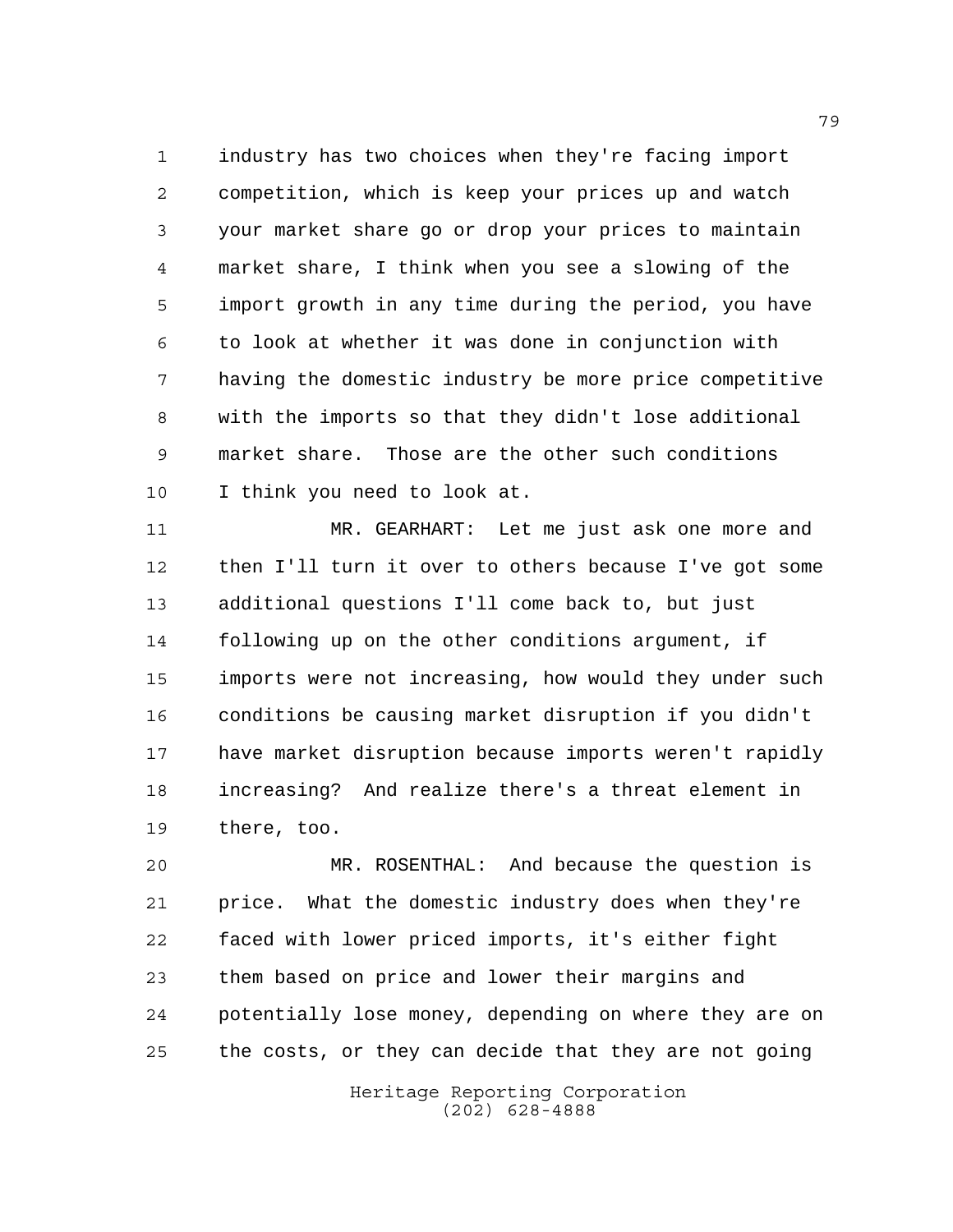to lower their price and not lose their margins, but instead lose their production volumes and let the imports take a larger share of the market. So you can have market disruption, you can have imports causing a great deal of trouble to the domestic industry without having them take a great deal of additional market share because the industry has decided to fight based on price.

 And, by the way, we've seen this in a number of cases, the commission has, that weren't 406 or 421 cases, they've been in the Title VII context, and I can cite to you a number of instances where the commission has found material injury caused by imports where import market share hasn't grown much at all.

 MR. GEARHART: But did those statutes have a rapidly increasing import --

 MR. ROSENTHAL: No, and I recognize that there is a separate provision to show rapidly increasing imports and that's why I say to you we satisfy the rapidly increasing imports, but I also tell you why you ought not look at a tiny fraction of the time period of investigation to look at that because you also have to look at rapidly increasing and the other such quantities. If, for example, you chose one year or another over the period you may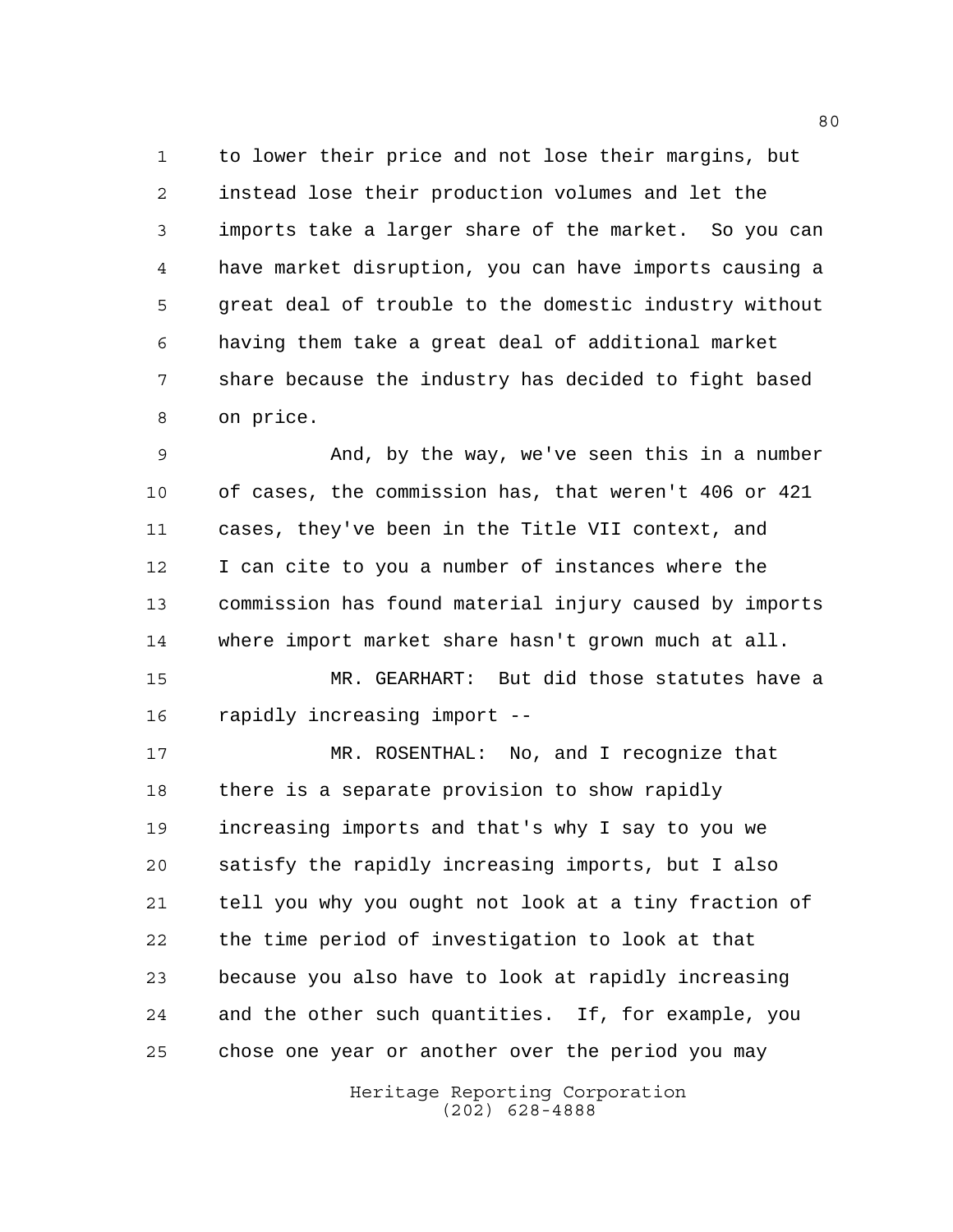there's any statutory basis for picking one year or another. MR. GEARHART: I'll turn the microphone over to John Benedetto. MR. BENEDETTO: Thank you. John Benedetto with the Office of Economics. Thank you all for coming and if any of my questions touch on confidential business information, please say so and just follow up with an answer in the confidential briefs. First, for the industry witnesses, roughly how many distributors are there in the entire country? Are we talking 1000 or less or -- MR. WAUGAMAN: I think if you look at how many different companies or how many different branches, some distribution companies may have 100 or 150 branches. There are certainly in the number of different companies well into the hundreds. If you go into the branches, then that number would approach a thousand, maybe more. I don't have the exact number, but the number of individual companies is certainly over 100 and when you look at their multiple branches, much greater than that.

reach a different inclusion. That's why I don't think

Heritage Reporting Corporation (202) 628-4888 MR. BENEDETTO: And these companies are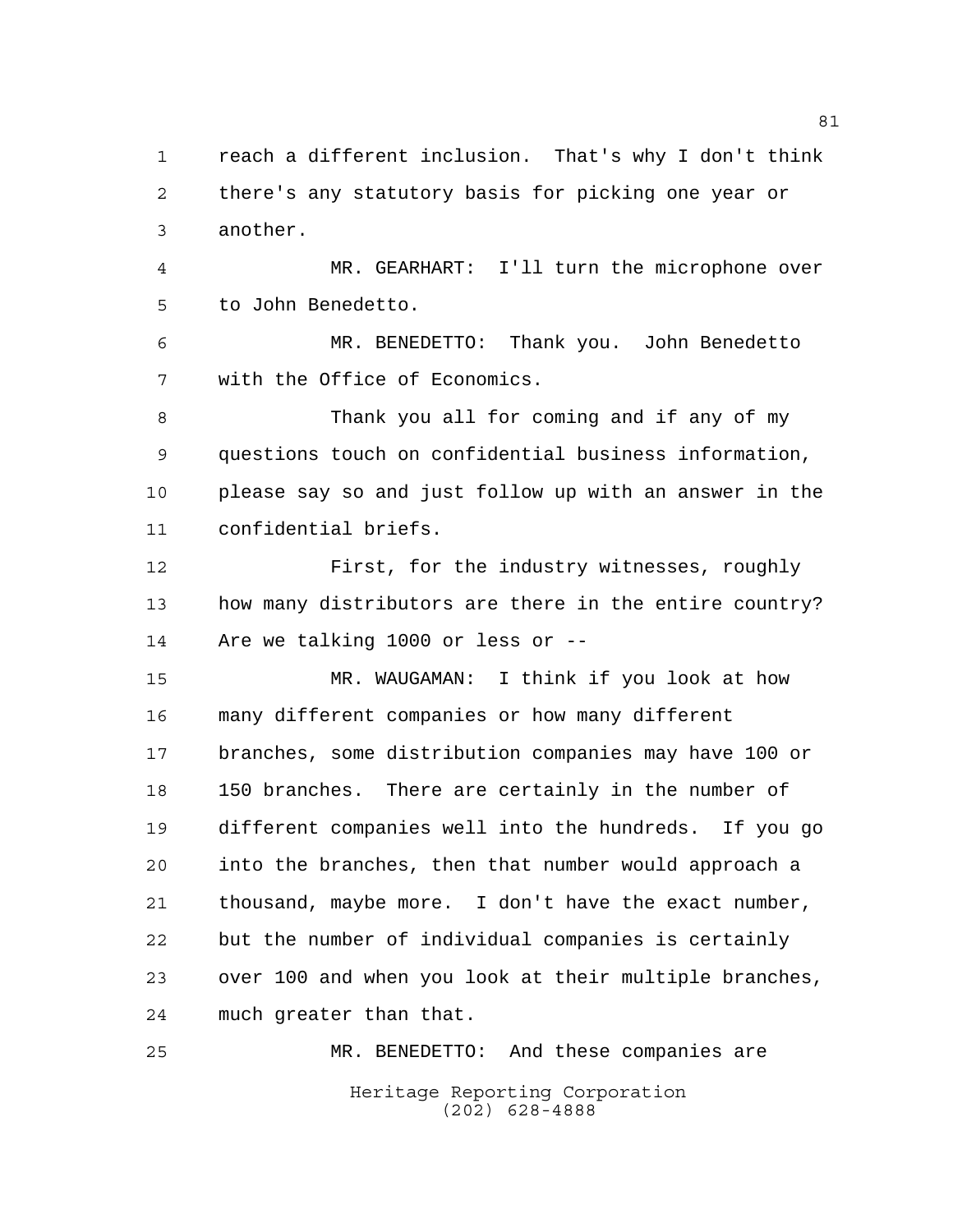mostly local or some of them are national with

branches?

 MR. WAUGAMAN: That's both. You have some that are local and only have one branch, you have some that are part of a national company that have branches from coast to coast.

 MR. BENEDETTO: And if you can say this publicly, roughly what percentage of the home market is the national one with the branches? Roughly. If you can't say publicly --

 MR. WAUGAMAN: I can give an estimate from my perception of it.

13 MR. BENEDETTO: Sure.

14 MR. WAUGAMAN: If you look at -- can you ask the question one more time so I make sure I answer it correctly?

 MR. BENEDETTO: Of all the distributors, roughly what percentage of DIWF goes through the ones that are national distributors with branches as opposed to ones that are just local ones?

 MR. WAUGAMAN: I would say that over half of the product sold goes to national companies.

 MR. BENEDETTO: And these distributors, I guess they also distribute other pipe products to the same end users? Is that correct?

> Heritage Reporting Corporation (202) 628-4888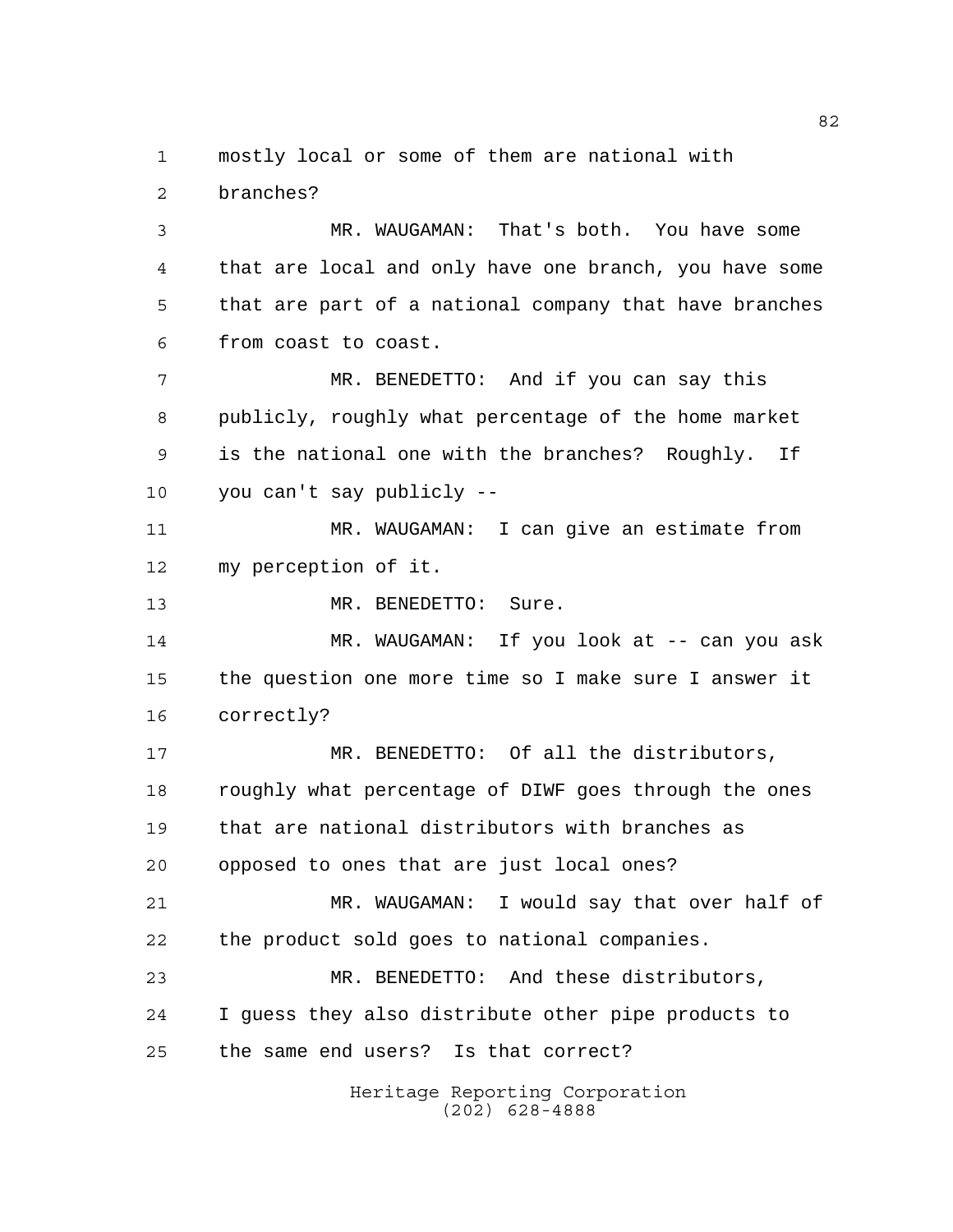Heritage Reporting Corporation MR. WAUGAMAN: Other products besides ductile iron waterworks fittings? MR. BENEDETTO: Yes. MR. WAUGAMAN: Yes. That's correct. MR. BENEDETTO: And so for a distributor, how important is DIWF as what they distribute it to those end users? Is it a large part of what they're selling? MR. WAUGAMAN: Well, I wish Mr. Teske was here to answer that question because they sell a lot of different products, ductile iron pipe, plastic pipe and other things, it certainly is significant to us, but I wouldn't want to hazard a guess at what percentage of total dollar sales of an average distributor that is. MR. BENEDETTO: With the end users, you said that they are municipalities for water treatment plants, for housing starts with construction. Could you give me a little more detail about who the end users are and roughly what percent of the market they are? I mean, we're talking about water treatment plants, but also construction and also construction and also -- is that right? MR. WAUGAMAN: I can answer part of that question and then I'll let Joel jump in, he's got a

(202) 628-4888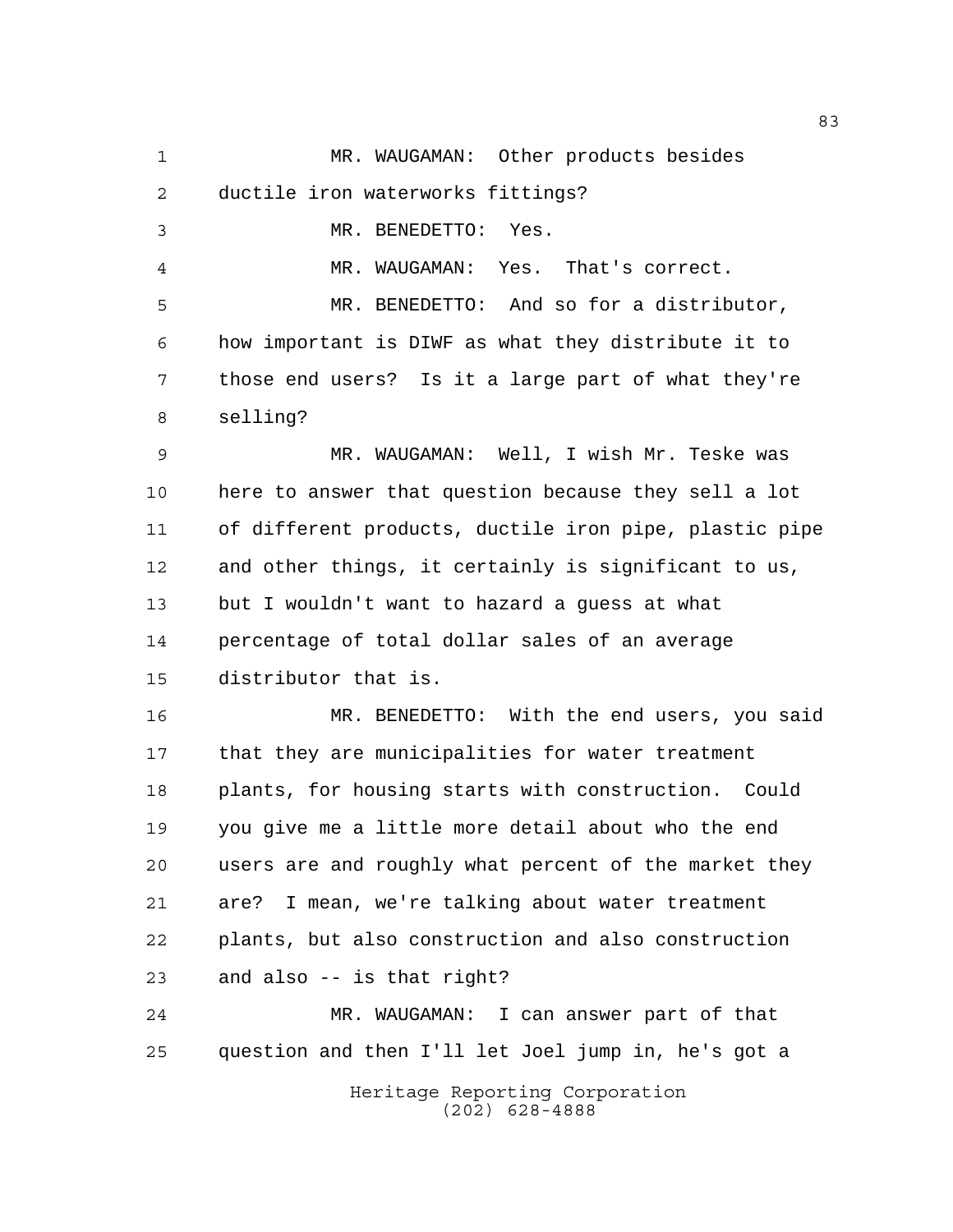lot more years experience, no offense, Joel, than I do.

 You have different end users. You've got municipalities that are municipal governments that buy directly themselves. You've got contractors that do work for municipalities, under contract with the municipalities. You've got contractors that do work in housing developments and private work and you've got contractors that build water treatment plants. And a lot of them do a number of the different things, the same contractor that's doing government municipal work may also be doing private sector work, so I'm not sure how exactly you would want to divide it or even could divide the end use market, because a lot of them use the same broad scale products in each individual type of project they might do.

 Joel, do you have anything to add to that? MR. BLAIR: I think ultimately the end user in most cases is a municipality or a water authority. Now, there are maybe some private industries where these products are sold, but by and large, the product, even though it might be a water treatment plant or a sewage treatment plant, ultimately becomes the property of a municipality or a water company. MR. BENEDETTO: Okay. Anything else on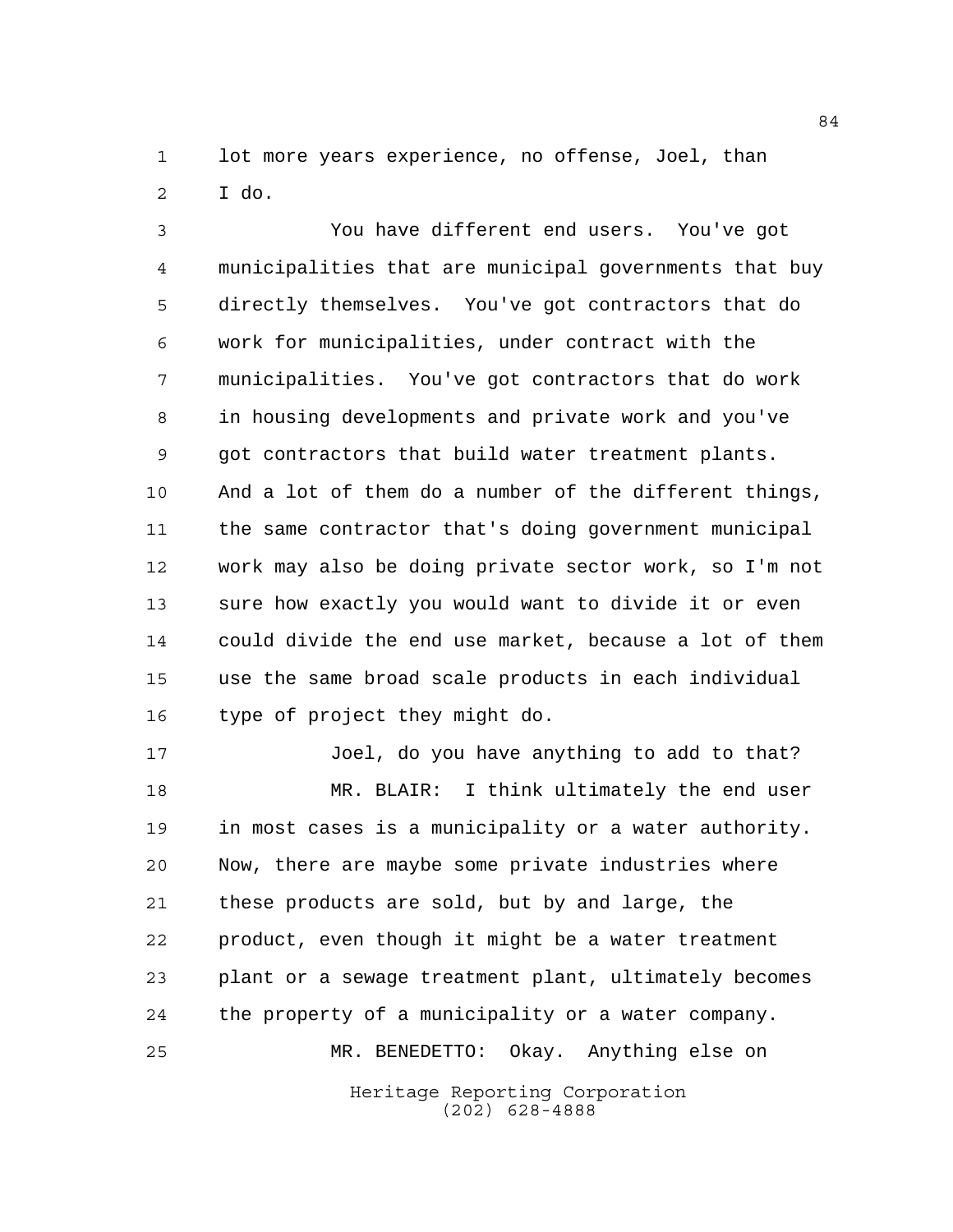MR. GREEN: If I could add to that, a significant amount of the product is used in water transmission lines, getting water to subdivisions that are purchased or developed with local developers. The end user is the contractor that buys his product from the distribution chain.

 MR. BENEDETTO: Okay. That's helpful. **Books** How common are Buy American agreements among your customers?

 Mr. Waugaman, I believe when you talked about Loudon County, were you implying that they are phasing out Buy American agreements in some places? MR. WAUGAMAN: I do not believe that Loudon County, and I don't have that for a fact because I got this information from one of our distributors, I don't believe Loudon County ever had a Buy American per se agreement. I think they had a preference to use domestic made products because of the products, the services, the things that went along with them. But I think as the price differential became greater and greater between domestics and imports that that preferential treatment or the preference to buy domestic made products, they just said, hey, the price is too great and we're not going to do that. They did not have, to my understanding, a Buy American clause

> Heritage Reporting Corporation (202) 628-4888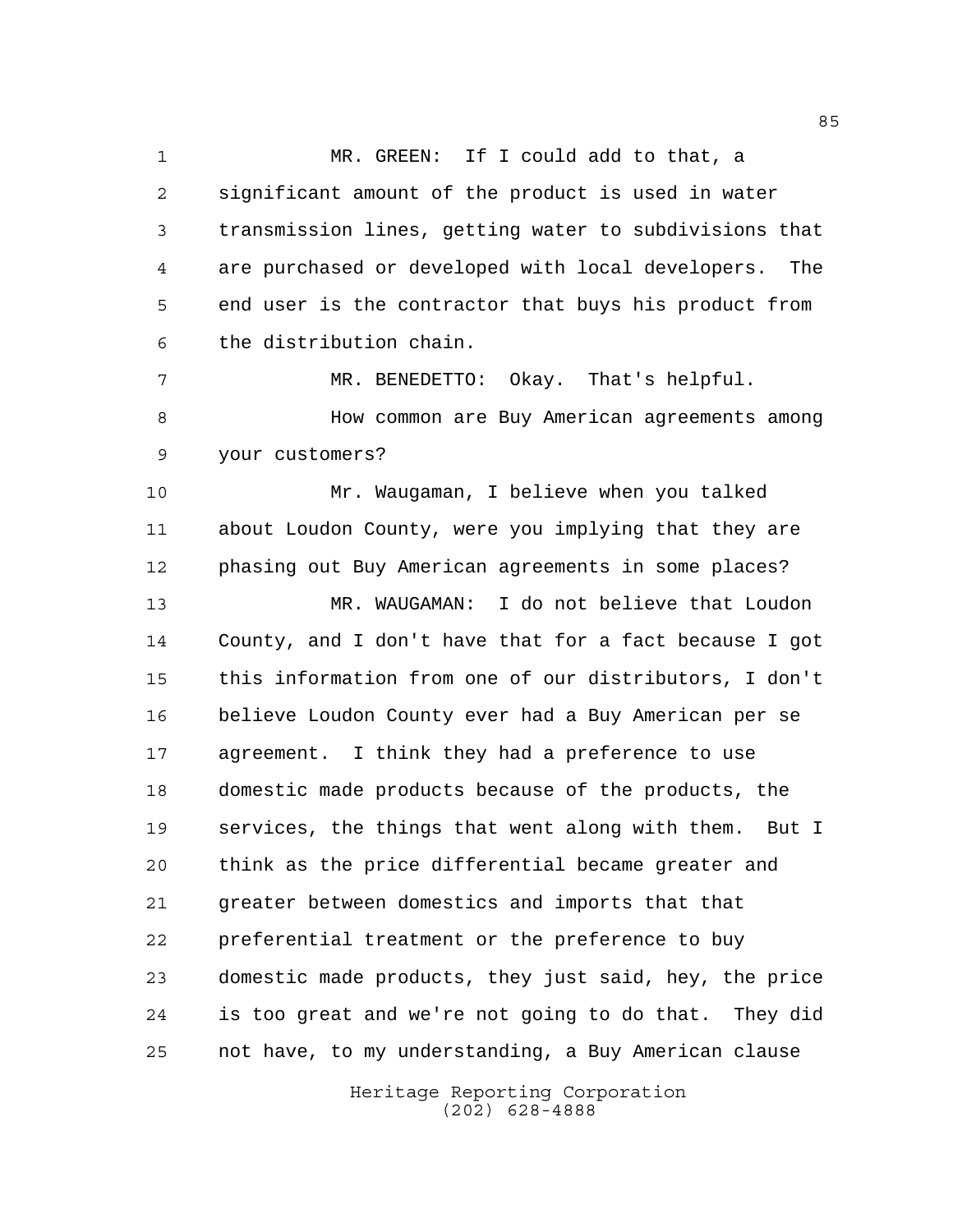in their municipal spec, they had a preference for American products.

 MR. BENEDETTO: Is that typical that it's not a legal thing, it's a preference rather than a binding --

 MR. WAUGAMAN: Although I believe some municipalities may have actual Buy American specs, most of the specs in municipalities are based on preference of a vendor to buy from. A lot of people have specs where they say we want to buy Tyler product or Union product or whosever product it is. I think the number of municipalities that actually have a Buy American, it must be domestic, spec to purchase are very small.

Joel, you may want to add to that.

 Well into the single digits, certainly not over 10 percent, well into the single digits of the product sold would have an actual Buy American spec. I couldn't put a firm number on it.

 MR. BLAIR: I would agree with what Don said.

 MR. BENEDETTO: Okay. Anything else? MR. GREEN: I think when we've researched this before we've often come across language which is in about every one of those Buy American towns, it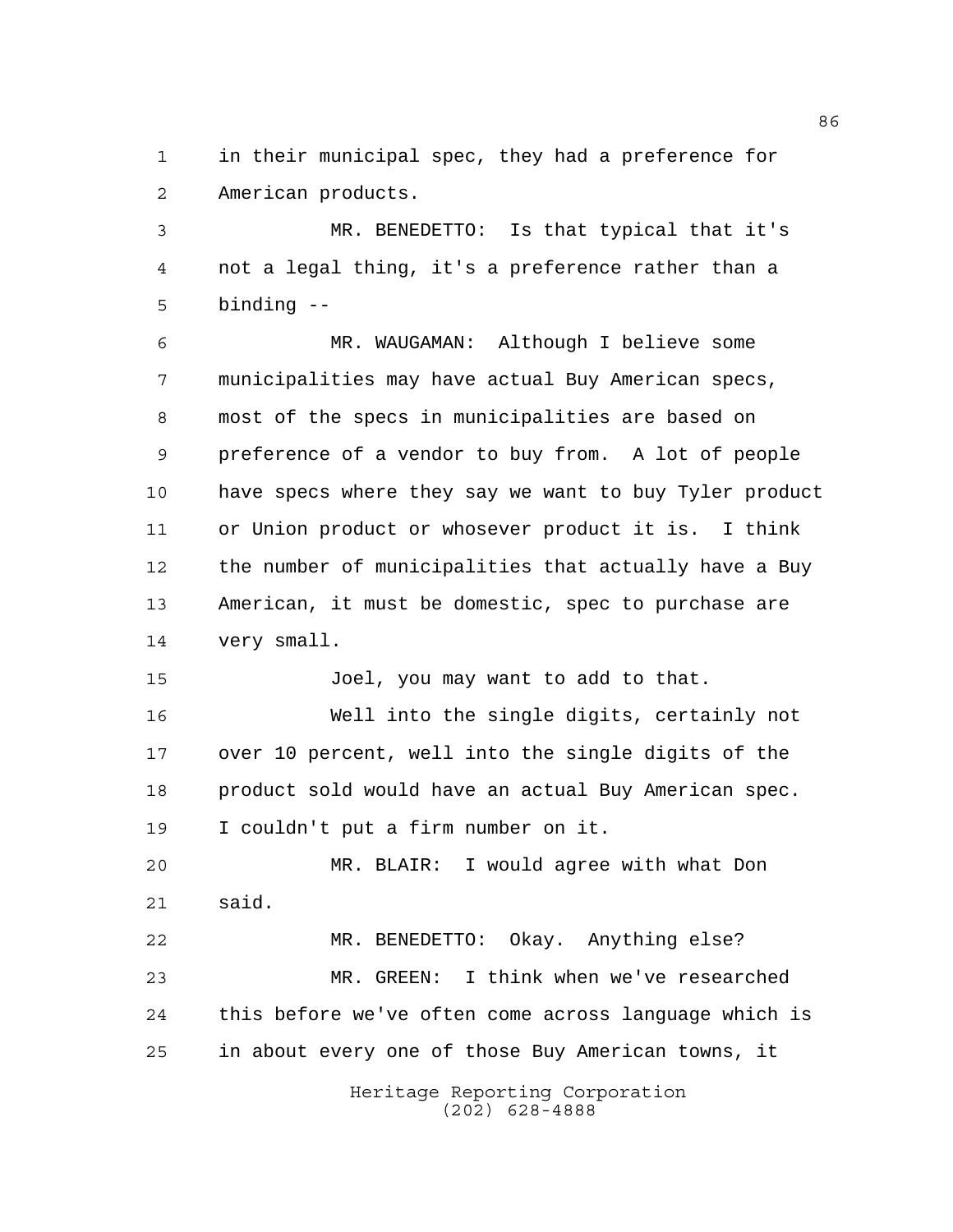Heritage Reporting Corporation (202) 628-4888 says if the price differential is more than 5 or 6 percent, they can buy whatever they want to. MR. BENEDETTO: I see. Okay. If you have any other information, there's been several references to other plants that were closed, that there used to be six companies and then now we're down to three U.S. companies that produce the bulk of the DIW. If you have any other information that you would be able to put on the record about why these companies closed, I think that might be very helpful. And one final question. Again roughly, about what percent of your distributors are only distributing only U.S. DIWF as opposed to distributing both or distributing imported? Are most distributors distributing both U.S. and imported DIWF? MR. WAUGAMAN: Paul says don't guess. I'd rather get you the exact numbers and get back to you in the brief. MR. BENEDETTO: That would be great. Thank you all very much. I appreciate it. 22 MR. BENEDETTO: Mr. Boyland? MR. BOYLAND: David Boyland, Office of Investments. Thank you for your testimony. I have a couple of questions regarding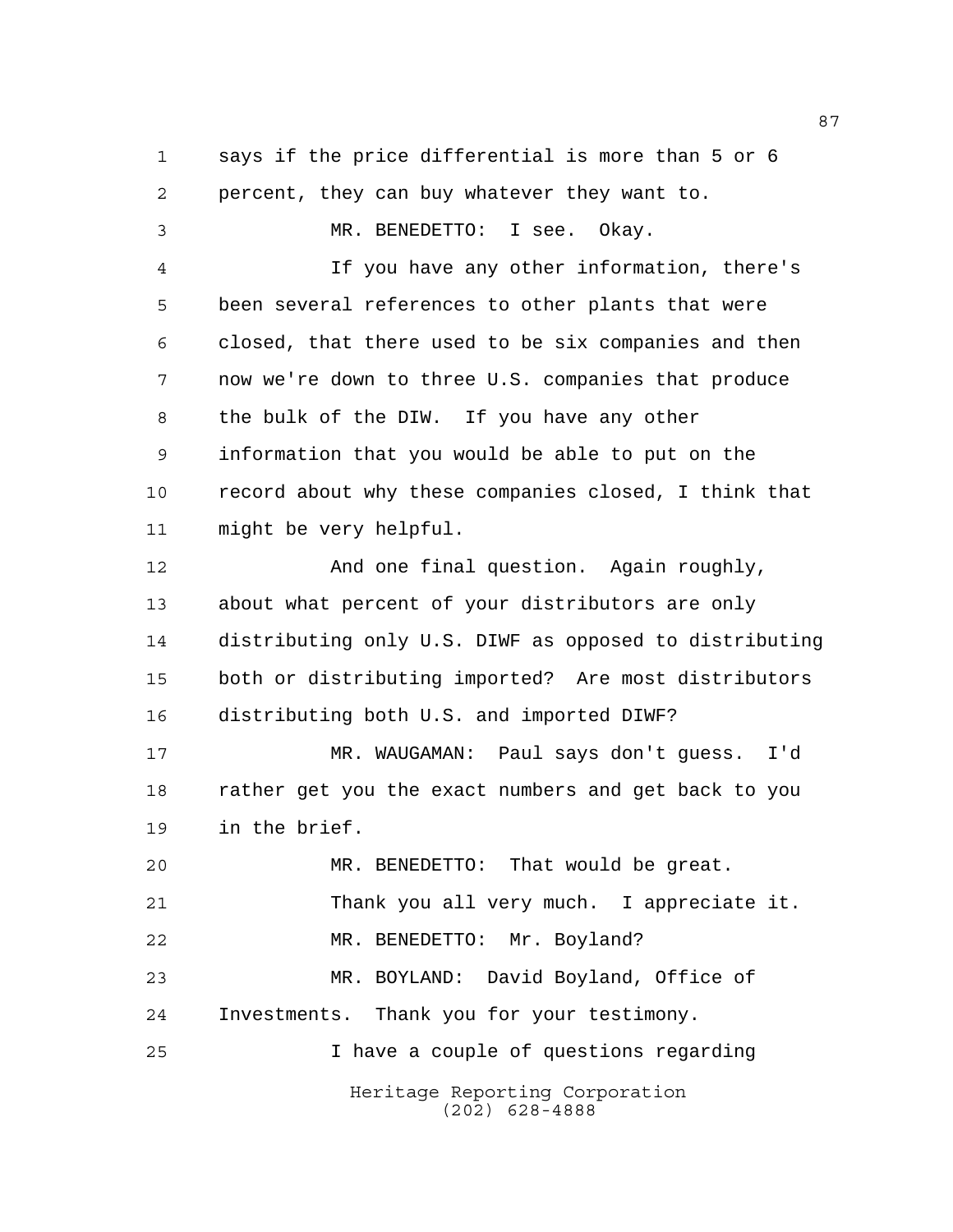information that's been submitted to date.

Heritage Reporting Corporation (202) 628-4888 On page 8 of the questionnaire, part 34, we asked for internal profit and loss statements and I do not believe anybody submitted those. Could those be submitted? MR. ROSENTHAL: We're obviously conferring here. Let's find out how to answer that. (Pause.) MR. ROSENTHAL: Yes, we will. I didn't realize those hadn't been submitted. 11 MR. BOYLAND: Thank you. The income statement which each plant producer filled out, page 9, part 36, when I look at the average unit values, the average unit costs, are there changes in raw material input prices, direct labor, wage rates? What would be driving changes in averaging the costs from period to period? Would it be production volume as opposed to other factors? MR. ROSENTHAL: We would prefer to answer that in the post-conference brief. MR. BOYLAND: Part 37, page 10 of the questionnaire, asks for capital expenditures by year. With respect to the pattern of capital expenditures over the period examined, how would you characterize that? As being normal or within the range of your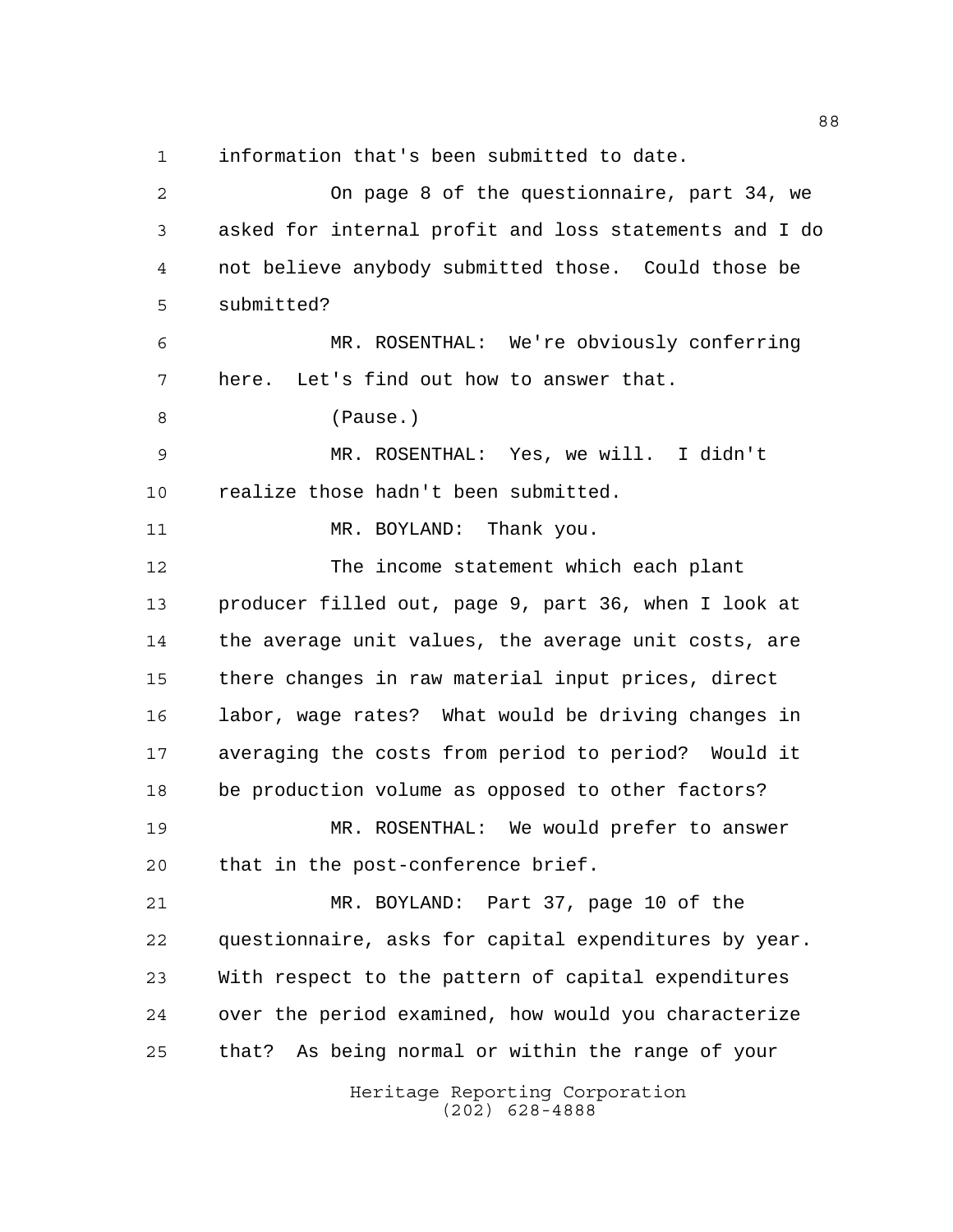activity in the previous five years? Anything unusual or different during that period?

 MR. ROSENTHAL: Let me make sure I understand the question. Are you saying is this five-year period different than the previous five year period?

MR. BOYLAND: Yes.

(Pause.)

 MR. ROSENTHAL: Are you looking at the consolidated statement now or the individual companies?

 MR. BOYLAND: The question is sort of both. I'm assuming you'd have to answer it on a company-by-company, plant by plant basis, but I guess the question is we do see changes in magnitude from period to period and I guess the question is is that what would be consistent with the previous period or was there anything unusual about the period in terms of your projection?

 MR. GREEN: You know, I think, overall, it's important to note that the costs are pretty stable for this period of investigation and are we able to accomplish that with increasing certain capital investments in certain periods of years. Those are offset by some other cost reduction to be able to be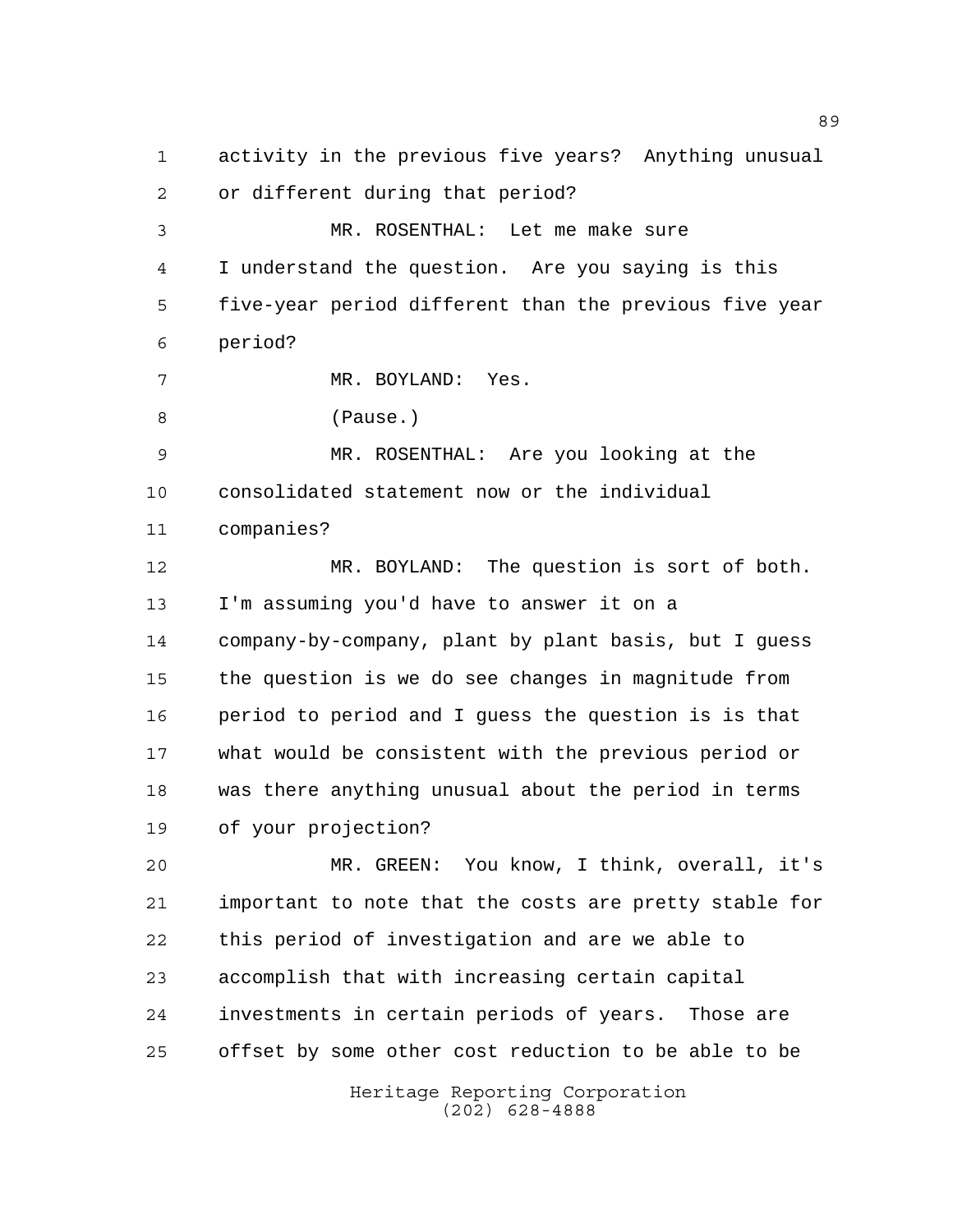balanced out for the most part.

 In the foundry business, there have been changing regulations regarding air quality standards, what comes out of our facility, the effect on the environment, et cetera, so that in the last three or four years has resulted, as those standards have gotten more stringent, have required us to do more investment along those lines. Productivity, if you're going to put a new molding line in, that may be a two-year real infusion of capital investment that you wouldn't be doing that major molding line two years later or after that. So I would say there are some dynamics that are in place that would show some variation based on different managers or the overall management team that may be responsible for those facilities, but overall I think it's important to note that the cost is not really the issue. The result is the costs have been relatively stable over the years, however, in order to maintain our market share, our pricing has had to come down continually in order to be competitive.

 MR. BOYLAND: Thank you. I guess sort of the other part of the question was just simply there is a lumpiness in terms of capital expenditures and you wouldn't expect -- obviously, you're going to put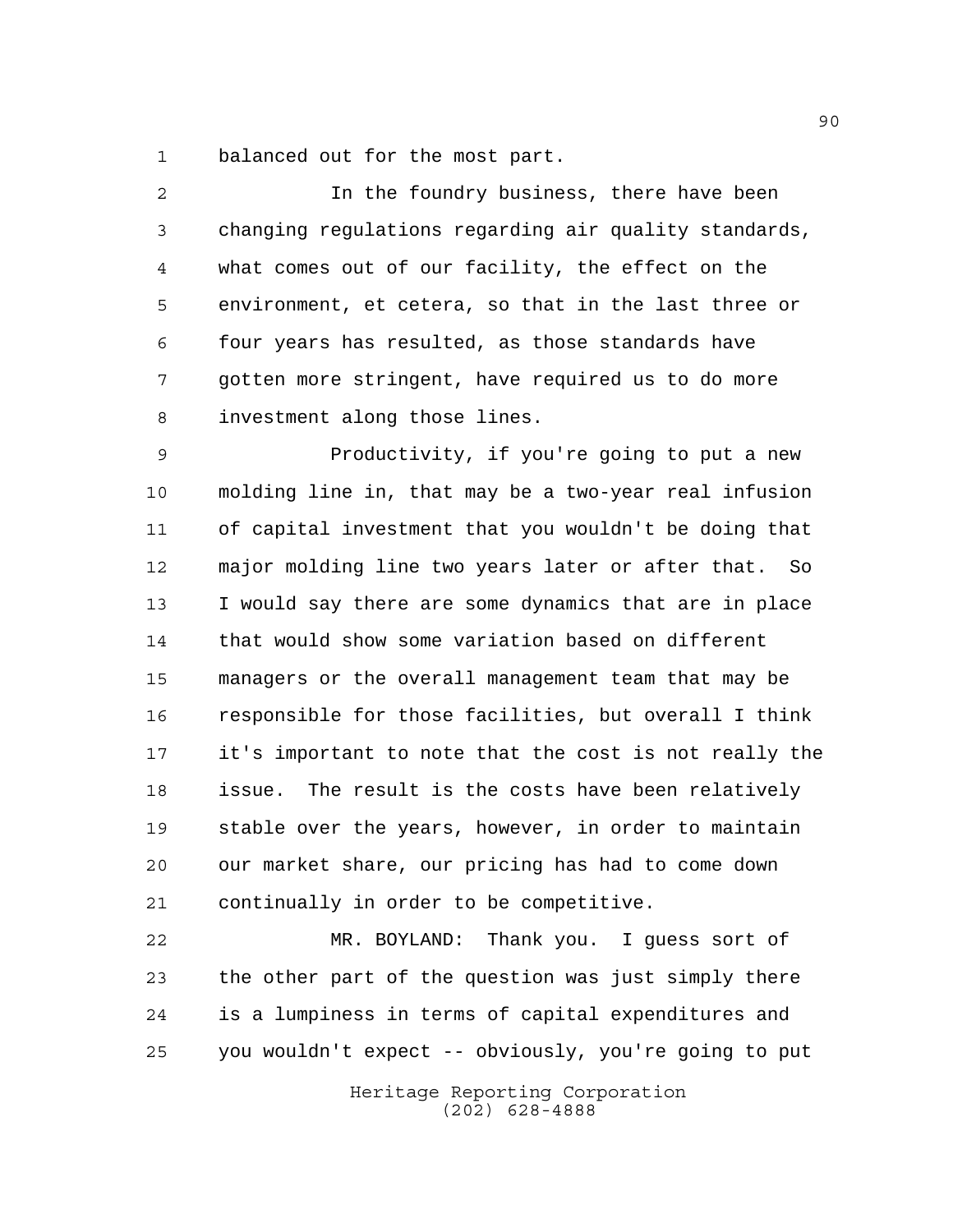a new line in once every X number of years and I guess the question was if I looked at the previous five years, I would probably see a similar pattern, an increase in capital expenditures for a particular project and then a decline in following periods, sort of the up and down.

7 MR. GREEN: You would see some. In a very, very healthy market, you would probably see a consistent amount, for every dollar that drops off in appreciation, you'll have a dollar invested in new product. And you have to do that just to be stable. If you see your margins coming down and the pricing being more aggressive and you need to make changes to be even more cost competitive, you may see a larger investment in some type of molding machines in order to accomplish that and to remain competitive and remain a viable domestic producer.

 MR. BOYLAND: That kind of raises the question in terms of that particular investment that you're referring to was mostly to increase your cost competitiveness as opposed to increasing your capacity to supply additional --

 MR. GREEN: It actually -- I wasn't on board when that decision was made to produce that, I wasn't responsible for the fittings companies in addition to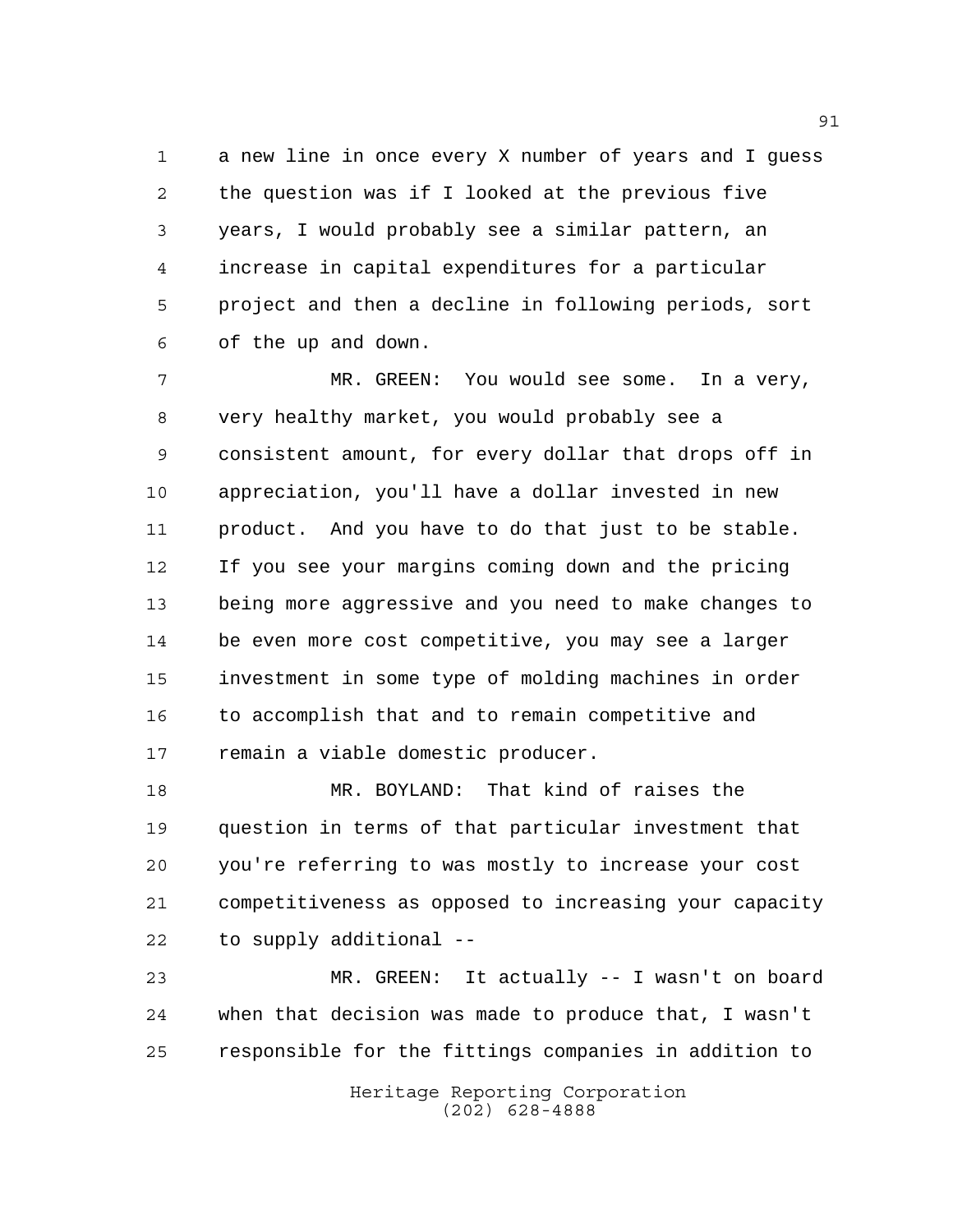the other companies that I've got, but at that time, it's my understanding the decision was made to be able to have more capacity, to provide based on the current volume of tonnage that we were seeing 1998 and 1999 to justify that major expenditure and also to reduce the overall cost in order to get a decent return on investment to pay for that piece of equipment.

 MR. WAUGAMAN: Excuse me. I would like to add to the answer if I could and answer it from a Tyler Pipe perspective, from my point of view. I was employed by Tyler prior to the McWane acquisition and my belief is, although I think we have to go back and check the numbers, if you look at capital investment between 1993 and 1998, most of that time under the previous owners, that you'll find the level of capital investment in the plant for productive improvement to be far less than what you see in the period from 1998 to 2003.

 MR. BOYLAND: Why was that? There just was a focus on other products, et cetera? What would have been the reason?

 MR. WAUGAMAN: Now being in the position to have access to the actual reasoning for that, I think it's just a matter that our new owners believed in putting more money into the manufacturing process to

> Heritage Reporting Corporation (202) 628-4888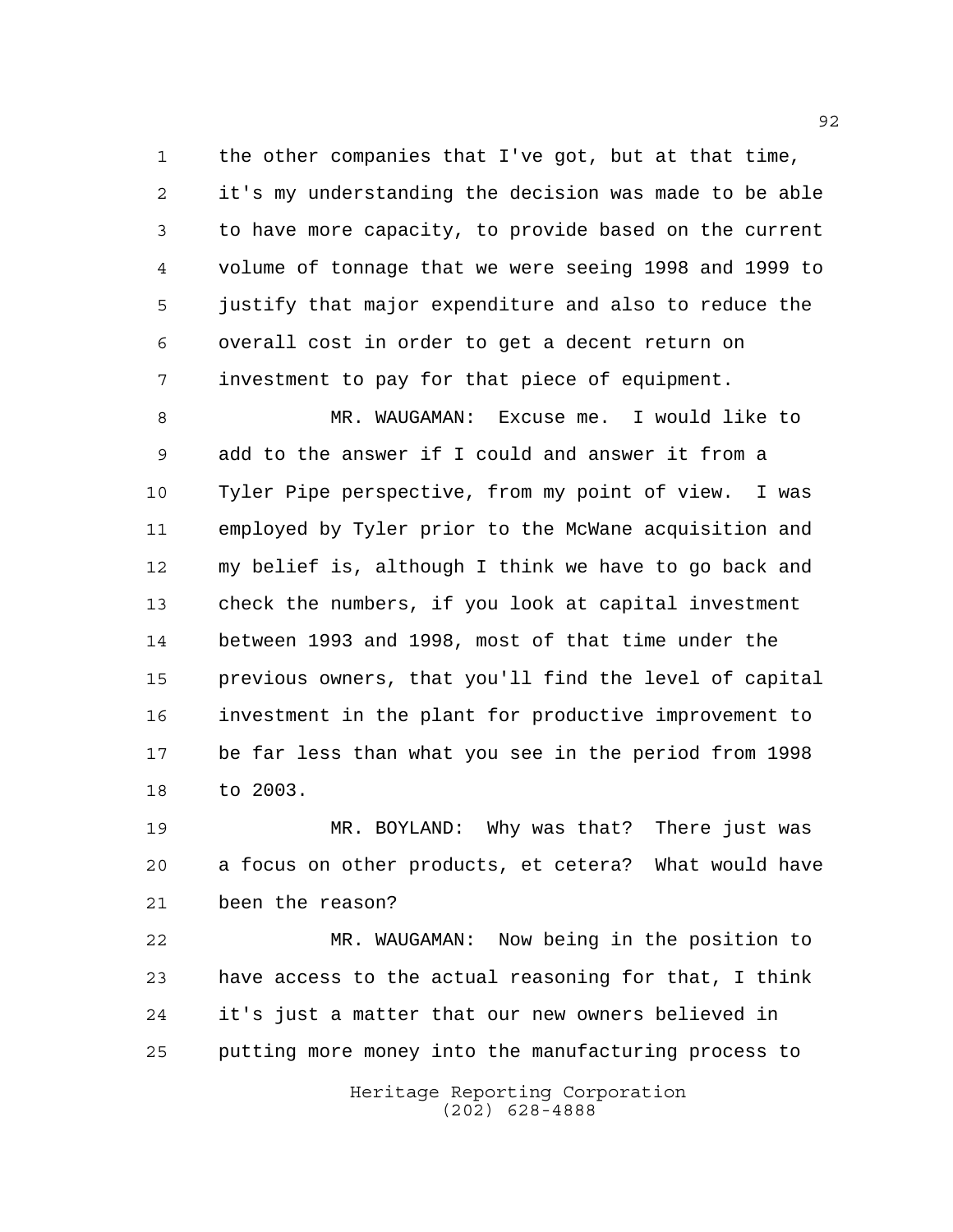make it more productive than the previous owners did of taking a position of higher prices and milking the profit out of the business while in fact there was any there.

 MR. GREEN: We see that pretty regularly prior to acquisition, that the previous owners that would be losing money would not have the access to capital to make the necessary investments to say in that business, so when we purchased these facilities we put the necessary capital amount that we believe was required in to grow and strengthen the business, versus just harvest it and watch it die.

 MR. BOYLAND: This is sort of a related question. In part 38, we actually asked for a breakout of expenditures based on whether they were environmental or safety related and we're seeing kind of a different -- and some of it is correlated with the larger expenditures, but in general, are these environmental expenditures discretionary? Or not discretionary, but do you have a window in which to make these expenditures? I mean, we are seeing sort of different magnitudes, different periods where they've increased, they drop off

 MR. GREEN: What I've seen in my career in the foundry business is different states going through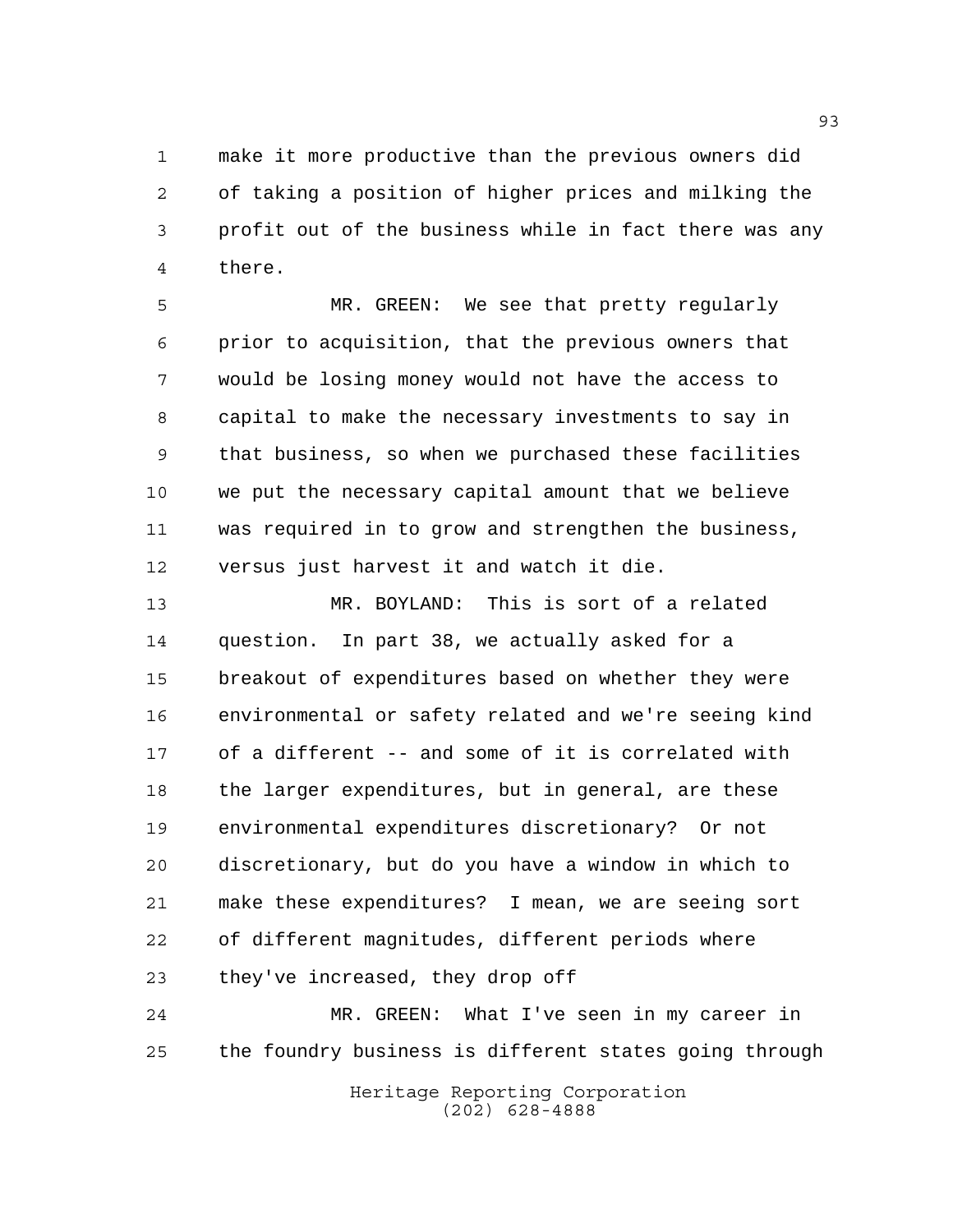different enforcement cycles or at least when their awareness is being enforced more. The regulation may be on the books for five years prior, but just in the last three years there's been more and more emphasis put on, so it really does not allow us to be very discretionary. We're fortunate that with those expenditures we can still maintain our costs, again, focusing on the issue being pricing and the market.

 MR. WAUGAMAN: I'd like to add something and maybe David could confirm also. When you put money into a foundry operation to increase its productivity, a lot of times that means you have to upgrade the environmental pollution systems that go along with that. You can't just discretionarily decide to spend money on production improvements without the additional bag house and so forth that need to go along with that.

18 MR. GREEN: I would concur.

 MR. BOYLAND: This sort of touches on what Mr. Gearhart was talking about in terms of which plant is producing what type or what part of the scope.

 During the period, was there a change in the product mix in general in terms of what was being sold and produced within that 2 to 42 inch range? I mean, was there a shift or was it about the same?

> Heritage Reporting Corporation (202) 628-4888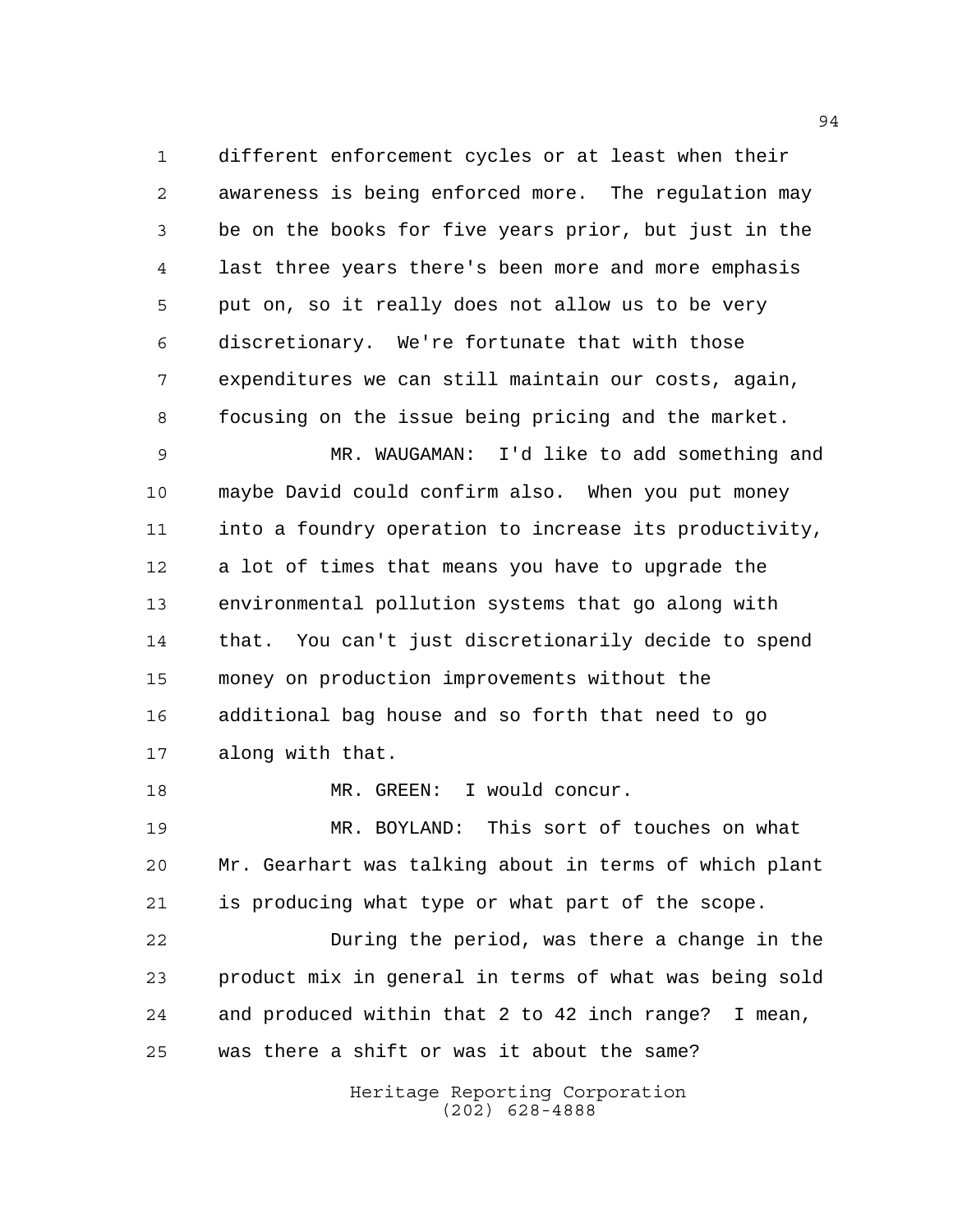MR. WAUGAMAN: Yes, I would say just to answer that question briefly that it stayed relatively stable. I can look at the exact figures and we can report on how that's changed over the years, but I think relatively stable in that product range. MR. BOYLAND: Okay. So from year to year, if I see a change in averaging in cost or revenue, I'm not seeing a change in the product going out the door, I'm seeing a change in the pricing? MR. WAUGAMAN: Well, I thought your question was was there a change in the variety of the product mix and I think variety of the product mix offered hasn't changed. MR. BOYLAND: Oh, I'm sorry. MR. WAUGAMAN: Of the product mix sold, if you look at major categories in sizes, there has not been a big change, but there may be in a certain year with a project that requires a lot of 18-inch fittings. Where a lot of those are sold because of a major project, they may not be sold the following year. So there's always a fluctuation in sizes but, in general, size ranges, it's stayed fairly constant. MR. BOYLAND: As far as range available, but from period to period, there could have been differences?

> Heritage Reporting Corporation (202) 628-4888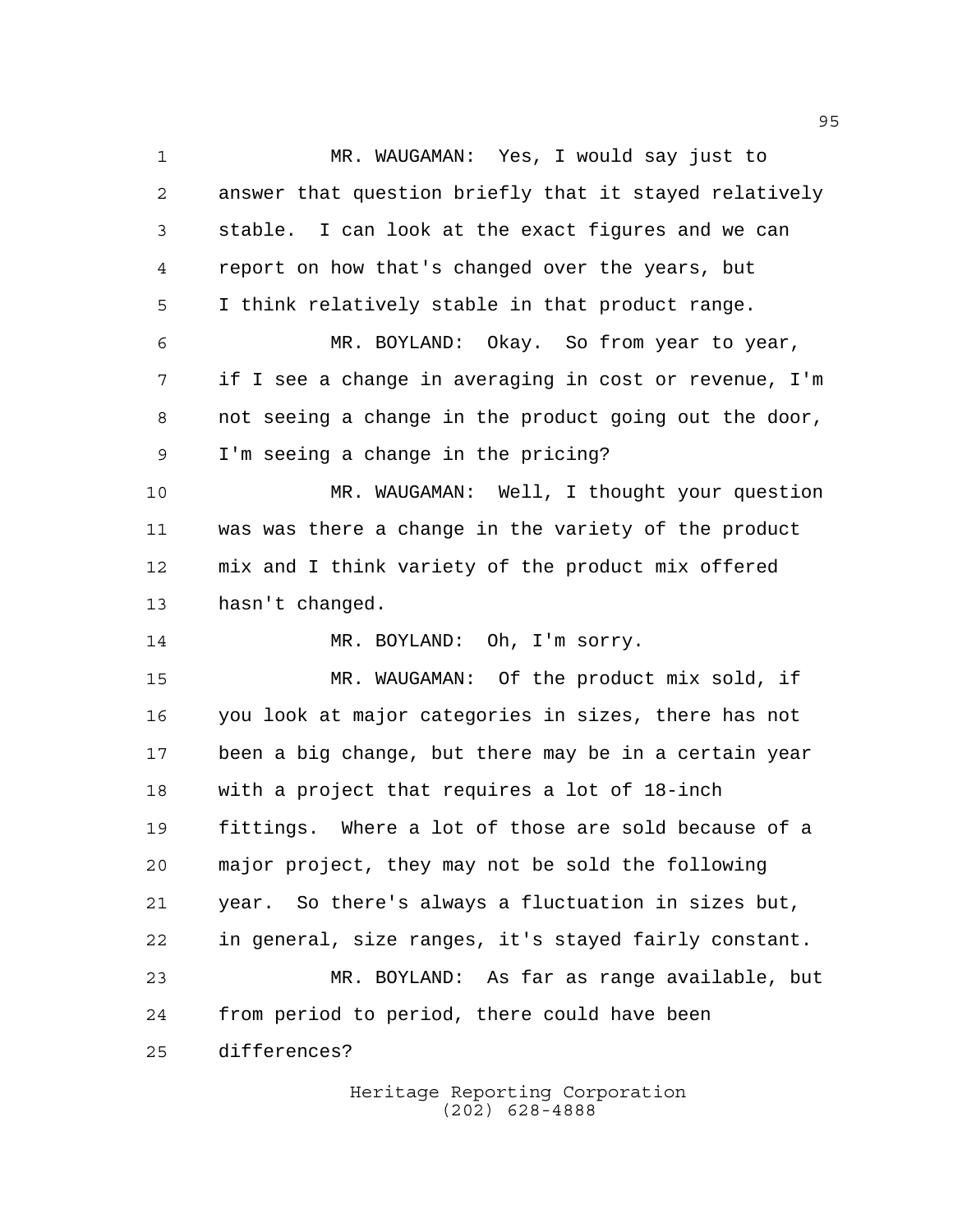MR. KERWIN: What changes, you basically have the same product line and that has been consistent. We may have incremental average monthly sales of each of those particular items. MR. BOYLAND: One final question. In the testimony it was noted that Ransom directly owns the Union and Tyler and Clow is sort of outside of that? 8 MR. GREEN: Correct. MR. BOYLAND: As a division of McWane? MR. ROSENTHAL: I believe we've already submitted an organizational chart for the record. Mr. Green, if you want to try to interpret that chart? MR. BOYLAND: Yes. I guess maybe the question is more -- not getting into the propriety information, but I can see that what's being produced at Clow is -- what is being produced other than subject merchandise is different than the other two plants and I guess I'm just kind of asking if -- well, the reason that it's outside of the orbit of the other two is because it is. MR. GREEN: Because Clow Water Systems Company is primarily a ductile iron pipe manufacturing facility, but they do also have a green sand foundry there that produces some DIWF.

> Heritage Reporting Corporation (202) 628-4888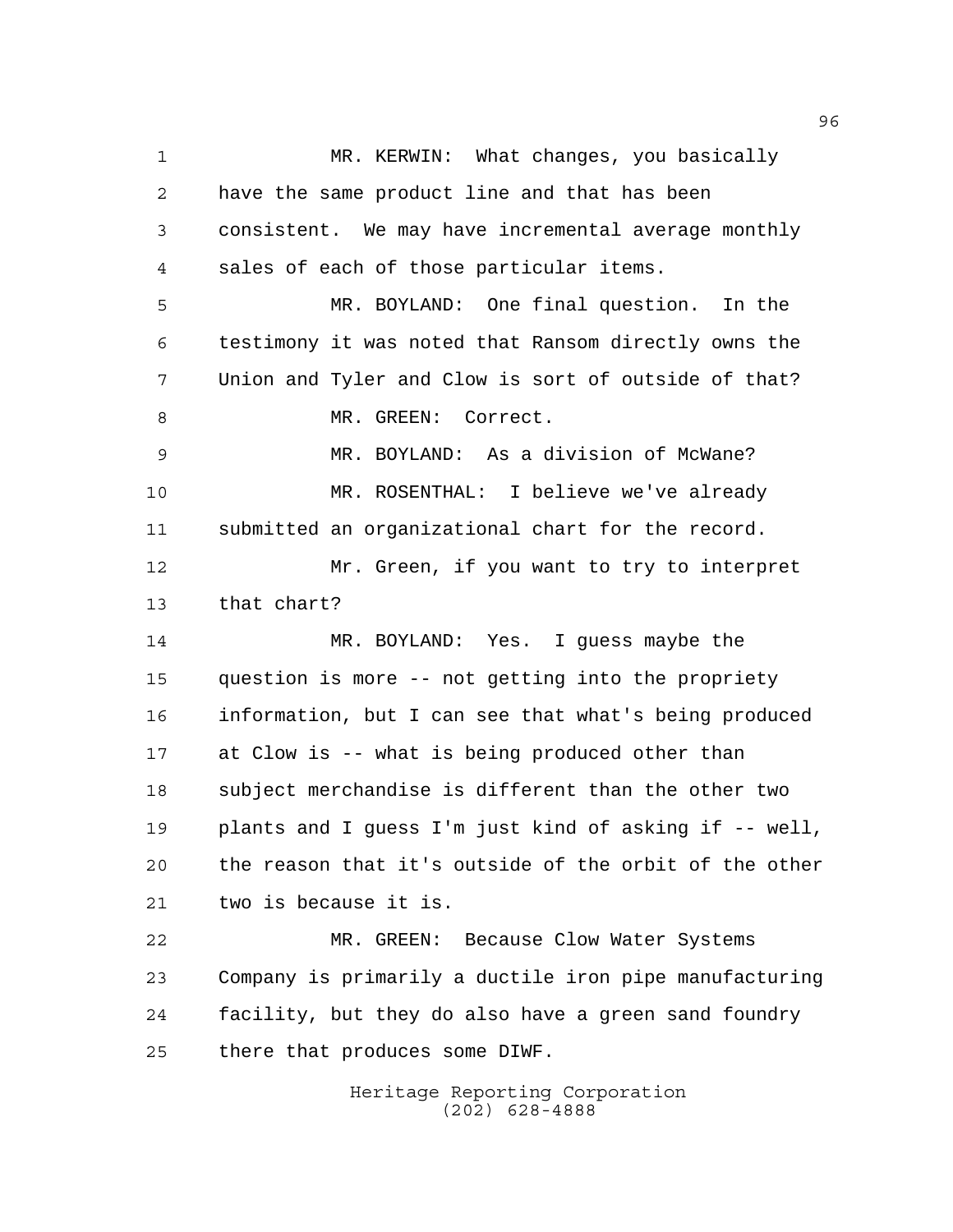MR. BOYLAND: Okay. So the fact that the majority of what they're doing is outside, they don't operate within the other two?

 MR. GREEN: Correct. The way we're structured is we have an Executive Vice President, they're responsible for the ductile iron pipe manufacturing facilities. And we have someone else responsible for the fire hydrants and the water valve manufacturing in businesses. And then myself is responsible for, in this case, the ductile iron waterworks fittings.

 MR. BOYLAND: This is for post-hearing submission. If you could addressing during the period examined the relationship between profitability and capital expenditures, I guess from the perspective of the actual results and what you were anticipating, sort of what happened and what you were projecting to happen.

 MR. ROSENTHAL: We'll try to answer that in our post-hearing brief. Yes.

21 MR. GREEN: Thank you.

No more questions.

MR. CARPENTER: Mr. Greene?

MR. GREENE: Bill Greene, Office of

Industry. I just have three questions.

Heritage Reporting Corporation (202) 628-4888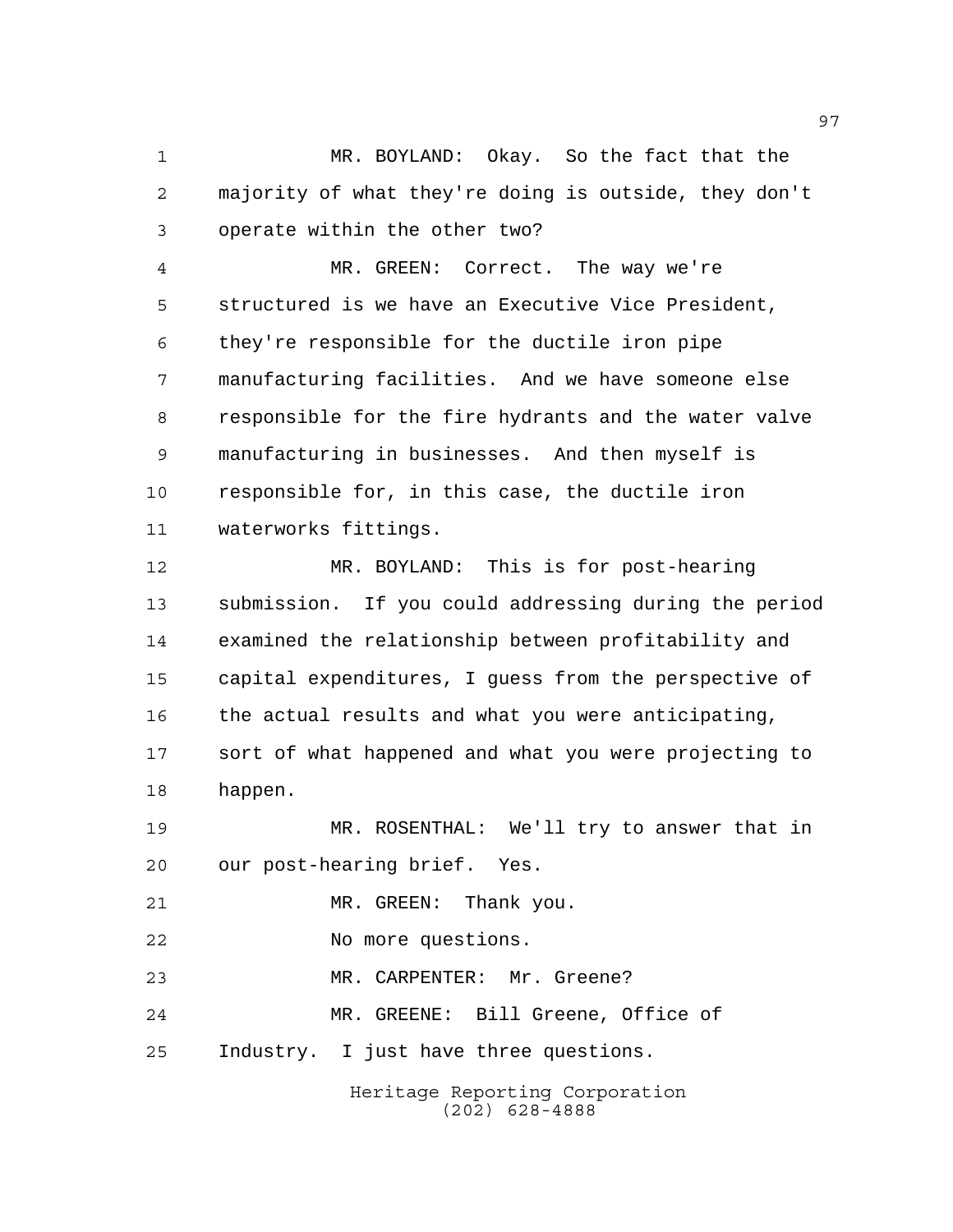When we were at Union Foundry on Wednesday and we were talking about the manufacturing process, I could have -- maybe I was mistaken, but I thought there was a differentiation based on size, that the green sand was used from 2 inches to 36 and above 36 they were using a resin coated no bake system, which is different machinery.

 MR. GREEN: You are correct. There is a certain machine that is able to produce eight inch and below sizes. There is another machine that produces efficiently sizes 10 inch through 24, something along those lines. And then there's the no bake system that you would say historically produces greater than 30 inch and maybe some configurations of 30 inch. MR. BOYLAND: So it's physical size? MR. GREEN: It's a physical size issue. MR. BOYLAND: Okay. But I thought it was a completely different way of making a core, that there's not --

 MR. GREEN: The process is different, but the criteria is what will fit on the machine. If we could fit the 36 inch diameter machine on a high production machine, we would make it that way, but there is -- I think our numbers are -- hang on one second.

> Heritage Reporting Corporation (202) 628-4888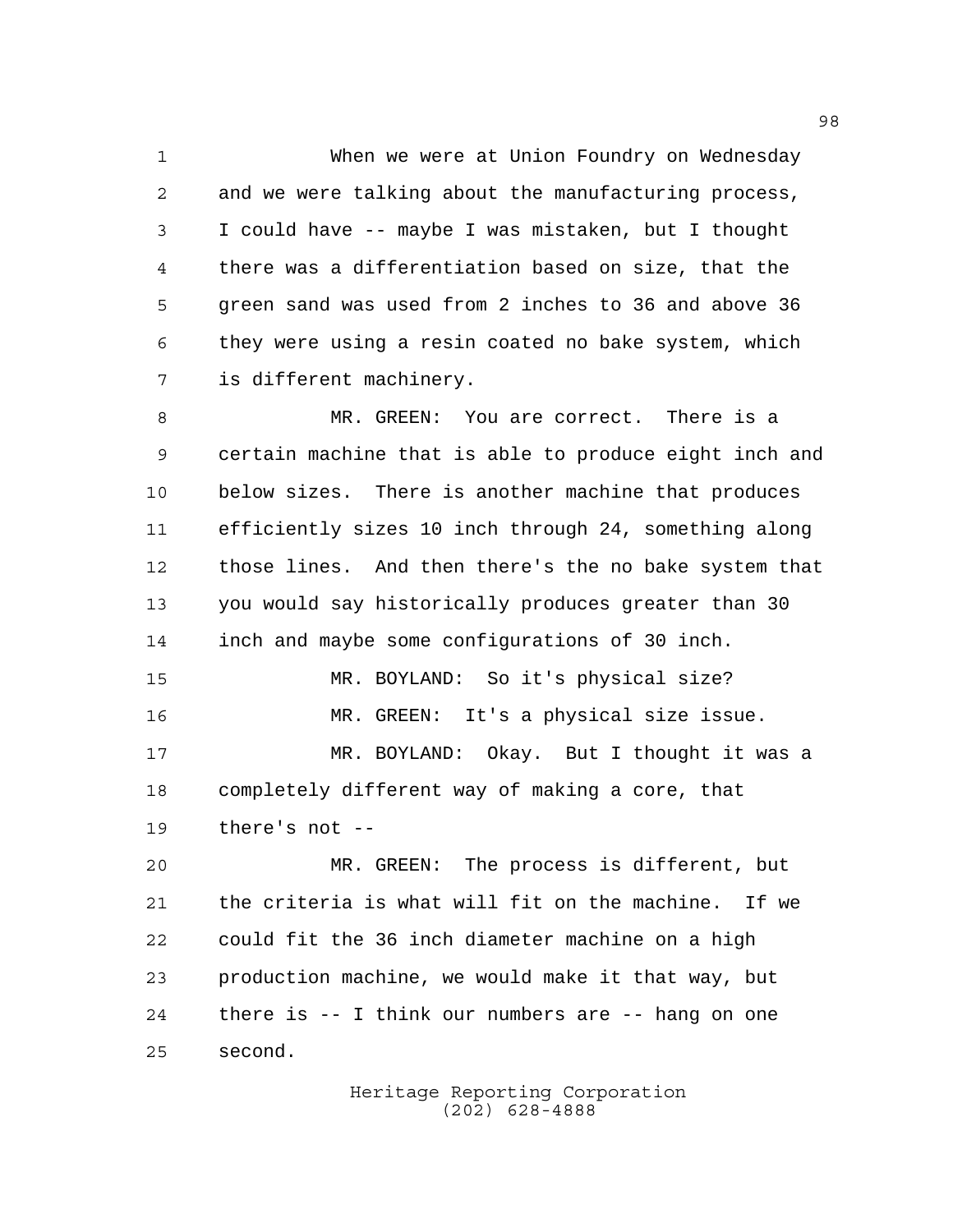MR. WAUGAMAN: The 24 inch and below is approximately 90 percent of the product that we sell, 30 inch and up overall domestic industry.

 Twenty-four inch and below is about 90 percent of what the domestic industry sells of fittings, and 10 percent roughly and less is 30 inch and up.

 MR. GREEN: So carrying that a step further, you wouldn't want to buy -- you know, the incremental cost of being able to put a larger size on an automatic molding machine, you would pay millions and millions of dollars more for that equipment to be able to have that feature on a very small quantity of products, so you invest along the automatic molding machines. You invest on the higher volume side.

 MR. GREENE: Thank you. Second question is someone spoke to the fact that housing starts and construction projects had a large influence on sales. Could you talk about the seasonality of sales and production?

 MR. WAUGAMAN: In addressing the two parts of that question, first housing starts. Because when you're building new home developments and subdivisions you need to put a lot of piping systems in for the fresh water that have a lot of direction changes in

> Heritage Reporting Corporation (202) 628-4888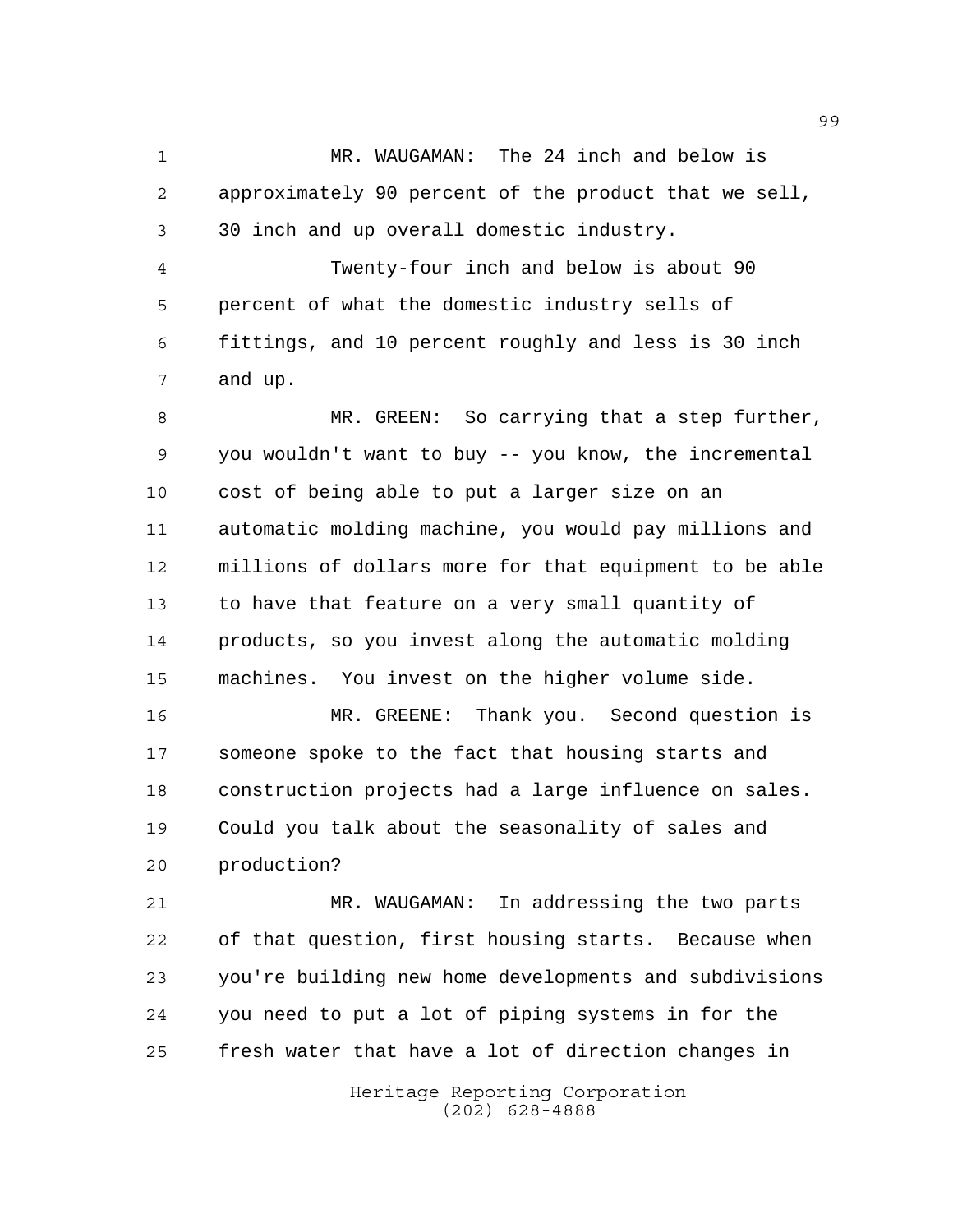the pipes. Therefore, you use a lot of fittings in any housing development, so they directly relate to the sales of our DIWF fitting products.

 As far as seasonality goes, and again that's different in different parts of the country. Of course, when you're in the north in Minnesota, Massachusetts and New England there's a greater seasonality when they can't operate those projects and dig below the frost line, where in the southern part of the country you see less seasonality.

 It blends out in our sales that you do see a seasonality where April on through October again are a stronger sales month, tapering down at year end and not picking up again. It's not a drastic drop where sales go away because a lot of our product in the southern part of the country isn't exposed to that same seasonality.

 MR. GREEN: And if you take your sales hat off and you look at it on the operations side, you would rather operate consistently month in and month out and let your inventory levels rise and fall accordingly.

 MR. ROSENTHAL: And just to reiterate a point made earlier, Mr. Greene, as Mr. Green said, one of the reasons why they would like to get investments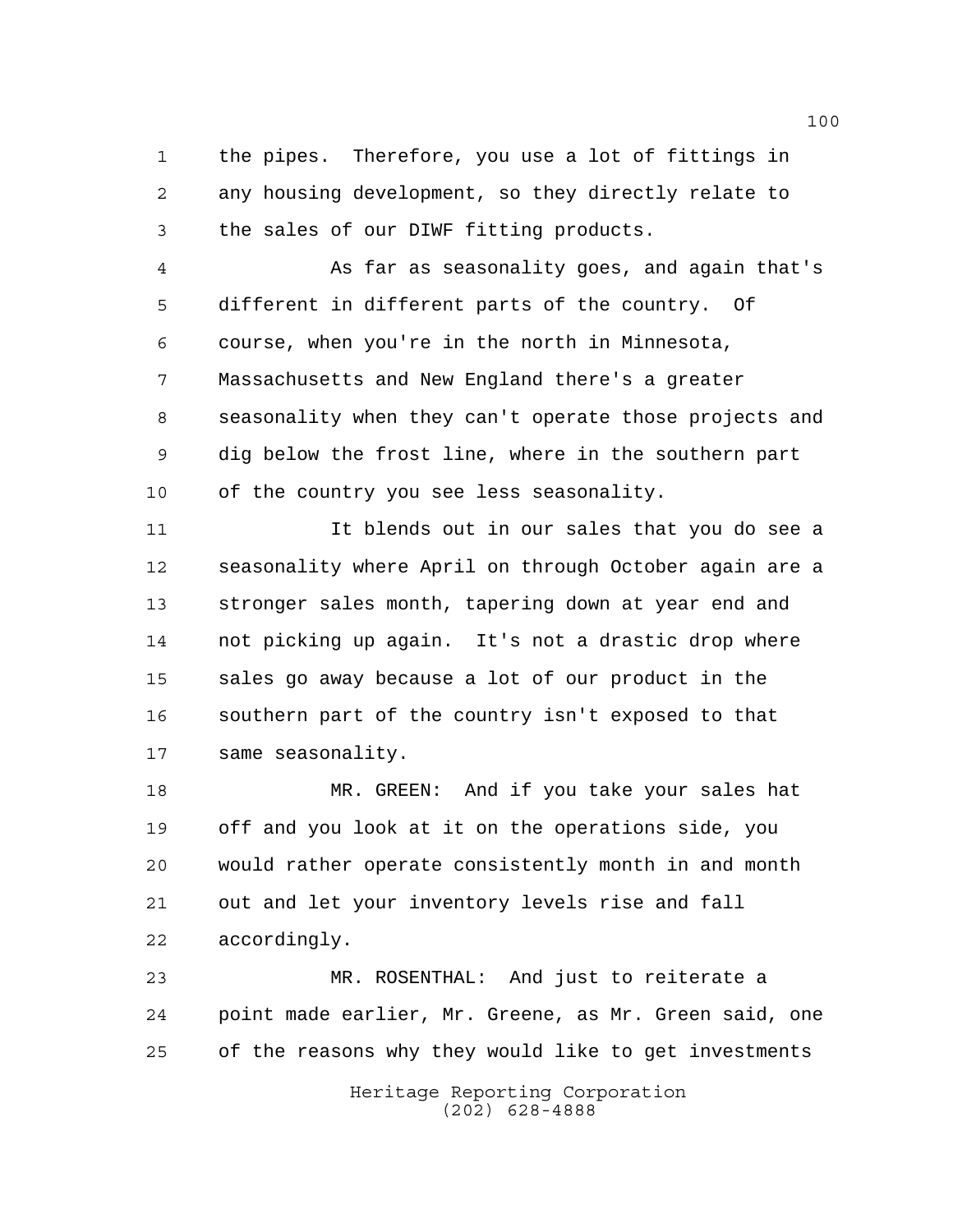done now or implemented in the late fall/early

 November/December period is to have the investments be able to kick in when the market picks up in the spring later on.

 I'm not going to argue that this is like an agricultural product where the seasonality is so great, but there is a reason why you want to make investment decisions and get things in place sooner rather than later, and it really goes back to Mr. Gearhart's question about urgency and critical circumstances.

 MR. GREENE: Last question. Sorry. Go ahead.

 MR. KERWIN: I just wanted to add one point. Not to flog a dead horse here, but it's kind of ironic that to the extent there is some seasonality and that the summer months are really, you know, the relatively high point of the demand point for DIWF, this is exactly when these layoffs and closings took place this summer.

 MR. GREENE: Last question. When Union closed its automated mold line, was that production transferred to Tyler, or was it just cut out altogether?

Heritage Reporting Corporation (202) 628-4888 MR. ROSENTHAL: In our post-hearing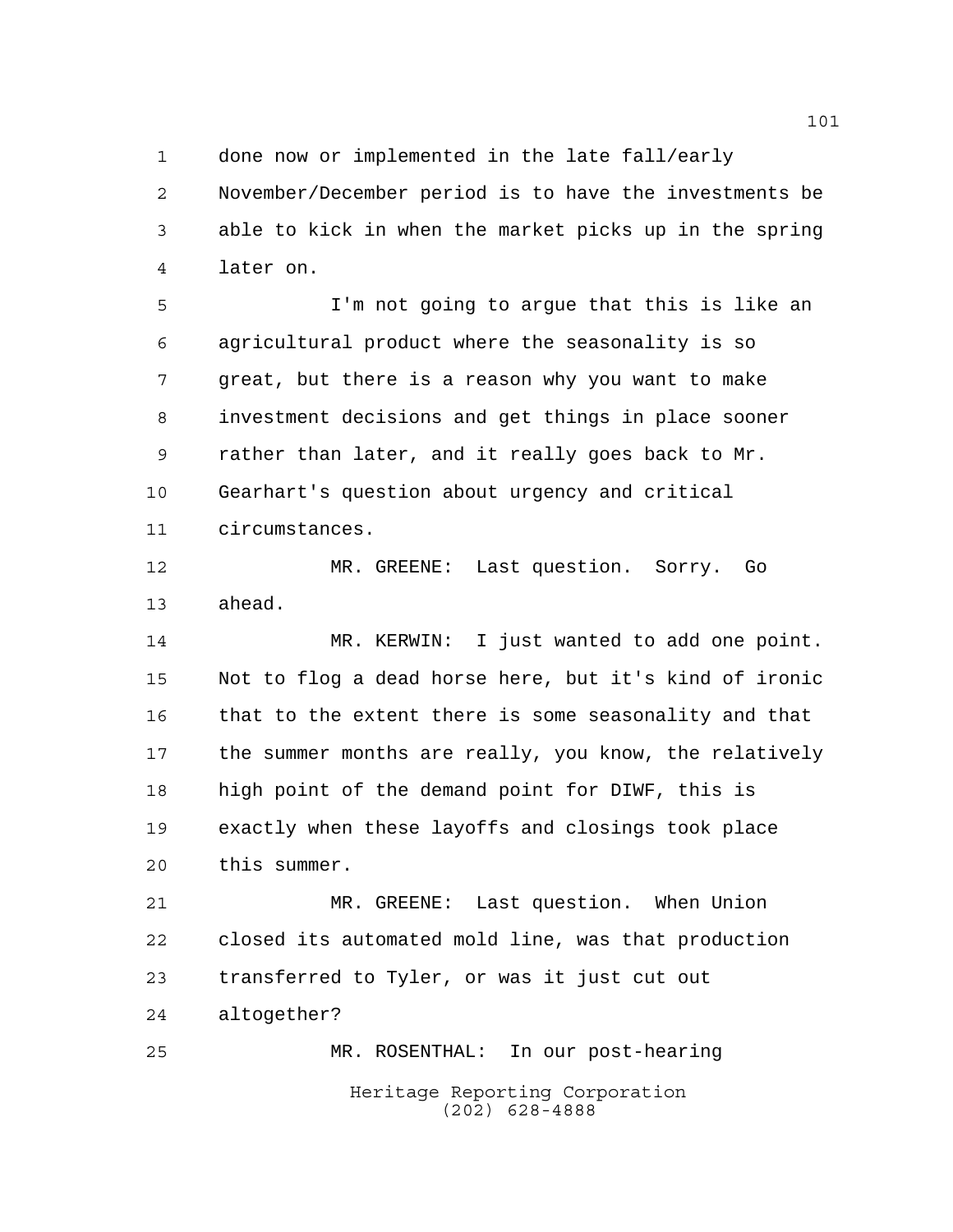conference brief we'll tell you what happened to what was being produced on that line. MR. GREENE: All right. Thank you. MR. CARPENTER: Ms. Mazur? MS. MAZUR: Diane Mazur, Office of Investigations. Thank you, gentlemen, Ms. Gilbert, for your presentations this morning. It's always helpful to get as much as we can out in the public record. Thanks very much to the industry witnesses particularly for coming and helping us understand your business. Let me start first with the like or directly competitive product. We've heard your statements, Mr. Rosenthal, as to what your position is. The Respondents' pipeline component has suggested that there at the least are two market segments in this industry, 30 inches and below and 36 inches through 64 inches, which is beyond the scope as well. Would you care to comment on that publicly? Whatever you need to follow up in the post-conference brief would be appreciated. MR. ROSENTHAL: Yes. Number one, we don't believe there are different market segments. Frankly, as we said before, these products are a continuum. McWane makes products beyond the break point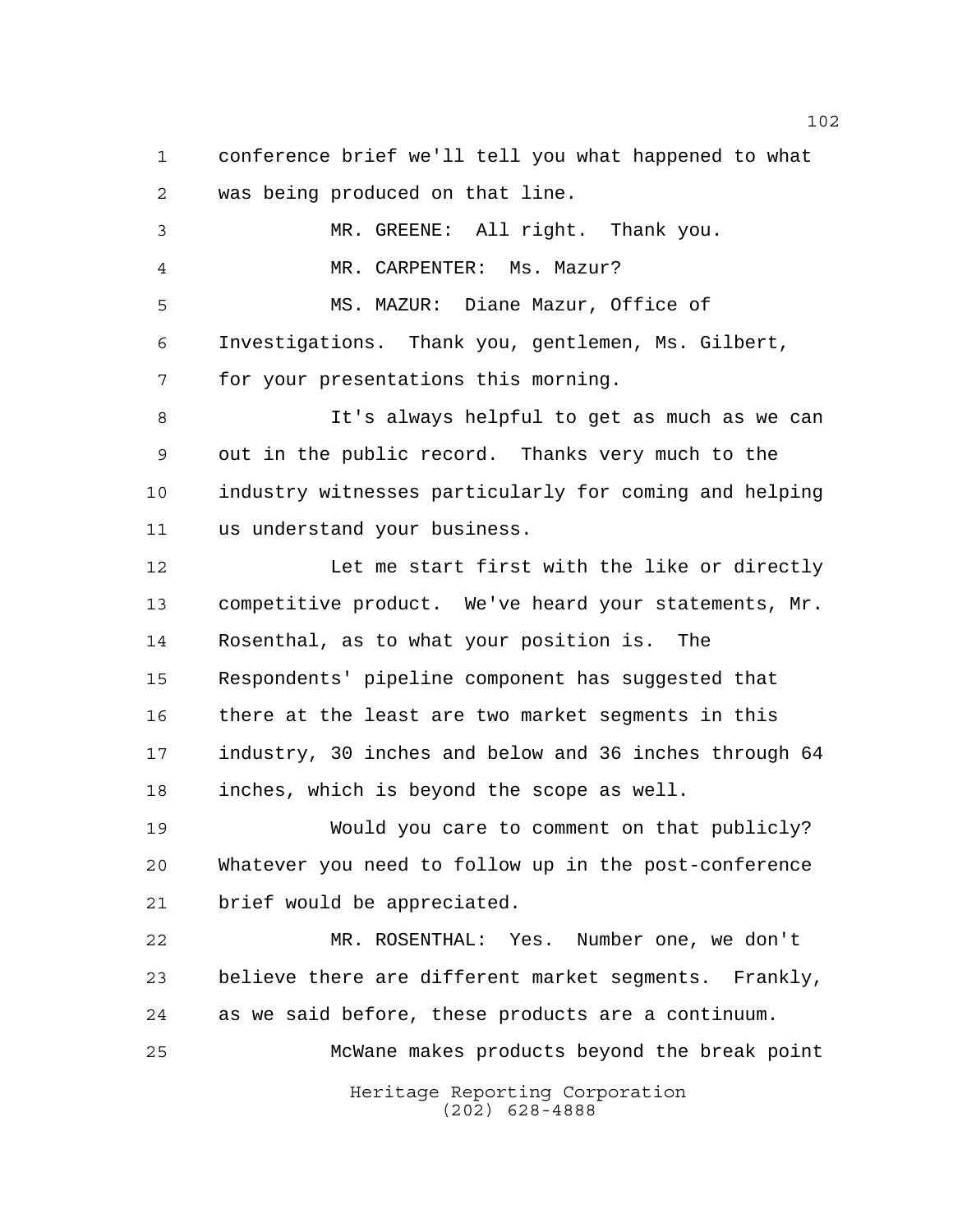suggested by the PCI letter, as we pointed out in our response, and other domestic manufacturers, small though they may be in terms of production, do make product beyond those made by McWane, so that's the essential point.

 I think the Respondents' letter is kind of mistaking the difference between different sizes and a so-called segmented market. As we understand that term, we don't see a segment here. You see a range of products, most of which are made by the Petitioners, but all of which are made by the domestic industry as a whole.

 While it is true that most of the production that gets sold to distributors in the domestic industry and like the importers sell to end users as well, I don't think I've ever seen -- I shouldn't say that. Market segmentation is a tough argument to make based on sizes or simply the limitations of a particular producer's capability.

 I'll let Ms. Gilbert supplement that if she'd like. No? Okay.

 The note that was just passed to me indicates that contrary to the submission made by PCI, McWane does produce 36 inch product, so not only do we disagree with the notion of segmentation. We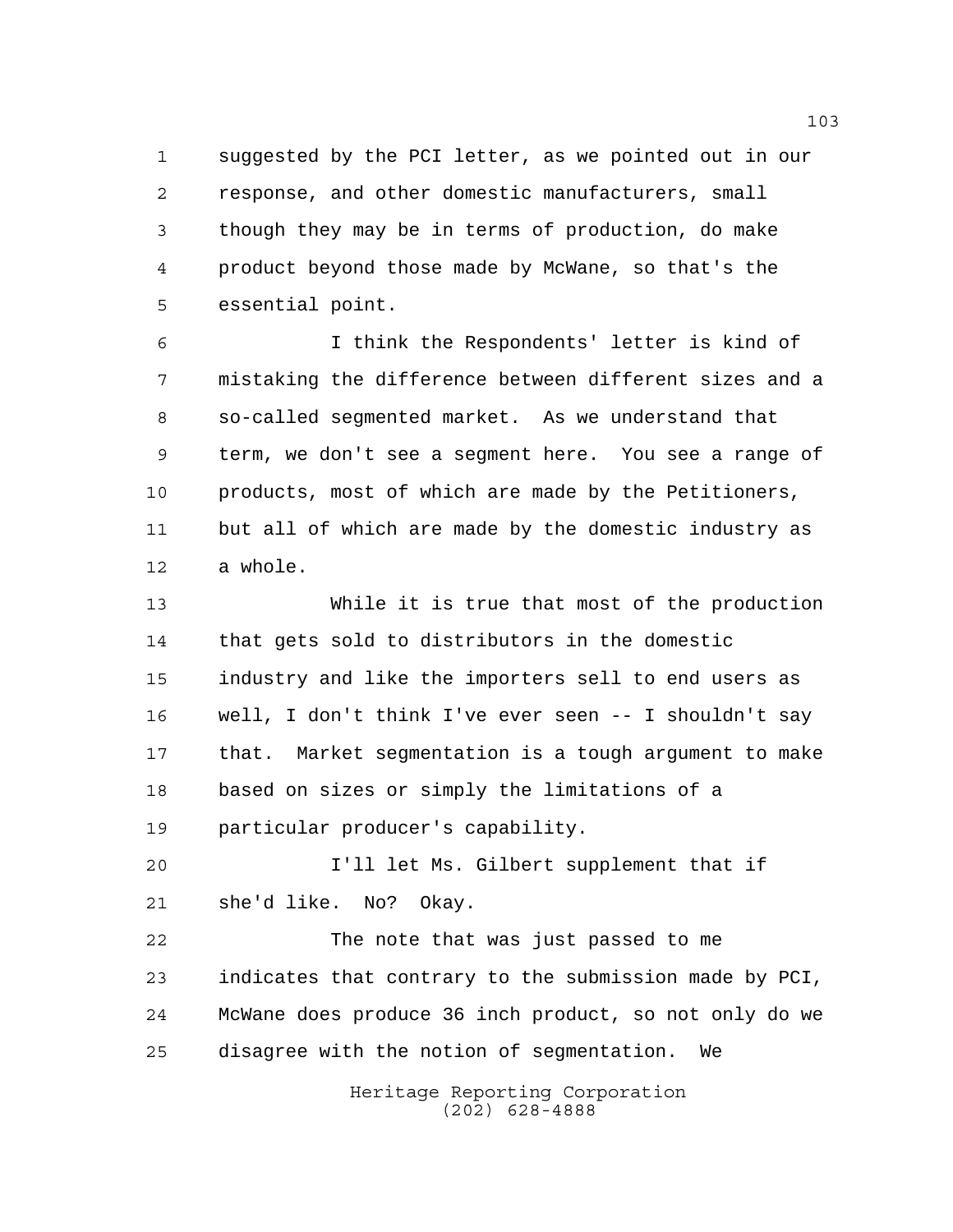certainly disagree with their characterization of who produces what and where they would draw their particular line.

Heritage Reporting Corporation (202) 628-4888 MS. MAZUR: Following it to the next level, though, if one were to make a like or directly competitive product argument based on size, based on some of the things you were just speaking to with our Mr. Greene regarding the different production processes on size, could you just in your post- conference submission just run down the Commission's factors on like or directly competitive? 12 MR. ROSENTHAL: Certainly. MS. MAZUR: All right. Thank you. We need to I think clarify the channels of distribution data and some apparent inconsistencies that we might be having here on the record. Mr. Waugaman, you were basically saying, and I think there was general consensus, that in terms of channels of distribution distributors are the vast majority of products sold. MR. WAUGAMAN: That's correct. MS. MAZUR: That is the channel. MR. WAUGAMAN: Yes. MS. MAZUR: Would that conflict then with what's been submitted in say the Commission's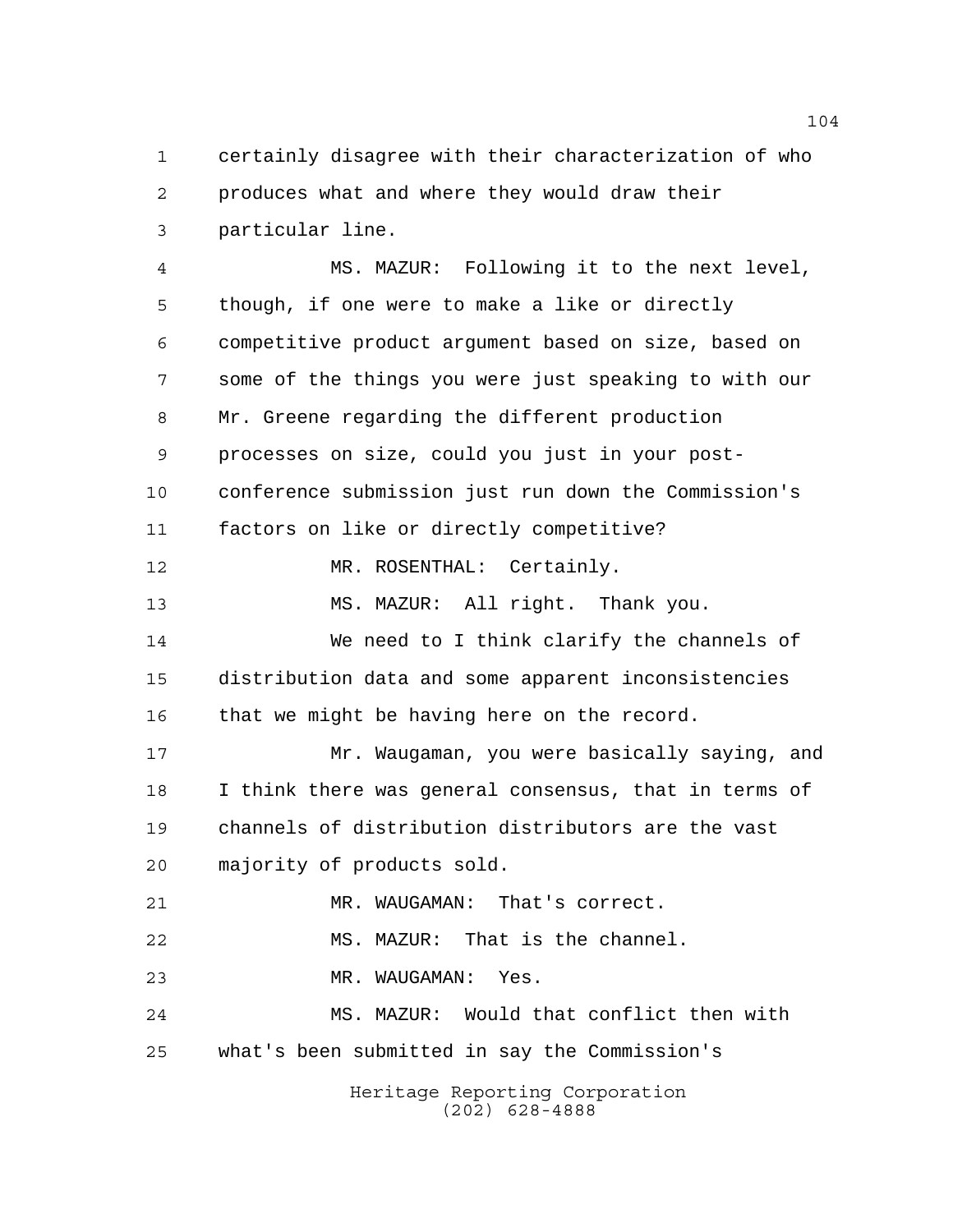questionnaires and what we've got on the record in terms of the data?

 We asked for shipments by waterworks houses, other distributors and end users. Perhaps there is no conflict here. Would you consider waterworks houses distributors?

7 MR. WAUGAMAN: Yes.

 MS. MAZUR: Then explain the difference between a waterworks house distributor and other distributors. Who are the others?

 MR. WAUGAMAN: There's not much of a difference between a waterworks house and a distributor from our perspective. We use that word interchangeably.

 If you use the word other distributors, that could be a distributor that primarily sells plumbing 17 products or electrical products. There are many distributors in the industrial business. They may be referring there to distributors that sell products other than waterworks branches.

 In other words, if a plumbing house that sold primarily toilets and things for plumbing of a construction job and one of their customers wanted to buy a ductile waterworks fitting because he was doing the underground part of that office building and they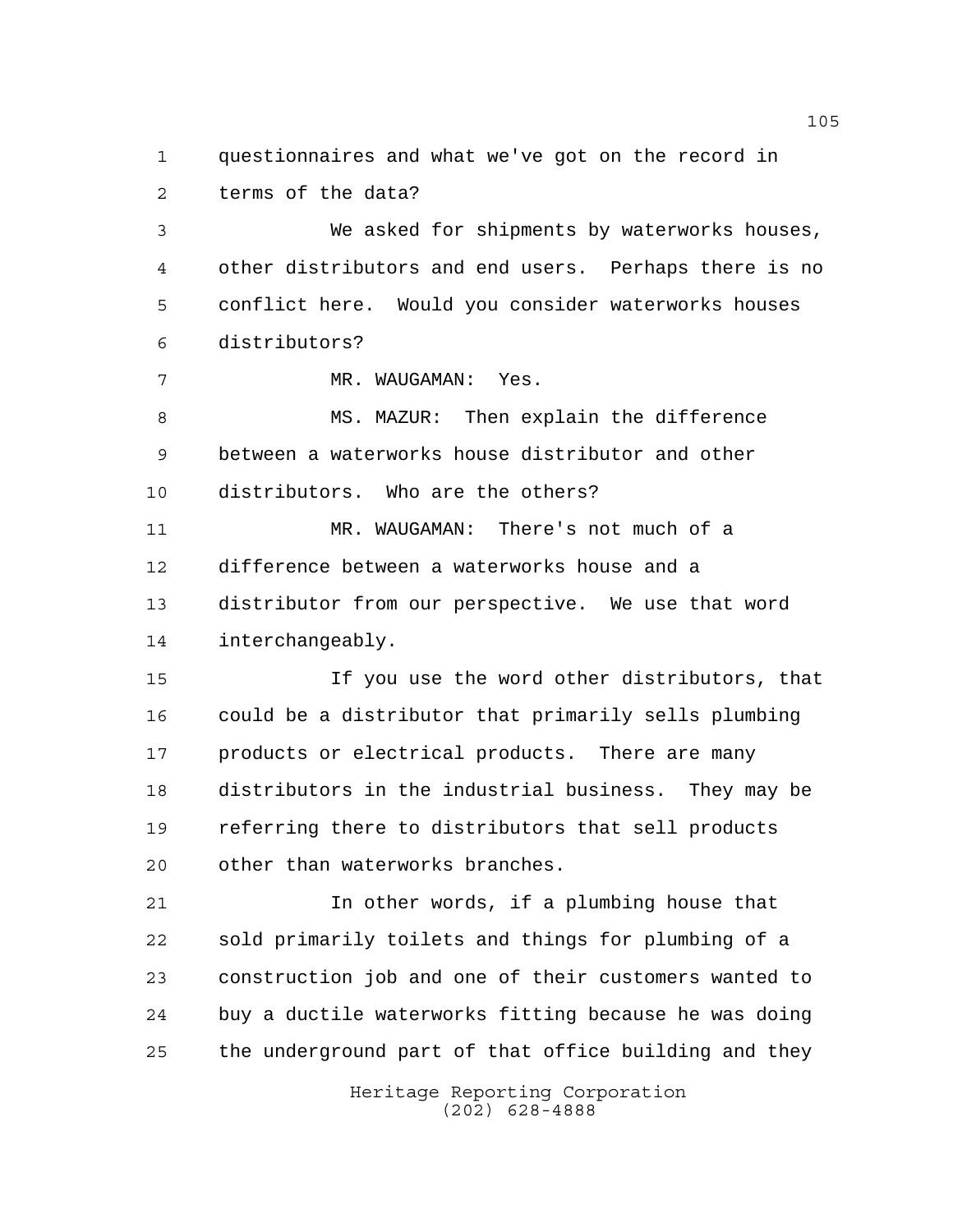Heritage Reporting Corporation (202) 628-4888 bought a ductile iron waterworks fitting from that distributor, that would be an other distributor. MS. MAZUR: Do you know of any differences again between the U.S. distribution channels and the importers who sell Chinese product? MR. WAUGAMAN: No, I don't. MS. MAZUR: Mr. Kerwin, I wonder if you could take a look at some of the confidential information we've gotten in our questionnaires with respect to what the importer questionnaires are giving us on channels of distribution, and if you've got any comment on that if you could do so in the post- conference submission? MR. KERWIN: Sure. We'd be happy to. 15 MS. MAZUR: Thank you. MR. WAUGAMAN: If I could just add one thing to that? In the questionnaire, I'm not sure exactly how it was stated, if that was stated was it sold to or delivered to. It could be possibly that a product is delivered to a contractor, but sold to a waterworks distribution house. I'm not sure how the Respondent reflected that in the questionnaire. MS. MAZUR: All right. Let me move over to some of the other preliminary data that we seem to be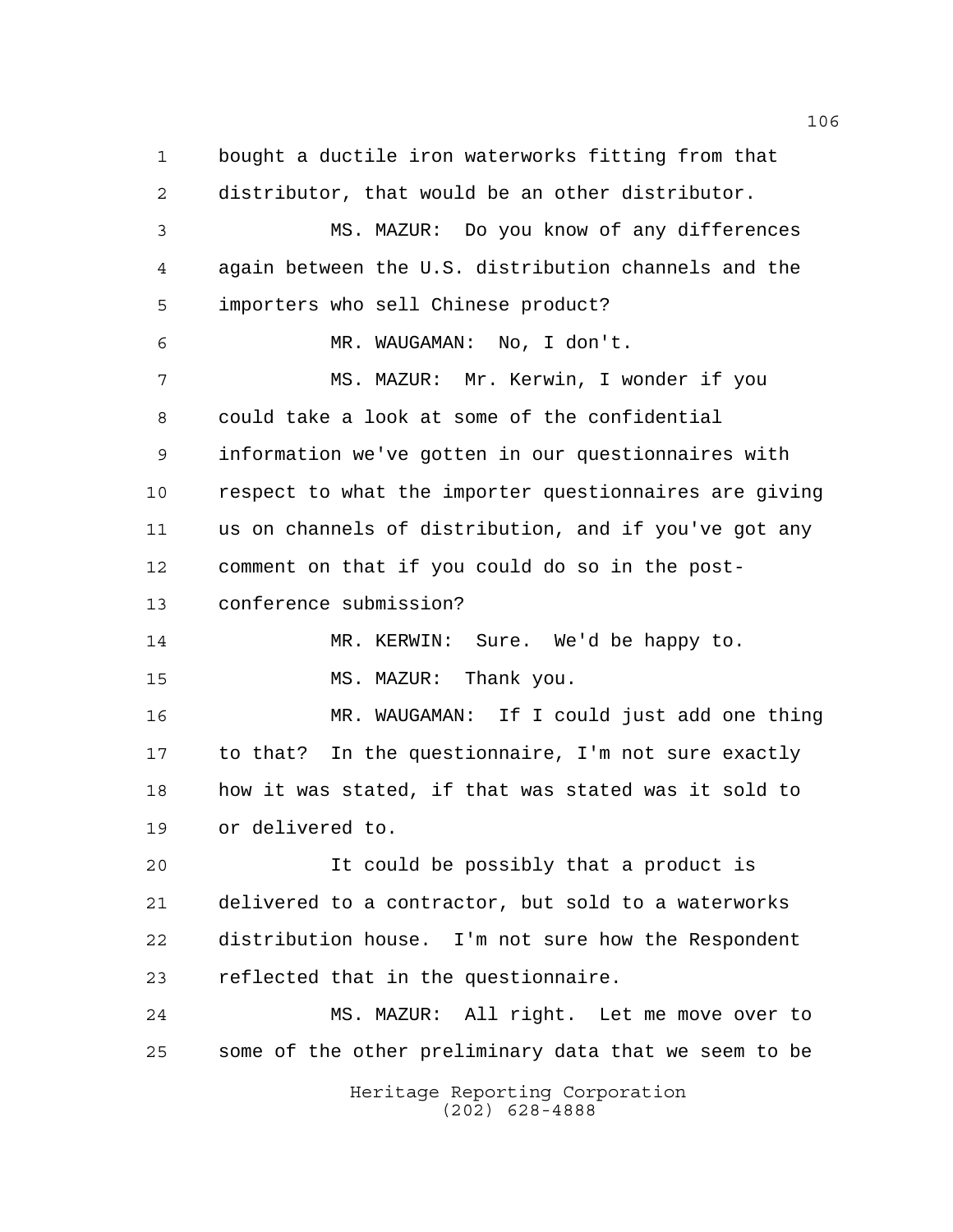getting to our questionnaires.

| 2  | We've got data basically showing us that               |
|----|--------------------------------------------------------|
| 3  | there are relatively high levels of inventories in the |
| 4  | industry, and they seem to be consistently high.<br>Is |
| 5  | there something specific to this product that requires |
| 6  | a fairly substantial inventory level?                  |
| 7  | MR. GREEN: Excellent service, and also                 |
| 8  | compare this to the valve and hydrant business.<br>In. |
| 9  | the valve and hydrant business, using your             |
| 10 | manufacturing glasses, there's not that many different |
| 11 | configurations or transitions.                         |
| 12 | You know, a valve. You either have a six               |
| 13 | inch valve, an eight inch valve, a 10 inch valve, a 12 |
| 14 | inch valve. It's very rare you would have, at all      |
| 15 | possible, a 10 inch by two inch valve, a 10 inch by    |
| 16 | three inch valve, a 10 inch by four inch valve, a 10   |
| 17 | inch by six inch valve, in order to be able to tie in. |
| 18 | You know, in a piping system you may have a            |
| 19 | 10 inch transmission line, but you're tying in a three |
| 20 | inch line or down the road a two inch line or down the |
| 21 | road a six inch line, so there's just a tremendous     |
| 22 | amount of products that really only make sense         |
| 23 | operationally to run one time a year.                  |
| 24 | You only want to do one setup because you              |
| 25 | could run that on your automatic molding machine one   |
|    |                                                        |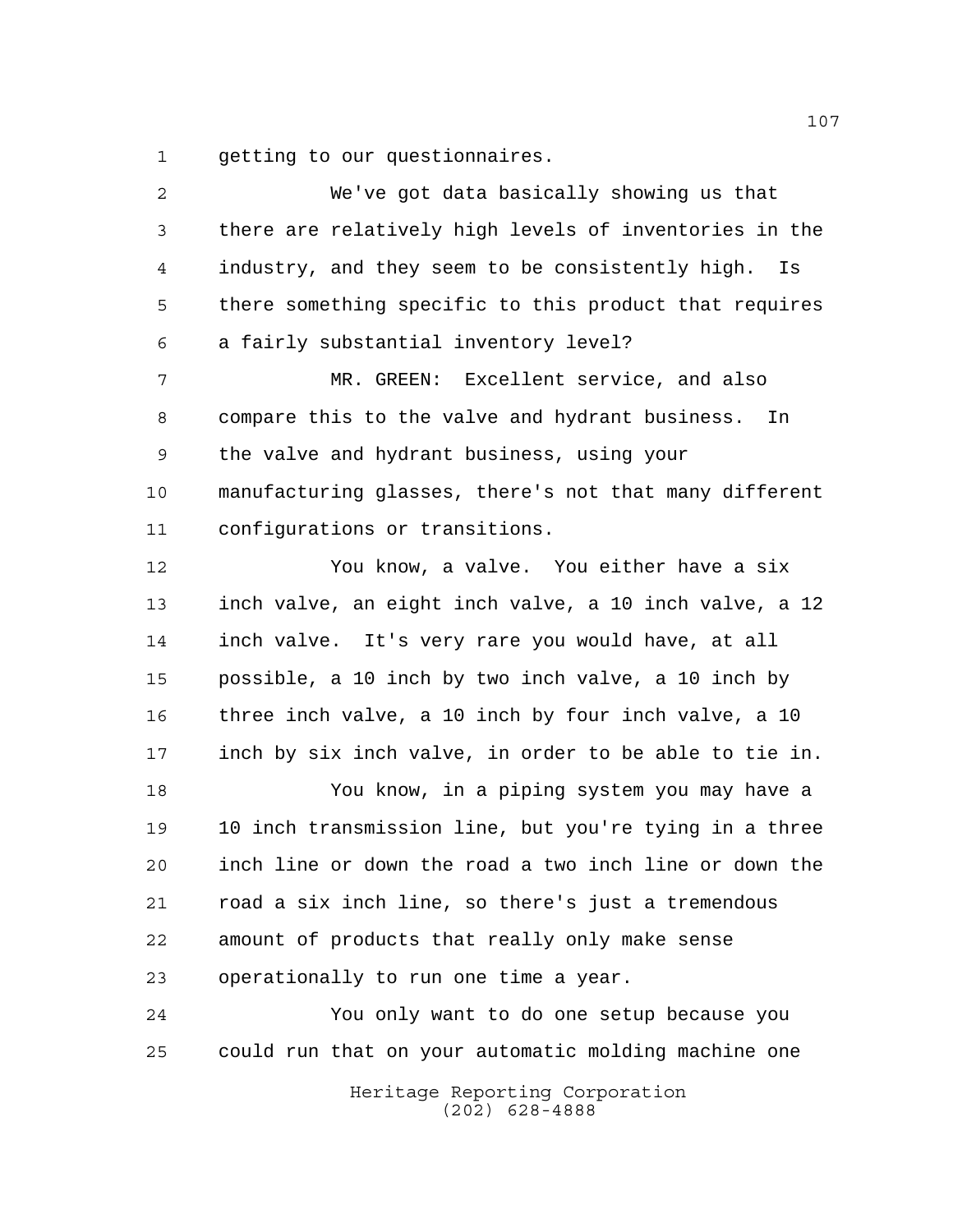or two hours and make six months', seven months' worth of inventory. You don't want to make a one month supply and then come back next week and set it up again and run another week's supply or something along those lines.

 From my experience, coming from the ductile pipe background, the valve and hydrant background and the fittings, with fittings we typically maintain about a four month use of inventory levels because our service levels are such that 95 percent of the time we will deliver to a customer his order complete, every item, every line item, within five days of when he places that order.

 Sometimes that's not good enough, so we have to have that investment in inventory in order to have excellent delivery.

 MR. WAUGAMAN: If I could add to that that the vast majority of our sales are required by our distributors immediately. In other words, out of stock. Not made to order where you go back to the foundry and mold and coat a product.

 For that reason and with the vast breadth of our product line, and I don't have the exact number, but it's between 500 and 1,000 different SKUs of products that we carry as stock products. You in turn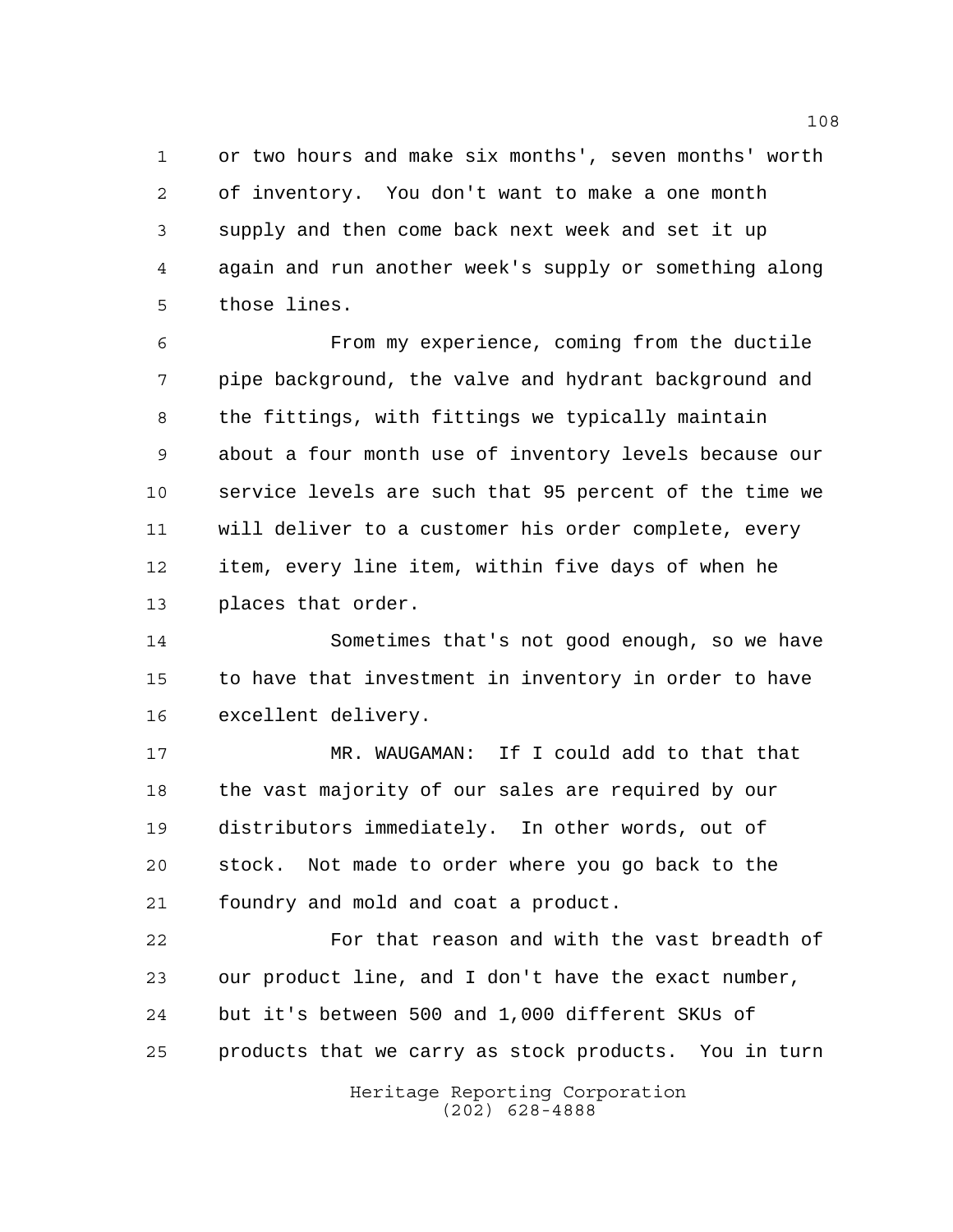need to have inventories to support that demand from distribution.

 MR. GREEN: If I may add? What we see a lot from our distribution, and our whole focus is to be excellent supporters of our distribution network, is they're under mandates to multiply their turn by whatever margin they make on their product, so if they make a low margin on something they want to turn that inventory eight, nine, 10 times. Thus, if they have a turn time profit margin being 100 percent that is what the distributor channeled managers are being forced to adhere to.

 We've seen in the last eight years I guess more pressure of maintaining the inventory that has historically been at the distributor's yard being at the manufacturer's yard because the distributor wants to just pick up the phone on Monday and get a delivery and pick up the phone next Monday and get another delivery. They don't store a month's supply of product on their yard as they may have done 10 years ago. MS. MAZUR: Thank you. That was very helpful.

Heritage Reporting Corporation Let me ask a couple of questions about product mix as a followup to other questions that were

(202) 628-4888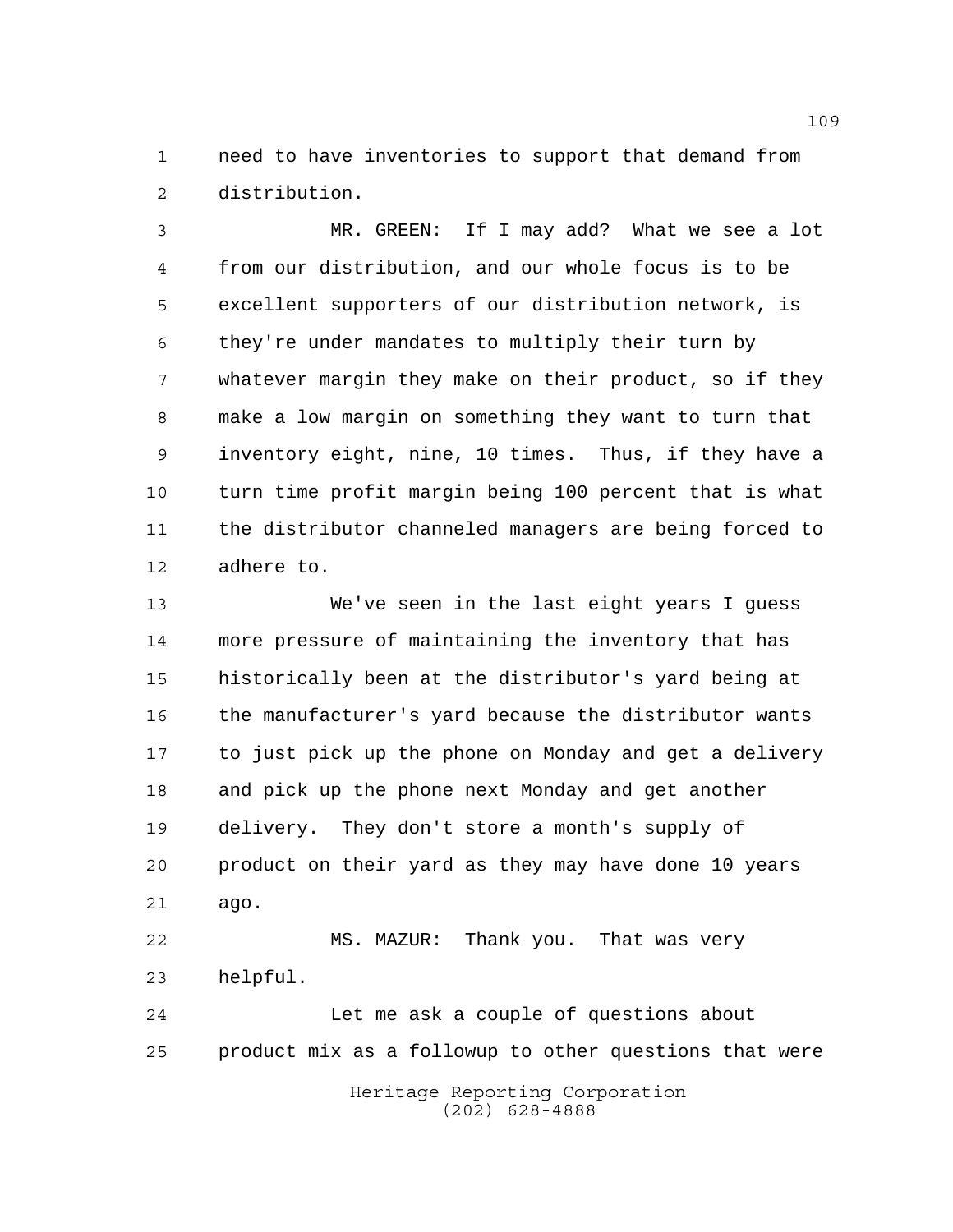Heritage Reporting Corporation (202) 628-4888 raised earlier. You've indicated that essentially it's been stable over the period of our investigation in terms of your mix of product, but was there not a standard change in the compact standards that basically allowed for a shift from full back down to compact in the size ranges to allow the fitting to go from a 24 inch to a 48 inch fitting? MR. WAUGAMAN: I think to address the first part of your question, there were changes. The vast majority of the changes from full body to compact ductile took place prior to the term, the period of time under this discussion today, the investigation today. As far as you had mentioned 24 inch and up? I'm sorry. What was the second? 16 MS. MAZUR: Forty-eight. MR. WAUGAMAN: Forty-eight inch and up? MS. MAZUR: No. It allowed you to go from 24 to 48 at a compact standard. MR. WAUGAMAN: I believe that has been allowed for a period of time. I'll let Joel address that. MS. MAZUR: We've got indication that it was late 2001/early 2002. MR. BLAIR: The AWWA standards are reviewed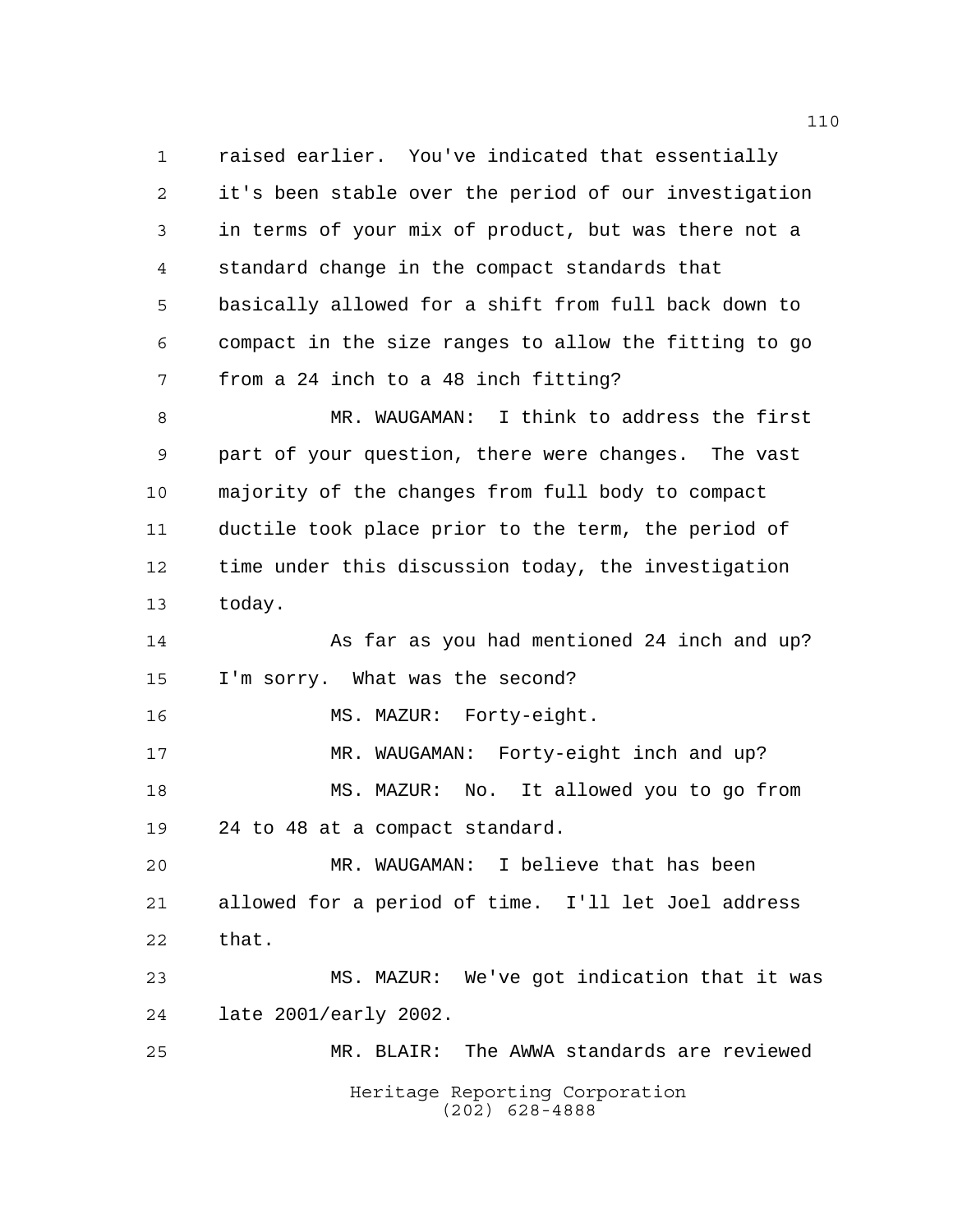Heritage Reporting Corporation each five years, and as new products and new producers bring products into the market those standards are expanded to cover size ranges and configurations. That's the natural progression. The larger diameters have been introduced to the C-153 standard. MS. MAZUR: Have you seen a shift away from full body to compact in terms of your sales and production over the period of investigation? MR. WAUGAMAN: In the larger diameter specifically, yes. In the up through 24, the answer would be no. MR. GREEN: And again, 90 percent of the product is 24 inch and below in size. MS. MAZUR: Okay. All right. I think the last item I really want to talk about is rapidly increasing imports just to make sure that we're all using the same data and we agree that that is what should be used. The Commission has received data through its questionnaires, its importer questionnaires. Do you believe those data are what the Commission should be relying on in terms of imports and market penetration? MR. ROSENTHAL: Yes, we do. MS. MAZUR: Okay. Lastly is the -- actually, it's not the last question.

(202) 628-4888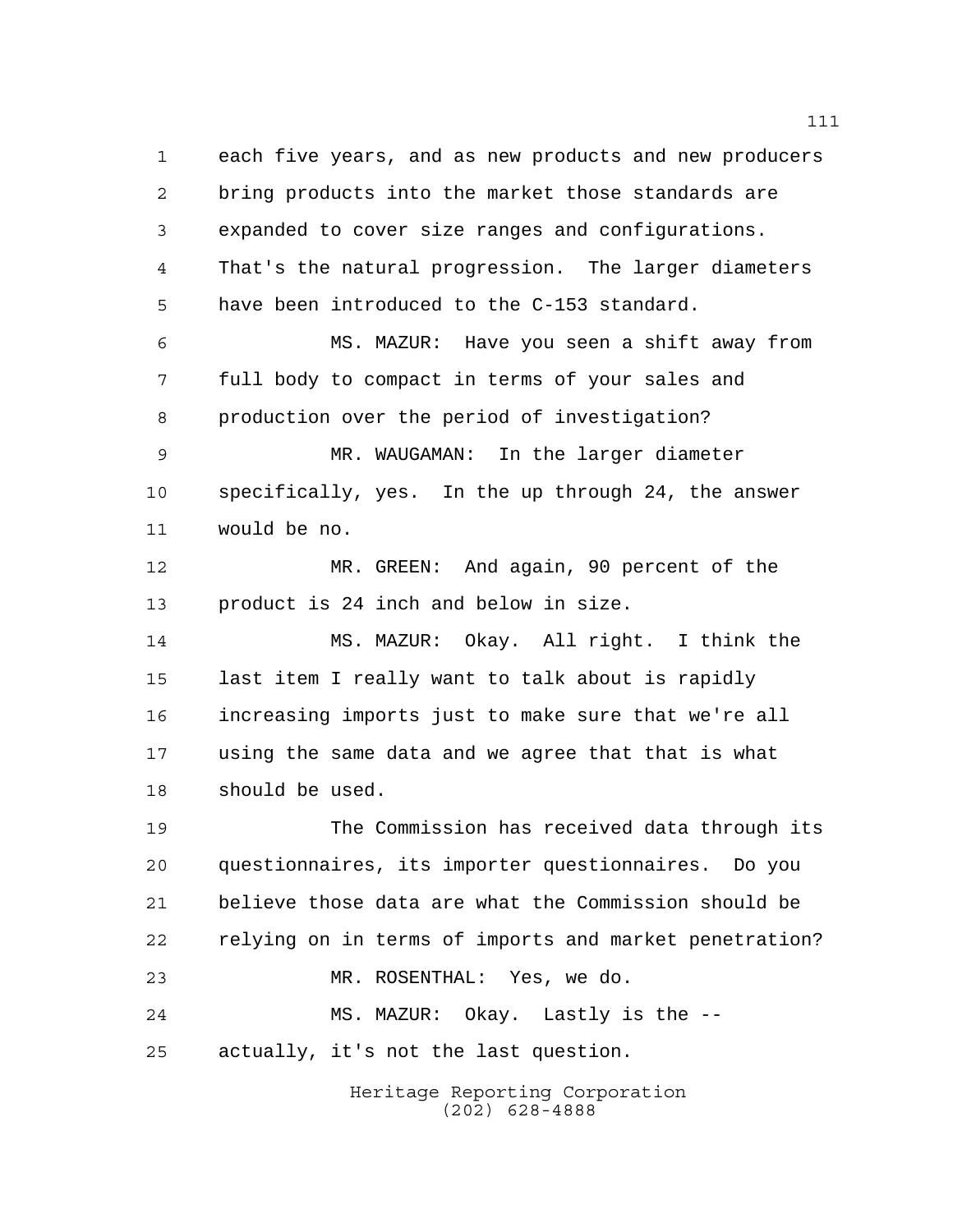The reason we're all here today instead of at a normal hearing is critical circumstances. Your clients, Mr. Rosenthal, have made great efforts to provide us with as much information as they could on this issue, but a specific question in the questionnaire asks for the effect or what the difficult to repair damage would be if provisional relief were not granted.

 The response in the questionnaires dealt with the question in terms of a much longer time frame. It could have been just a misunderstanding of the question or poor phrasing of the question.

 Could you take a look at that question in our questionnaire, 5-B I believe it was, and respond in the same time frame that we've been talking about this morning, roughly two months, the difference between provisional relief and what normal relief would have been?

 MR. ROSENTHAL: We will go back again and give you a finer tuned answer on that.

 MS. MAZUR: Okay. That's good. The last item, Mr. Rosenthal, is the notion that imports should be viewed over the entire period of investigation, and you found no evidence in the statute or legislative history to go to a shorter timeframe, more

> Heritage Reporting Corporation (202) 628-4888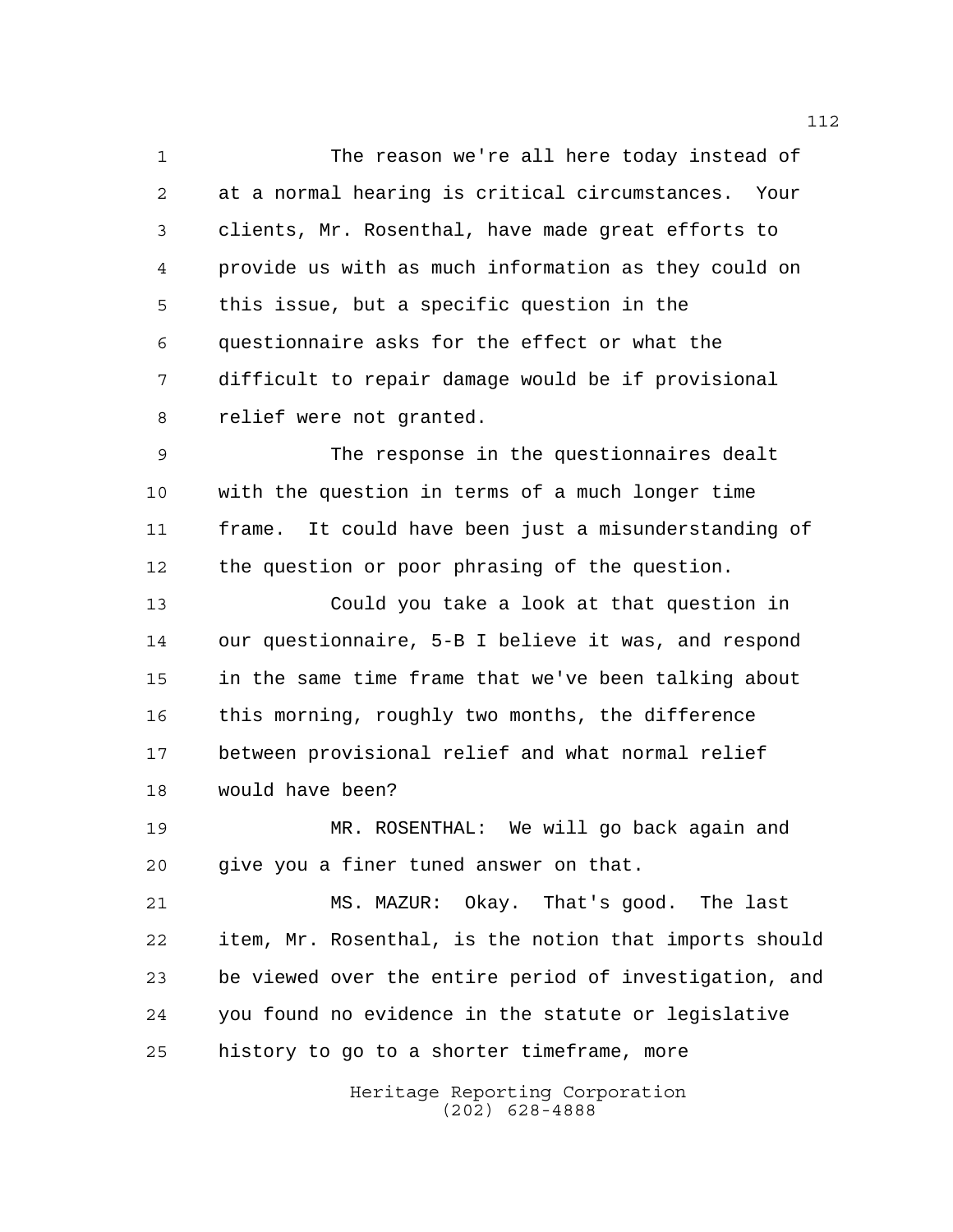contemporaneous.

| $\overline{2}$ | In the recent Brake Drums and Rotors                   |
|----------------|--------------------------------------------------------|
| 3              | investigation we had at least two Commissioners,       |
| 4              | Chairman Okun and Commissioner Koplan, find that in    |
| 5              | fact there was ample provision in the legislative      |
| 6              | history specifically that addressed the concerns about |
| 7              | potential increased import competition from China in   |
| 8              | the future.                                            |
| 9              | Essentially what I'm asking you to do is               |
| 10             | address it briefly now if you will, and then in your   |
| 11             | post-conference submission please address Footnote 65. |
| 12             | MR. ROSENTHAL: I certainly will. I read                |
| 13             | that, and I said to myself I can't wait to come before |
| 14             | Commissioner Koplan and Chairman Okun to explain to    |
| 15             | them why they're wrong on that.                        |
| 16             | Honestly, I don't see that. In fact, I                 |
| 17             | think it's an incorrect reading of the legislative     |
| 18             | history and the statute. I did note that, as I said,   |
| 19             | but there are other Commission decisions under 421     |
| 20             | that make it quite clear that a thorough, less         |
| 21             | dramatic increase over a longer period of time also    |
| 22             | satisfies the rapidly increasing import standard, so   |
| 23             | clearly we've got that here.                           |
| 24             | As I said to you, I would argue that the               |
| 25             | emphasis on the interim period or the last year or so  |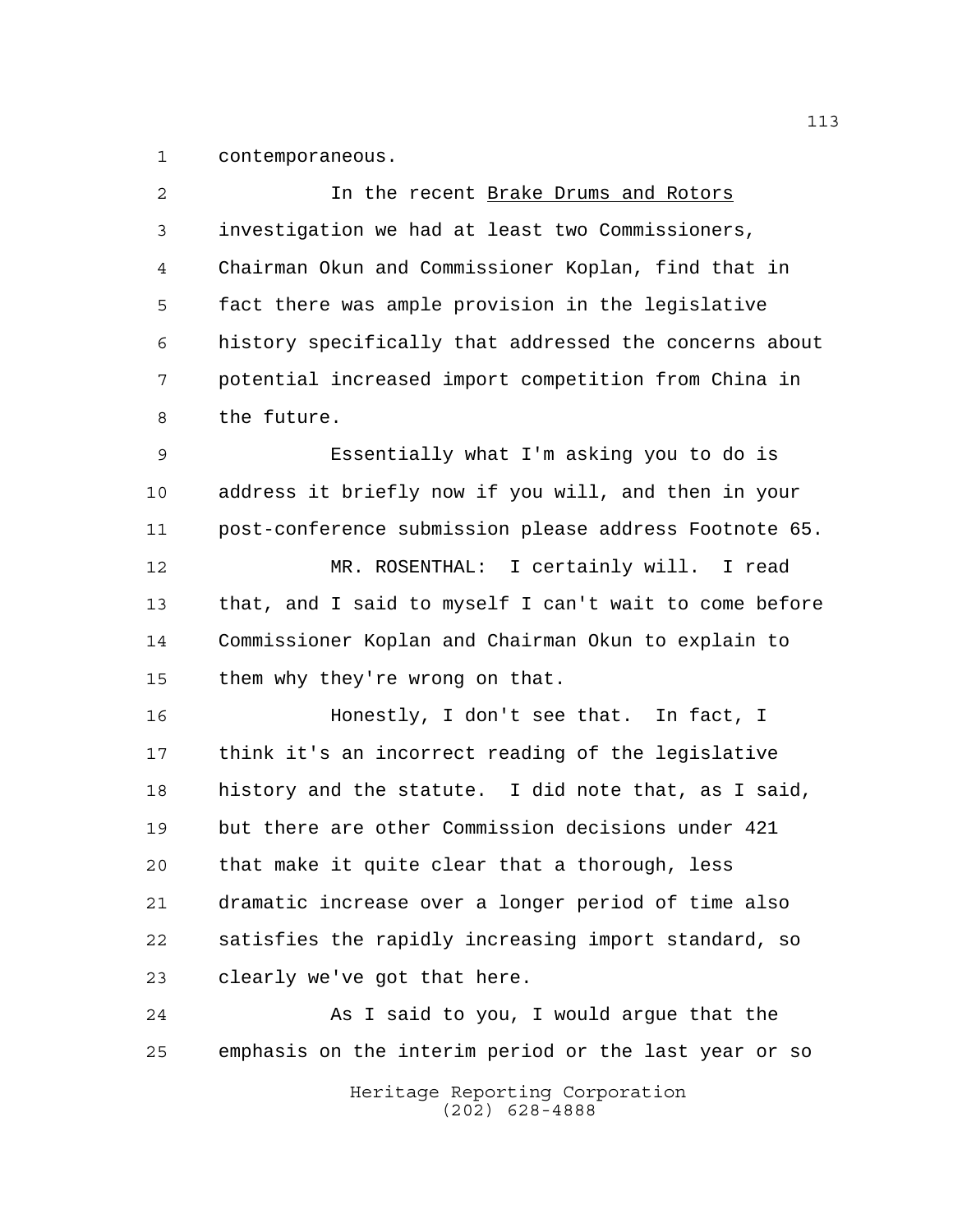Heritage Reporting Corporation is incorrect, and I think with the additional briefing Commissioners Koplan and Okun will see it differently. MS. MAZUR: Could you help them along in terms of elaboration in your post-conference submission? MR. ROSENTHAL: Absolutely. MS. MAZUR: Thank you. Those are all the questions I have. MR. CARPENTER: I had a few questions. Unfortunately, I still have a couple questions left on rapidly increasing imports. Mr. Loeb, in his opening statement, said that he felt that imports had to be increasing over a very short period of time. Mr. Rosenthal, you said a number of times 16 that you felt the increase did not need to be after the U.S.-China bilateral agreement. I think you also said at one point that the increase doesn't need to be over a minute period or something to that effect, so I take it that you're disagreeing with his feeling that it does have to be over a very short period of time. MR. ROSENTHAL: Yes, I do disagree with that, and I think notwithstanding the footnote cited by Ms. Mazur earlier there have been a couple of decisions by the Commission under 421 that indicate it

(202) 628-4888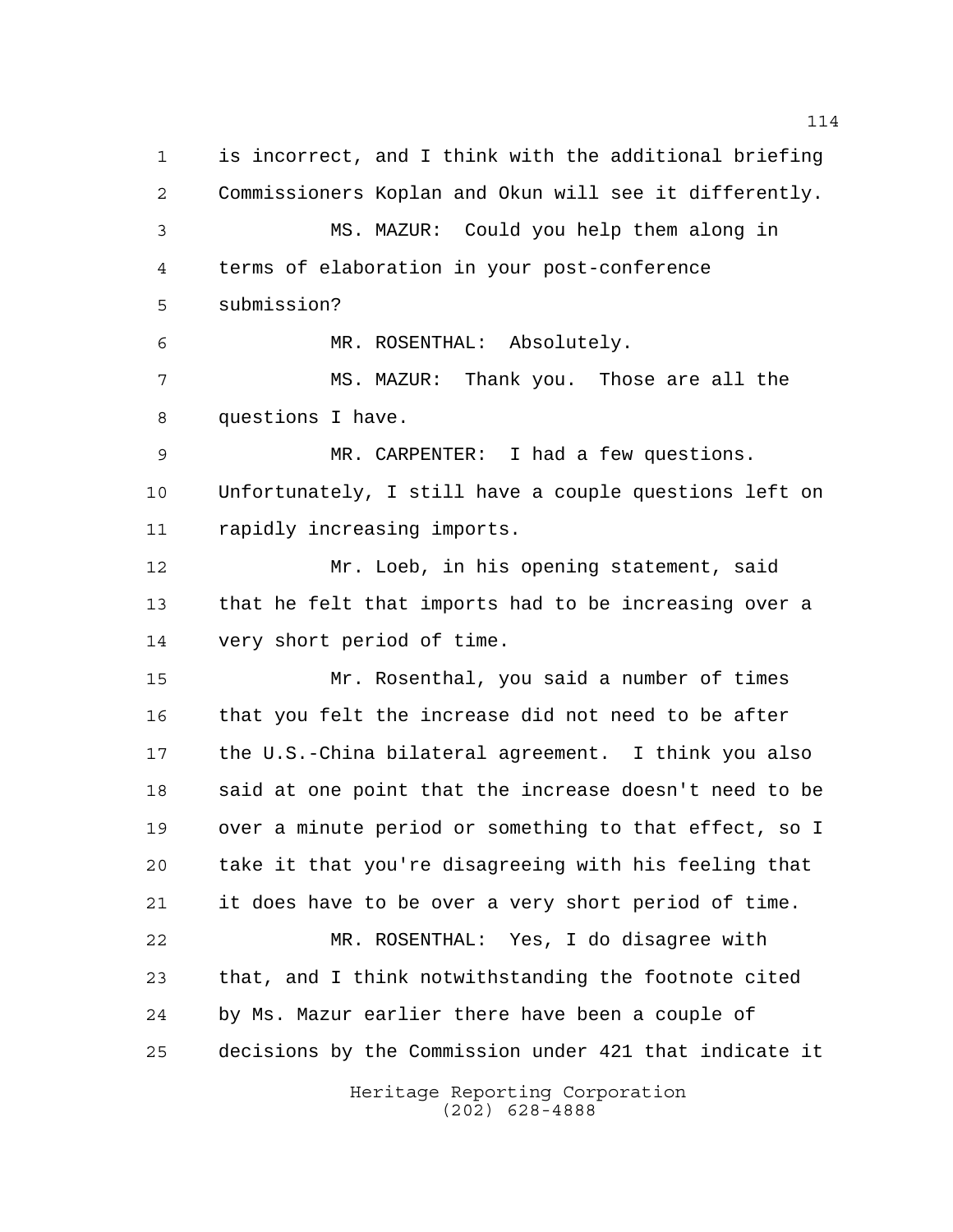doesn't have to be over a short period of time.

 We'll cite these in our post-hearing brief 3 more directly, but I think it was the Hangers case where the increase highlighted by the Commission was from January 1997 to January 2001, which was prior to the time that the decision as made in that case. We'll go into more detail on that in our post-hearing brief or post-conference brief. MR. CARPENTER: Okay. Good. I believe you also said at one point that you felt there was a surge at the beginning of the period of investigation, and then there was a slower increase during the remainder of the period. My question is do you feel that the rapid increase in imports occurred at the beginning of the period or during the entire period? MR. ROSENTHAL: There's been an increase over the entire period, and the question is when was the increase most rapid. I think the increase was most rapid at the beginning of the period. Again, now we're only talking about absolute volume. We're not talking about relative volume because honestly I have

not seen that analysis.

 What I say may change based on when we're looking at market share numbers, but for absolute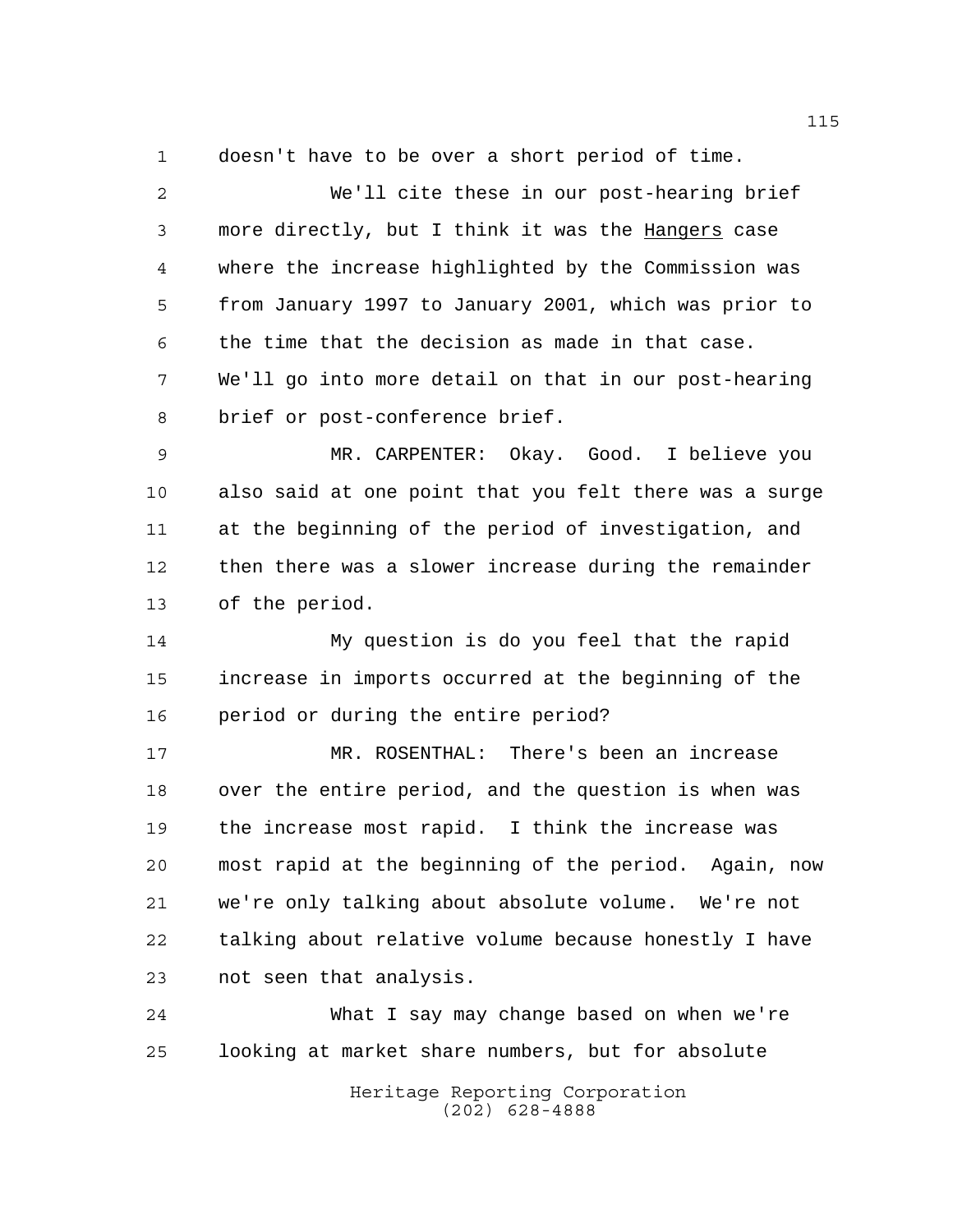volumes clearly the increase is more rapid beginning in 1998 through the first few years of the period of investigation and slows in the later time period based on the numbers that I've seen.

 From my way of thinking and based on some of the earlier statements under the other Commission decisions in 421, that satisfies the rapidly increasing standard.

 I will stop there. In our post-hearing brief after we have some more time to analyze the data both in absolute and relative terms we'll have a more robust opportunity to argue this, especially since we won't be having to do this in public and worry about revealing confidential information.

 MR. CARPENTER: That's good. To clarify though, you feel that if there was a rapid increase at the beginning of the period that would be enough to satisfy the statute?

 MR. ROSENTHAL: The answer is yes, especially when you also include with that the other conditions that were taking place as a result. This is why I emphasized this in my colloquy with Mr. Gearhart.

Heritage Reporting Corporation If the increases, the surge, was slowed somewhat because the industry reacted by dropping

(202) 628-4888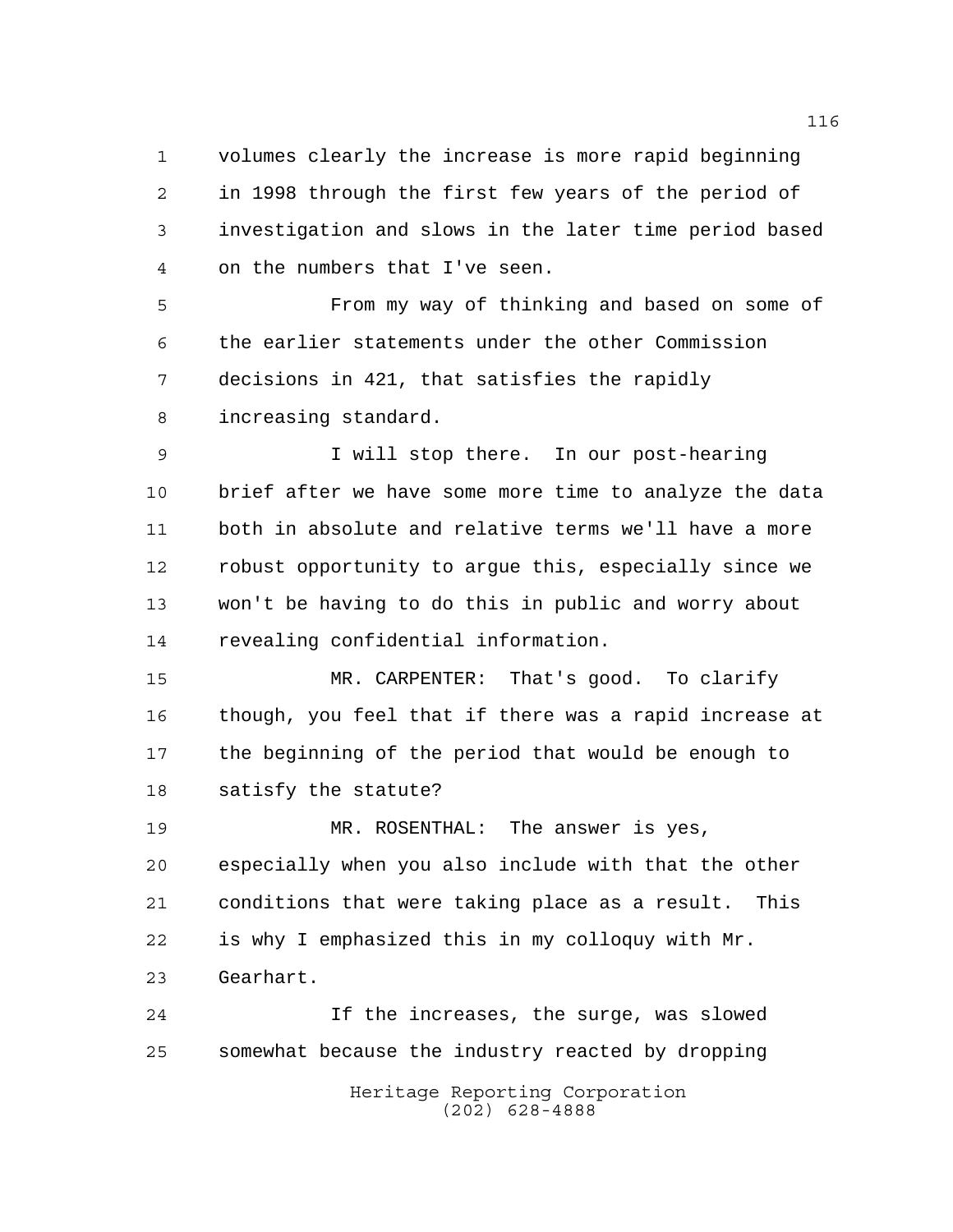their prices and reducing their profitability, I think that's a very important component of your analysis of increasing volumes and the pace that the volumes increased.

 I'm as happy as the next person to engage in the discussion of angels dancing on the head of a pin and what constitutes a surge. I think that by any measure if you look at the beginning of the period to this time that imports have increased rapidly and would have surged.

 What I don't think is particularly helpful is and I don't think particularly authorized under the statute is focusing on one slice of that period, as much fun as it is to argue about what that slice means.

 I also think that you have to look not just at the volume part of this statutory phrase. You can't ignore it. I'm not suggesting you do, but take it also in the context of the statute. It says "or under such conditions."

 It is the word "or", not "and", and so you need to give value. You need to give some content to that phrase, and I'm suggesting what that content ought to be here.

Heritage Reporting Corporation (202) 628-4888 MR. CARPENTER: Thank you.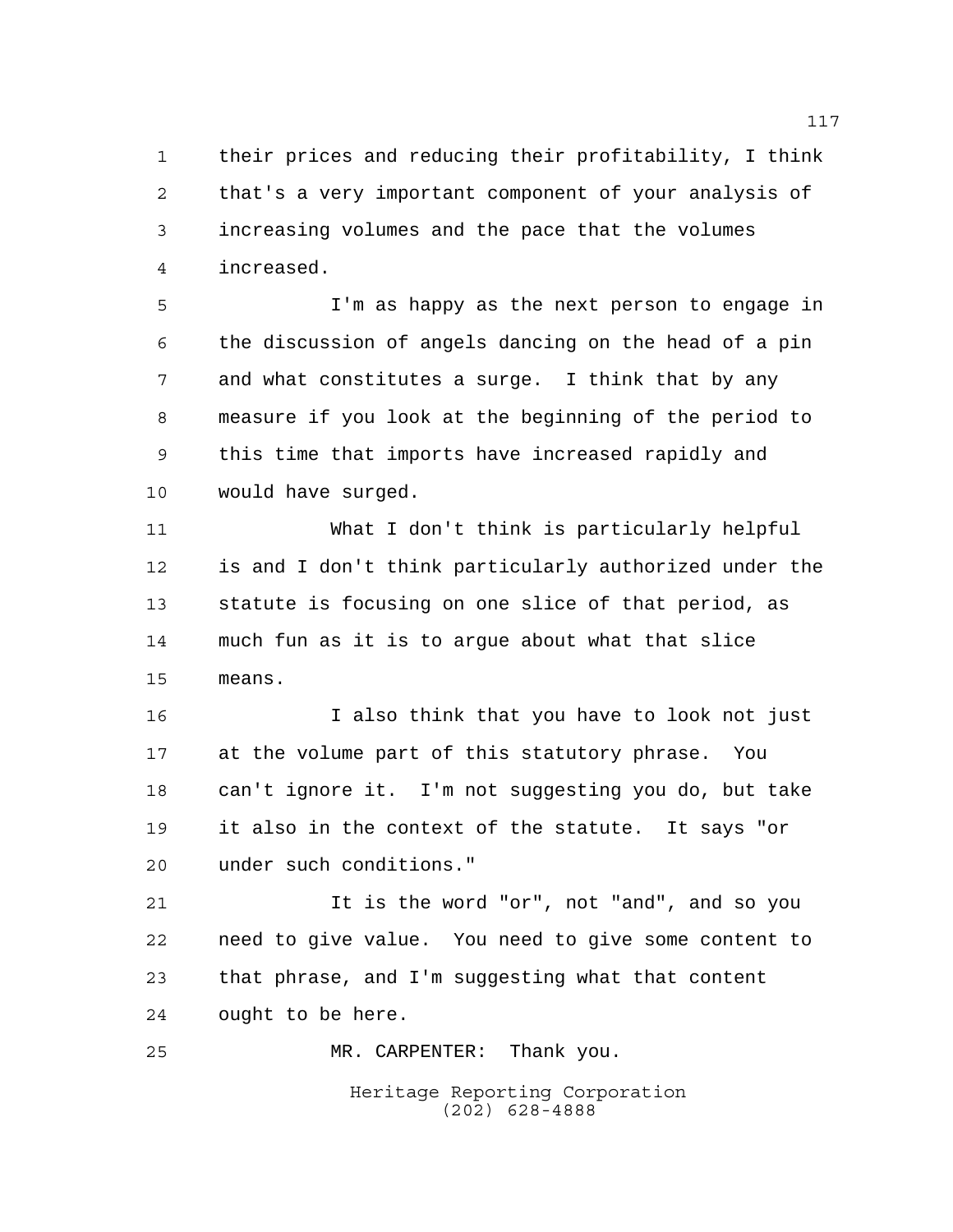Mr. Kerwin, I had one question for you. If I heard you correctly, I thought at one point you said that imports from China in the first half of 2003 were about seven times higher than they were in the first half of 2002. Was that based on questionnaire data, or was that based on statistics?

 MR. KERWIN: No. That was strictly based on the data in the petition, which were the official statistics which, of course, we frankly don't place much stock in.

11 Like I said, we recognize that the questionnaire process is a way to get at the issues of what actually were the import volumes throughout the period of investigation.

 MR. ROSENTHAL: I did not jump up and disagree with Mr. Kerwin because I think given that the Commission has limitations on what you can get, I agree that you've got to rely on the importers' questionnaires, but to the extent that you may not have all of the imports covered you need to, of course, recognize that too.

 It's hard for me today sitting here knowing or for you to know what you don't have. You just need to be careful about drawing conclusions about the universe based on what you have, too.

> Heritage Reporting Corporation (202) 628-4888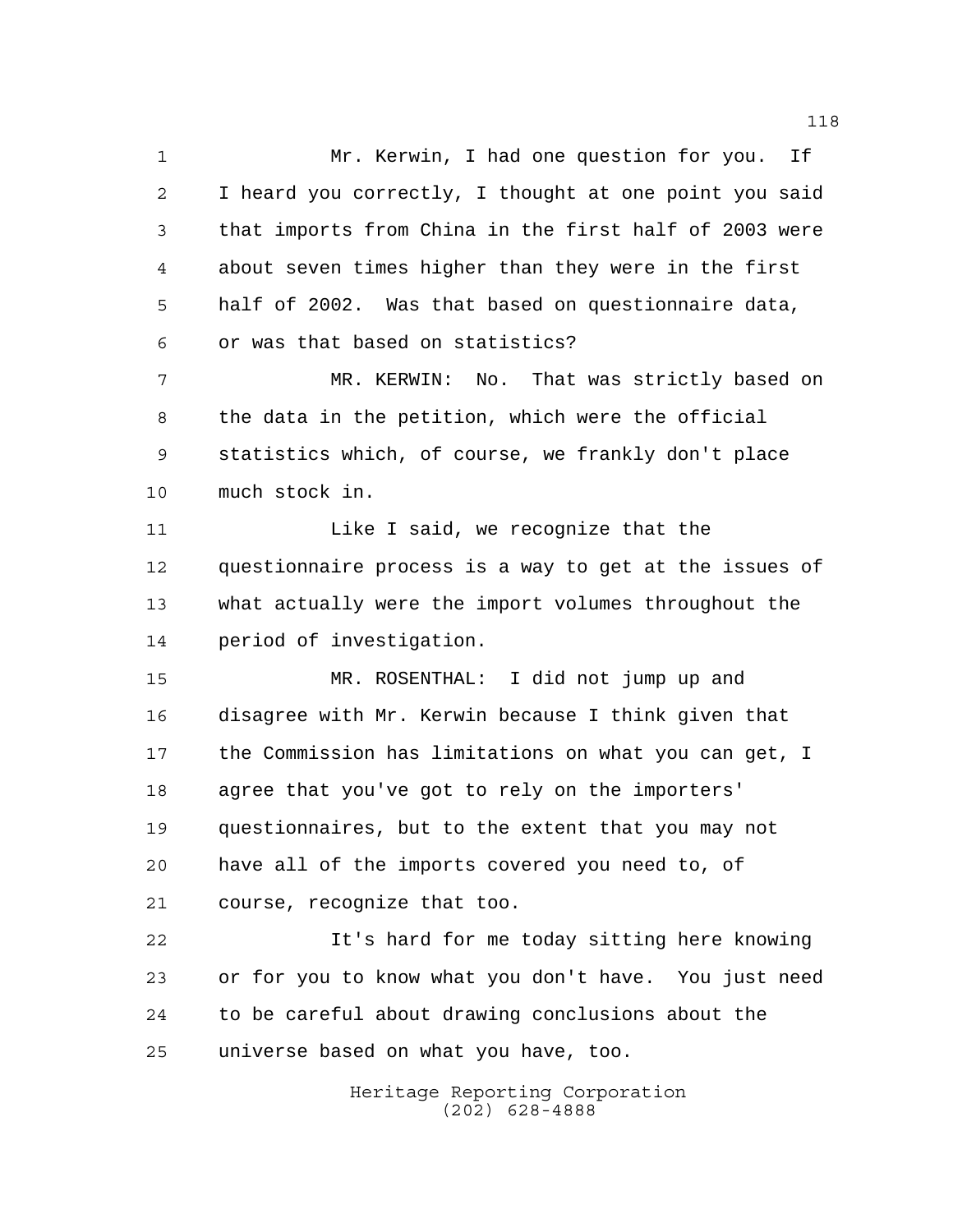MR. KERWIN: Yes. I would add one point, which is, as I mentioned in my testimony, we've now had this breakout of the HTS since the beginning of 2002, and over time we feel that there has been, you know, an increase in the amount of knowledge of both the Customs officials and importers as to the existence of this new category and where DIWF should be classified under the new system.

 Clearly, in the beginning of 2002 that was not the case, which is why we came up with the methodology to in some very ham-fisted way estimate what the imports had been in the first half of 2002. None of this is very satisfying to us, but we felt we had to put numbers together for purposes of the petition that in some way estimated for that period.

 On the other hand, over time we believe that the classification has gotten to the point where it's apparently being done properly. When you look at the official statistics for the first half of 2003, the numbers are extremely significant.

 How you compare that to the volumes from the previous periods may become somewhat problematic, but we feel that at least the official statistics in 2003 appear to be properly developed and to be reflective of reality and that those should be borne in mind in

> Heritage Reporting Corporation (202) 628-4888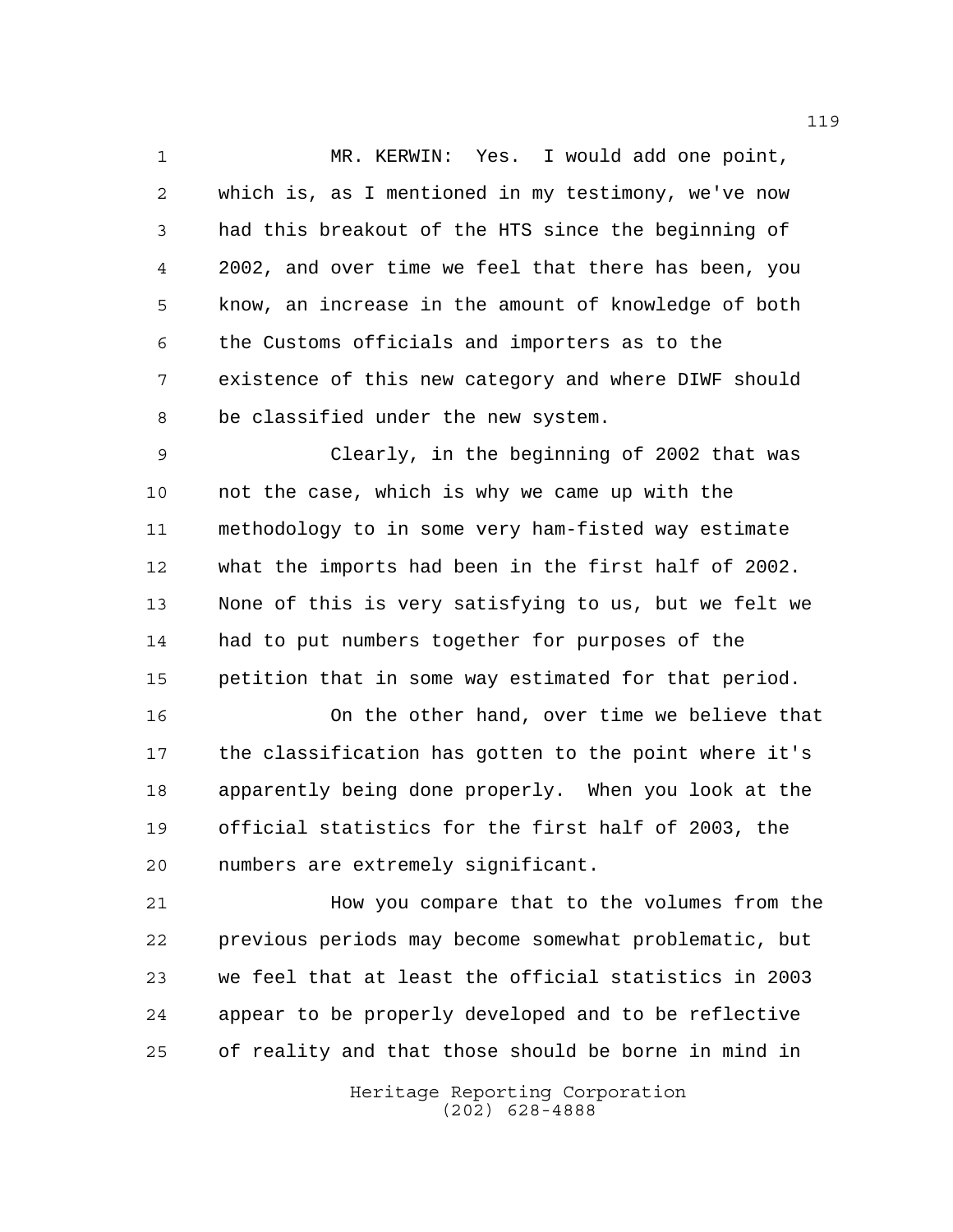reviewing the questionnaire responses.

| $\overline{a}$ | We realize that you have to have a                     |
|----------------|--------------------------------------------------------|
| 3              | consistent database from one source. It's not the way  |
| 4              | the Commission typically does things to sort of say    |
| 5              | okay, we're going to use questionnaire response data   |
| 6              | through 2002, but then we're going to switch to the    |
| 7              | official statistics in 2003, interim 2003.             |
| 8              | I know that's not typically how the                    |
| 9              | Commission would develop a database. However, I think  |
| 10             | that again that at least the statistics that we end up |
| 11             | with through the questionnaire process should be       |
| 12             | checked against the official statistics in the 2003    |
| 13             | period just to get some idea, of course, of coverage   |
| 14             | and, you know, any other implications there may be in  |
| 15             | relation to the questionnaire data.                    |
| 16             | MR. CARPENTER: Thank you very much.                    |
| 17             | A couple other areas. One, there was some              |
| 18             | testimony about a large number, maybe 1,500 or so, or  |
| 19             | configurations of these types of fittings.             |
| 20             | Is it a common practice in the industry                |
| 21             | where certain producers specialize in certain types,   |
| 22             | certain configurations or sizes, and if they don't     |
| 23             | produce a full line of products they'll purchase other |
| 24             | sizes that they don't manufacture from other sources,  |
| 25             | or do you attempt to produce a full line of products?  |
|                | Heritage Reporting Corporation<br>$(202)$ 628-4888     |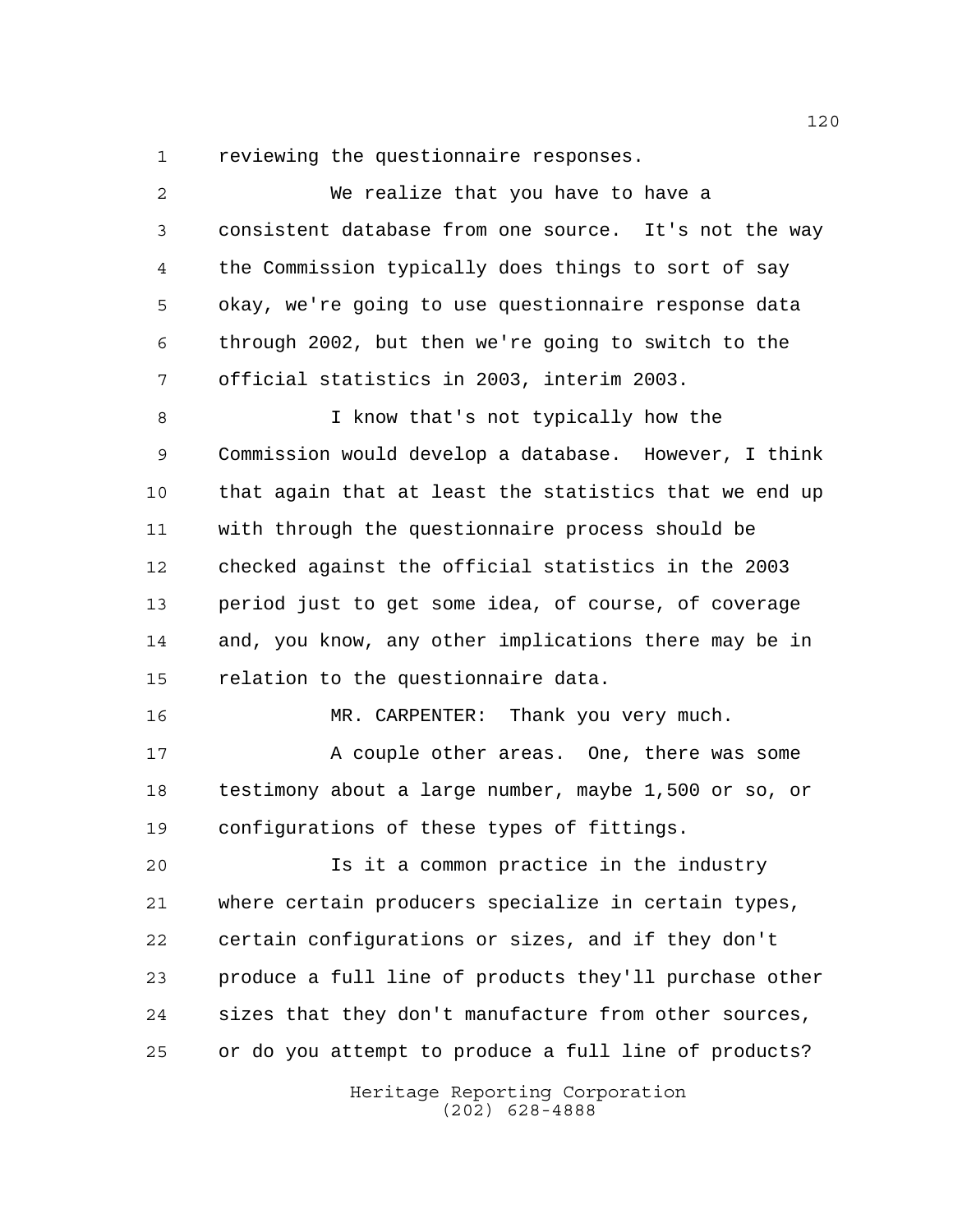MR. WAUGAMAN: Well, let me address that as I believe what you're asking there. You're talking about both producing and selling as two different aspects --

MR. CARPENTER: Right.

 MR. WAUGAMAN: -- of the situation? I would think that if you looked at our product offering, which you have been submitted a catalog of our products that we offer, that I would suggest that if you look at the similar catalog from other domestic producers you would find it very similar in breadth and depth of the product line, as I think you would find if you got a product catalog from Star, Sigma or PCI. I think you would find a very, very similar product line, depth and breadth of the product.

 Whether those products are manufactured by different parties, I can't address the other domestic producers in certainty. I can tell you that of our product offering that well over 99 percent of those sales are produced in either the Tyler or Union or Clow plant.

 When it comes to the other domestic producers, I do not believe that American Cast Iron Pipe manufactures below 12 inch or 12 inch and below.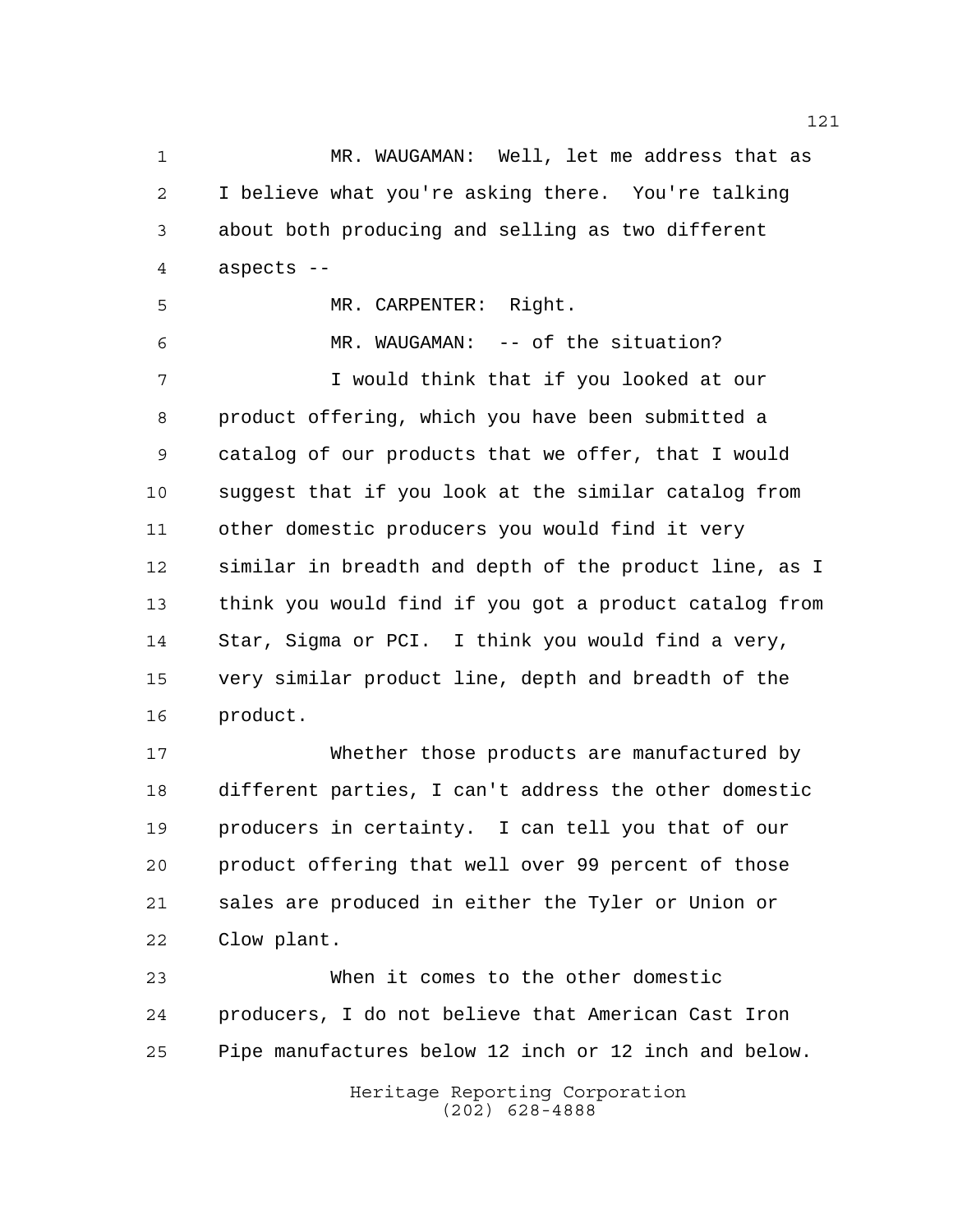That's my understanding. They buy those and offer that product, and I believe the same thing to a lesser extent from U.S. Pipe.

 Does that answer the question? MR. CARPENTER: Yes, it does. Thank you. You also I believe at one point said that quality is not much of an issue in this case because of the AWWA standards. The quality tends to be fairly consistent from different sources.

 I just wanted to make sure that there wasn't something like a high end line and a low end line of this particular product in this industry.

 MR. WAUGAMAN: No. You're absolutely right. The product is pretty standard across the board.

 MR. ROSENTHAL: And that really is the kind of way I understand market segmentation decisions made by the Commission in the past to have gone, whether there's a particular niche where the imports have -- going back to, for example, a market segmentation case on Disposable Lighters where the Chinese lighters and Thai lighters seem to be at the lower quality and lower price, and they were only in that segment. The Bic lighters are in the higher price.

 That's how I understand market segmentation, which is why we don't agree with the characterization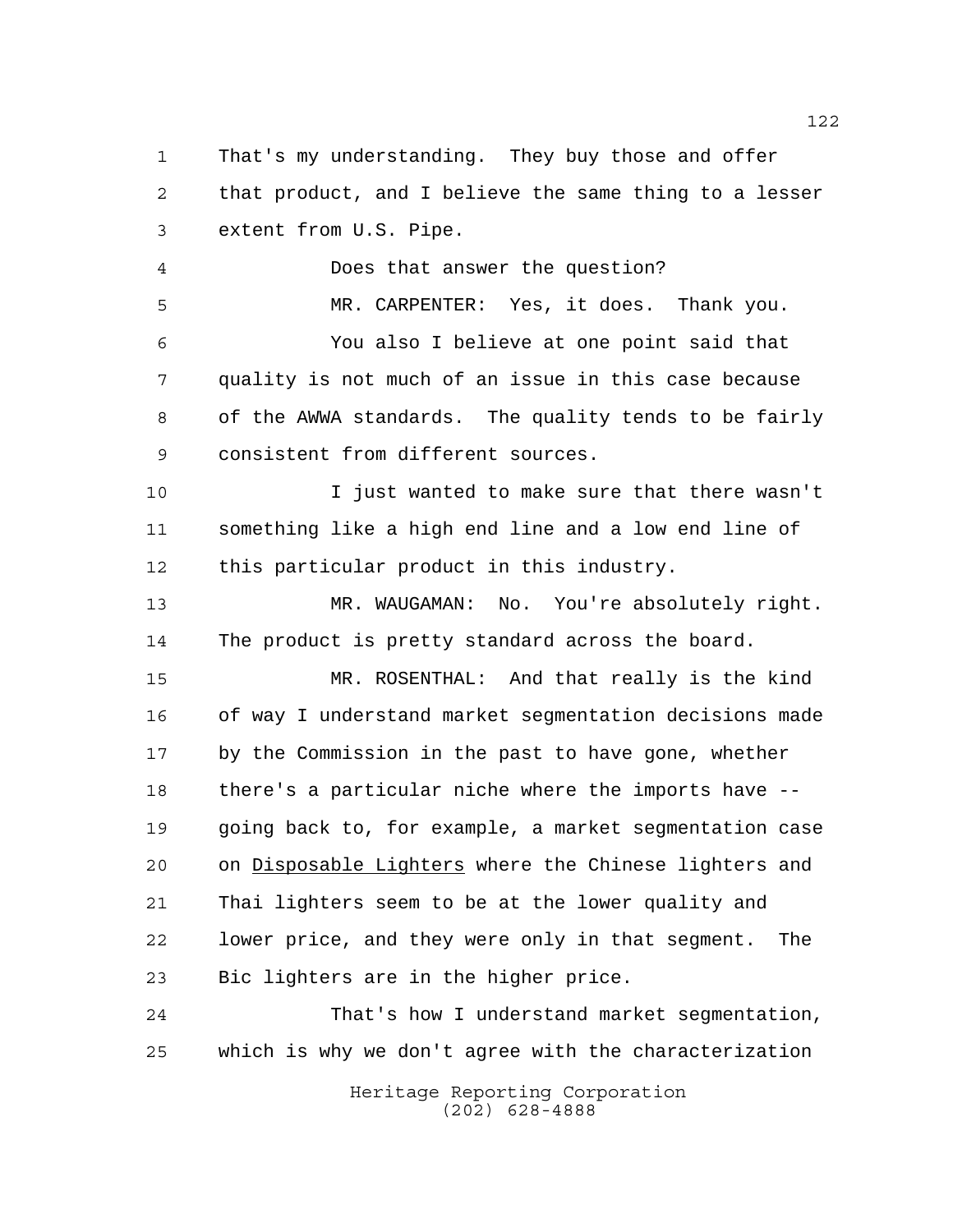Heritage Reporting Corporation of the Respondents there, but you don't see that in this industry. It's pretty much the commodity product, certain specs, and there isn't a high end and low end in terms of quality or price. MR. CARPENTER: Thank you. Mr. Loeb, in his opening remarks, indicated that U.S. producers imposed or attempted to impose price increases over the last 12 months. Could you comment on that? If it's confidential, if you prefer to comment in your brief that's okay also. MR. WAUGAMAN: I would like to make a comment on that without getting into detail. In general, the only list price increase that we imposed in the last 18 months was a five percent list price increase on our up through 12 inch product, I believe, Joel, and that was last October since around that time and up until today. Up until today, we have submitted to the Commission a list of multiplier decreases. Although we did have a list price increase, we submitted a list of multiplier decreases in market areas approaching 20 different multiplier decreases in 20 different areas. Those were the only ones based on being competitive with Chinese imported ductile iron water

(202) 628-4888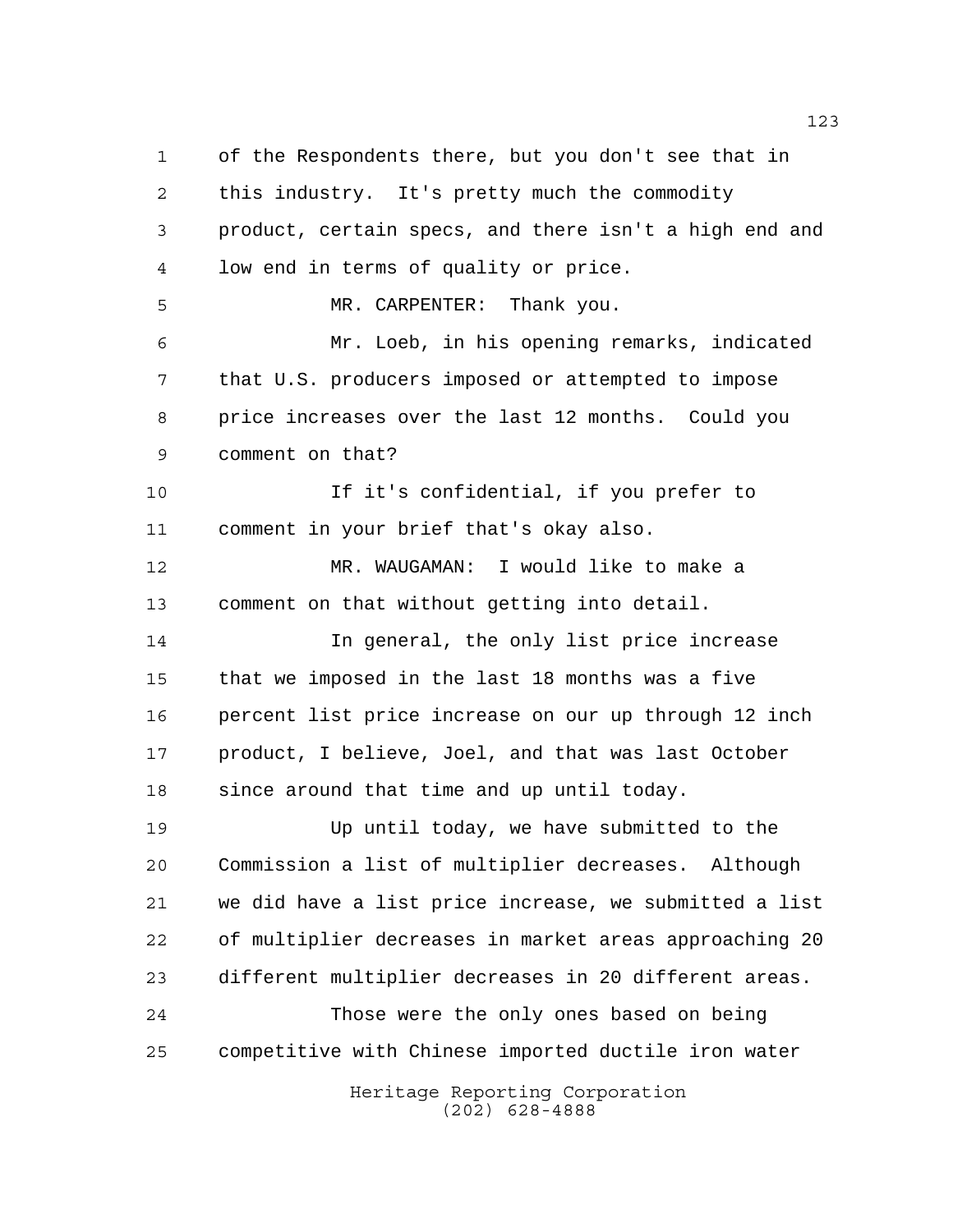main fittings, so we did have one price increase on a portion of our product line in that period of time on the list price, but it was more than completely wiped out and gone into the negative with multiplier decreases we needed to be, because if you remember the testimony the list price is only one part of the formula of the formula. The multiplier is the major part.

 It is correct to say that we have had a list price increase. It's also correct to say that we've had numerous multiplier decreases that have more than offset that list price increase.

 MR. BLAIR: I believe the increase was more in the four percent or three percent range than five percent, though. The list price change.

16 MR. CARPENTER: Thank you.

 MR. GREEN: I would like to add if we look at the period of this investigation, the pricing, the average pricing in the market has decreased I believe it's 24 percent -- it's in our answers to the questionnaire -- since 1998.

 MR. ROSENTHAL: Therefore, I'm not sure the use of the word "impose" is a correct one when we talk about Tyler or Union or any of the McWane entities announcing a price increase. They're not in a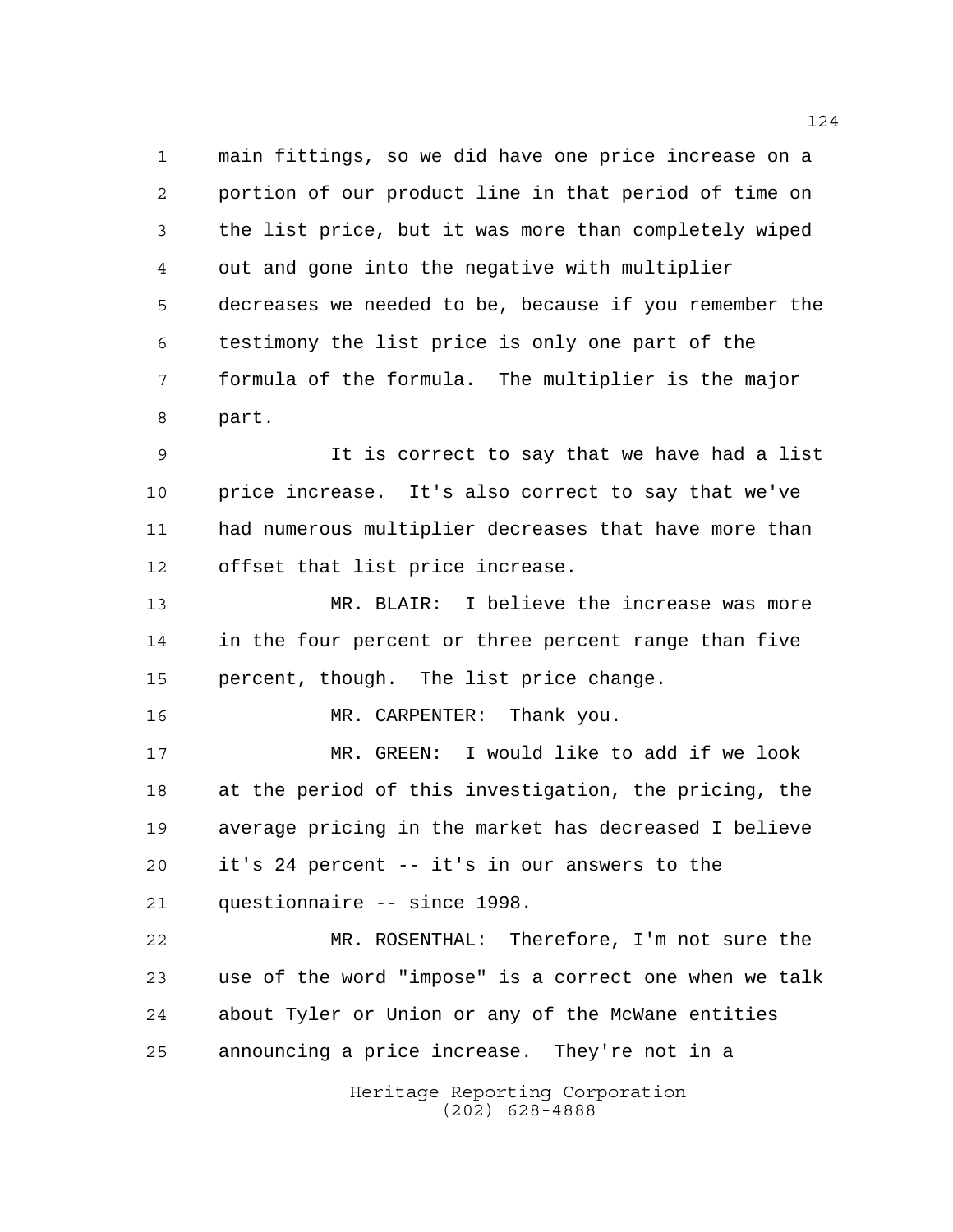position to impose a price increase on anybody.

 MR. CARPENTER: Thank you. Mr. Blair, you indicated in your testimony that importers have been providing free delivery to customers, if I understood you right. How long has that practice been occurring, and does it occur on all sales? MR. BLAIR: To my knowledge, it does not apply to all sales; only to the sales that can be accommodated through their route trucks. I can't tell you how long they've been running route trucks, but it's been for quite some time. Several years, in my opinion. MR. CARPENTER: Is that a practice that the U.S. industry has attempted to match? MR. WAUGAMAN: Let me answer that. It's a practice that we have attempted to compete with. We have not taken to the practice of running route trucks, calling ahead and saying if you want one fitting we'll stick it on there and drop it at your site, no freight charge. Our normal practice is that we have a minimum quantity that we will ship freight paid, and that varies from 5,000 to 10,000 pounds, depending on the part of the country.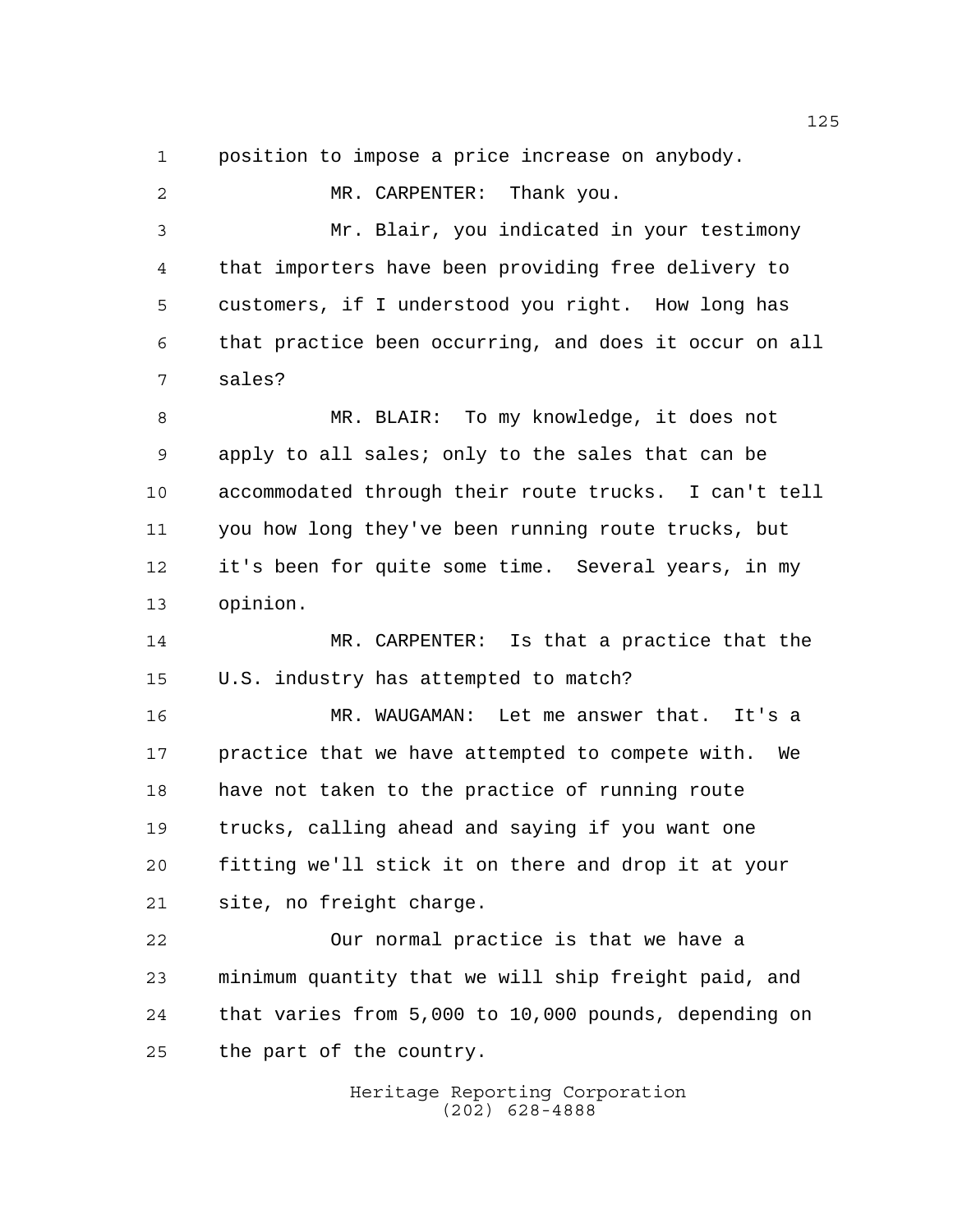What we've had to do is we've had to eliminate that minimum quantity in many instances and ship three, four or five fittings to an end use customer to compete with Chinese imported fittings where they would buy two, three or four of those and get them freight free as well.

 We have attempted to compete, but not in the manner of running a route truck, but in getting product to our customers without charging them freight by delivering smaller quantities than our standard practices are.

 Does that answer your question? MR. CARPENTER: Yes. Just to make sure I understand, when you talk about running a route truck are you saying that they are delivering small quantities of fittings without calling for a delivery charge where you typically have had a minimum requirement before you would provide free delivery? MR. WAUGAMAN: Practice had been we would provide free delivery after you met a minimum per order. My understanding is the way the route truck system that Joel referred to is that they will run a truck from one of their distribution sites on a regular route, and there is no minimum for free delivery.

> Heritage Reporting Corporation (202) 628-4888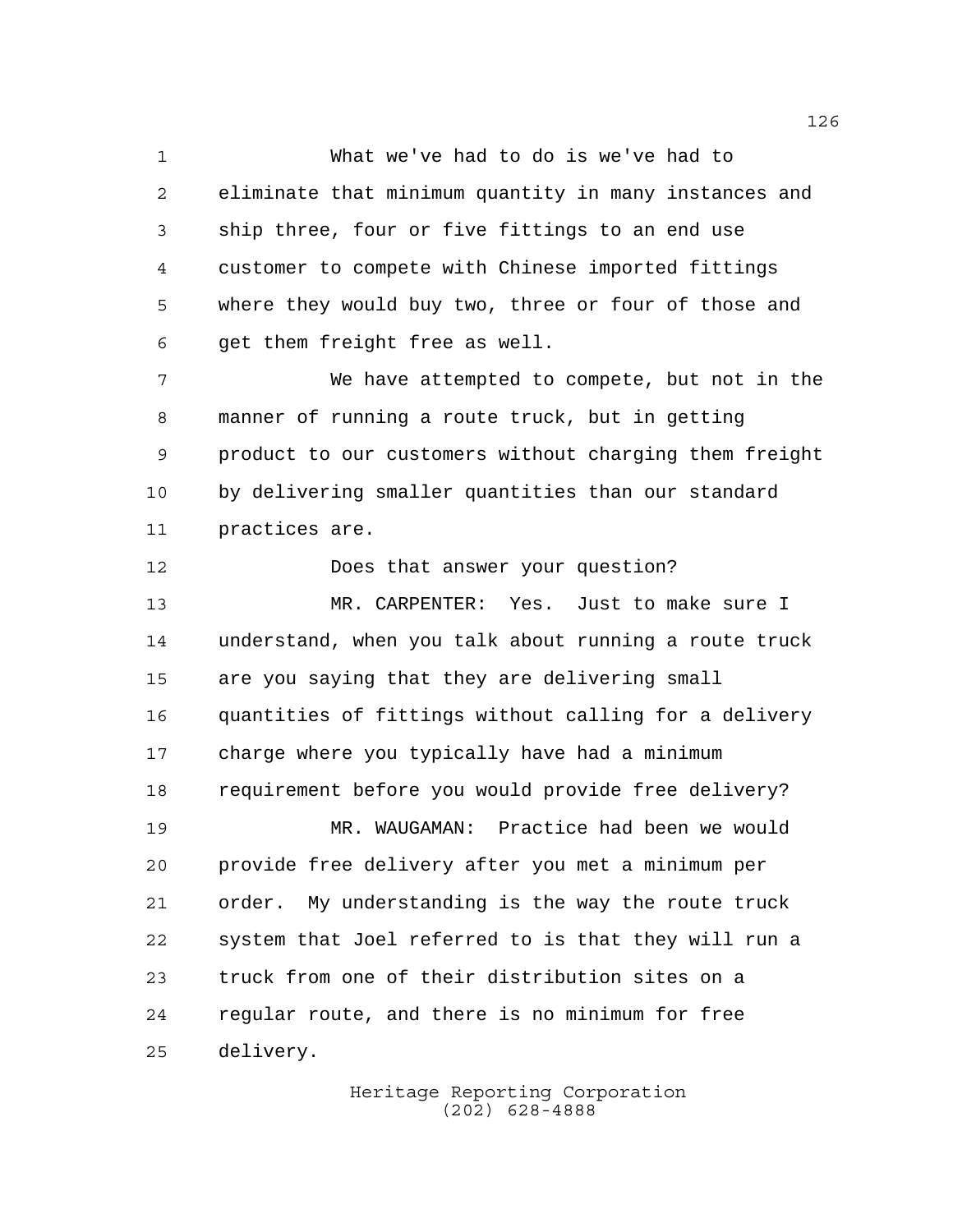Heritage Reporting Corporation (202) 628-4888 1 If you want one fitting dropped off, they'll drop off one fitting. If you want 10,000 pounds, they'll drop off 10,000 pounds. It's just a way of getting a service of free delivery for small quantities, which we've had to match in a different manner of doing business, in fact basically lowering our selling price. MR. CARPENTER: Do you know when that practice started approximately? MR. BLAIR: I do not, but I believe it's been in existence for five or six years. MR. CARPENTER: I see. Okay. Thank you. MR. GREEN: Mr. Carpenter? If I could clarify? I mis-spoke. That percentage was too high. Since 1996, our average market price increase has decreased 14 percent. Since 1998, it's decreased about nine percent. 18 MR. CARPENTER: Okay. Thank you. What can you tell us about the trend in raw material cost during the period of investigation? Have there been any significant increases, particularly in recent periods? MR. GREEN: In general what we've seen, and some of these are cyclical. Two years ago, electric prices were very high, but scrap steel was at a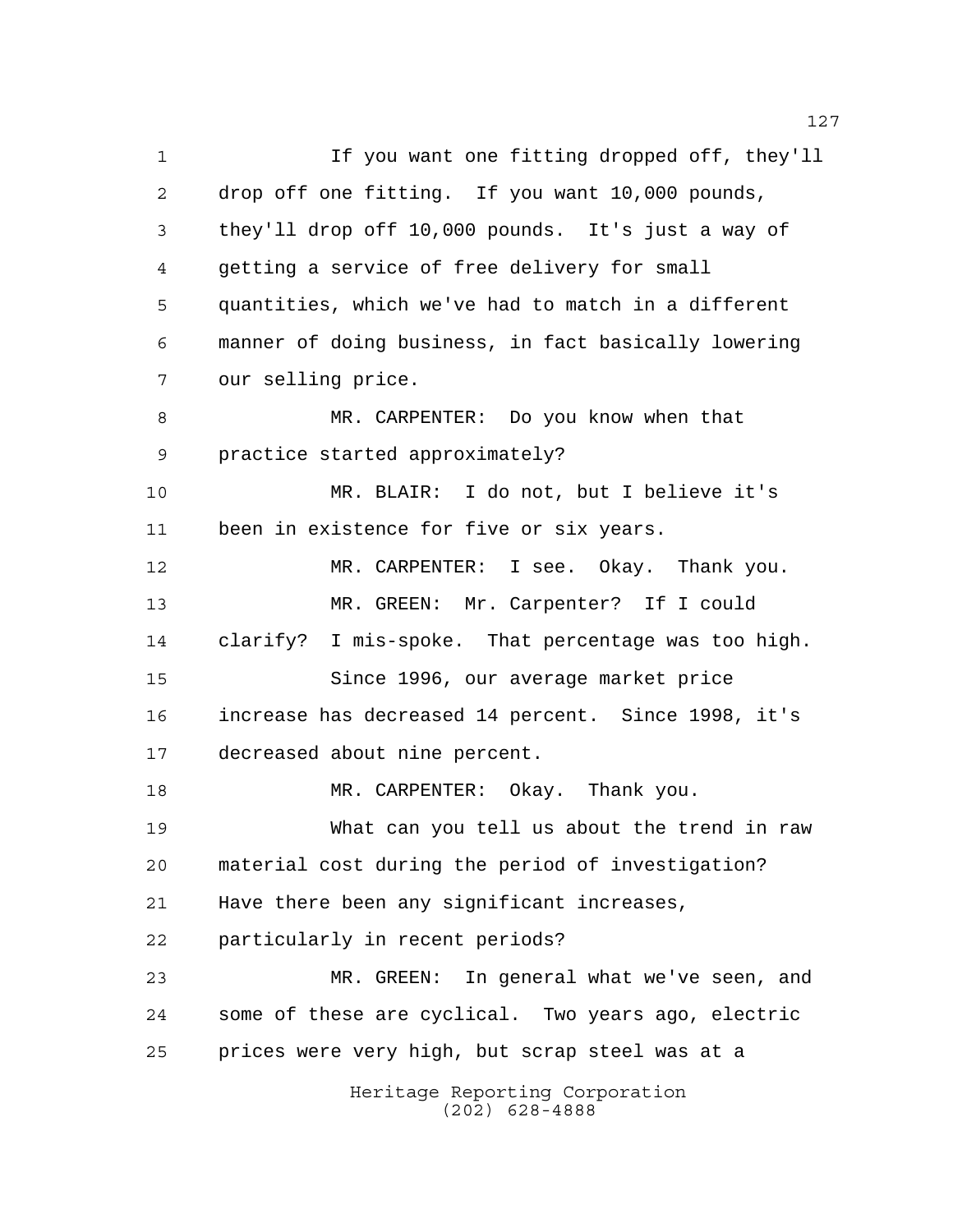historical level. Electrical prices on a unit basis have come down. Scrap steel prices have gone up.

 Natural gas is cyclical. Some years it will be very high. Some years it will be very low. This summer was very high, and I think everybody is aware of that, so you do go through those gyrations.

 In the last year we've seen a pretty good increase on the scrap steel prices, but overall our costs are relatively stable for the period of time in this investigation.

11 MR. CARPENTER: Thank you.

 I think just one last question on capital expenditures. Looking through your questionnaire response, it appeared that you provided a considerable amount of detail about capital expenditures during the period of investigation and broken out as to different types. For example, for productivity increases and environmental and safety and health and so on. We appreciate all those details.

 I may have missed this, and I know you provided some information about possible future capital expenditures, but if you haven't already provided it could you provide us with details about the amount and the time period of capital expenditures that you would expect during the remainder of this

> Heritage Reporting Corporation (202) 628-4888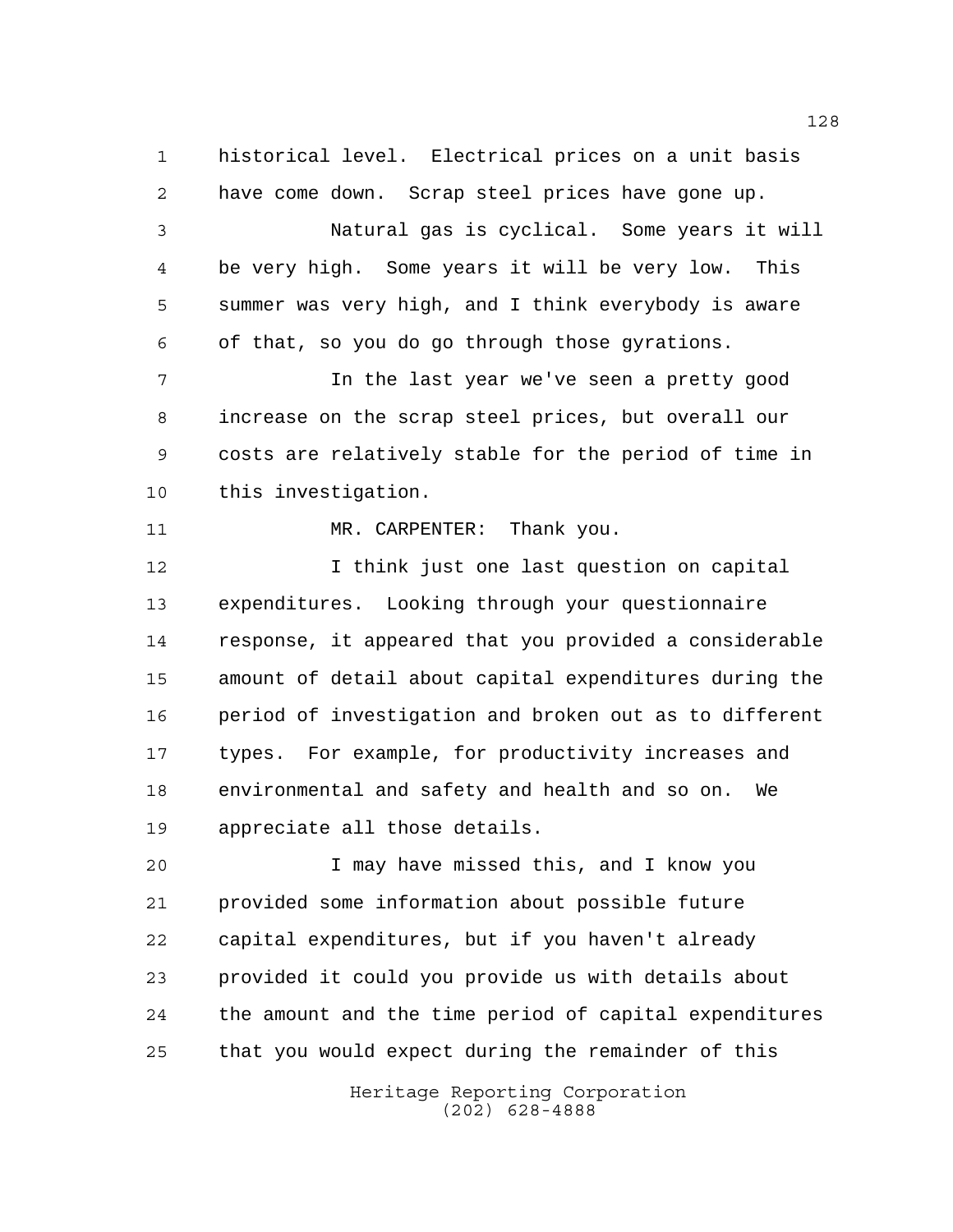year and during next year by type of expenditures, whether it's for environmental reasons or safety and health reasons or other productivity reasons? MR. GREEN: I could safely say in this industry until March there will be probably zero -- MR. CARPENTER: Okay. MR. GREEN: -- until we get some determination of where we're going in this industry. MR. CARPENTER: Of course, as I understand too a lot of this depends on what happens in this case, but if there are any particular expenditures that you feel that you would have to incur during the next year or so in order to stay in business if you could provide us with details about those to the extent you haven't already? MR. ROSENTHAL: Understood. We have supplied you with what was planned for 2004 and 2005, I believe. I alluded to earlier and Mr. Green alluded in his statement to an investment that had been decided against just this very week. We will, understanding your question, try to give you more detail about that investment decision I just mentioned plus what would be spent or not depending on what happens over the next three months, six months, and in the window period between November

> Heritage Reporting Corporation (202) 628-4888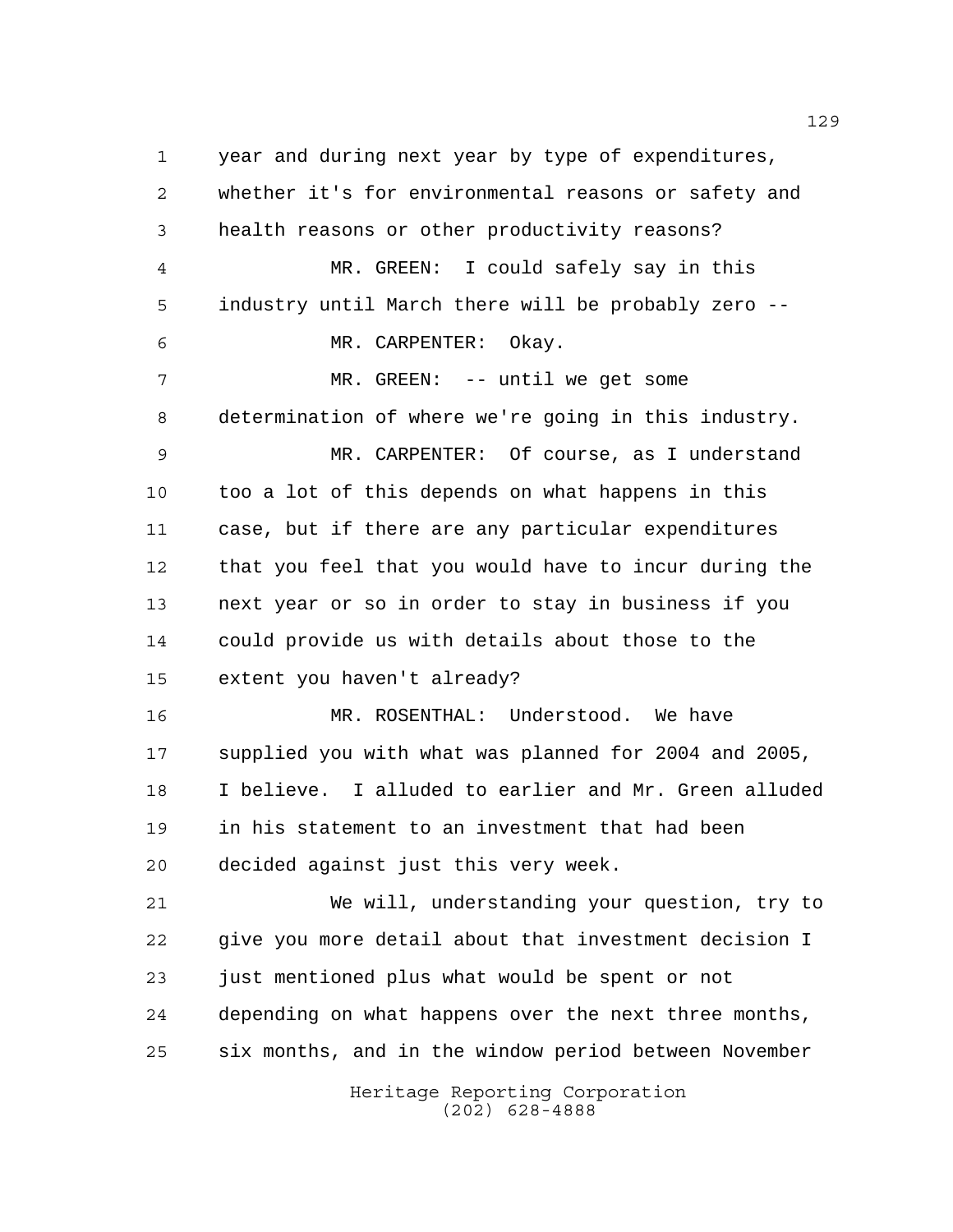Heritage Reporting Corporation and March or over the two month period in which the difference would be between a critical circumstance determination and a final determination. MR. GREEN: If I could add? MR. CARPENTER: Sure. MR. GREEN: I think the classifications that we provided were our standard ones, which are safety, environmental and replacement, not necessarily productivity increases. MR. CARPENTER: Okay. That's good. MR. GREEN: Can I get a clarification as far as your question? When you talk about expenditures, do you mean capital expenditures or capital investments, or you're talking about expense items? MR. CARPENTER: I was talking about capital investments. 17 MR. GREEN: Yes. Okay. Thank you. 18 MR. CARPENTER: Thank you. Any other staff questions? Mr. Gearhart? MR. GEARHART: Let me just ask a couple of followup questions. First, on critical circumstances, in your post-conference submission could you take a look at the couple of Commission investigations under Section 201 where the Commission -- there's at least one --

(202) 628-4888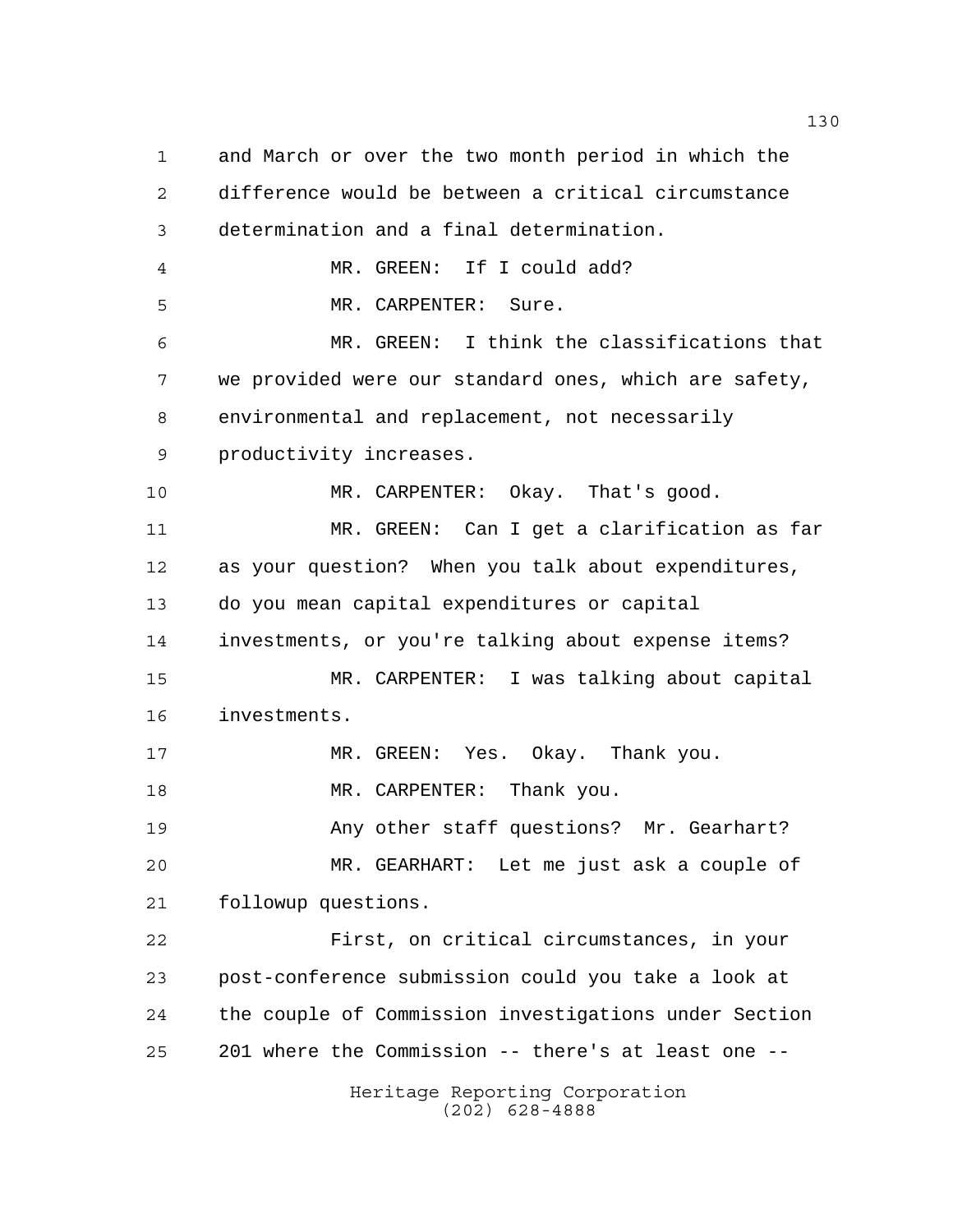looks at critical circumstances? This would be post 1994.

 MR. ROSENTHAL: It was the Tomatoes case, was it not?

 MR. GEARHART: That was Perishable Agricultural Products. That's somewhat similar. I believe actually it may have been technically under 302 using the 201 standard on Corn Brooms.

 MR. ROSENTHAL: Okay. Yes. Thank you. MR. GEARHART: See if there is any instruction the Commission can glean from the views of the Commissioners in that case for this case.

 Going back to the question of rapidly 14 increasing imports, you referred to the Hangers case and the Commission looking at a longer term trend. In relooking at that case, could you also indicate when the bulk of that increase in imports occurred, whether it occurred early in the period or late in the period? MR. ROSENTHAL: Actually, we will in our brief look at all the cases. Fortunately, this is not a large body of material to comment upon. We will explain the similarities and differences between our

facts and those and the Commission's findings.

MR. GEARHART: All three?

MR. ROSENTHAL: Yes.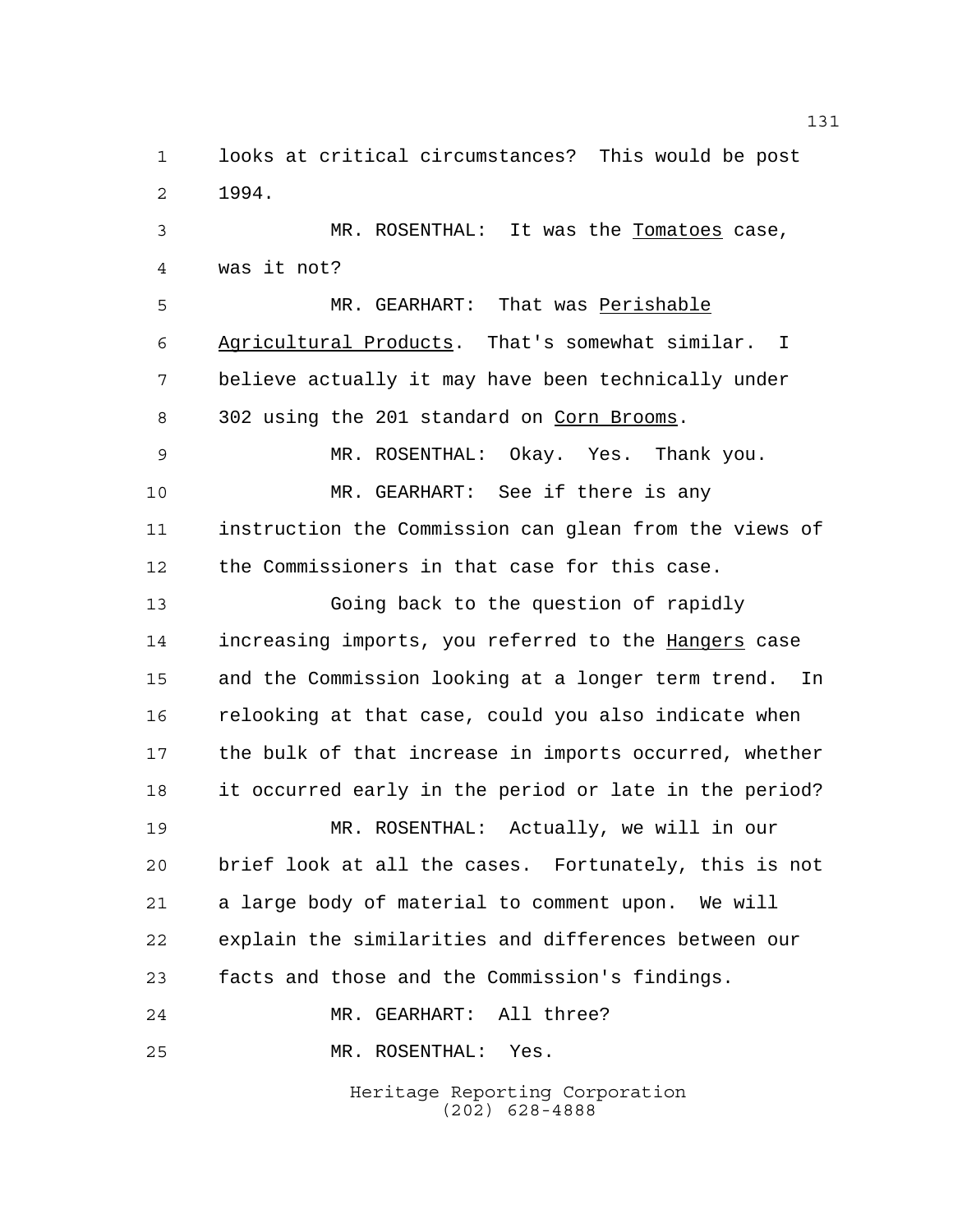MR. GEARHART: Okay. Thanks. Earlier you indicated that the increase in imports in the case of the products we're dealing with today occurred early in the period. Can you

 characterize what happened with respect to the data relating to the condition of the industry early in the period?

 For example, was production higher then? Lower? When was profitability for the industry highest during the five year period? Was it at the time of the increase in imports, the greatest increase in imports, or did it occur later and so forth? Again, I realize a lot of this information is confidential.

 MR. ROSENTHAL: Let me just help out a little bit here because at least, as I said, I don't have the relative data on market share, but my understanding of what happened in the industry was the following.

 As the imports came in and gained more market share, the domestic industry still was making money. At a certain point the industry said do you know what? We can't continue to lose sales and have our profitability decline, so we've got to drop our prices and thereby stem the rising tide of imports,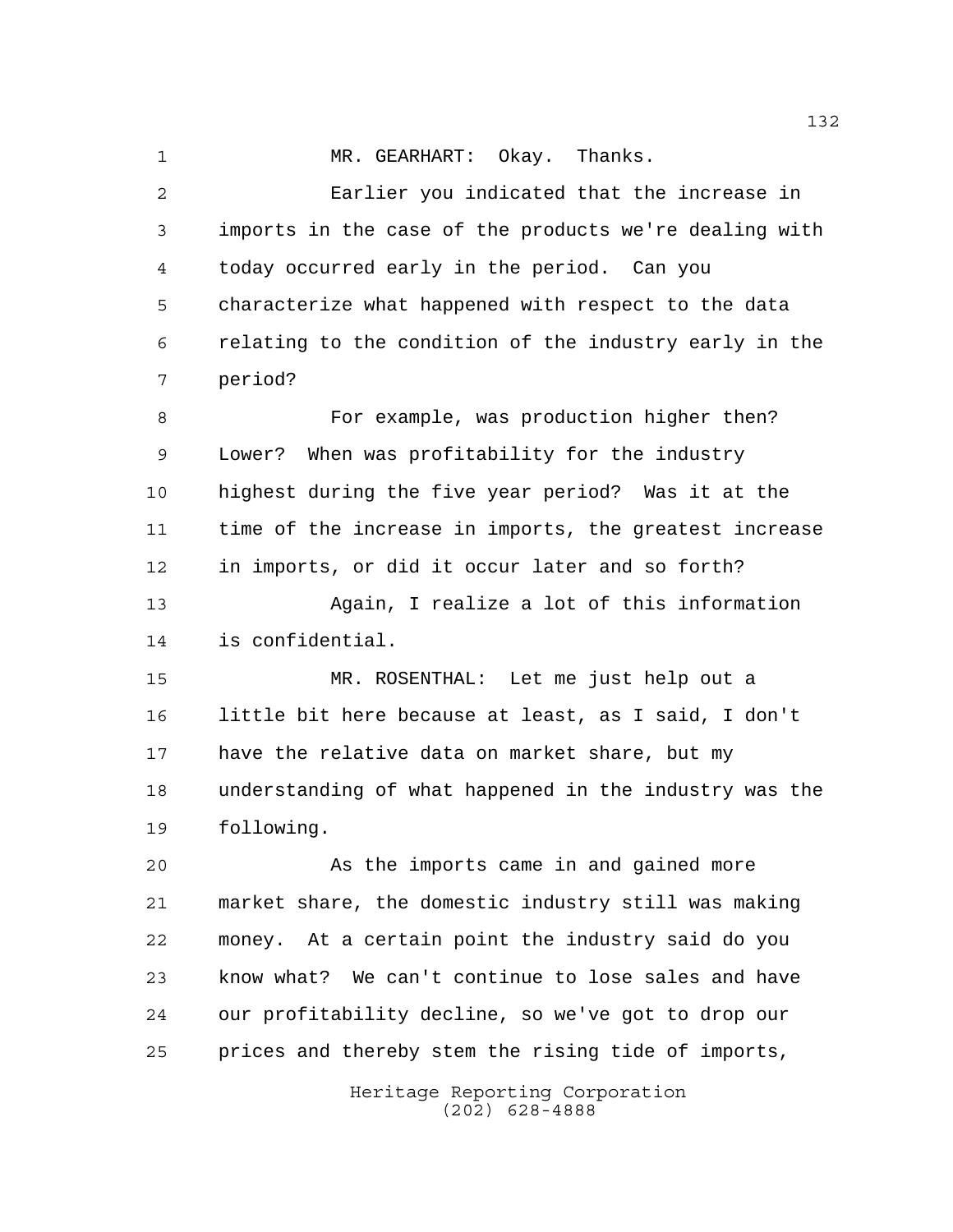slow it down, but at the risk of profitability.

| $\overline{a}$ | When that approach was taken, you will see a           |
|----------------|--------------------------------------------------------|
| 3              | decline or a decline in the rate of import increase,   |
| 4              | but an acceleration of the decline in the profits of   |
| 5              | the industry. That is the way I understand what        |
| 6              | happened not just from the data, but from what people  |
| 7              | have told me who have been working in this industry.   |
| 8              | That is how I understand the facts.                    |
| 9              | MR. GEARHART: So in other words, the                   |
| 10             | material injury followed the increase in imports, but  |
| 11             | did not coincide with it?                              |
| 12             | MR. ROSENTHAL: No. I don't agree with that             |
| 13             | characterization. The rapid increase or the most       |
| 14             | rapid increase took place earlier in the period.<br>In |
| 15             | order to blunt the rate of increase, the domestic      |
| 16             | industry had to lower its prices, be more competitive  |
| 17             | and thereby not give up its production volume.         |
| 18             | It was the need to match the importer prices           |
| 19             | that was the biggest factor in driving down the        |
| 20             | profitability, and so with all due respect, Mr.        |
| 21             | Gearhart, I think you're looking for a dichotomy that  |
| 22             | does not exist in the real world.                      |
| 23             | Every day when the industry is out there,              |
| 24             | they have to decide are we going to meet the           |
| 25             | importer's price and thereby lose money on that sale,  |
|                | Heritage Reporting Corporation<br>$(202)$ 628-4888     |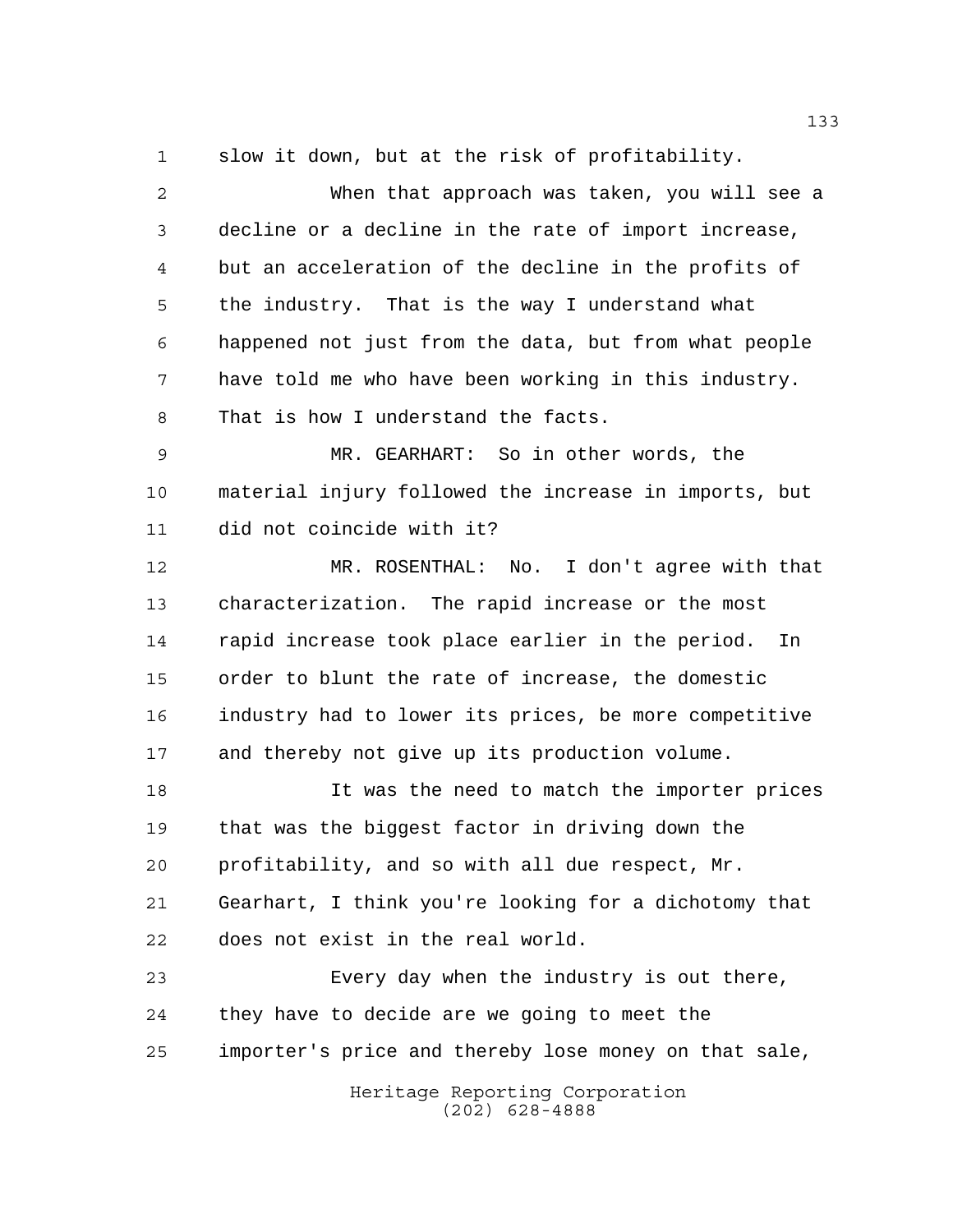or are we going to not meet that price and lose the volume.

 What you see here is a perfect example of the Hobson's choice of the industry saying do you know what? Up to a certain point we are willing to give up volume, but after that we can't do it any more and still operate our plants efficiently. That is why you see a more rapid rise of imports earlier in the period and a slowing down of that rate of increase later.

 The import injury began when the imports began to increase. I'm not saying that the profitability went down, but the real injury or the decline in profitability is most evident when the domestic industry decided to fight back by no longer ceding as much market share and lowering their price.

 MR. GEARHART: I'm just trying to understand your argument. I appreciate your spelling it out in greater detail.

 Capital expenditures were talked about earlier. Can you characterize industry capital expenditures over the period? I'm familiar with the numbers, but I'd rather have you do it so I'm not disclosing anything confidential.

 Have capital expenditures over the period increased significantly, have they not, or are you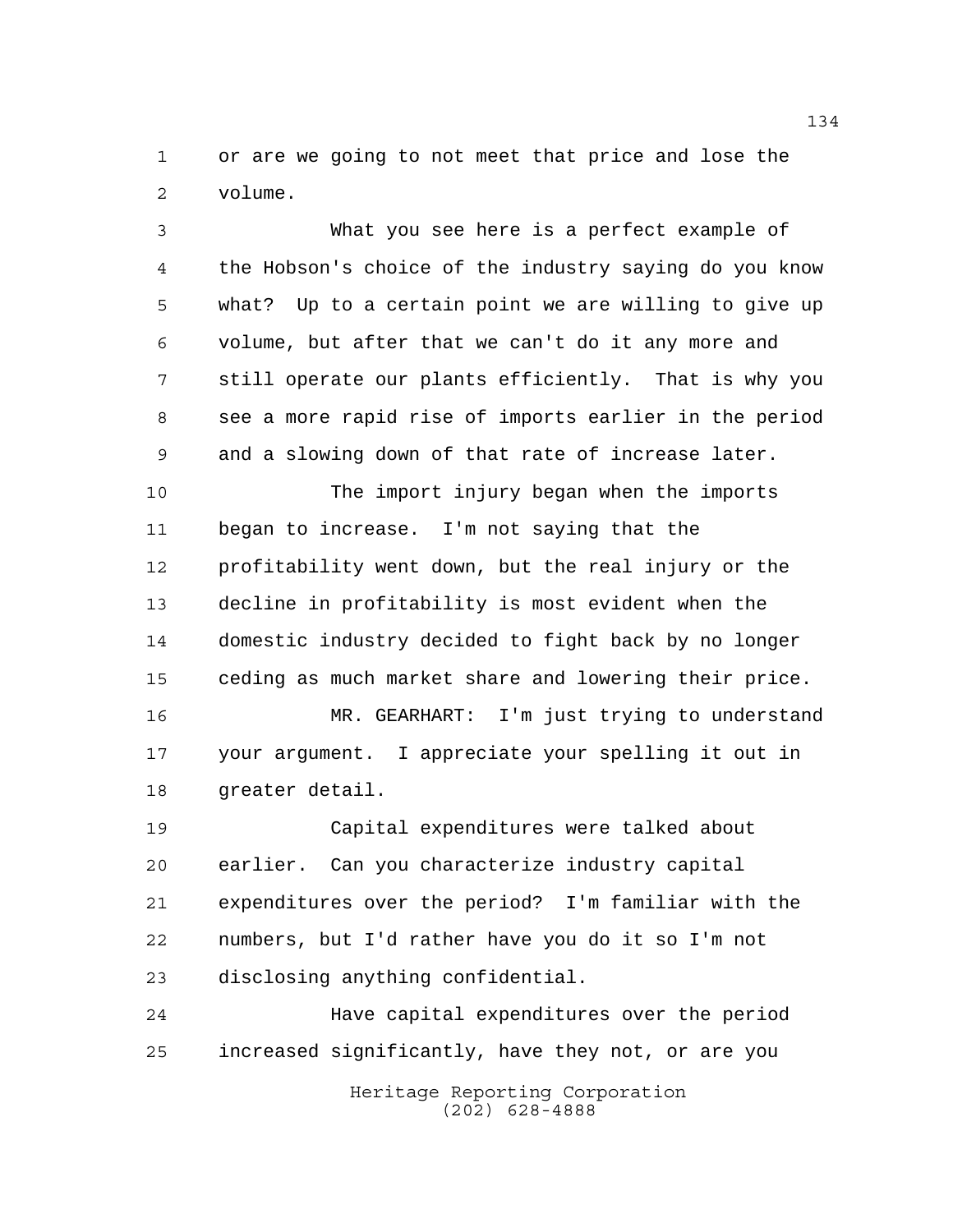uncomfortable characterizing them at all?

Heritage Reporting Corporation (202) 628-4888 MR. ROSENTHAL: I'm happy to repeat what was characterized earlier because I know my clients won't be upset about reviewing confidential information. But I think you heard Mr. Waugaman say that capital expenditures during the period of investigation were greater under the McWane ownership than under the previous owner, number one. Number two, that the capital expenditures were somewhat lumpy in the sense that they were made not on a consistent, on a year basis but as particular requirement for modernization, upgrading and in the case of environmental and other standards necessitated. But I think this is an industry or at least 16 for the companies that I represent one that's characterized by a fairly high level of capital investment in this period. MR. GEARHART: And this would be later in the period going up or, again I'm not trying to have you divulge anything confidential. (Pause.) MR. GEARHART: Maybe I should just ask the question then and let you address it in the brief. But the question is how would changes let's say in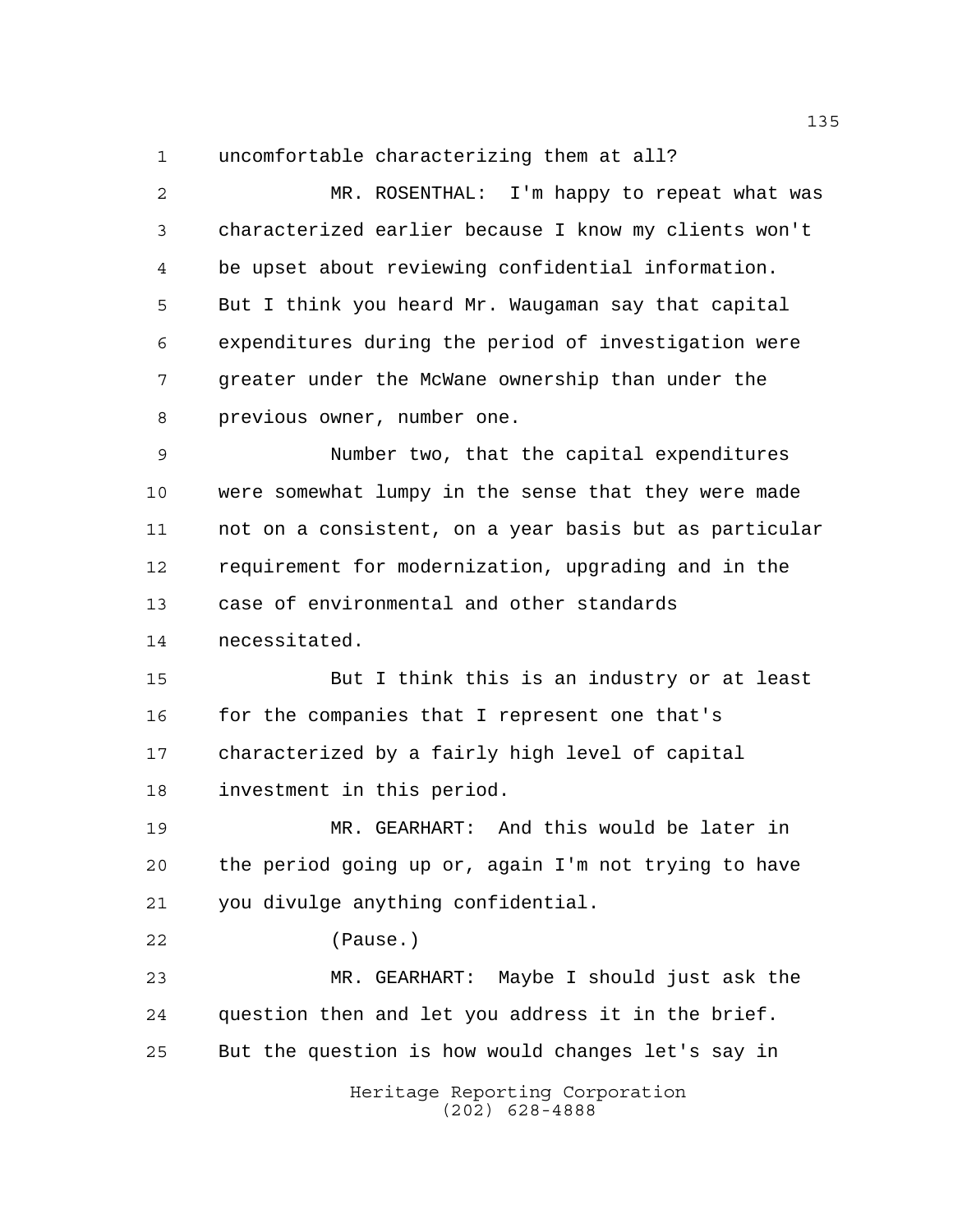capital expenditures have impacted profits during the period of investigation and how would changes impact on the need to make capital expenditures during the next couple of months which are the focus of the delay and would give -- your testimony that you're putting off making capital expenditures? So how would the recent capital expenditures and the level of capital expenditures, particularly as it changed over the period of investigation, affect this need to make these expenditures over the next two months or so? MR. ROSENTHAL: We'll be glad to address that in a post-conference brief.

 MR. GEARHART: The final question relates to imports from other sources. And in your petition you indicated there are imports from other sources.

 To what extent do these compete with imports from China as well as imports from domestic sources? And how should the Commission go about isolating the effects of those imports or at least in terms of determining that imports from China are a significant cause of material injury? And that the let's say the Chinese imports are not following the other imports? MR. ROSENTHAL: I think they all compete

 against one another in the marketplace because you're talking about a commodity product. And these are sold

> Heritage Reporting Corporation (202) 628-4888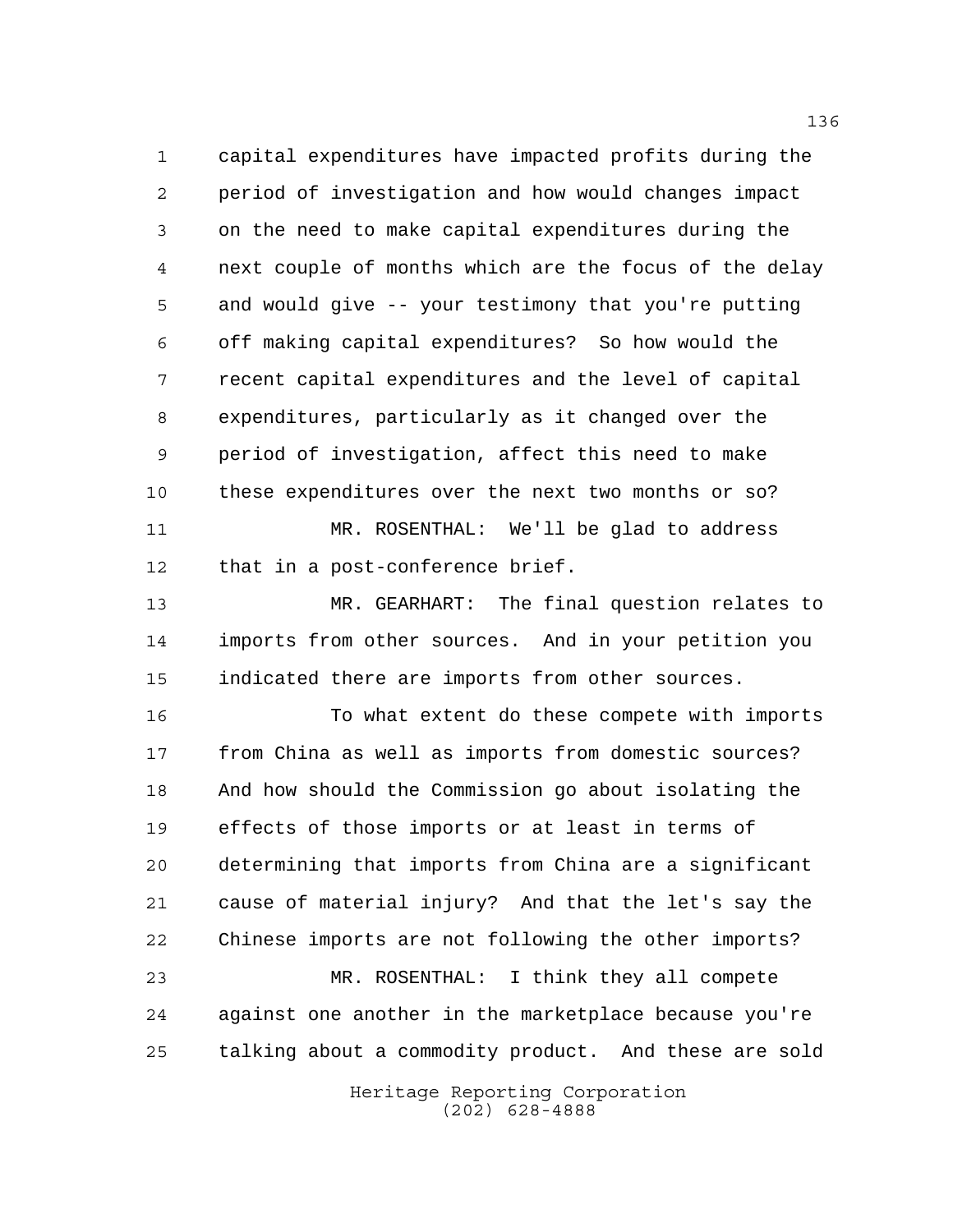to the AWWA specifications. So other imports compete with the subject imports and with the domestic product.

 How would you go about identifying which imports might be a significant cause or whether the Chinese imports might be a significant cause? I think you've got data in the record already now thanks to the questionnaire responses and that indicates what the largest volume of imports, and I think that will indicate China.

 You also have information at least from the official import statistics, which I recognize are not particularly good, about averaging of values. But I think you also have the opportunity to talk to people in the marketplace, purchasers, bidders and certainly members of the domestic industry to find out what the relative level of pricing and aggressiveness is between the various import sources.

 You also have some of the Respondents here who handle I think both the Chinese imports and imports from other countries and you can get information from them directly about what the pricing of the imports are from the various sources that they handle.

Heritage Reporting Corporation (202) 628-4888 MR. GEARHART: Okay. Well, what I was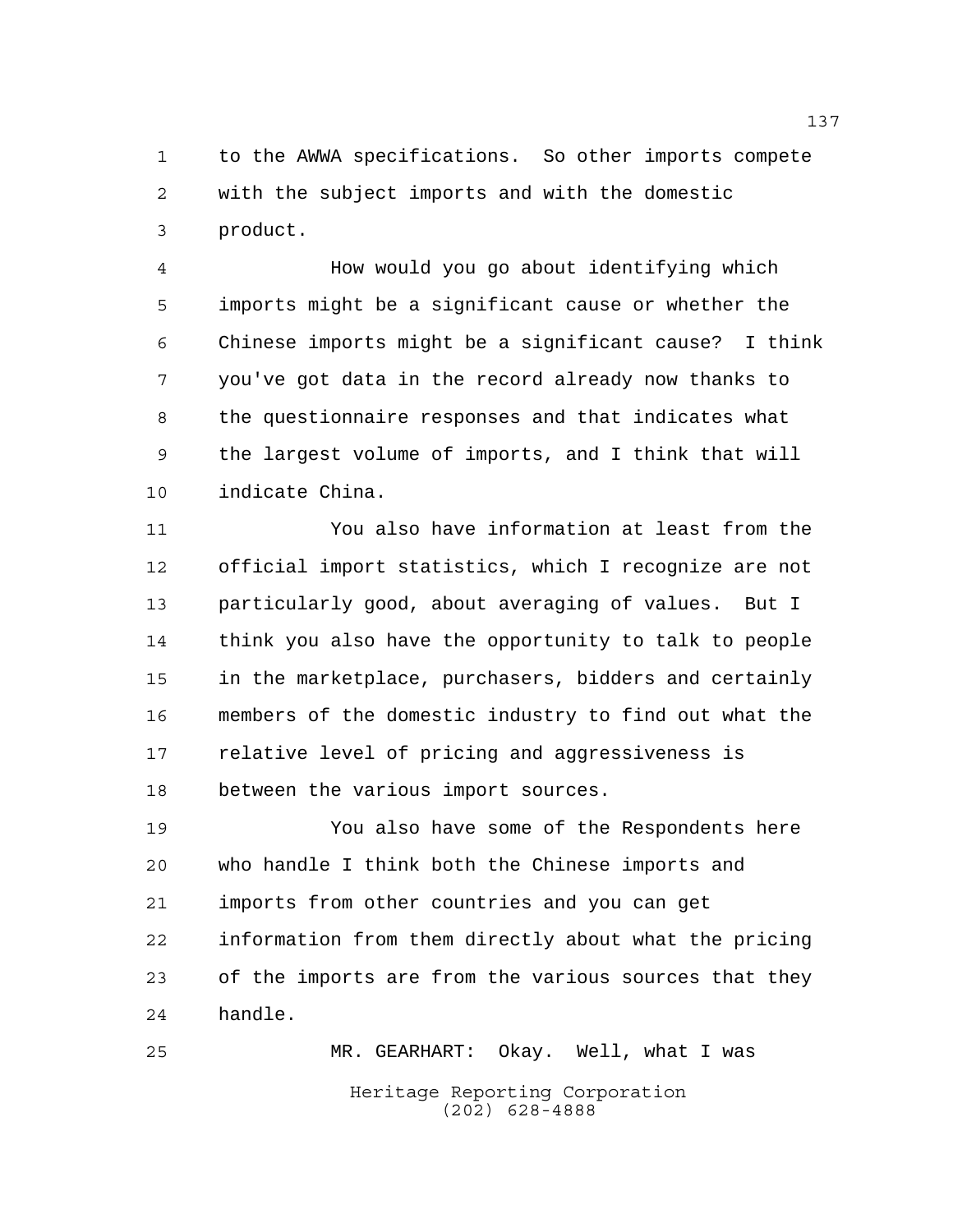hoping to do is see if there is any additional

 information you could provide on this that we don't have already that would be useful in helping us address these questions. MR. ROSENTHAL: We will do our best on that. I think most of the questions directed at us thus far have been focused on the impact of China. But if you're asking for additional information about other imports we'll do our best. 10 MR. GEARHART: Thank you. 11 MR. CARPENTER: Mr. Boyland? MR. BOYLAND: This is not a capital expenditure related question, it's more of a mechanical question. The company provided a consolidated income statement and other information for McWane, Inc. Basically it's my understanding that it combined Clow, Union and Tyler. Is that correct? MR. SAHA: That is correct. MR. BOYLAND: Okay. Just by checking some of the numbers it looks like we're not getting the sum of the three in the consolidated. And if there's a reason for that we'd like to know. Or maybe the numbers just somehow didn't get. But I'm assuming

that the three should add to the one.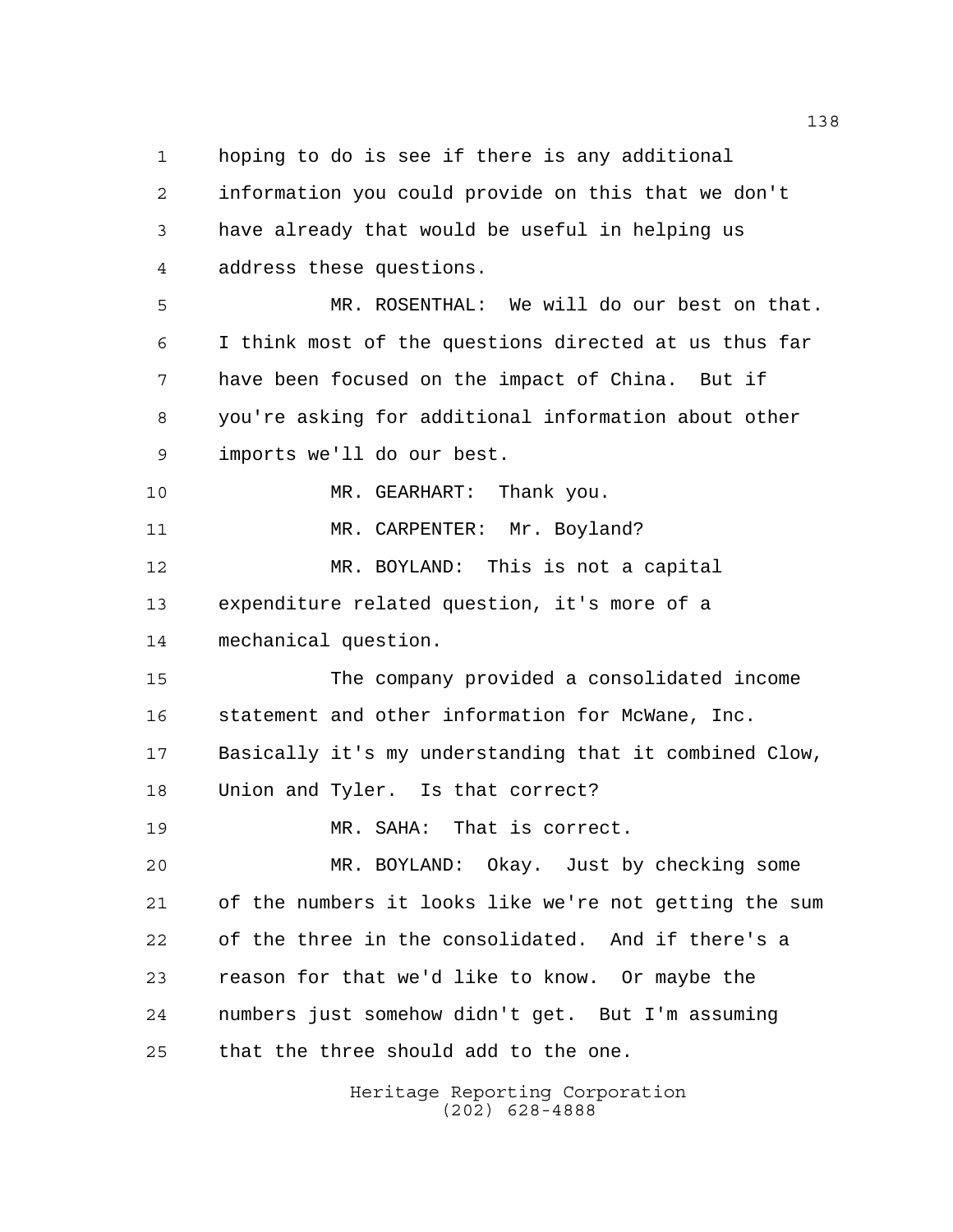Heritage Reporting Corporation (202) 628-4888 MR. SAHA: The individual responses include intercompany transfers, sales that were valued between Clow and Tyler and vice versa. And so when you see a consolidated financial sheet then you no longer have those company transfers. MR. BOYLAND: Okay. So you're saying the illuminations are explaining the differences? MR. SAHA: Yes. MR. BOYLAND: For a couple of periods, and I'm referring more to the cap -- I'm sorry, it is a capital related question because a couple of the periods in which, for example, environmental expenditures are being reported for one company the total in the consolidated doesn't appear to be reflecting that. So maybe I'm assuming that wouldn't be an illumination difference. So I guess I'm just asking if the company could review the totals and compare it to the individual items and make sure that it's consistent. MR. SAHA: We'll do that. MR. BOYLAND: Thank you. MR. CARPENTER: Thank you very much for your patience and for your thorough responses to our questions. We appreciate it. We'll take a recess until 1:25 and then ask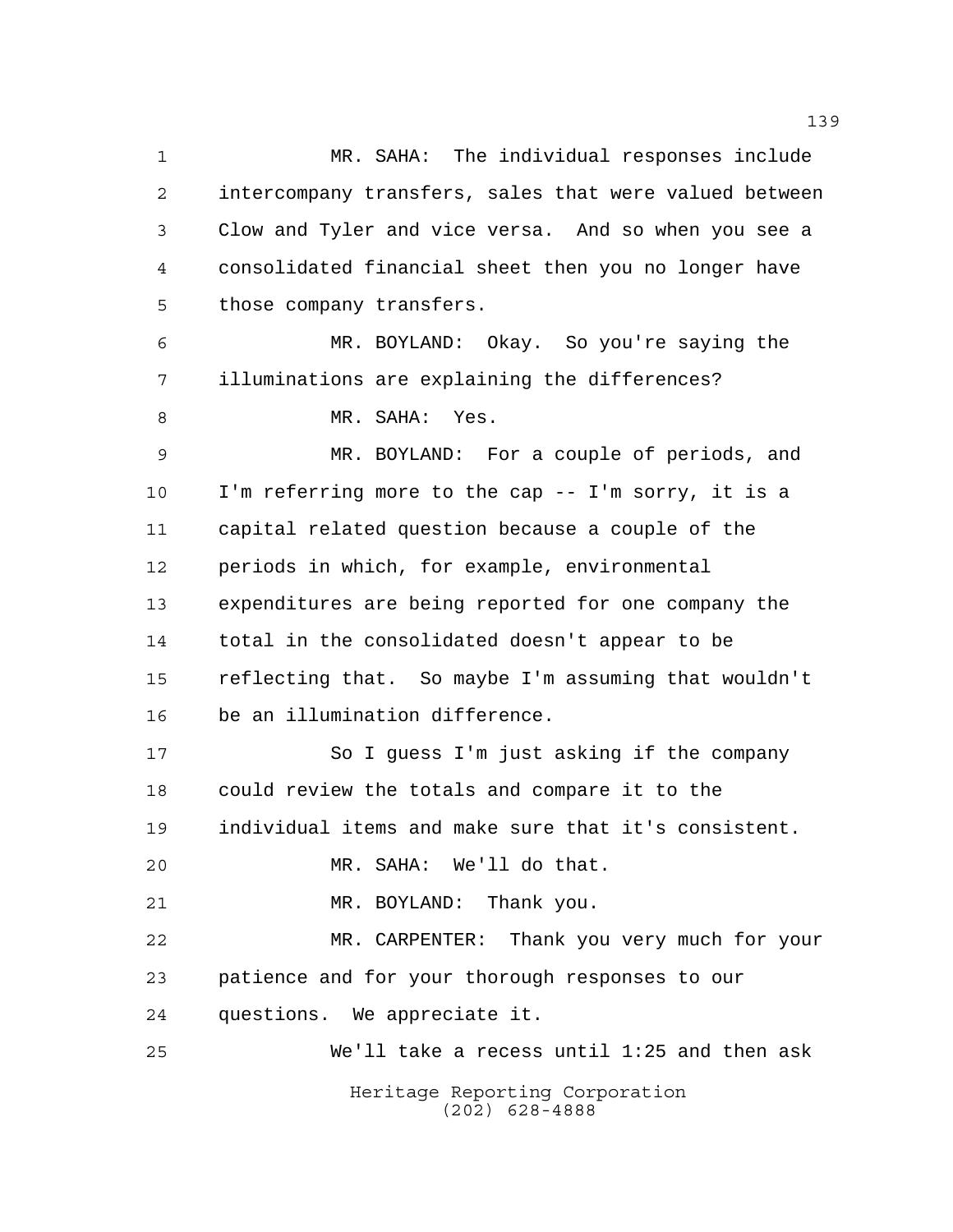the Respondents to come up as one panel to the table. Thank you.

 (Recess, 1:14 p.m. to 1:27 p.m.) MR. CARPENTER: Mr. Loeb, please proceed whenever you are ready. MR. LOEB: Thank you very much. For the

 record, Hamilton Loeb for the Chinese Respondents. And I'm going to take just a moment up front to tell you what the roadmap is on the Respondent presentation side.

 We're going to begin with just a few minutes on the legal standard. There have been a number of questions in the earlier session focused on that. And since this is the first critical circumstances allegation in a 421 case and there are only a few prior other critical circumstances cases at the Commission and under Section 201 for example, we thought it would be useful to set the stage on the legal standard although normally we would leave that to post-conference briefing. So Scott Flicker will cover that.

 Then we'll go to John Reilly who will provide the analysis of the record that the Commission has now compiled on the 421 factors, particularly on the surge or rapid increase element and the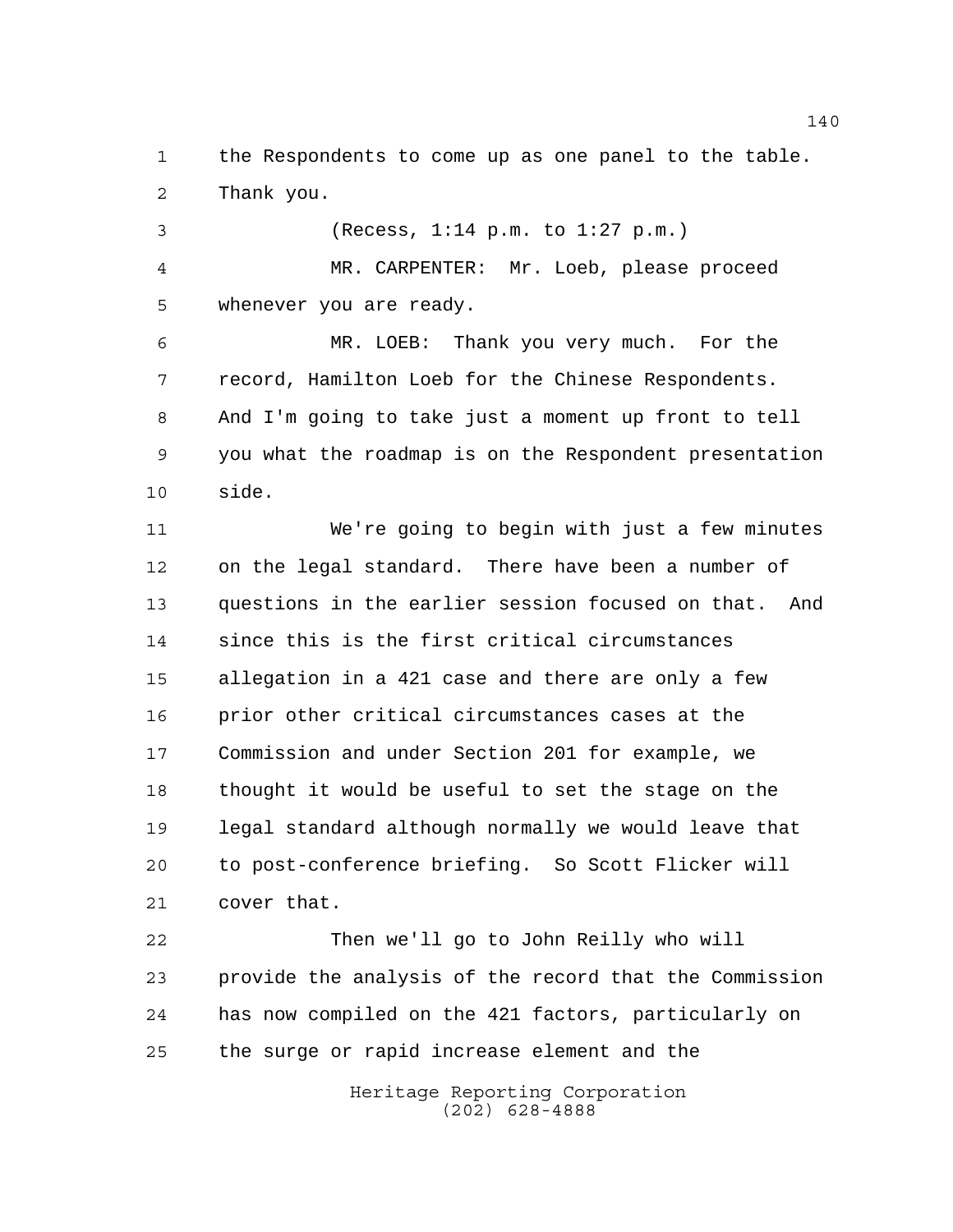inconsistencies in the surge allegations that appear in the petition.

 Following that we will have testimony from the importers. As I understand it, Larry Bogard will speak and then there will be testimony from Mr. Saha who is on my left and from Dan McCutcheon from Pipeline Components and from Star Pipe respectively.

 And then I believe that's all the importer witnesses who will be testifying. Oh, I'm sorry, Larry Rybacki. I was told it would be Larry, I got the wrong Larry.

 All right, so we will, anyway, we will proceed in that order with respect to the importers who are here. And there are others here at the table who are available to participate in the responses to questions.

 And then finally we'll just tie up the critical circumstances issue which after all is why we're here. And we will focus on that at the conclusion of our prepared presentation.

 MR. FLICKER: Good afternoon. I'm Scott Flicker from Paul Hastings representing the Chinese producers. Sorry to see Mr. Gearhart is not at the table since I know that this is the issue that's going to be nearest and dearest to his heart as he's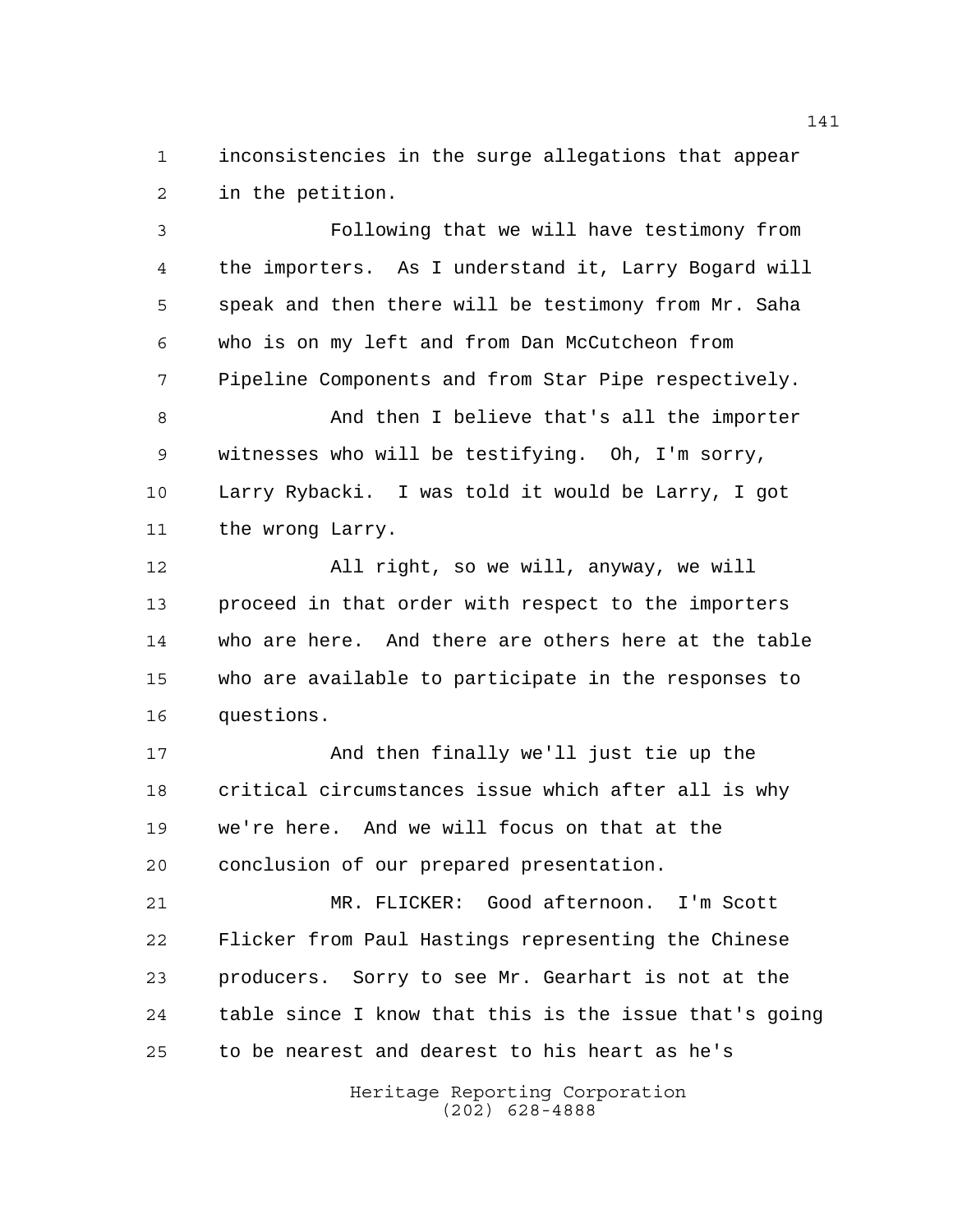grappling with the record here and that's critical circumstances.

 Because this is the first occasion in which the staff and the Commission have been asked to address a claim of critical circumstances under Section 421 we think it's useful to spend a few minutes on the legal framework and to set into context the Petitioners' request for emergency relief here.

 We're before you on the 21st day after the petition was filed. The work that has been done in the intervening time by the ITC staff and by the parties has been absolutely enormous. We submit that the Commission's treatment of the Petitioners' request here in the first case for critical circumstances will stand as a precedent for all future cases under 421. And we further submit that if the Commission finds the requirements for critical circumstances is satisfied in this case on this showing then every petitioner will have an incentive to ignore the already super- compressed 60-day time frame for a determination that the Commission has in ordinary cases and jump directly into hyperspace which is the 45-day critical circumstances determination that is required here. I want to make three basic points this afternoon. First, critical circumstances cases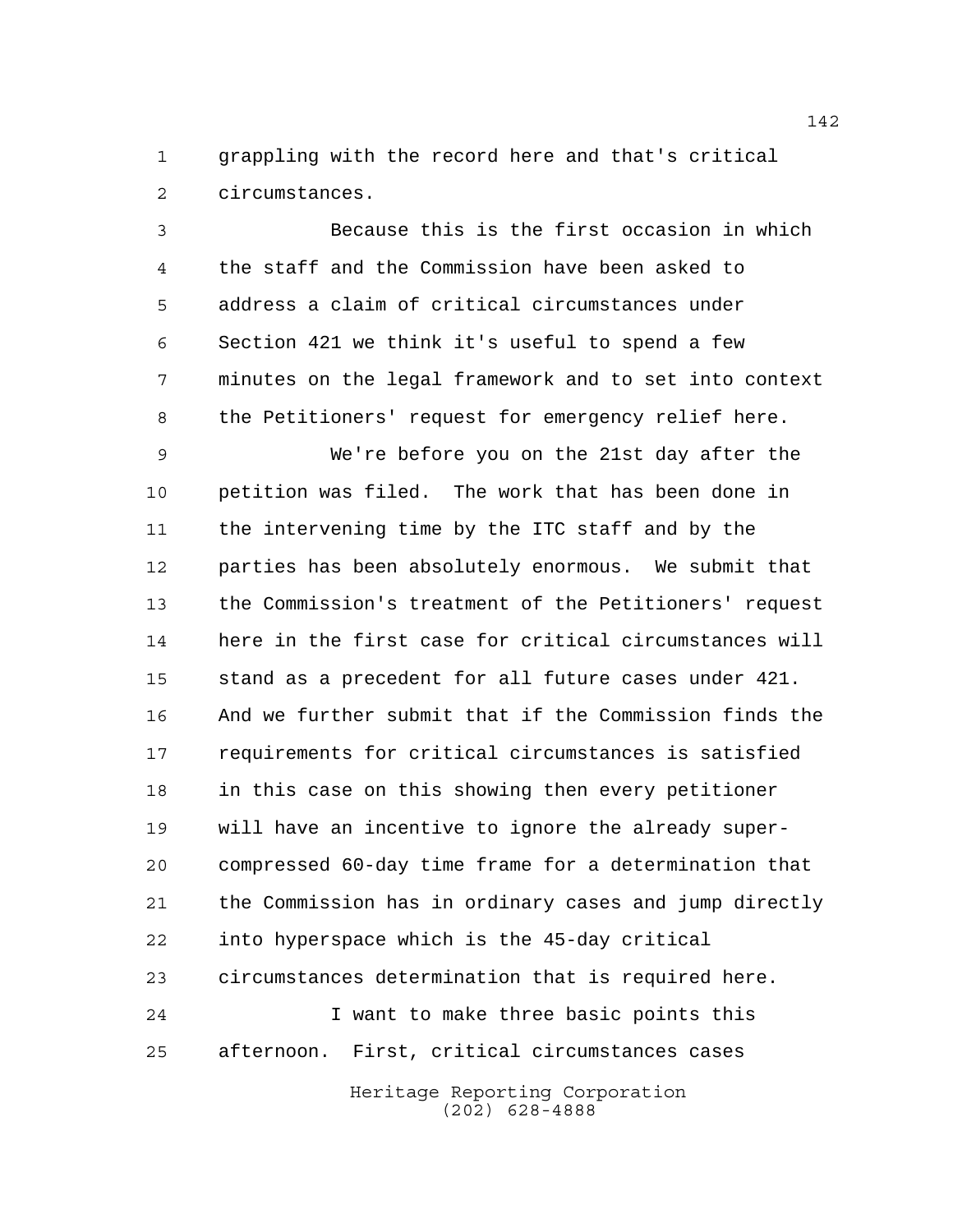properly framed are so extraordinary and so rare that we have been to date unable to locate a single instance in which the Commission has found critical circumstances to exist in a safeguard case, period. This case on these facts is certainly not the place to start blazing a new trail.

 Second, in these kind of specific safeguard cases the Petitioners completely control the timing of the filing and therefore the timing of when relief would first become available. They thus bear an understandably high burden to prove that the extra couple of months of relief that a critical circumstances allegation provides if accepted is so absolutely necessary that the staff and the Commission and the parties must turn themselves inside-out to complete a preliminary investigation rather than 17 proceed straight to the final determination process.

 And while the timetable for the ITC phase is accelerated significantly, the pace of that acceleration is really nothing compared to what then gets handed to the USTR and the President of the United States for the mere 20 days as opposed to the usual 55 days in which to make an evaluation of whether to impose any relief or not at the provisional stage.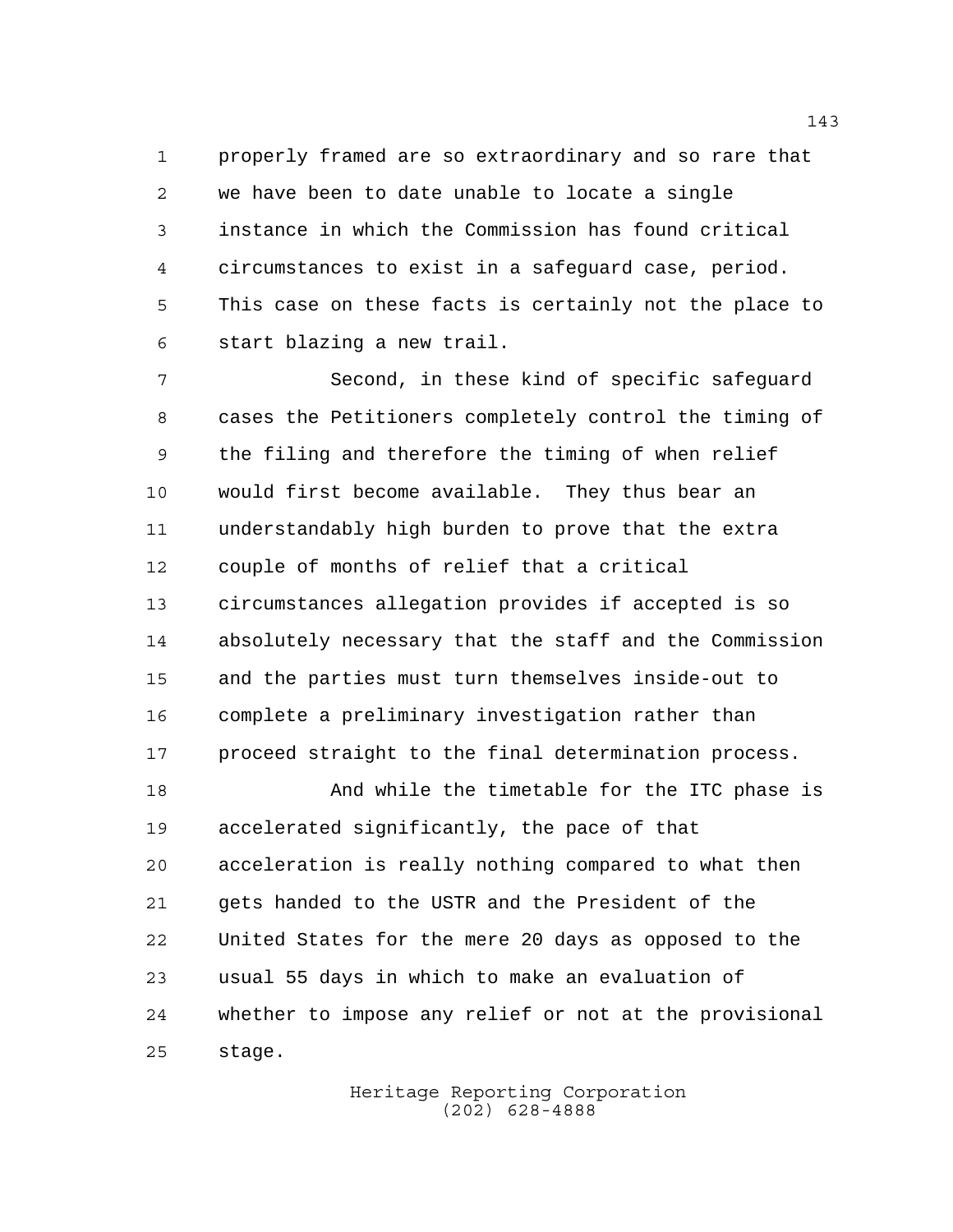1 So if the Petitioner is going to erect these hoops and demand that everyone jump through them double time, the Commission and the staff should have every expectation that the showing of injury, its immediacy and the difficulty in reversing it be substantial indeed. We think that the petition falls well short of the mark and we think that the record falls well short of the mark. And I think that from the presentation we heard this morning nothing changed.

 Finally, the standards that are set by the WTO agreements for the finding of critical circumstances require that such a finding be reserved for only the clearest showing of market disruption, extreme import surges, grave injury to the domestic industry, absolutely no doubt of a direct substantial link between the two. Nothing short of this can satisfy piling a preliminary emergency tariff remedy on top of an already extraordinarily accelerated safeguard proceeding.

 Simply put, if the Petitioners can satisfy critical circumstances here on this generalized showing of harm why would any petitioner not seek for a critical circumstances finding in another case. I want to take a few more minutes to address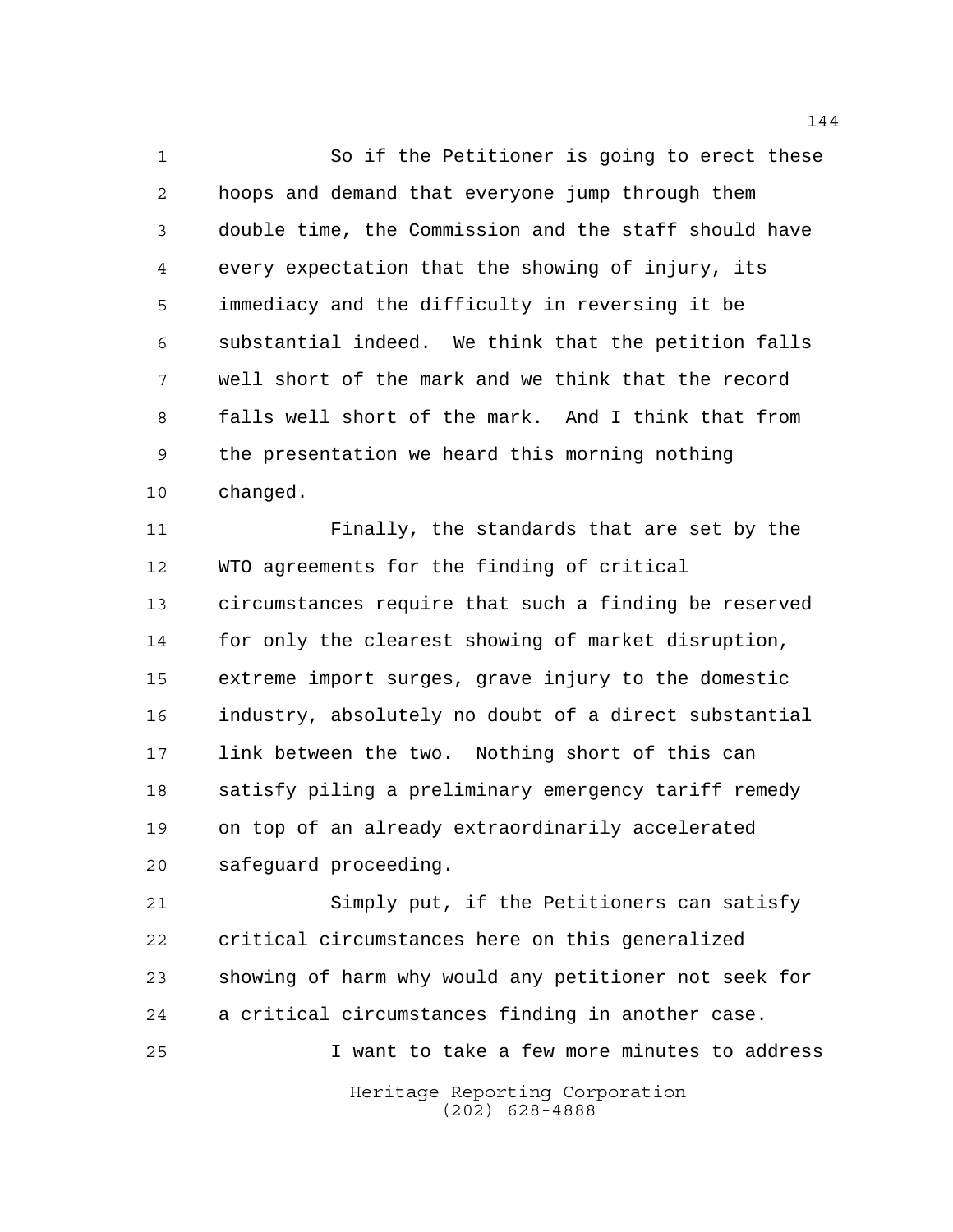the legal framework such as it is in which the Commission will make this determination. We start with the language itself which is found in Section 421(i). And the sum total of the description that's provided there is that the Commission must within 45 days of the filing of a petition that alleges critical circumstances determine whether delay in taking action would cause damage to the relevant domestic industry which would be difficult to repair.

 This part of the inquiry can really be broken into two pieces. First, whether the domestic industry is suffering damage which would be difficult to repair. And, secondly, whether there is a direct causal link between a delay in taking action under Section 421 and that very damage.

 If the Commission finds in the affirmative under both of these prongs then it must further preliminarily determine whether imports of the product which is the subject of the investigation have caused or threaten to cause market disruption. In other words, the Commission must on an accelerated basis find that rapidly increasing imports are a significant cause of material injury, essentially the same inquiry as required on a final determination.

Heritage Reporting Corporation (202) 628-4888 Now, in the regulations that implement this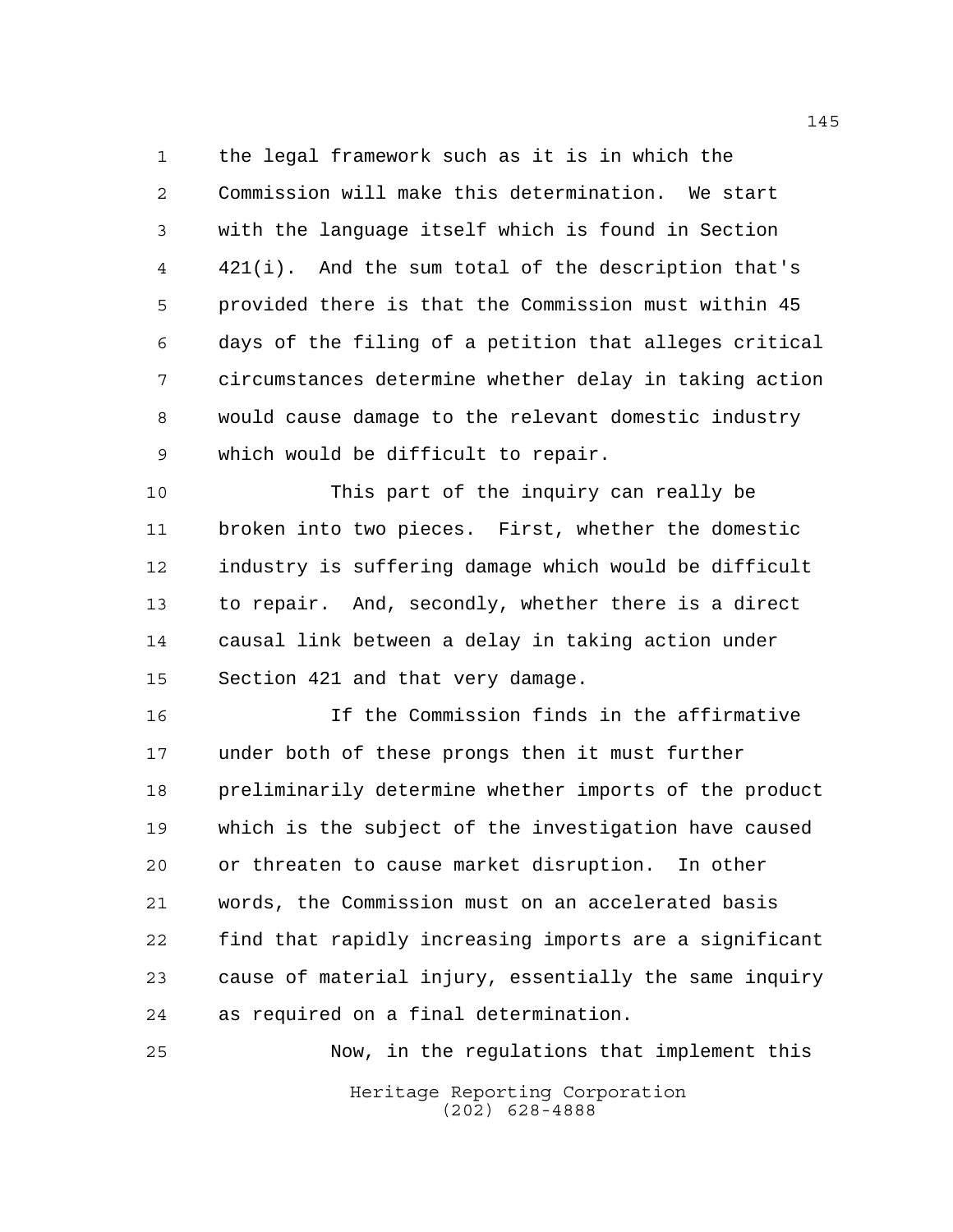provision the Commission recognized the importance of requiring that Petitioners who after all, as I said, control the date on which the starting gun is fired here come forward with a highly detailed showing right in the petition itself. The regulations require that if a petition alleges critical circumstances, I'm going to read here from 19 C.F.R. 206.448, "the petition shall provide detailed information supporting that claim as well as detailed information demonstrating that delay in taking action under Section 421 would cause damage to the relevant domestic industry that would be difficult to repair." That's what the regulations say. Now, if this were a court I would be before you with a motion to dismiss the complaint because it's simply not possible to characterize the conclusory statements that we saw in the petition, even the APO version, and say that those meet the requirements of the statute of the regulations. They simply do not. So simply put, the Commission can dismiss

 the critical circumstances allegation in this case because the petition fails to meet the requirements of the statute in the regulations.

Heritage Reporting Corporation (202) 628-4888 Now, beyond the language of the statute and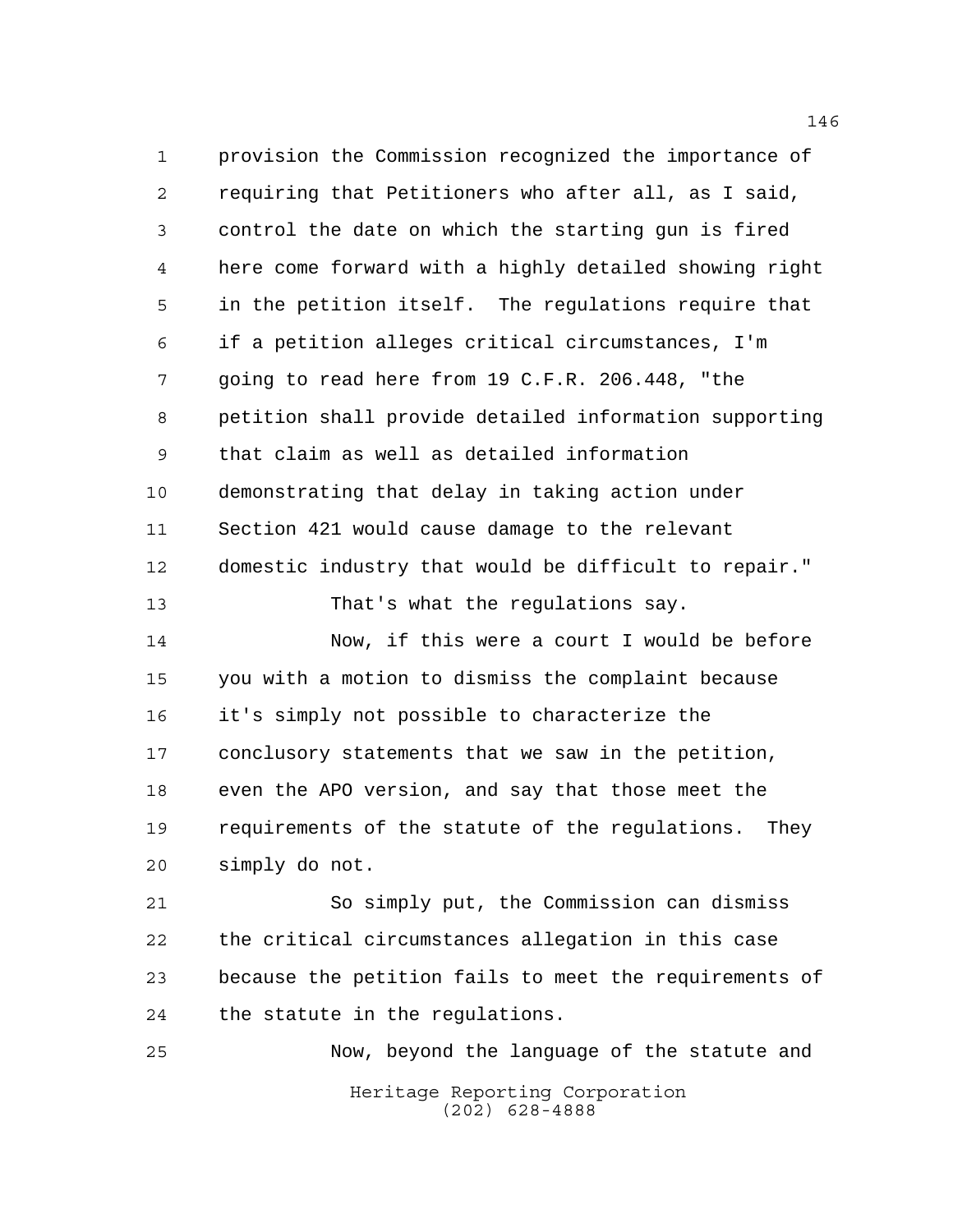the requirements of the regulations there is unfortunately very little in terms of precedent or guidance that the Commission or the staff will be able to draw from in seeking to evaluate the adequacy of the critical circumstances claim here. There is no analogous critical circumstances provision in Section 406 which we all know is the statute under which Section 421 was modeled and essentially follows from.

 The critical circumstances determination that the Commission makes in Title 7 cases is based on entirely different standards. It's directed to entirely different issues and conduct. And although Section 201, the global safeguards provision, has an element of critical circumstances it does differ in scope, it differs in timing, which is a critical difference here, and in any event there's virtually no precedent in which the provision is even addressed much less analyzed.

 Article 6 of the WTO agreement on safeguards represents the direct heritage of Section 421's critical circumstances provisions because Section 421 itself codified the provisional relief language in Article 16.7 of China's WTO assessment agreement. Now, under the WTO safeguards agreement a member may take provisional safeguard measures

> Heritage Reporting Corporation (202) 628-4888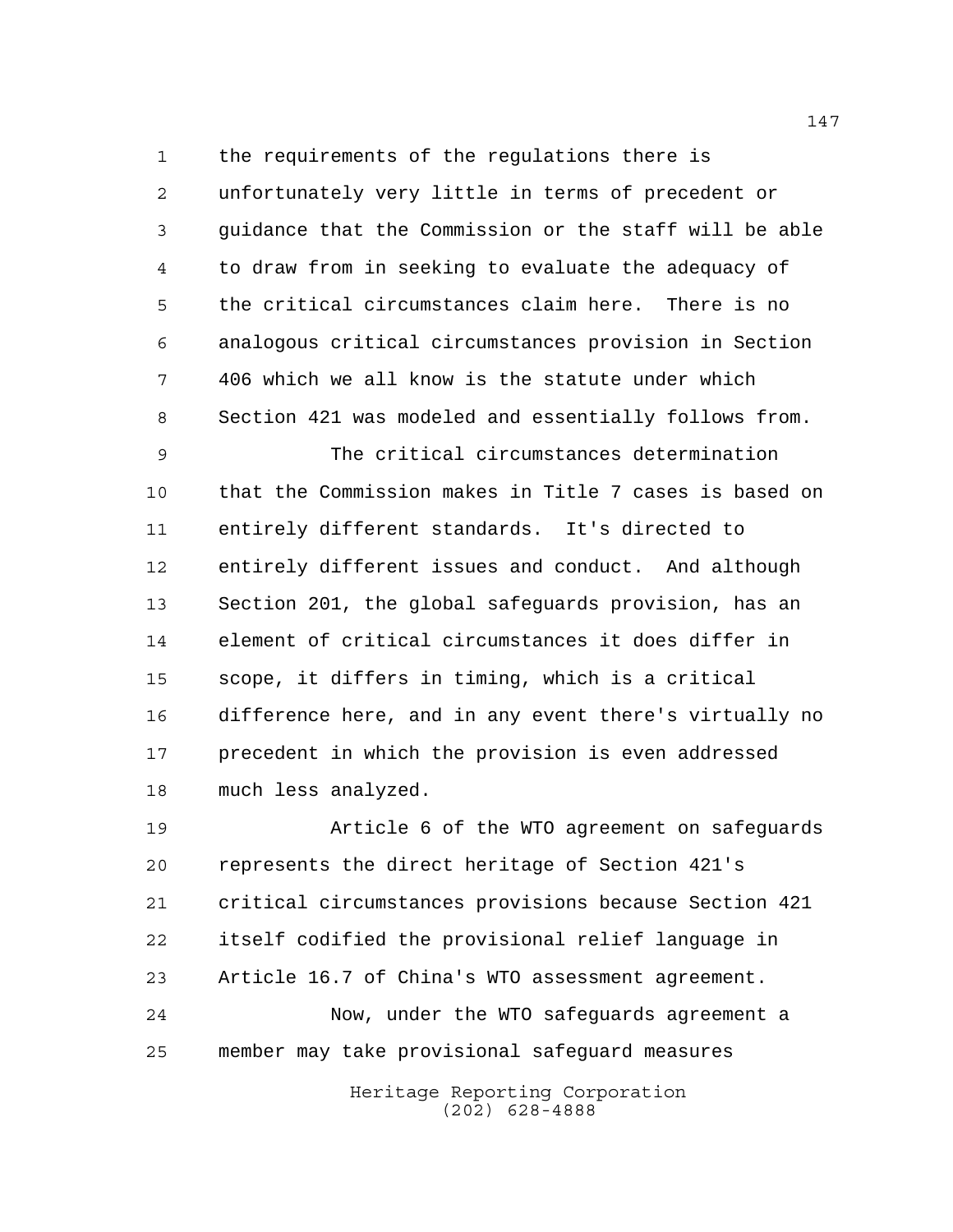pursuant to a preliminary determination where delay would cause damage which would be difficult to repair and where there is clear evidence that the increased imports have caused or are threatening to cause serious injury. This again suggests that the showing must be substantial, the case must be absolutely clear before a provisional remedy can be imposed.

 I'll have some more to say about how you try to apply some of these standards or these principles to the facts as we have them in this case but at this 11 point I'd like to turn the microphone over to Mr. Reilly who can discuss some of the economic data.

 MR. REILLY: Thank you. Good afternoon, and I note that I optimistically typed in good morning on my speaker's notes.

 For the record, I'm John Reilly of Nathan Associates appearing on behalf of the Chinese producers of ductile iron waterworks fittings. Before I get into my analysis I'd like to beg your indulgence. A frog has taken up residence in my throat so every once in a while I may give off a croak and you will now understand why.

 In my statement today -- and please turn to the first page of my handout -- in my statement today I will address three economic conclusions that are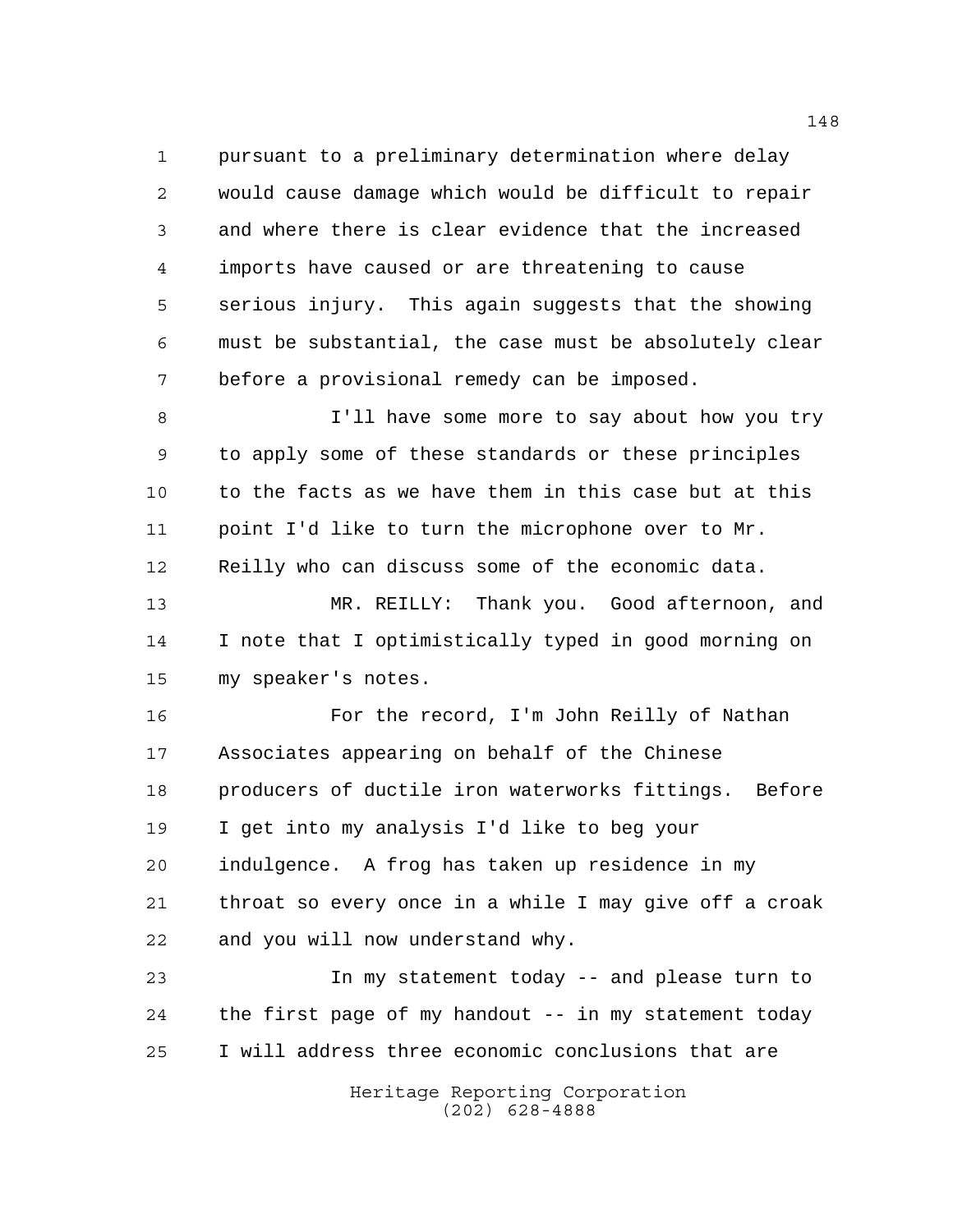directly related to the Petitioners' assertion of critical circumstances and its proposal for relief.

 First, the Petitioners' estimates of subject import volumes and trends which appear to be central to its case for critical circumstances fail to satisfy even a minimal analytical standard of validity. And I will demonstrate in detail why this is so.

 Second, foreign producers questionnaire data now on the record and importers' data as well both contradict Petitioners' estimates of subject import volumes and trends and belie any notion of critical circumstances.

 I note also the data undermines each of the other elements that must be shown on a Section 421 case, that is the data on the record must show that there has been no surge or rapid increase of the subject imports from China, that the domestic fittings market is not being disrupted, and that Petitioners' financial performance has nothing to do with subject imports. But I will leave these issues to the post- conference briefs and the full hearing before the Commission.

 Finally, Petitioners' proposal for immediate relief in the form of a 95 percent ad valorem tariff on subject fittings from China is fatally flawed on

> Heritage Reporting Corporation (202) 628-4888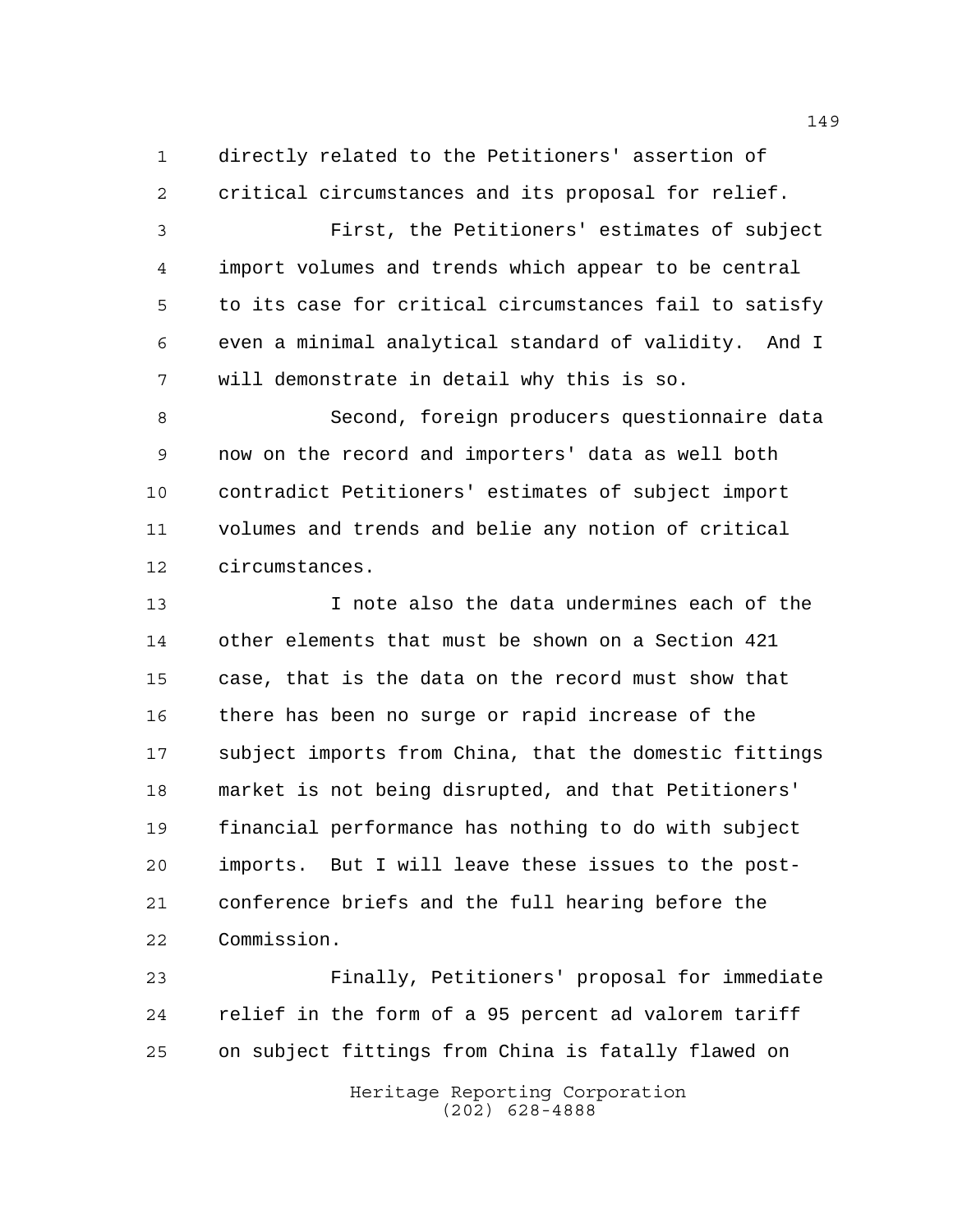its face. And I will go into this in some detail as well.

 Now please turn to page 2. Concerning Petitioners' assertion of critical circumstances it appears to stem from the premise that subject imports from China are surging now. Page 2 of the petition states "absent prompt provisional relief from the surging volumes of low priced imports from China the domestic industry will suffer damage that will be difficult if not impossible to repair." 12 Now please turn to page 3. Indeed, Petitioners' estimating methods if they were legitimate would yield an apparent subject import surge in 2003 to an annualized six-year peak of approximately 24,000 tons, up from 13,000 tons in 2002. On close examination, however, the apparent import surge can be seen as a product of Petitioners' estimating methods rather than any basic pattern in the underlying data.

Now please turn to page 4.

 Through December 2001 subject ductile iron waterworks fittings and other iron fittings were reported under HTS 7307.19.3080. This was in essence a basket category. As of January 2002 subject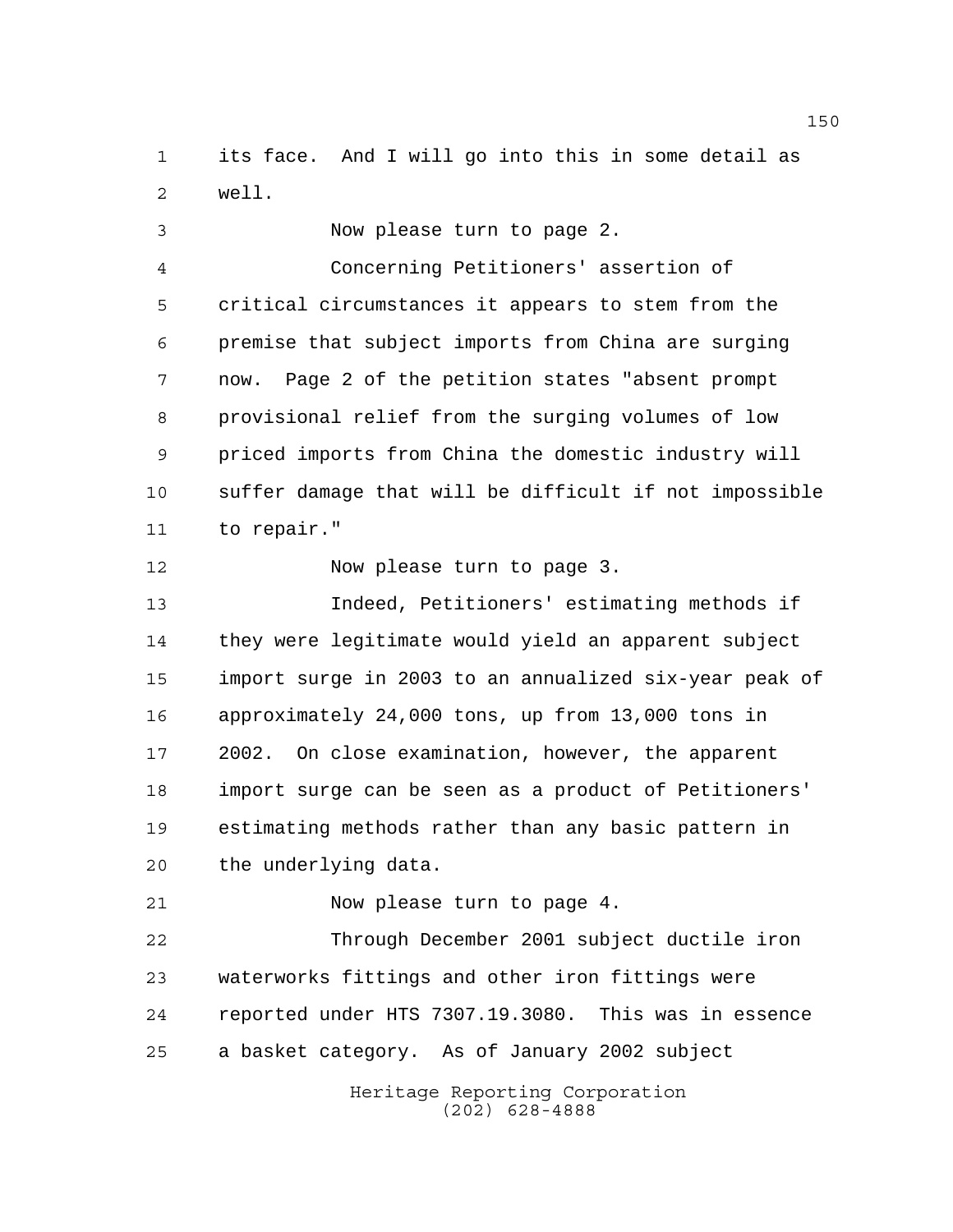fittings have been reported separately in a new HTS category 7307.19.3070. I will refer to this as the 3070 category.

 Other fittings formerly in a basket category have been placed in a new basket designation HTS 7307.19.3085 or 3085.

 On a combined basis the total volume of subject fittings and other fittings imported from China have been quite steady from 2002 to the present, in the range of 31,300 tons to 34,200 tons. That is, the total imports covered by the broad basket category 12 prior to 2002 and the imports covered by the two new categories in 2002 and 2003 are about the same. The maximum fluctuation from 2001 to 2003 on an annualized basis is only 2,900 tons.

 How then did petition undercover such large fluctuations in the subset of subject imports -- subject fittings from China?

And please turn to page 5.

 Actually the estimating method tells the tale. Petitioner concluded correctly that misclassification of subject imports is rampant in the

 first half of 2002 since far too little volume had been reported in HTS 3070. Accordingly, Petitioner

focused on the data for July 2002 to June 2003 which

Heritage Reporting Corporation (202) 628-4888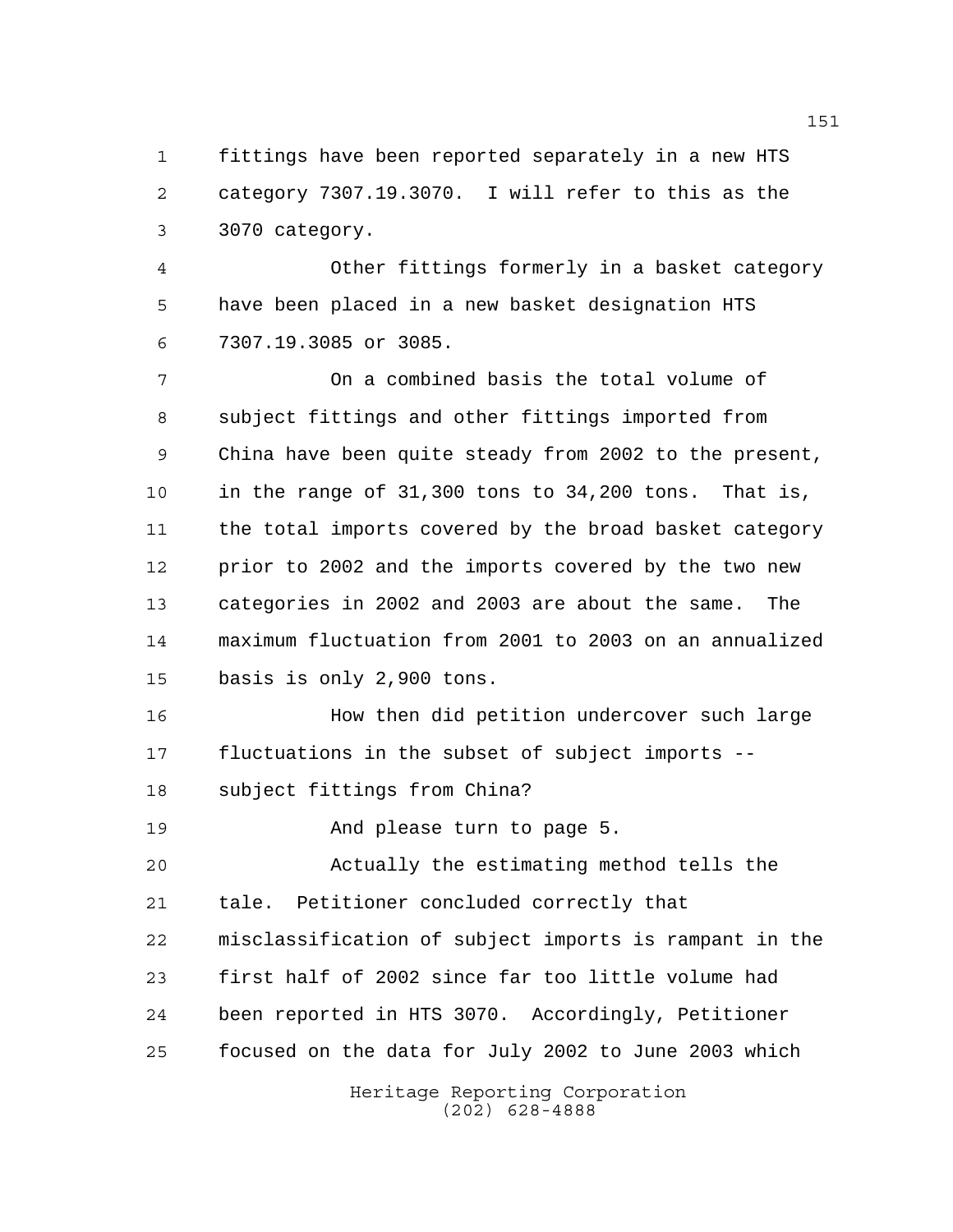is based on the assumption that the misclassification problem had been solved and that subject imports were being correctly reported in HTS 3070.

 Subject fittings from China accounted for about 59 percent of combined imports for the 12 months ending in June 2003. Petitioner employed this fixed ratio to the basket category to estimate imports from China of subject fittings for each year of the 1998 to 2001 period.

 To estimate full year 2002 imports of subject fittings from China Petitioner doubled reported imports in HTS 3070 for July to December 2002. For this period reported subject imports from China amounted to only 41 percent of combined imports. This ratio accounts for the 2001 to 2000 decline in subject imports found by Petitioners -- excuse me, 2001 to 2002 decline.

 Finally, Petitioners took January to June 2003 subject imports from China as reported in HTS 3070 as a fixed amount. For this period reported subject imports accounted for fully 70 percent of combined imports. And this high ratio accounts for the apparent subject import surge in 2003, that is the ratio going from 41 percent to 70 percent is basically where the surge came from.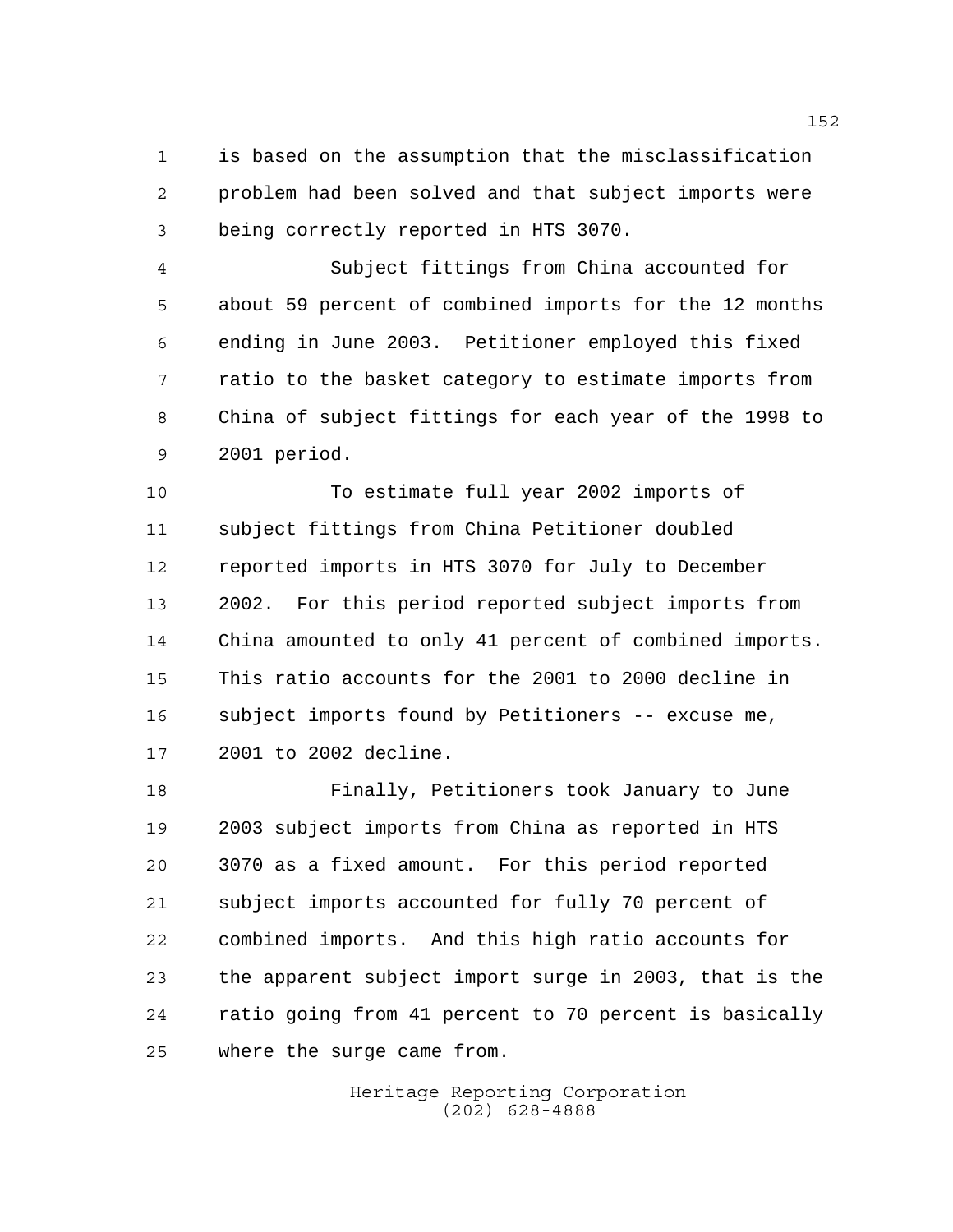Now let's recap.

 Implicit in this method is the assumption that imports during the first half of the calendar amounting to about 70 percent of combined imports and during the second half of the year amounting to only about 41 percent of combined imports would produce a valid average for the entire year. In estimating 2002 subject imports, however, Petitioner violated this rule with the implicit assumption that subject imports would account for only 40 percent of total imports in both the first and the second half of the year. Likewise, in comparing the estimated data for January to June 2003 with the estimated data for January to June 2002 Petitioners made an implicit assumption that subject imports from China will account for more than 70 percent of combined imports for full year versus -- 2003 versus 41 percent for full year 2002. In short, all of the Petitioners' estimated fluctuations in subject imports from China for the 2001 to 2003 period reflect analytically indefensible

 inconsistencies in the treatment of reported imports in HTS 3070 for the July 2002 to June 2003 period. All of the fluctuations are based on differential applications of ratios from that one year period.

> Heritage Reporting Corporation (202) 628-4888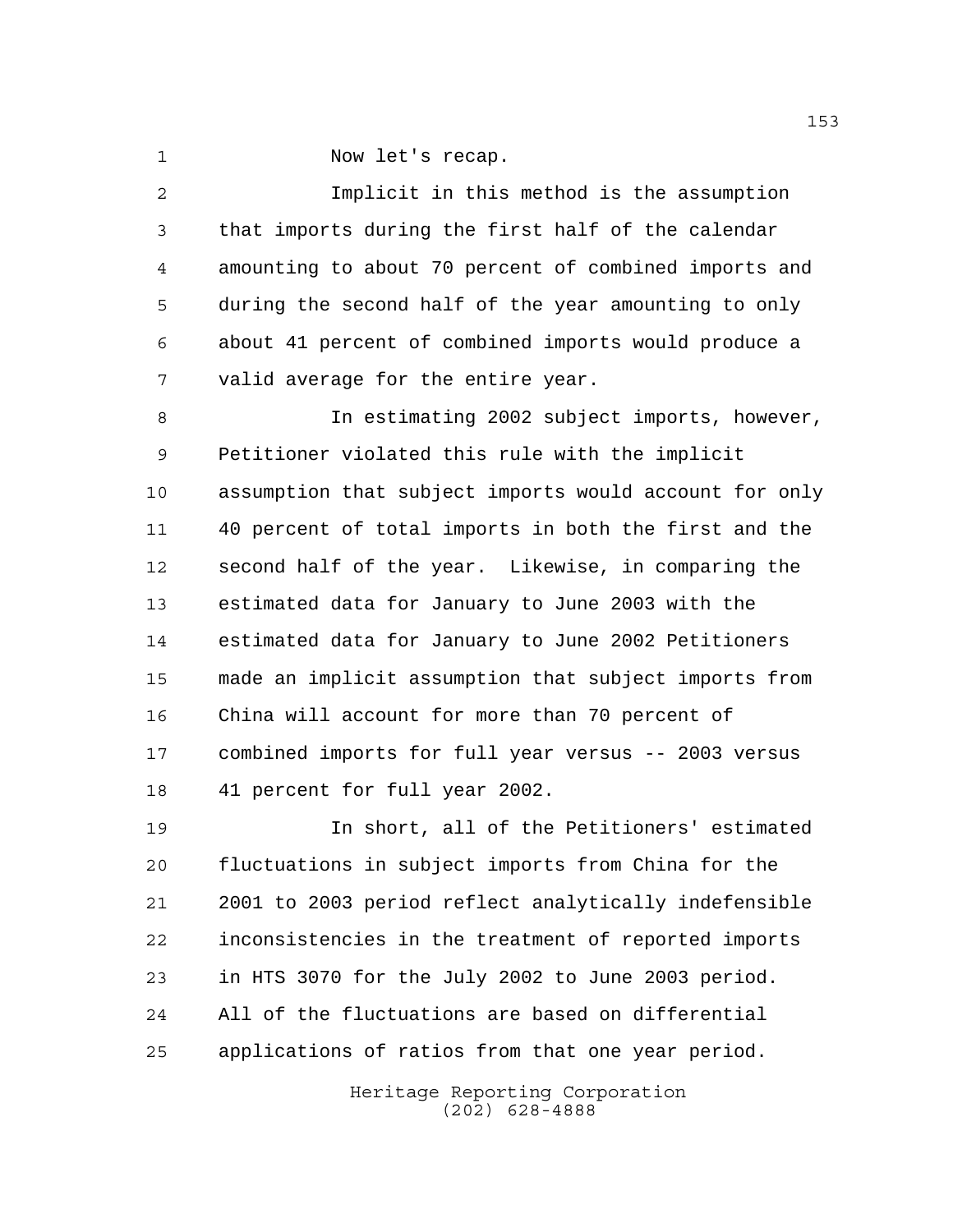Now please turn to page 6.

| $\overline{2}$ | Now, as I mentioned a minutes ago,                     |
|----------------|--------------------------------------------------------|
| 3              | Petitioners' estimating method flawed as it is rests   |
| $\overline{4}$ | on the assumption that reported data in HTS 3070 for   |
| 5              | July 2002 to June 2003 are substantially correct.<br>A |
| 6              | look at the monthly data for the period, however,      |
| 7              | indicates that this is certainly not the case.         |
| 8              | During January to June 2003 only a very                |
| $\mathsf 9$    | small volume of subject imports was reported in HTS    |
| 10             | 3070. During the first half of 2003 the reported       |
| 11             | volume of subject imports rose sharply and steadily to |
| 12             | about 90 percent of combined imports in June and with  |
| 13             | the update of July figures also about 90 percent.      |
| 14             | These data strongly suggest the subject imports have   |
| 15             | been under reported throughout 2002 relative to 2003   |
| 16             | to date.                                               |
| 17             | Accordingly, the assumption of data accuracy           |
| 18             | in Petitioners' estimating methods is most likely      |
| 19             | invalid. And to Petitioners' credit they have          |
|                |                                                        |

 unreliable. But these data are the basis for their conclusion that imports are presently surging.

mentioned that they do consider this data to be

 And I'd add that these methodological flaws aren't hard to spot. As an economist I really can't imagine these methods being relied on in ordinary

> Heritage Reporting Corporation (202) 628-4888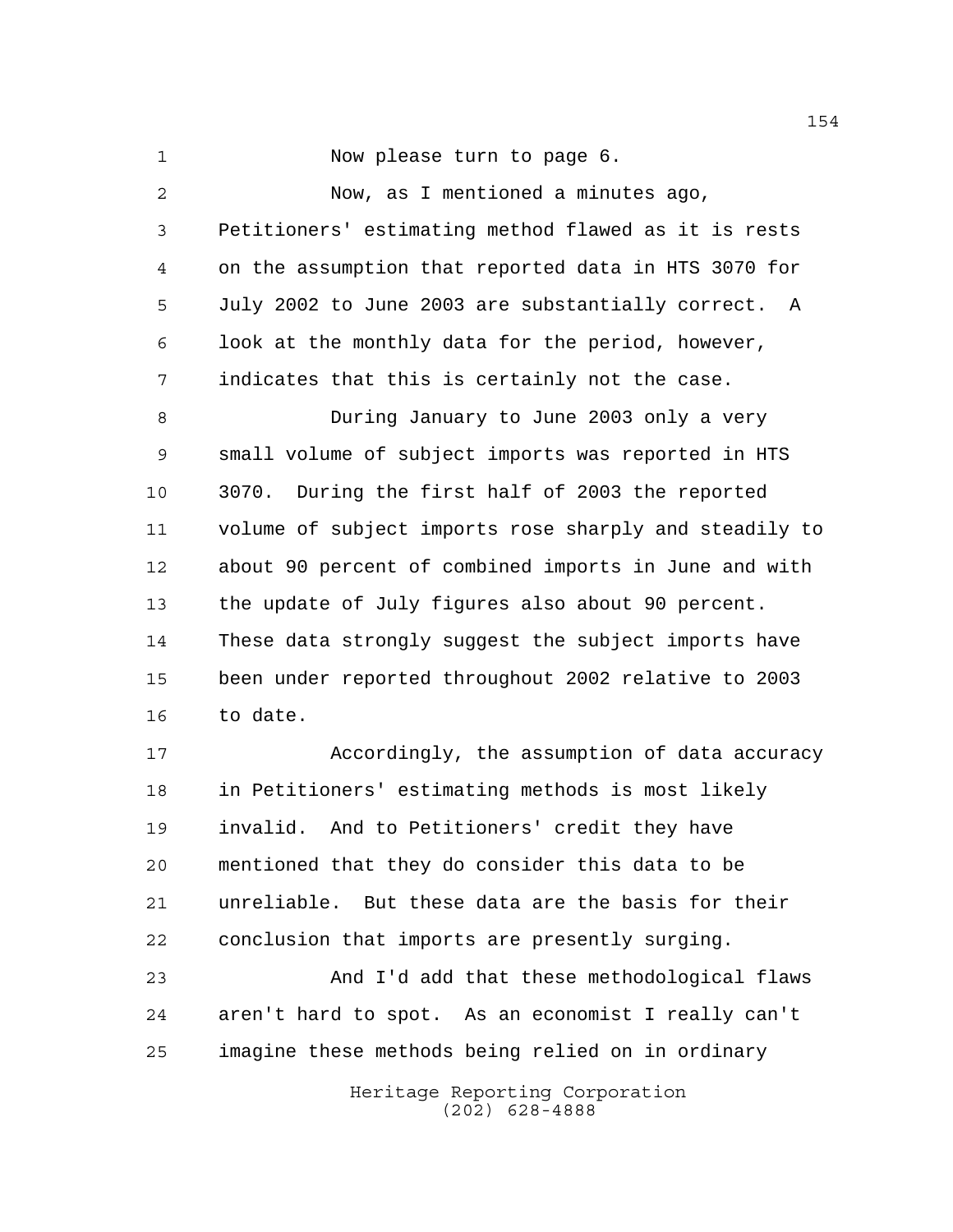circumstances. The petition asking for extraordinary relief in an exceptionally compressed time frame, and that ultimately seeks the direct attention of the President is hardly an ordinary circumstance. From my point of view, I'm not at all sure that the Commission should undertake a full scale investigation under Section 421 on the basis of assertions bound to these clearly defective estimating methods.

And now please turn to page 7.

 Turning to my second conclusion. And the conclusions I'll be discussing now address what the data on the record show. And although the underlying data are confidential I do have permission from the foreign producers to make some statements about the data and also some clearance from the importers to make some statements about the data.

 Now, the data on the records in the foreign producers' questionnaire we believe to be complete and up to date. We believe it covers substantially all exports of the subject product from China for the entire period of investigation.

 This data contradicts Petitioners' analysis and puts the lie to any notion of an import surge. Please note that I have omitted the scale on the chart to safeguard confidential information. And we will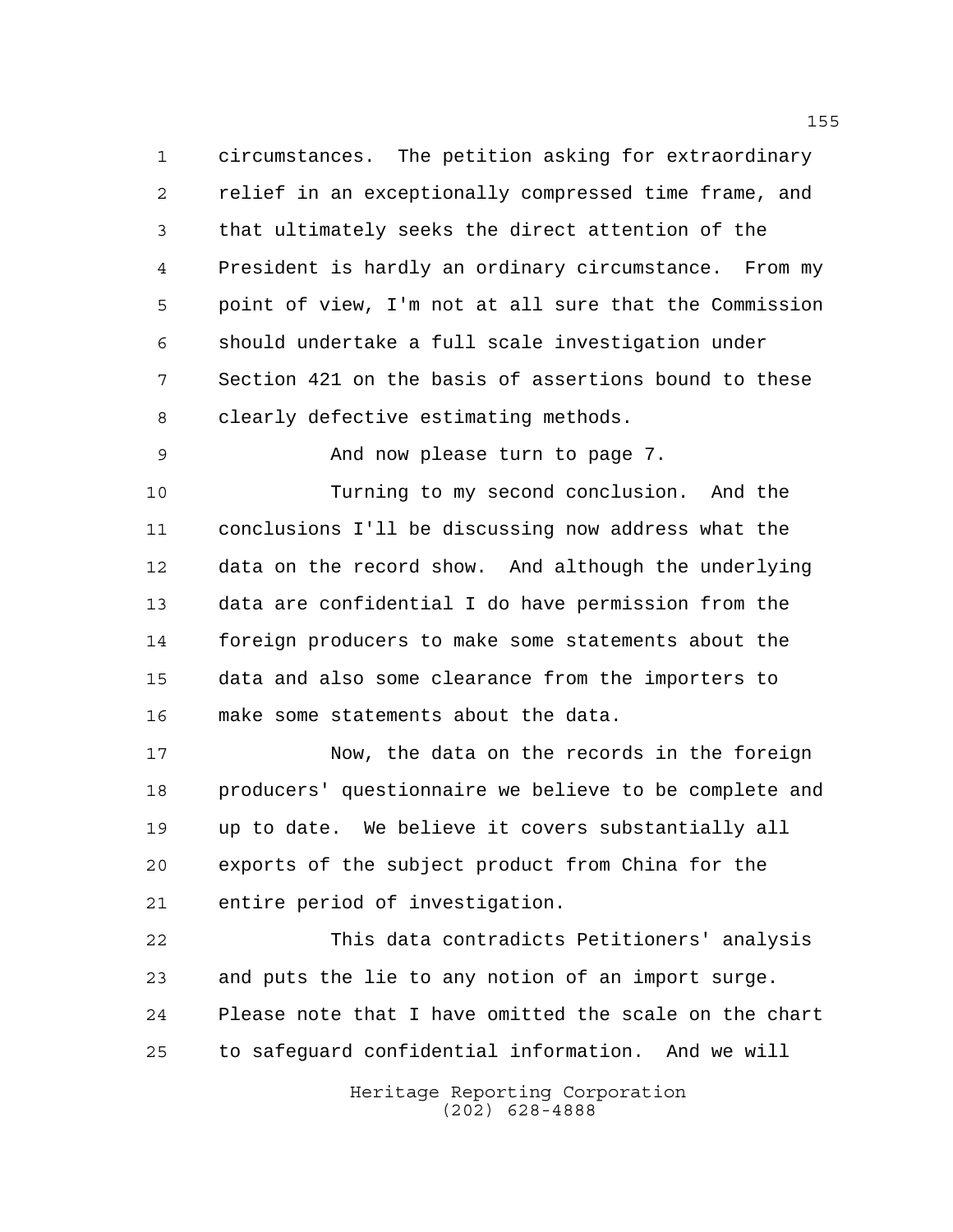provide the actual detailed figures in our post-conference brief.

 Now, exports of subject fittings from China to the United States did increased between 2000 and 2001. In 2002 exports remained stable at about the same level as in 2001.

 In both 2003 and 2004, however, exports are projected to decline. The projected 2003 decline exceeds 10 percent.

 And let me emphasize that the full year 2003 projection is fully consistent with reported actual exports for January to June 2003 which have declined by more than 10 percent relative to the same period in 2002. So in terms of actual data the volume of exports from China has declined significantly in 2003 first half relative to interim 2002.

 Now, I should note I don't have a slide or a chart for it by the aggregated data from the importers' questionnaires tell the same tale. That is, subject imports did increased between 2000 and 2001 but remained stable during 2002 and between interim 2002 and interim 2003. One way to characterize it would be to say from a technical economist's point of view imports were as flat as a petrified pancake on an iron stove.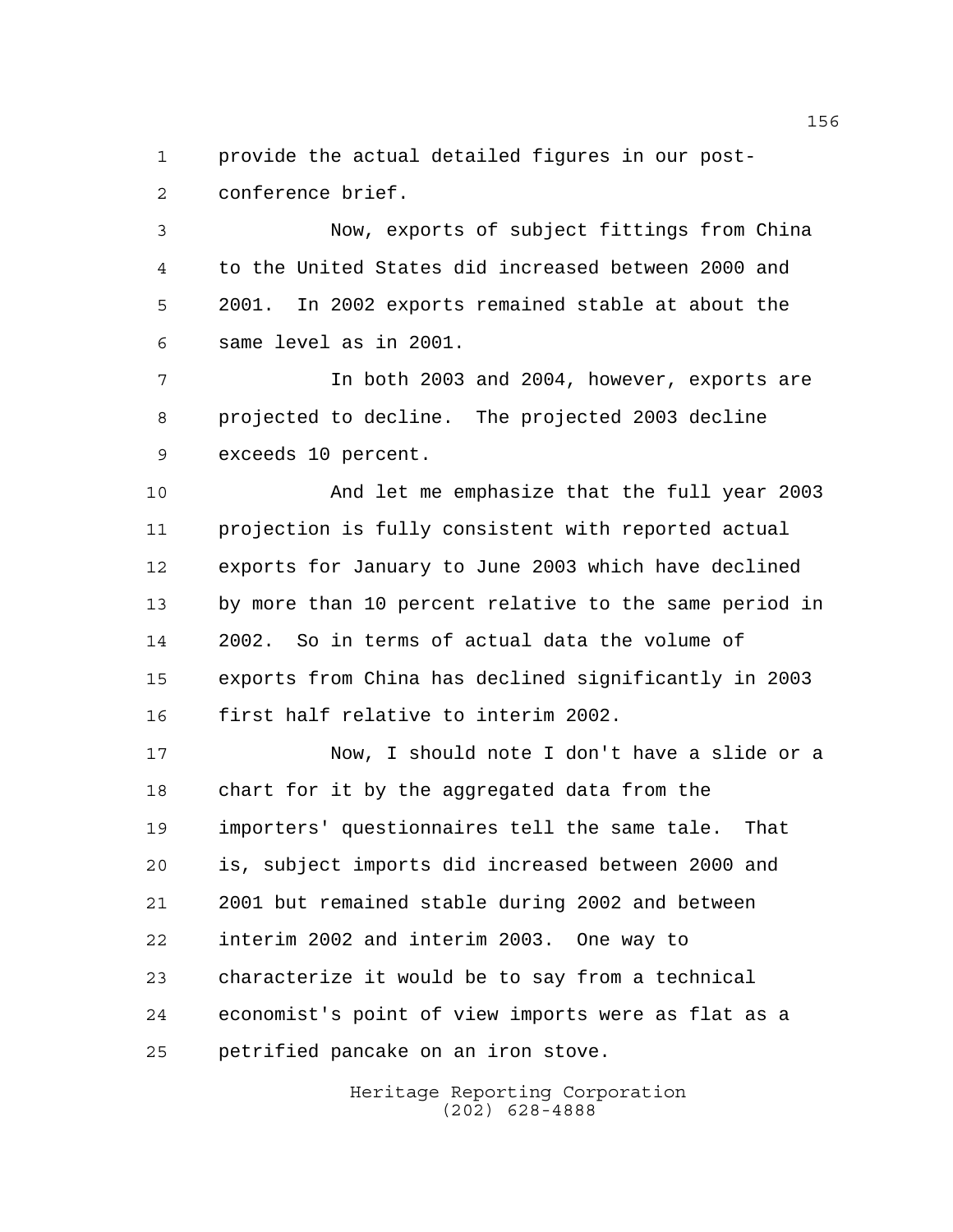The difference between 2002 and -- I'm sorry, 2001 and 2002 imports as reported by the importers was 400 tons. The difference between interim 2002 and interim 2003 imports was 200 tons. That's to my mind very flat.

 I should also note that we believe that the importers' data covers all significant imports and substantially all products into the United States, subject product coming into the United States from China throughout the period of investigation.

 Now, the other point I think I should emphasize here is that the decline in exports from China clearly leads imports because the change in exports will be followed by a change in import volume. The actual decline in exports from China are 10 percent, actually more than 10 percent during the first half of the year, indicates that second half imports from China will be lower than second half 2002 imports -- second half 2003 imports that is.

 Now, in sum the foreign producers' data in combination with the importers' data as presently on the record shows plainly that imports are not surging. On the contrary, they're in decline. As a result the keystone of Petitioners' case for critical

circumstances and provisional relief has gone missing.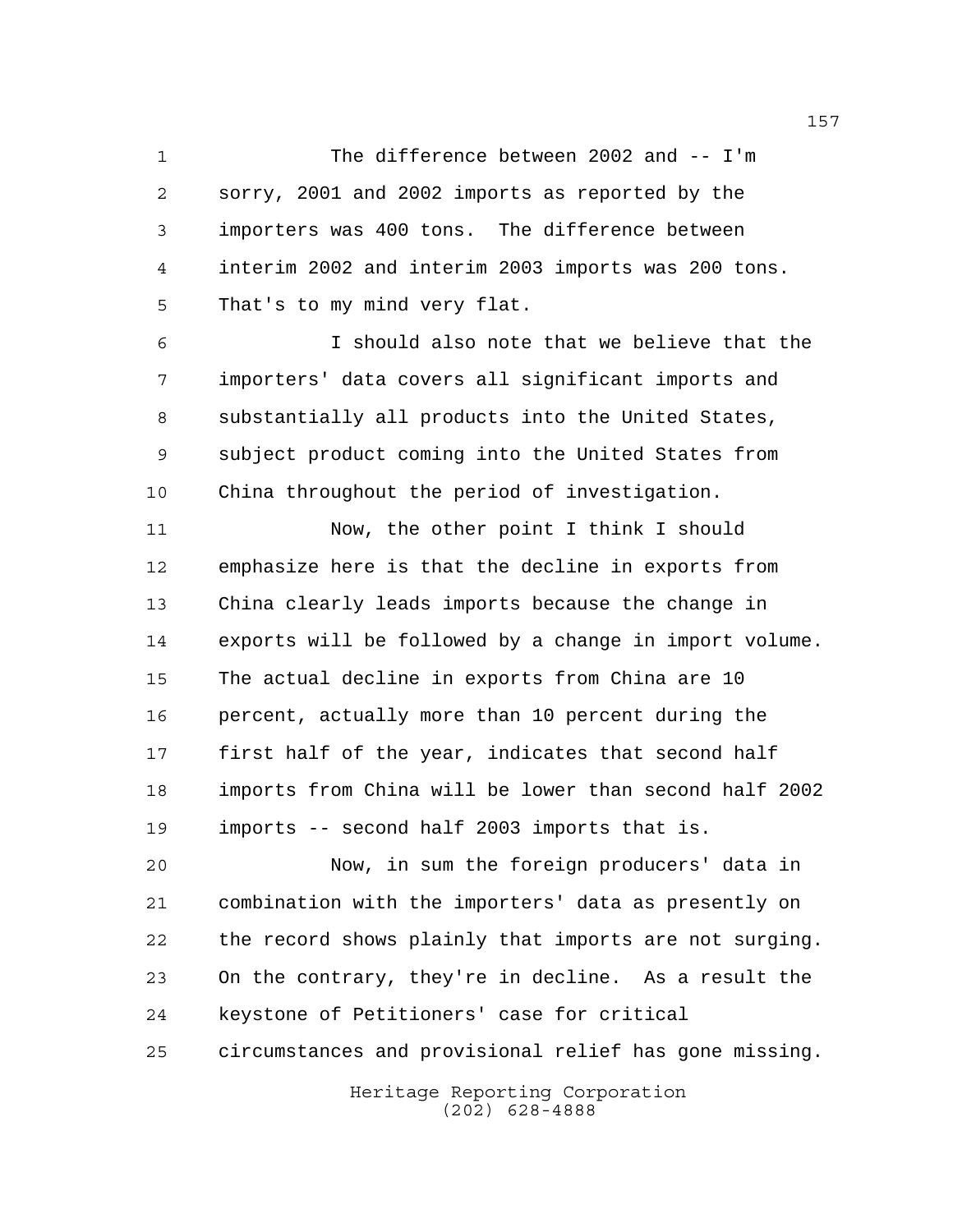And now please turn to page 8. And I'll now turn to the Petitioners' remedy proposal.

 Now, even if Petitioner had a case for provisional relief its proposal for a 95 percent ad valorem tariff fails to pass the laugh test. Petitioner based it calculations on the aggregate average customs value of subject products from China as reported by Census. Now, there's no basis for assuming that such a value would be in any way comparable to some measure of the value of U.S. production. Indeed, the misclassification issues I've already outlined indicate that employment of census AUV data would not be appropriate.

 In addition, and more importantly there's an obvious level of trade issue. I'm at a loss to understand why Petitioner chose to employ a customs value except perhaps that it provided the lowest available figure. The landed average unit value of subject fittings from China reported in the USITC dataweb is more than 20 percent higher than the reported unit customs value. Moreover, the reported landed value includes no provision for the importer's costs of doing business and related resale markup. And be advised that the importers' costs of

doing business is not trivial. And I think you'll see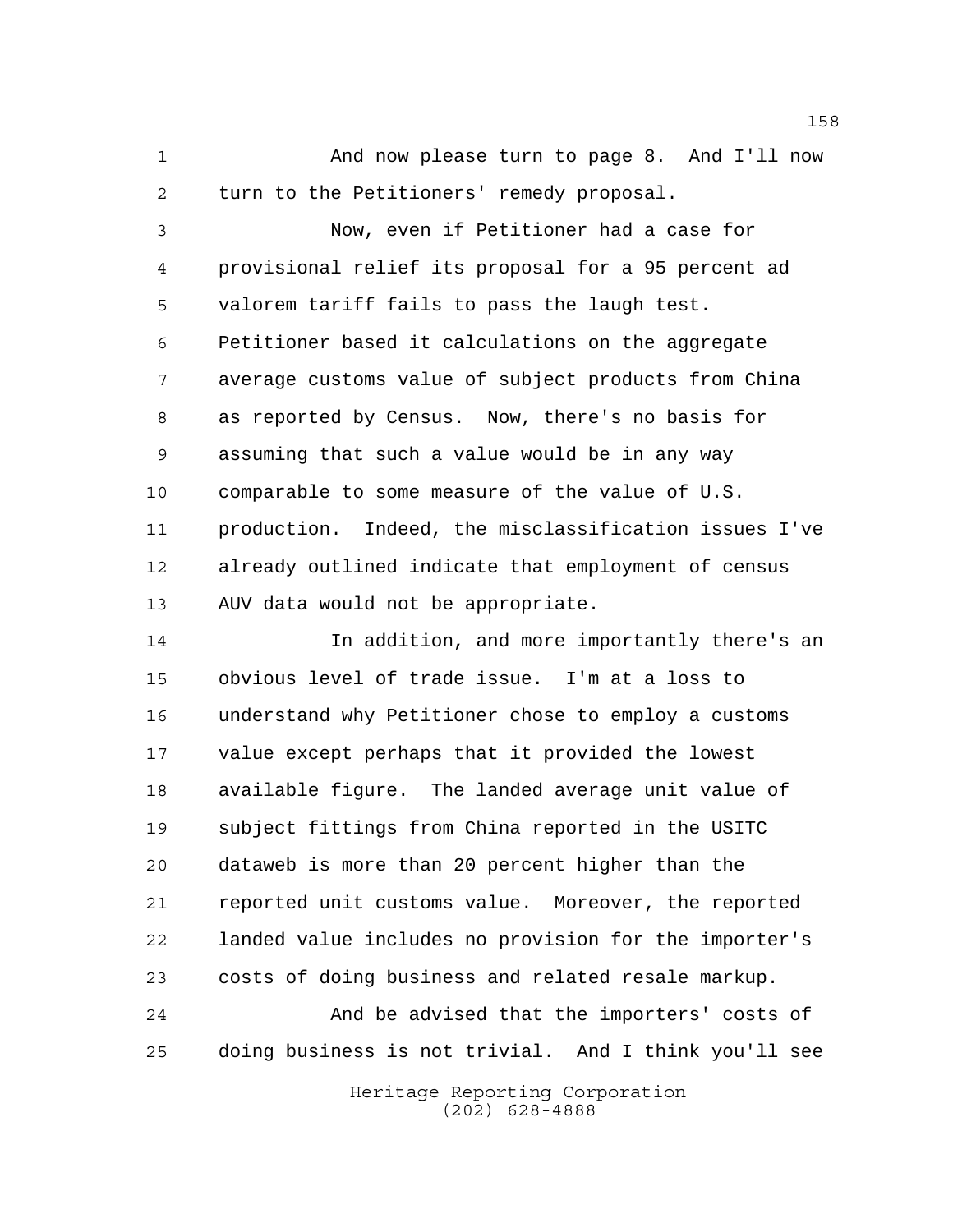that plainly reflected in the types of markups that are appearing in the importers' questionnaire responses.

 In short, the use of customs value constitutes selection of an inappropriate level of trade that results in a ridiculously overstated tariff proposal. Indeed, the data presently on the confidential record show not surprisingly that any domestic and import price differentials are far, far less than 95 percent. The reality is that a 95 percent tariff would essentially preclude imports of the subject fittings from China. It would not moderate the level of Chinese imports during the proposed emergency period of critical circumstances, it would end them altogether.

 In sum, the absence of any subject import surge means the Petitioner has no case for provisional relief. In addition, Petitioners' grossly overinflated provisional remedy proposal has no rational economic basis even if a case could be made for provisional relief.

 Thank you for your attention. MR. LOEB: Now we go to the importer witnesses. And we begin with Mr. Rybacki. MR. RYBACKI: First of all I'd be remiss if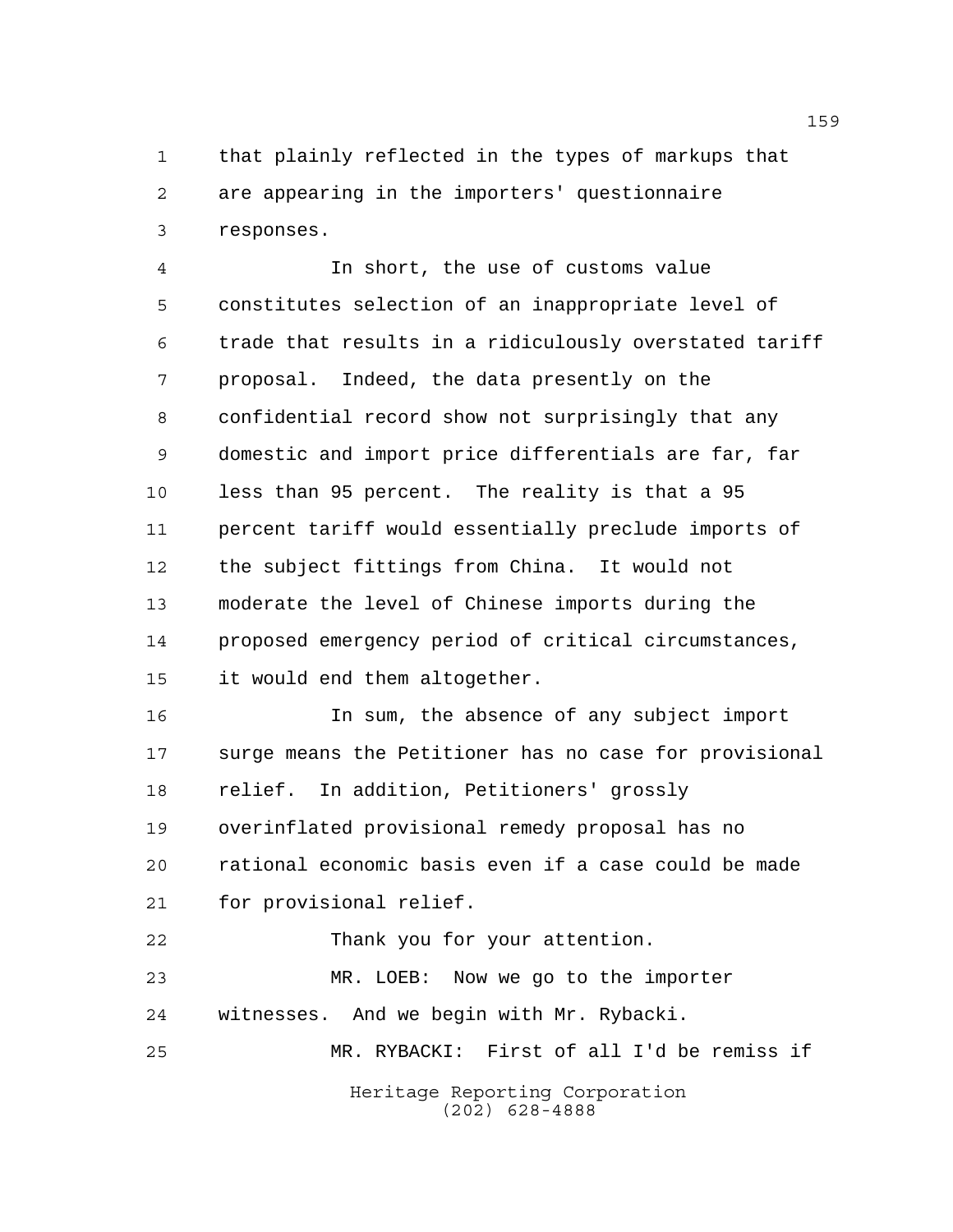I didn't thank our friends in McWane for all their kind words on our quality and our service. I don't often hear that in the marketplace, so thank them for that.

 Good afternoon. My name is Larry Rybacki. I am vice president of marketing and sales for SIGMA Corporation, an importer of ductile iron waterworks fittings from China, India, Korea and Mexico. I have over 27 years of experience in this industry.

 I am joined today by Victor Pais, my partner and president of SIGMA Corporation and Siddharth Bhattacharji, our vice president. And we appreciate this opportunity to present our views to the Commission staff regarding whether imports of ductile iron waterworks fittings from China into the United States are a significant cause of material injury to the domestic ductile iron waterworks fitting industry.

 While our comments today address in particular the issue of critical circumstances, an issue that the Commission itself must address in just three weeks, we would be happy to answer questions related to any issue of interest or concern to the Commission staff.

 We at SIGMA were very surprised when McWane filed its petition on September 5. We were surprised

Heritage Reporting Corporation (202) 628-4888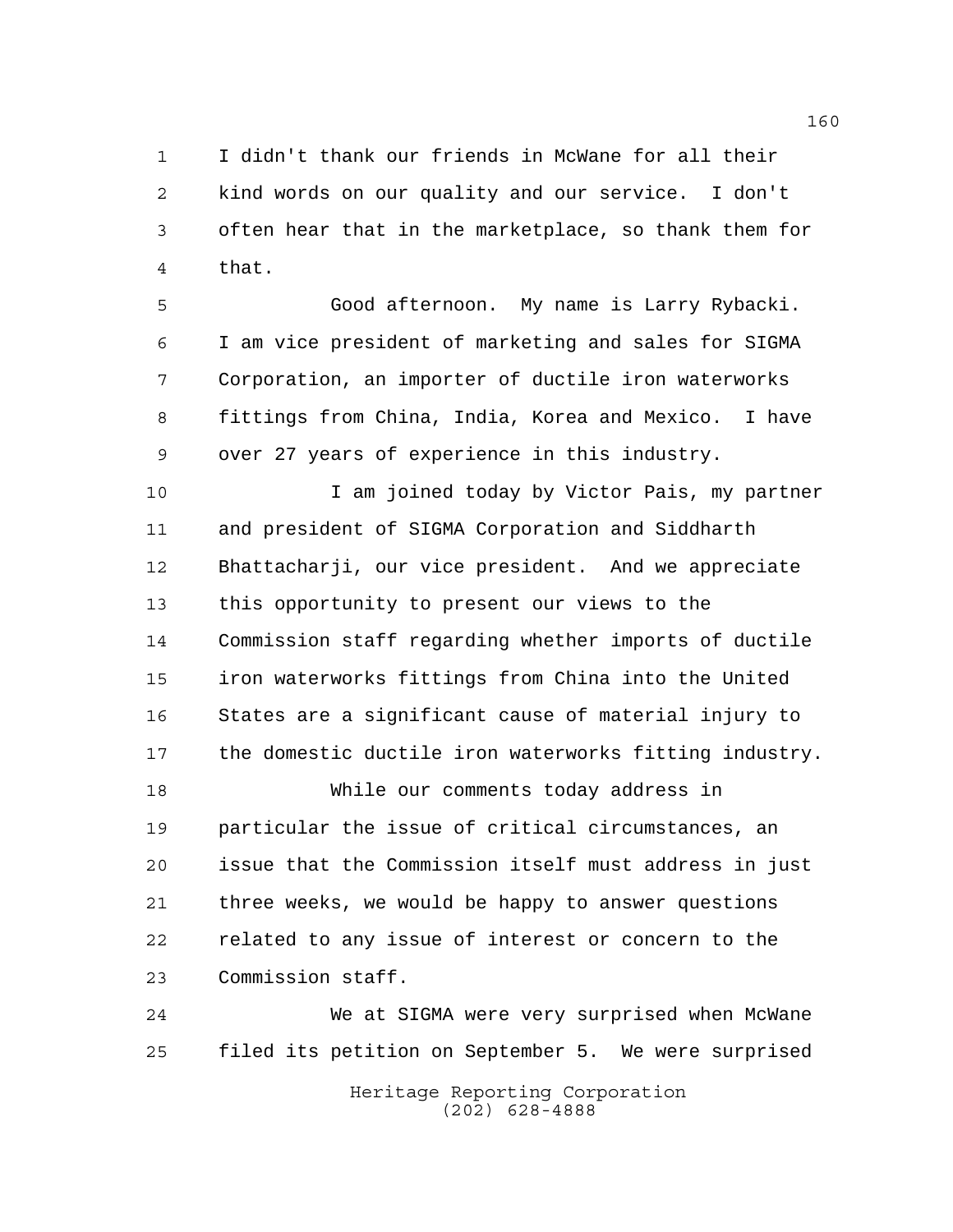because as one of McWane's longstanding competitors in the ductile iron waterworks fittings market we have learned a great deal about the company over the years. McWane, as has been reported in the newspapers, is a large, highly successful, profitable company. McWane has dominated the ductile iron fitting business market for a long time and today the company controls close to 75 percent of the U.S. market.

 McWane controls pricing in virtually every market in this country. As a matter of fact, Mr. Teske's market where he supplies that McWane product in Michigan and the state of Illinois, McWane has over 90 percent market share.

 In the last two decades McWane has brought nearly every independent -- has bought every independent ductile iron waterworks manufacturer across the United States and Canada. Today McWane's three subsidiary foundries supply the vast majority of U.S. origin ductile iron waterworks fittings with the remaining two U.S. foundries. ACIPCO and U.S. Pipe supplying only a small share of the total ductile iron waterworks fittings production.

 Put simply, McWane is the domestic ductile iron waterworks industry, fitting industry. It is important that the Commission staff understand the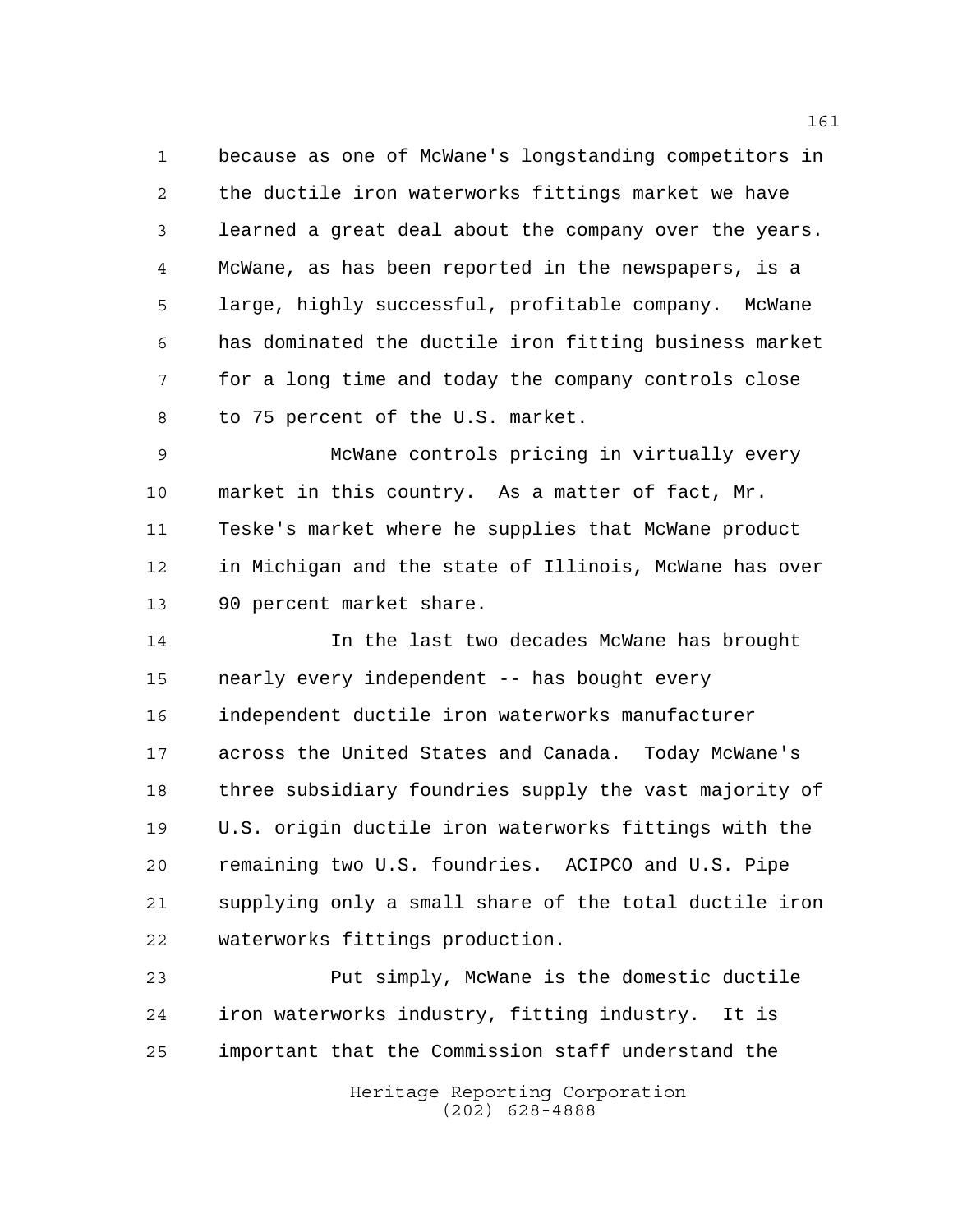root of McWane's market dominance. McWane is a large producer of three other allied products: ductile iron water main pipe, big valves and fire hydrants. These other products are used in conjunction with ductile iron waterworks fittings and usually constitute 80 percent of a project's cost.

 As a result, McWane has tremendous leverage over its customers and sells fittings with these other products. In addition, because of its dominance in the soil pipe and fittings market McWane has even more clout with distributors who handle those lines. As you can imagine, this is a business model that is difficult if not impossible for companies like SIGMA to compete against.

 Although McWane continues to dominate the U.S. ductile iron waterworks fitting market, over time we have managed to use our reputation for exceptional customer service and just-in-time delivery to carve out or own niche in a market that is otherwise controlled by McWane.

 Having bought out all domestic ductile iron waterworks fittings competition McWane now has turned to U.S. trade laws in an effort to block ductile iron waterworks fittings imports, eliminate all competition and secure total domination of the ductile iron

> Heritage Reporting Corporation (202) 628-4888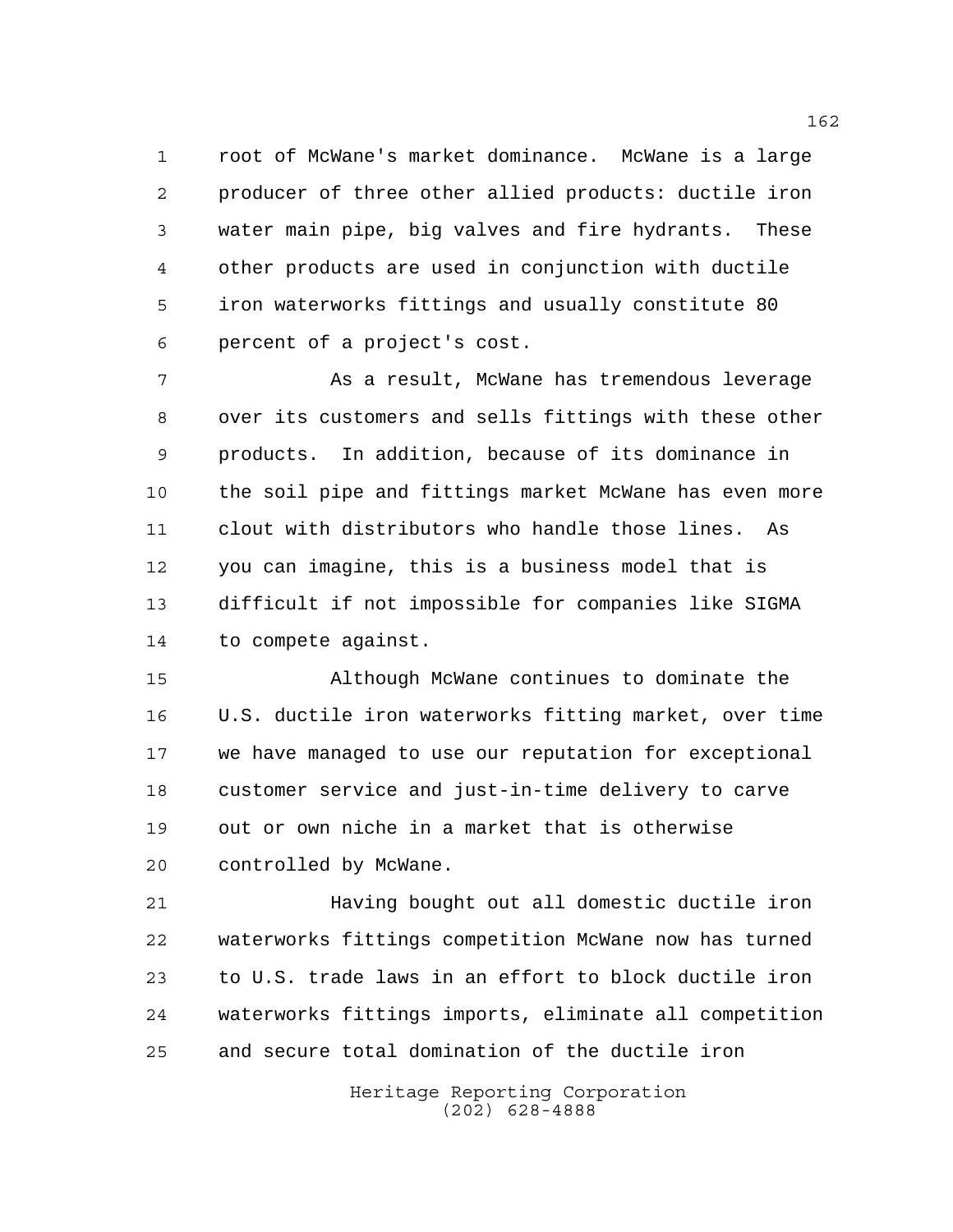waterworks fitting market in the United States. An affirmative determination in this case will achieve these goals and will result in significantly higher prices for U.S. end users many of whom are municipalities struggling to balance their budget.

 There is no doubt that we are all facing difficult times. Construction activity in the United States has been relatively flat for some time. 1999 and 2000 were exceptional boom years during which companies like McWane and SIGMA shipped foundry products in response to unprecedented demand from the construction sector. Demand has dropped off compared to those boom years and costs even for importers like SIGMA are increasing.

 In September 10 SIGMA announced a price increase to its customers for all fittings and accessories because of rising raw material costs from China and increases in ocean freight rates. Reviewing the challenging market conditions that we have all faced in the last year it is understandable that McWane is eager to blame someone or something for its troubles. But imports from China are not the root cause of McWane's problems.

 Over the last three years no new importers have began to source China origin ductile iron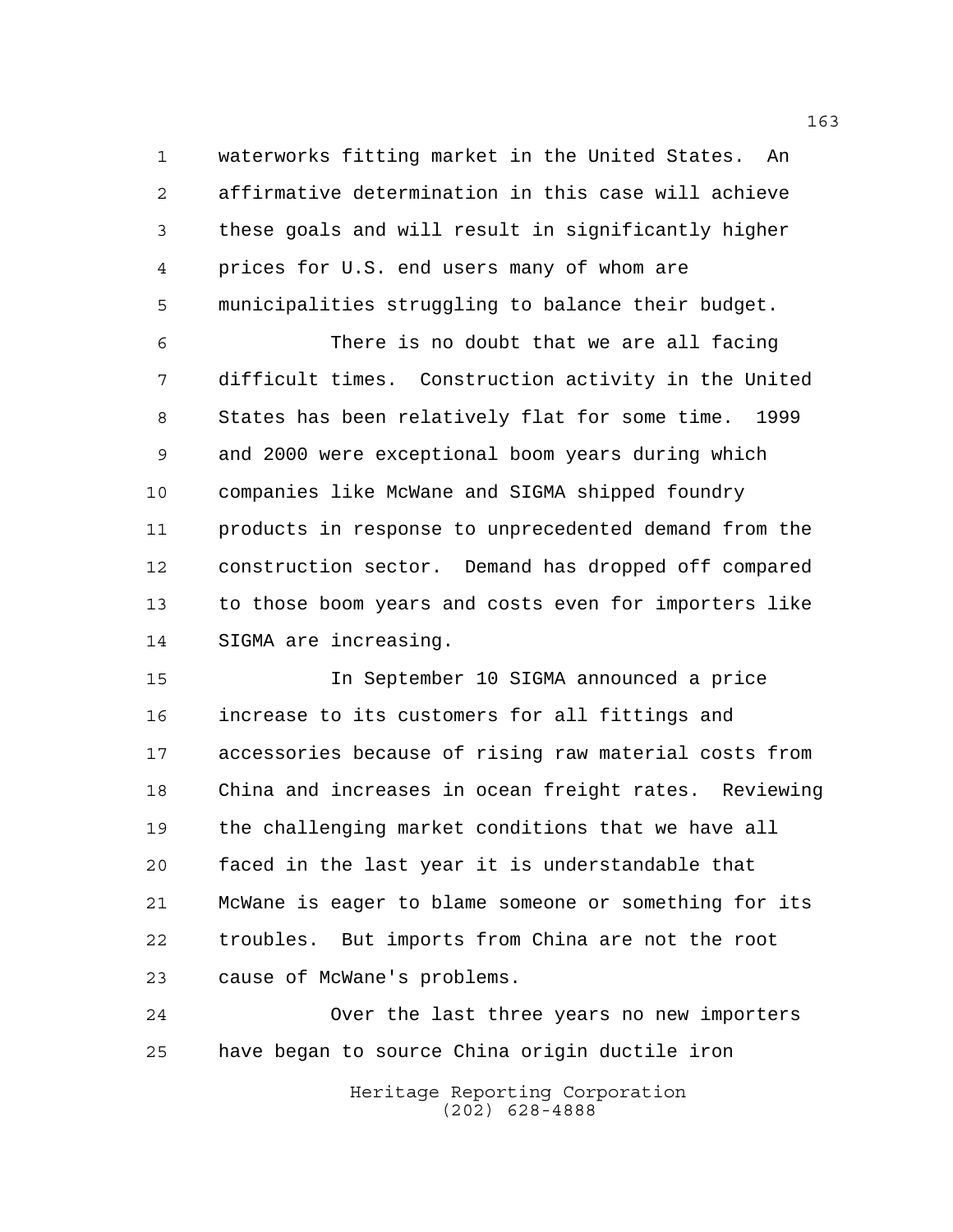waterworks fittings. These three U.S. importers who together import the bulk of the ductile iron waterworks fittings from China comprise only a minor percentage of the total U.S. market. The ductile iron waterworks fitting importing business into the United States is a long established sector defined by very stable importing behavior.

 The import figures that McWane cited in its petition just don't seem to reflect reality. A close review of the proprietary data supplied by three importers here today will demonstrate to the Commission staff that imports simply have not jumped in recent years and that there have been no dramatic changes with respect to imports that could have led to McWane's alleged injury.

 We urge the Commission staff therefore to scrutinize McWane's petition and to use all of the data provided by the Chinese producers, exporters and U.S. importers represented here today to reach a fair determination in this case. As Mr. Flicker has discussed already in determining whether critical circumstances exist, the first step involves determining whether a delay in taking action would cause damage that cannot be repaired. An accurate critical circumstances determination must take into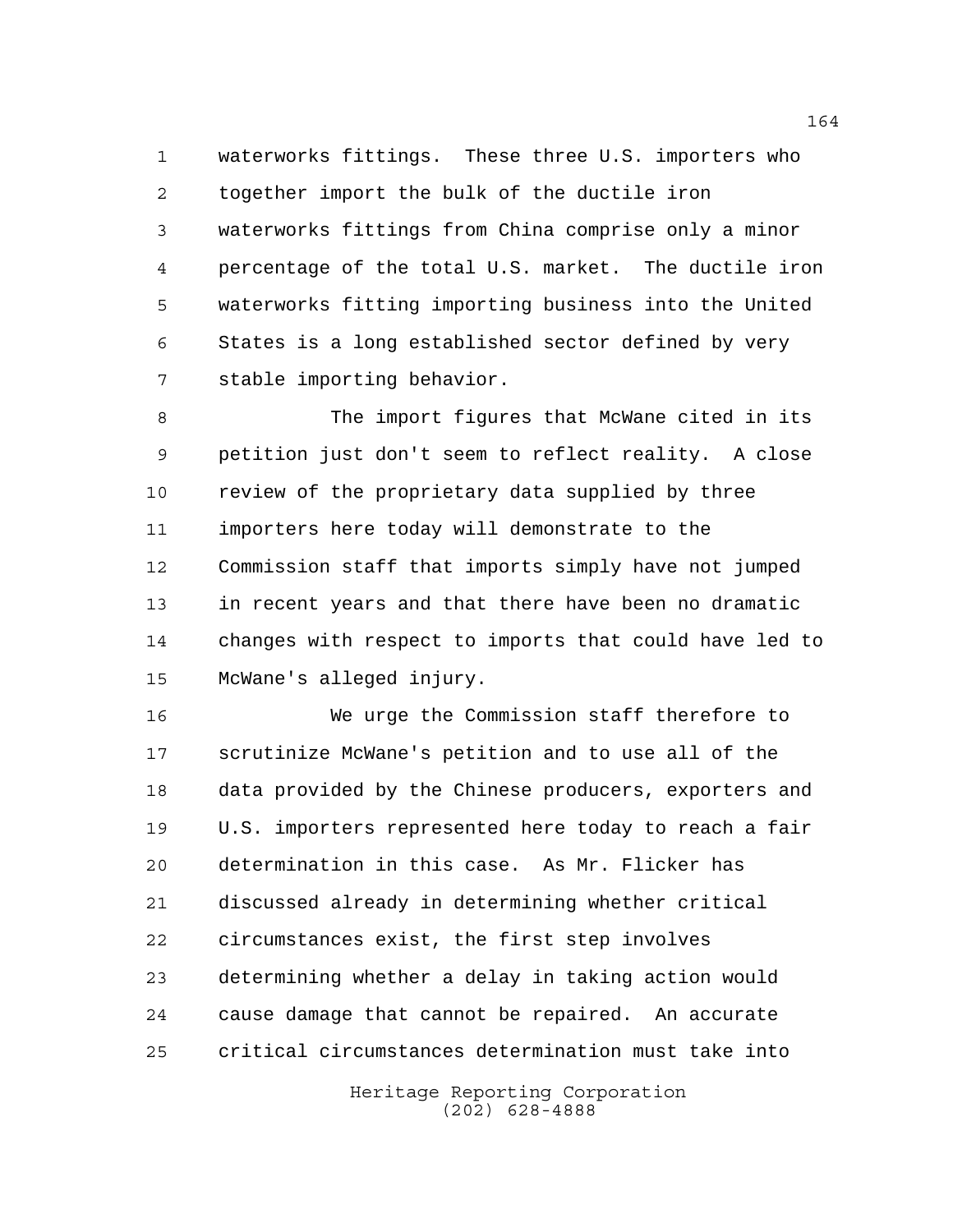account the seasonal nature of our industry and the effect that any provisional measures might have on the industry if such measures were implemented in mid-November.

 SIGMA typically imports 55 percent of all fittings in the first half of the calendar year. Imports are front loaded in the early half of the year in order to ensure that we have sufficient inventories to service the spring, summer and early fall construction season when most of our sales occur. Our importing pattern is designed so that we reach the end of the construction season with reduced inventories on hand.

 Nonetheless, even though inventories do decline over the course of the year our inventories typically remain sufficient to respond to spot market demand in the latter part of the year. In other words, SIGMA already has completed the majority of its importing for the year.

 Provisional measures that block imports would have little or no effect because inventories already are in place to service projected demand over the course of the next few months. McWane states "without the implementation of provisional relief the significant losses being suffered by the domestic

> Heritage Reporting Corporation (202) 628-4888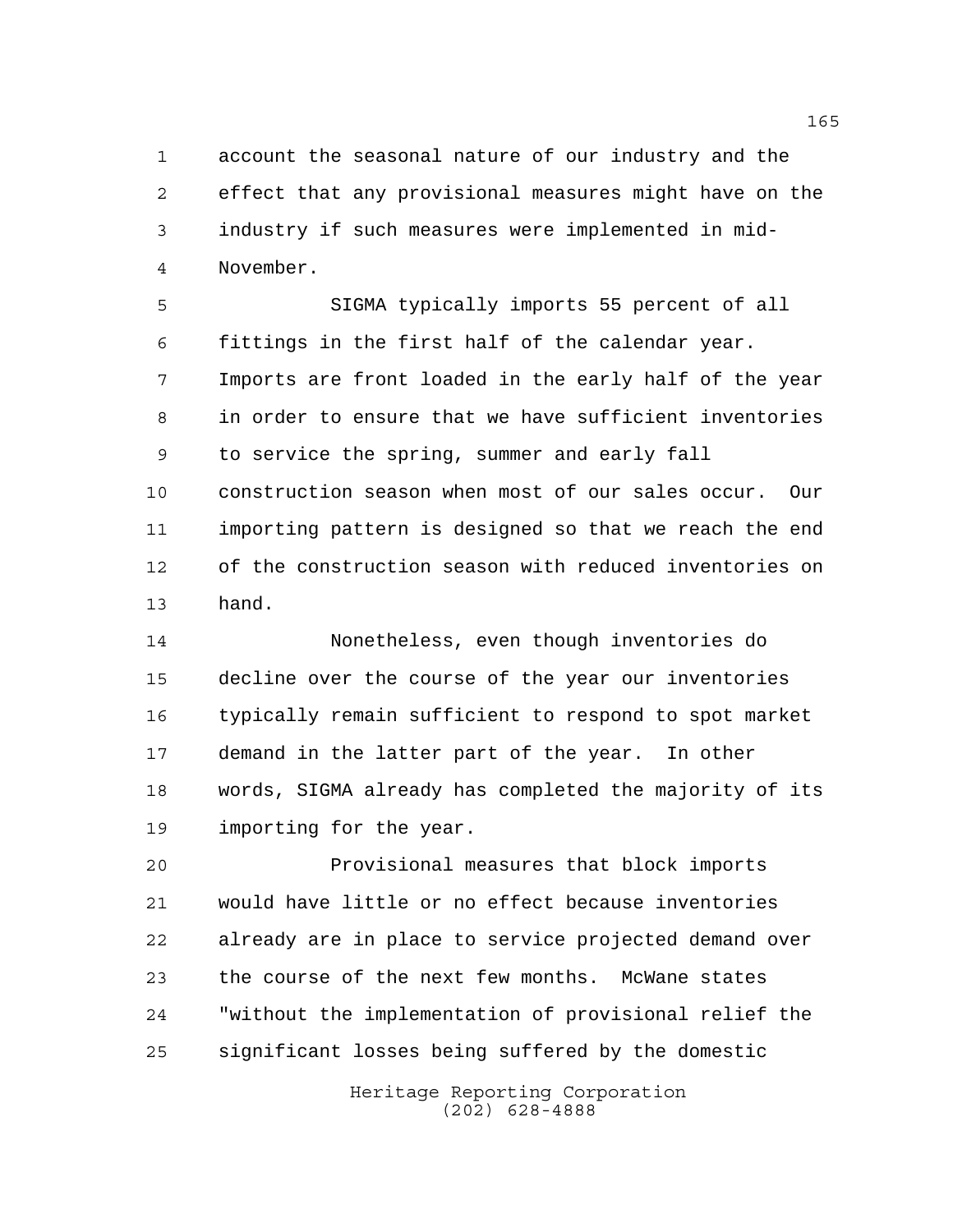industry will force McWane to close at least one of its ductile iron waterworks fittings facilities immediately." We do not believe that imported ductile iron waterworks fittings are the reason McWane is planning to close one inefficient facility and consolidate its production in other units.

 As noted above, the bulk of 2003 imports from China and elsewhere already have entered the U.S. market. With sufficient import inventory provisional measures will not allow McWane to sell its fittings free from all competition in the coming months. Moreover, the construction season is beginning to wane and we are entering a period of the lowest demand of the entire year. Thus, a delay in taking action would not be the cause of damage in the domestic industry.

 Finally, given the fungible nature of ductile iron waterworks fittings in standardized AWWA specifications ductile iron waterworks fittings imports from China could be replaced by equivalent product imported from non-PRC sources including India and Korea which are currently exporting ductile iron waterworks fittings into the U.S. market.

 We urge the Commission staff to ask that McWane provide a thorough explanation of how the requested provisional relief would prevent the company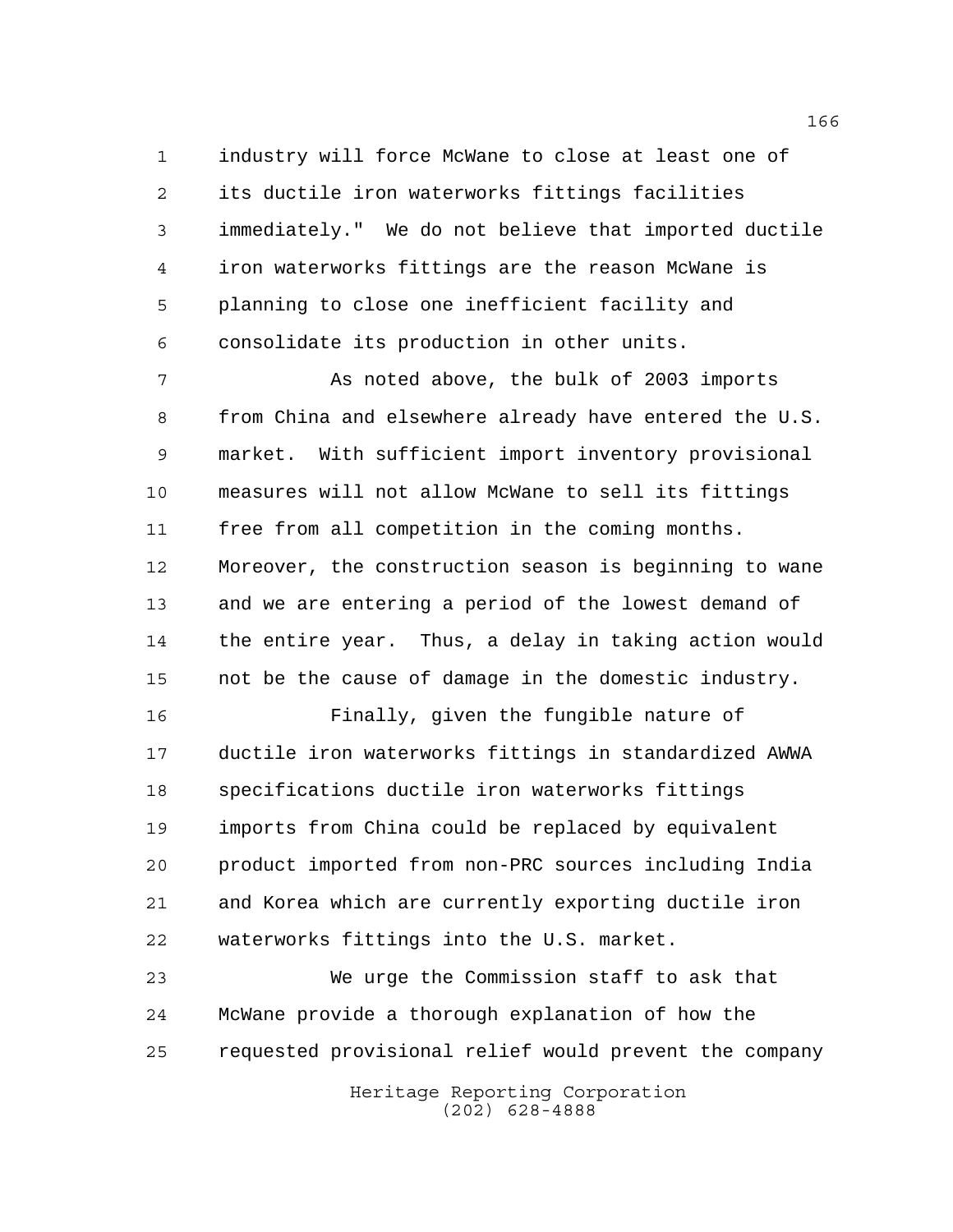from having to close one of its foundries. This seems like a stretch.

 A more important question is whether the lack of three months of provisional relief would really force McWane to close one of its foundries. I doubt it. It is difficult to imagine that the fate of an entire foundry could hinge on a few months of import relief, especially when ductile iron waterworks fitting imports already have begun to ebb for the year.

 It is important to keep in mind that the entire annual volume of all ductile iron waterworks fitting imports is almost equal to just a few weeks of production at the McWane foundries.

 In conclusion, while each business must do its best to operate efficiently and make a profit, McWane has taken the profit objective to an extreme not seen in any other American business. They have used their dominant power in ductile iron waterworks fittings to dictate all aspects of the business by making this petition. They are now trying to get the Commission to stifle the only alternate source of ductile iron waterworks fittings left to distributors. In summing up, the imports have a very small portion of the market and there is no growth as shown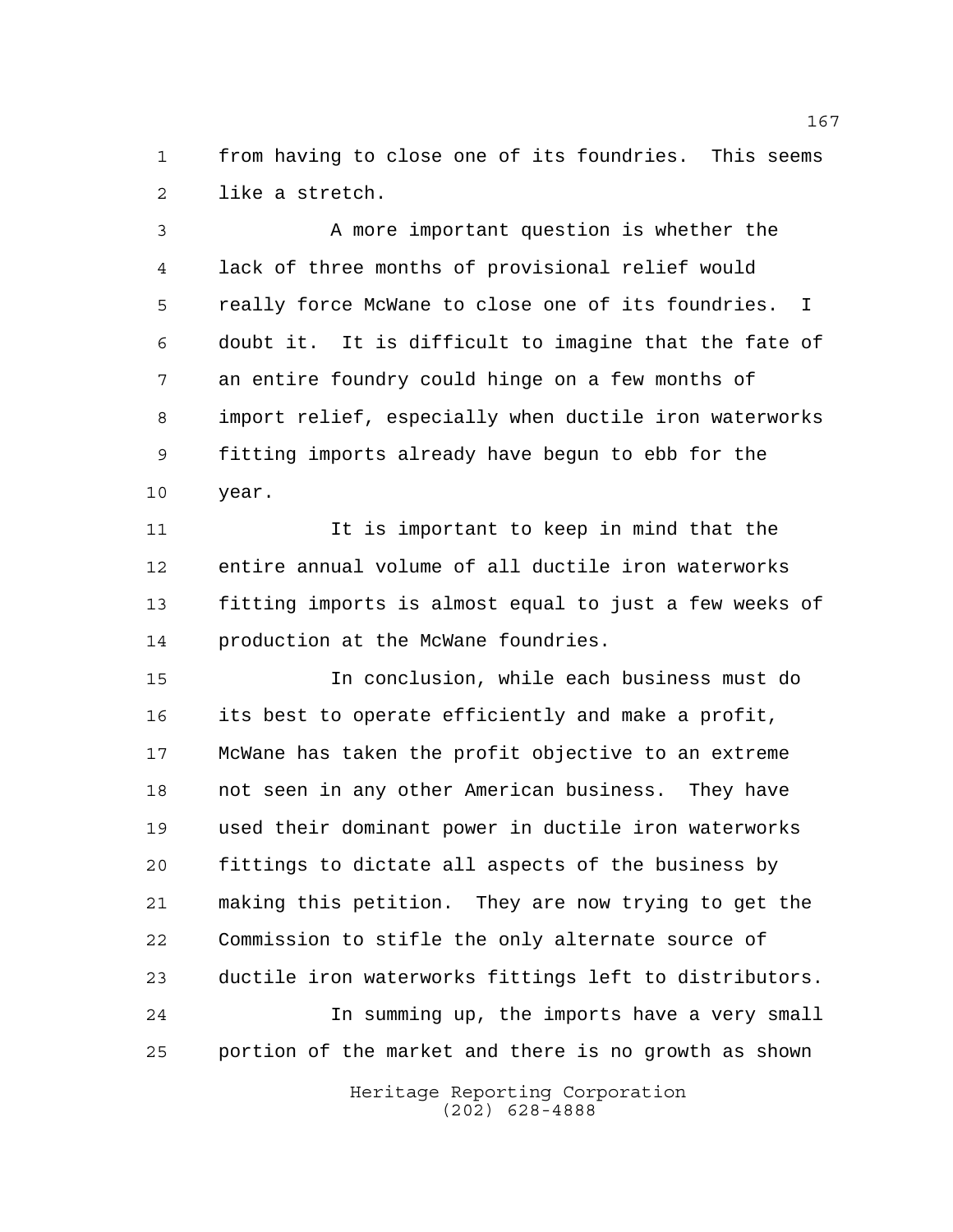by reliable data and their poor financial performance. If any, it's largely due to poor management.

 This concludes my remarks. I thank the Commission staff for this opportunity to testify. And needless to say, the investigation is critical to all the importers sitting here today. We welcome your questions and are committed to providing you all the information necessary to ensure that the staff can issue a fair, well-documented and accurate determination. In the end SIGMA is confident that a fair analysis in this case can lead only to no finding of critical circumstances and a resounding negative injury determination.

Thank you.

 MR. SAHA: Good afternoon. My name is Steve Saha and I'm the vice president of pipeline components.

 PCI is an importer and seller of ductile iron waterworks fittings from China. We are a relatively new company. PCI was started in 1997. However, my person experience in the U.S. market for DIWF fittings and other waterworks products extends over 18 years and I'm very familiar with both the history and current data mix of the U.S. market for DIWF.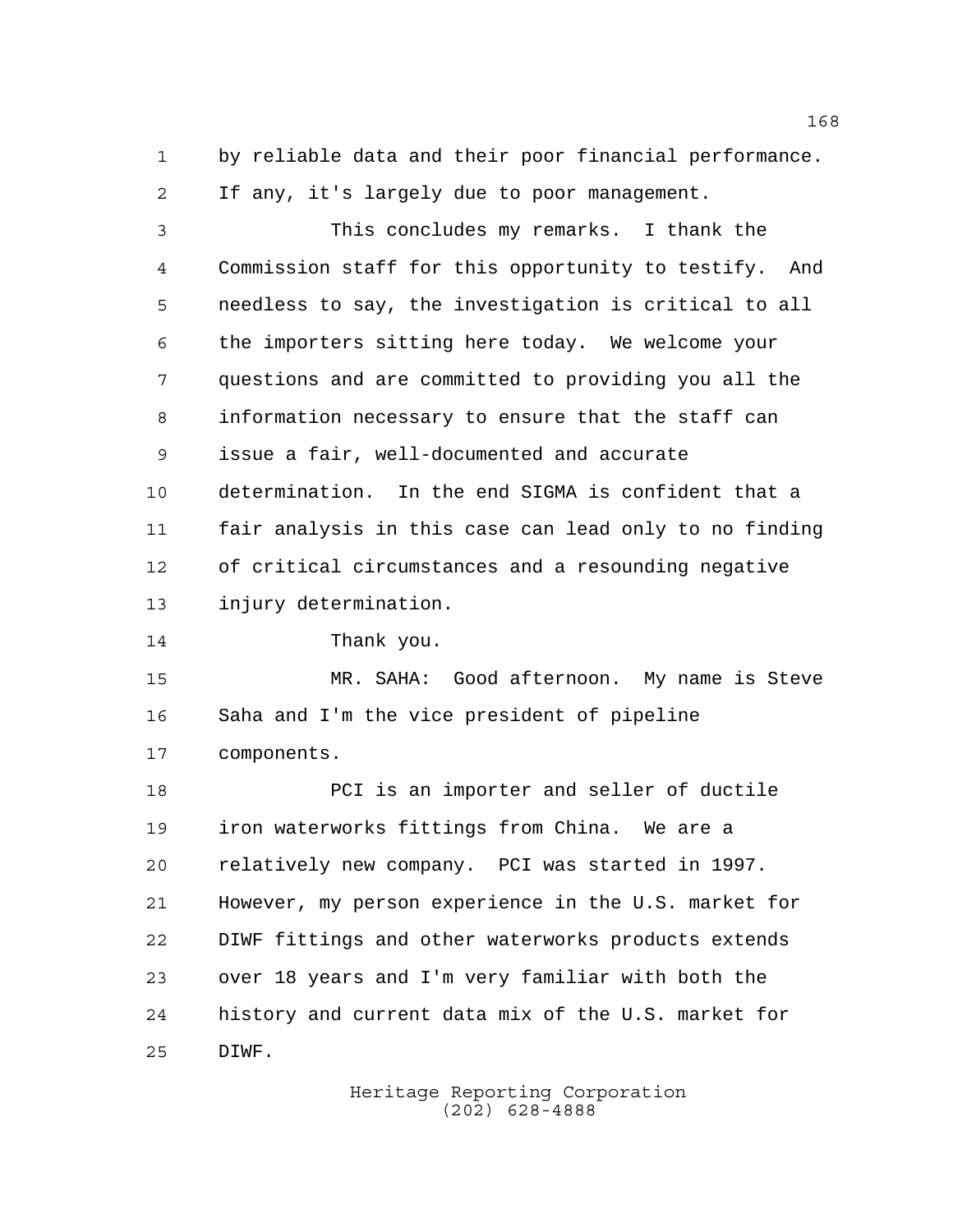McWane enjoys an enormous market power in the United States. Its position as the dominant supplier of DIWF in the U.S. market will not be harmed in the least if the requested provisional tariff is not imposed. McWane's market power is built on a foundation of at least three elements.

 First, McWane is the U.S. manufacturer of the great bulk of the DIWF produced in the smaller venues. This gives McWane an enormous marketing advantage if not a monopoly in states such as Michigan, Pennsylvania, New Jersey and where Buy America laws require government-funded projects to use U.S. origin DIWF. Even without legal requirements there are other government entities such as Cook County, Illinois that buy American as a matter of practice making McWane essentially the only available supplier to these markets as well.

 In addition, because freight costs for DIWF are high respective to the value of the product there are large sections of the country where imported DIWF simply cannot compete effectively. McWane charges a premium for its product in those broad areas of the U.S. market where it is sheltered from any effective competition.

Heritage Reporting Corporation (202) 628-4888 The concept of the McWane map is widely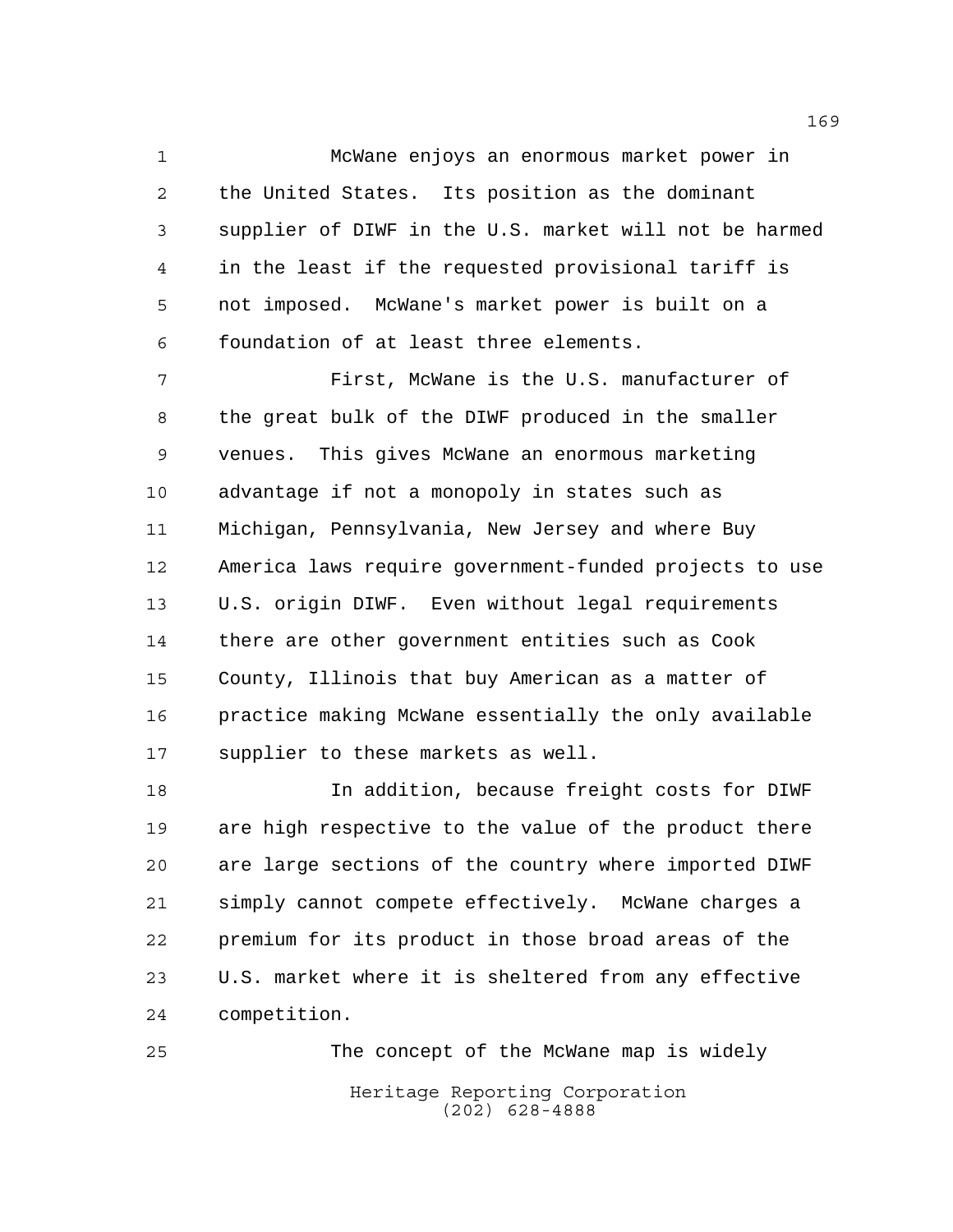known in the industry. This map identifies McWane's multipliers to its salesmen on a state by state basis and documents a wide disparity in McWane's pricing among the states.

 Second, McWane manufactures and sells pipe, big valves and fire hydrants in addition to DIWF. The ability to supply all of the components necessary in a water system on an integrated basis gives McWane great control over its distributors' customers. The distributors know that if they attempt to purchase DIWF from someone other than McWane, McWane has the ability to restrict their supply of other waterworks products.

 Third, McWane employs a rebate scheme to reinforce its position in the market. Under this 16 scheme McWane offers to pay annual rebates to its customers if the customers buy 100 percent of their DIWF from McWane. These rebates may amount as high as 17 percent of the value of annual purchases. For some customers these rebates can total hundreds of thousands of dollars.

 McWane is infamous in the industry for what they call import policing. Company officials who inspect jobsites on a regular basis to ensure that the DIWF in the project is 100 percent supplied by McWane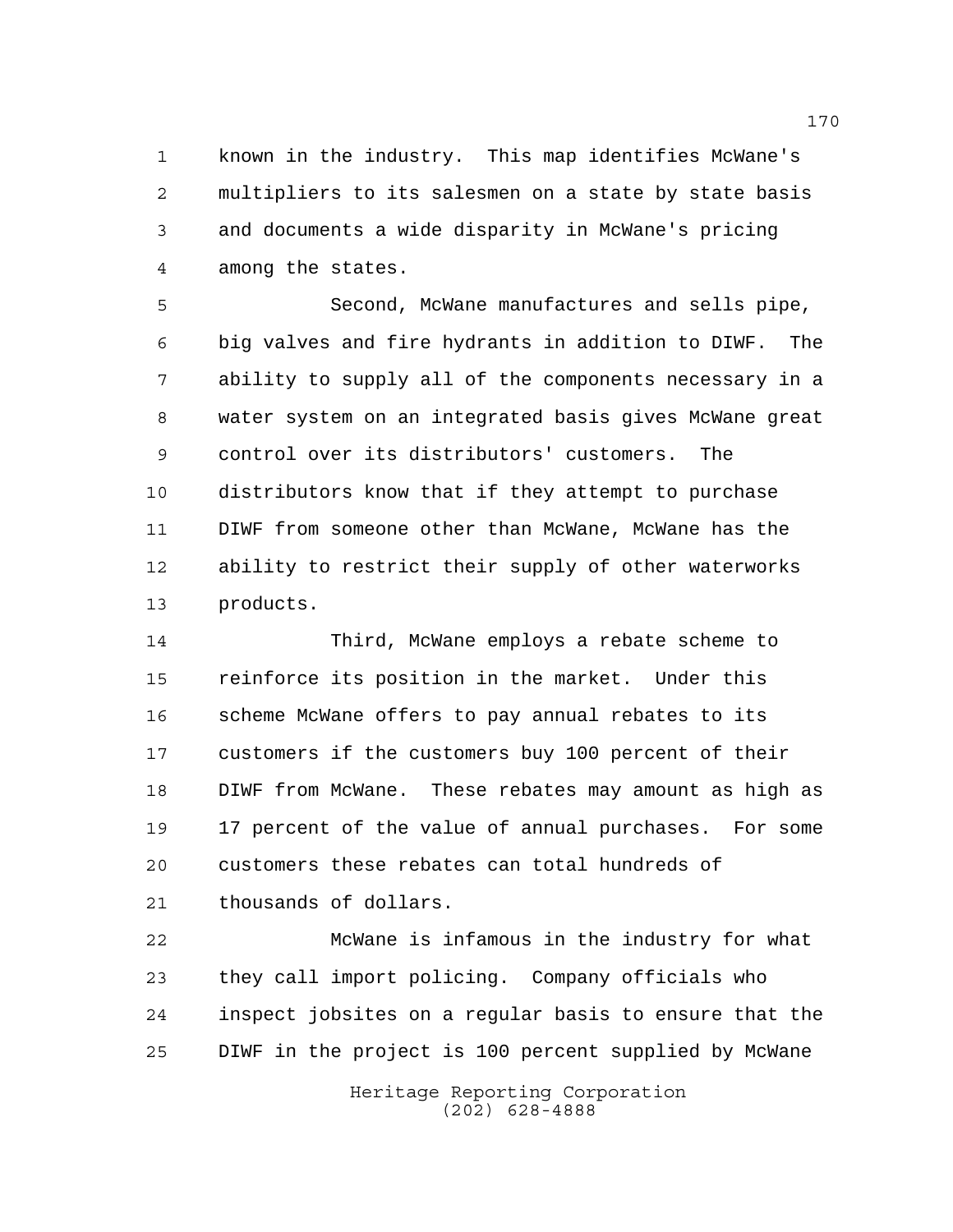or the rebate will be denied to the distributor who supplied the project.

 None of the elements underpinning McWane's market dominance will be affected in any way if the Commission does not recommend provisional trade restraints. It is vitally important to understand that the market for DIWF is divided into two segments based on size and PCI urges the Commission to grant its request for supplemental questionnaires on this point.

 Until this case McWane did not manufacture DIWF in any of the large sizes and to my knowledge now has only limited production at 36 inches. There was one question that was brought up about compact and full body fittings. McWane still last year produced only full body fittings. This year they are producing some ductile iron fittings to 36 inches but that does not mean they have the entire range. They have very limited range to 36 inches. Whereas the importers have the complete range to 48 inches.

 The larger size ranges are supplied by ACIPCO, American Cast Iron Pipe, U.S. Pipe and the importers. The size issue is important because all of us supply DIWF in response to the specifications of a project. A pipe system is designed by the ultimate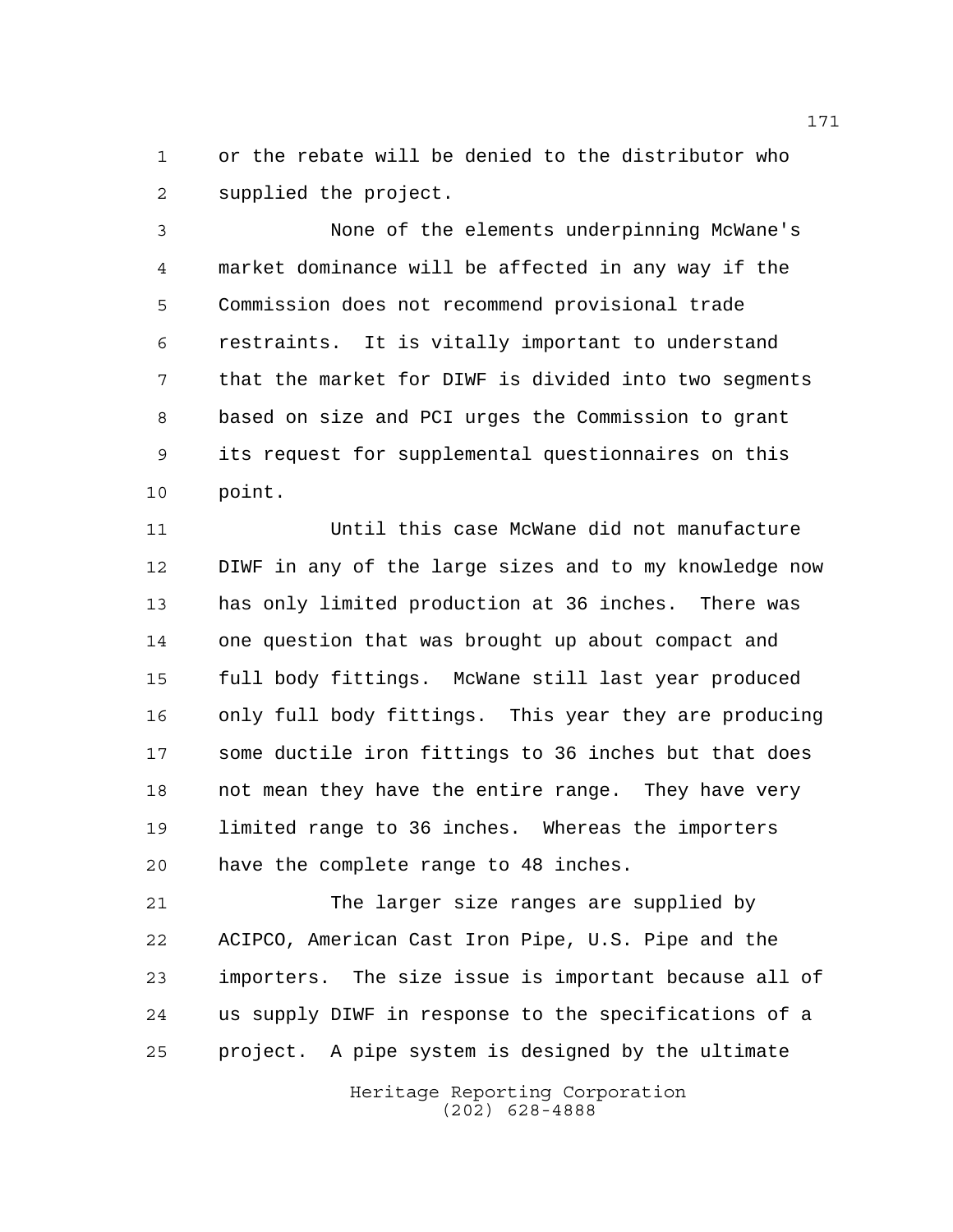end user, the cities, towns. The fittings diameters are specified by the system designer not by the supplier. A single 48-inch elbow, for example, cannot be replaced with a dozen 4-inch elbows. Imposing a massive tariff on a 48-inch elbow which McWane cannot make will not enable McWane to sell a single additional 4-inch elbow.

8 At PCI we believe that we offer several benefits to our customers that McWane cannot match. We are particularly proud of our engineering service office that specializes in complete plant work. We provide our customer with complete pickup service, line drawings for projects. This is a true value added service because it enables our distributor customers to participate in projects that would otherwise be unavailable to them. Our engineering service is unique in the industry. It is a service 18 that I know that McWane cannot provide.

 Moreover, we offer faster, more responsive service to our customers. We can deliver a customer's order within two to four business days. I do not believe that McWane can match this.

 Notably, none of these competitive advantages would be affected by provisional trade restraints.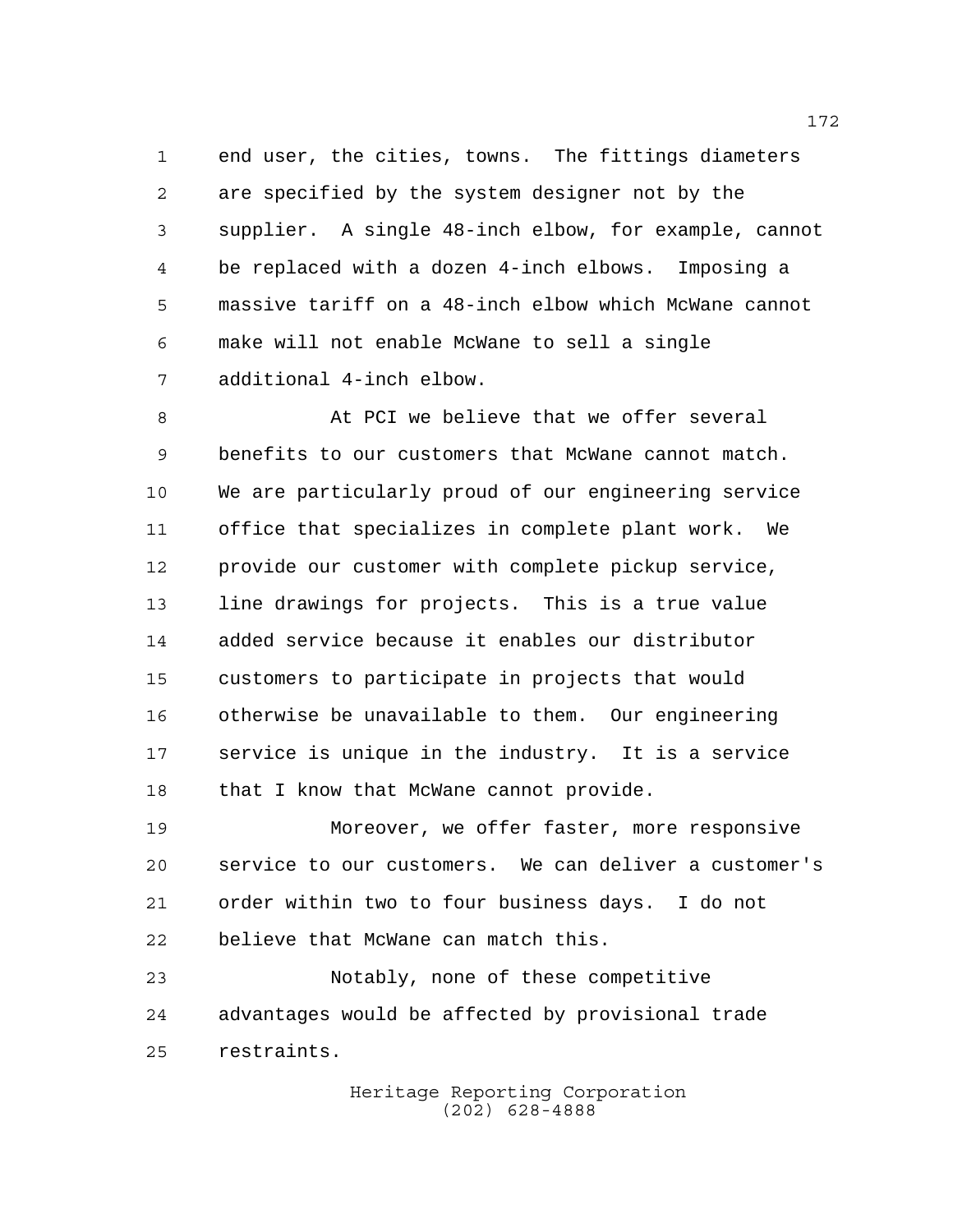1 I agree with my competitors that the U.S. market for DIWF is seasonal. I also view that as a result the bulk of imports for 2003 have already entered the country. The provisional trade restraints requested by McWane would coincide with the slowest part of the year. They are not necessary at this point. Nor are such trade restraints necessary when it is clear that prices for DIWF, including McWane's prices are increasing.

 On September 8 we at PCI announced a price increase because of our increased costs for fittings and increased transportation costs. Both the worldwide increase in the cost for raw material for the foundries and the surge in ocean transport costs are widely acknowledged in the industry.

 Far more significant, however, McWane has raised its prices twice in the past six months. The most recent increase was in August 1, only eight weeks ago. Our customers tell us that in some areas of the country, for example Georgia and Florida, these price increases were substantial. Clearly the price increase has been successful because beginning on September 15 my salespeople started hearing repeatedly from customers that McWane has been contacting them and telling them to expect a third price increase in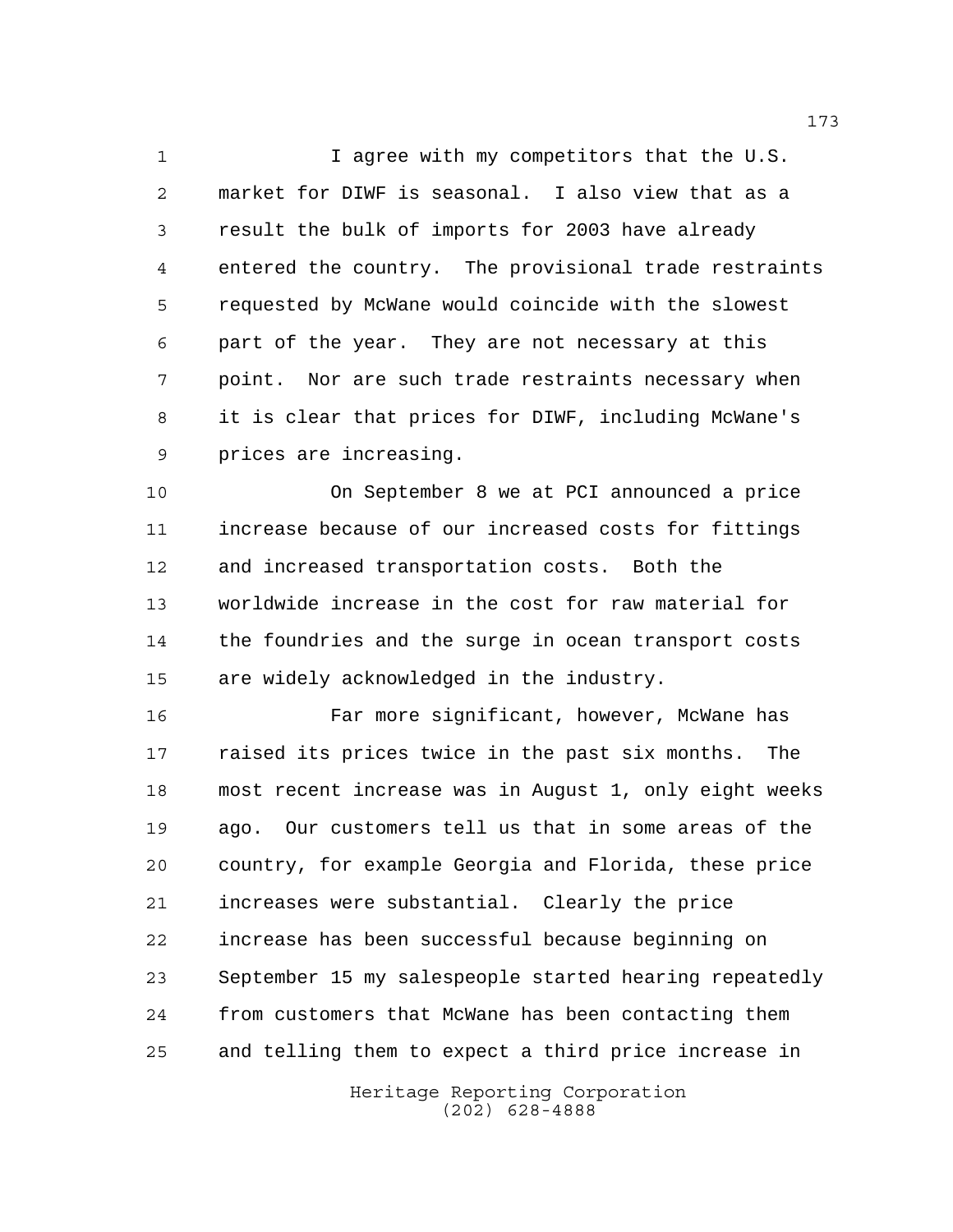the very near future.

| $\overline{a}$ | It is hard for me to imagine that McWane               |
|----------------|--------------------------------------------------------|
| 3              | will suffer any harm in the next few months after      |
| 4              | imposing its third price increase in a matter of       |
| 5              | months, much less harm that is difficult to repair.    |
| 6              | McWane did have a list price increase last year in     |
| 7              | November of 4 to 5 percent 12-inch and below. They     |
| 8              | had a multiple increase this year in March, April of   |
| 9              | this year and again August of this year.               |
| 10             | At page 2 of the public version of the                 |
| 11             | petition McWane threatens to close at least one of its |
| 12             | DIWF facilities imminently. McWane has made similar    |
| 13             | threats in the past. As reported on the PBS program    |
| 14             | "Frontline" and in the New York Times McWane           |
| 15             | threatened to close Kennedy Valve Foundry in Elmira,   |
| 16             | New York as part of an effort to persuade the New York |
| 17             | Attorney General not to seek criminal penalties in     |
| 18             | connection with the death of a McWane employee.        |
| 19             | According to PBS, McWane ultimately agreed to pay      |
| 20             | \$500,000 in fines and donations and pled guilty to an |
| 21             | environmental felony. McWane did not have to close     |
| 22             | Kennedy Valve to this date.                            |
| 23             | Since the spring of this year there have               |
| 24             | been reports throughout our industry that McWane has   |

already moved efficient high volume automated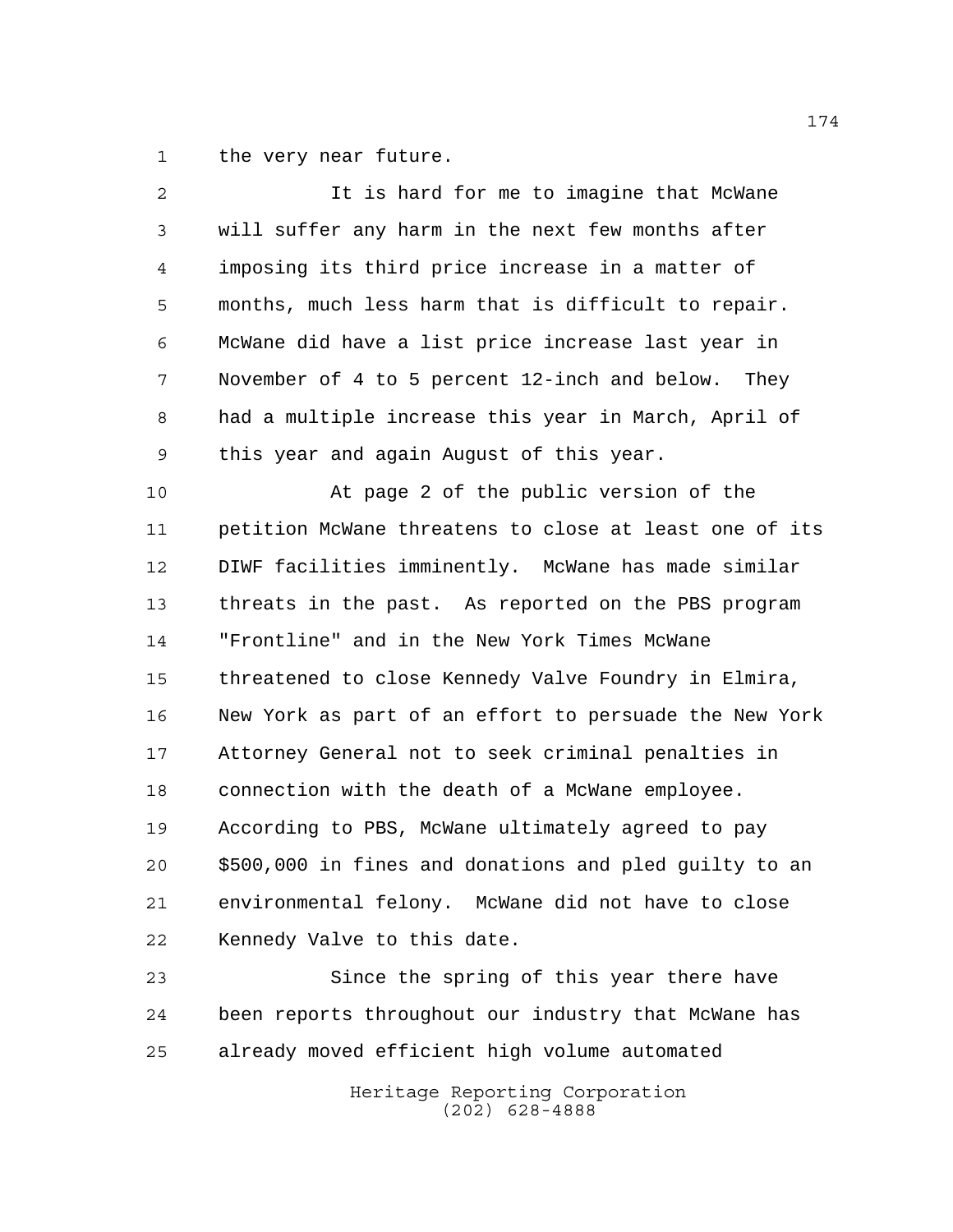equipment from Union Foundry to Tyler Pipe in Tyler, Texas. Tyler Pipe is believed to be the more efficient and technologically advanced of the two foundries. The common belief in the industry since the spring has been that McWane intends to consolidate its operations into Tyler Pipe in Texas.

 In short, the industry believes the planned consolidation has been under consideration by McWane for months before the petition was filed. The suggestion that a plant will be closed if emergency trade restraints are not imposed in a few weeks is not credible.

 The requested provisional trade restraints would not assist McWane for the reasons I've already stated. What such restraints would do is shut the U.S. market to imports from China and create new opportunities for imports from Brazil, Korea, India. These third country suppliers already have a significant presence in the U.S. market. Provisional trade restraints will make them even more significant suppliers.

Thank you.

 MR. McCUTCHEON: Good afternoon. My name is Dan McCutcheon and I'm the vice president of Star Pipe Products in Houston, Texas. I've been in the

> Heritage Reporting Corporation (202) 628-4888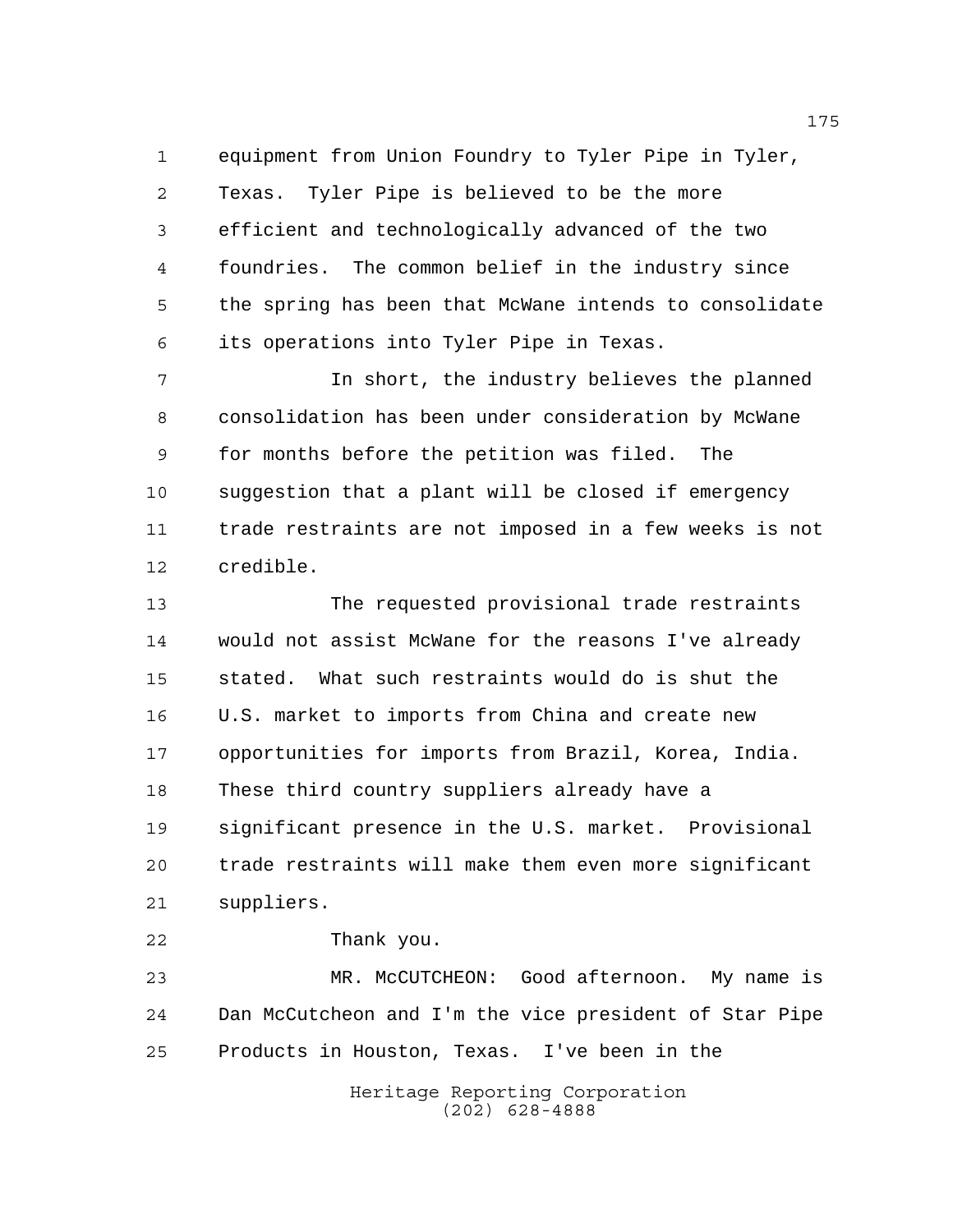pipefitting business for more than 20 years and I've had direct day to day involvement in the ductile waterworks fittings market for over 8 years.

 Star Pipe is one of the largest importers of ductile iron waterworks fittings from China. We stand to be quite substantially affected by McWane's actions here today. We believe McWane's allegations are without merit and request this Commission decline to afford it the unwarranted provisional as well as the final relief it requests.

 We have, of course, read with interest the petition filed by McWane in its three U.S. foundries. While much of the market is deserving of considerable discussion we necessarily have very limited time to help you understand what really matters to your consideration of McWane's allegation that it requires immediate relief to stave off the closure of one of its foundries.

 As I read the petition and as I heard McWane's story here this morning it is the imminent closure of that foundry that forms the premise for its request that the Commission afford it immediate and rather extraordinary protection from imports. And it is against the alleged backdrop of a supposedly huge and increasing volume of Chinese imports and massive

> Heritage Reporting Corporation (202) 628-4888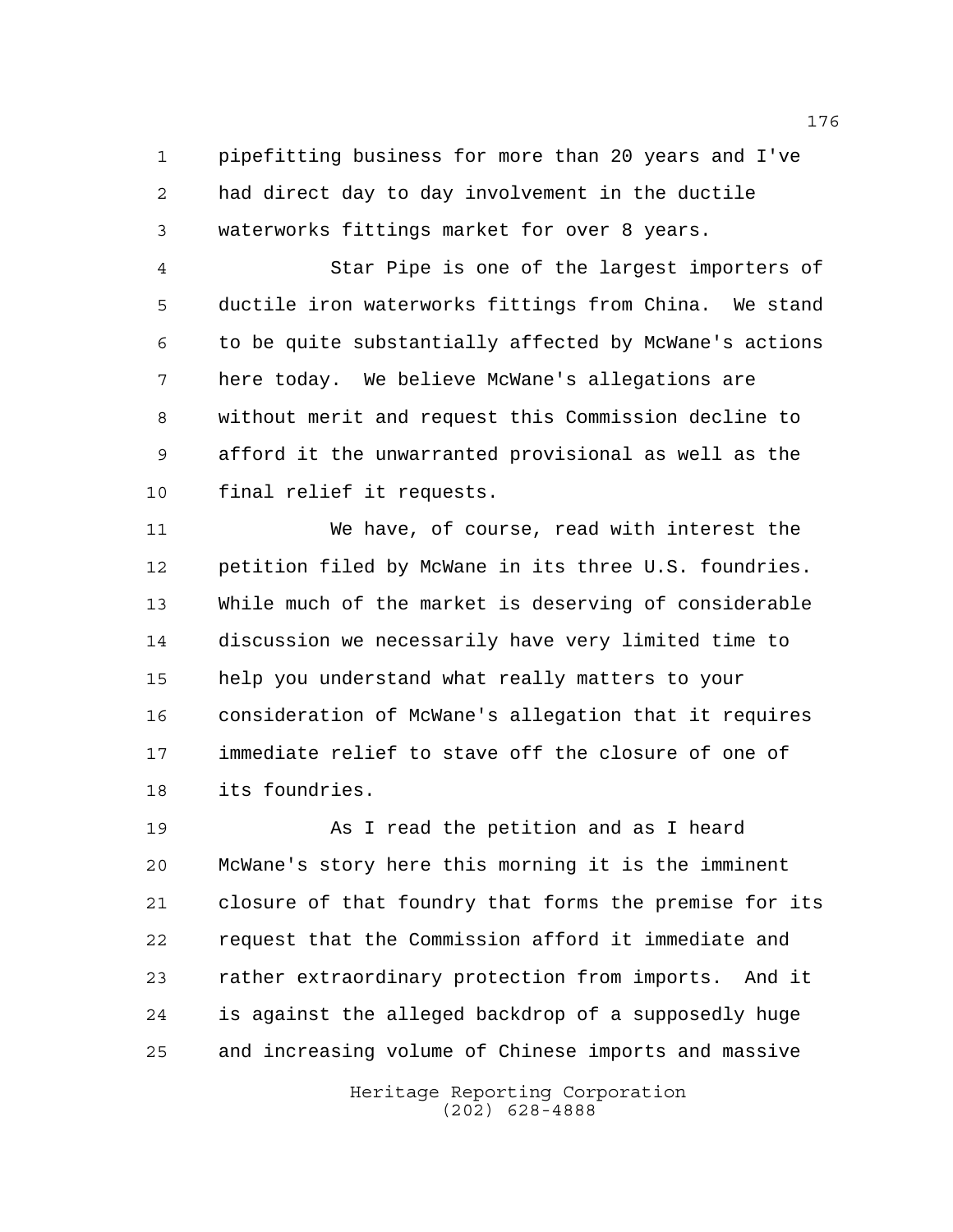surges in Chinese imports this imminent closure is said to be certain.

 You've already heard discussion of the fact that McWane's statements of the levels of imports is based on faulty understanding of the implementation of the new HTS provision that divided certain ductile iron fittings from other ductile iron products. Indeed, our customs broker has advised us that some of our imports were incorrectly classified for sometime after the split of the HTS into two separate provisions due to confusions at the ports. We know other importers, however, who collectively account for nearly 100 percent of all imports from China have provided the Commission with full and complete import data demonstrating the actual importations of ductile iron waterworks fittings. And these data should form the basis for your conclusions concerning whether there has been a huge, massive increase in these imports or not.

 Based on our experience and what I expect the data will show there has been no such increase and certainly there has been no massive surge. And certainly the next few months do not afford the opportunity for increased imports to hit the market. Particularly in the northern and eastern parts of the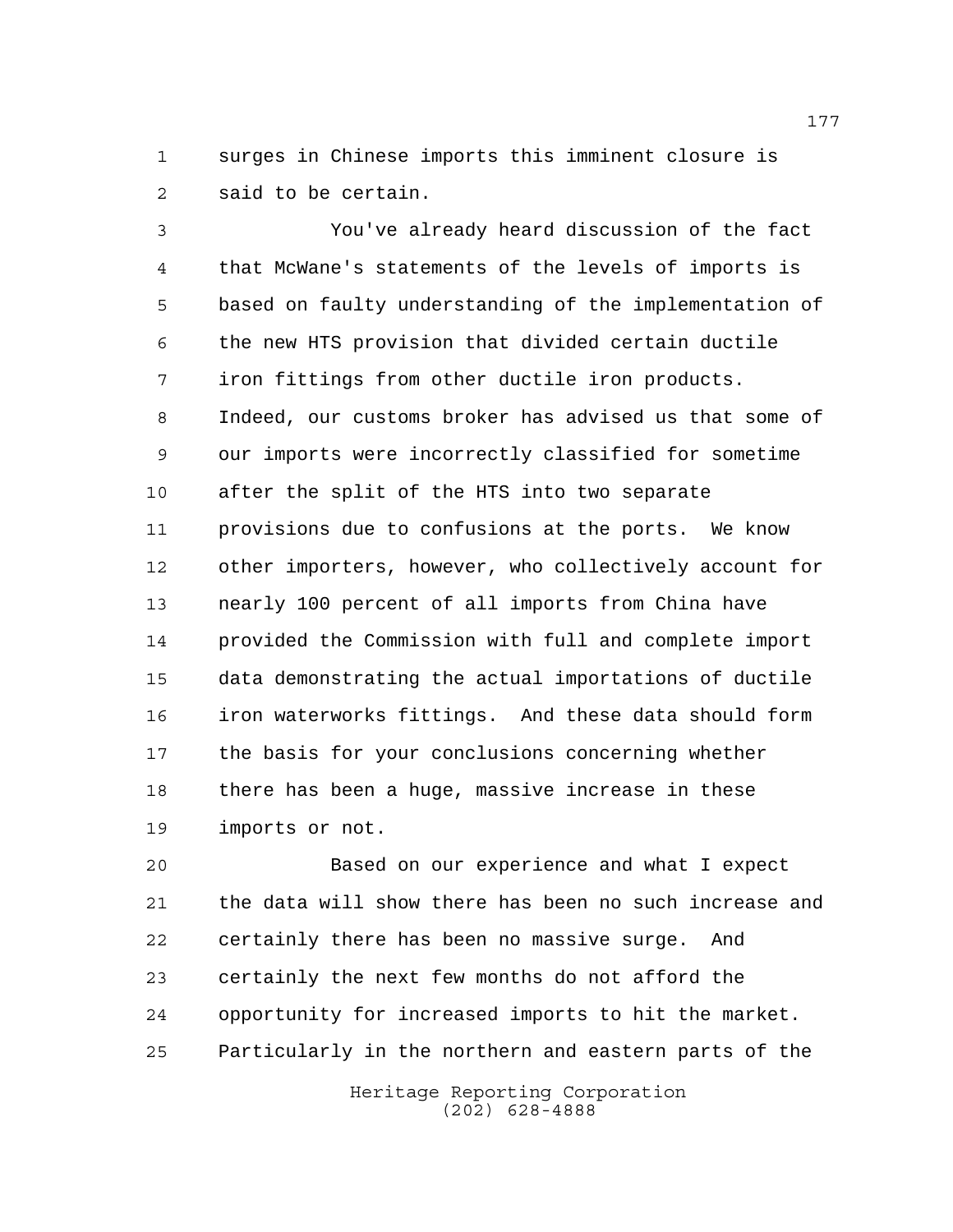U.S. generally too the market slows down appreciably in the winter months. The November to March period is especially slow. During this period we typically make only about 25 percent of our annual sales. Indeed, our imports in the first half of the year are always higher than in the second half of the year.

 Notwithstanding this seasonality, based on our experience with Chinese suppliers we are required to place orders that permit us to avoid the somewhat substantial downtime for various holidays, including the New Year and the traditional Chinese spring celebration that usually falls in early February. Consequently, we maintain inventories sufficient to cover our requirements over several months,

particularly during the period we are now entering.

 And by the way, I would note that there was a fairly lengthy and disruptive longshoremen strike in 18 late 2002 that resulted in the delayed entry of entire shipments over a two to three month period.

 McWane's argument that it requires immediate duties of 95 percent over the next several months as the sole potential means to save its ailing foundry seems more than just a little bit overblown. I don't mean to be callous because as a substantial employer itself Star Pipe is not anxious to see workers out of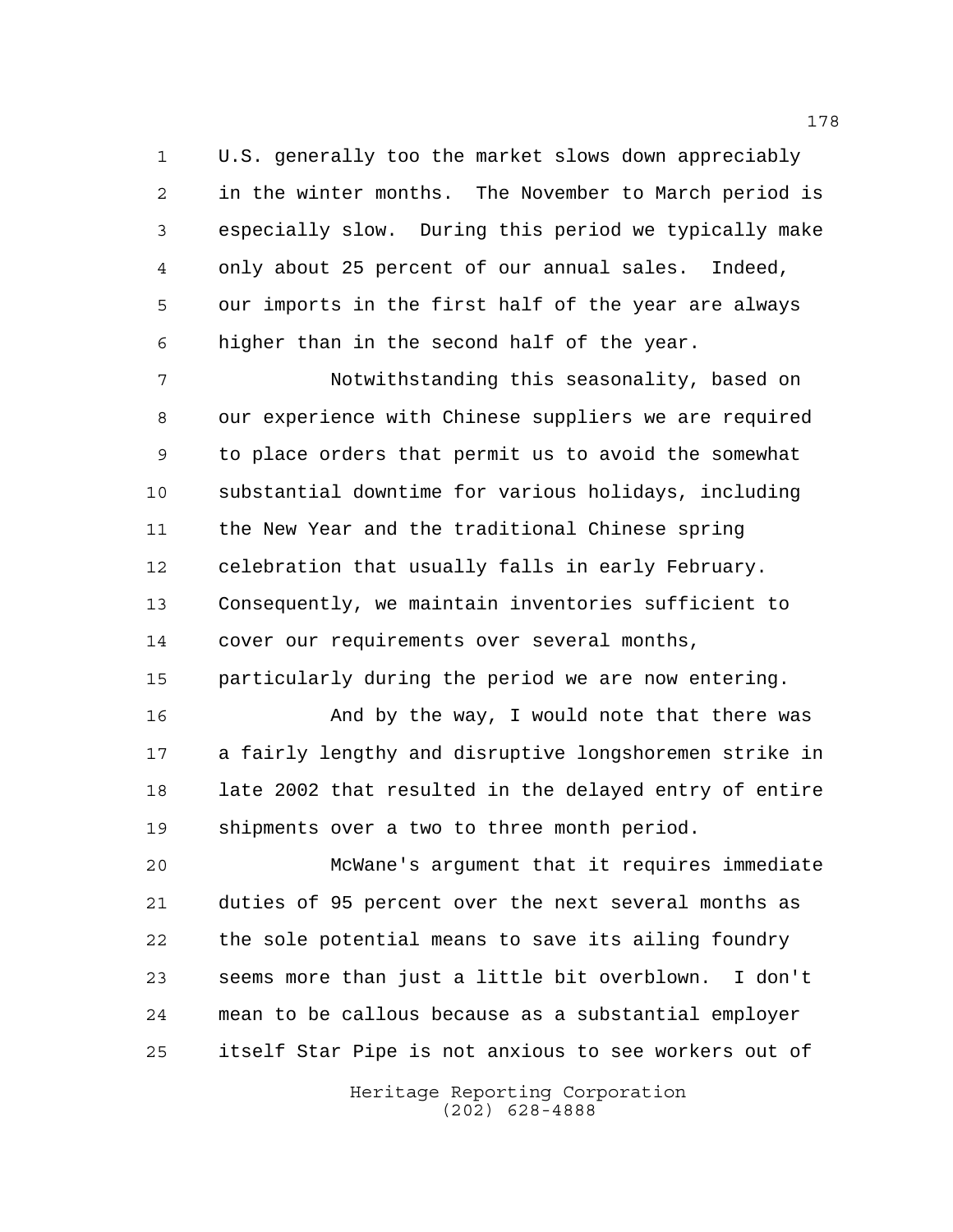work. But the fact is that Star Pipe has sufficient current inventory to meet its likely winter season requirements over the next few months regardless of the imposition of some draconian tariff like McWane requests.

 If anything, this duty seems designed more to hurt the U.S. market by limiting necessary, even critical materials that McWane itself cannot possibly supply on a timely and complete basis. Indeed, McWane's self-described attempt to combat some phantom market disruption in the U.S. is more properly characterized as an attempt to disrupt that market.

 The fact is that McWane controls 70 percent or more of the U.S. market. And its market share is already naturally protected in certain areas based on various statewide Buy American requirements. Additionally, there is an increasing number of municipalities that bowing to extreme pressures we believe is being applied by McWane have adopted policies expressly designed to eliminate foreign manufactured products from their waterworks system. We recently received a letter from the City of Tucson's Water Department implementing just such a policy, wrongly asserting that our product did not meet AWWA standards because it is of foreign origin.

> Heritage Reporting Corporation (202) 628-4888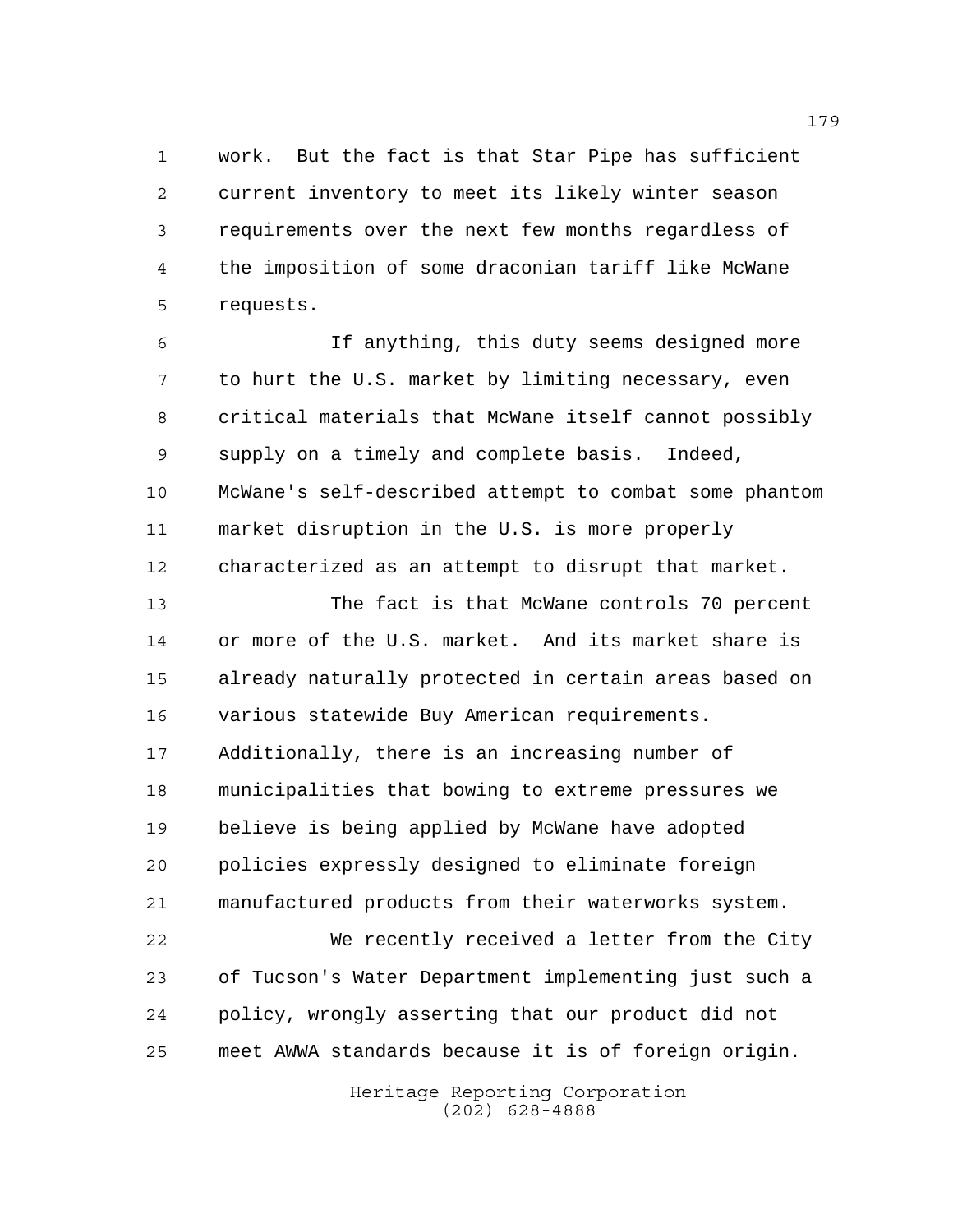An additional circumstance that we come up against in the marketplace is a loyalty rebate program that McWane has supported over the last six to eight years. Under this program McWane offers its customers, apparently on a quarterly basis, rebates based on a single measure of a customer's loyalty. If a customer purchases, promotes and represents McWane- owned foundry produced product at 100 percent level it receives a rebate. Buying even one non-McWane fitting renders the customer ineligible for the rebate in that quarter.

 More recently we have been told that an exemption is granted so long as the non-McWane fitting purchased by an otherwise loyal customer is a domestic producer. While this may not seem to represent anything unusual, in the U.S. market it has a very significant and anti-competitive effect. McWane is presently in virtually every corner of the U.S. market and is well protected in those states.

 For example, New Jersey and Pennsylvania where Buy American provisions literally prohibit foreign competition. Star Pipe salespeople have encountered situations where a potential customer, for example a waterworks house with distribution centers, both in Pennsylvania and other less well protected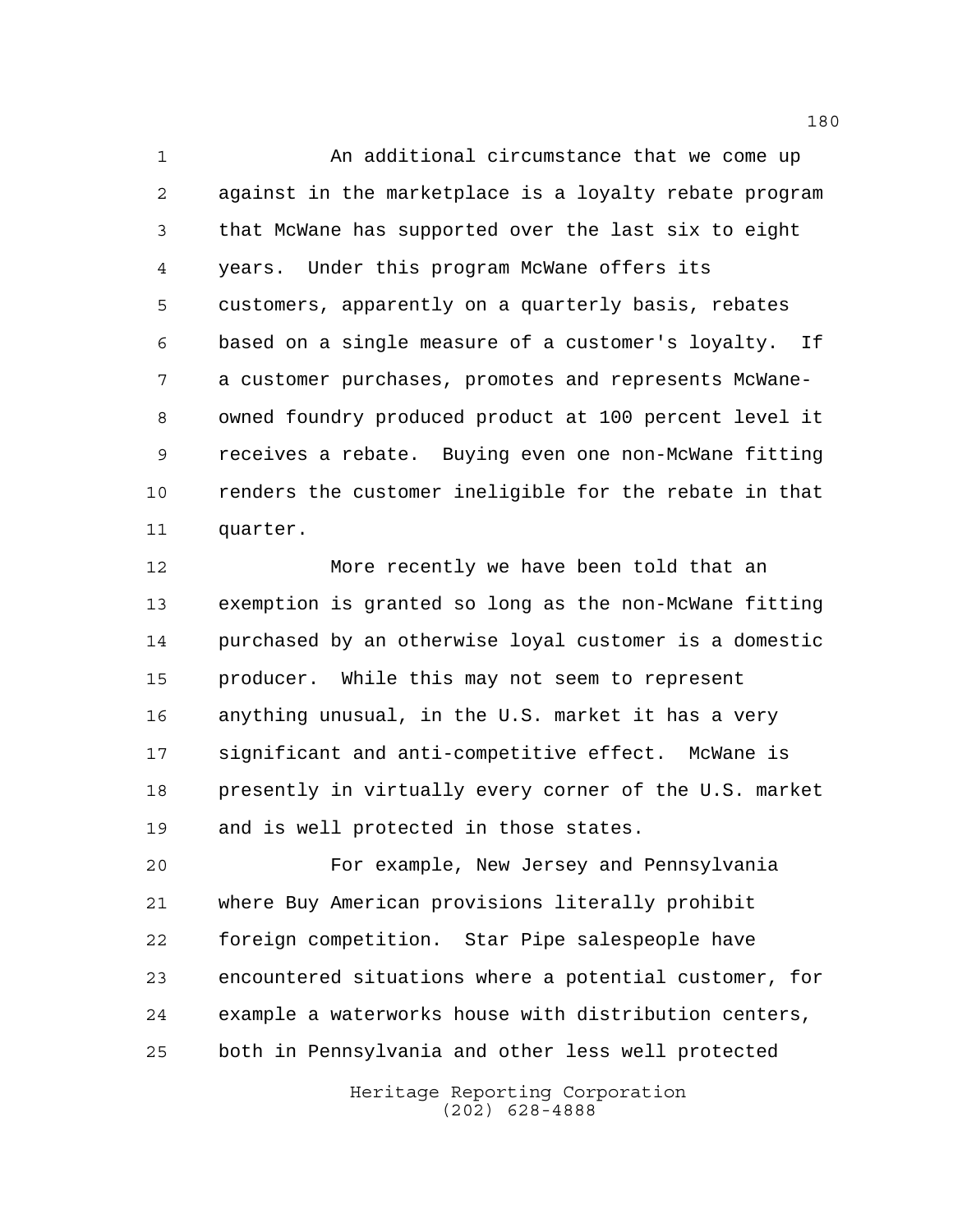markets where McWane is not insulated from competition is forced to purchase McWane material in each of several markets in order to preserve a substantial rebate and further in order to protect its supply in Pennsylvania. This effectively stretches the reach of Pennsylvania Buy American requirements well beyond the borders of Pennsylvania.

 It is critical that a supplier in this industry be able to provide a full range of product in every size and shape. Absent an ability to do so a supplier is at a distinct disadvantage in the market. But the supplier must also be able to accommodate the contractor's onsite immediate delivery requirements, a factor that allows contractors and their supply houses to maintain much lower inventory levels as their project proceeds.

 This is actually something that our sales network is set up to accommodate. We sell Star Pipe as a full line supplier with high quality first rate service capabilities that McWane has not been able to equal either in terms of product range or service. In short, there is nothing new or different in the market today than there has been over the last several years. And certainly there is no good reason for the imposition of any duty or any other remedy.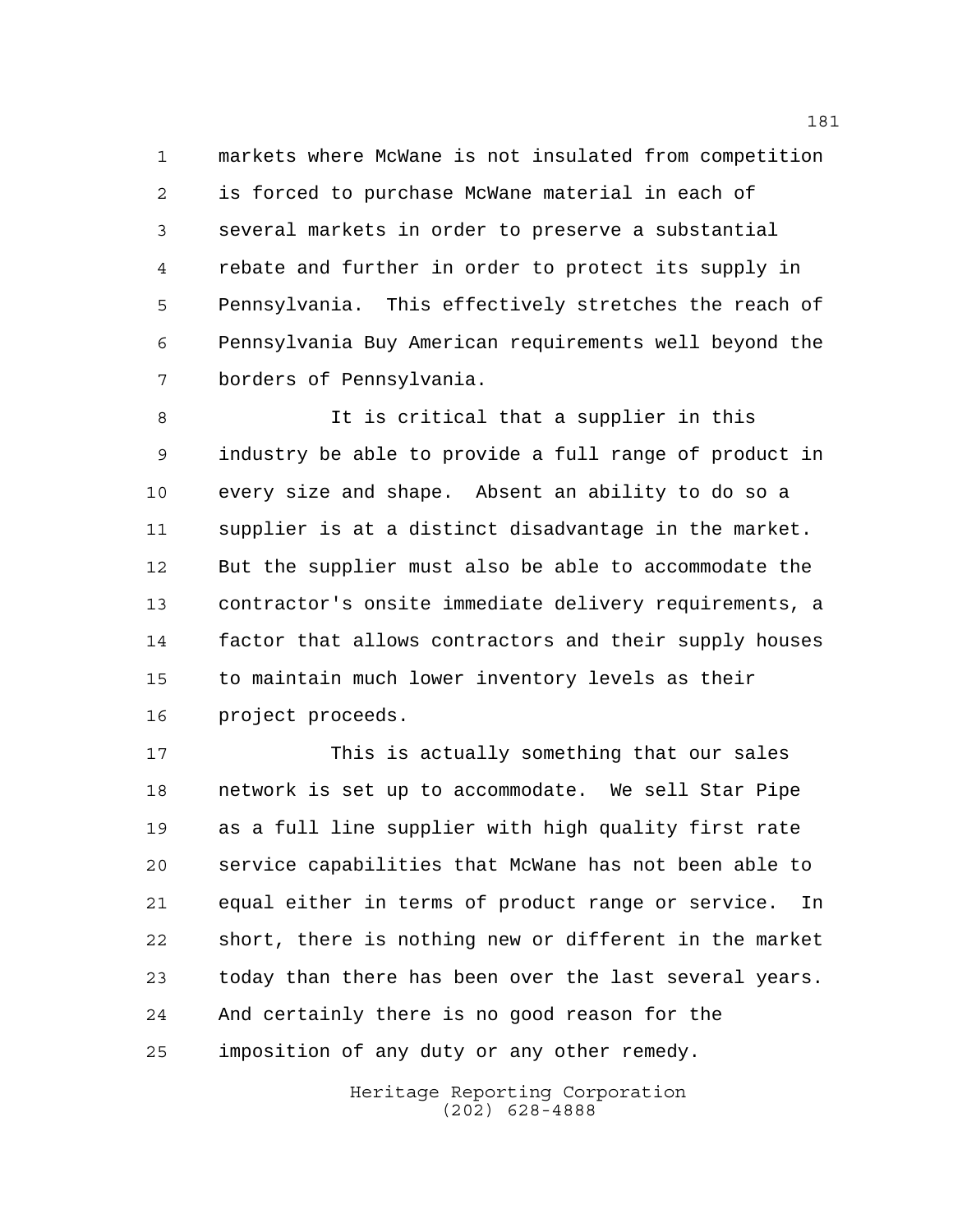Thank you and I will be happy to answer your questions.

 MR. FLICKER: Having previously discussed the legal framework and now having heard the discussion of the facts on the record it would be useful to set the Petitioners' critical circumstances and injury claim into the context of the timetable, the timetable applicable to this filing.

 The statute is not a model of clarity but here is how we have done the math. If Petitioner had filed an ordinary 421 petition this Commission would issue its determination on day 60 and any remedy would be in place no later than day 165. And that's allowing for all time for consideration and all time, maximum time for the provision to be implemented.

 Under the critical circumstances procedure the Commission makes its preliminary determination on day 45 and any provisional remedy takes effect no later than day 80. Thus, the Petitioner bears the burden to show, among other things, why the additional 85 days to obtain final relief under and ordinary filing would directly cause the difficult to repair harm it alleges.

 For example, if the issue, and we have heard now the Petitioner say that we are not talking about a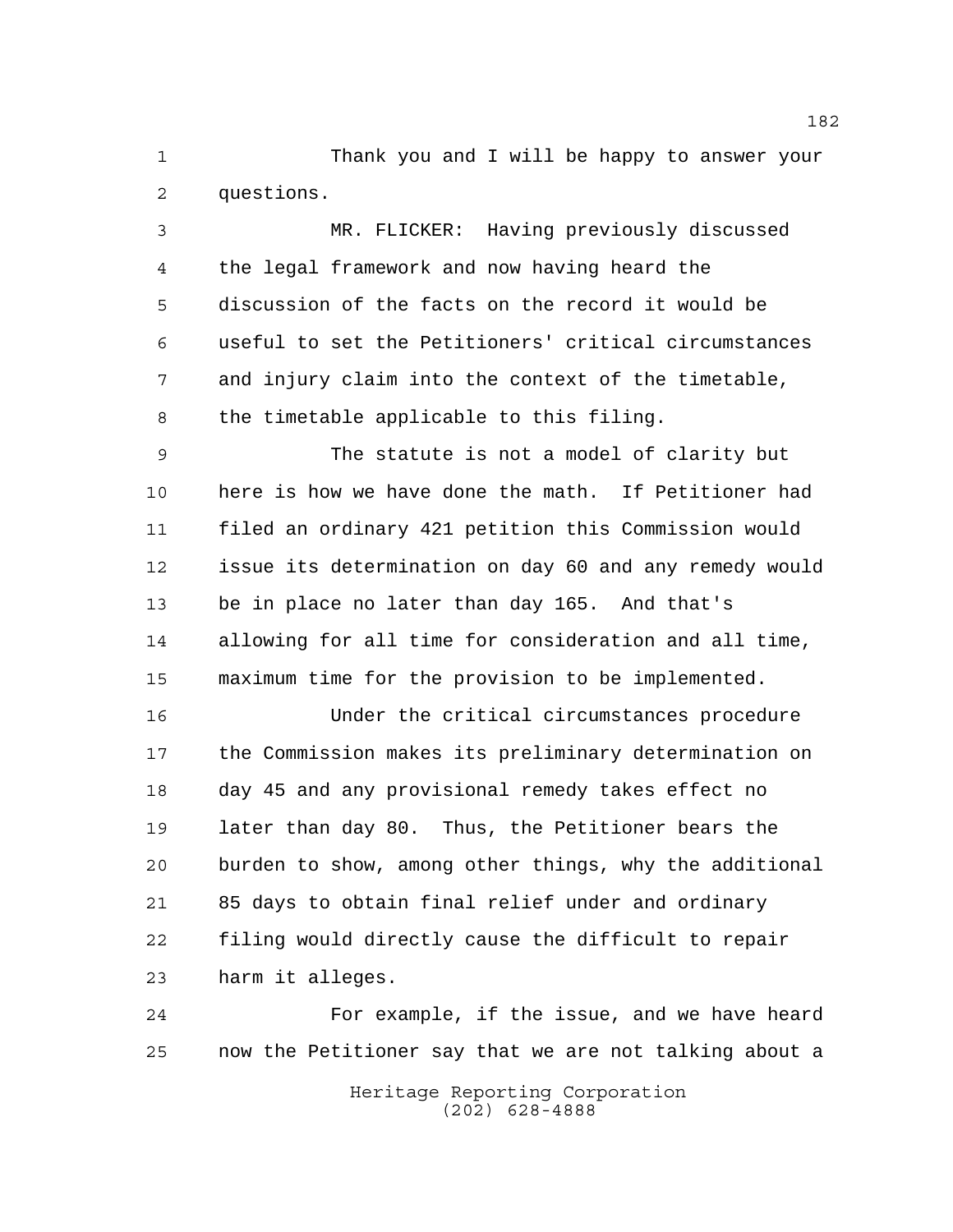case in which they are planning imminently to close a plant. Let's use that and since the statute and the regulations require that the allegation be made in the petition let's take it on its face.

 If the Petitioner faces the need to close a plant no later than the 66th day after it chose to file its petition absent the provisional remedy then why specifically in detail could it not keep the plant doors open for 85 more days, why specifically in detail could that plant not simply be reopened?

11 And I do want to echo the comment made by Star Pipe, nobody is saying that creating unemployment is not a situation which would be troublesome but let's talk about what plants do all the time. Companies temporarily shut down production facilities all the time. The record is McWane has done it. They do it for maintenance. They do it to draw down inventory. They do it because they might be facing a job action. What specifically in detail makes that circumstance hard to repair?

 At a minimum the Petitioners must make this showing. They have not. I've heard them say they'd be interested for us to tell them what we think critical circumstances would be. I submit that this reverses the burden of proof under the statute.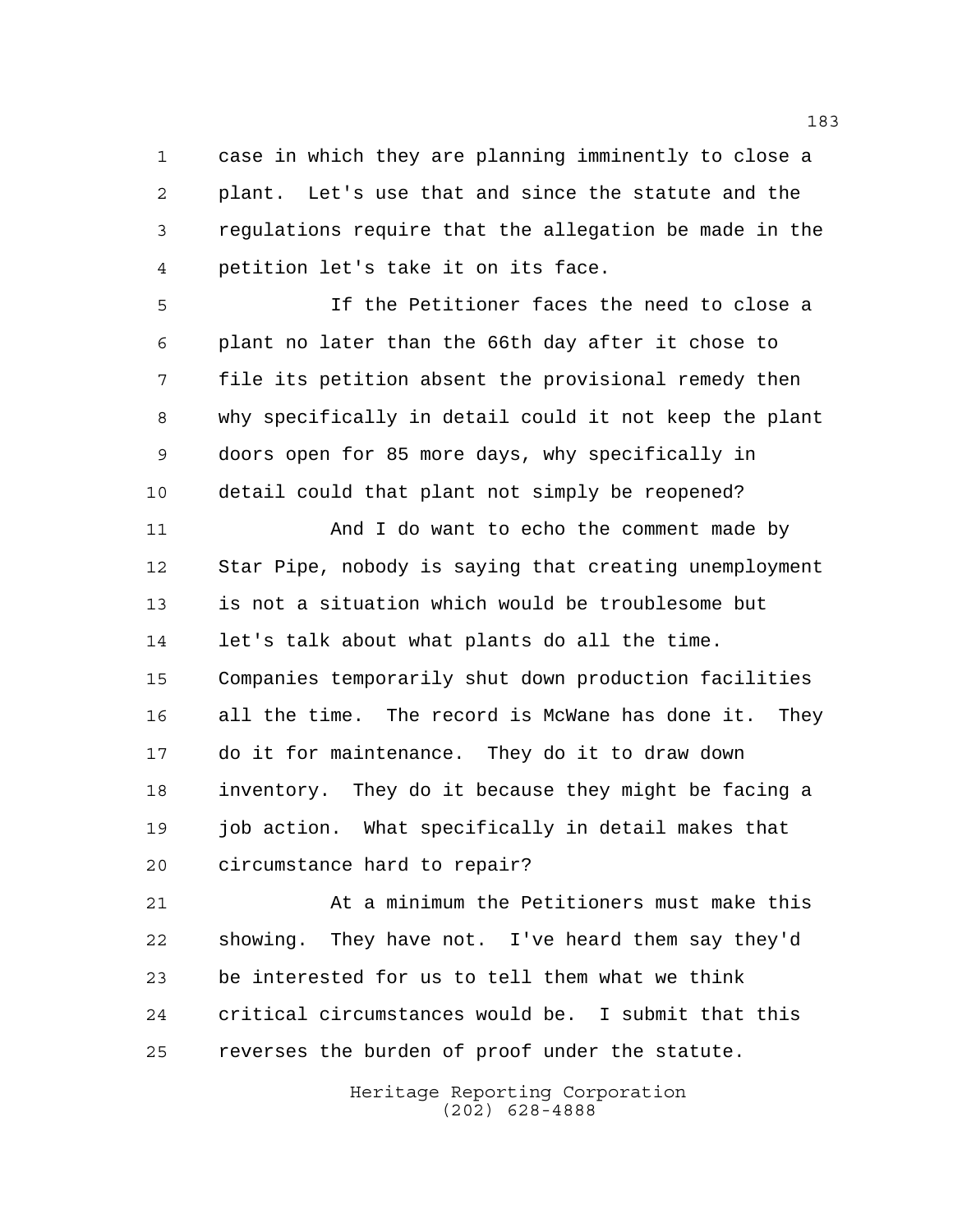I noticed several times that the Petitioners completely control the timing of the case by selecting the date on which they filed the petition. And here if the Petitioners had filed the petition in mid-June instead of waiting until early September they would have initiated the case for a timetable for ordinary release sometime in mid-November, precisely the same time as imposed by putting a delayed filing on a Commission posture.

 There is every evidence that the Petitioners were aware of Chinese imports in June, that they were blaming those imports for their need to cut back on production in June. And we point the staff to the text of the speech of Mr. Page to the Anniston, Alabama Rotary Club on June 17 which is attached as Exhibit 7 to the petition, all of the basic allegations the Petitioner is making here, all of the claims of dire circumstances are in that speech. And if the Petitioners had filed an ordinary 421 case on June 17, 2003 they'd be looking at relief in the same early November time frame that they now seek to obtain through a Commission allegation.

 If there is any criticality here it's the product of the Petitioners' timing and not true Commission.

> Heritage Reporting Corporation (202) 628-4888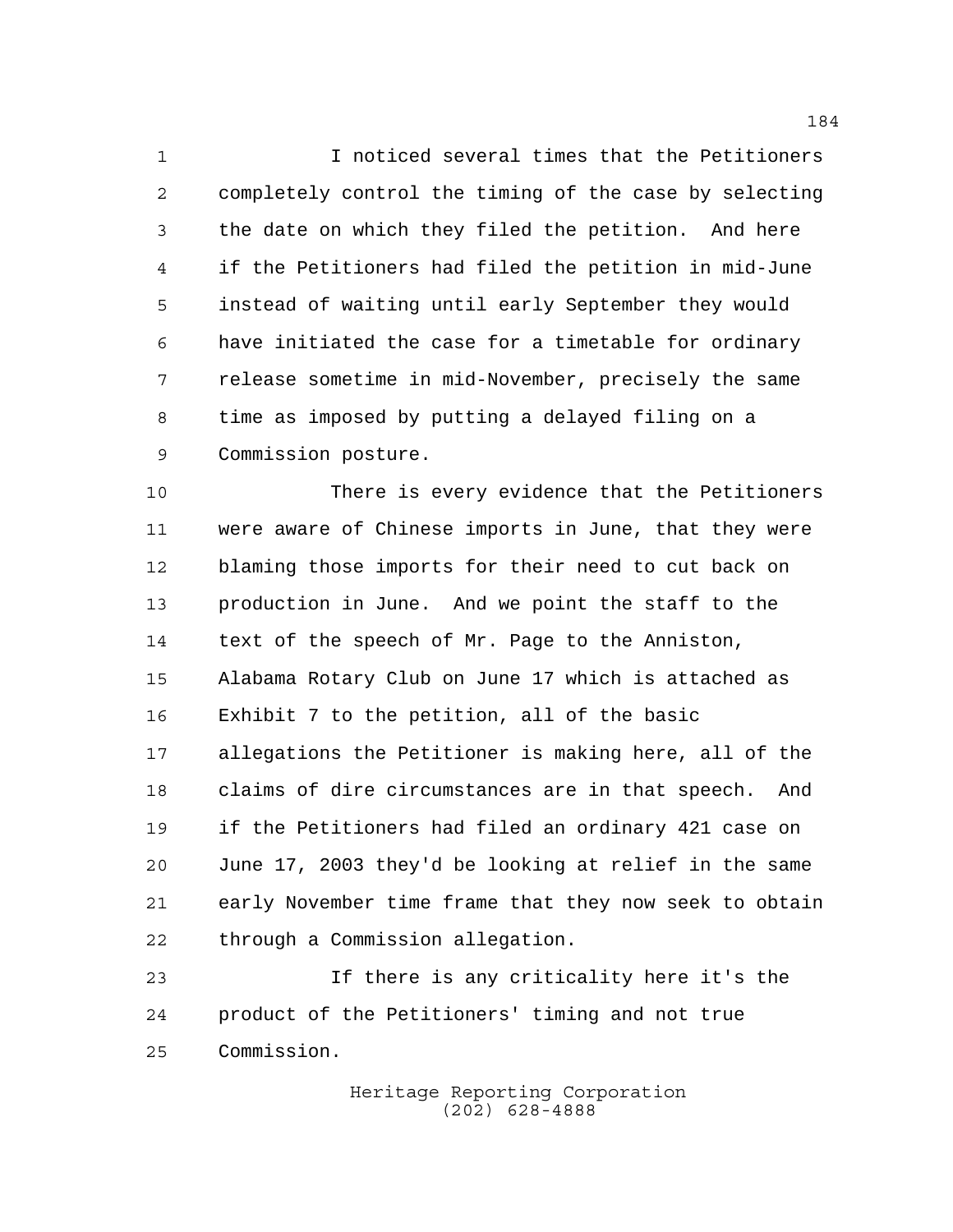The Commission also has the right to demand the Petitioners demonstrate precisely how the provisional relief that they seek, the 95 percent tariff on imports, would prevent the hard to repair damage that they now allege. I urge the staff to consider Mr. Reilly's assessment of the 95 percent methodology. The proposal really bears no relationship to time. And also urge the staff to consider what the importer witnesses have said here today about the seasonality of demand, inventory levels and the availability of non-subject imports. There is simply no evidence that the Petitioners will gain any significant market share from a temporary tariff on imports imposed at the height of winter. To sum up, there is simply no evidence of

 market disruption here, much less the type of clear and convincing evidence that is required under the WTO standard for the imposition of a provisional remedy. There is no showing of harm flowing from an inside delay in the availability of relief and there is no market disruption.

 Thank you. MR. LOEB: By my count we have something in the range of 60 seconds left. And we're happy to yield that back.

> Heritage Reporting Corporation (202) 628-4888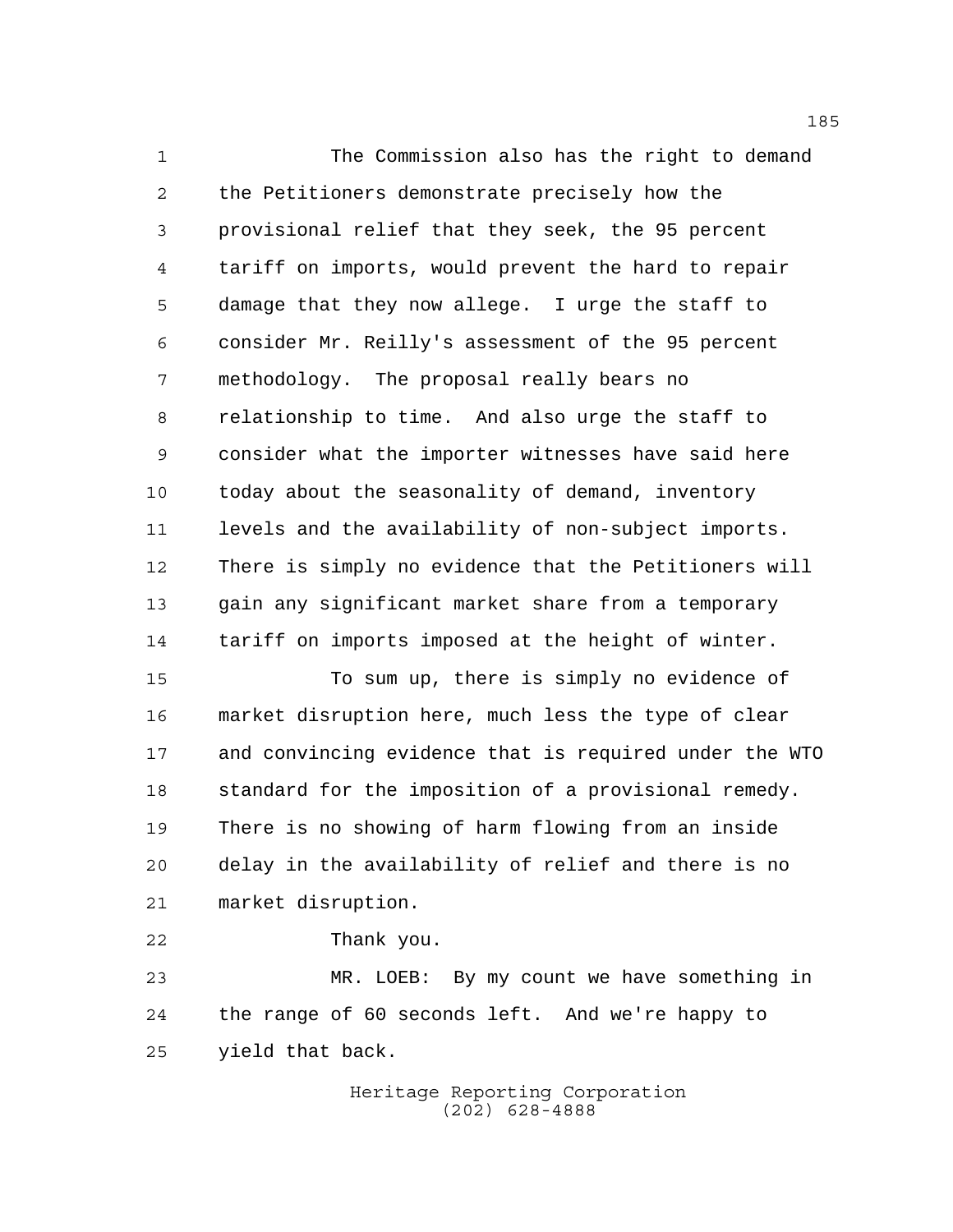MR. CARPENTER: Thank you, gentlemen, for your testimony. We will begin the questions with Mr. Ruggles.

 MR. RUGGLES: Fred Ruggles, Office of Investigations. Thank you very much.

 One general question. Chinese production of the ductile iron waterworks fittings is this a domestically consumed product or is this produced strictly for export, and if so, to where?

 MR. LOEB: Let me take a first cut of that and then I'll ask others to chime in. China does obviously have a domestic market for fittings. It as I understand it adheres not to the AWWA standard but to the ISO standard. So this petition being focused on the fittings that would be used in the U.S. market, that's the AWWA standard, would therefore, you know, focuses on this market.

 There are home market sales of fittings although they will not be the same standard, they will be effectively the equivalent product in, you know, millimeters as opposed to the U.S. measures and related differences in the standard.

 Anybody else want to add to that? MR. BHATTACHARJI: The home market production of Chinese fittings is really an evolving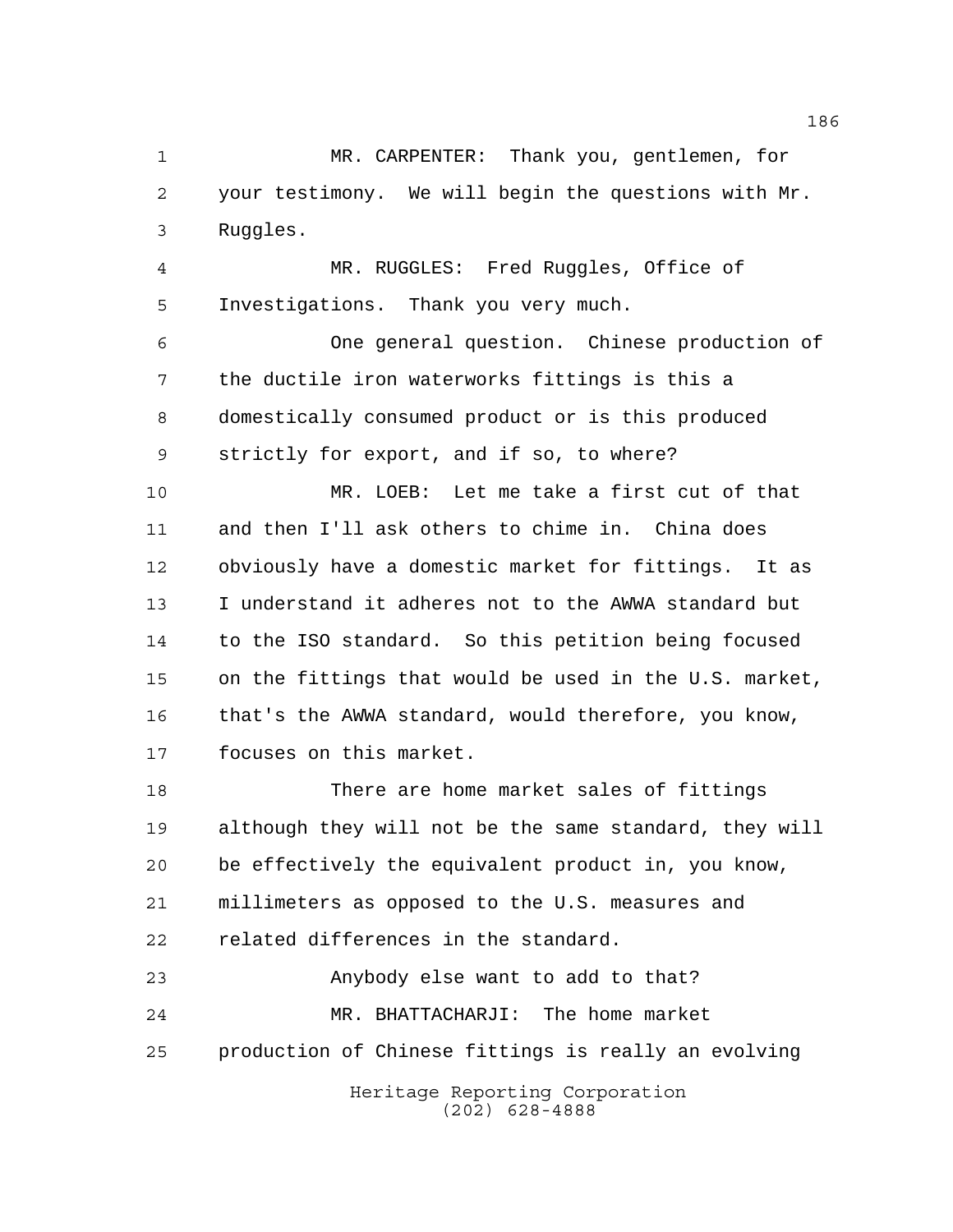issue because China was essentially making a type of fitting which was very locally designed. It was not even ISO to start with. And they were using some very ancient type of bell and socket type of connection which we phased out of years after the problems of the lead joints and all those things evolved.

7 So the Chinese were using a very old design. And then later on, and this is just about in the last, within the last decade they started adopting ISO level standards for their domestic manufacturing for what fittings they needed for their own use.

 And speaking of that, within the ISO levels and the AWWA there is a substantial difference between 14 the two types of fittings that are made.

 Would you like some details on that? MR. RUGGLES: In a post-hearing brief would be fine, not here right now. Thank you.

18 MR. BHATTACHARJI: Okay.

 MR. RUGGLES: Okay, along this line the Chinese production of the ductile iron waterworks fittings are they similar to what's produced in Brazil, Korea, Germany?

 MR. BHATTACHARJI: The production in Korea, Germany, Brazil each of them rely on some basic ISO parameters. But each market has got a little twist to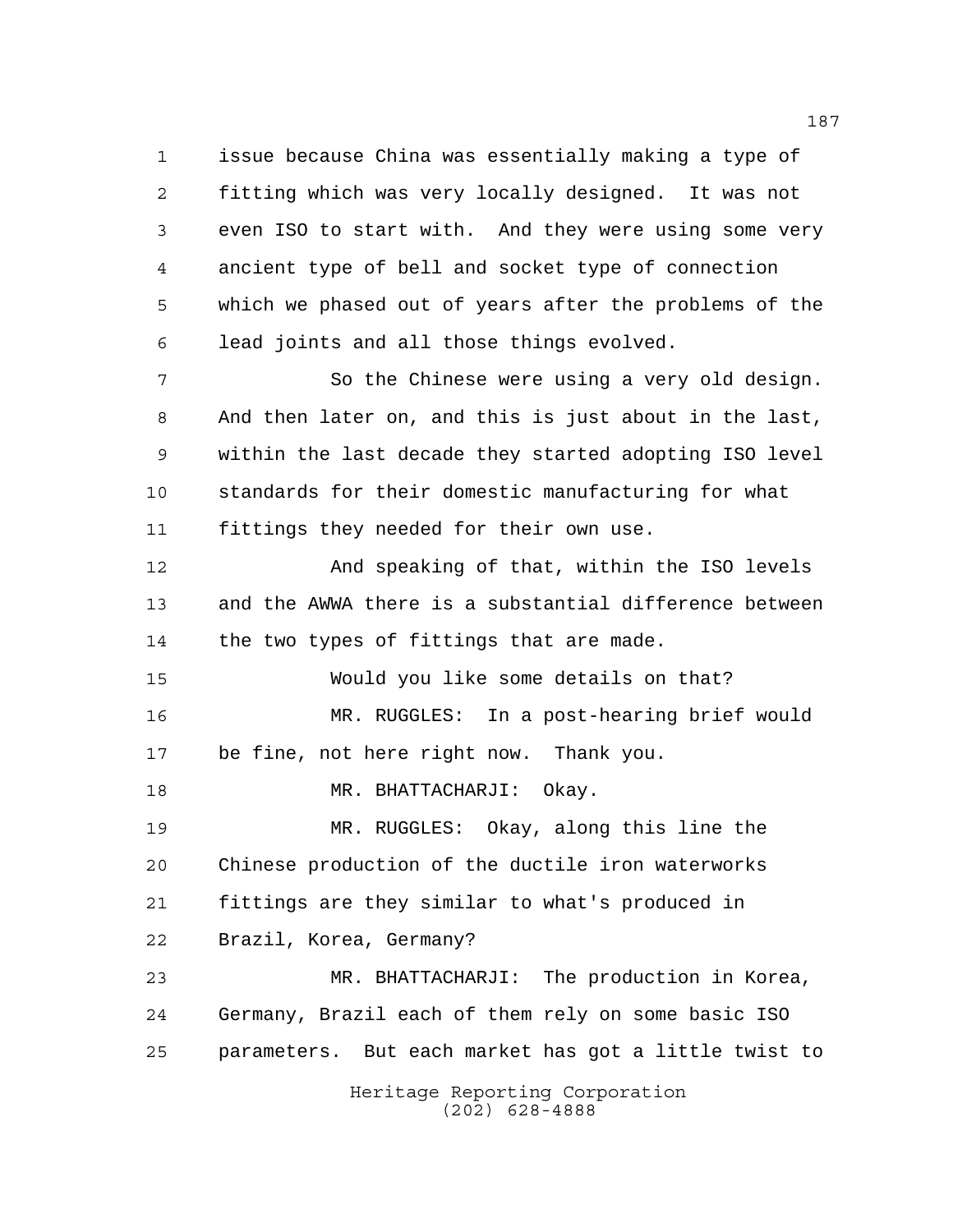what they do on it.

| 2  | The ISO parameters is really it's a                    |
|----|--------------------------------------------------------|
| 3  | parameter which has been internationalized because of  |
| 4  | the fact that they're all using metric standards but   |
| 5  | they just want to make sure that everybody is          |
| 6  | complying with openings in metric sizes. However,      |
| 7  | each market, Brazilian ISO fitting is a little         |
| 8  | different from the French ISO fitting is a little      |
| 9  | different from the Korean ISO fitting is a little      |
| 10 | different from the Japanese.                           |
| 11 | MR. RYBACKI: Fred, if I might, I think you             |
| 12 | were also asking about the domestic market. The        |
| 13 | Brazilian fittings, the fittings from India, Mexico,   |
| 14 | Korea and China are all the same as far as being AWWA  |
| 15 | C-153 standards waterworks fittings and they are       |
| 16 | literally the same.                                    |
| 17 | MR. RUGGLES: Okay, and lastly, when we look            |
| 18 | at the data that's been submitted should we rely more  |
| 19 | on the importers' questionnaires, foreign producers'   |
| 20 | questionnaires or official statistics?                 |
| 21 | MR. REILLY: I think it's clear that the                |
| 22 | official statistics are seriously flawed. We believe   |
| 23 | that both the importers' questionnaire data and the    |
| 24 | foreign producers' questionnaire data are reliable in  |
| 25 | terms of accuracy and in terms of comprehensiveness of |
|    | Heritage Reporting Corporation<br>$(202)$ 628-4888     |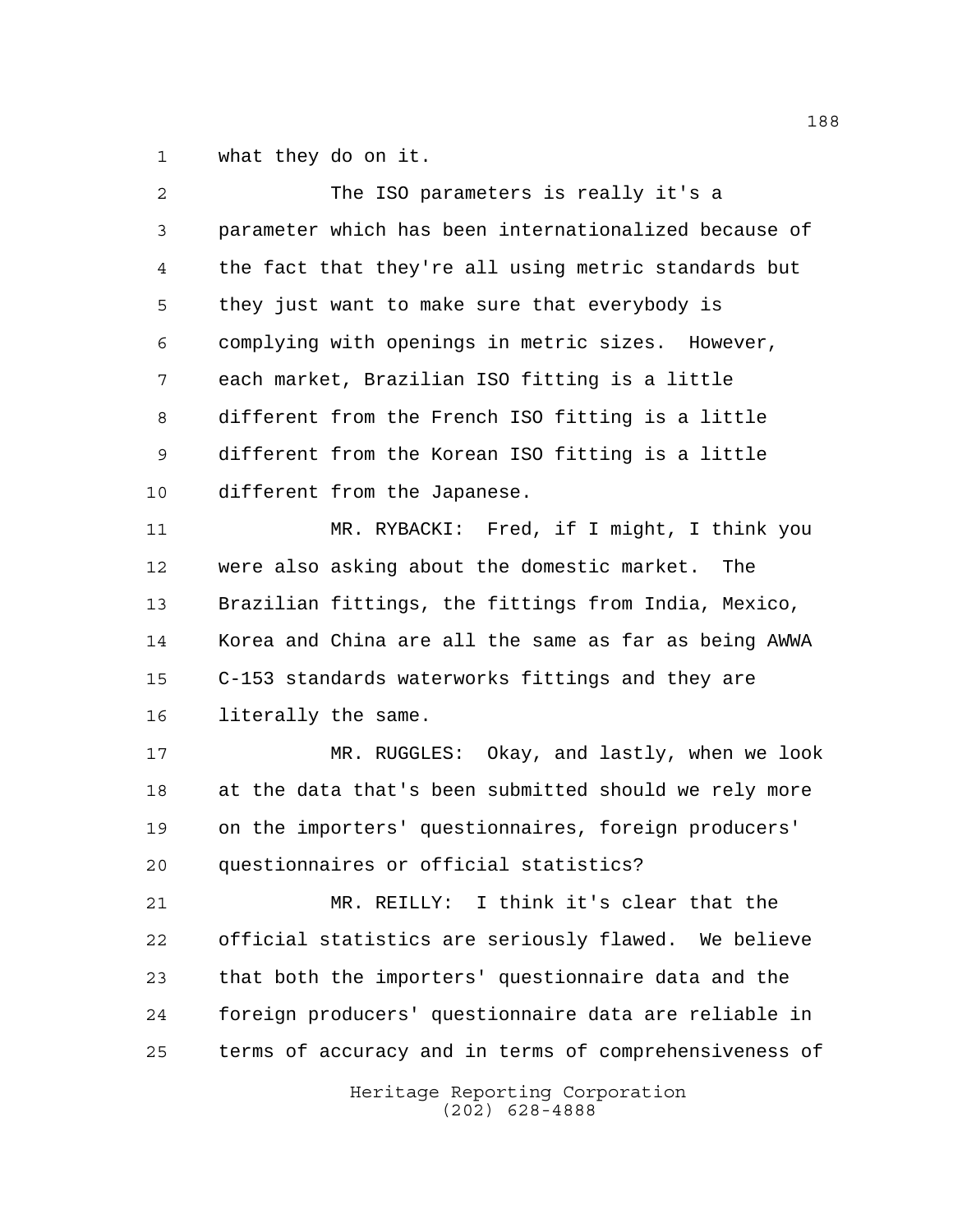coverage of the exports and imports. So I would say that both are reliable and can be used with confidence.

 MR. RYBACKI: I would like to make one statement. I was in shock as the head of sales and marketing for SIGMA, we are the largest importer, when we got the petition and especially the critical circumstances. I watch it obviously daily so maybe because people kid around and say I watch the sales hourly. But our sales are stagnant. Waterworks fittings sales are stagnant from the year before. No growth.

 I was with the company in the 1980s that sold over \$20 million of waterworks fittings. And if the truth be known, the C-153 was adopted I nicknamed it the compact fitting so I feel it was kind of like our baby and I've been in it over 20 years. It took SIGMA six years to get back to where we were in the mid-'80s when I joined forces with them, my old company, and took a bunch of people with me. And the fact that this is a critical nature and we're the leading importer and our sales are stagnant that was a big surprise to me.

 So through nine months we are stagnant with the year before.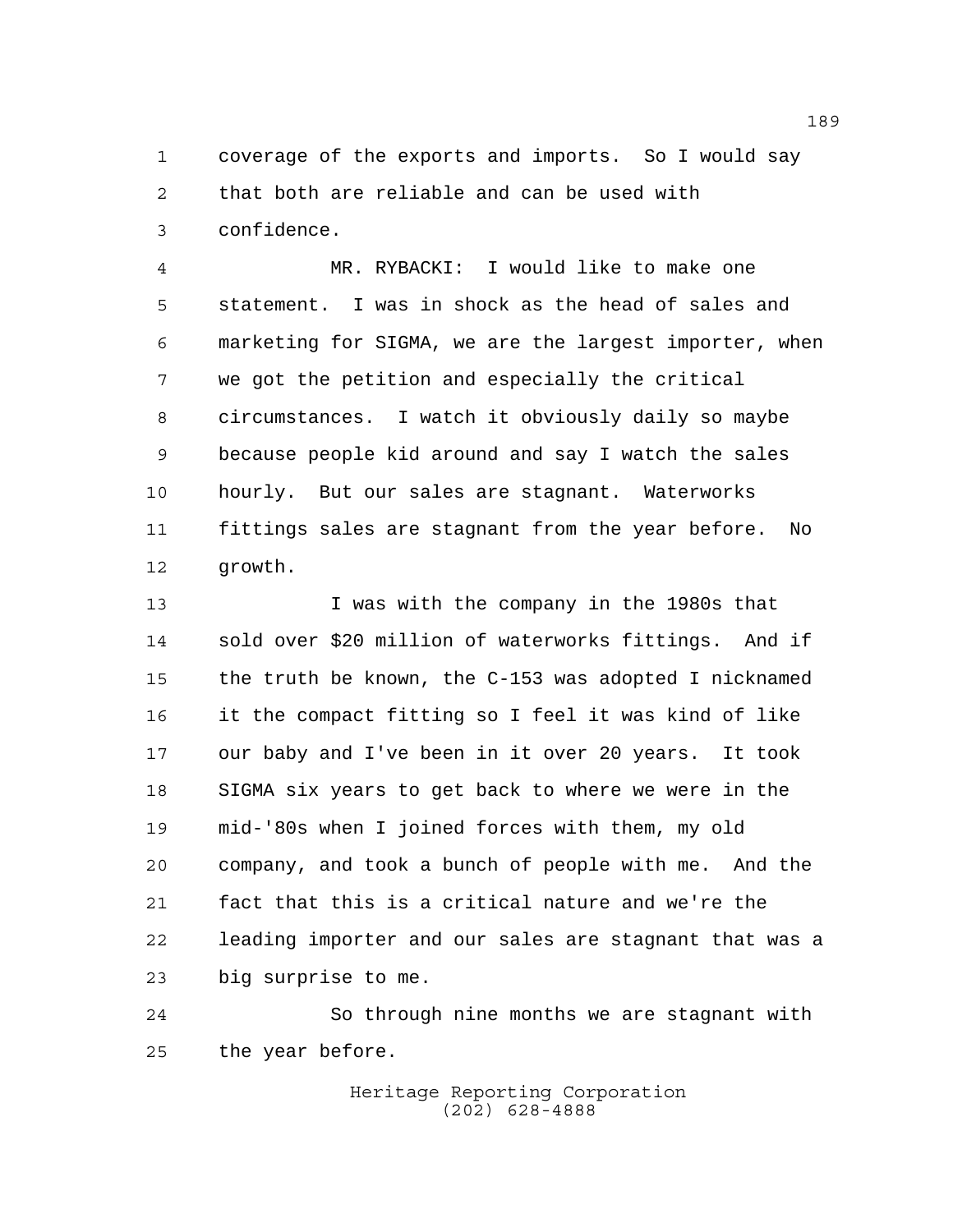MR. LOEB: Can I just make one comment on Mr. Ruggles' question? Just so you're understand the relationship between the importer questionnaires and the foreign purchaser questionnaires, we made every effort to trace backwards where we talked to the importers about to the extent they could identify what foundries were involved, what exporters were involved in moving material from a foundry overseas to importers.

 And to the best of our knowledge I think we've got that either completely tied up or virtually completely tied up. That is to say we went from both directions so that we would be able to deliver complete statistics. We hoped to be able to do that. We weren't confident we would but now I think we believe that we have.

 MR. REILLY: I'd like to supplement that by saying that the differences between the data you get from the importers' questionnaires and the exporters' questionnaires in our opinion are all timing related. Thus, we expect that the clear decline in exports from China, for example, during 2003 first half will show up in 2003 second half as a reduction of imports.

 MR. RUGGLES: As you're looking at the data in a post-hearing brief would you please explain some

> Heritage Reporting Corporation (202) 628-4888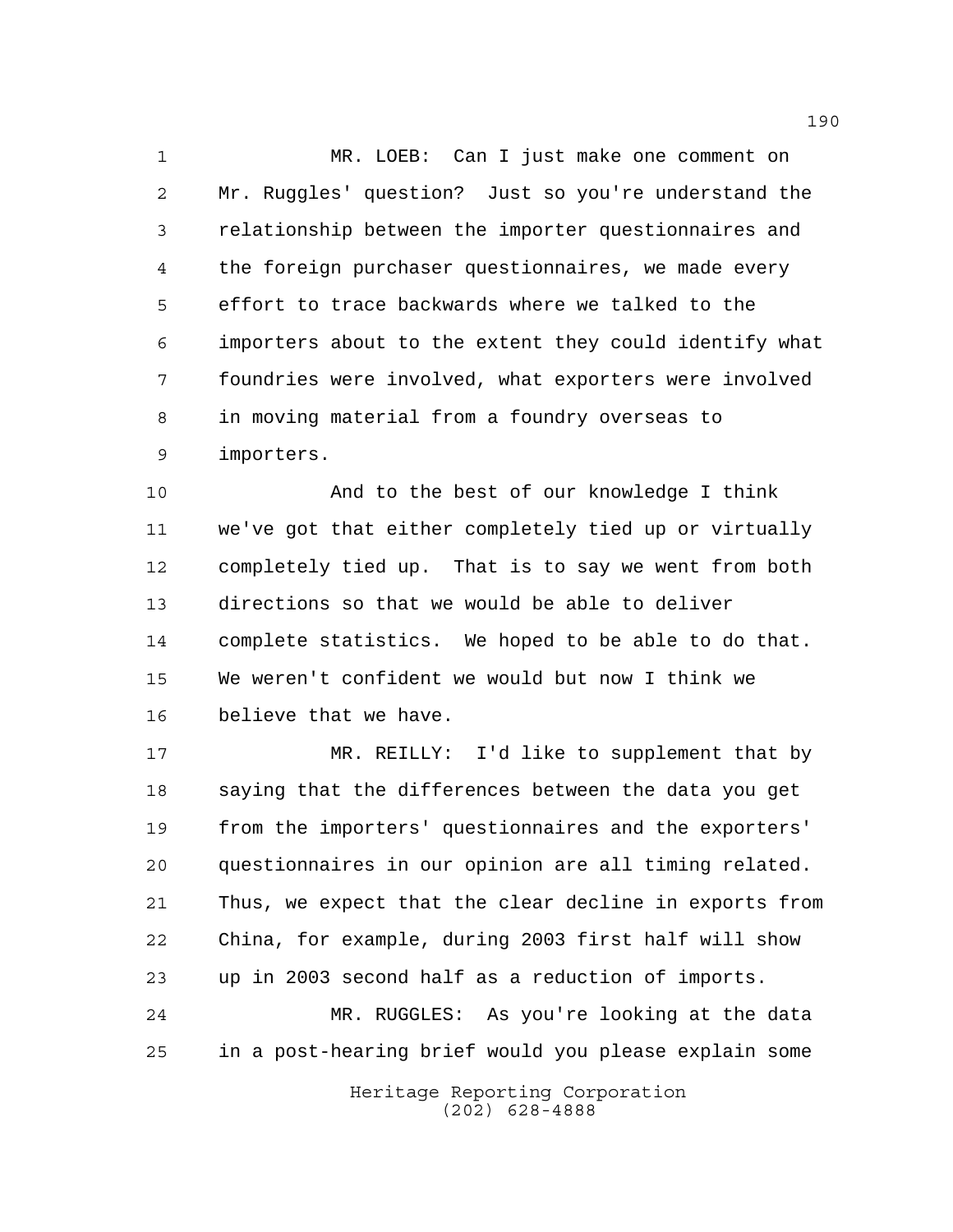Heritage Reporting Corporation (202) 628-4888 the foreign exports report is? Thank you. MR. LOEB: We certainly will try to do that. MR. CARPENTER: Mr. Gearhart? MR. GEARHART: Just a couple of questions. Again going back to the question of critical circumstances. And I asked a couple of questions this morning of counsel for the Petitioners. If you could address some of those issues in your post-conference briefs. And I know you've elaborated, Mr. Flicker has elaborated quite a bit earlier, if you could elaborate too in terms of the length of the delay in terms of number of days I think that would be helpful in terms of looking at 421(i) and 421(h) and how that should be figured and so forth. MR. FLICKER: Yes, we'll lay that out. We've noted what I think you're alluding to which is a potential ambiguity in how you read the statute. And we'll discuss how we think it reads out. MR. GEARHART: Appreciate that. In terms of the domestic industry and definition of domestic industry and like or directly competitive product do you agree with the arguments that the Petitioner made this morning in terms of how

of the differences between what the imports and what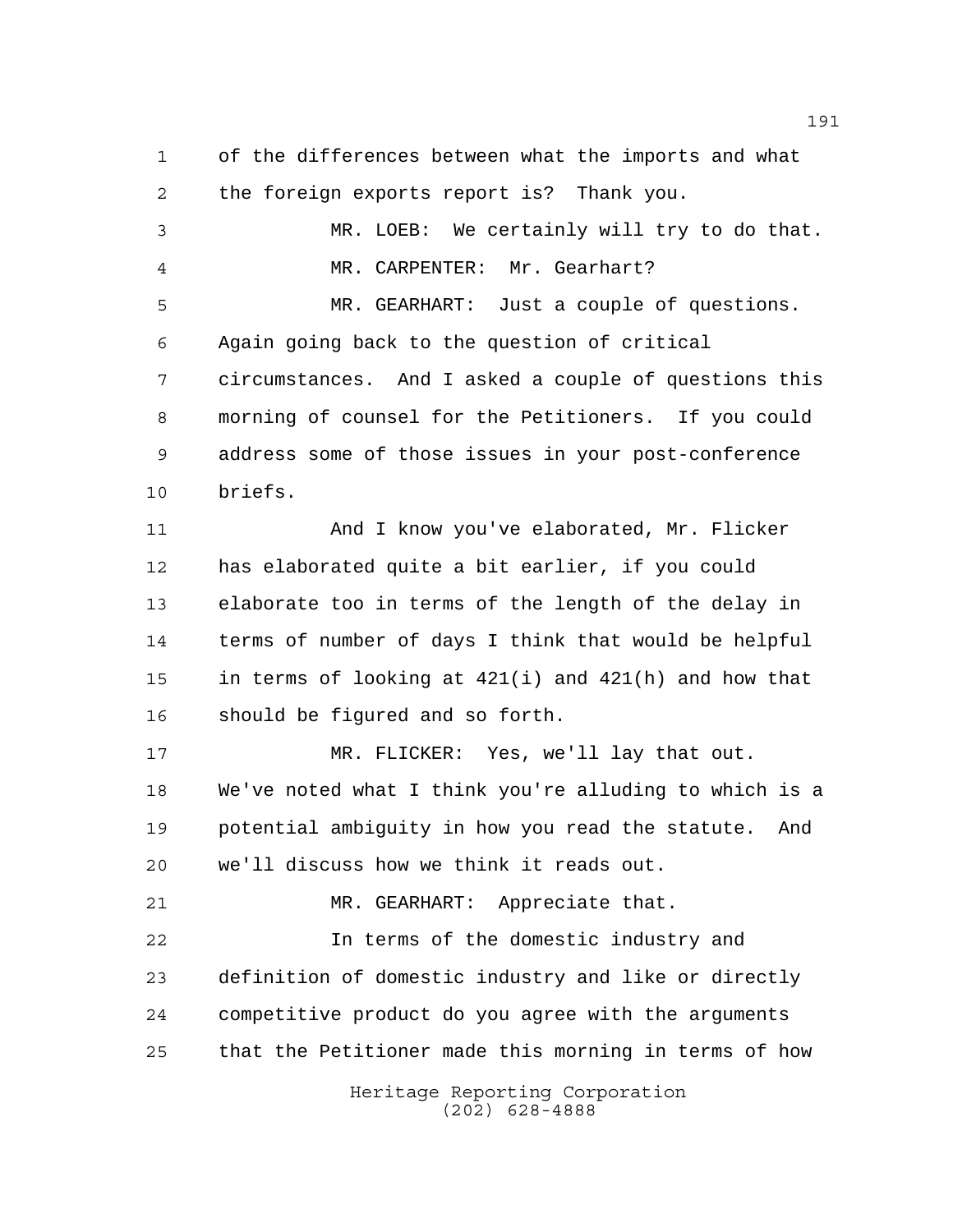we should define the domestic industry and the like or directly competitive product? Or do you disagree and on what basis and what should it be if it's to be something different, and why?

 MR. FLICKER: I think that's one that we'll want to cover in the post-hearing brief after we've had a chance to digest a bit more what the Petitioners said this morning.

 I know that Mr. Bogard and his client have 10 put some information on the record that suggests there might be some segmentation in the market that needs to be paid attention to. And we'll address that in the brief as well.

 MR. GEARHART: Can you also address as part of that sort of a description of the product mix that would be coming in in terms of the imports as compared to the domestic product that's being produced? And it would be helpful if the Petitioners could do that as well as part of that discussion. And also processing along with that some of the questions asked by Mr. Greene of Commission staff this morning for example.

 A question for distributors. I think Mr. Saha would be probably a good person to ask this question of but others may have views also. Do you sell -- I believe you're a distributor of the Chinese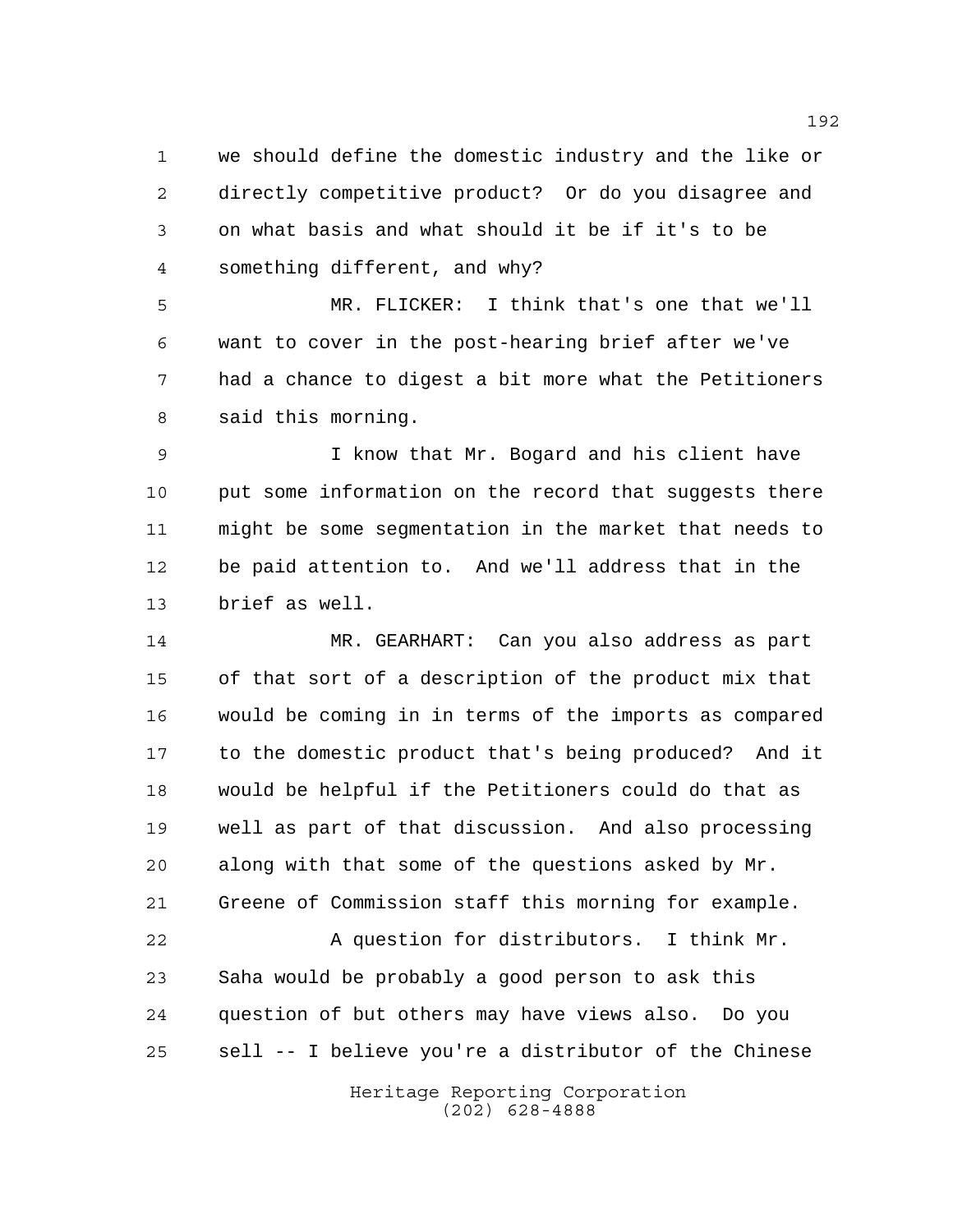fittings, is that correct?

Heritage Reporting Corporation (202) 628-4888 MR. SAHA: I'm sorry, could you repeat? MR. GEARHART: You're a distributor of, you sell the Chinese -- MR. SAHA: Fittings to be distributed? MR. GEARHART: Yes. MR. SAHA: Yes, we do. MR. GEARHART: Do you sell fittings, the same type of fittings from other countries too? MR. SAHA: We import from India. MR. GEARHART: You import from India. Brazil? MR. SAHA: Not Brazil. MR. GEARHART: Do any of the other distributors import from other countries? MR. SAHA: Are you asking me? MR. GEARHART: That are here. That are here. I'm asking any of the others sitting around the table. MR. BHATTACHARJI: In SIGMA we do, we import from Mexico, Korea and India as well as China. MR. GEARHART: If import relief were imposed here at 95 percent tariff or some other level what would be your ability to import the same types of products from other sources, would you have any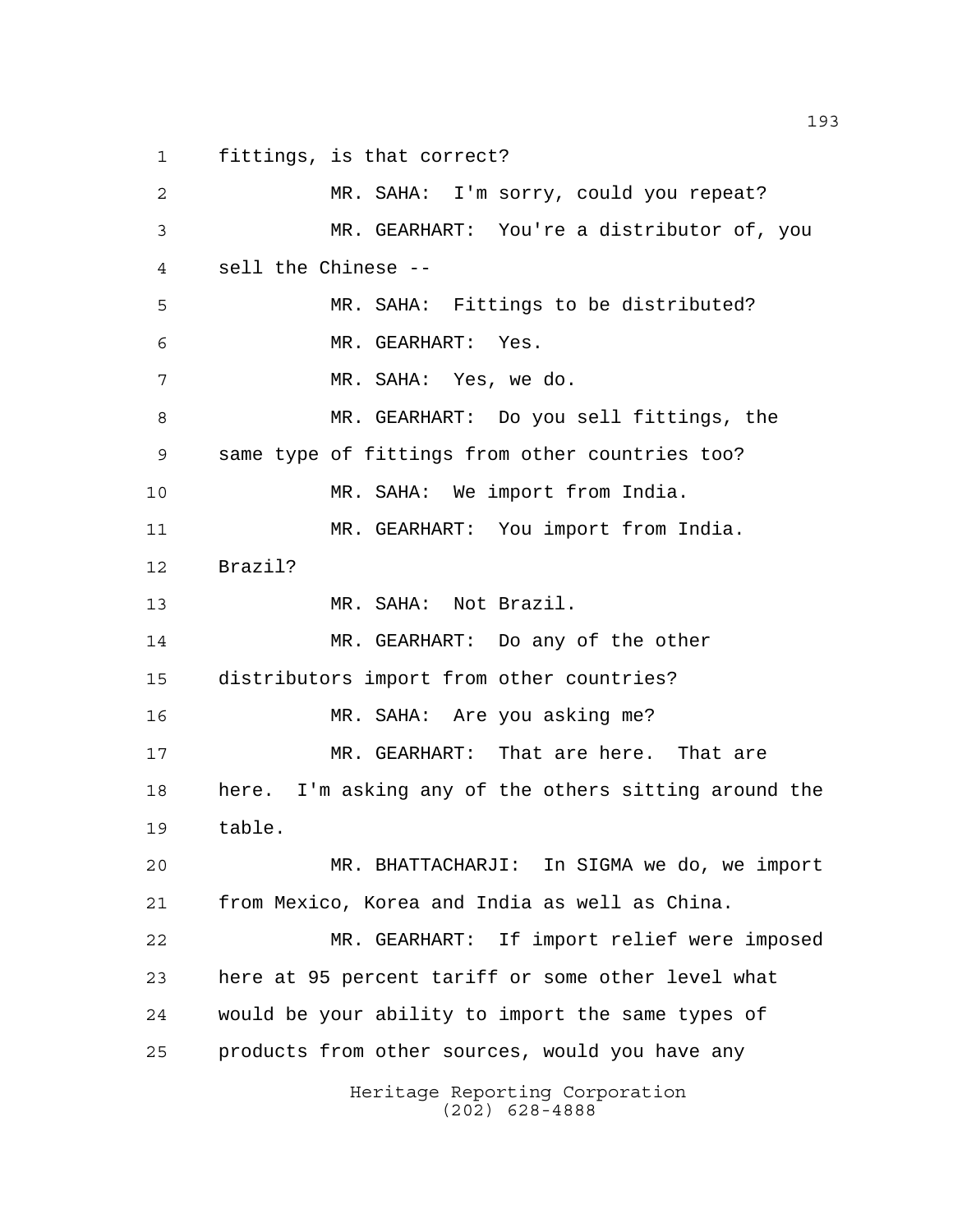difficulty filling the loss of what you're importing from China? Would there be significant limitations with respect to certain types of fitting products that you're importing? What would be the impact of the short-term remedy action or even something a little bit longer?

 MR. BHATTACHARJI: From a short-term point of view as you mention I think we have sufficient inventory to carry us through the next three to four months so we don't anticipate any sort of short-term impact.

 But from a medium term impact it needs a little more review because the devil is in the details there. All the foundries in Mexico and more so in Korea, India are making the same sort of fittings which Chinese are making. So it's just a question of just ramping up the production at the various places between all the different typings and.

 MR. GEARHART: But could you readily import from those countries then? What kind of delay would be involved in --

 MR. BHATTACHARJI: Absolutely. MR. GEARHART: -- bringing in from India? MR. BHATTACHARJI: There should not be delay in terms of bringing in product.

> Heritage Reporting Corporation (202) 628-4888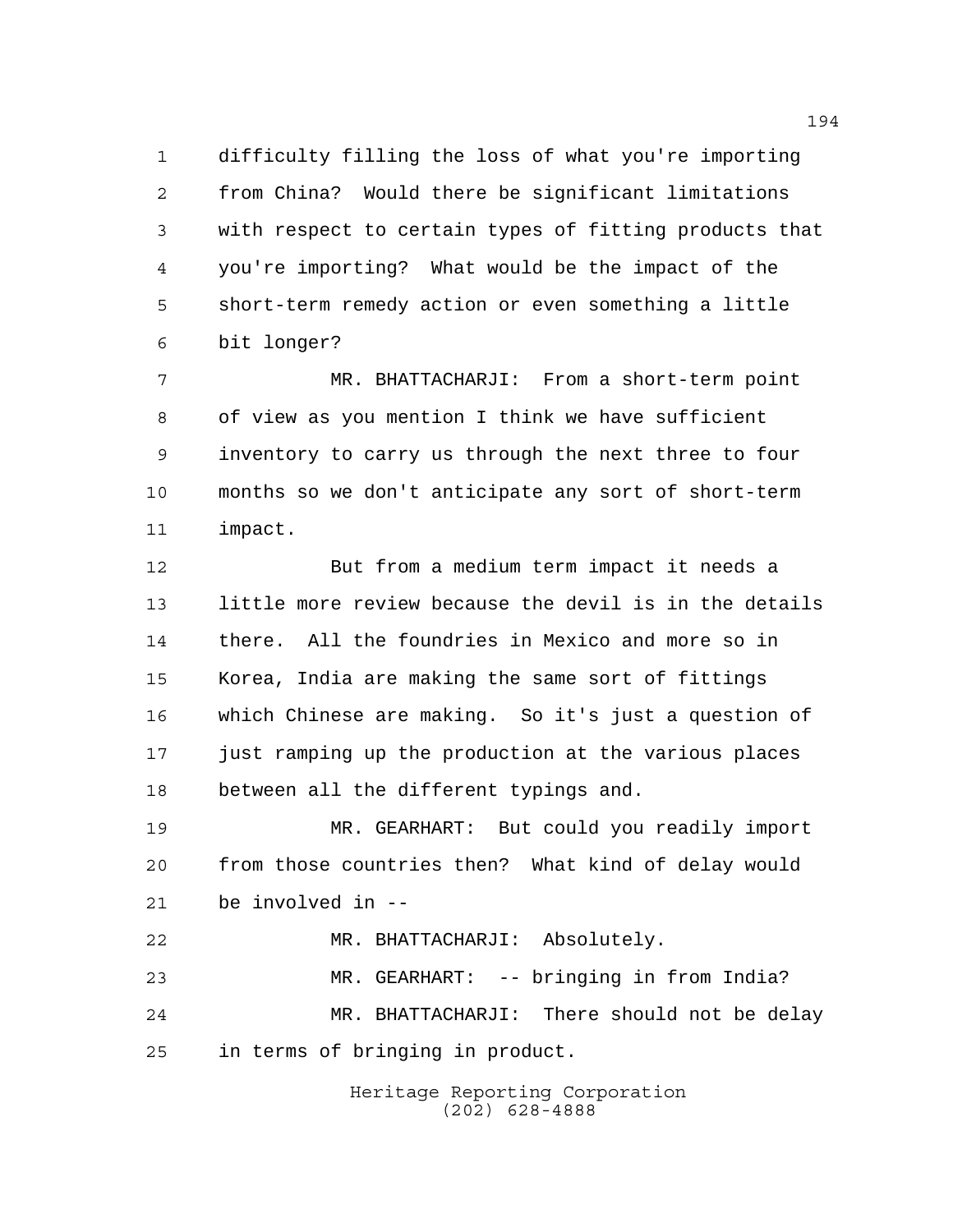Heritage Reporting Corporation MR. SAHA: Well, I honestly feel in the short-term three four months there will be no impact whatsoever. In the medium range, like Mr. Bhattacharji is talking about, in four to like four months to a year's time, yes, there will be some difficulty, foundries do not come up running overnight, it will take them some time to ramp up. But there will be, we will get into some hardship. But after the year is over, yes, we can get from any one of these countries or from all of these countries. And we will be back the way we are today within one year's time. MR. GEARHART: And this would be the complete range of products -- MR. SAHA: The complete range of products. MR. GEARHART: -- that you're bringing in from China now? 18 MR. SAHA: Yes. MR. GEARHART: Thank you. MR. CARPENTER: Mr. Benedetto? MR. BENEDETTO: John Benedetto from the Office of Economics. Thank you all for coming here today. If I ask any questions that involve confidential business information please feel to say so and follow up with an answer in your confidential

(202) 628-4888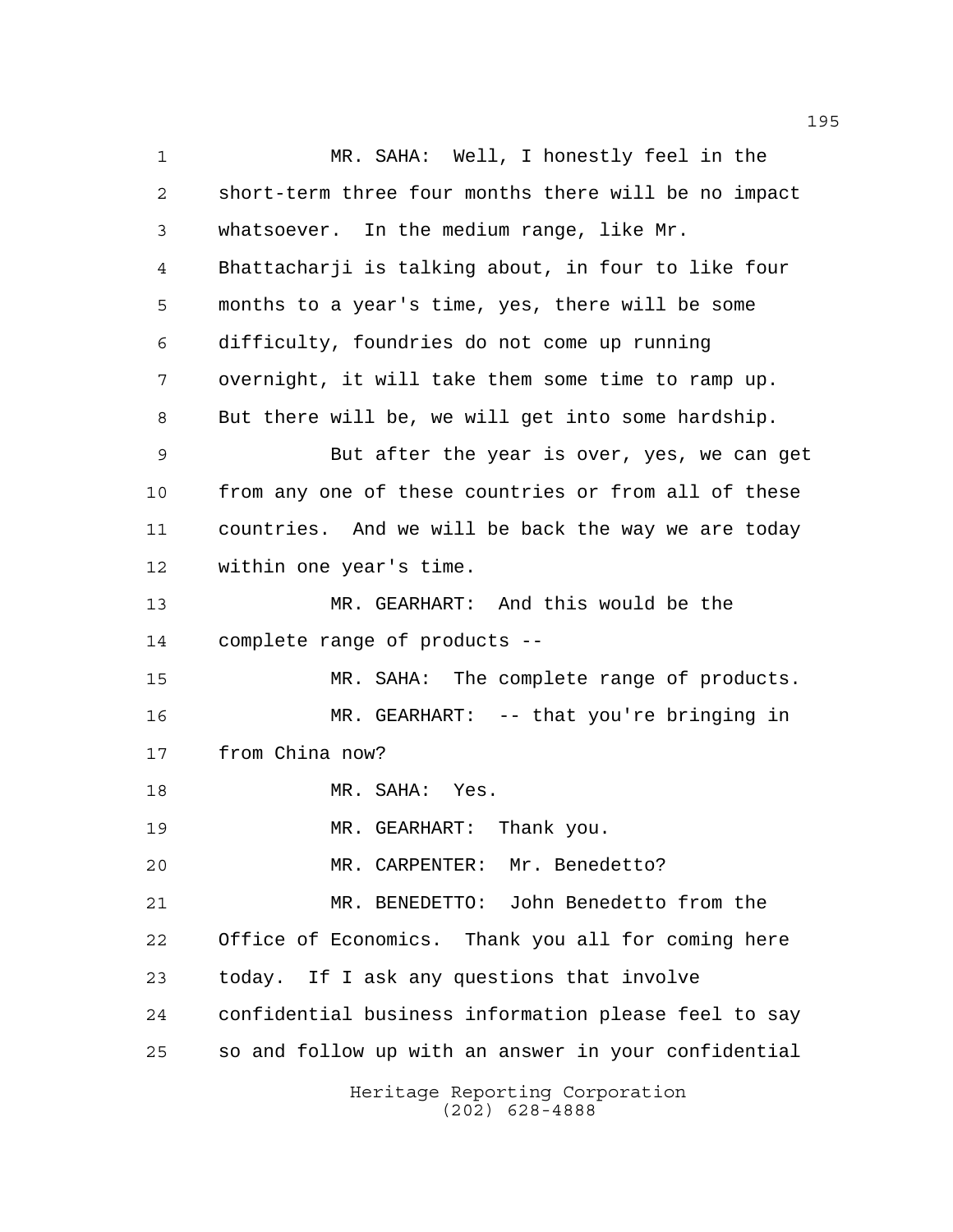briefs.

Heritage Reporting Corporation (202) 628-4888 My first question is in general do you agree with Petitioners' characterization this morning of the distribution market? And about what percent roughly of U.S. distributors will purchase your imported DIWF as opposed to just purchasing U.S.? MR. RYBACKI: I think the Petitioners were probably correct that 10 percent were precluded and the market is for the other 90 percent. I think that's fair. 11 MR. BENEDETTO: Anyone else? Okay, Mr. Rybacki, you said McWane's advantage, part of one of their advantages is that they sell these other products that are related? MR. RYBACKI: Correct. MR. BENEDETTO: Do you also sell these products? 18 MR. RYBACKI: No. MR. BENEDETTO: So McWane has that advantage sort of exclusively? MR. RYBACKI: No, the ability to get into those product lines is well beyond our wildest dreams, it's too much money to get involved. MR. BENEDETTO: And I believe it was SIGMA this morning we heard the allegations from the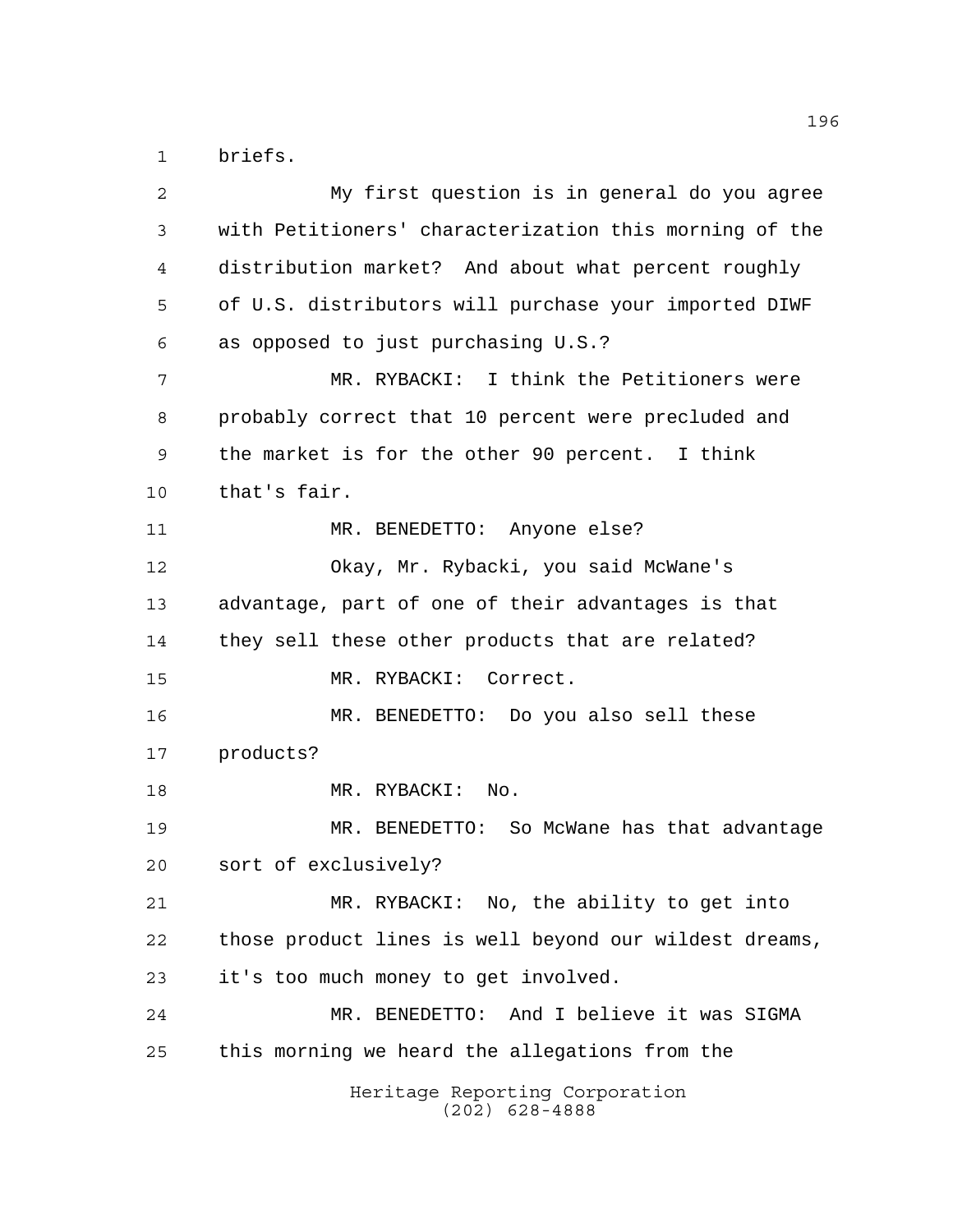Petitioners or the description of running a route truck. If you can say so publicly is that more or less accurate?

 MR. RYBACKI: I'll address that. That's a fair question.

 We've had a route truck in the southeast only. We've done it out of our Russell Pipe facility in Alabama. And it has been we've done it back in the old Russell Pipe days when they were a foundry. And we do it on a limited basis. It's not quite accurate that we deliver the fittings and pay the freight on that. Our guys are all on an incentive program to keep the freight rates down so it would not be in their best interest to do that.

 But we do run a route truck. Not all the time. We actually we're phasing it out a little bit because it's marginally worthwhile. And also the fact is that we've had a difficult time in the southeast because the predominant marketplace is controlled by three major national distribution chains, Ferguson, National Water and Hughes Supply. And all three are loyal to McWane.

 So we've had a difficult time in the southeast. And as a result the route truck effectiveness has moved.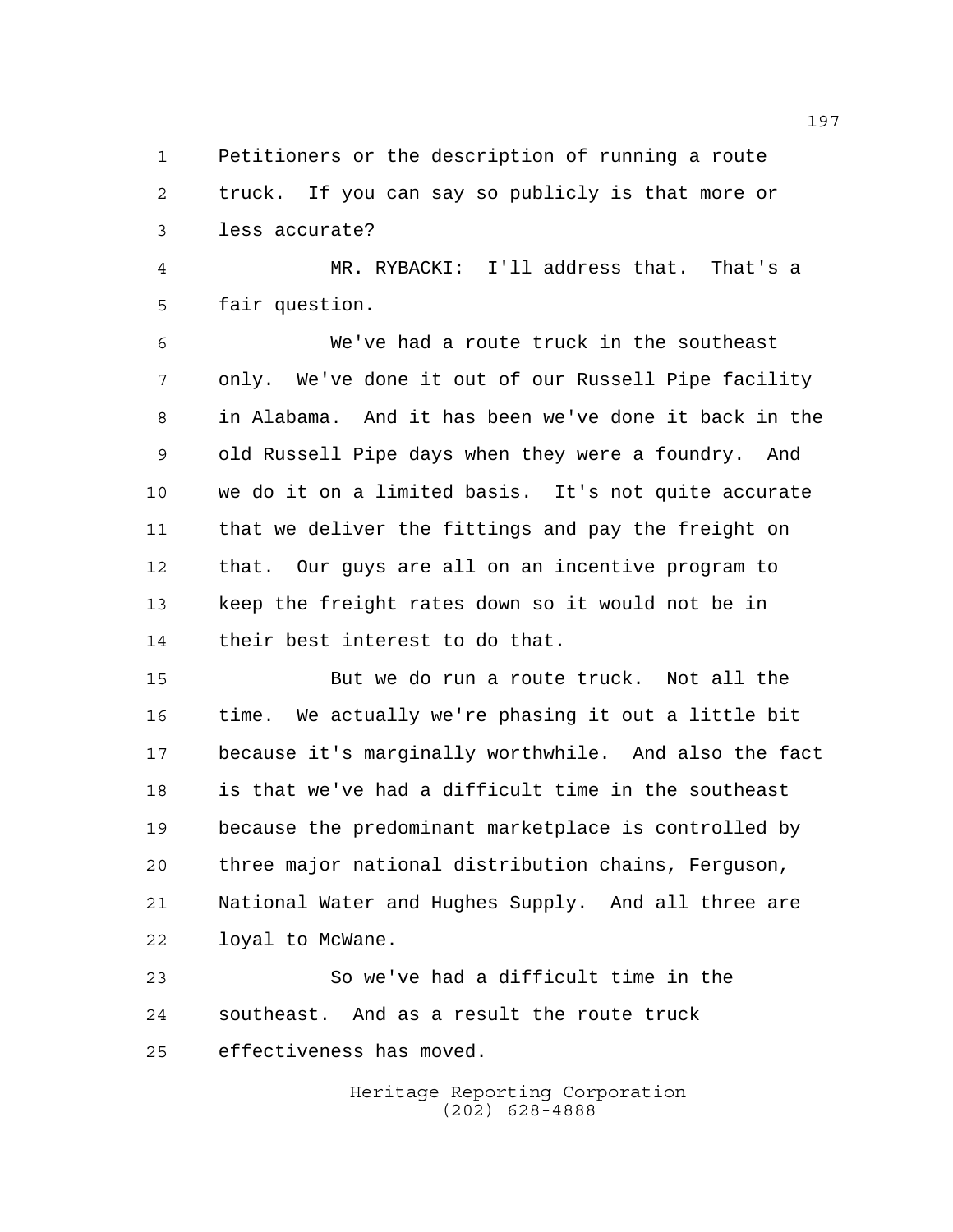**In Houston, we have a facility in Houston.**  We have a facility in Ontario, California, Cambridge, New Jersey. None of them really run a route truck. You know, we use common carriers.

 MR. BENEDETTO: You said one of your advantages was just-in-time delivery. Is that related to that issue of the route truck?

 MR. RYBACKI: Yeah. We are -- I heard Mr. Greene speak this morning -- and certainly McWane has improved their service and they do a good job but we think that we are as good as it gets in the industry. We can deliver almost anywhere in 24 hours, worst case 48. So we are -- service is our mantra.

 MR. BENEDETTO: And if any of you could provide information maybe in general right now or more specifically later in a brief about which states or localities have Buy American policies? I mean how many states is this? Are we talking about half the states or and exactly what the policies are? How big a restriction is this?

 MR. LOEB: We will try to coordinate with importer counsel. Importers may have more information than we will and we'll coordinate with them on that. MR. BENEDETTO: And my final question to Mr. Saha. You said that due to freight costs imported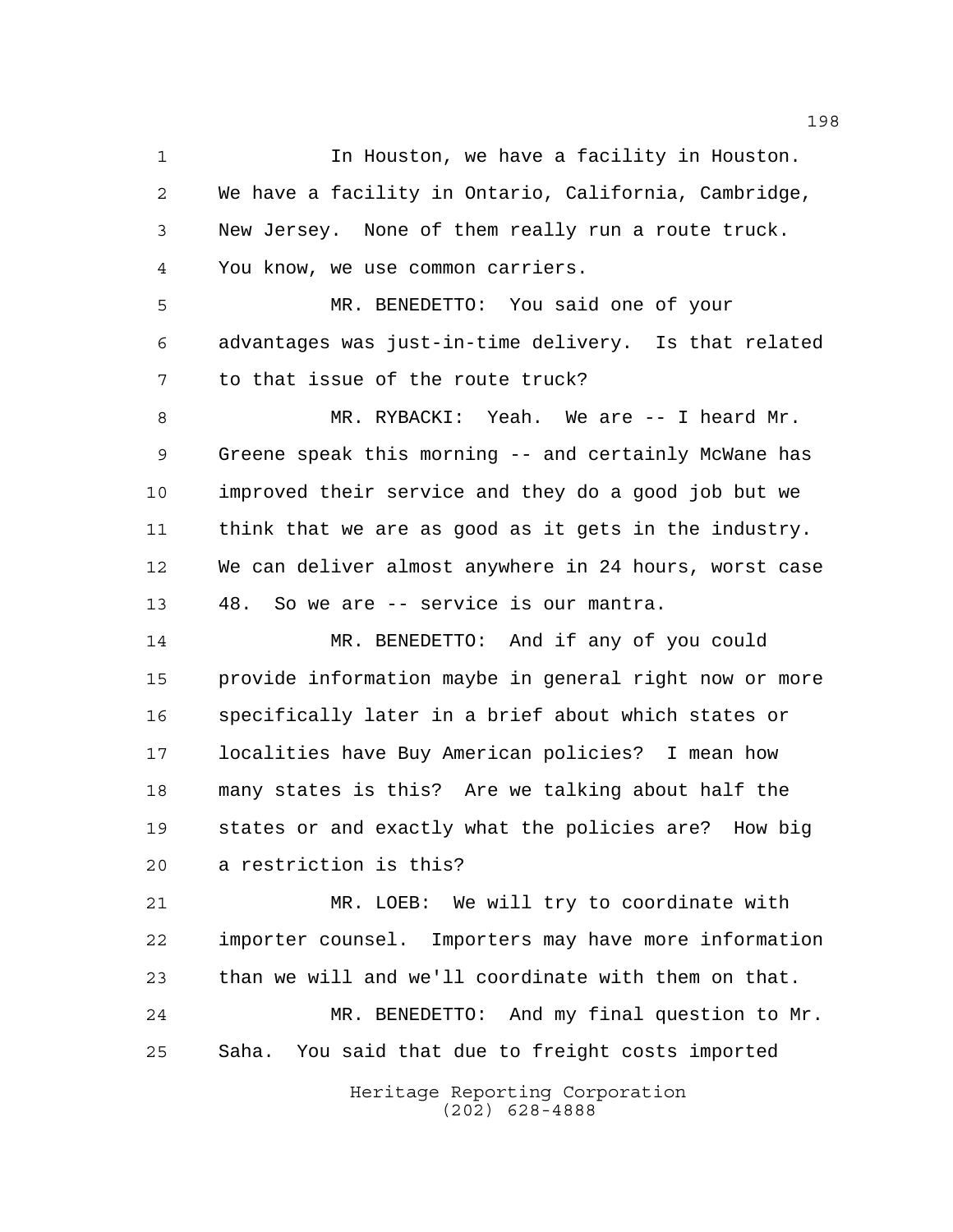Heritage Reporting Corporation (202) 628-4888 DIWF can often not compete with U.S. DIWF in certain parts of the country. Again, this may be confidential, but which sections of the country would be the ones that have trouble? MR. SAHA: Mostly the upper Midwest and far Northwest part of the country. 7 MR. BENEDETTO: But on the coast? MR. SAHA: Coast that's where most of the importers are. MR. BENEDETTO: Okay. Thank you all very much. 12 MR. CARPENTER: Mr. Boyland? MR. BOYLAND: Thank you for your testimony. I have no questions. MR. CARPENTER: Mr. Greene? MR. GREENE: Just one question. Are most of your imports in the 4, 6 and 8-inch variety or are there other ranges that you import? MR. RYBACKI: We import all the way up. But the bulk of our -- I think Mr. Waugaman answered that question for the Petitioners today and the bulk of the business is 24-inch and down. But we have seen a spike. In the old days 4-inch was the big runner then it came 6 and now, you know, 6, 8 and 12 and 16. You know, water fixtures are going larger. And there's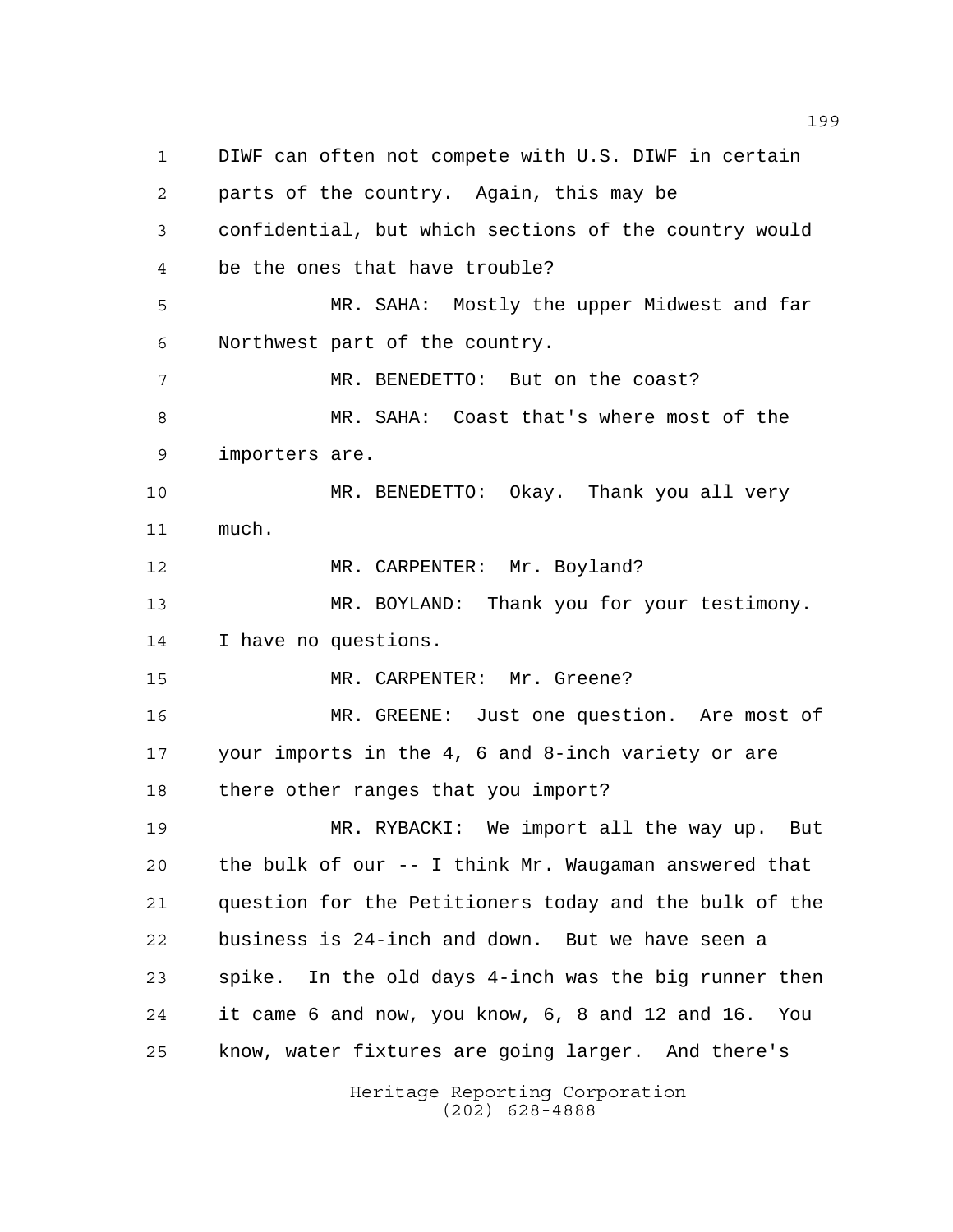reasons for that, economic reasons for that.

 So that, you know, 6, 8, 12, 16, 24, those are the main runners. And then of course we go all the way in the contract range to 48. MR. CARPENTER: Ms. Mazur? MS. MAZUR: Just a follow-up on that. With respect to product mix do you, have you felt any impact any section of the market between compact and full-bodied fittings or vice versa? MR. RYBACKI: Yes. The compact fitting eventually took over the market in the '80s, in the late '80s and certainly throughout the '90s. Compact fittings through 24 inches, standard operating procedures. We occasionally have a city or a town that will use what we call, you know, our full body or we call them extra heavy or C-110 fittings. And there are still some diehard water superintendents who would like the extra heavy fittings but not many left. There are some certain areas in Florida, New York and a few other places, Detroit that will use the extra heavy fitting. But compact is pretty much readily acceptable nationwide everywhere. MS. MAZUR: If we're looking at trends in quantities particularly should we attribute any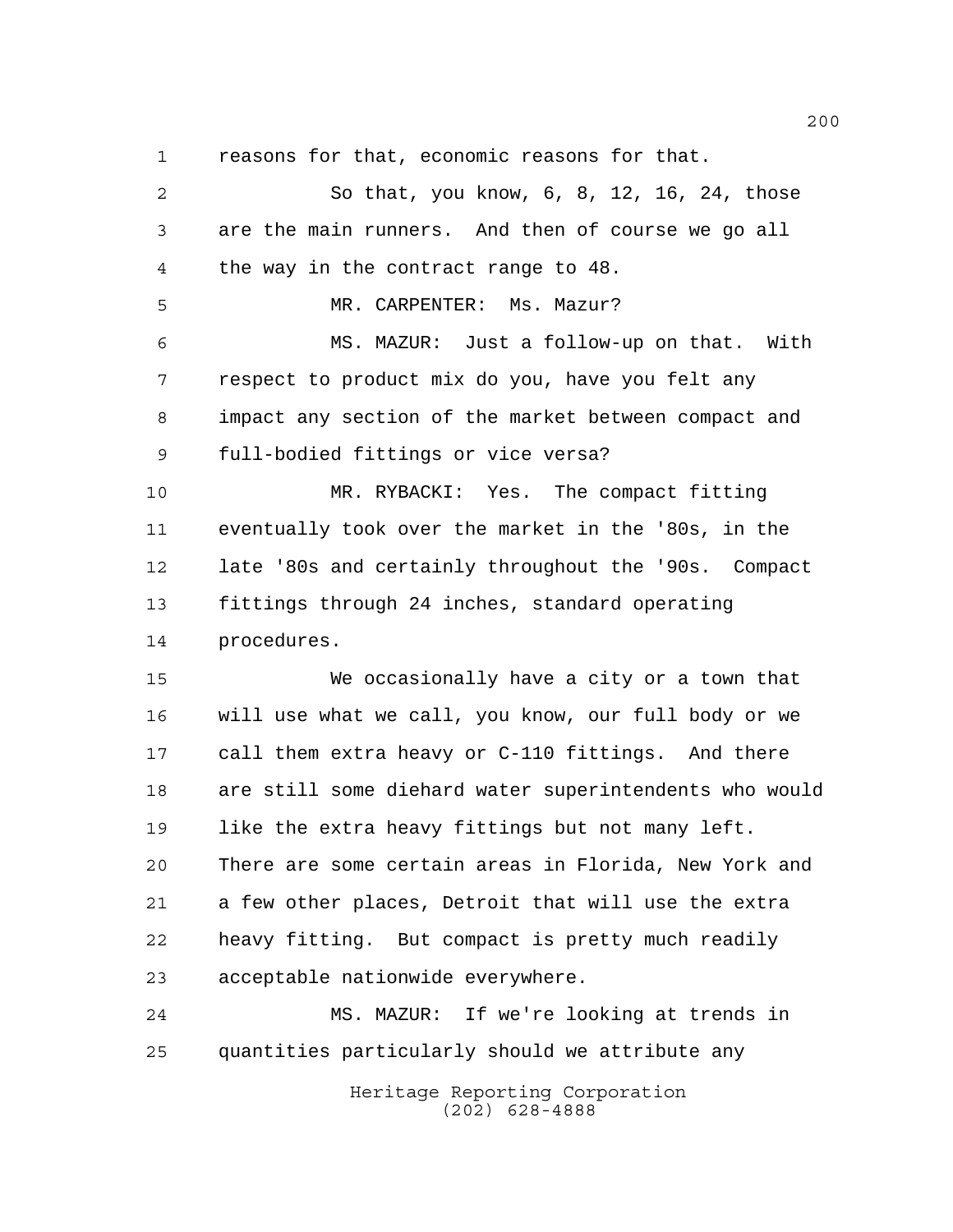decreases in product by weight to change in product mix from full bodied to compact? And how significant might that be in terms of volume decreases?

 MR. BHATTACHARJI: In this, just to clarify this concept about the compacts again. As Larry said, the dominant fitting standard was the full body. And then in the mid-'80s the compact standard was introduced. And over a period of time, initially from 4 to 12 then 4 to 16 and 4 to 24 and now all the way 10 to 48 inches the compact standard has been officially approved by AWWA.

 But the transition from 12 to 16, 16 to 24, 24 to 48, in each of these the imports took a kind of leading role in this transition. And in fact, the imports did most of the testing, research, getting and pushing the envelope to the sizewise envelope and marketing it and getting customers to accept.

 The domestic industry since they had a huge commitment already in the full bodied range all the way up to 48 inches was kind of a little slow in picking up steam on that matter. And it was really more customer driven as customers got used to the large size compact. And they liked it, it was easier to handle. And there was more demand and as a result the domestic industry also started offering. But they

> Heritage Reporting Corporation (202) 628-4888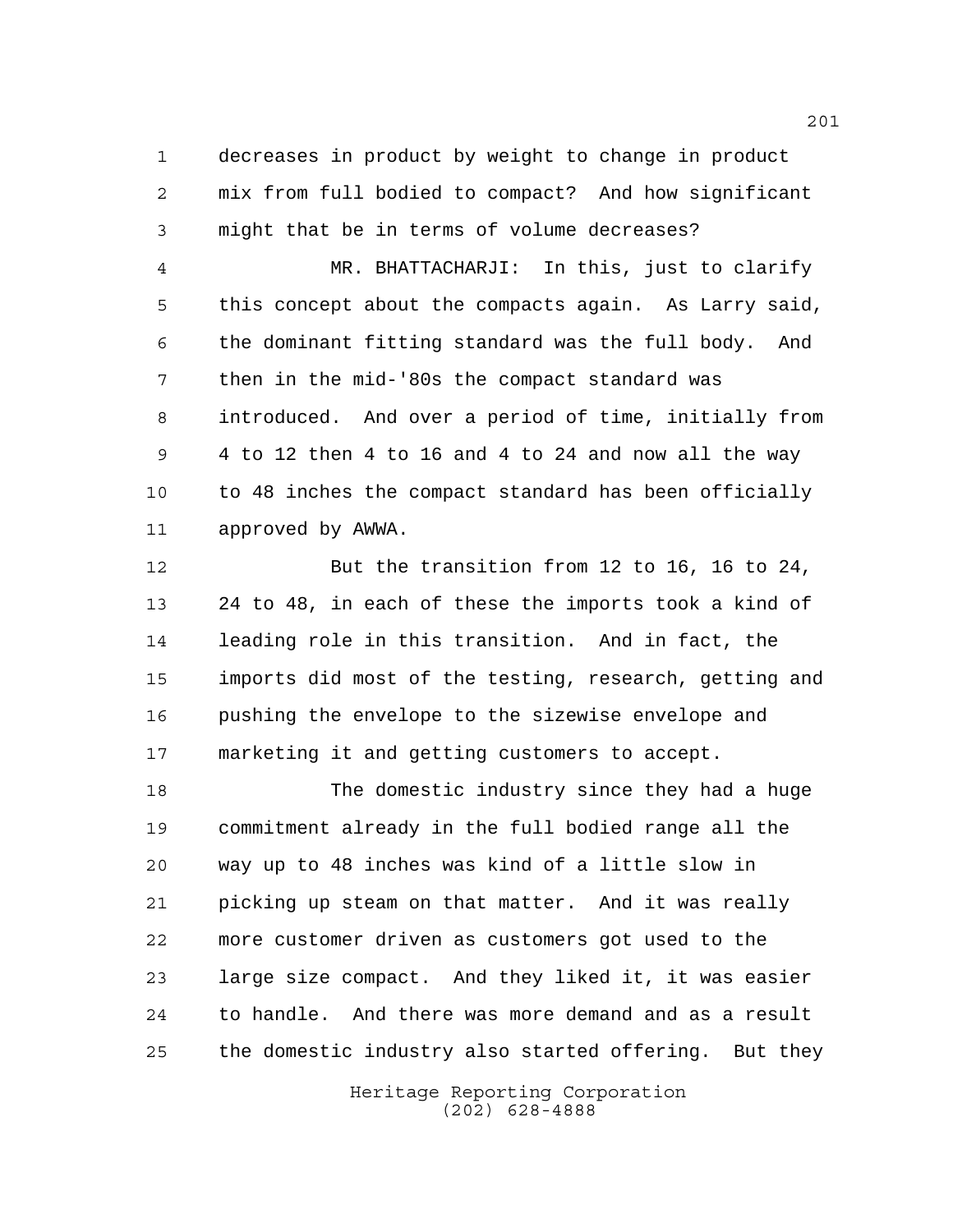had been slow.

 And even now as we go into the range 36, 42, 48 I believe the imports have a much wider and a better representative range in compact than the domestic. Now, having said that and since this has always been in a transition period, if you, if somebody wanted a 48 inch 90 and in a stable market if the 48 inch 90 bent for maybe say 400 pieces in a year it probably still says 400 but now so much lighter added that amount. So in answer to your question we would feel that if you take a unit measure that you can see something else and the trend will be different than if you take and added. Also you will see a difference in the aggregate dollars because since it's a lighter fitting the unit revenue on that is less too. MR. RYBACKI: As a follow-up answer I think that Mr. Saha's thesis or whatever had never been answered. And I think some people need to understand, the Petitioner is strong in the fitting market through 30-inch, dabbles in 36. But the 42 and 48, 54, 60- inch material those are used primarily on wastewater treatment plants they do not participate in. So to ask that that be part of the investigation we think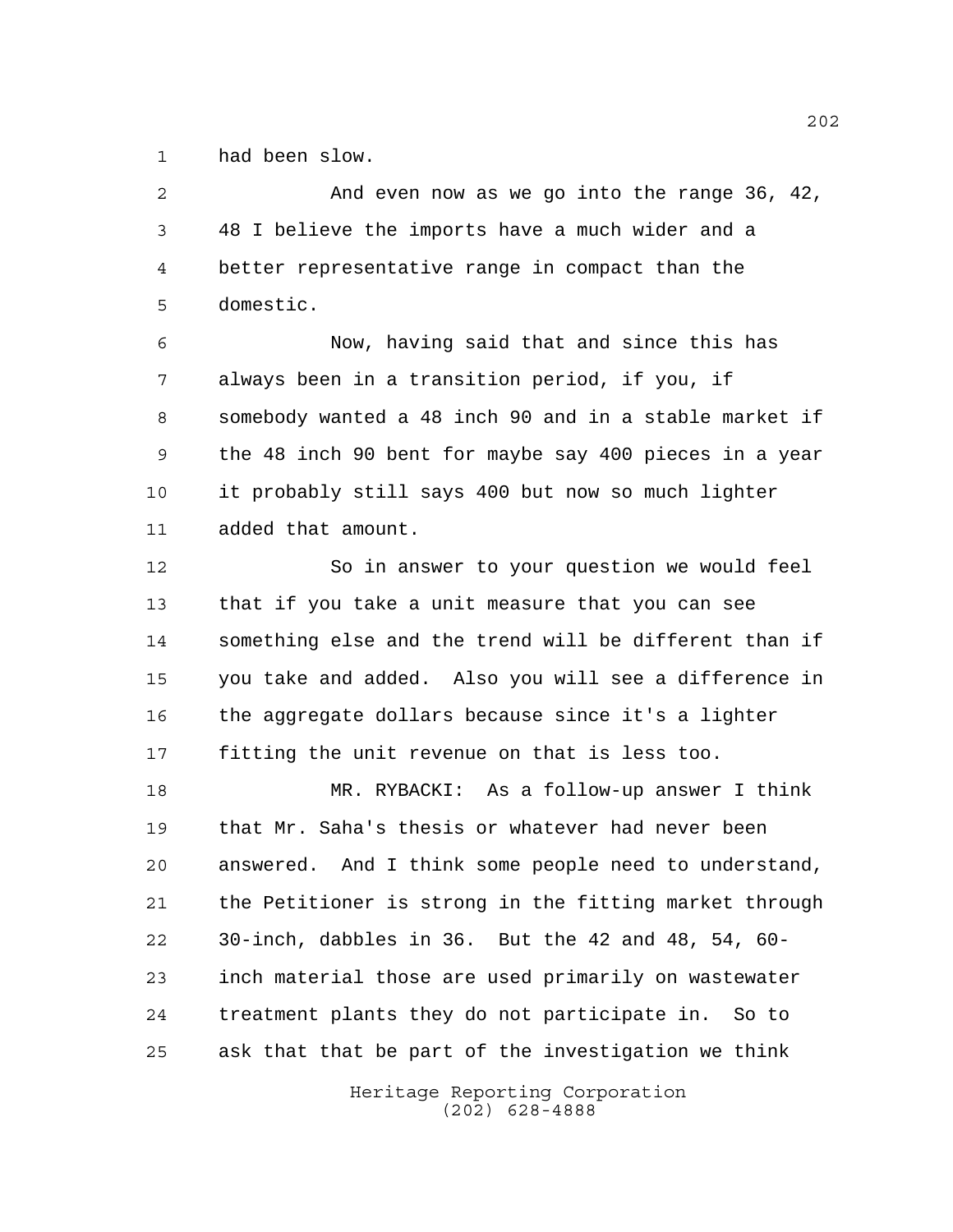is, you know, a little unfair, and there's reason for that.

 Last year one of our biggest customers in the country was the Petitioner because they couldn't make 42, 48 and 54-inch fittings so we made them for them. And that was the Cloudwater System, the Cleveland Wastewater Treatment Plant. And it was just one of those things.

 So to look at that as hurting their business on an everyday basis or whatever we strongly feel that that should not be part of it. That's where their competitors in the pipe, American and U.S., shine and that's where the importers have always had a place in the marketplace in the large diameter fittings and in treatment plants.

 MR. BHATTACHARJI: I just wanted to clarify. Because of this transition taking place and since the domestic production has been kind of more stacked towards the full bodied, when you compare the statistics you have to look at the relative growth and you have to factor that in because it may look in a tonnage way the imports are rising compared to this. But if you really look at it in a unit way it may not be so.

Heritage Reporting Corporation (202) 628-4888 MS. MAZUR: In terms of our period of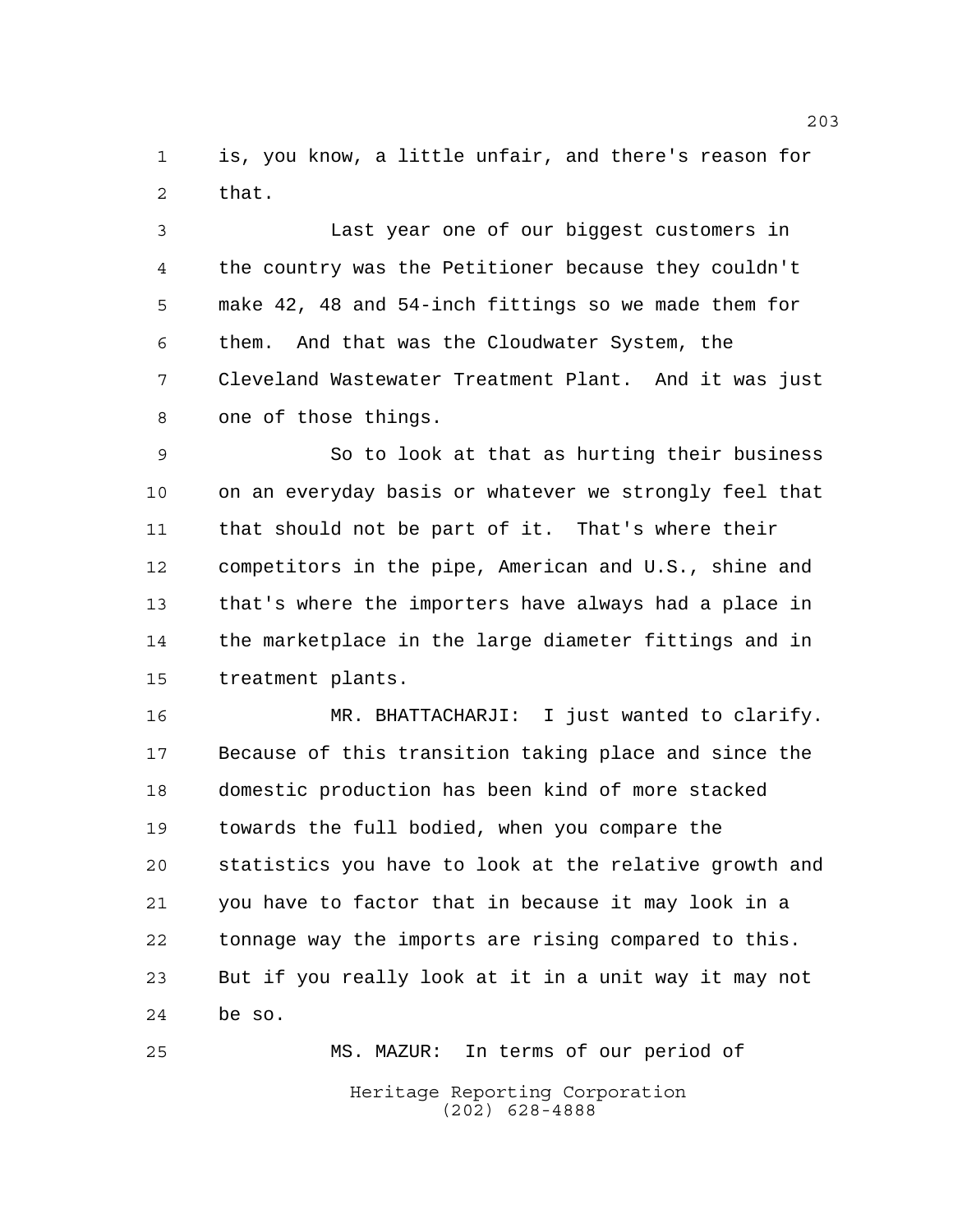investigation 1998 to June of 2003 would we see a steady impact in terms of increases or decreases in volume, volume based on a weight basis as you shift more from full bodied to compact? Or is full bodied such a small portion of the market that it really doesn't impact that dramatically? MR. BHATTACHARJI: It's a good question. We are not privy to the total data but we can say that logically speaking there should be an impact because of going from full bodied to compact. But how much we

 MS. MAZUR: Thank you very much. Those are all the questions I have.

don't know because we don't have the industry data.

14 MR. CARPENTER: Mr. Gearhart?

MR. GEARHART: Just one further question.

 This morning Mr. Rosenthal had raised questions about "under such conditions" in terms of the statute and how that phrase should be applied in a proceeding like this. And if, Mr. Loeb, Mr. Flicker, you could address that in your brief too that would be appreciated.

 And anyone else who wants to address it. MR. FLICKER: I think that the one thought I'll leave you with is that regardless of what that phrase may mean you have to have market disruption in

> Heritage Reporting Corporation (202) 628-4888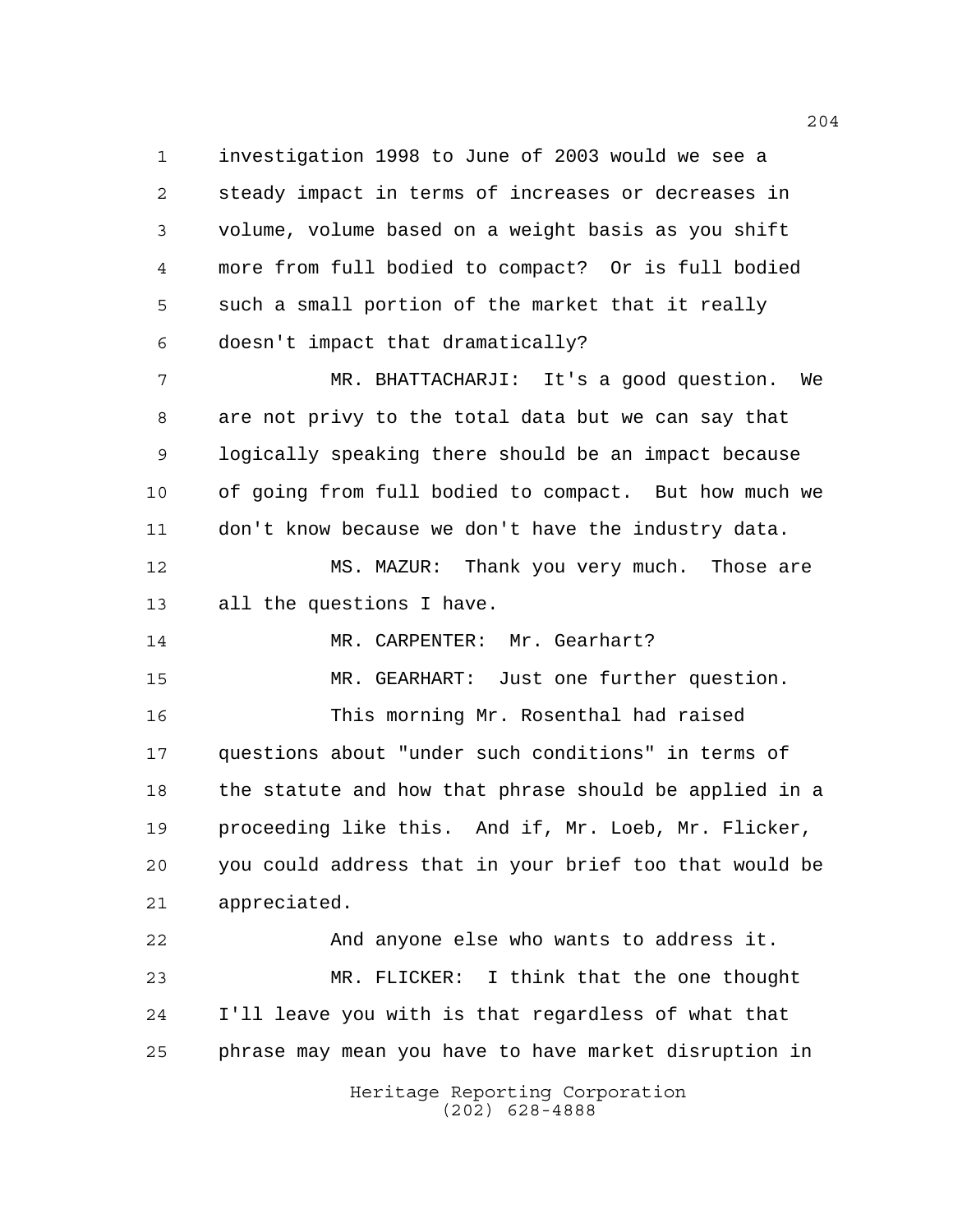order to have remedy under 421. And if you look at the statute's definition of market disruption you have to have the rapidly increasing imports.

 You cannot ignore that factor and use the "under such conditions" language earlier in the statute to read that out of the definition of market disruption. But we'll address it in greater detail in our brief.

MR. GEARHART: Thank you.

 MR. CARPENTER: I just have one question that I didn't ask the Petitioners this morning but I'll ask you now. And I can ask them to address it in their brief.

 If the domestic industry were not to receive provisional relief and was forced to lay off a significant number of workers but ultimately they were to receive a remedy under the statute would in your view would it be difficult for the industry to find the skilled labor that it needs to continue production at the level that it was previously based on your knowledge of labor in the industry? And that's something you may want to think about and respond in your brief. But if you have any comments now? MR. SAHA: Well, my comment by hearing Mr. Greene is that most of Tyler's and Union fittings are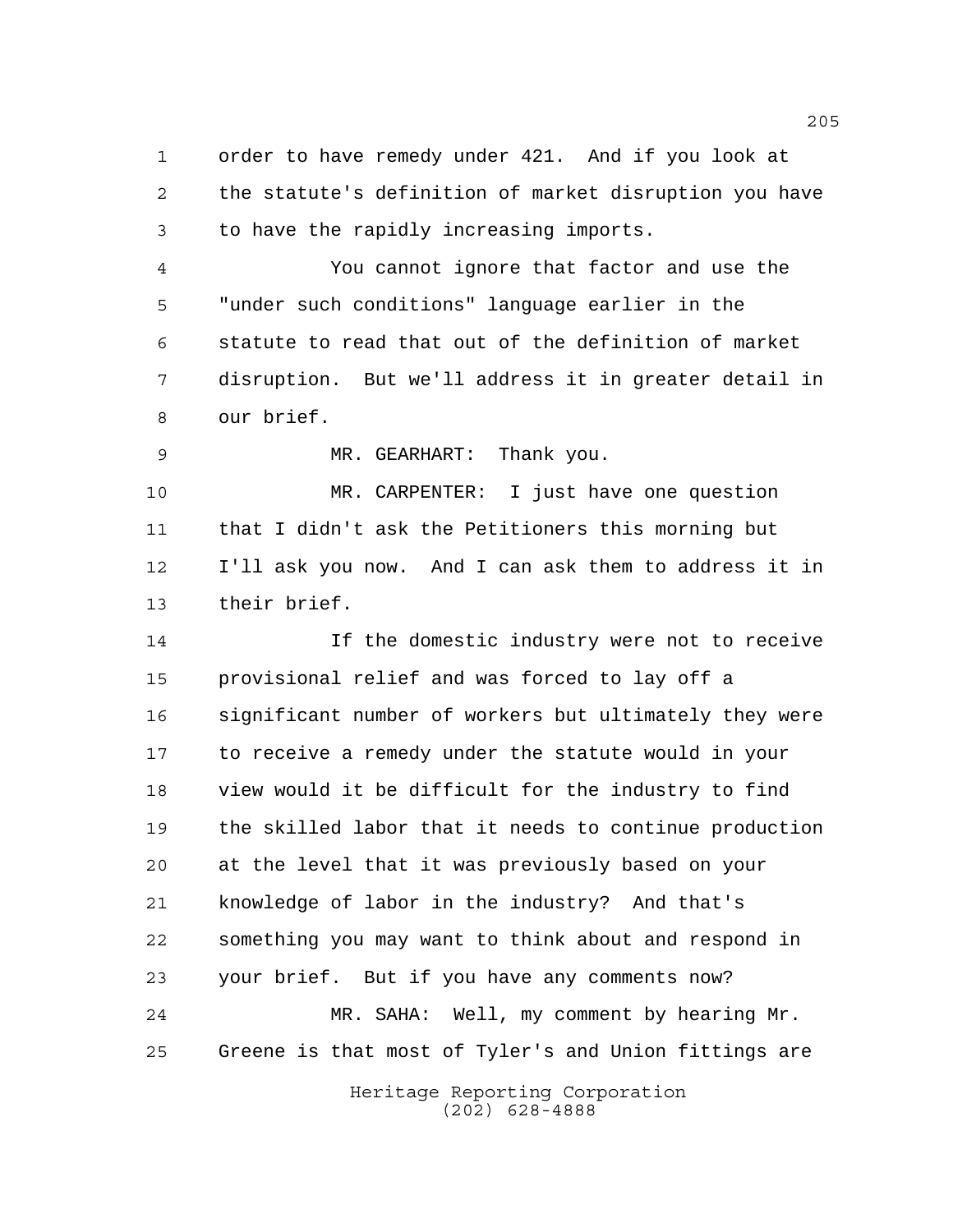mostly made in automated molding machines so it's not mostly labor skills they're looking at. On the other hand in China and India it's a lot of labor skills. This is mostly machinery skills so you just need machine operators really.

 So I do not think they would have an impact as to the people as far as the skilled labor is concerned as far as making fittings.

 One other addition I do have, McWane does have two or three, I think it's two other plants right there in Birmingham, or in Alabama. So those plants can easily keep those people, if they have laid them off. MR. RYBACKI: I would like to chime in for two

seconds.

 Also one has to wonder if the Petitioner didn't have this as a plan, an economic plan for quite some time. That is to divert the production from Anniston to Tyler, Texas. Tyler being a little more efficient. Also the fact that they lost so many employees, first I heard 75, how I heard today something.

 Tyler was bought by McWane some years ago and I do believe that's the number. The Petitioners can answer that better.

 They immediately cut the work force, or over a short period of time they cut the work force in half and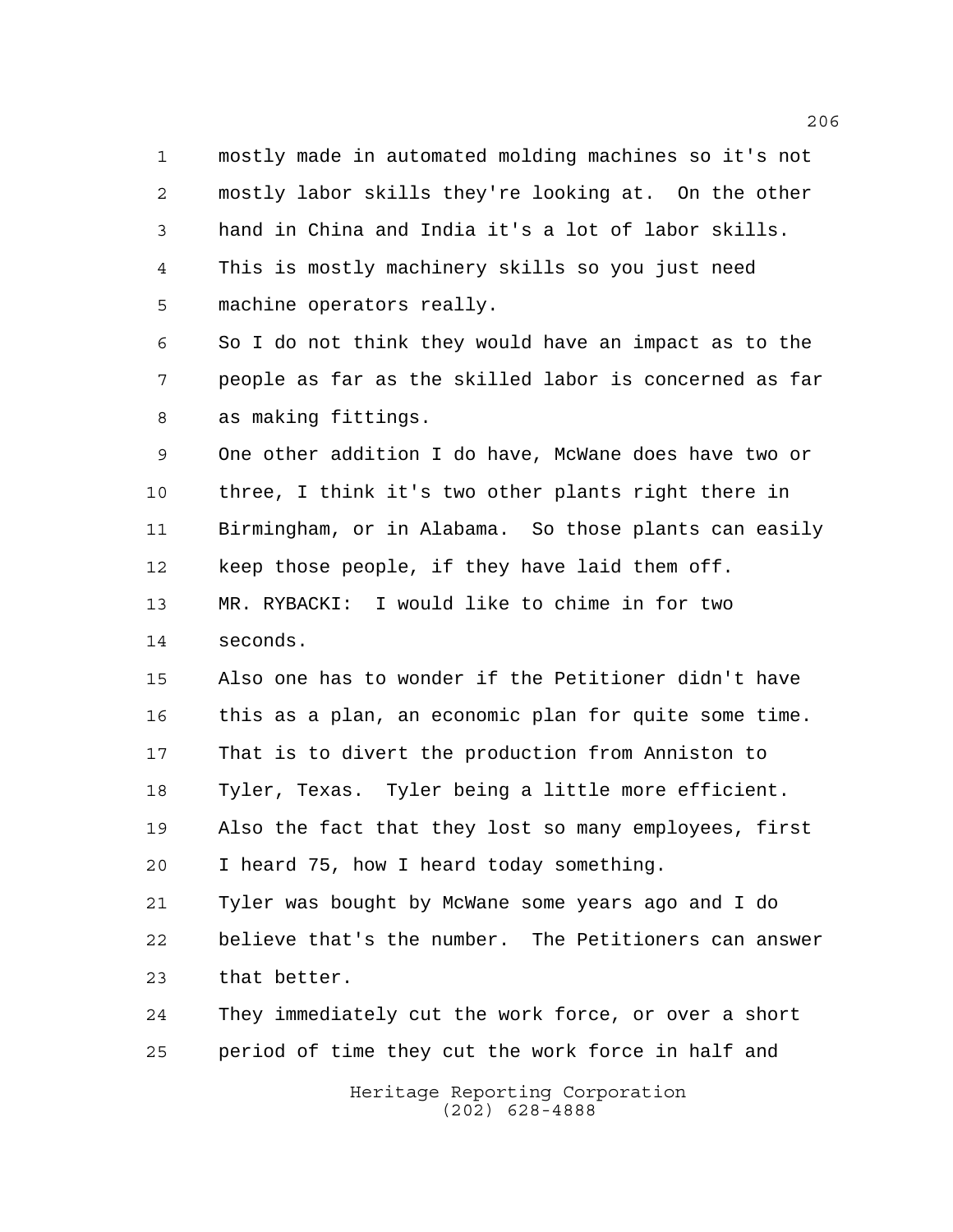kept sales and production because of the molding machines and so forth up.

 So the fact is that McWane is used to laying off people for economic reasons and they certainly did it at Tyler. I question if the plan at Union wasn't hatched years ago to close that to a more, a better facility than is in Tyler, Texas where they can centralize production and make it easier.

 MR. BHATTACHARJI: I'd like to add something more here in terms of, and again we are just going by newspaper accounts and famous New York Times articles where they are talking about the fact that the type of employees and labor that McWane was bringing in didn't really indicate any sort of level of skills that they're looking for. They were just supplementing one labor pool with another labor pool.

 So it doesn't seem like in that foundry there was a great need for already skilled people to make fittings.

MR. CARPENTER: Thank you.

Mr. Loeb?

 MR. LOEB: I'd just add one point on that. I think it's useful to respond to Mr. Gearhart's question and it also ties into a point which we certainly will go into in post-hearing brief, but I

> Heritage Reporting Corporation (202) 628-4888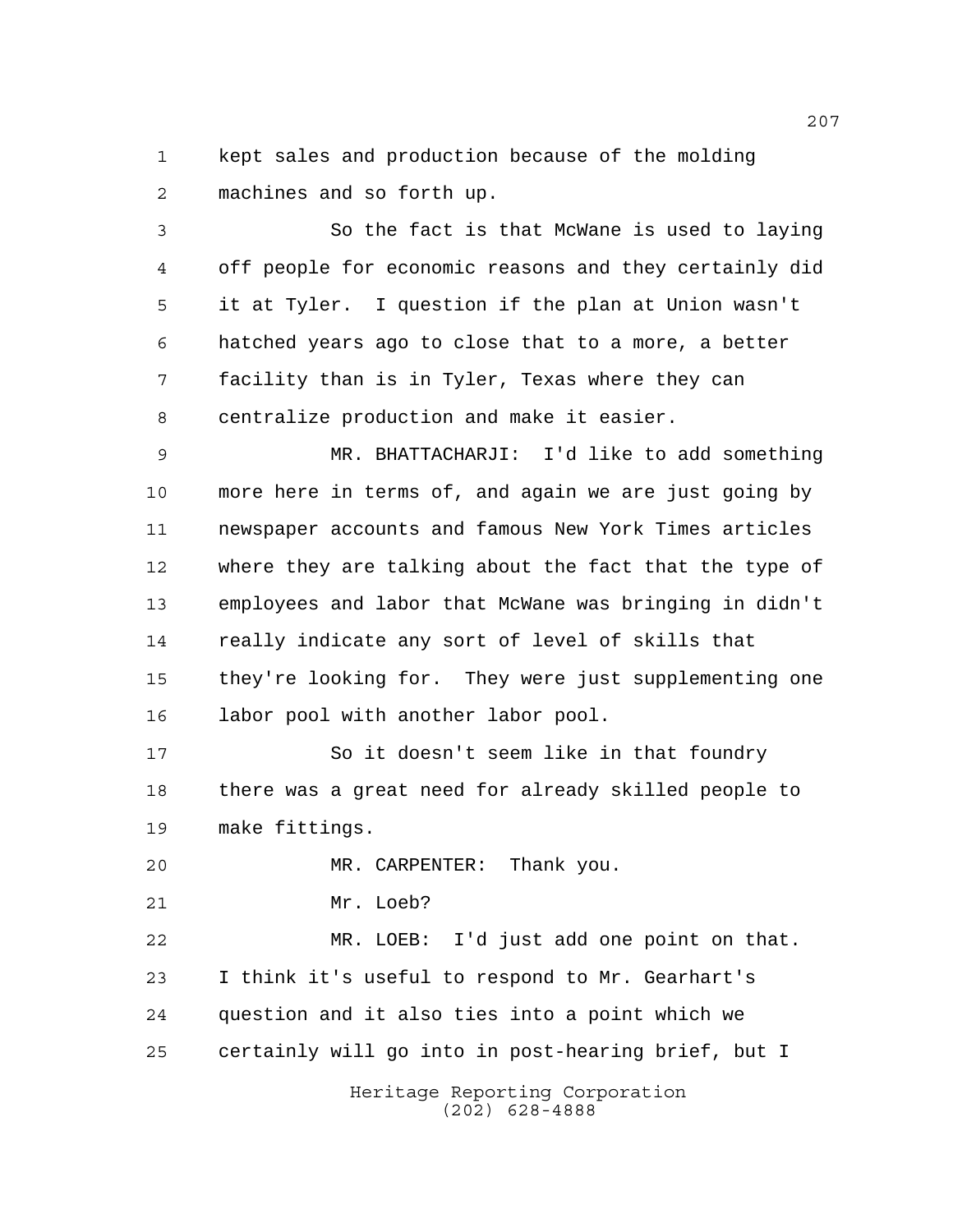don't want to leave this moment without having said it.

 The question was asked what kind of damage under the special circumstances, under the critical circumstances provision, would be required, and as we were hearing what answers the Petitioners offered, it sounded to us as though it was that they might have to make a decision about some unidentified capital investment a couple of months later rather than now.

 The point I would emphasize is that when you look at the confidential material that has been submitted I think you'll see that there's a little bit of an irony in the suggestion that's been made here that it is the great sensitivity to the individuals who could be laid off under these circumstances that is motivating the Petitioner. Because I think when you look at what they suggest capital improvements might be made they will further indicate to you that there are employment consequences which are one reason why those capital improvements might be made.

 So I wouldn't want to let that irony go without notice.

MR. CARPENTER: Sir, go ahead.

 MR. PAIS: Listening to the Petitioners' presentation today and having seen the public version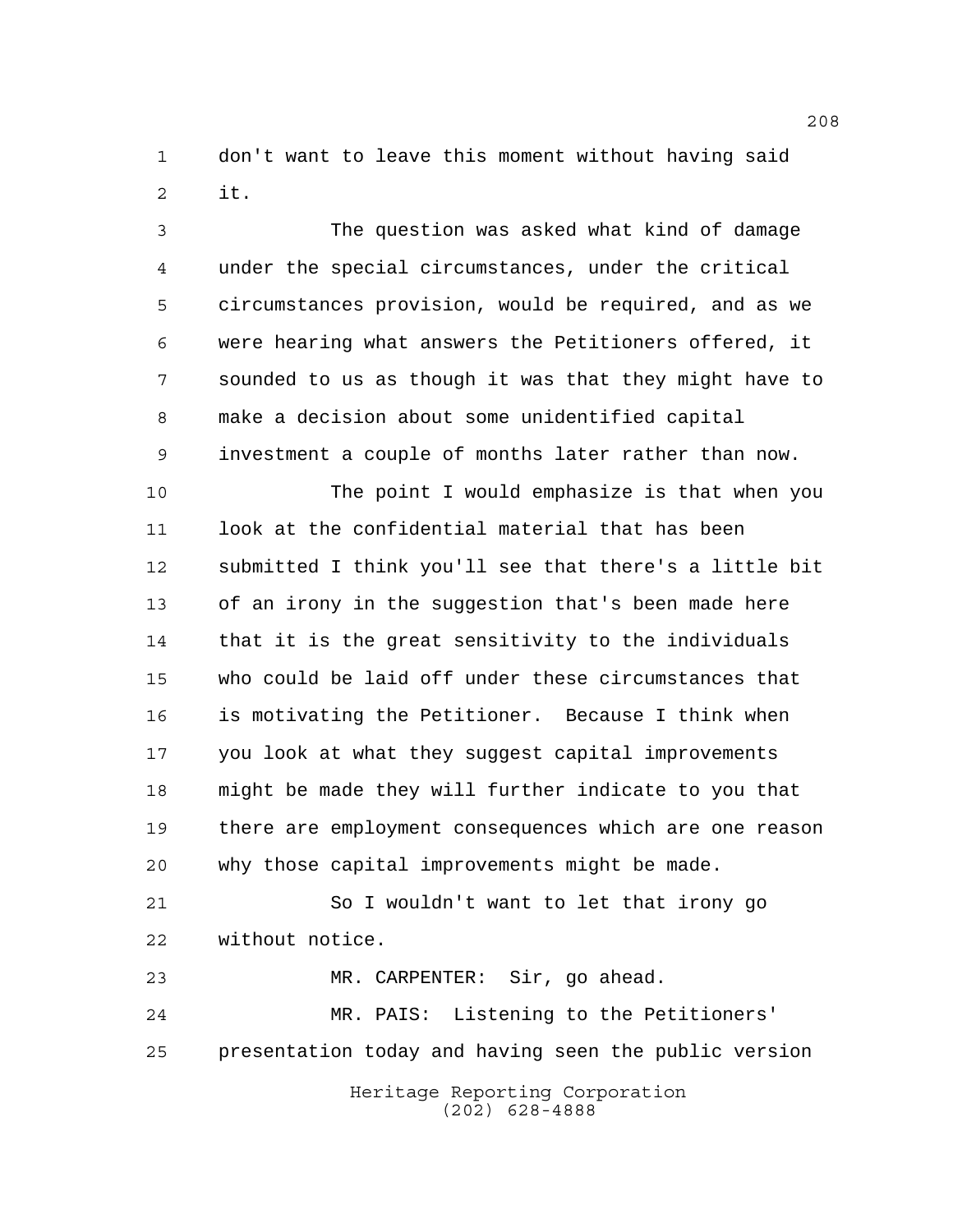of the petition it looks like within 21 days the whole emphasis seems to have shifted. First it was a huge surge which when they started getting the true facts, finding the lack of it, this morning it is all about pricing damage, damage from pricing. We have submitted data on an average realization basis. Our pricing over the years have not declined, which only means either their raw material costs may have gone up or they are being hit with some other expenses as some of them have alluded to.

 Also in pricing as all my colleagues have attested, they are the price leaders. They have every opportunity, power, control, clout to set the pricing in the market to whatever level they wish to.

 Unfortunately they have taken an aggressive 16 preoccupation with the market share, domination. They have known to be the one to quickly drop the prices, but as we all have to match it. They have the flexibility to raise whenever they have conquered that market share in a reasonable market. We don't.

 You have to look at the so-called multiplier map. The difference could be 30 to 60 percent. So if they decide on economic level that it needs to be set, all they have to do is set it and the small group that we are, we are very eager to meet that and service,

> Heritage Reporting Corporation (202) 628-4888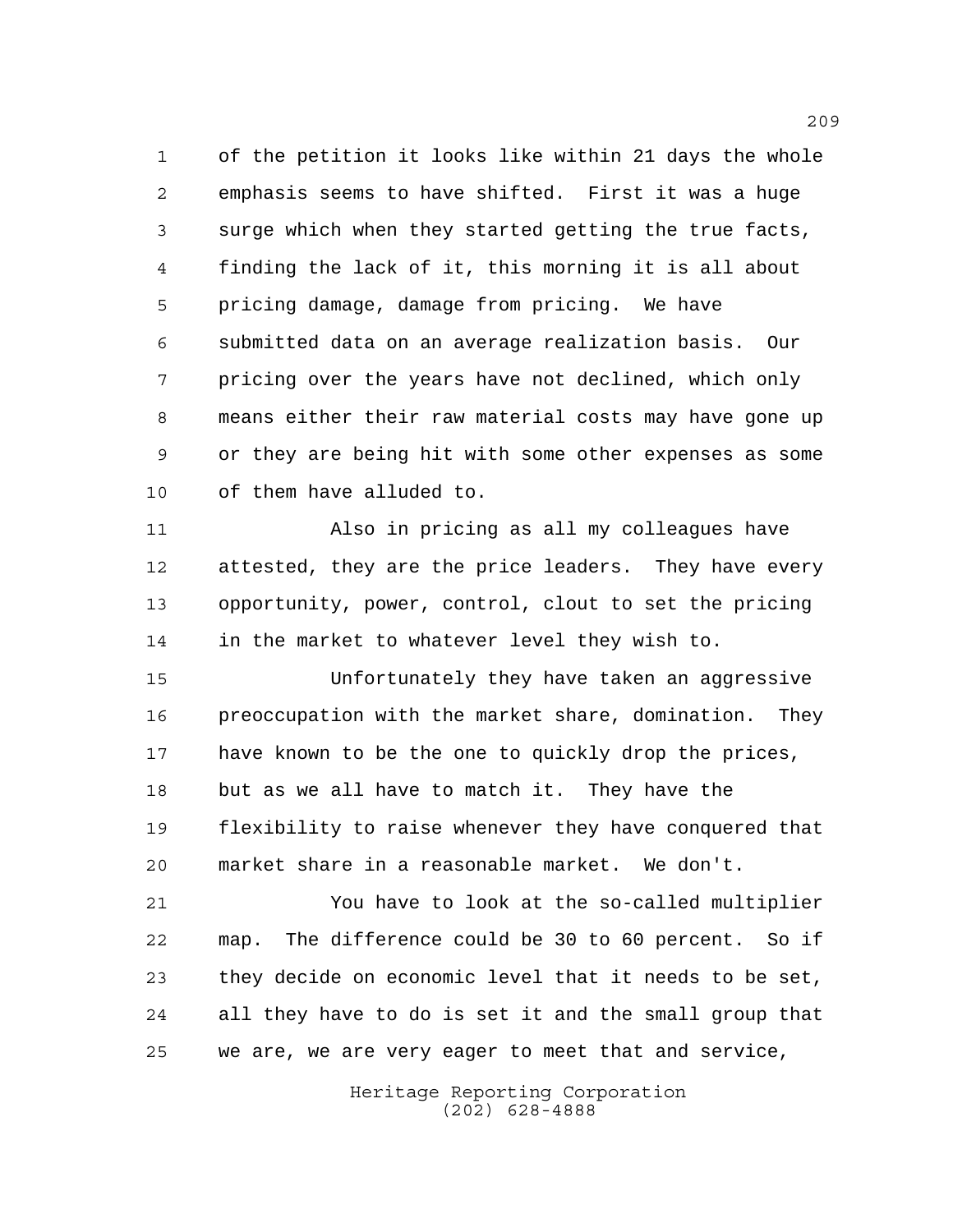because as we have said time and again, this is not from the pricing. This is from service. The range, the 304s are small but still employ 500 employees. So we all have our own profitability criteria as well, but it can be very easily documented that all they had to do was have a little patience.

 For example,and some of this could be, the problem could be the loss of sales from some quarters. We don't have an incident where they used to sell fittings to one of their fellow manufacturers here. They depended on ACIPCO. Since they stopped the production of the small rings, they were buying from McWane.

14 A little later they decided to import part of their range from Brazil. As soon as McWane team 16 found in person that they had imported they raised the multiplier so high that ACIPCO had to go and buy from the market elsewhere. And I'm pretty sure McWane lost a lot of business. It was not required, but it was just the realization that they were not able to exercise their will on that customer to dominate.

 So all I want to say is the pricing, it really goes back to them. They have the power, they have the ability, and what we heard today may have been a culmination of years of misuse in the pricing.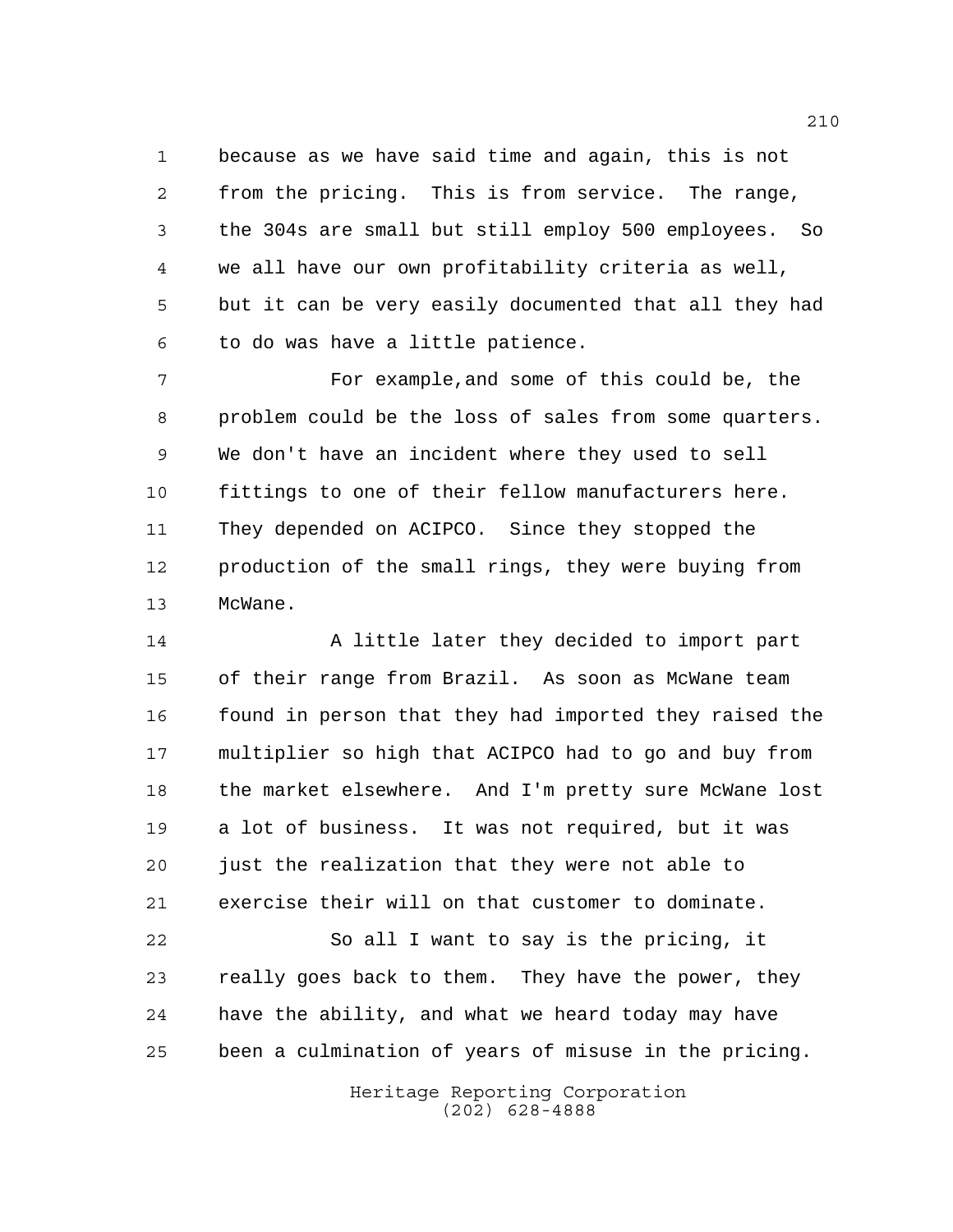Again, even today they have the power.

Heritage Reporting Corporation MR. RYBACKI: I'd like to make one quick observation too, as it regards pricing. When you look at pricing and Mr. Blair, Mr. Waugaman and Mr. Green referred to multiplier charts and multipliers and the importers being too low. Well pricing is a net function. It's a function of the front end multiplier and the back end rebate. We never had rebates before. Rebates was used in the plumbing industry for many many years and McWane instituted it a number of years ago. McWane last year came up with an aggressive loyalty program to the big three nationals where they raised the rebate substantially to 17 percent in some cases. We've never given a 17 percent rebate, nor will I. And it's not the way we do business. So when you analyze it there are many markets where in fact we are selling our product net/net at a higher price than McWane because we do not participate in that large rebate at the other end. Another thing that you have to look at too, American, we talked about ACIPCO. They bought a foundry recently in Oklahoma. That foundry will produce fittings domestically which will get them back into that marketplace. I don't know what size range

(202) 628-4888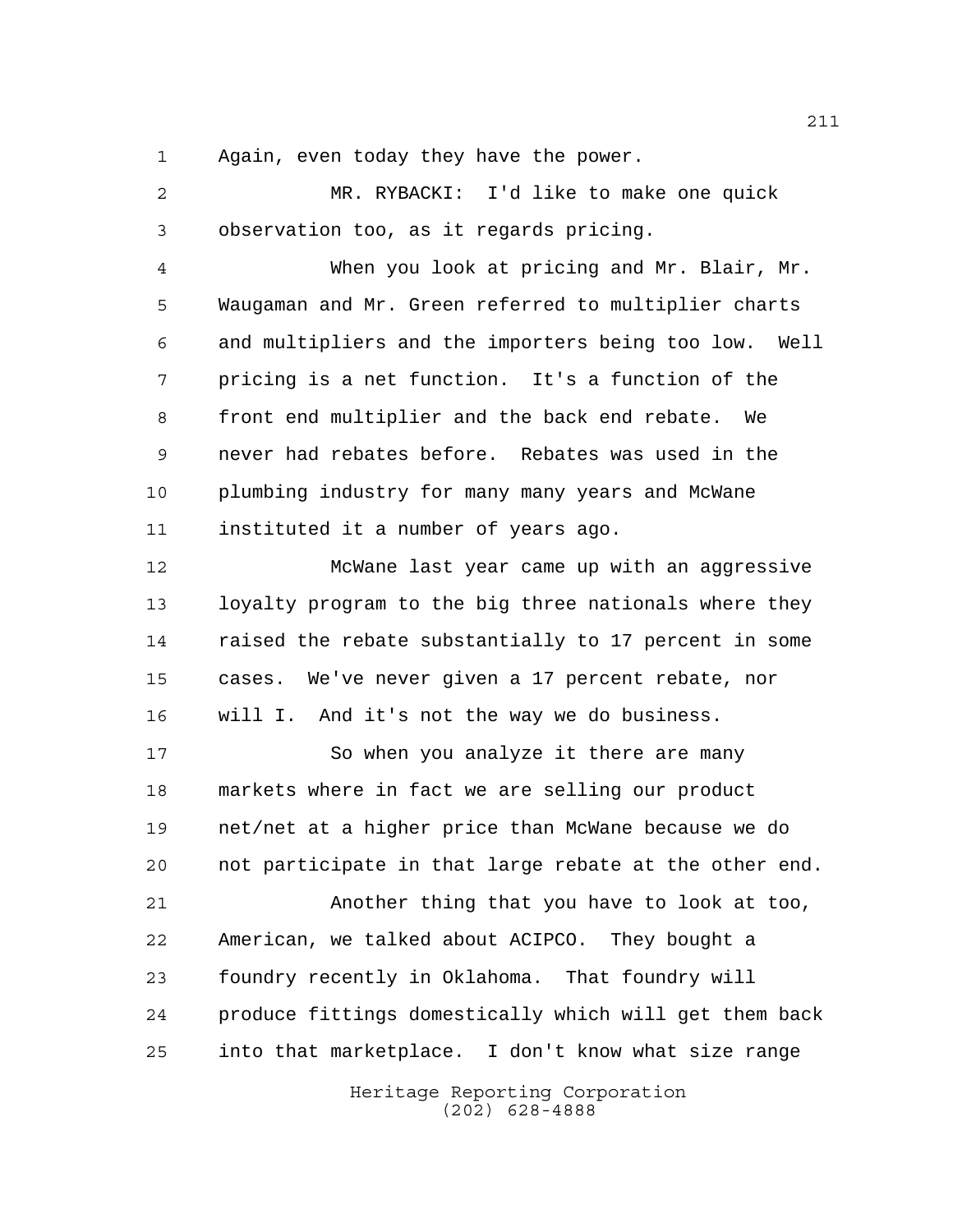yet but they're making some now and the foundry they have is feasible and workable and it's going to be interesting to see what they do with that foundry. So that's another tidbit I think the Commission ought to know about.

 MR. BHATTACHARJI: It is interesting because here is another U.S. domestic manufacturer who does not think the situation is so bleak as to look at capital expenditure or a matter of some imports. Here is a well established domestic manufacturer actually who has made an investment in a foundry and now deciding to produce more.

 It could very well be, as alluded earlier, that they got a bitter lesson from dealing with McWane and relying on McWane to supply some of the fittings. They decided to pull away from that and just stabilize their own requirements.

 MR. CARPENTER: Thank you very much for all your detailed response to our questions.

Ms. Mazur has one more.

 MS. MAZUR: Just one more item given the unique circumstances of this critical circumstances investigation.

Heritage Reporting Corporation (202) 628-4888 I just wanted to give notice to both Petitioners and Respondents that the Commission may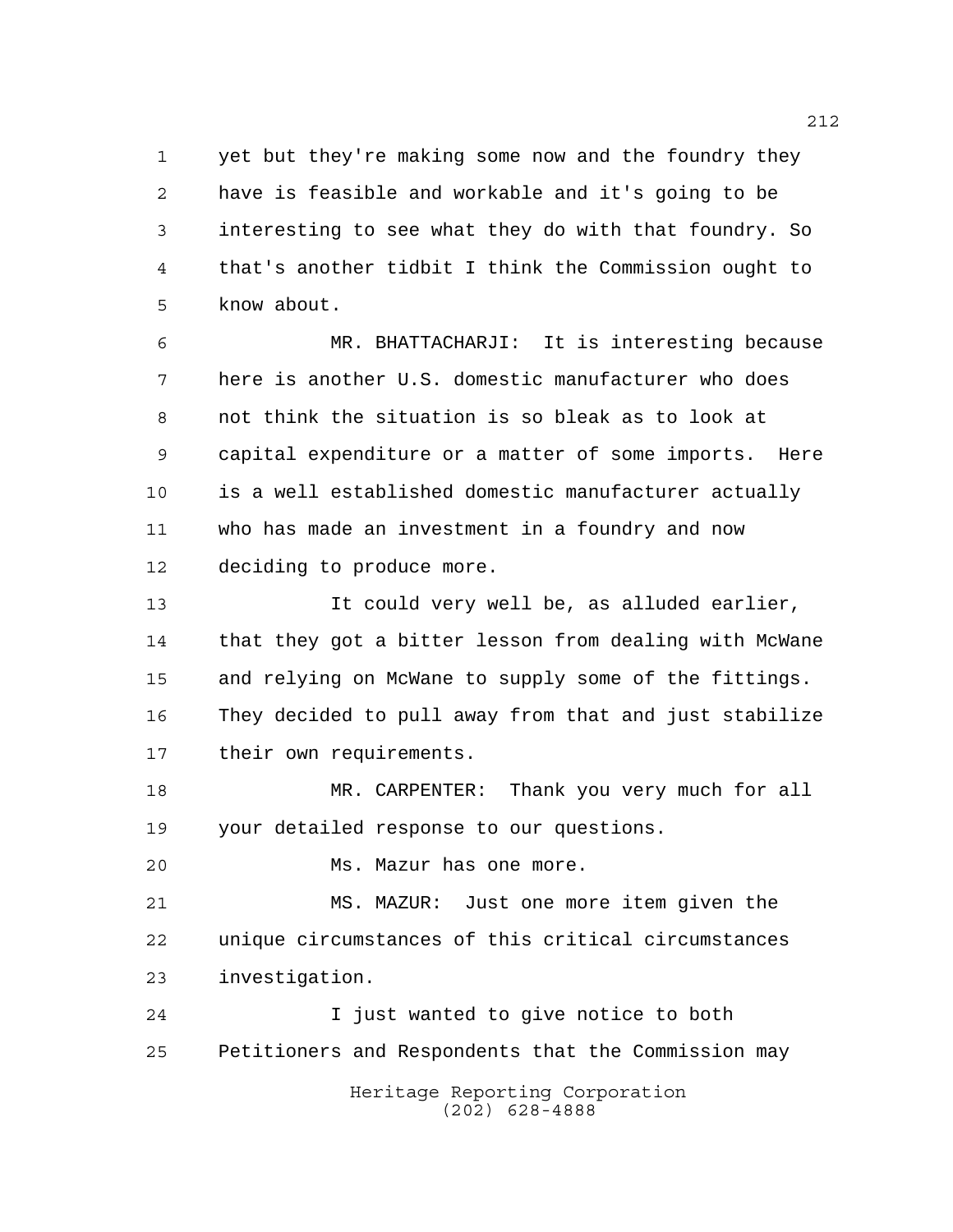Heritage Reporting Corporation have additional follow-up written questions for you. If they do, and it's a possibility not necessarily a reality, we would hope to have them to you by Monday at noon at the very latest. If you could then incorporate your responses to those questions in the post-conference briefs that would be appreciated. Thank you. 8 MR. CARPENTER: Mr. Boyland has one additional question. MR. BOYLAND: This actually is for the U.S. producers. I wanted to alert you to an additional data request that we'll include in that written submission, written question on Monday, I guess. Regarding rebates. We would like to have a breakout. I'm assuming that it is going to be reflected in your financial results. I'd like to have a breakdown as to where it is and how much for each period. Thank you. MR. CARPENTER: All right. Once again, thank you very much. We appreciate your time this afternoon and your detailed responses to our questions. We'll take a short recess until about 3:10

(202) 628-4888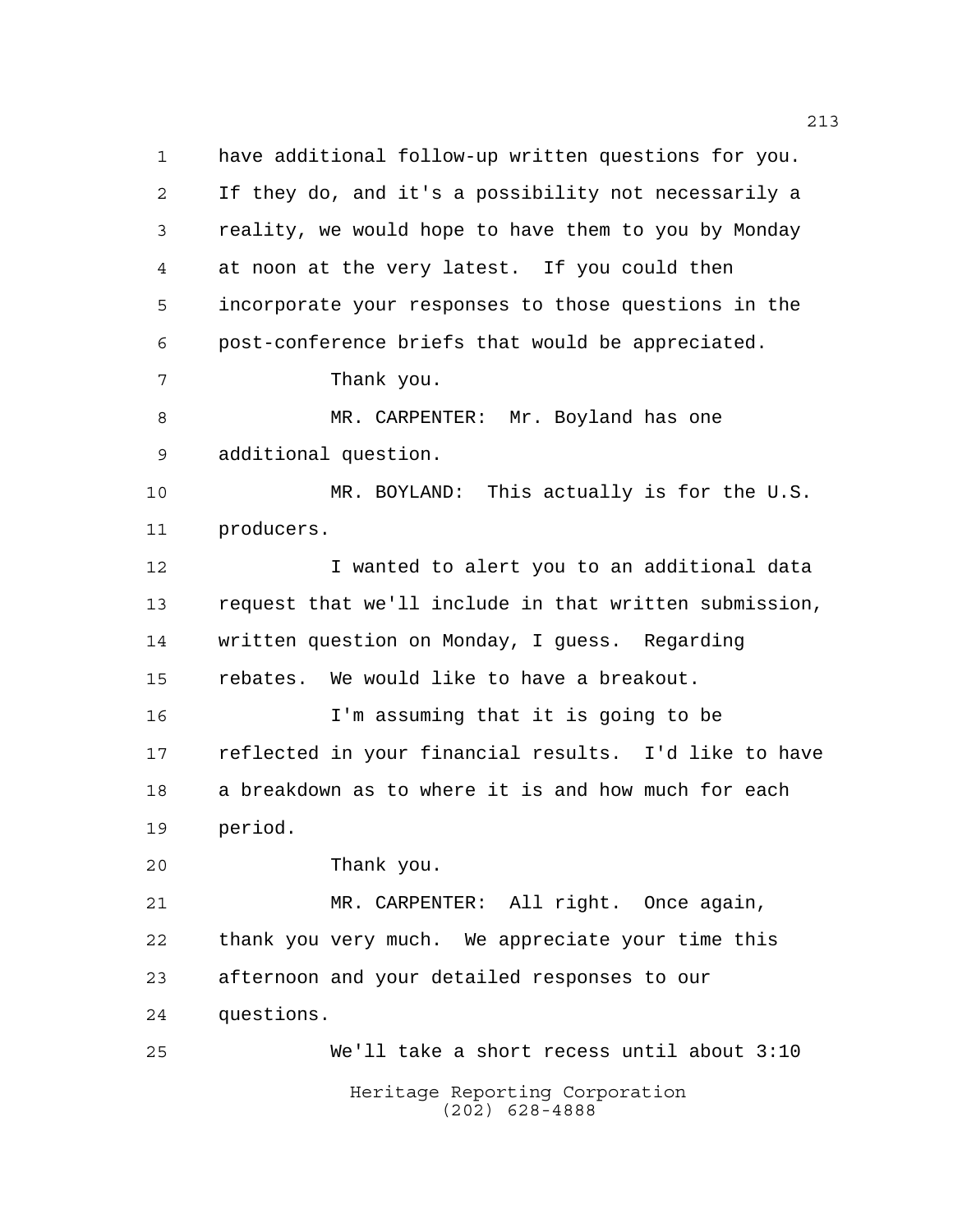or 3:12 and we'll have the closing statements from both sides beginning with the Petitioners.

Thank you.

 (Whereupon, a brief recess was taken) MR. CARPENTER: Mr. Rosenthal, please proceed whenever you're ready.

 MR. ROSENTHAL: Thank you. Let me get a couple of preliminary points out of the way first.

 I know Ms. Mazur asked a few questions about compact versus full-bodied fittings. If you go back to our 1993 case the entire market virtually had shifted to compact as opposed to full-bodied by the time that case was filed. That's why we filed it only originally on compact ductile fittings and not full- bodied. There are still some residual full-bodied out there, but, so there's been nothing new during this period of investigation as far as those products are concerned.

 It is almost laughable to hear some of the speculation by Respondents here about the market dominance by McWane as the almost monopolistic behavior they're being accused of. McWane is losing money on every ton. If they had the market power attributed to it by Respondents you'd think they'd at least raise the prices above their cost. Obviously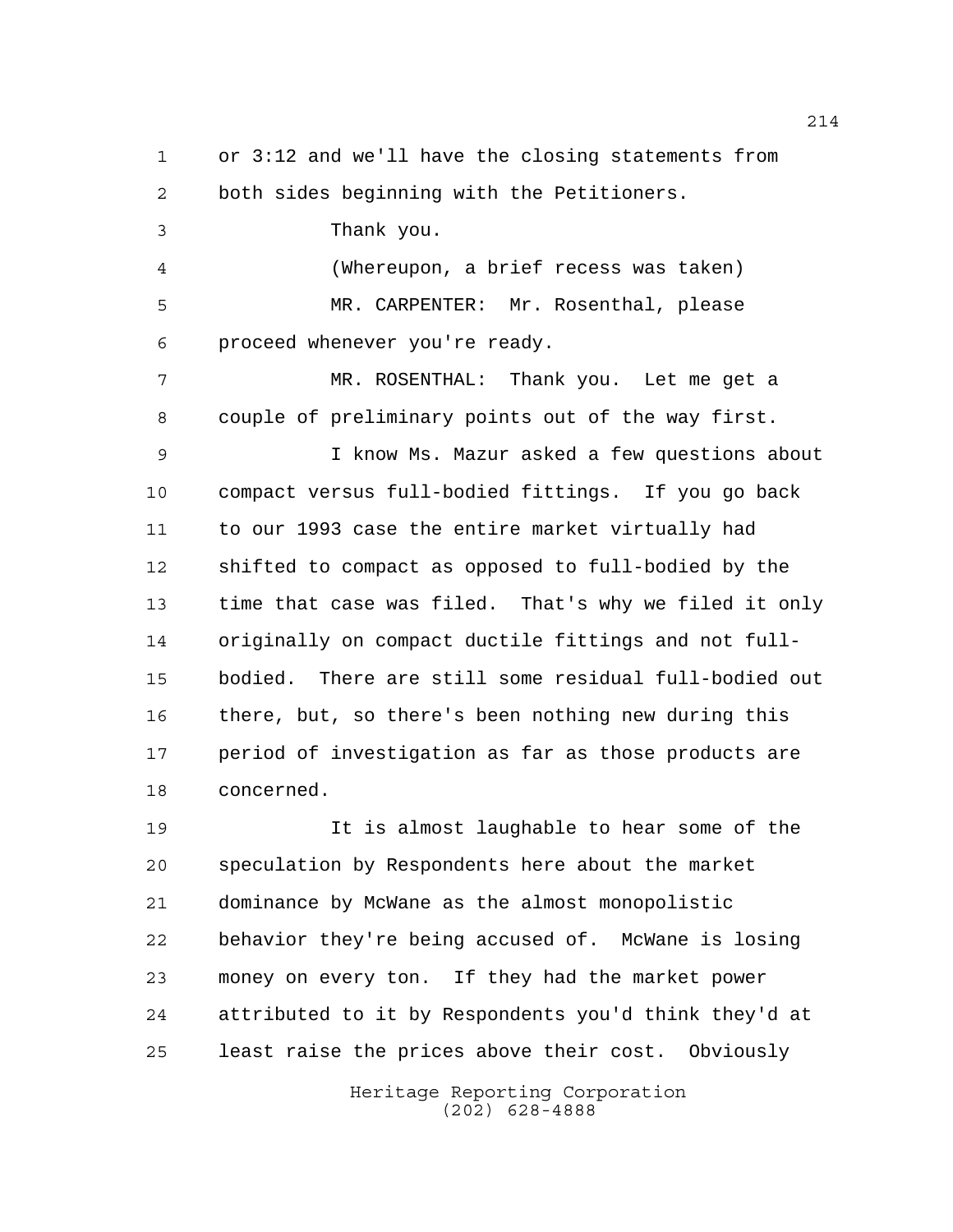McWane doesn't have that kind of market power and the allegations to the contrary are quite untrue.

 I will say, Mr. Boyland, that the pricing data you already have is net of the rebates, so just to confirm that. I'm sorry, Mr. Benedetto.

 I should also add that the question of loyalty rebates and other programs along those lines also apply to the importers. Sigma, the importers all have their own programs to inspire continued sales by their customers. Their volume base, etc.

11 11 I think you heard, but I want to just reemphasize that the importers sell to a lot of the same distributors as McWane does. It's not as if people only carry McWane. There's one group that only carries McWane, only importers, and nothing in between. There are many many distributors who sell both importer and domestically produced products.

 There's a lot of speculation also by Respondents concerning the cause of McWane's problems are not imports but rising costs, et cetera. That is untrue. You've got the cost information in front of you and you also have the investment information. There was a lot of questions about that earlier. McWane has invested heavily in order to make itself more efficient and keep costs under control and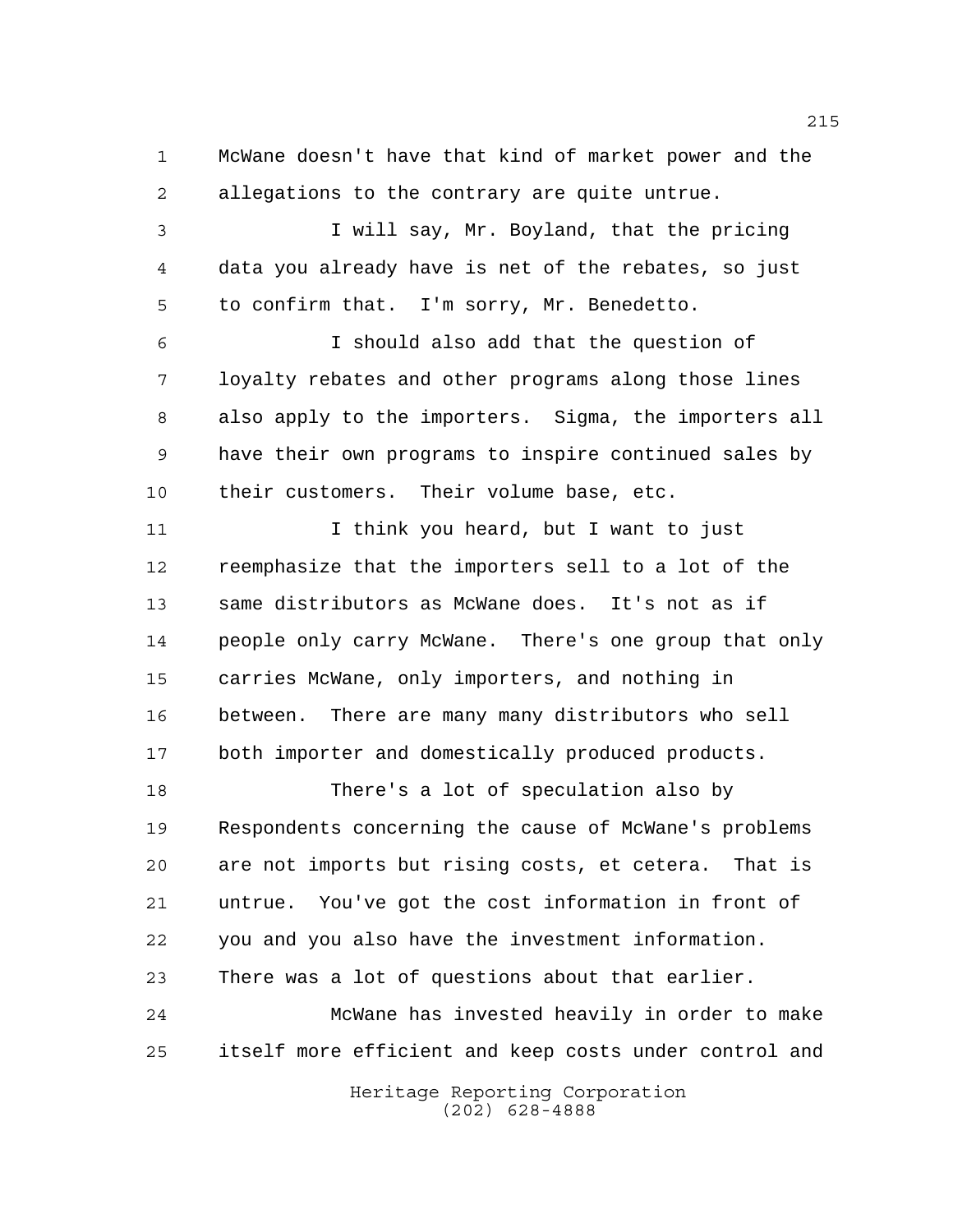they've done a reasonably good job of that over the years. Unlike a lot of other industries where costs have increased dramatically, McWane's costs have increased only a moderate amount.

 By the way, that recently discussed investment that McWane decided this week to forego would have lowered its cost per ton still further. It would not have reduced employment as speculated by Mr. Loeb, but it certainly would have reduced their costs, but the ceiling was given the market conditions today they could not get a return on that investment over a reasonable period of time. I'll give you more of that information later.

 McWane does supply the full range of products and as I said before it's totally untrue that they respect the supply of other McWane products to their distributors. McWane sells pipe valves and hydrants to distributors who buy no fittings from Tyler or Union.

 By the way, we were delighted to hear about the Sigma announced price increase. This might be a first in certainly Mr. Blair's memory. We'd certainly not only like to see evidence of it on paper but in the marketplace. This is the best news we've heard today.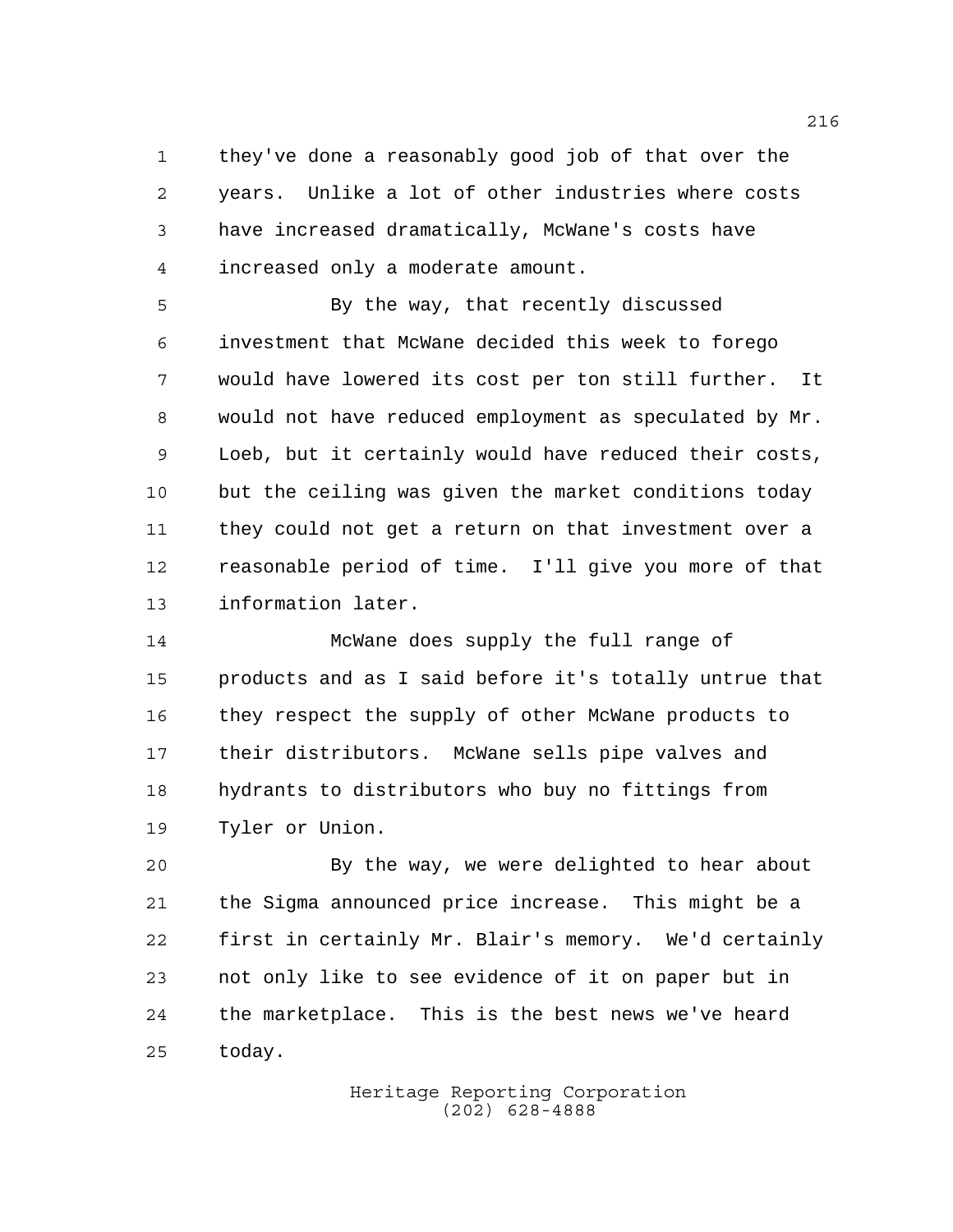By the way, the other speculation about Union foundry being inefficient is not true, certainly not compared to most other foundries in the country. Mr. Greene, your Mr. Greene, visited Union and saw the modern facilities there and this other speculation, maybe Oliver Stone is loose in the audience, but the speculation that there's been a secret plan to close Union for a long time is totally ludicrous.

 McWane has spent millions and millions of dollars in improving that facility and making it into a modern and efficient facility. If they had been planning for years to close it down why would they have made that investment?

 I would say, it's kind of an interesting phenomenon that we're here today answering some of these allegations. We were told we should have filed the case earlier so it would have been on the same track and not forced the Commission and everyone else to go through a more accelerated schedule on critical circumstances. On the other hand, it would have been nice not to have to file the case at all.

 As a practical matter when McWane came to us and started talking about this case actively in June and July the question was what was the proper remedy?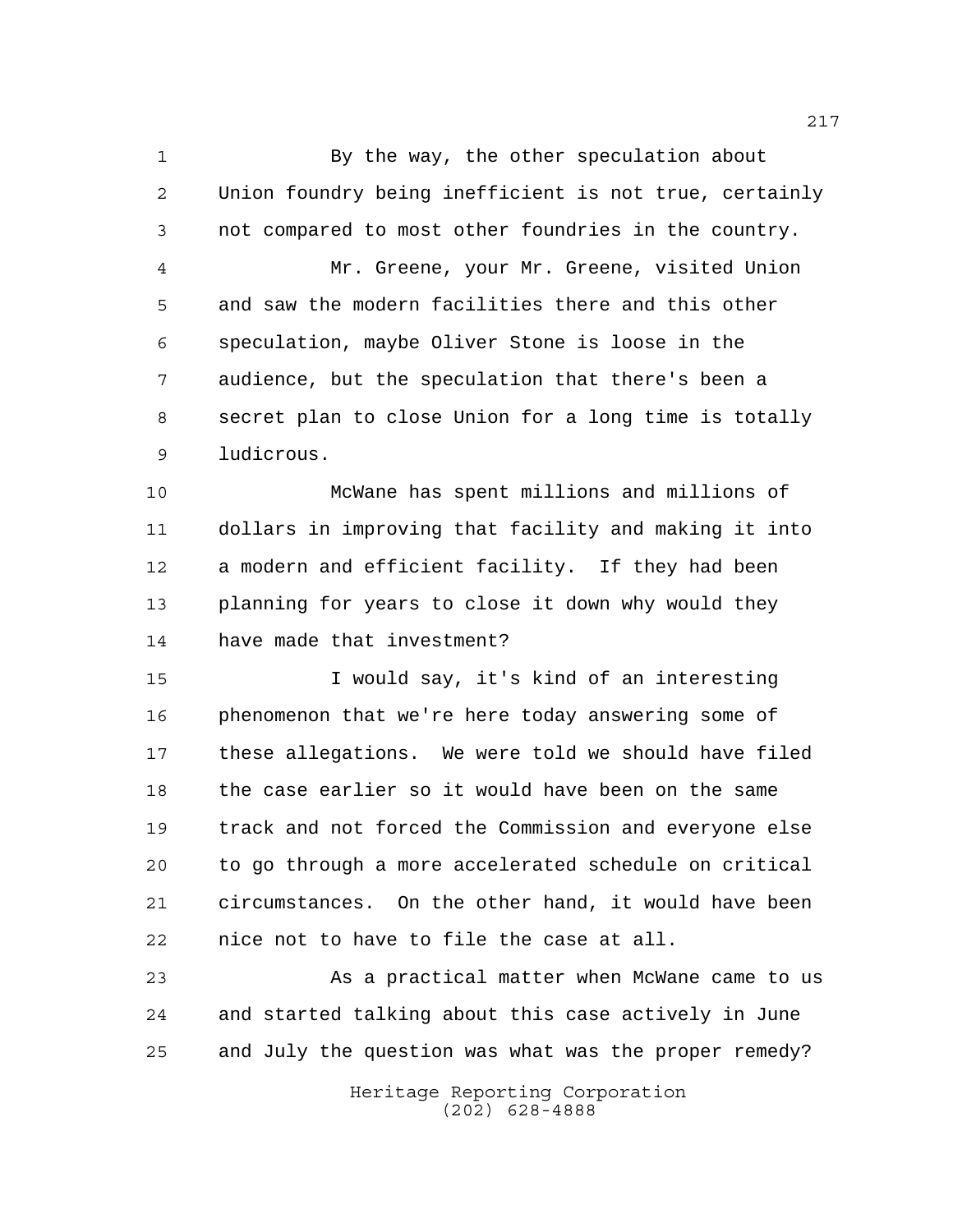When could we get the quickest relief? And if we don't get relief, when will they have to close the plant?

 In August they were deciding which plant they would close. Originally they thought they would have to close one of their plants by the end of the year and that was their plan. They are struggling mightily to prevent that from happening. One of the reasons why I was not willing to say earlier or our Mr. Green was willing to say we will definitely close a plant between November 15th and January whatever to fit into the critical circumstance window or the 85 day period that was being talked about is because I don't want them to make any statement here that they cannot fully live by.

 At the same time I don't want them to win the case and win critical circumstances only because they go ahead and follow through with a commitment that may be required by some or expected by some to actually go ahead and close the plant. That's not the way things should be done.

 Let me turn to the, we don't have time to rebut in this period all of the misstatements earlier but I want to just turn to some of the analysis of critical circumstances and what we're arguing about --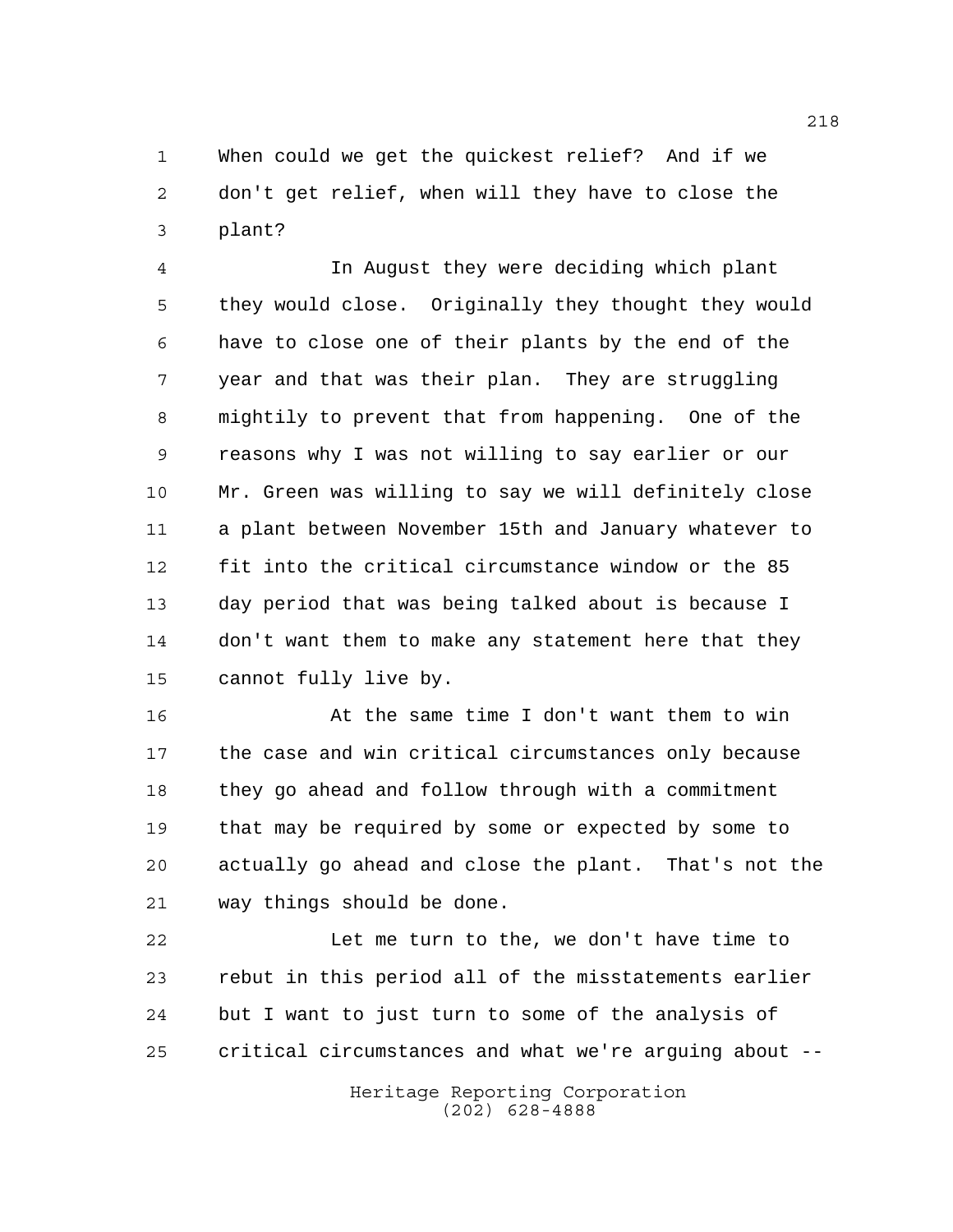volume versus other conditions. I'm very glad that the Respondents decided to make public at least the trend information. Now it makes it easier for me to respond to Mr. Gearhart. I was uncomfortable earlier since it wasn't my data.

 Looking at their chart from the beginning of the period of investigation to 2002, the last full year which you have data, imports have increased dramatically. I regard that as a surge.

 They would argue that imports didn't increase dramatically from 2001 to 2002, but certainly over this longer period, to me that satisfies the surge provision and the volume provision of the statute.

 Also, just to be clear, I'm not saying that we satisfied that surge provision, the volume provision by the other conditions. That's a separate provision and we think it was satisfied.

 We understand the other side is arguing pay no attention to these previous years, just look at the years from 2001 to 2002 where there's an increase, but a more modest one. And of course, imports were flat 2002 to 2003. But what I'm also saying here, which is crucial to our argument, is that if we were willing to cede a certain amount of market share, allow imports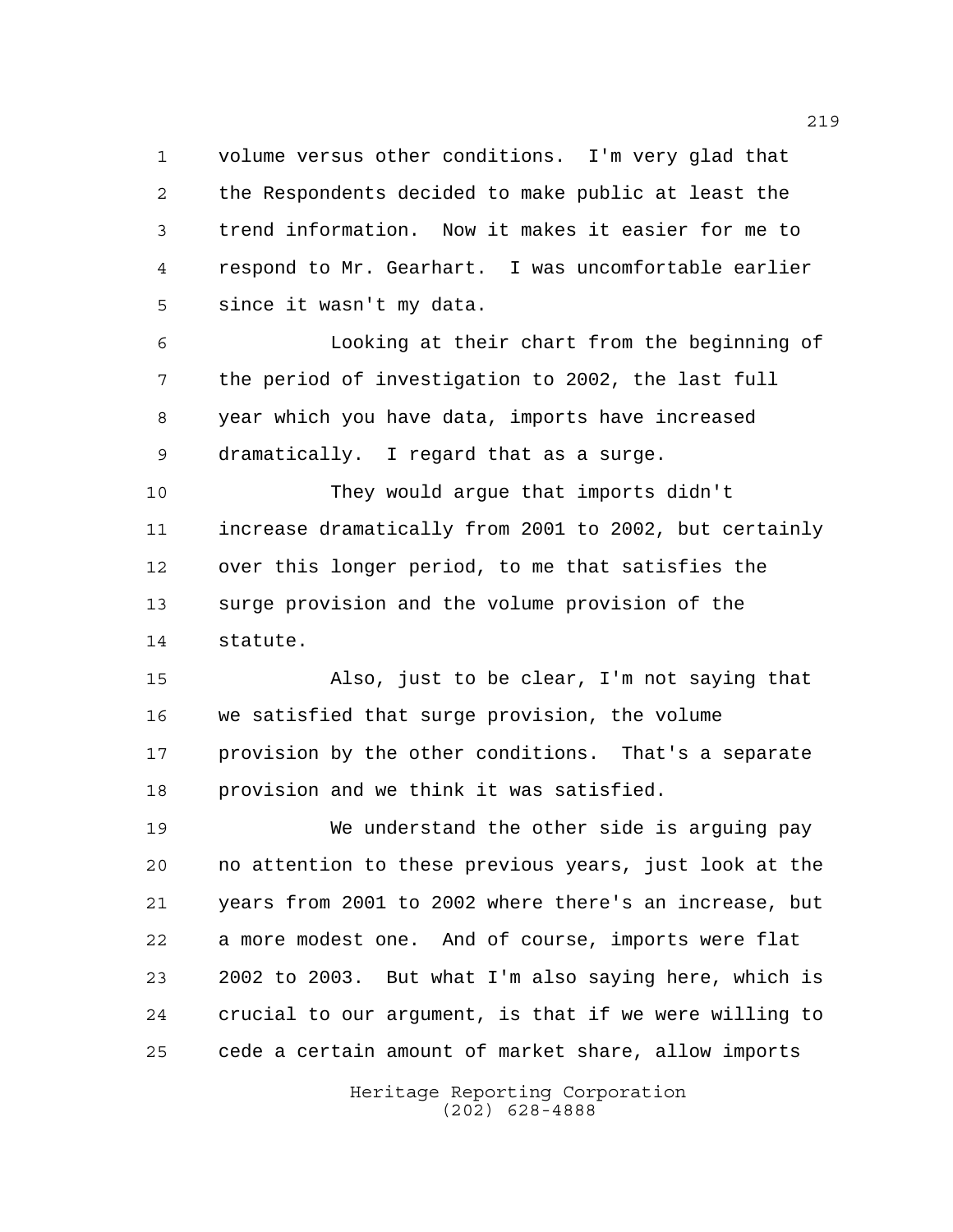to come in a certain amount but at this point or during this period prices began to decline, McWane began to say there are certain things up which we will not put and that is further declines in our market share and the result has been lower pricing and lower profitability. That is the essence of the argument of volume and other market conditions and I'm glad they allowed me to have this chart so I could summarize it for you.

 I will say that the Respondents I'm sure unintentionally, but appear to have a rather cavalier approach to plant closings or at least layoffs. Their theory is that you can simply close a plant here or lay off people, have them go work at some other McWane entity and then come back when the coast is clear is totally ludicrous.

 If it takes a year or six months to start up more production in Korea or India as we heard, why would they think it would be faster in the United States?

 I don't know how much more time I have Ms. Mazur.

 MS. MAZUR: You have one minute remaining. MR. ROSENTHAL: With that, I will sum up in a couple of sentences.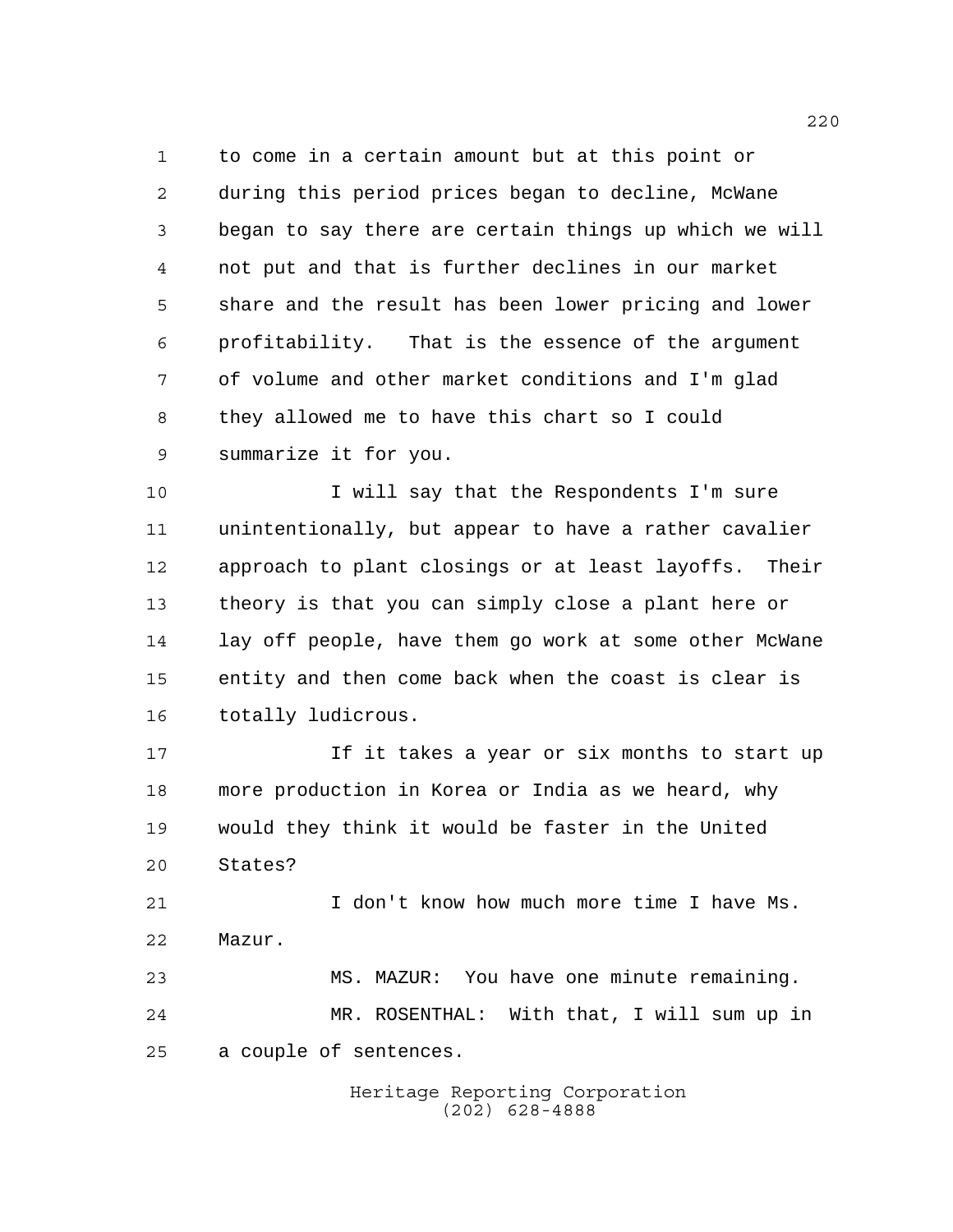First of all, contrary to what you heard the problems that the industry is having is not the result of alleged poor management. Poor management or poor managers would make no capital investments. They would have poor delivery rates and a poor product. They would have high and increasing costs. They would have inexperienced managers and poor quality. McWane doesn't meet that definition.

 They have done a wonderful job of taking over foundries that were failing and turning around and investing. What they want here is an opportunity to continue to invest in the United States, have employment in the United States, keep jobs here.

 We believe that we have satisfied the standards for not just the ultimate final relief but the interim relief called for under the critical circumstance provision of the statute and we urge you to have the Commission see it our way. We will do everything we can to cooperate with the staff to get you the information you need to reach that outcome. Thank you.

 MR. CARPENTER: Thank you, Mr. Rosenthal. Would the other group please come forward now?

Welcome, Mr. Loeb.

Heritage Reporting Corporation (202) 628-4888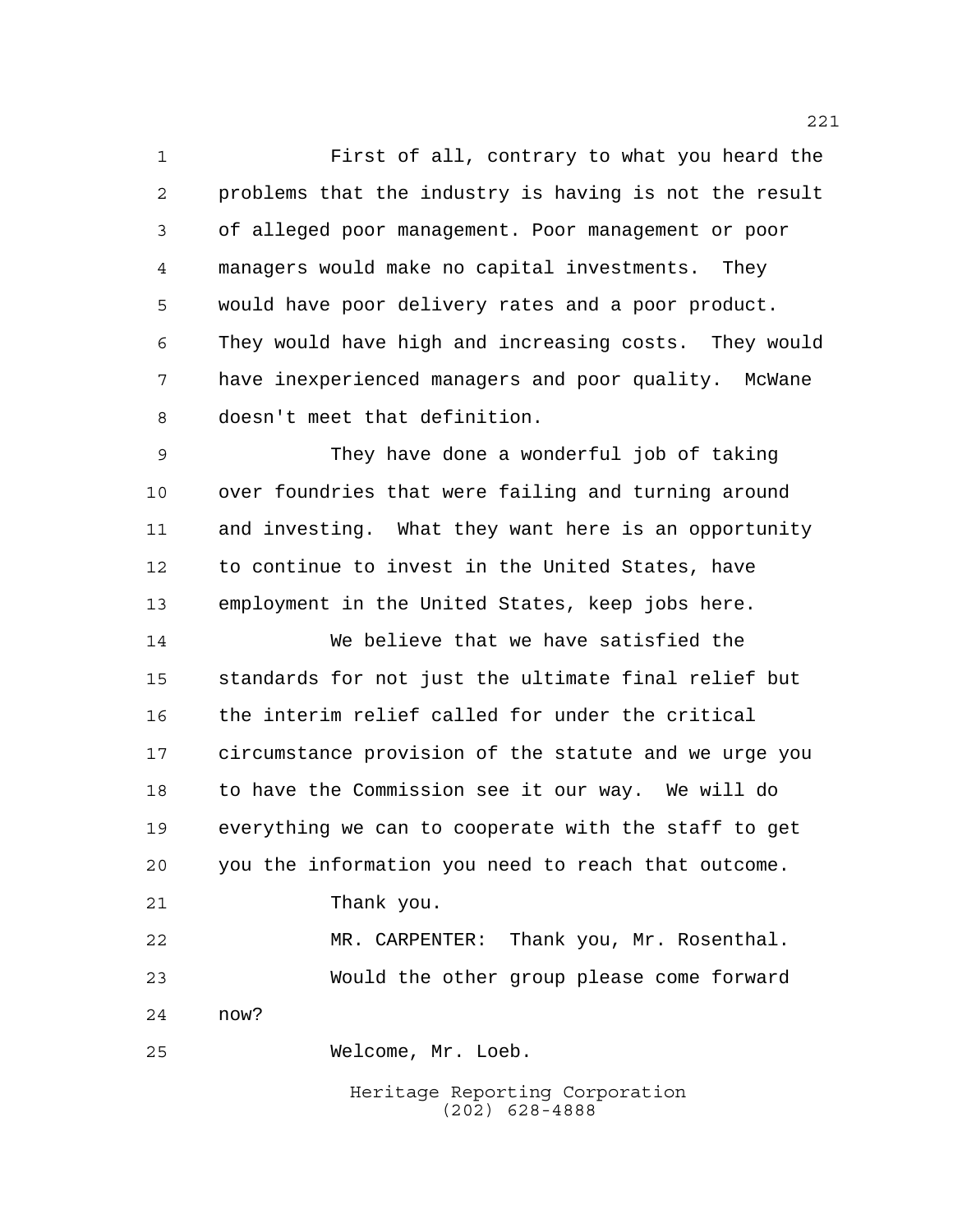MR. LOEB: Thank you. I'll make just a couple of comments in response to things that Mr. Rosenthal just said.

 First, it's interesting to us that the real argument for critical circumstances here didn't appear in the opening that you heard, it didn't appear in the presentation that the petitioners offered. There was some questioning from the staff about critical circumstances factors, but it sure sounds to us like they basically have withdrawn it.

 They've indicated that the claim that was in the petition, which was that a plant would necessarily be closed instantaneously is no longer their contention and they do that notwithstanding the specific requirements of the commission's regulations 16 for a critical circumstances allegation which, as Mr. Flicker pointed out, required that there be detail and specifics about the claim that's being made and the factual basis for it.

 Just to speak in legal terms for a moment to kind of address Mr. Gearhart's point on this, there are four elements that show up in the critical circumstances provision in the statute: delay, causation, damage and repair. I don't think we heard a case made for any of those four as being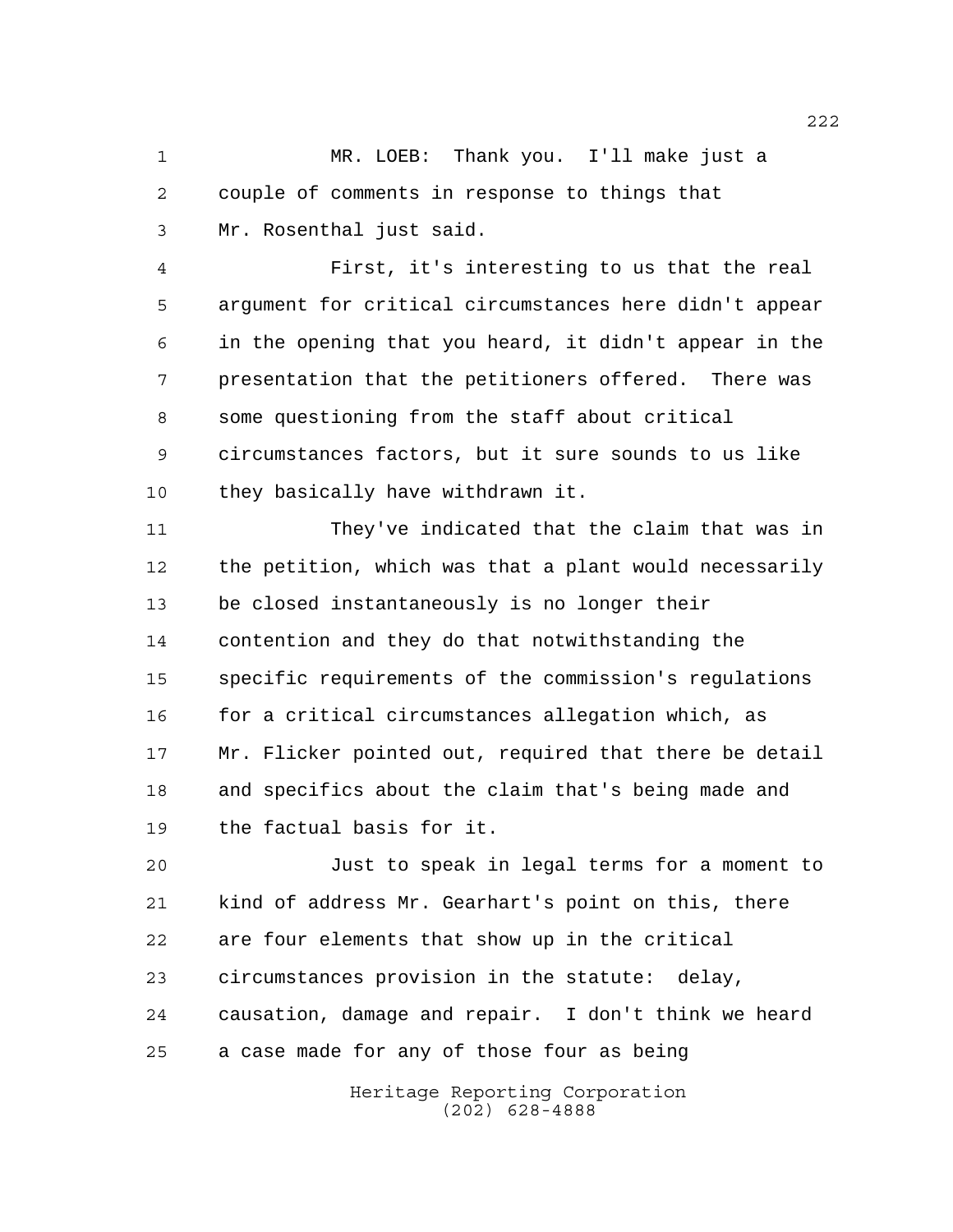demonstrated on the record here. So for any of those four reasons, if we were in a court of law, we'd probably say we'd be entitled to a directed verdict on the basis of the record that's been put in front of you.

 Certainly we think the commissioners when they look at the record should reach the conclusion that none of the critical circumstances requirements have been demonstrated.

 I want to say one word about non-subject imports just responding to something in Mr. Rosenthal's original presentation. I think the question was asked by Mr. Ruggles with respect to non-subject imports, Mr. Rosenthal's response was that, yes, indeed, they are a problem. What I wrote down is "a real problem and a concern, we have to grapple with them, to be sure."

 And one might ask if that's really the situation why are we sitting here today in a 421 case? Why don't we have a 201 case, which would propose relief from all the import sources?

 I think the answer to that is fairly clear. I think it has to do entirely with political climate. We're in a political climate now where the attention given to Chinese exports to the U.S. market is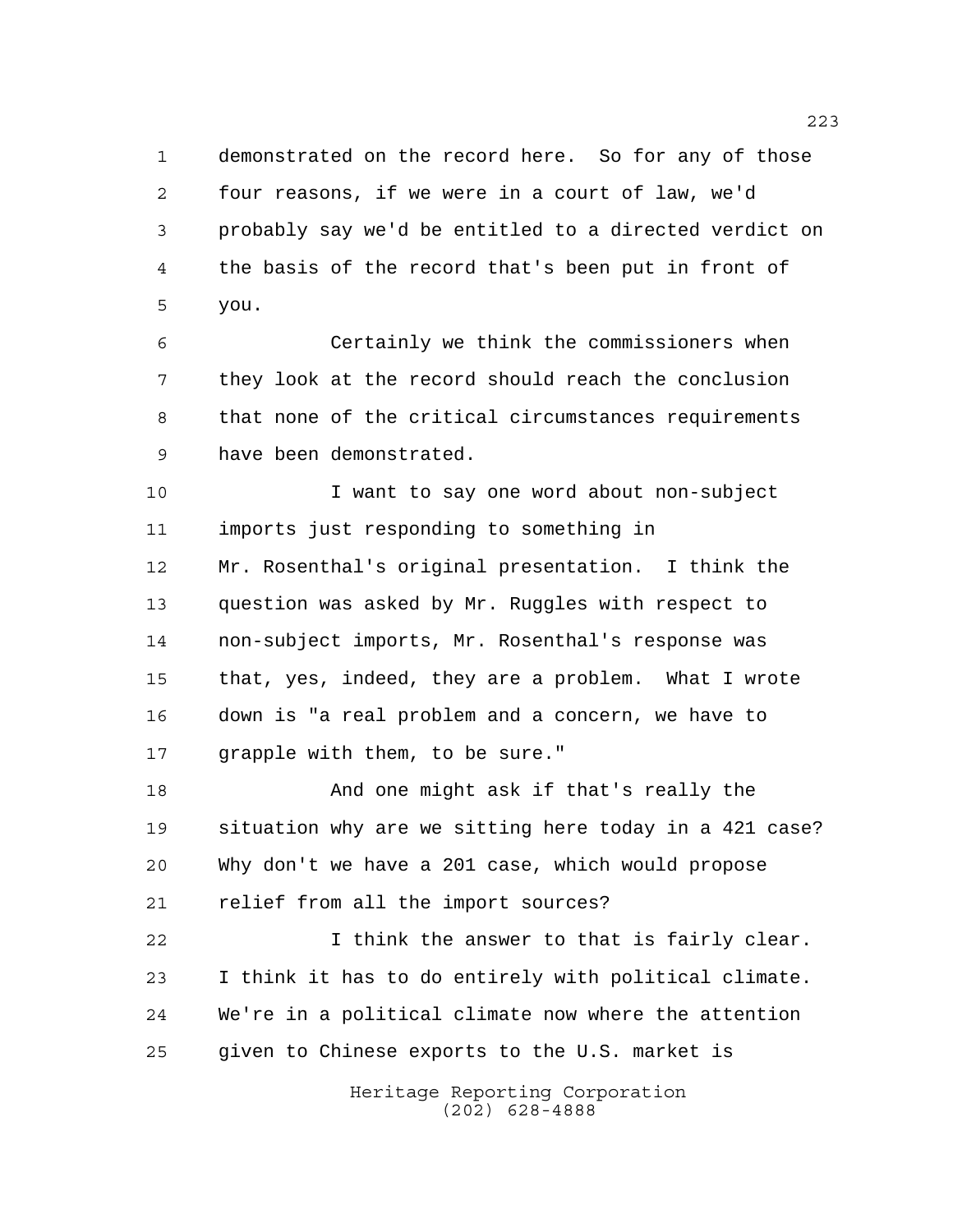becoming more and more pronounced and I think the reason that we might be here under a 421 petition rather than the alternative really has to do with what looks to me like potentially a political use of the commission, which I think would be inappropriate if that's what's occurring and I hope the commission will recognize it as such.

 Finally, with respect to non-subject imports, I think that factor also eliminates the argument that relief here from a presidential order in a critical circumstances setting would achieve anything for the U.S. industry. There are adequate inventory quantities available, as you heard several of the witnesses testify, that make it fairly clear that these importers would continue to be able to supply their market with the Chinese material through any period that would be affected by critical circumstances.

 One tiny item. I think Mr. Rosenthal said in his closing a moment ago that he wondered whether any of the importers also have loyalty rebates. I've been told that they do not, none of them, and, in fact, it would hardly be a surprise, none of them carry a product line which is as expansive as McWane's. They would be hard pressed to enforce a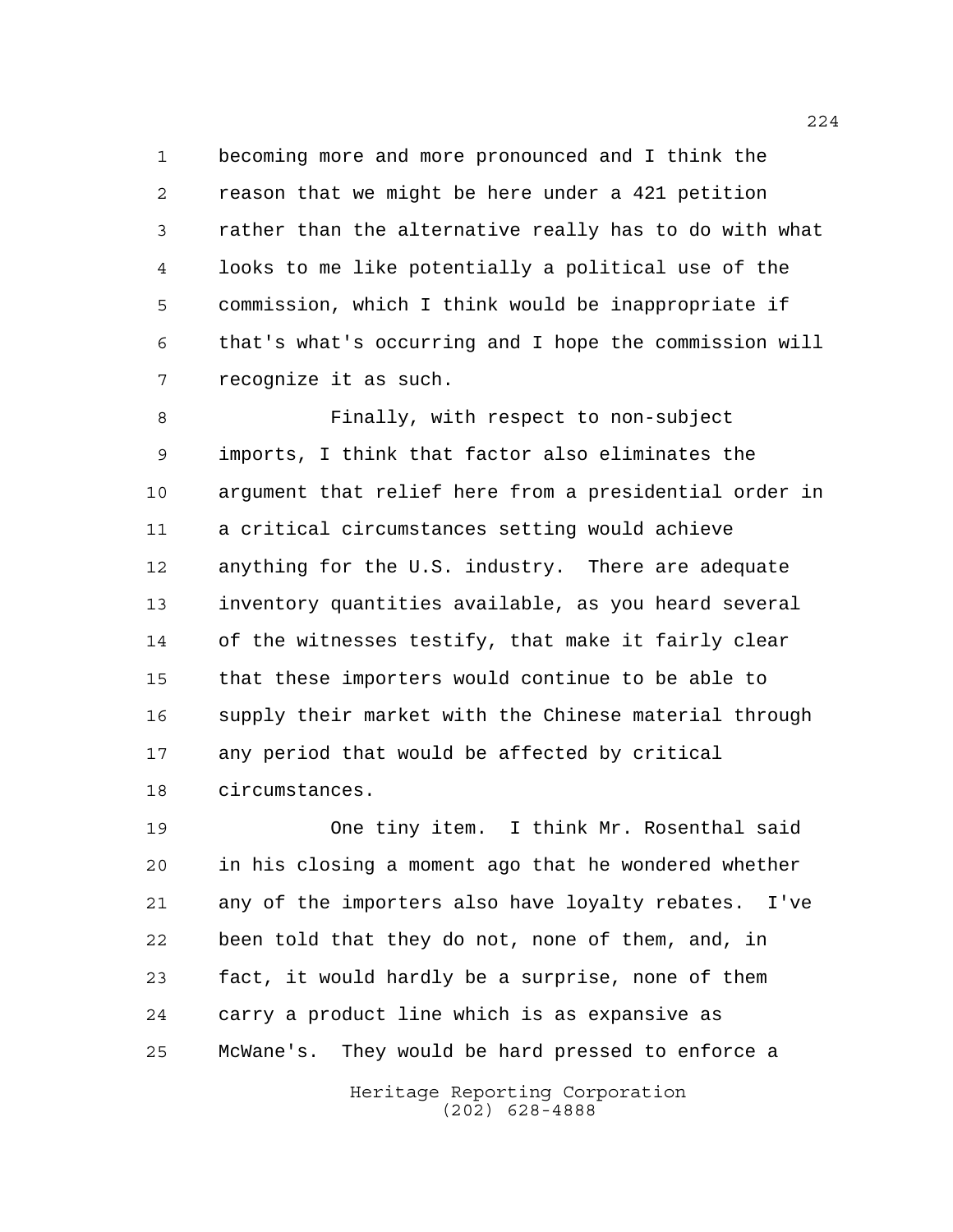loyalty rebate if they wanted to have one, given that they sell only one piece of the large product offering which McWane both offers and, as they testified, uses to try to discourage customers from going to Chinese fittings.

 Finally, Mr. Rosenthal did make reference to our page 7 in the John Riley exhibits, which is the graphic showing the trend lines among imports from foreign producer questionnaires. We haven't elected here and we'll still reserve for the post-hearing brief the opportunity to go directly into the question of what is the appropriate period to measure the surge, but I really want to just make two comments on the record now. One is that whatever period you conclude, you nonetheless are required by the language of the market disruption definition in the statute to find that imports are rapidly increasing and, as has been mentioned in commissioner opinions, including Commissioner Koplan's opinions, the language is in the present tense.

 Here, there is no increase at all in anything that could be considered the present tense, so it is very difficult to see how this graphic could provide any support for a claim of market disruption under the language of the statute and as it has been

> Heritage Reporting Corporation (202) 628-4888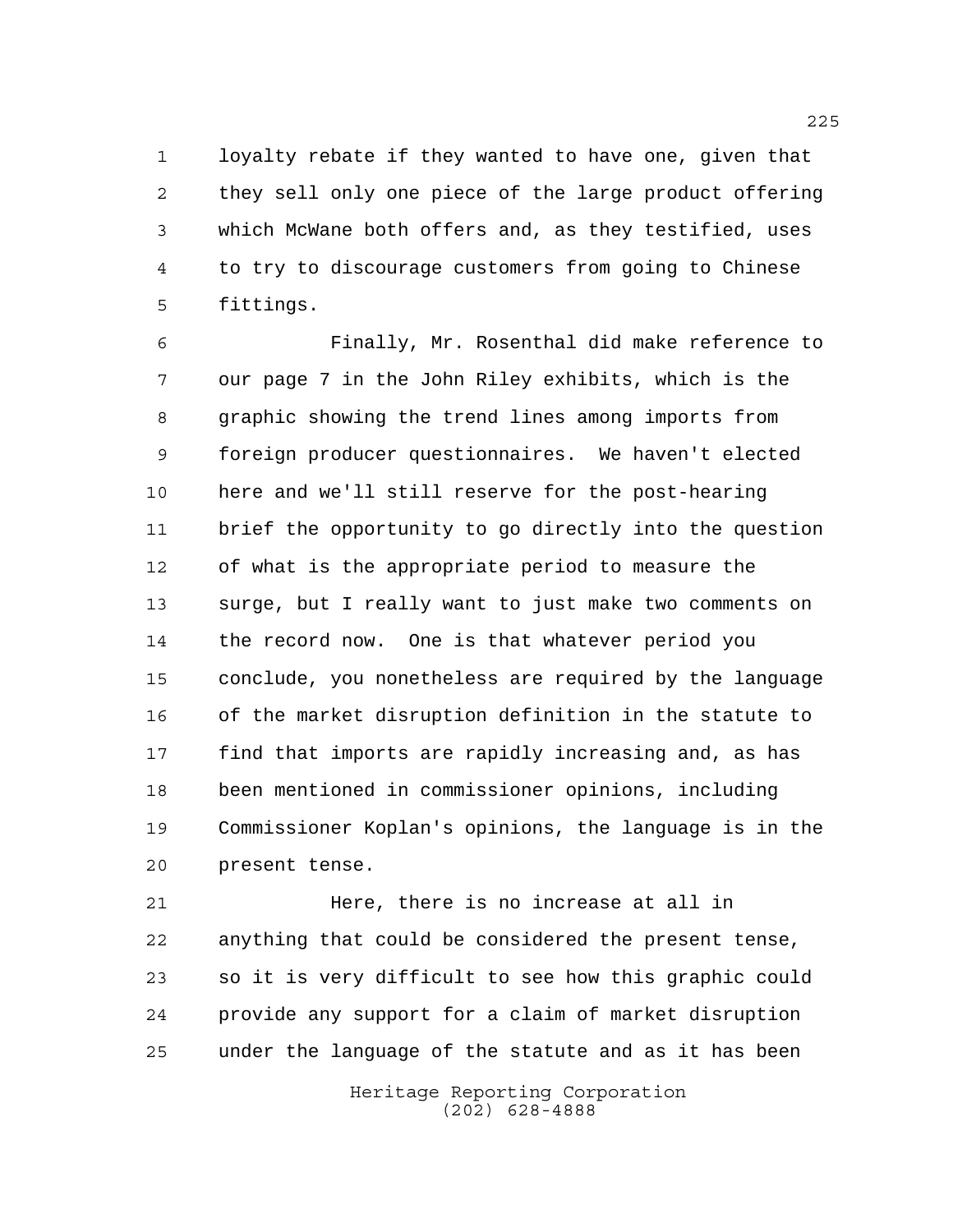interpreted by at least several of the commissioners.

 The final point I would make is that it seems to the petitioners' strategy in these cases, we've seen it in some of the prior 421s to say, well, let's just look over the whole period of investigation as the period for the surge. It hardly needs saying, but the reason the commission asked for five-year data is not because a surge which merits extraordinary intervention by the commission and then by the commission on an incredibly short time table can legally, permissibly go back five full years.

 The commission asks for five-year data so that it can make some judgments about whether a surge shows up in the recent year or two compared to what prior evidence and prior trends in the industry were. So obviously there is a period of investigation, but the period of investigation for when the surge is occurring certainly can't be the full five years.

 With that, we thank the staff, appreciate your attention, and would be glad to respond to the questions that we understand are coming Monday.

 MR. CARPENTER: Thank you, Mr. Loeb. I have just a few final scheduling comments. There will be another APO release on Monday, September 29th. The deadline for the submission of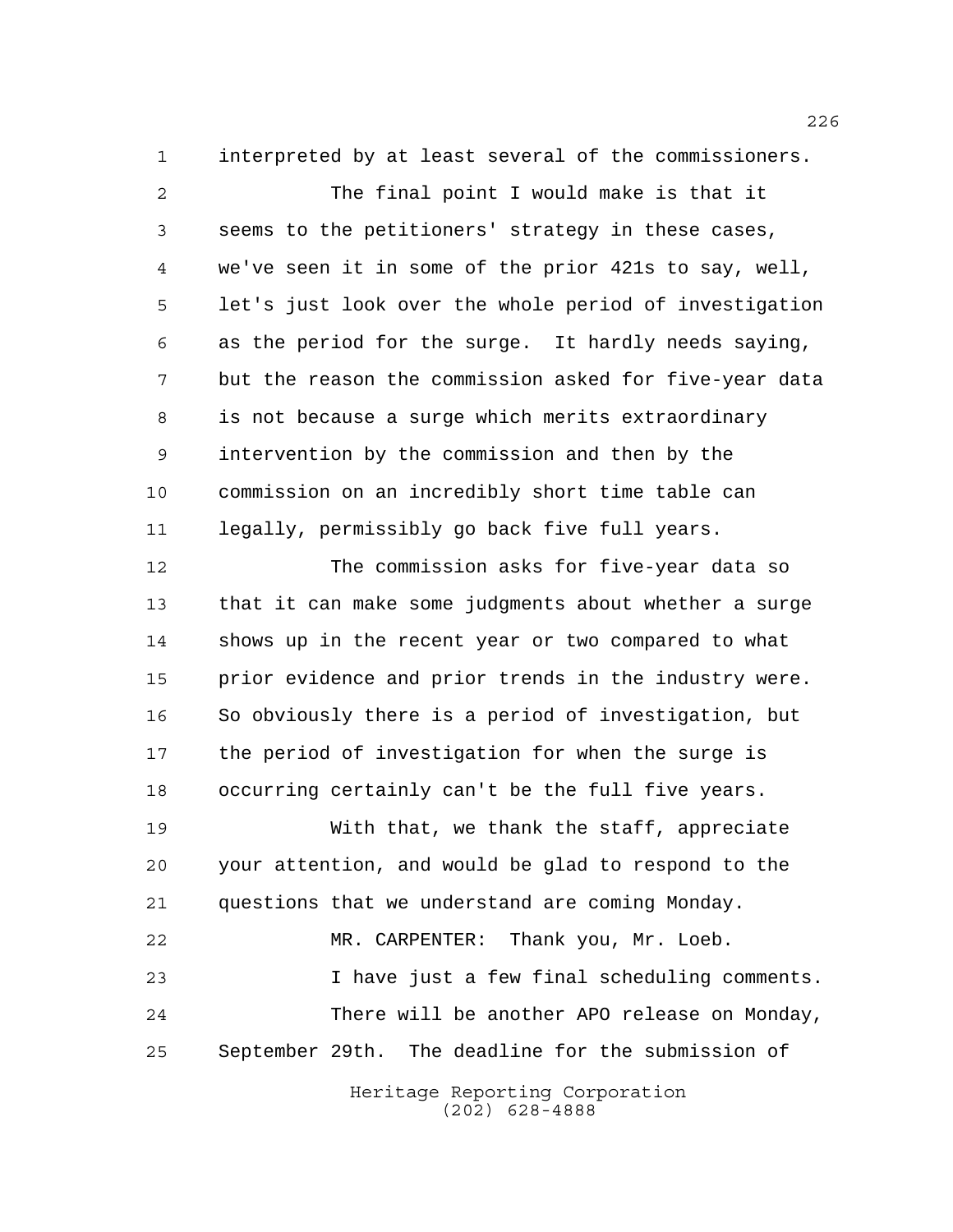corrections to the transcript and for post-conference briefs is Wednesday, October 1st. If briefs contain confidential business information, a non-confidential version is due on October 2nd.

 The commission has not yet scheduled a vote for this phase of the investigation, however, it will report its determination on critical circumstances and, if necessary, its preliminary determination on market disruption and recommendations on proposed provisional relief to the President on October 20th.

 Thank you for coming. This conference is adjourned.

 (Whereupon, at 3:31 p.m., the hearing in the above-entitled matter was adjourned.)

- //
- //
- //
- //

//

 // //

- //
- //

//

//